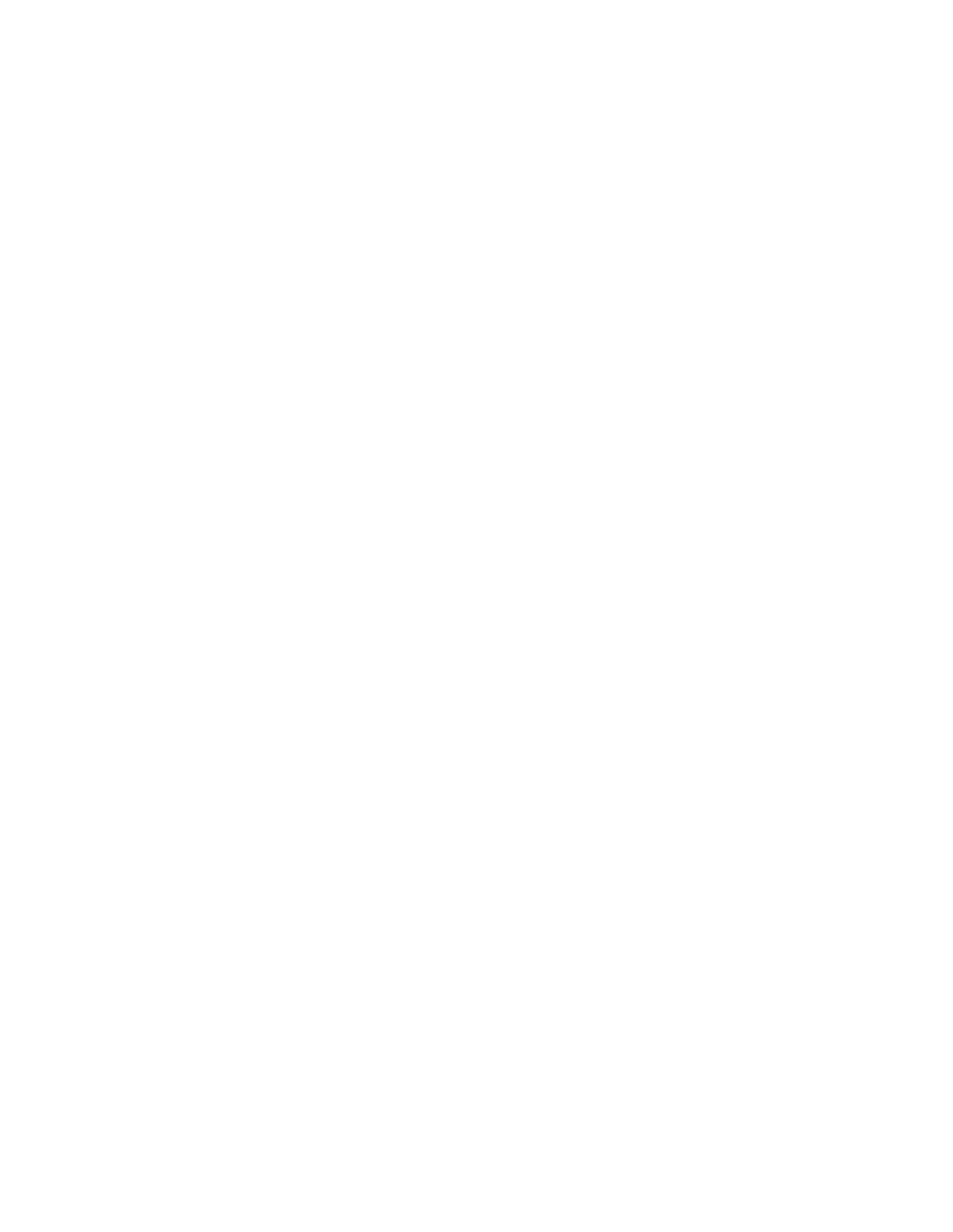# **Acknowledgments**

The Multi-site Evaluation of the Serious and Violent Offender Reentry Initiative (SVORI) was supported by grant number 2004-RE-CX-002 from the National Institute of Justice (U.S. Department of Justice) and was conducted by RTI International and the Urban Institute. Points of view are those of the authors and do not necessarily represent those of the U.S. Department of Justice.

#### **Principal Investigators**

Pamela K. Lattimore, RTI International Christy A. Visher, University of Delaware and Urban Institute

#### **Report Authors**

Christine H. Lindquist, RTI International Kelle Barrick, RTI International Pamela K. Lattimore, RTI International Christy A. Visher, University of Delaware and Urban Institute

#### **Staff Contributors**

Danielle M. Steffey, RTI International Laurin Parker, University of Delaware Debbie Dawes, RTI International Alexander Cowell, RTI International Susan Brumbaugh, RTI International Mark Pope, RTI International Laura Winterfield, Urban Institute

We also acknowledge the contributions of the site liaisons from RTI and the Urban Institute, who documented the implementation of SVORI programming across the sites and facilitated data collection for the impact study. In addition, we are grateful for the hard work and dedication shown by our field interviewers, supervisors, and data collection task leader throughout the data collection period.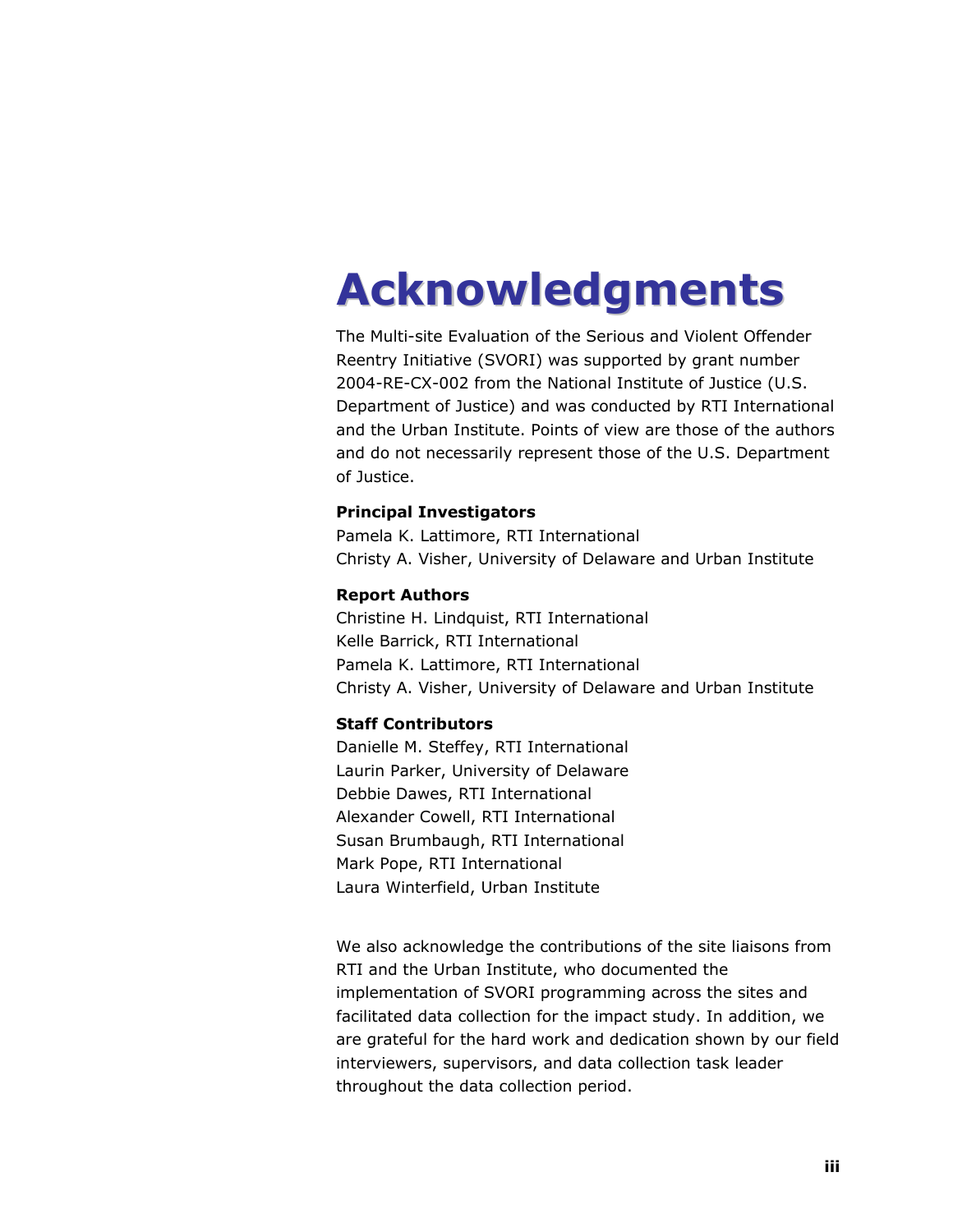RTI and the Urban Institute thank the SVORI program directors, other program and research staff from the SVORI sites, and staff at the facilities where interviews were conducted. We greatly appreciate the assistance and support received from these individuals.

Finally, RTI and the Urban Institute acknowledge the invaluable assistance and direction provided by the members of our external advisory group.

For more information about the SVORI Multi-site Evaluation, please visit our Web site at<http://www.svori-evaluation.org/>.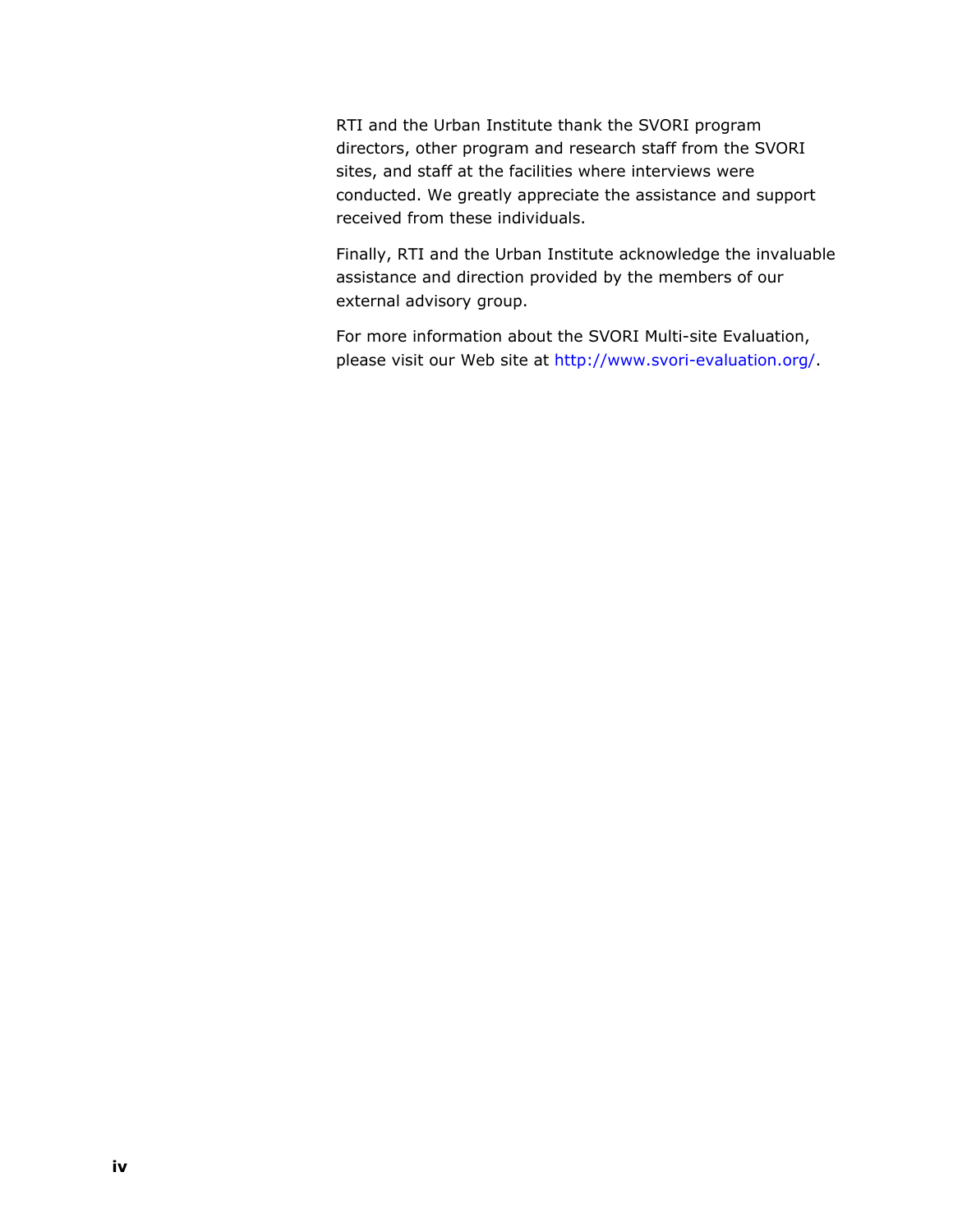## **Abstract**

#### **Statement of Purpose**

The Serious and Violent Offender Reentry Initiative (SVORI) funded agencies in 2003 to develop programs to improve criminal justice, employment, education, health, and housing outcomes for released prisoners. Sixty-nine agencies received federal funds to develop 89 programs. The SVORI Multi-site Evaluation was funded by the National Institute of Justice to examine the extent to which the SVORI (1) improved access to appropriate, comprehensive, integrated services; (2) improved employment, health, and personal functioning; and (3) reduced criminal recidivism. Sixteen programs—12 adult and 4 juvenile—were included in an impact evaluation to determine the effectiveness of the programming provided under SVORI.

#### **Research Subjects**

This report presents findings from the pre-release and postrelease interviews conducted with women in 11 impact sites. The sample includes 153 females enrolled in SVORI programs and 204 comparison females who did not receive SVORI programming. The respondent profile revealed a high-risk, high-need study group. The women reported many physical and mental health problems, with half reporting receiving treatment for mental health problems before the current period of incarceration. Whereas more than half of the women reported working during the six months before prison, nearly as many reported receiving income from illegal activities. The women reported an average of 11 arrests, with the first occurring at 19 years of age, and nearly all reported at least one previous incarceration. The women reported very high levels of current service need; among the most commonly reported were education, public health insurance, financial assistance, employment, and mentoring.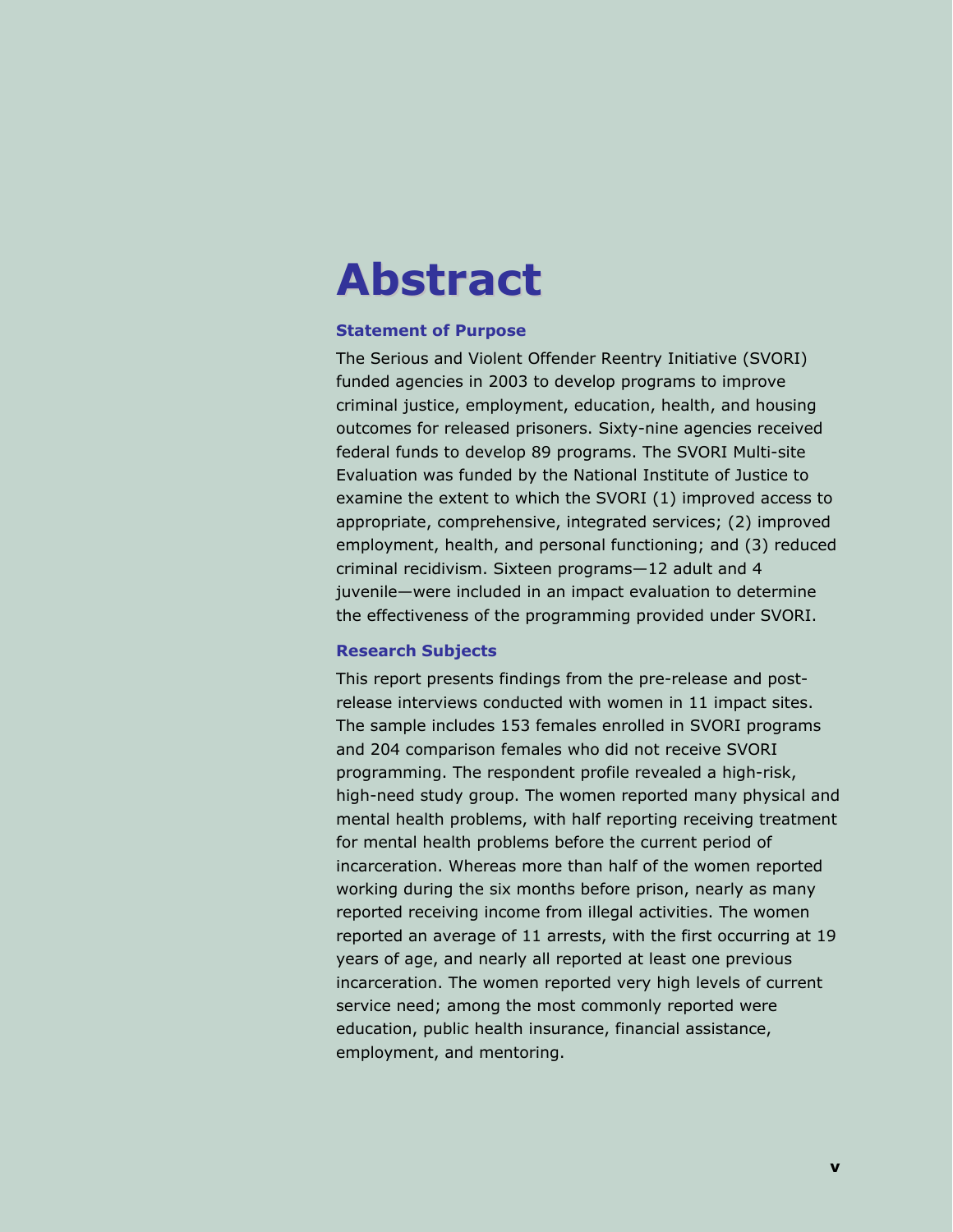#### **Study Methods**

The focus of the evaluation was to assess whether SVORI respondents received more services than non-SVORI respondents and to examine differences between the groups on a variety of post-release outcomes. Propensity score weights were developed, tested, and applied to improve the comparability of the SVORI and non-SVORI groups. Weighted analyses were used to examine the treatment effect of SVORI.

#### **Major Findings**

In terms of service receipt, SVORI and non-SVORI respondents reported the highest levels of service receipt during confinement. Whereas both groups reported low levels of postrelease service receipt, SVORI respondents generally reported higher levels of service receipt than non-SVORI respondents. However, the levels of post-release service receipt reported by both groups were considerably lower than their reported levels of service need.

SVORI programming appeared to have a positive impact on both employment outcomes and abstinence from drug use. The findings for criminal behavior were mixed; the women enrolled in SVORI had positive outcomes for self-reported criminal behavior and official measures for rearrest but had negative outcomes for self-reported compliance with conditions of supervision and official measures of reincarceration. SVORI programming did not appear to affect core housing outcomes, familial or peer relationships, or physical or mental health outcomes.

#### **Conclusions**

Study findings clearly demonstrate that female prisoners returning to society are a population with high needs. While the SVORI programs were successful in increasing services provided to female participants, the levels of services that female SVORI participants received failed to match their high levels of need. However, the findings support the notion that enhanced access to a variety of reentry services results in modest improvements among several key reentry domains for women. The current evaluation's detailed documentation of service areas for which women reported high needs can be used for effective planning and service delivery. Because of the variety of challenges that returning women prisoners face, particularly with respect to mental and physical health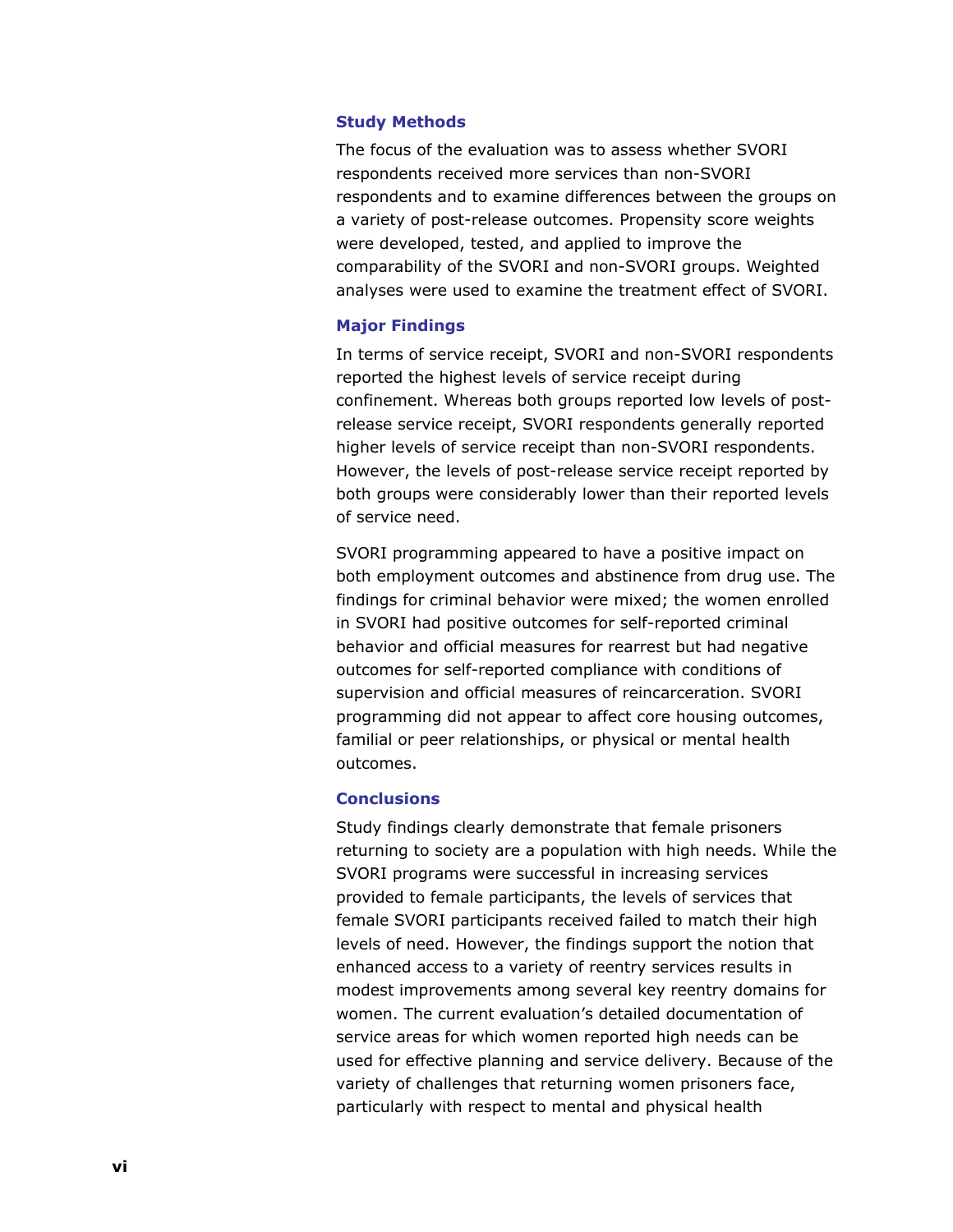problems, extensive family responsibilities, and lack of employment experience (compared with reentering male prisoners), effective coordination of services is necessary.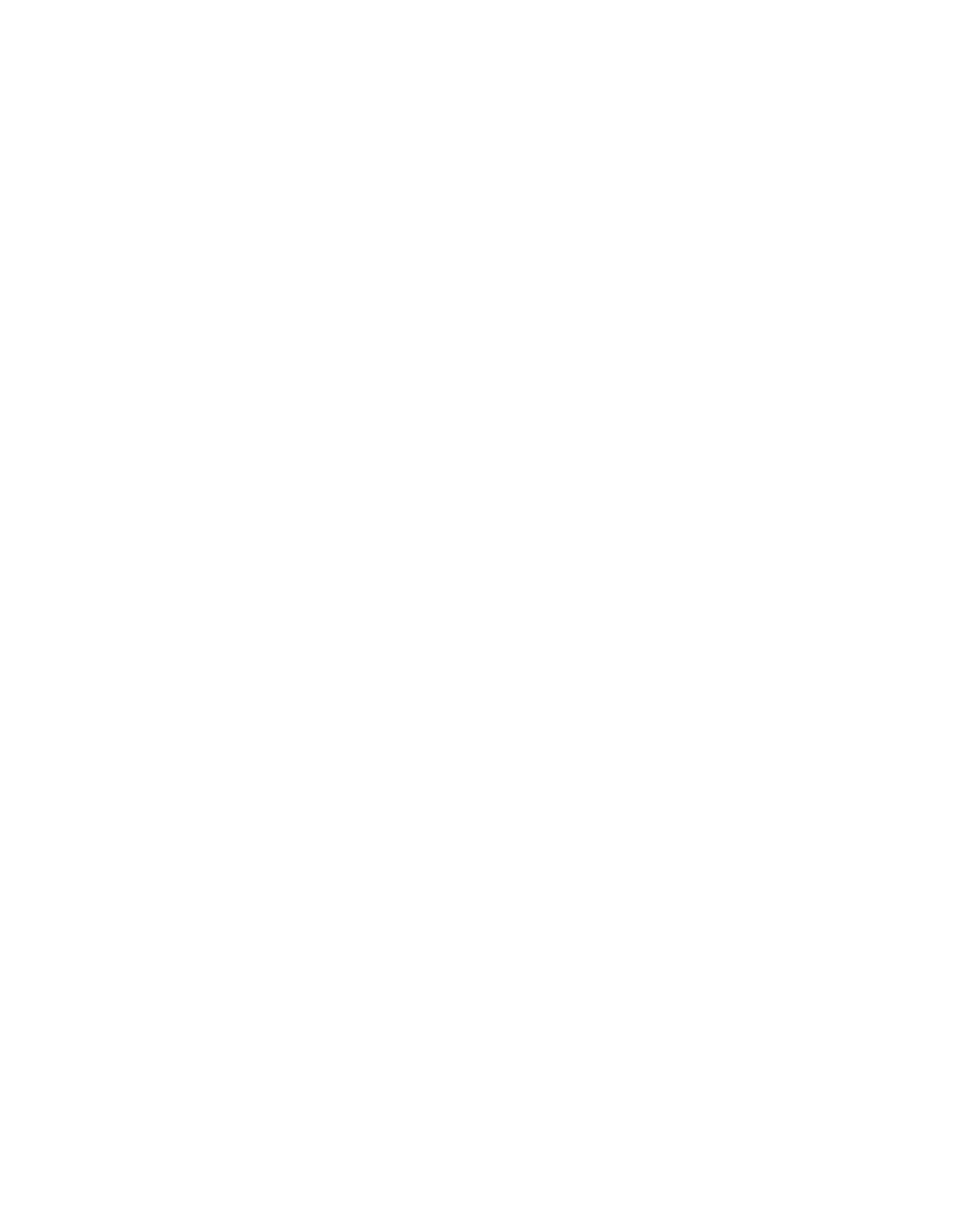# **Contents**

| <b>Section</b>                                                         | Page   |
|------------------------------------------------------------------------|--------|
| <b>Executive Summary</b>                                               | $ES-1$ |
| <b>Introduction</b>                                                    | 1      |
| <b>Previous Research on Women and Reentry</b>                          | 5      |
| Women Prisoners: Prevalence and Needs  5                               |        |
| Reentry Experiences Among Women 6                                      |        |
|                                                                        |        |
| An Overview of SVORI Programming for Female                            |        |
| <b>Offenders</b>                                                       | 11     |
| The SVORI Multi-site Evaluation-Design and                             |        |
| <b>Methods</b>                                                         | 15     |
|                                                                        |        |
|                                                                        |        |
| Approach for Addressing Nonresponse and Attrition 18                   |        |
| Approach for Addressing Selection Bias19                               |        |
| <b>Pre-release Experiences of Returning Female</b><br><b>Prisoners</b> | 21     |
|                                                                        |        |
|                                                                        |        |
|                                                                        |        |
|                                                                        |        |
| <b>Post-release Experiences of Returning Female</b>                    |        |
| <b>Prisoners</b>                                                       | 69     |
|                                                                        |        |
|                                                                        |        |
|                                                                        |        |
|                                                                        |        |
| Family, Peers, and Community Involvement  107                          |        |
| Substance Use and Physical and Mental Health 112                       |        |
| Criminal Behavior and Recidivism 119                                   |        |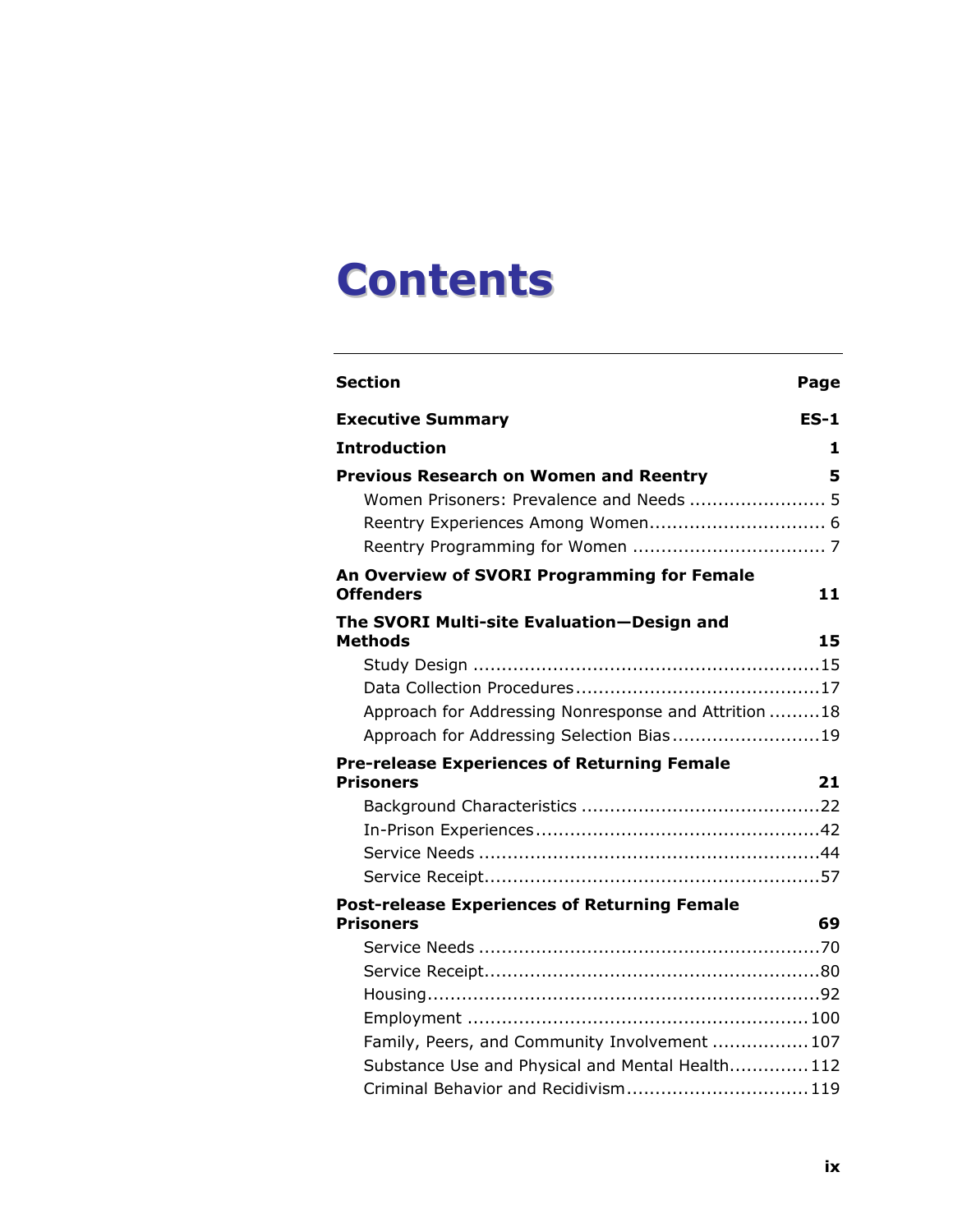| <b>Conclusions</b>             | 131 |
|--------------------------------|-----|
| <b>References</b>              | 139 |
| <b>Appendix A. Data Tables</b> | A-1 |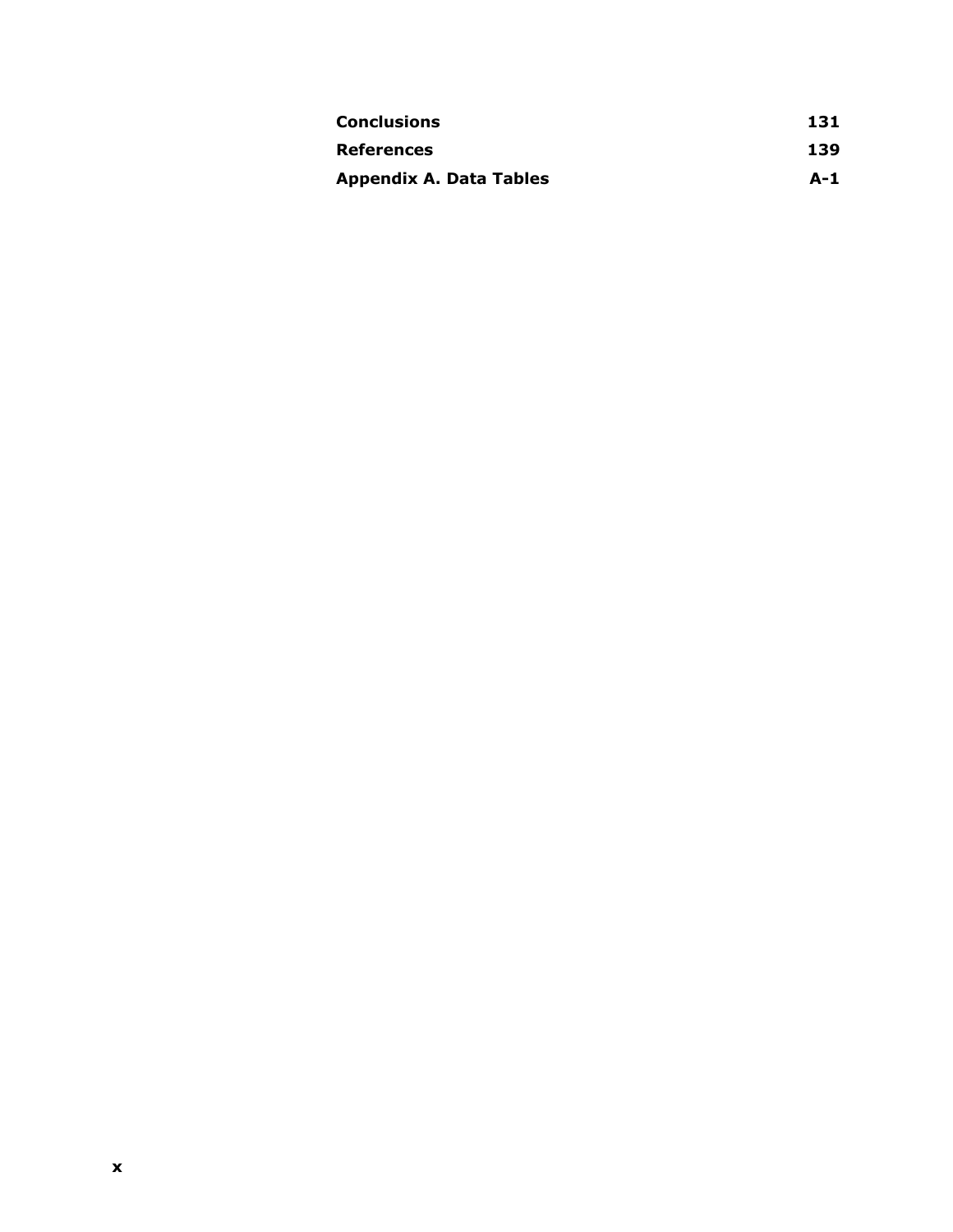# **Exhibits**

### **Exhibit Number**  Page

| 1.  | Adult female sample sizes, by state and group16                                                       |
|-----|-------------------------------------------------------------------------------------------------------|
| 2.  | Demographic characteristics of respondents at time                                                    |
| 3.  | Percentages of mothers reporting on child care or<br>child support responsibilities, by group 24      |
| 4.  | Criminal history and substance use of family and                                                      |
| 5.  |                                                                                                       |
| 6.  | Use of specific substances during the 30 days                                                         |
| 7.  | Lifetime health problems, by group 31                                                                 |
| 8.  | Current health problems, by group32                                                                   |
| 9.  | Average scores on SA-45 subscales, by group 34                                                        |
| 10. | Employment before incarceration, by group35                                                           |
| 11. | Characteristics of respondents' jobs before                                                           |
|     | 12. Sources of income during the 6 months before<br>incarceration, by employment status and group38   |
|     | 13. Criminal history of respondents, by group 40                                                      |
|     | 14. Conviction offenses for current incarceration, by                                                 |
| 15. | Disciplinary infractions and administrative<br>segregations during current incarceration, by group 43 |
| 16. | Frequency of in-prison contact with family members                                                    |
|     | 17. Service need bundle scores across service bundles,                                                |
| 18. | Self-reported need for specific transition services,<br>. 49                                          |
|     | 19. Self-reported need for specific health services, by                                               |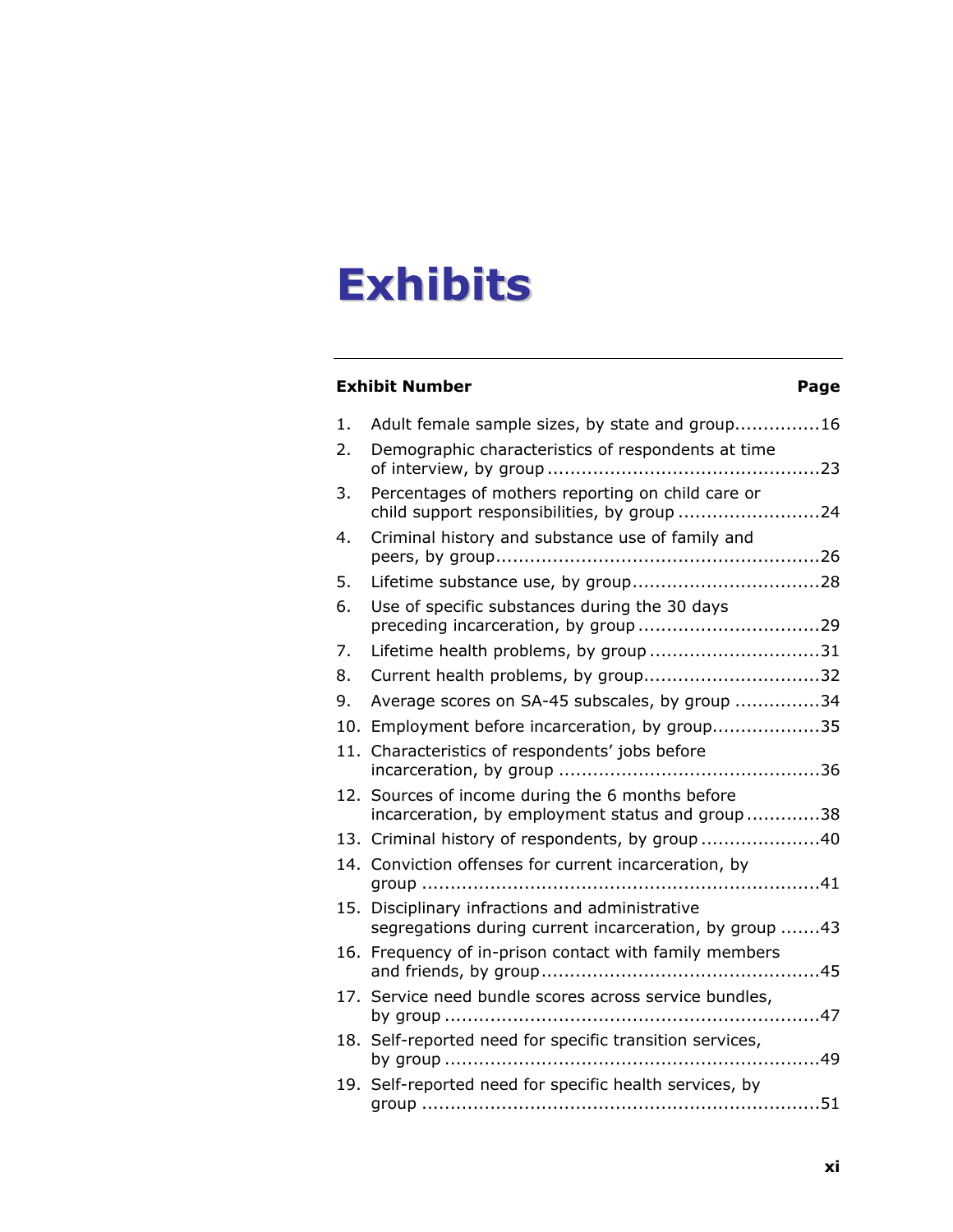|     | 20. Self-reported need for employment, education, and                                            |  |
|-----|--------------------------------------------------------------------------------------------------|--|
|     | 21. Self-reported need for specific child services, by                                           |  |
|     | 22. Most commonly reported service needs, by group 56                                            |  |
|     | 23. Service receipt bundle scores across service                                                 |  |
|     | 24. Self-reported receipt of specific coordination                                               |  |
|     | 25. Self-reported receipt of specific transition services,                                       |  |
|     | 26. Self-reported receipt of specific health services, by                                        |  |
|     | 27. Self-reported receipt of specific employment,<br>education, and skills services, by group 64 |  |
|     | 28. Most commonly reported services received, by                                                 |  |
| 29. | Weighted means and parameter estimates of the                                                    |  |
|     | 30. Transition service needs bundle score74                                                      |  |
|     |                                                                                                  |  |
|     | 32. Employment/education/life skills service needs                                               |  |
|     | 33. Domestic violence service needs bundle score 78                                              |  |
|     |                                                                                                  |  |
| 35. | Weighted means and parameter estimates of the                                                    |  |
|     | 36. Coordination services receipt bundle score 84                                                |  |
|     | 37. Transition services receipt bundle score 86                                                  |  |
|     | 38. Health services receipt bundle score87                                                       |  |
|     | 39. Employment/education/life skills services receipt                                            |  |
|     | 40. Domestic violence services receipt bundle score90                                            |  |
|     |                                                                                                  |  |
|     | 42. Weighted means and parameter estimates of the<br>effect of SVORI on housing outcomes93       |  |
|     | 43. Self-reported housing independence since                                                     |  |
|     |                                                                                                  |  |
|     | 45. Self-reported lack of housing challenges since                                               |  |
|     | 46. Self-reported being homeless, living in a shelter, or                                        |  |
|     |                                                                                                  |  |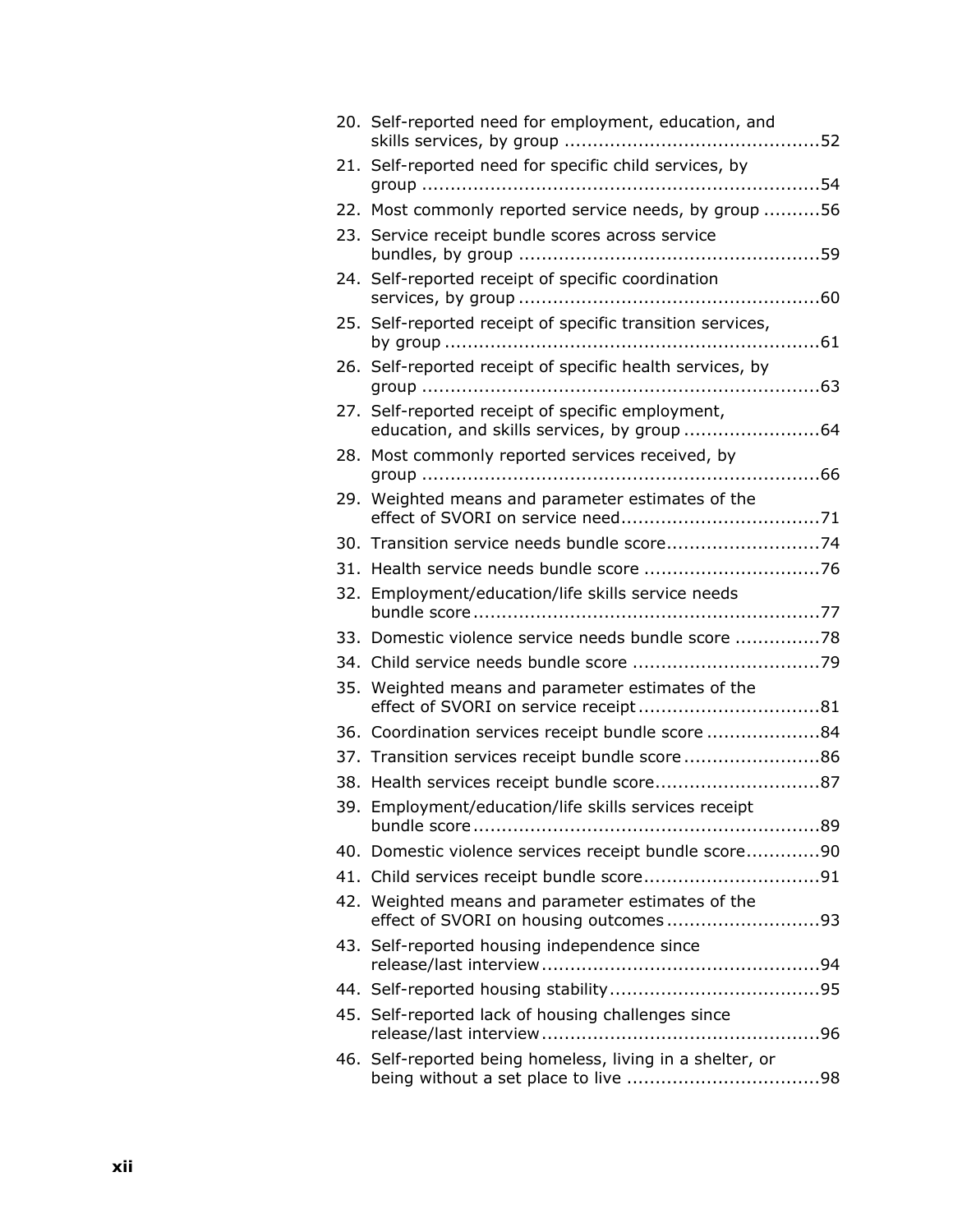|     | 47. Weighted means and parameter estimates of the<br>effect of SVORI on employment outcomes 101     |  |
|-----|-----------------------------------------------------------------------------------------------------|--|
|     | 48. Self-reported currently supporting self with job 102                                            |  |
|     | 49. Self-reported number of months worked since                                                     |  |
|     | 50. Self-reported number of months worked at same<br>job since release/last interview 104           |  |
|     | 51. Self-reported receipt of formal pay for current job 105                                         |  |
|     | 52. Self-reported having a job with benefits 106                                                    |  |
|     | 53. Negative peer exposure (0-14, <better)110< td=""><td></td></better)110<>                        |  |
|     | 54. Self-reported high civic action since release/last                                              |  |
|     | 55. Weighted means and parameter estimates of the<br>effect of SVORI on self-reported substance use |  |
| 56. | No drug use reported or detected since release/last                                                 |  |
|     | 57. No drug use reported or detected in past 30 days 116                                            |  |
|     | 58. Physical health scale (12-Item Short-Form Health                                                |  |
|     | 59. Self-reported overall physical health is very good or                                           |  |
|     | 60. Global Severity Index (45-225, >better)  120                                                    |  |
|     | 61. Self-reported overall mental health "very good" or                                              |  |
| 62. | Weighted means and parameter estimates of the<br>effect of SVORI on self-reported recidivism        |  |
|     | 63. Self-reported no perpetration of violence since                                                 |  |
|     | 64. Self-reported complying with conditions of<br>supervision since release/last interview  124     |  |
|     | 65. Self-reported not committing any crimes since                                                   |  |
|     | 66. Self-reported not committing any violent or<br>weapons crimes since release/last interview 126  |  |
|     | 67. Not reincarcerated at follow-up interview  127                                                  |  |
|     | 68. Not booked or reincarcerated since release/last                                                 |  |
|     | 69. Official measures of recidivism  129                                                            |  |
|     |                                                                                                     |  |
|     |                                                                                                     |  |
|     | A-1. Adult female case disposition-Wave 1 (pre-release)  A-1                                        |  |
|     | A-2. Respondent characteristics, by group  A-2                                                      |  |
|     |                                                                                                     |  |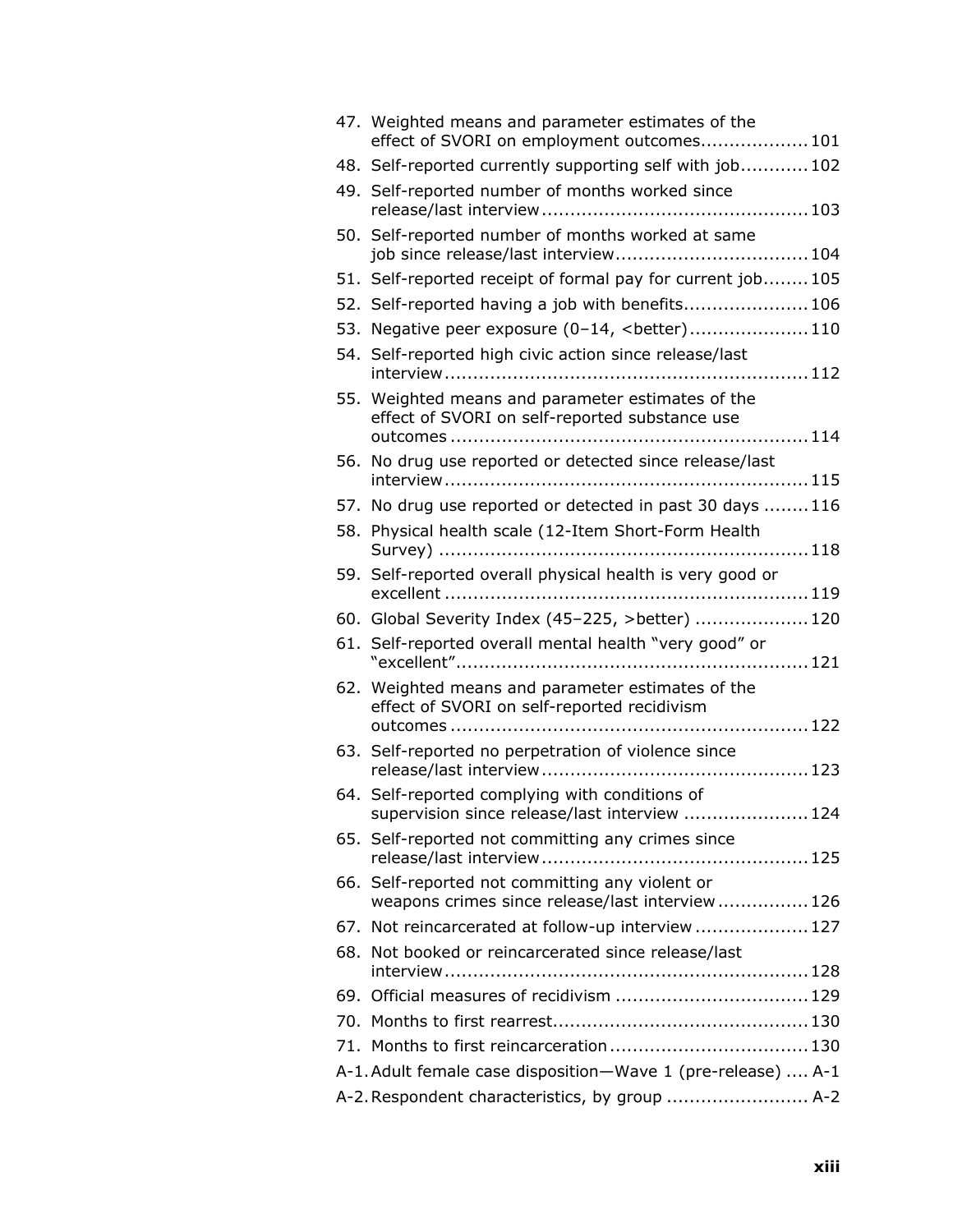| A-3. Proportion of respondents who reported needing   |  |
|-------------------------------------------------------|--|
| A-4. Proportion of respondents who reported receiving |  |
|                                                       |  |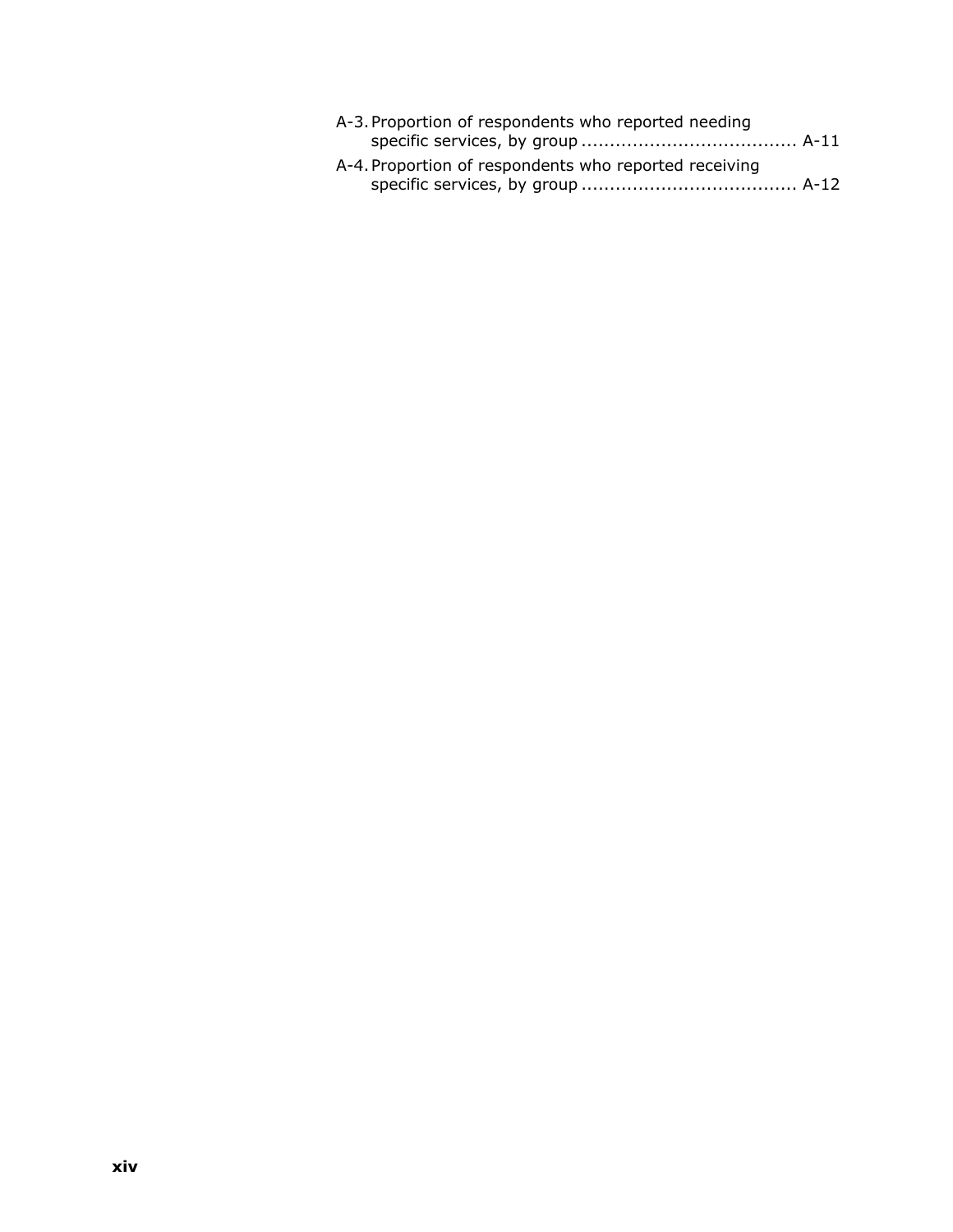### <span id="page-14-1"></span><span id="page-14-0"></span>**Executive Summary**

The Serious and Violent Offender Reentry Initiative (SVORI) funded agencies in 2003 to develop programs to improve criminal justice, employment, education, health, and housing outcomes for released prisoners. Sixty-nine agencies received federal funds (\$500,000 to \$2,000,000 over 3 years) to develop 89 programs. Across the grantees, programming was provided to adult males, adult females, and juveniles.

The SVORI Multi-site Evaluation was funded by the National Institute of Justice in the spring of 2003; it included an implementation assessment (to document the programming delivered across the SVORI programs) and an impact evaluation (to determine the effectiveness of programming). Sixteen programs were included in the impact evaluation, comprising 12 adult programs and 4 juvenile programs located in 14 states (adult programs only unless otherwise stated): Colorado (juveniles only), Florida (juveniles only), Indiana, Iowa, Kansas (adults and juveniles), Maine, Maryland, Missouri, Nevada, Ohio, Oklahoma, Pennsylvania, South Carolina (adults and juveniles), and Washington. The impact evaluation included pre-release interviews (conducted approximately 30 days before release from prison) and a series of follow-up interviews (conducted at 3, 9, and 15 months post-release). Nearly 2,400 prisoners returning to society—some of whom received SVORI programming and some of whom received "treatment as usual" in their respective states—were included in the impact evaluation.

This report presents findings for the female participants in the impact evaluation, including 153 SVORI participants and 204 comparison women from [1](#page-14-2)1 of the 12 adult impact sites.<sup>1</sup> After

-

<span id="page-14-2"></span> $1$  Because the Maryland SVORI program served only men, no women were recruited from that site.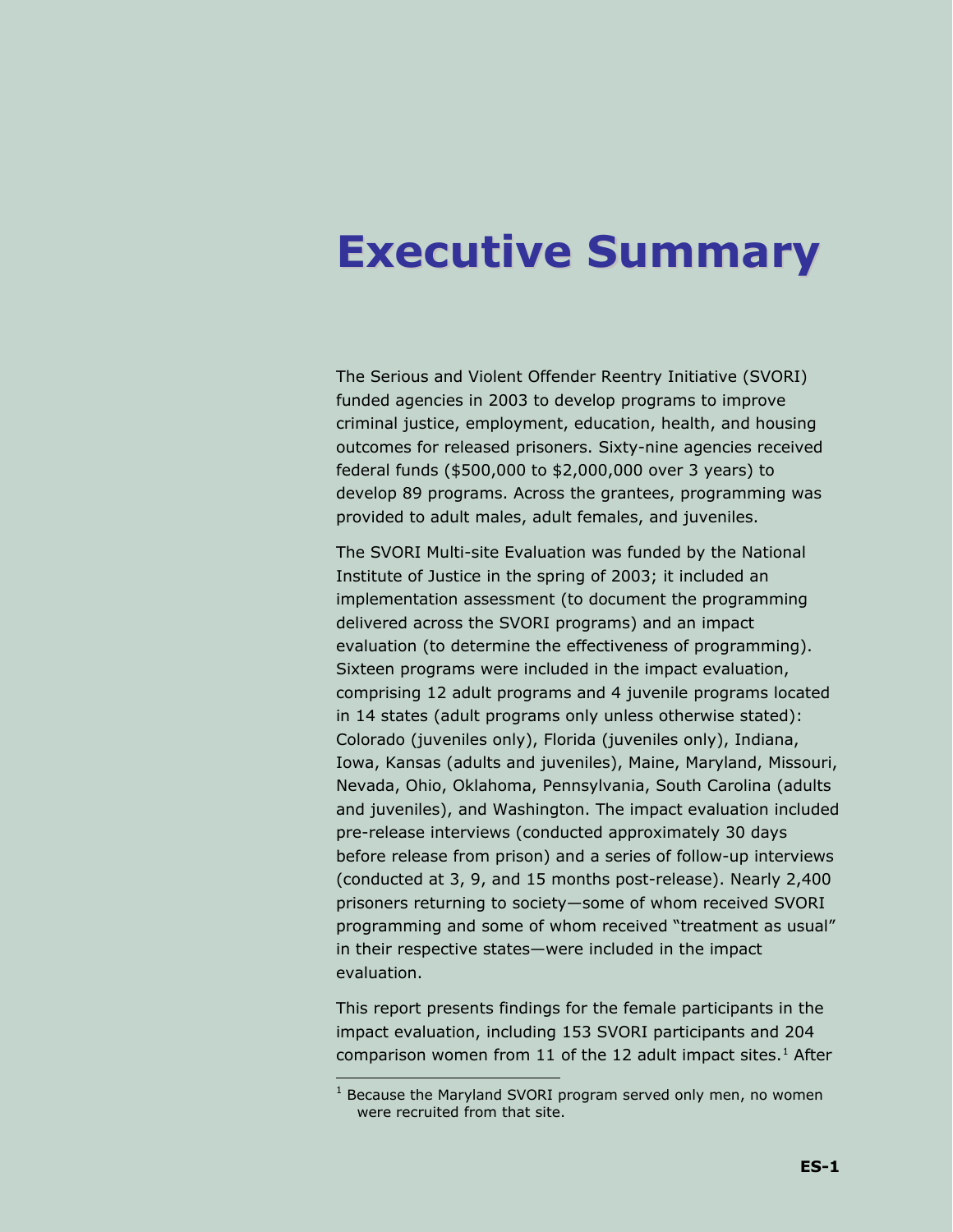a brief review of the literature on women and reentry, a description of the programming delivered to the women through SVORI funding, and a summary of the methods with which the impact evaluation was conducted, data are presented on the pre- and post-release characteristics and experiences among the female participants.

The data presented in the pre-release section of this report, which are based on the interview conducted 30 days (on average) before release, are primarily descriptive; they convey characteristics of the respondents, as well as their preprison and incarceration experiences. In addition to providing descriptive information, the pre-release section assesses the comparability of the SVORI and non-SVORI groups, examining whether the SVORI participants received more services than non-SVORI participants during their incarcerations. These prerelease findings on service receipt therefore constitute an initial assessment of whether SVORI funding, compared with "treatment as usual," increased women prisoners' access to pre-release services.

The post-release section of the report, which is based on the interviews conducted 3, 9, and 15 months after release, describes the post-release experiences among the women, assesses whether SVORI participants continued to receive more services than comparable women not enrolled in SVORI during the post-release follow-up period, and examines differences between the groups on a variety of outcomes. In the postrelease section, weighted outcome analyses (which adjust for selection into the SVORI programs) examine the treatment effect of SVORI. Both the pre- and the post-release sections highlight gender differences based on comparisons of the entire female and male subsamples (using unweighted t-tests).

The implications of the findings for policy and practice pertaining to female returning prisoners conclude the report.

#### **Pre-release Characteristics of the SVORI and Non-SVORI Female Respondents**

#### *Demographics*

 Female respondents, on average, were 31 years old at the pre-release interview, with nearly equal numbers self-identifying as white (44%) and black (41%).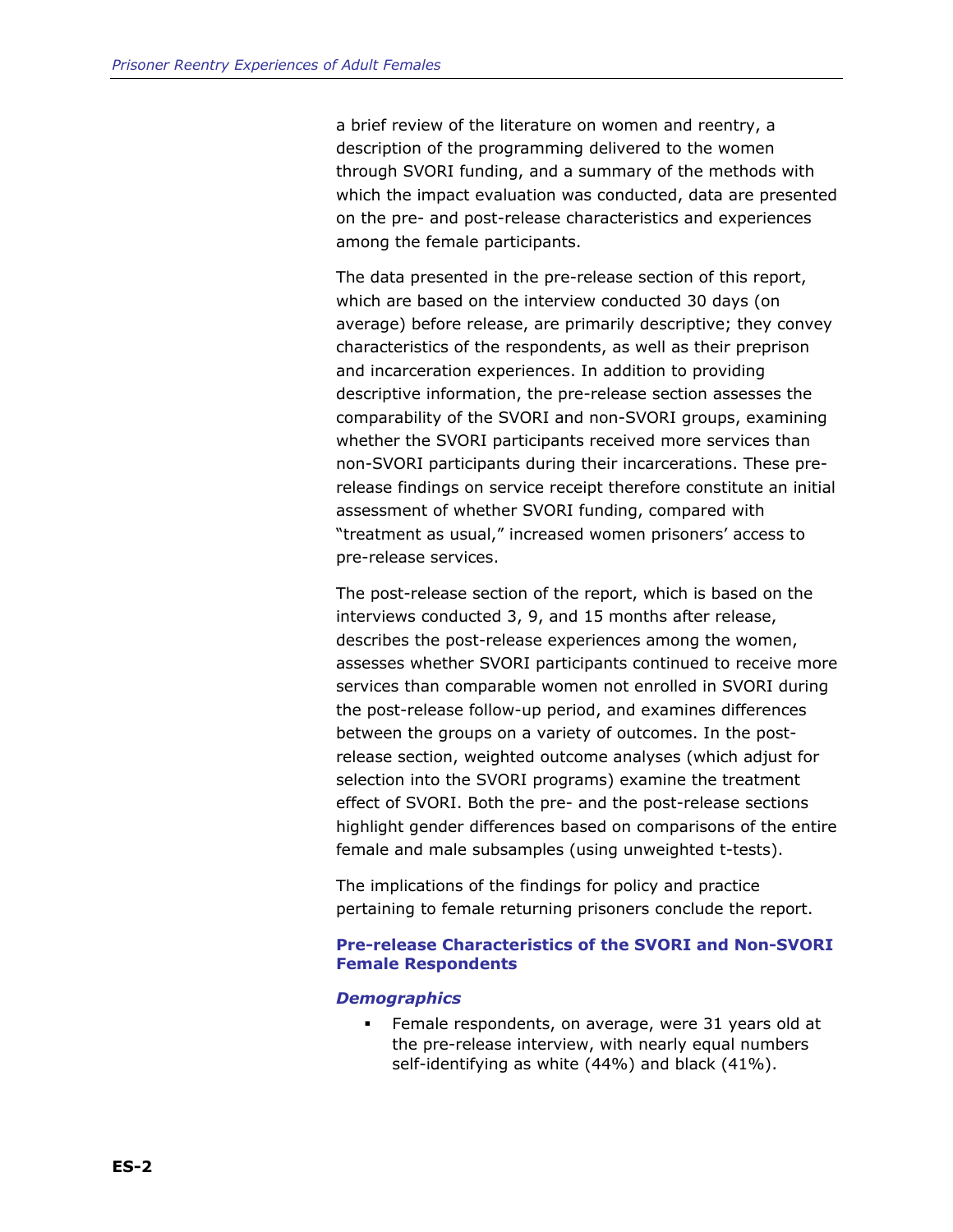- Approximately 62% of the women reported having a high school diploma or General Educational Development (GED) credential.
- While 41% of the women reported living in their own homes during the 6 months before incarceration, more than one fifth were homeless, living in a shelter, or without a set place to live.
- **The vast majority of women were mothers; more than** half of those with minor children reported that they had primary care responsibilities before incarceration.

#### *Substance Use and Physical and Mental Health*

- Nearly all women reported having used alcohol and marijuana during their lifetimes, and three-quarters reported cocaine use. More than two thirds of the women reported having used one or more illicit drugs during the 30 days before incarceration.
- Women reported many physical and mental health problems; at the time of the pre-release interview, fewer than half rated their physical health and fewer than one third rated their mental health as excellent or very good.
- Half of the women reported receiving treatment for mental health problems before their current incarceration.

#### *Employment History and Financial Support*

- Most women reported having worked at some point during their lifetimes; more than half reported working during the 6 months before prison.
- Of those who worked during the 6 months before prison, about three quarters reported that their most recent job was permanent and that they received formal pay.
- Nearly half of the women reported receiving income from illegal activities, with those lacking a job before prison being more likely to report illegal income.

#### *Criminal History*

- The women reported an average of 11 arrests, with the first arrest occurring, on average, at 19 years of age.
- Nearly all women reported at least one previous incarceration; one third had been detained in a juvenile facility.
- At the time of the interview, women reported an average length of incarceration of less than 2 years.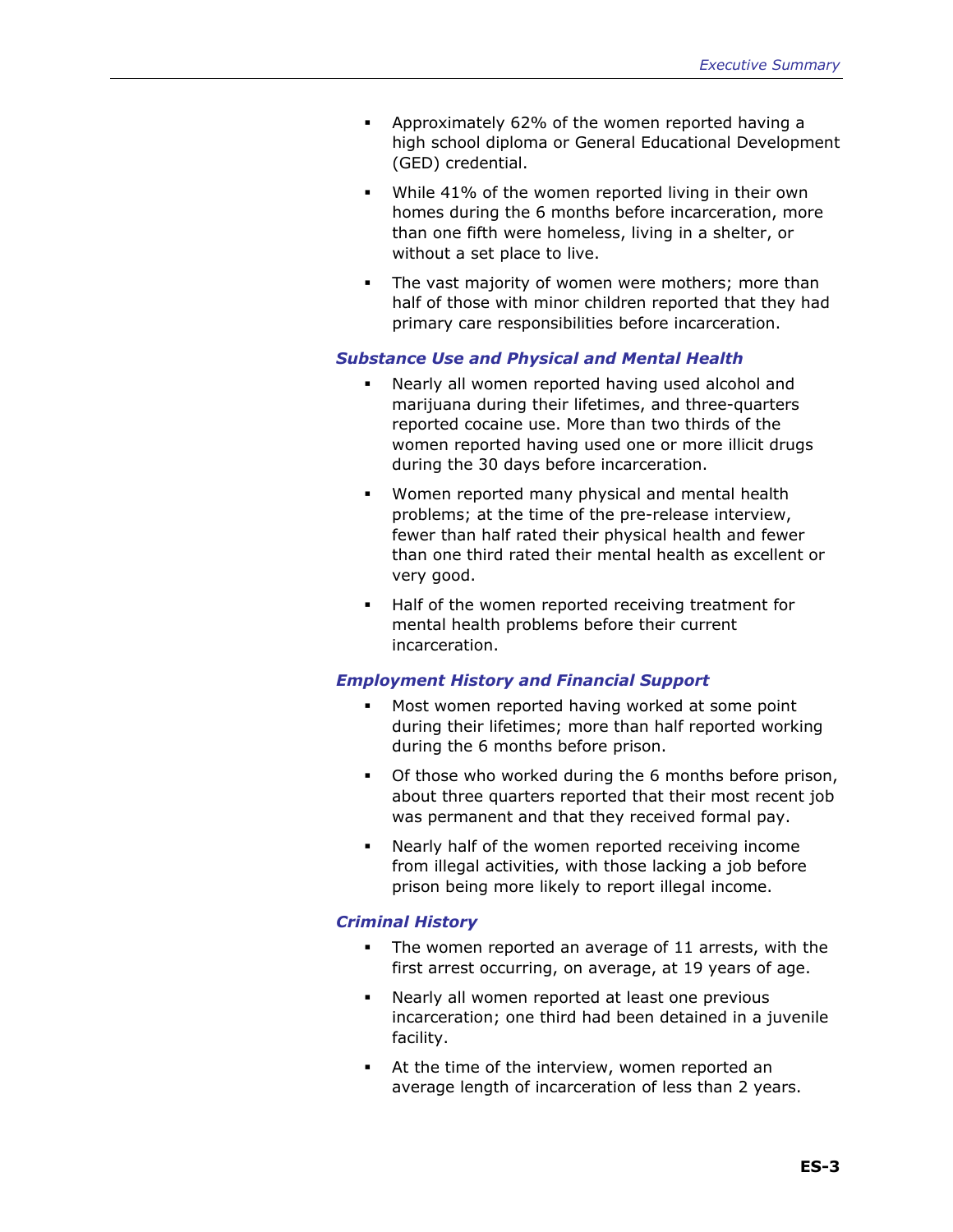#### *Levels of Service Needs*

- The women reported very high levels of current (30 days before release, on average) service need across the 29 services addressed in the interview; on average, women reported needing nearly two thirds of the services.
- **Service need was substantially higher for women than** for men.
- The needs the women most commonly reported were education (95%), public health insurance (91%), financial assistance (87%), employment (83%), and a mentor (83%).
- The SVORI and non-SVORI respondents reported similar levels of need for most services, indicating that the two groups were similar on service need at the time of the pre-release interview.

#### *Levels of Service Receipt*

- Participants in SVORI programs had greater access to a wide range of pre-release services and were more likely to receive most of the documented service areas ("bundles").
- The most common services SVORI respondents reported receiving during their incarceration were participating in programs to prepare for release, taking a class specifically for release, working with someone to plan for release, receiving a needs assessment, and developing a reentry plan.
- The women enrolled in SVORI reported substantially higher levels of service receipt than the non-SVORI respondents across 22 of the 36 services.
- Overall, SVORI respondents reported receiving about half of the service items—in contrast to the one quarter that non-SVORI respondents reported receiving.

The results from the pre-release interviews show that the SVORI and non-SVORI groups were similar on most background characteristics and largely similar on self-reported service need, which was extremely high among the women. Women who participated in SVORI programming were more likely to receive pre-release programming and services, which indicates that the SVORI funding did increase access to services for female prisoners returning to society.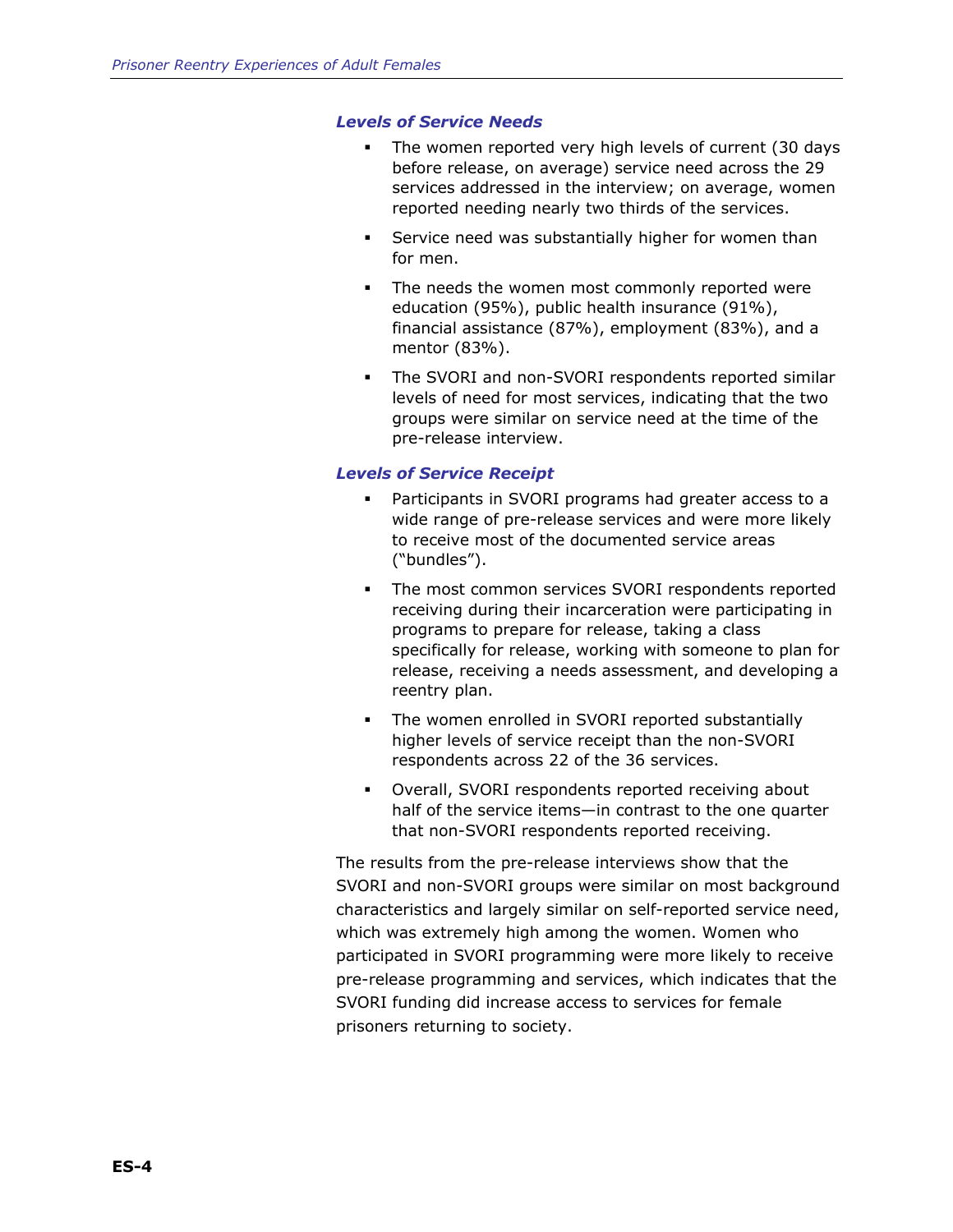#### **Post-release Experiences Among the SVORI and Non-SVORI Female Respondents**

#### *Levels of Service Needs*

- Compared with the extremely high self-reported service needs at the pre-release interview, women reported needing substantially fewer services at the 3-month post-release interview. Need for services continued to decline at the 9- and 15-month interviews, as well. Nonetheless, absolute levels of service need remained quite high. Women continued to report high levels of service need (in the 40–50% range) for many services even 15 months after release.
- The needs most commonly reported by the women across all 3 follow-up waves were more education (87– 93%), public health care insurance (66–77%), and financial assistance (64–73%).
- **The SVORI and non-SVORI groups reported similar** levels of need for most services, indicating that the needs of the two groups were comparable at each follow-up time point.
- As with the findings at the pre-release interview, service need was significantly higher for women than it was for men across several service areas (primarily health services and family services), at each time period.

#### *Levels of Service Receipt*

- As with the decline of self-reported need for services over time, the likelihood of receiving services declined over time.
- Aggregate levels of service receipt were substantially lower than comparable measures of service need (across all bundles and time periods and among both groups), indicating that very small proportions of women received the services they needed.
- The women enrolled in SVORI programming reported substantially higher rates of services receipt than the non-SVORI respondents at each of the post-release interviews. Similar to the overall trend in declining service receipt over time, the number of differences between these groups decreased at each follow-up wave.
- The services that women were most likely to receive after release were similar across the post-release waves and included post-release supervision, case management, and needs assessments.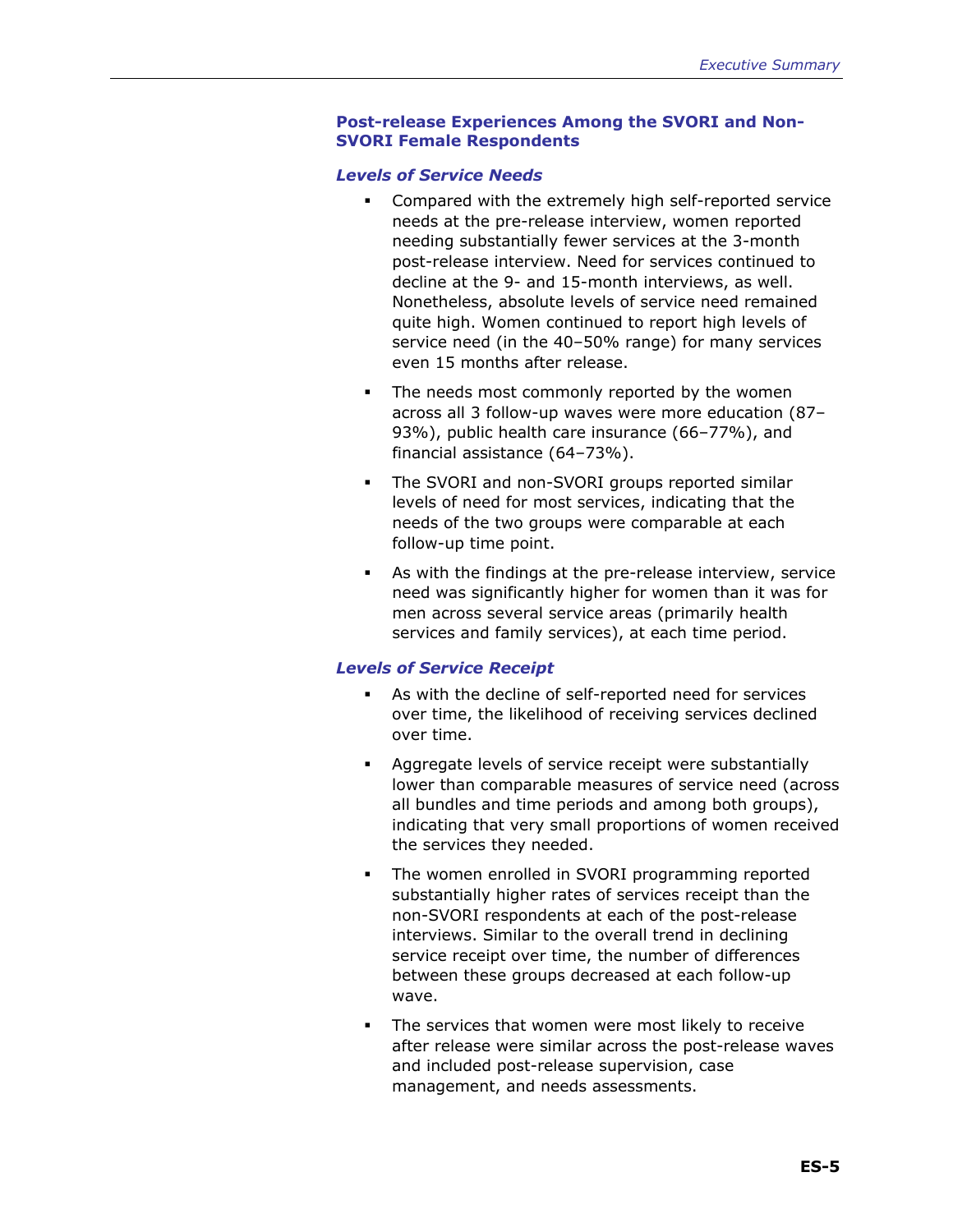Women reported much higher levels of service receipt than men during the post-release period, particularly at the 3- and 15-month time periods.

#### *Housing*

- SVORI programming did not appear to affect core housing outcomes, including housing independence, stability, and the extent to which housing challenges were encountered.
- For both the SVORI and non-SVORI groups, housing situations improved gradually over the 3-, 9-, and 15 month post-release time periods.
- Several gender differences in housing were identified, including women's being significantly more likely than men to report
	- living in their own house or apartment (at the 3- and 9-month post-release time periods),
	- being homeless (at the 3- and 9-month post-release time periods), and
	- living with their children (at all time periods).
- Men were significantly more likely than women to report contributing to housing costs and to report living with their mothers or stepmothers, sisters, and brothers (at all time periods).

#### *Employment*

- SVORI programming appeared to positively affect many dimensions of employment, with effects being strongest for the time period reflecting 15 months post-release. Compared with the non-SVORI respondents, women who enrolled in SVORI programming
	- were more likely to report supporting themselves with a job (at 15 months post-release),
	- worked significantly more months (at 15 months post-release),
	- worked significantly more months at the same job (at 15 months post-release),
	- were more likely to receive formal pay for their jobs (at all time periods), and
	- were less likely to report receiving money from illegal activities (at 3 months post-release).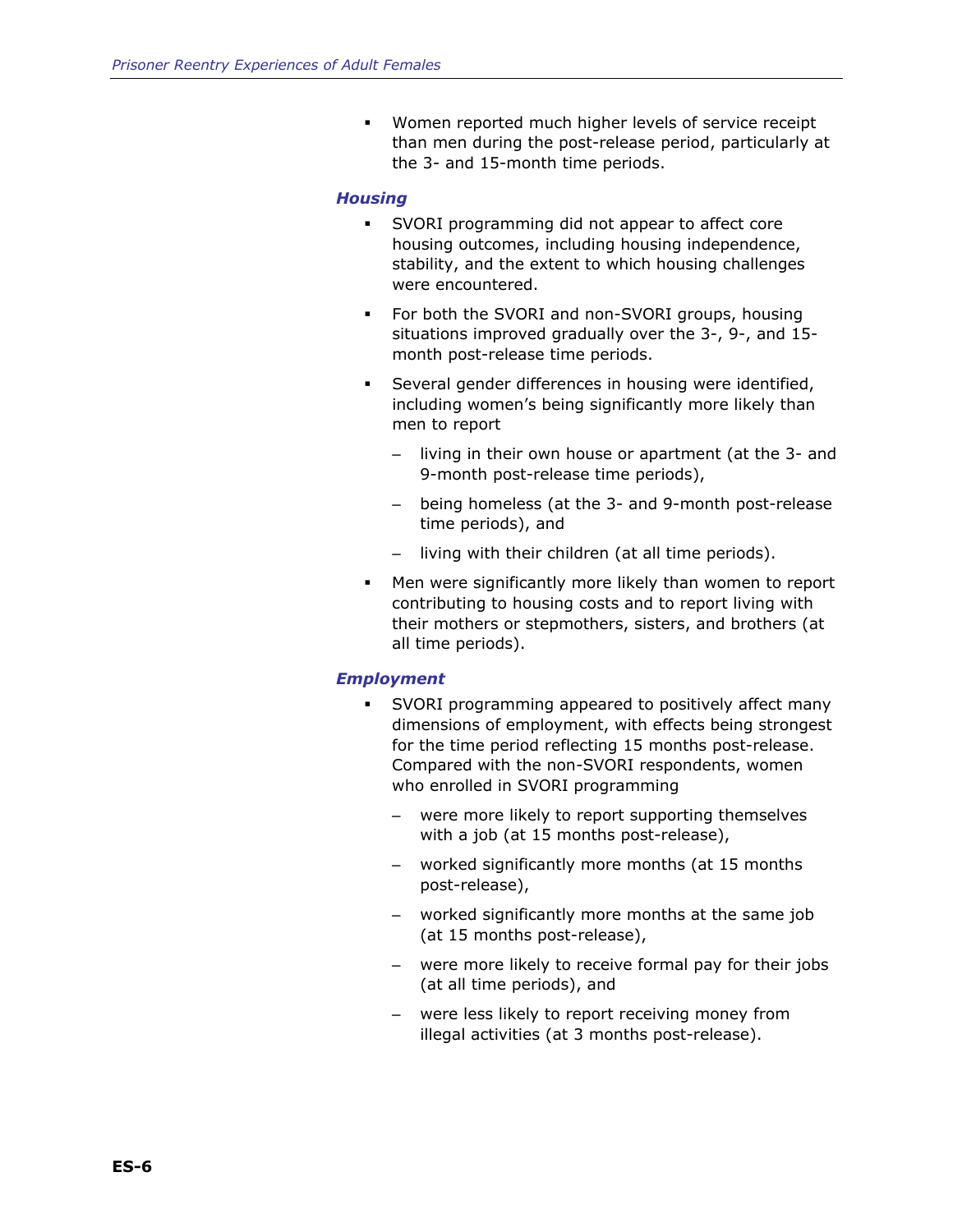Overall, women fared worse than men on most dimensions of employment, including likelihood of working, number of months worked, and likelihood of working at jobs that offered benefits.

#### *Family, Peers, and Community Involvement*

- SVORI programming did not have an impact on familial or peer relationships.
	- When several dimensions of familial relationships were examined, including emotional support, instrumental support, quality of intimate-partner relationships, and quality of relationships with children, no differences between the SVORI and non-SVORI respondents were observed.
	- The SVORI and non-SVORI groups reported similar levels of negative peer exposure. The levels of instrumental support from peers were significantly higher for the SVORI group than for the non-SVORI group at both the 9- and the 15-month time periods.
	- SVORI participants reported marginally higher levels of civic action than the non-SVORI group ( $p < 0.10$ ) at the 3- and 15-month time periods.
- Overall, levels of familial and peer support (based on scales measuring both emotional and instrumental support) were similar for men and women. Women reported higher-quality intimate partnerships at the 3 month post-release time period—a time period at which men were significantly more likely to live with their spouse or romantic partner. At all time periods, women were significantly more likely than men to report having primary care responsibilities for their children and had higher scores on the scale assessing the respondent's relationship with children.

#### *Substance Use*

- SVORI appeared to have a positive impact on abstinence from drug use. Results for a composite self-report and oral fluids drug tests outcome measure indicated that the SVORI participants were significantly less likely than the non-SVORI participants to have used drugs during the reference period and during the 30 days before the interview, at both the 3- and 15-month post-release time periods.
- Overall, women's substance use increased across the post-release follow-up periods; levels of use did not differ between women and men.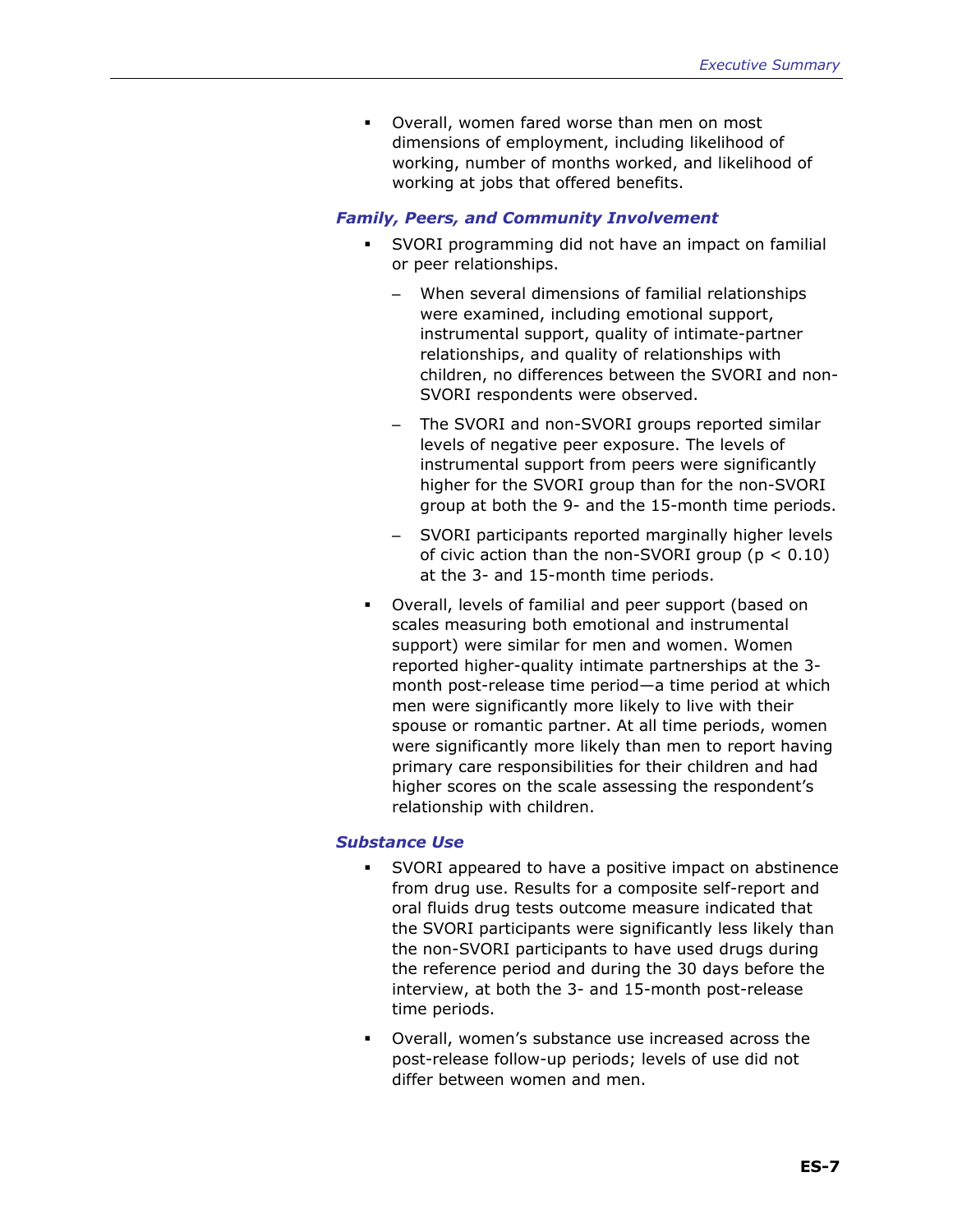#### *Physical and Mental Health*

- SVORI did not appear to influence physical or mental health outcomes. No differences were observed, at any time period, between the SVORI and non-SVORI groups on the 12-Item Short Form Health Survey (SF-12; Ware, Kosinski, Turner-Bowker, & Gandek, 2002) physical health scale, the number of physical conditions experienced, overall perceptions of physical health, the SF-12 mental health scale, the Global Severity Index, or overall perceptions of mental health.
- Significant gender differences were observed for all of the measures of mental and physical health at all followup time periods, with women consistently faring worse than men.

#### *Criminal Behavior and Recidivism*

- The findings for criminal behavior and recidivism were mixed. The women enrolled in SVORI had positive outcomes (i.e., lower criminality/recidivism) for
	- self-reported perpetration of violence (15 months post-release),
	- self-reported criminal behavior (excluding violent and weapons crimes; 15 months post-release), and
	- official measures of rearrest (within 9, 12, 15, and 21 months of release).
- **The women enrolled in SVORI had negative outcomes** (i.e., higher criminality or recidivism) for
	- self-reported compliance with conditions of supervision (at 9 months post-release) and
	- official measures of reincarceration in state prisons (within 12, 15, 21, and 24 months of release).

#### **Conclusions**

The findings reported here clearly demonstrate that female prisoners returning to society are a population with high needs. SVORI funding offered correctional agencies an opportunity to intervene by providing a range of services designed to facilitate successful reentry for prisoners. The programs were extremely successful in increasing the services provided to female participants. Across almost all types of services, the women who participated in SVORI reported substantially higher levels of service receipt than comparable women not enrolled in SVORI. In addition, although the SVORI programs focused resources on increasing women's access to services during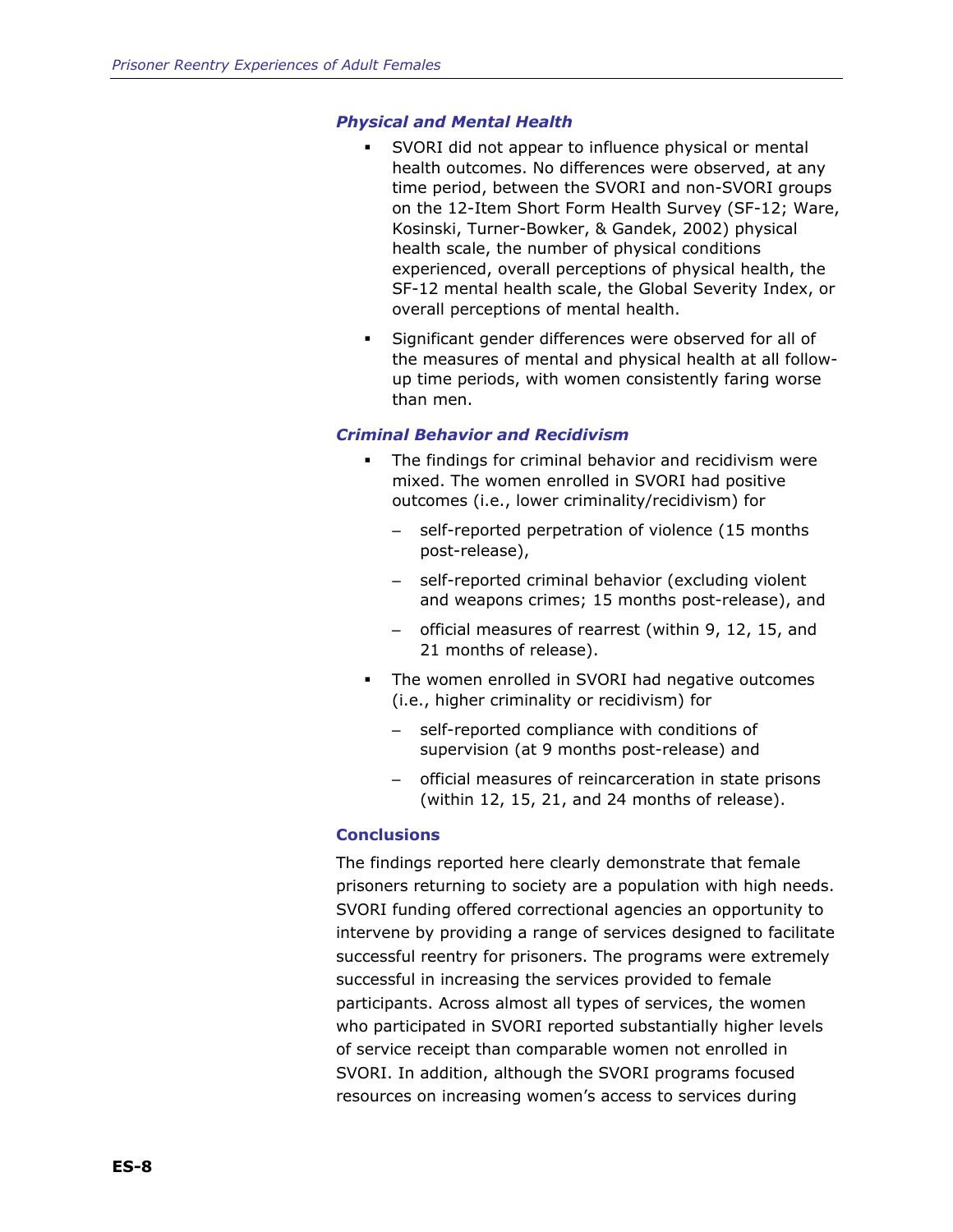incarceration, the higher levels of service receipt found for SVORI participants persisted even after their release (with significantly higher levels of service receipt documented at 3, 9, and 15 months post-release). Importantly, however, the levels of services that female SVORI participants received, although a significant improvement over "treatment as usual," failed to match their high levels of need.

Even though service receipt was insufficient to meet the women's high needs, the enhanced service delivery that SVORI programs provided appears to have improved participants' reentry outcomes in several dimensions. Employment and substance abuse were the domains for which the most consistent program effects were observed; the outcomes were much less clear for criminal behavior and recidivism. Women who participated in SVORI had positive outcomes for several dimensions of criminal behavior and recidivism, including lower likelihood of rearrest. According to official corrections data, however, SVORI participants had significantly *higher* reincarceration rates. Two possible explanations for this pattern are (1) site-specific effects (because the women were not evenly distributed by group across sites and site-level practices or policies may influence reincarceration rates) and (2) that SVORI program participants were more likely than comparison subjects to have been at risk for post-release supervision revocation—because either they were more likely to be on supervision, or they were subject to more conditions of supervision.

The findings support the notion that enhanced access to a variety of reentry services results in modest improvements among several key reentry domains for women. With these outcomes, the reentry efforts initiated through SVORI funding provide a promising foundation for future reentry efforts.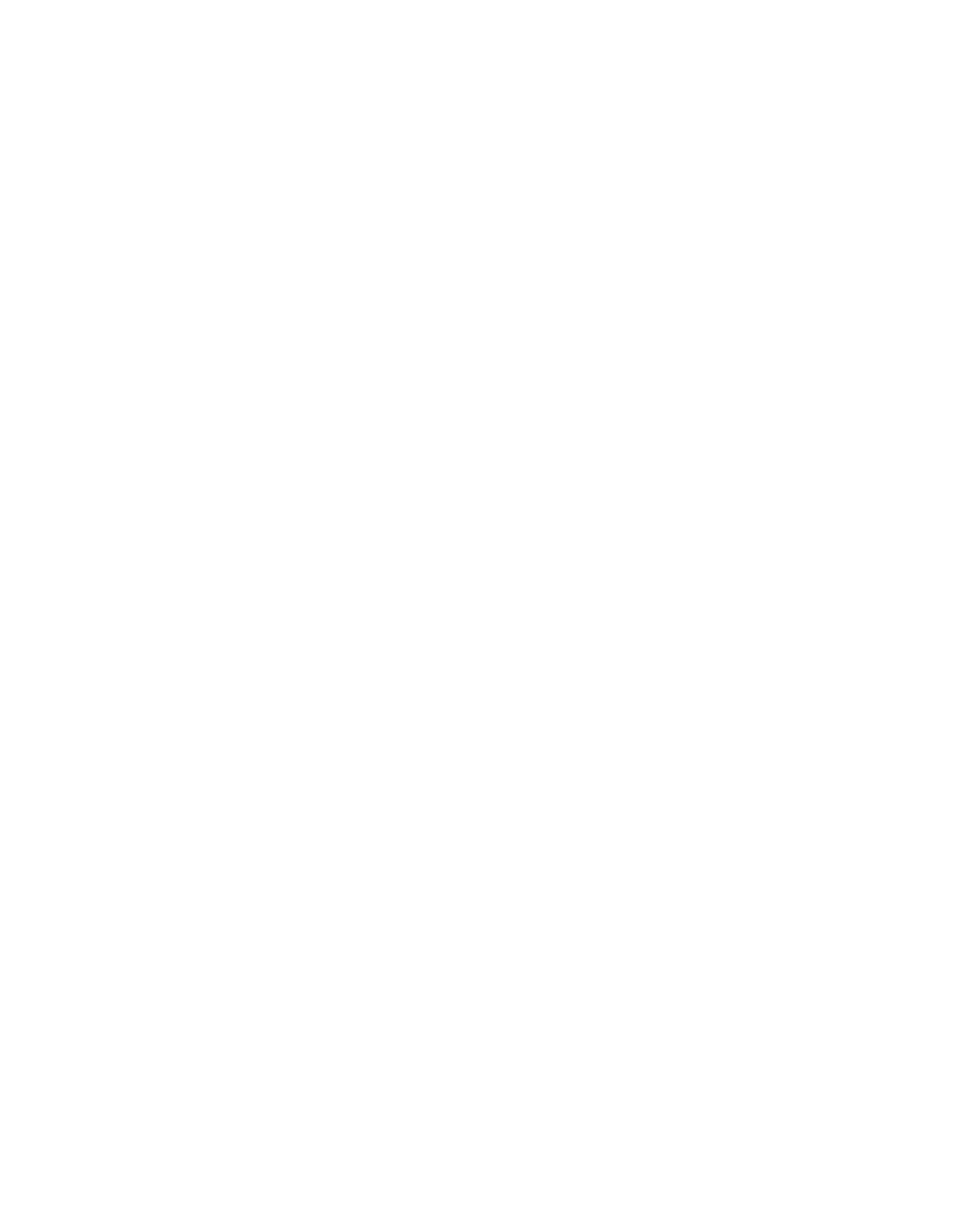### <span id="page-24-1"></span><span id="page-24-0"></span>**Introduction**

SVORI was a collaborative federal effort, established in 2003, to improve outcomes for adults and juveniles returning to their communities after a period of incarceration. The initiative sought to help states better utilize their correctional resources to address outcomes along criminal justice, employment, education, health, and housing dimensions. Funded by the U.S. Departments of Justice, Labor, Education, Housing and Urban Development, and Health and Human Services, SVORI was an unprecedented national response to the challenges of prisoner reentry. Sixty-nine state and local grantees (corrections and juvenile justice agencies) received SVORI funding, representing all 50 states, the District of Columbia, and the U.S. Virgin Islands. These grantees developed 89 programs that targeted adult and juvenile correctional populations.

SVORI funding was intended to create a three-phase continuum of services for returning prisoners that began during the period of incarceration, intensified just before release and during the early months post-release, and continued for several years after release as former inmates took on more productive and independent roles in the community. The SVORI programs attempted to address the initiative's goals and provide a wide range of well-coordinated services to returning prisoners. Although SVORI programs shared the common goals of improving outcomes across various dimensions and improving service coordination and systems collaboration, programs differed substantially in their approaches and implementations (Lindquist, 2005; Winterfield & Brumbaugh, 2005; Winterfield, Lattimore, Steffey, Brumbaugh, & Lindquist, 2006; Winterfield & Lindquist, 2005).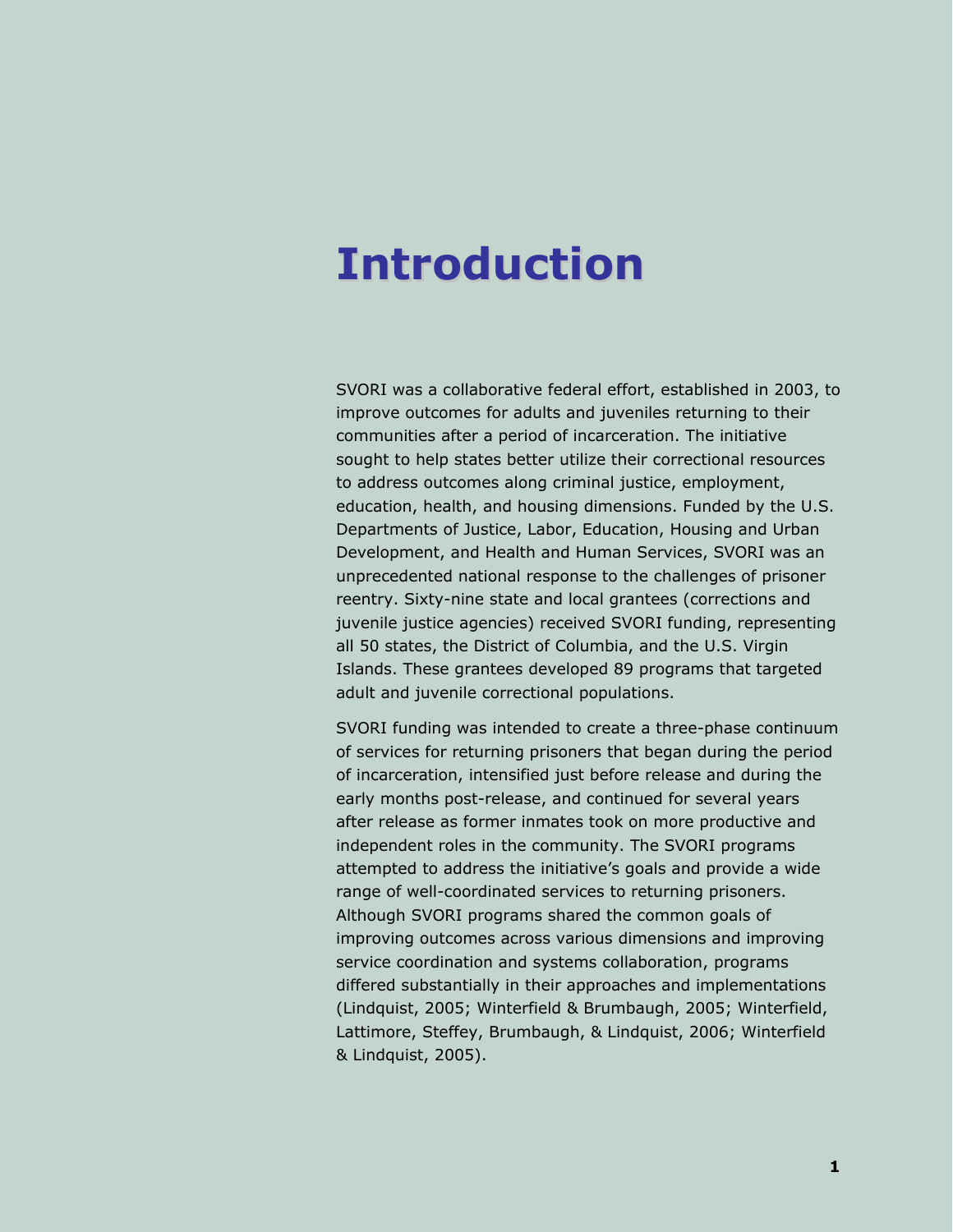In spring 2003 the National Institute of Justice awarded RTI International, a nonprofit research organization, a grant to evaluate programs funded by SVORI. The Urban Institute, a nonpartisan economic and social policy research organization, collaborated on this project, which was one of the largest evaluation studies ever funded by the National Institute of Justice. With data collected from grantee staff, partnering agencies, and returning prisoners, the 6-year evaluation involved a comprehensive implementation evaluation of all 89 SVORI programs, an intensive impact evaluation of 16 selected programs, and an economic analysis on a subset of the impact sites (see Lattimore et al., 2004). The goal of the SVORI evaluation was to document the implementation of SVORI programs and determine whether they accomplished SVORI's overall goal of increasing public safety by reducing recidivism among the populations served.

The *implementation assessment* addressed the extent to which the 89 SVORI programs (69 grantees) increased access to services and promoted systems change. The *impact evaluation* assessed the effectiveness of SVORI by comparing key outcomes among those who received services as part of SVORI with those of a comparable group of individuals who received "treatment as usual" in the 16 sites participating in the impact evaluation. The impact evaluation included a longitudinal study of 2,391 returning prisoners (adult males, adult females, and juvenile males) who were interviewed approximately one month before release and then again at 3, 9, and 15 months after release. The third component of the evaluation, an *economic analysis*, determined the return on SVORI investment and included both a cost-benefit and a cost-effectiveness analysis.

This report presents findings for the female participants in the impact evaluation, which included 153 SVORI participants and 204 comparison women returning from prison in 11 states. The data presented in the pre-release section of this report, which are based on the interview conducted 30 days (on average) before release, are primarily descriptive; they convey characteristics of the respondents, as well as their preprison and incarceration experiences. In addition to providing descriptive information, the pre-release section assesses the comparability of the SVORI and non-SVORI respondents, examining whether the SVORI participants received more services than non-SVORI participants during their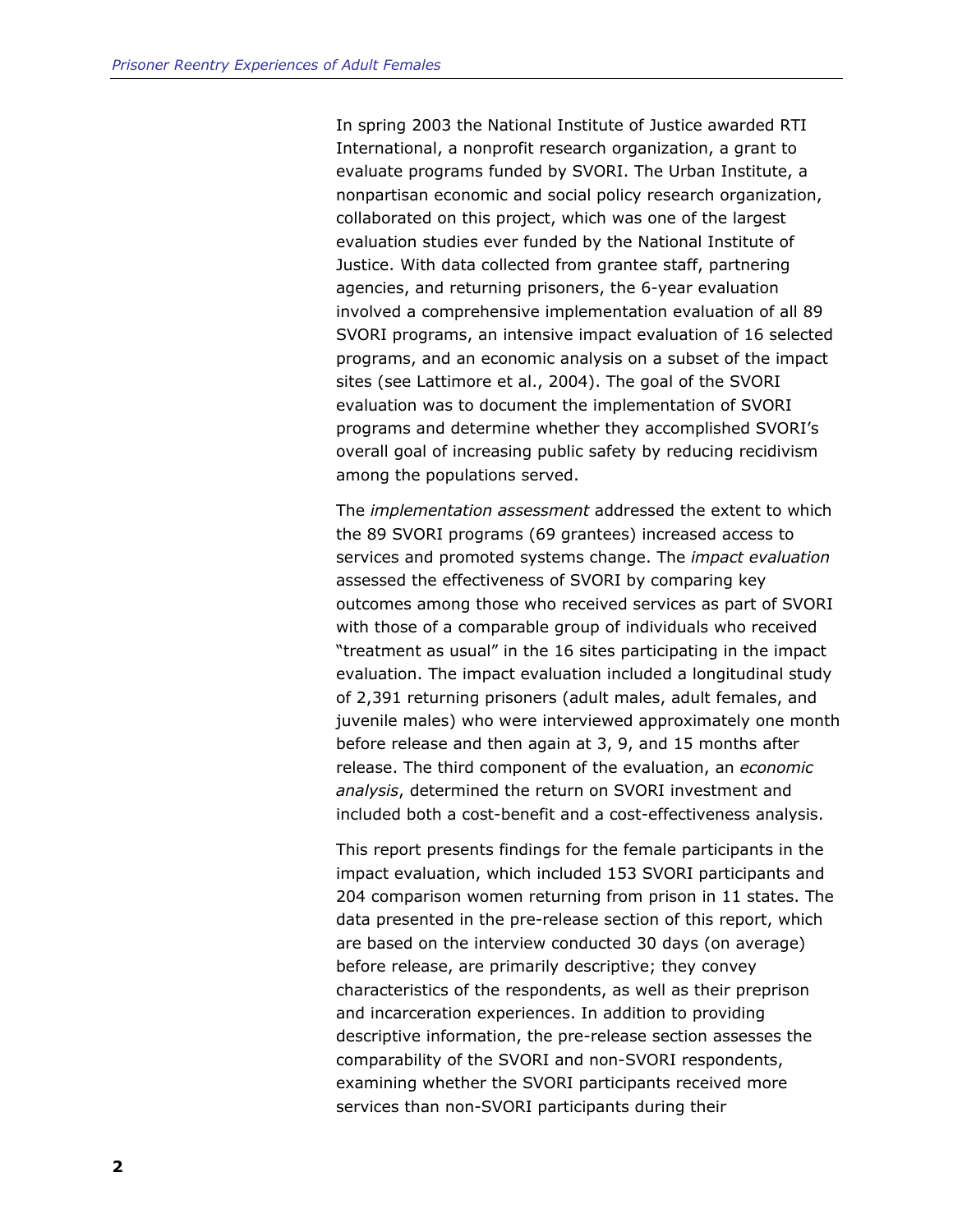incarcerations. These pre-release findings on service receipt therefore constitute an initial assessment of whether SVORI funding, compared with "treatment as usual," increased women prisoners' access to pre-release services.

The post-release section of the report, which is based on the interviews conducted 3, 9, and 15 months after release, describes the post-release experiences among the women, assesses whether SVORI participants continued to receive more services than comparable women not enrolled in SVORI during the post-release follow-up period, and examines differences between the groups on a variety of outcomes. In the postrelease section, weighted outcome analyses (which adjust for selection into the SVORI programs) examine the treatment effect of SVORI. Both the pre- and the post-release sections highlight gender differences based on comparisons of the entire female and male subsamples (using unweighted t-tests).

In the sections that follow, the literature on women and reentry is briefly reviewed ("Previous Research on Women and Reentry") and the programming delivered to the women through SVORI funding is described ("An Overview of SVORI Programming for Female Offenders"). "The SVORI Multi-Site Evaluation—Design and Methods" section summarizes the methods for the impact evaluation, including the selection of respondents, the interview process, the technique applied to ensure comparability between the SVORI and non-SVORI samples, and the manner in which selection and attrition bias were addressed. In the "Pre-release Experiences of Returning Female Prisoners," detailed findings on the pre-release characteristics of the women are presented, including the demographic characteristics of the women, their preprison experiences, self-reported service needs, and in-prison service receipt. In the "Post-release Experiences of Returning Female Prisoners" section, the findings for service need and receipt during the post-release time periods are presented, in addition to the impact results for a variety of reentry outcomes. A discussion of policy implications concludes the report.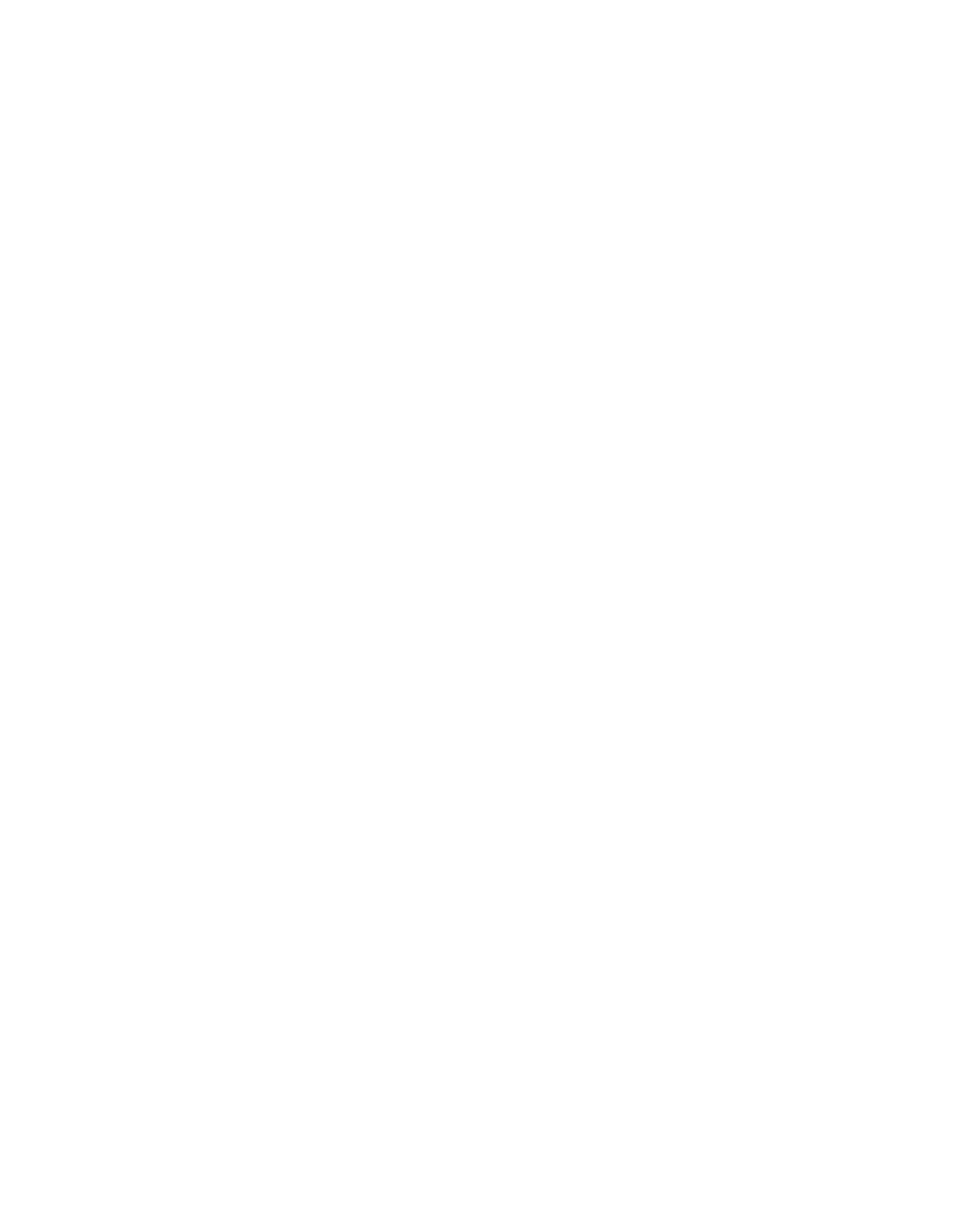### <span id="page-28-1"></span><span id="page-28-0"></span>**Previous Research on Women and Reentry**

### <span id="page-28-2"></span> **WOMEN PRISONERS: PREVALENCE AND NEEDS**

The U.S. Bureau of Justice Statistics reports that 208,300 women were incarcerated in state and federal prisons or local jails in June 2007 (Sabol & Couture, 2008). Women represent approximately 10% of the total incarcerated population and have notably different circumstances and needs than incarcerated men. Female offenders are more likely to participate in property and drug offenses than males, who are more likely to participate in violent offenses (West & Sabol, 2008). Morash et al. (1998) note that female offenders are more likely to have been victims of sexual and physical abuse. Moreover, research indicates that female offenders are more likely than male offenders to battle drug addiction and suffer from mental illness (Covington, 2003; Morash et al., 1998).

Indeed, in a study of reentering prisoners, it was estimated that 77% of women and 54% of men had chronic physical and mental health conditions at the time of release from prison; women were more likely to have comorbid mental health and substance abuse conditions (Mallik-Kane & Visher, 2008). The same study nonetheless found that men with substance abuse disorders were more likely to receive tangible assistance from family than other men, whereas substance-abusing women were less likely to receive such help than other women.

Female inmates are also more likely to report being a parent than men (62% and 51%, respectively) and to having more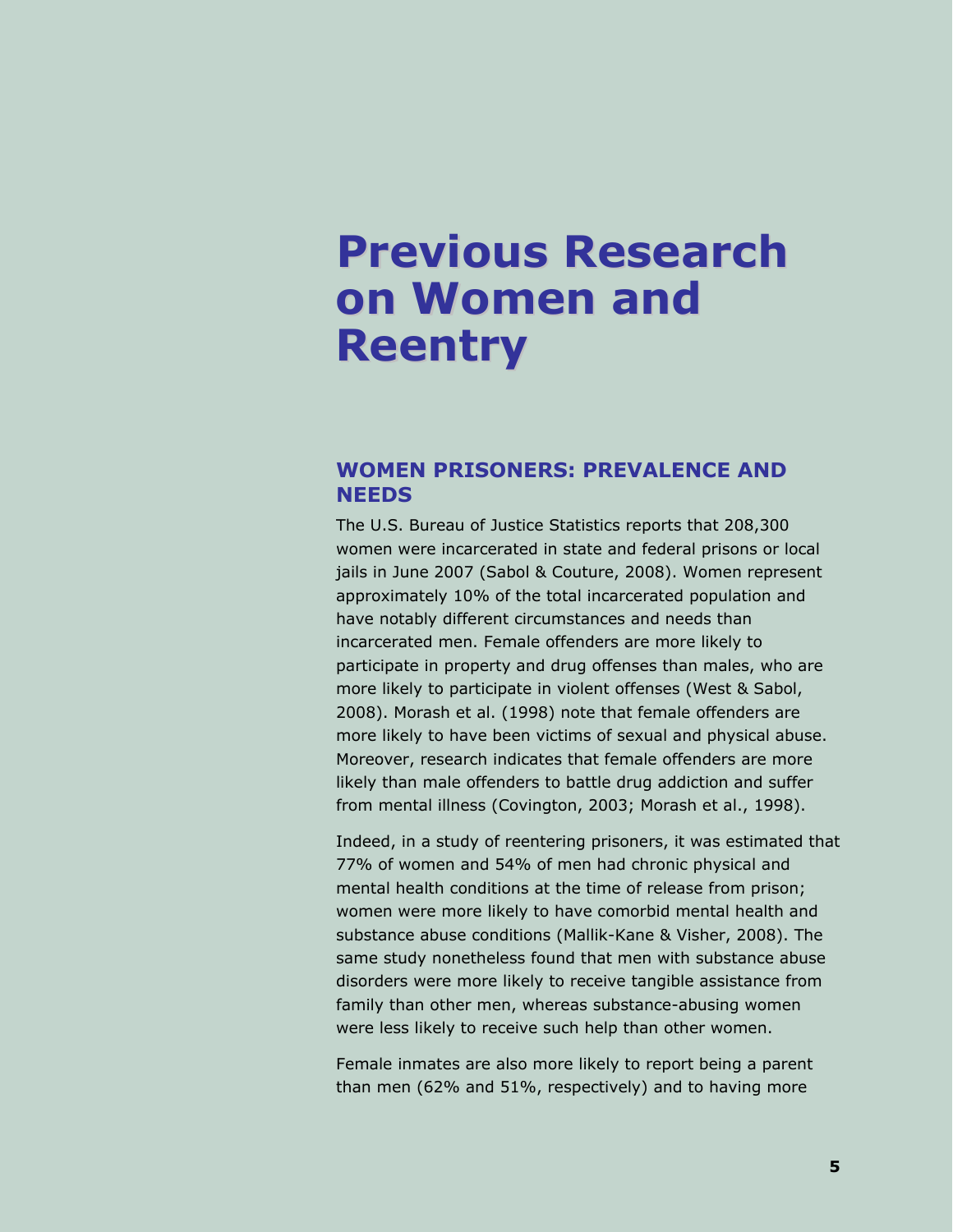<span id="page-29-0"></span>than one child (41% and 29%, respectively; Glaze, 2008). Additionally, women who are released from prison appear to experience more housing challenges, lower employment, less family support, and more substance abuse than men (Mallik-Kane & Visher, 2008).

### <span id="page-29-1"></span> **REENTRY EXPERIENCES AMONG WOMEN**

Because of their high level of needs, female offenders encounter unique obstacles on reentry into the community. In addition, women may have different concerns and priorities with regard to reentry than men. Research has documented that the primary reentry concerns for female offenders are to successfully reunite with their children, maintain a suitable lifestyle, and sustain relationships with family and intimate partners (La Vigne, Brooks, & Shollenberger, 2008; O'Brien, 2001; Richie, 2001). In an analysis of female offenders returning to Houston, Texas, communities (La Vigne et al., 2008), a majority of the women were found to be highly optimistic, especially about reuniting with their families and children. Many women expected to have emotional and financial support from their families and relationships upon release. LaVigne et al. (2008) report that the expectations women had in reuniting with their families were met in the first 8 to 10 months after their release, which contributed to their successful reintegration into the community.

Research has also found that female offenders prioritize finding suitable housing and employment upon their release, which can assist in their personal recovery (O'Brien, 2001). O'Brien also reports that former female offenders want to feel a sense of self confidence or resiliency upon their release.

Richie (2001) has found that having access to sufficient health care to cover medical needs is also a concern for female offenders. Whether women have more successful reentry experiences than men is unclear. In addition, the factors that contribute to successful reintegration for men and women have not been conclusively identified. In a review of 32 studies evaluating prisoner reentry programs, Seiter and Kadela (2003) found that vocational training or work release programs, drug rehabilitation, halfway house programs, and pre-release programs were associated with reductions in recidivism. Additionally, drug rehabilitation programs were found to be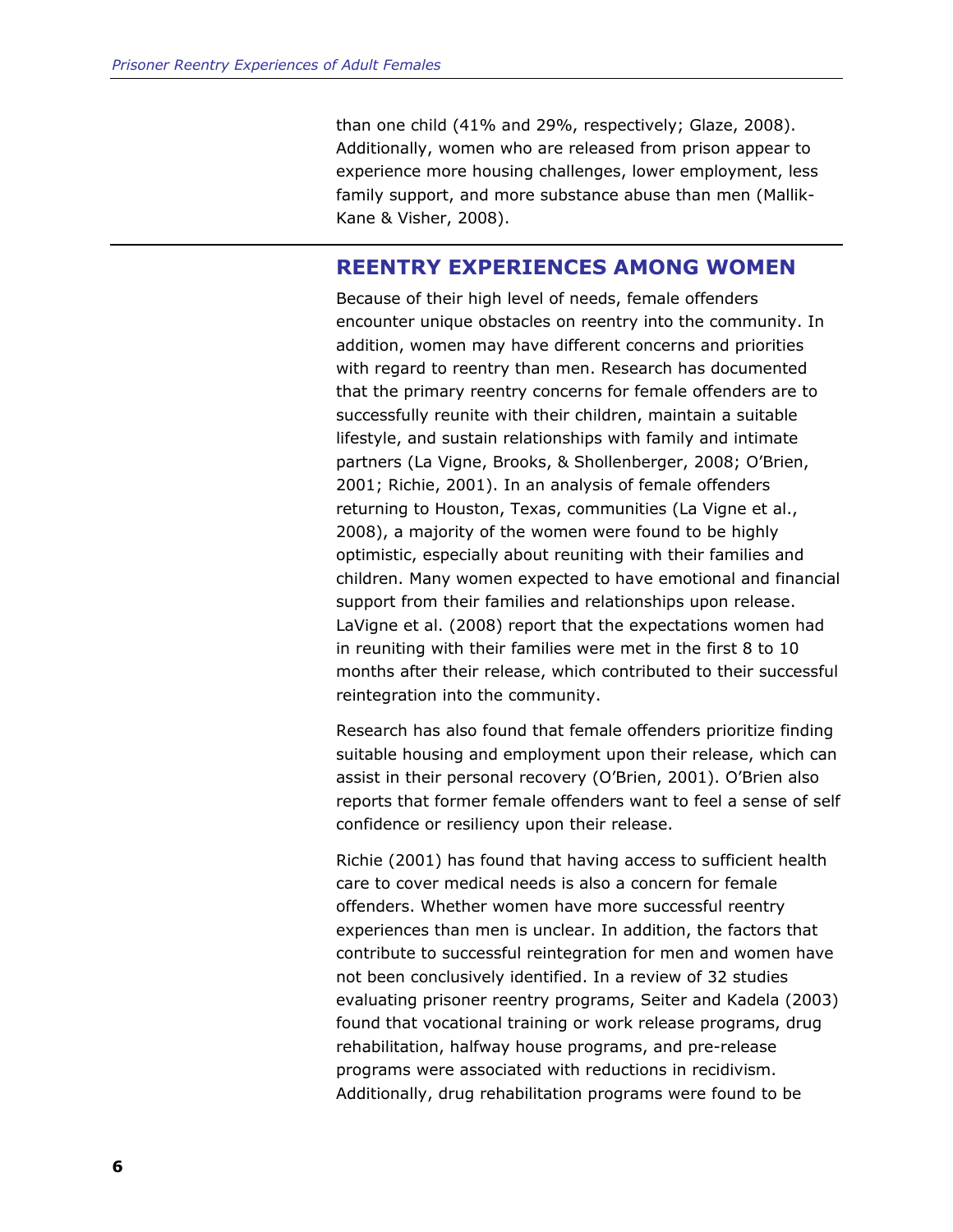<span id="page-30-0"></span>successful at reducing drug use, and education programs were shown to increase achievement scores. However, this review did not distinguish whether these studies included both men and women or include a discussion of any differences in program effects by gender. There is limited research examining correlates of successful reentry specifically among female offenders.

However, one factor that has been found to be responsible for the successful reintegration of former female offenders is the existence of community programs that foster a positive transition (O'Brien & Harm, 2002). Similarly, LaVigne et al. (2008) have reported that former female offenders often describe the importance of having community programs and supervision that emphasize substance abuse treatment, employment-based skills, counseling, and job training (La Vigne et al., 2008). Bloom, Owen, and Covington (2003) stress the importance of comprehensive, collaborative, and well coordinated services.

The limited research on gender differences and desistance has found female offenders more likely than male offenders to credit their children and religion for changes in their behavior; male offenders reported the prison environment, treatment, and their family as the primary reasons for their desistance (Giordano, Cernkovich, & Rudolph, 2002).

#### <span id="page-30-1"></span> **REENTRY PROGRAMMING FOR WOMEN**

Although many programs are developed to serve the needs of both men and women, female offenders arguably have unique needs and circumstances that require some gender-specific programming (Koons, Burrow, Morash, & Bynum, 1997). According to Bloom et al. (2003, p. vii), "gender-responsive policy and practice target women's pathways to criminality by providing effective interventions that address the intersecting issues of substance abuse, trauma, mental health, and economic marginality." In some correctional settings, rehabilitative, educational, and reintegration programs that specifically target women offenders are offered. For example, the Women's Prison Association (WPA), which is stationed in New York, is a core agency dedicated to supporting, rehabilitating, and educating female offenders. The WPA provides programming services that include residential and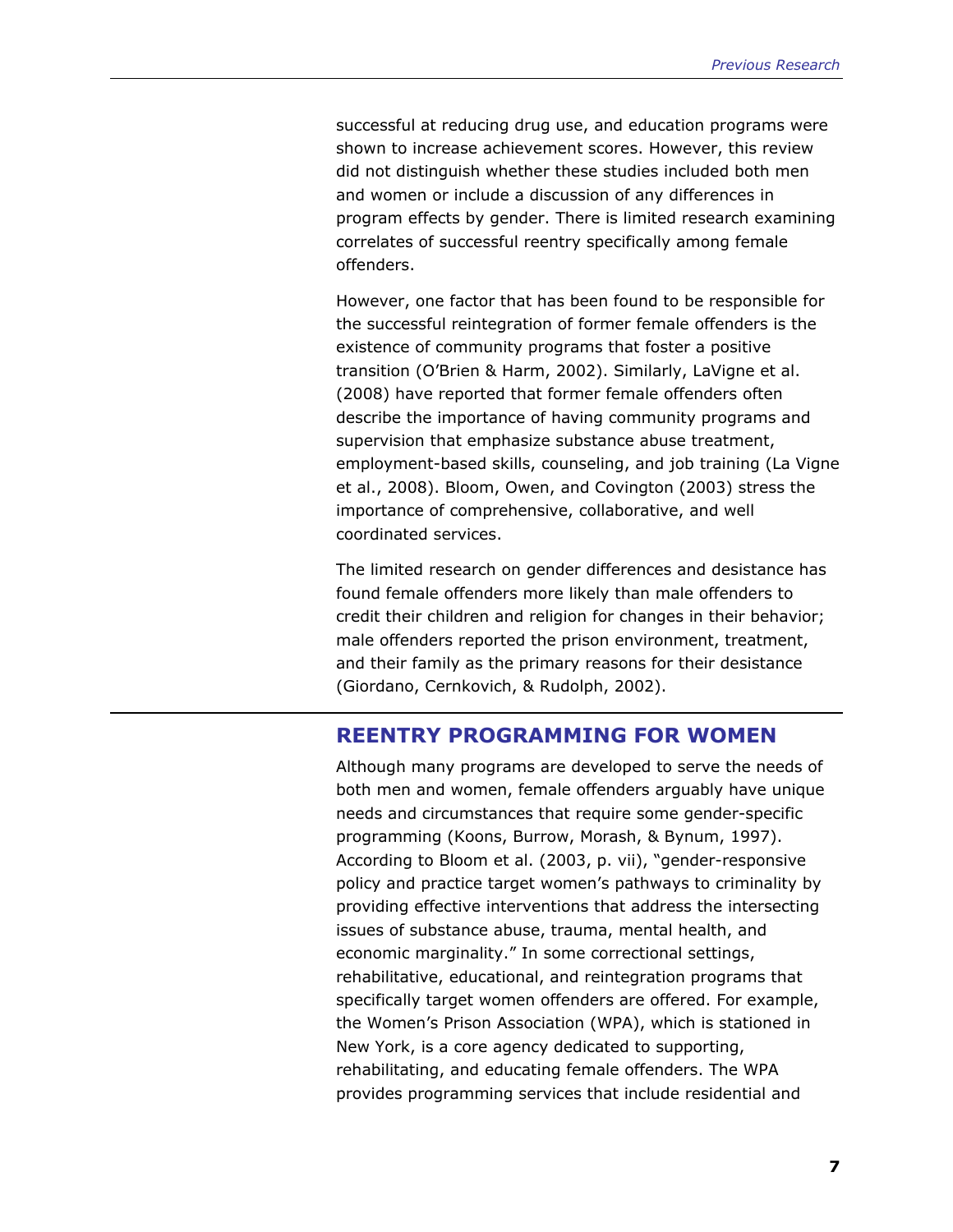family services, as well as reentry services designed for incarcerated mothers. Rather than incarceration, some correctional agencies argue that there should be other options available to women offenders, especially those who are mothers.

The WPA, for example, provides the Hopper Home Alternative to Incarceration (ATI) program. This program is specifically designed to allow female offenders to complete court-mandated programs, which can include drug treatment and anger management training, in the community as opposed to in a prison setting. The WPA also provides services to female offenders who wish to regain custody of their children through the Sarah Powell Huntington House Family Reunification Residence (SPHH), Incarcerated Mothers Law Project (IMLP), and the Family Preservation Program. Moreover, the WPA also establishes services that assist these women in finding suitable housing through their Sunflower House program.

The SPHH, for instance, targets homeless women who have a criminal record. More specifically, SPHH helps women regain custody of their children by assisting in their quest to find appropriate housing. The Sunflower House program allows former offenders to assist each other in their recovery process from substance addictions.

The IMLP and Family Preservation Program provide services to women offenders who are concerned with the welfare of their children. More specifically, the purpose of the IMLP is to inform incarcerated mothers of their parental rights pertaining to the institutional custody of their children, whereas the Family Preservation Program employs an intensive case management model that is designed to treat drug-addicted mothers through substance abuse treatment and mental illness rehabilitation. The Family Preservation Program also assists these mothers in locating housing, obtaining an education, and gaining employment.

Other programs, such as the Children's Center at Bedford Hills Correctional Facility, provide nurseries for babies of incarcerated women and help teach them parenting (Morash et al., 1998). A national survey on promising correctional programs for incarcerated women found that the most common programmatic focus areas were substance abuse education and treatment, parenting, life skills, relationships, and education.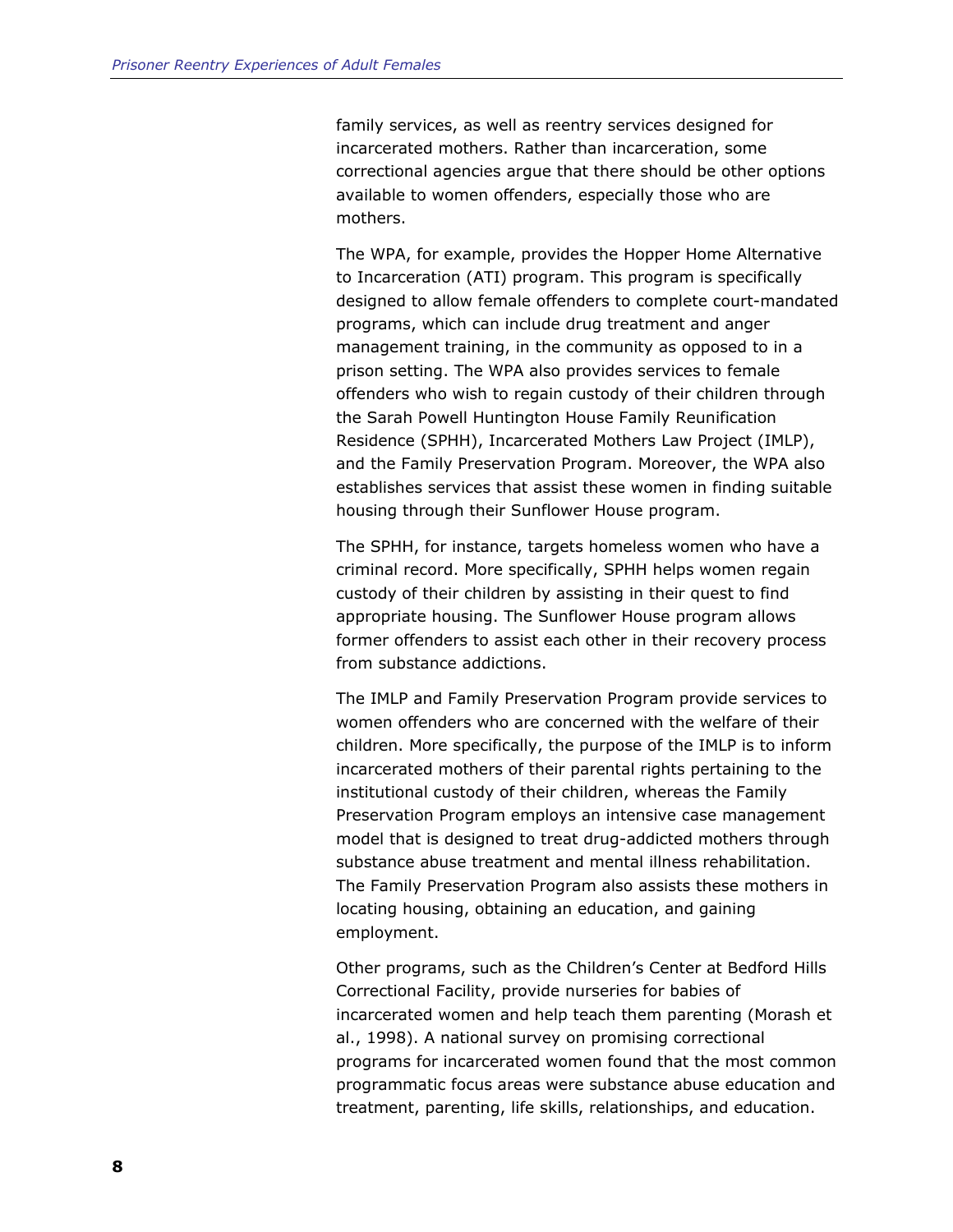Both program administrators and participants attributed the success of programs to characteristics of the staff members (e.g., personal experience with addiction and caring attitudes) and to the women's acquisition of a comprehensive skill set related to both work and family responsibilities (Koons et al., 1997).

On the basis of the limited research of former female prisoners and even more limited evaluations of reentry programs, the factors that appear most important for successful reentry for women include establishing suitable housing, finding gainful employment, and reuniting with children and family. Moreover, women's reentry programs need to emphasize post-release treatment and counseling for infectious diseases and substance abuse as well as protection from abusive relationships.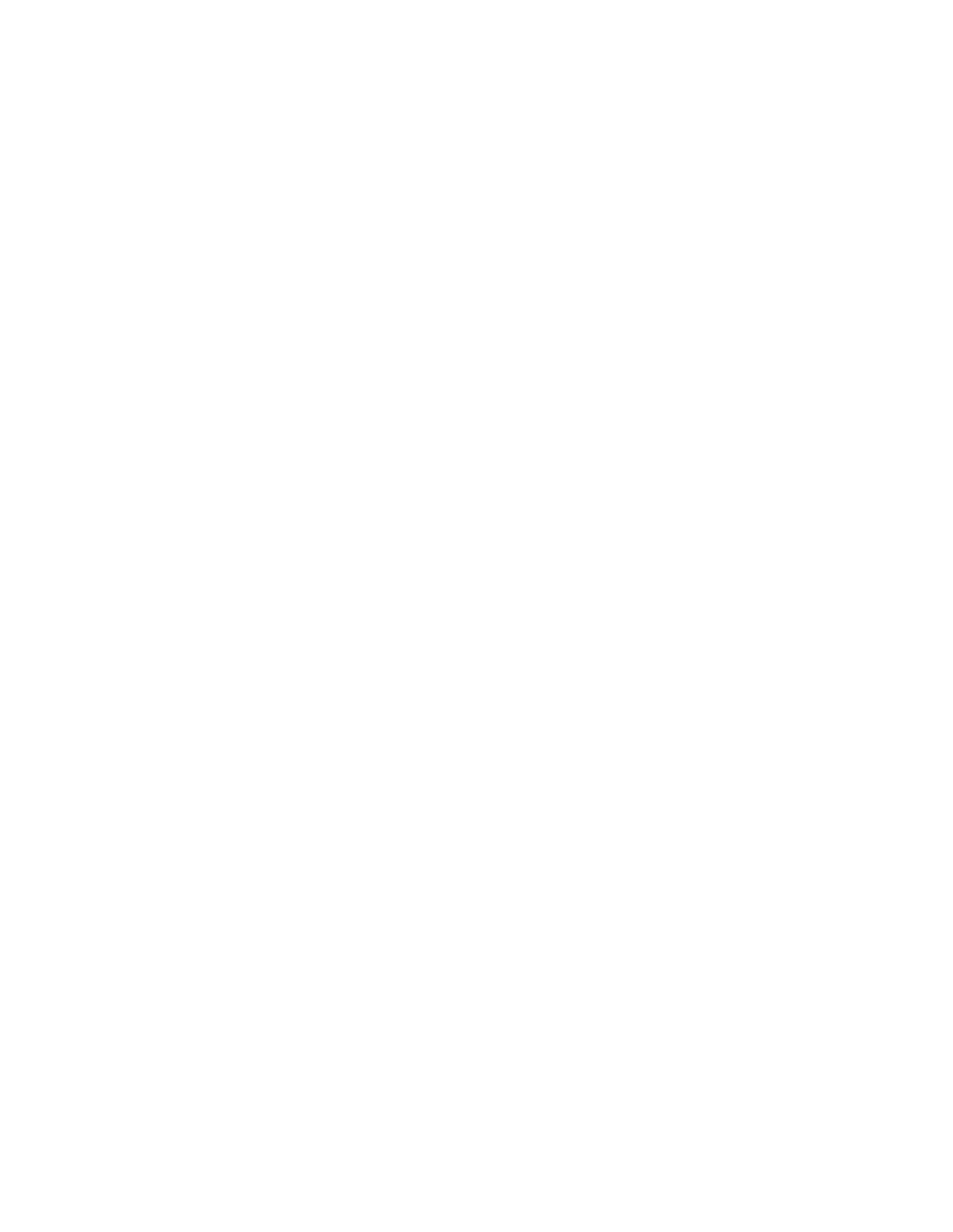### <span id="page-34-1"></span><span id="page-34-0"></span>**An Overview of SVORI Programming for Female Offenders**

The SVORI funding stream provided an opportunity for state and local agencies to develop reentry programming for women (in addition to men and juveniles). The federal guidance accompanying SVORI funding placed few restrictions on the state agencies with respect to the design of the individual SVORI programs. The primary restrictions placed on local SVORI programs were an age limit—the programs were required to target prisoners aged 35 years or younger—and a requirement for post-release community supervision. Other broad requirements were that the program include three phases (in-prison, supervised post-release, and postsupervision); provide holistic case management and service delivery; improve participants' quality of life and self-sufficiency through employment, housing, family, and community involvement; improve participants' health by addressing substance use and physical and mental health; and reduce participants' criminality through supervision and monitoring of noncompliance. The programs also were encouraged to include needs and risk assessments, reentry plans, transition teams, community resources, and graduated sanctions (see Winterfield et al., 2006). Because a SVORI program model was not specified, each program was locally designed; therefore, the programs varied considerably in approach, services provided, and target populations.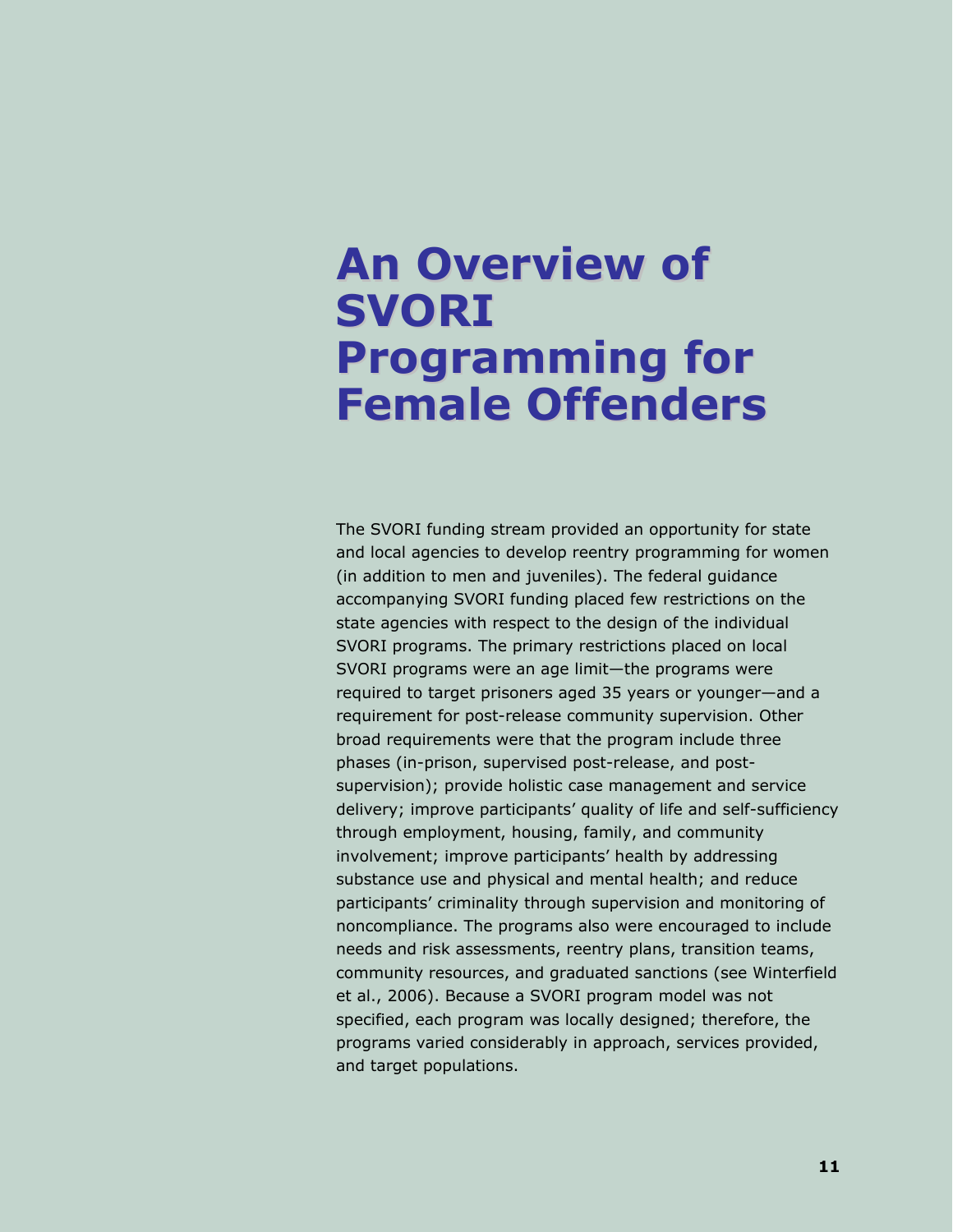Through the SVORI implementation assessment, program directors from each of the 52 adult programs were surveyed about their program goals, as well as the types of services they provided and the proportion of offenders—both SVORI and non-SVORI— who received these services before and after release. Because this assessment was not designed to capture gender differences in programming, little is known about the extent to which SVORI programming differed by gender across the 89 SVORI programs.

Information on the reentry services and programming implemented appears elsewhere (Lattimore, Visher, & Steffey, 2008; Lindquist, 2005; Winterfield & Brumbaugh, 2005; Winterfield et al., 2006; Winterfield & Lindquist, 2005). Descriptions of SVORI programming at each impact site can be found in Lattimore and Steffey (2009). Overall, the evaluation documented that employment and community integration tended to be the primary focus of SVORI programs and that, according to information provided by program directors, higher proportions of SVORI participants than comparable offenders not participating in SVORI were receiving nearly all of the services available.

From the programs selected for the impact evaluation, more detailed documentation on programming was attained during evaluation staff's impact site visits. This documentation enabled a comparison of SVORI programming designed for men with that designed for women. In sites that assigned SVORI participants to case managers or parole officers dedicated to SVORI participants, women were often assigned to a particular case manager or parole offer. In addition, in sites that transferred SVORI participants to community corrections facilities, the men and women were, not surprisingly, transferred to separate facilities. Two sites noted the availability of post-release housing specifically for women (in one site this option was limited to women with children). Overall, however, the evaluation documentation suggests that the SVORI programs were not designed to deliver genderspecific programming. For example, among the 11 impact sites that serve adult females, none of the sites appeared to differentiate between men and women in their overall approach to reentry programming.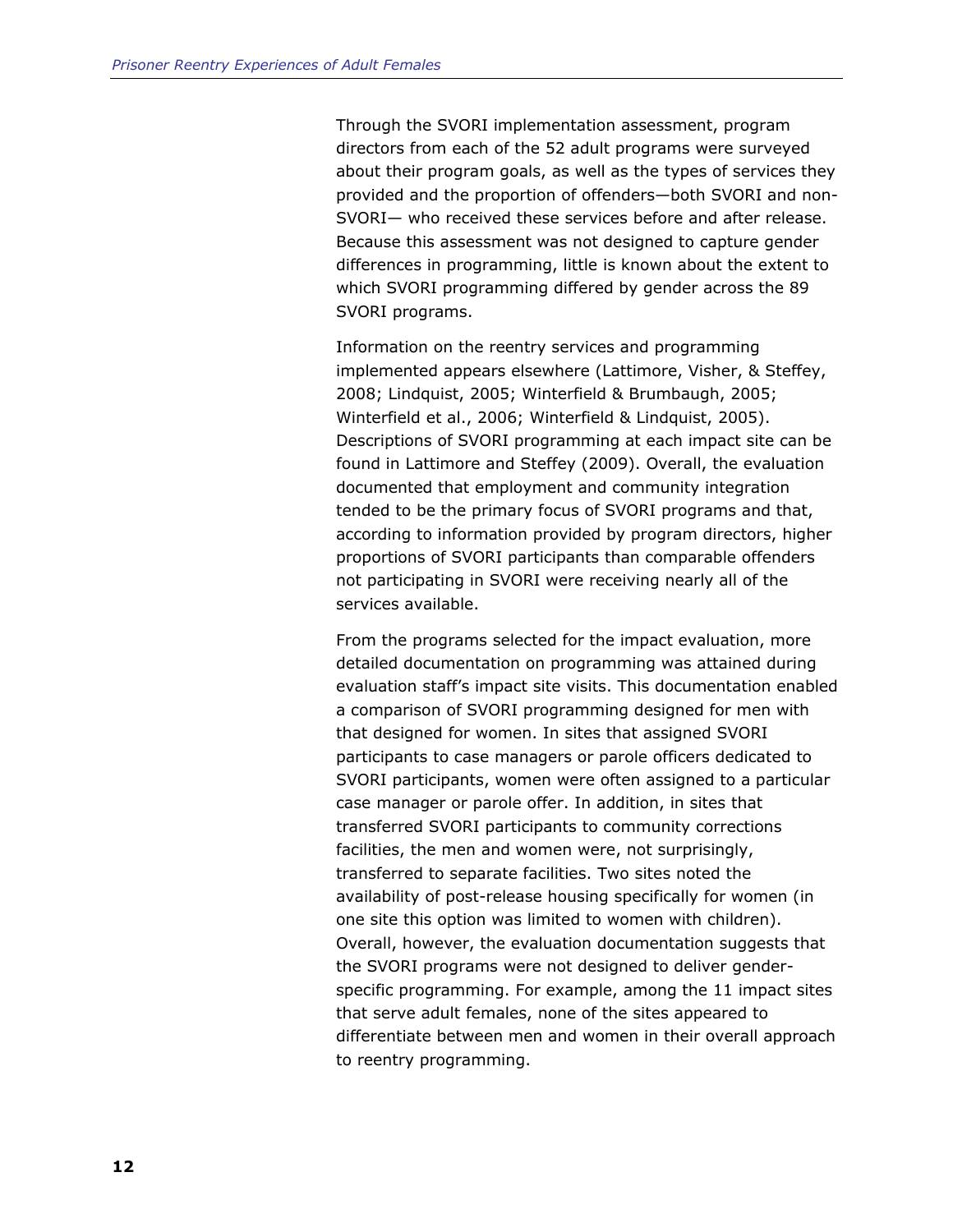<span id="page-36-0"></span>In many ways, the lack of gender-specific programming among the SVORI programs is to be expected because of the small number of women enrolled in them. Overall, among the SVORI programs that participated in the impact evaluation, only 15% of the SVORI participants enrolled in the impact study were women. This figure is only an estimate of the gender distribution of the SVORI programs selected for the impact evaluation (because it reflects cases that were actually fielded and resulted in a completed pre-release interview), but it is consistent with the impact sites.

Stakeholders from some sites reported that the upper age limit imposed by the federal funding requirements (35 years of age) severely restricted the number of women they were able to enroll. One site received permission to establish a higher upper age limit for women than the one used for men. It is clear, however, that across impact sites customized programming for women was not emphasized.

Interestingly, although no differences were evident in the design of SVORI programming for men and women, information from the site visits does suggest gender differences in overall pre-release programming availability (offered as "treatment as usual" in the male and female facilities). Specifically, documentation of the services available to the general prison population at the pre-release institutions served by the SVORI programs suggests that, in general, more programs and services were available at the women's prisons than at the men's prisons. Services such as substance abuse treatment, mental health treatment, mentoring programming, life skills programming, and domestic violence services appeared to be more commonly available at the women's prisons. $2$ 

-

 $2$  In at least one site, however, a service available at several men's prisons (video-conferencing) was not available at the women's prison served by the SVORI program.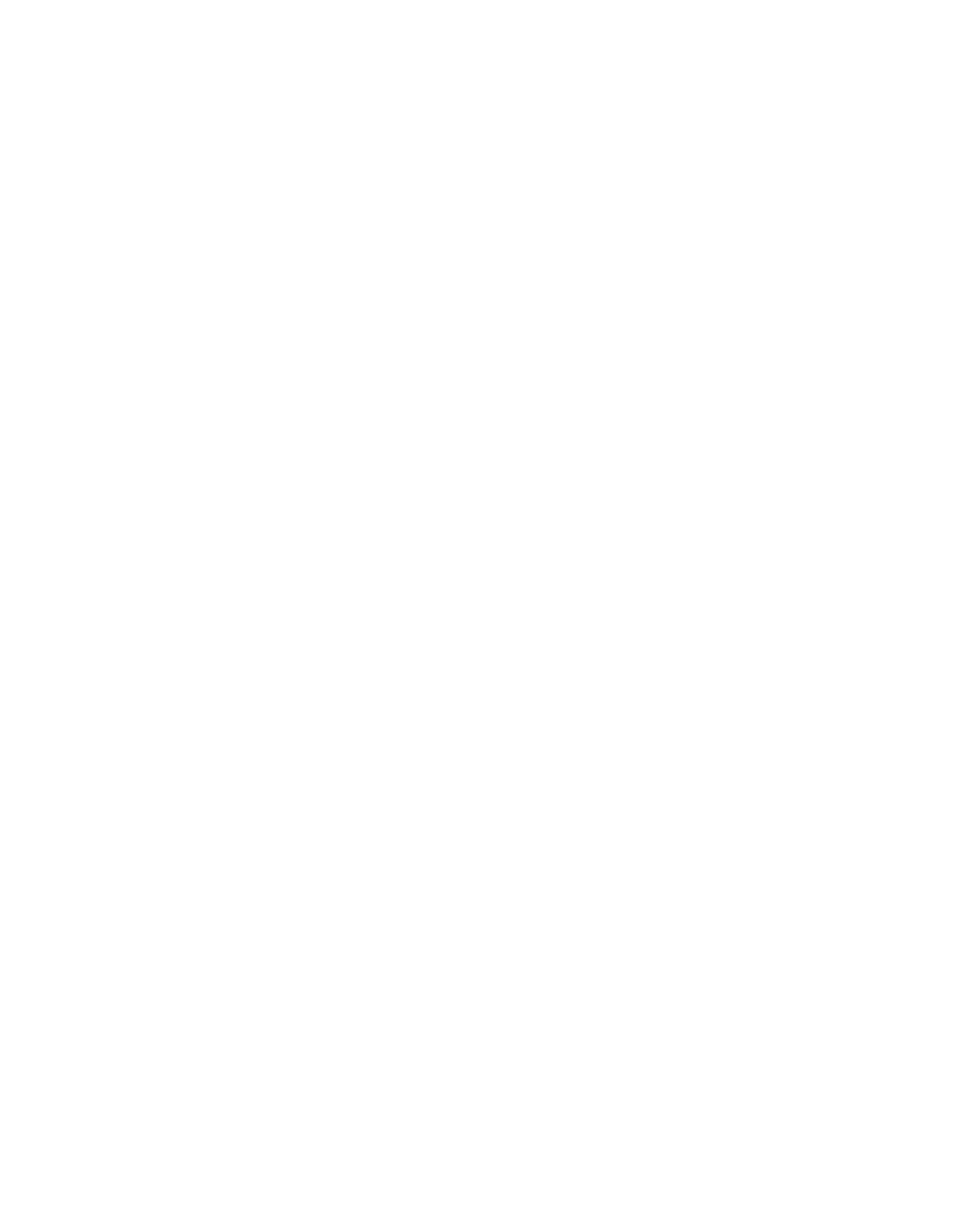# <span id="page-38-0"></span>**The SVORI Multisite Evaluation— Design and Methods**

Here the methods employed in the SVORI Multi-site Evaluation are summarized. A detailed description of the design, data collection procedures, instrumentation, and analytic strategy can be found in Lattimore and Steffey (2009).

# **STUDY DESIGN**

 $\overline{a}$ 

The impact evaluation included a longitudinal study of adult male, adult female, and juvenile male prisoners returning to their communities.<sup>[3](#page-38-0)</sup> On the basis of an extensive site selection process, 16 programs were chosen (from among the 89 SVORI programs) for the impact study, with the objective of achieving diversity in programmatic approach and geographical representation. The 16 programs included 12 adult programs and 4 juvenile programs located in 14 states: Colorado (juveniles only), Florida (juveniles only), Indiana, Iowa, Kansas (adults and juveniles), Maine, Maryland, Missouri, Nevada, Ohio, Oklahoma, Pennsylvania, South Carolina (adults and juveniles), and Washington. The adult female sample reflected women enrolled in Indiana, Iowa, Kansas, Maine, Missouri, Nevada, Ohio, Oklahoma, Pennsylvania, South Carolina, and Washington. As shown in Exhibit 1, the women were unevenly distributed across group and site, with half of the non-SVORI

 $3$  Juvenile females were excluded from the impact evaluation because of the extremely small number of SVORI participants in this subgroup.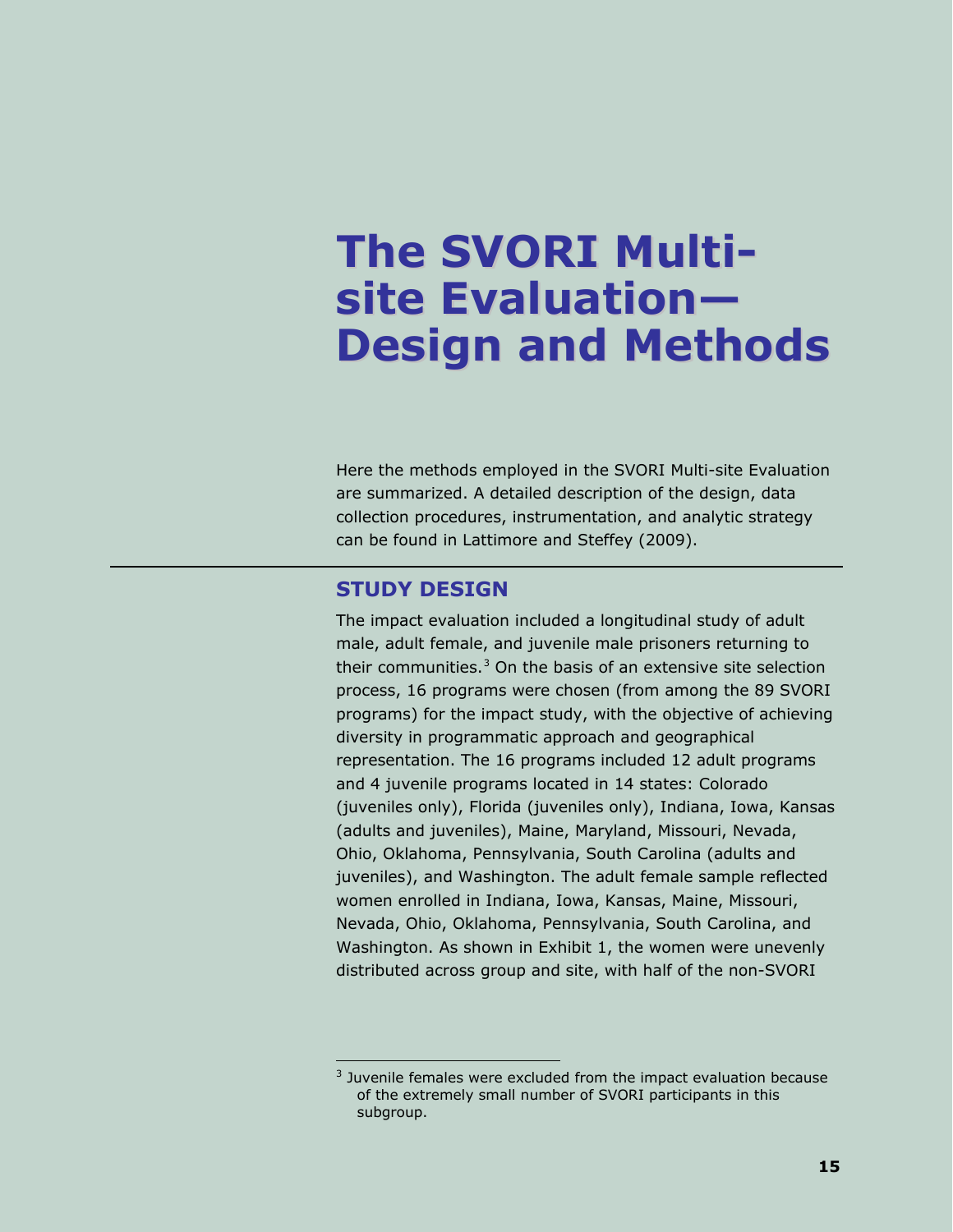| <b>State</b>   | <b>SVORI</b> | <b>Non-SVORI</b> | <b>Total</b> | % of Total |
|----------------|--------------|------------------|--------------|------------|
| lowa           | 35           | 3                | 38           | 10.6       |
| Indiana        | 12           | 101              | 113          | 31.7       |
| Kansas         | 17           | 31               | 48           | 13.5       |
| Maine          | 7            | 2                | 9            | 2.5        |
| Missouri       | 22           | N                | 22           | 6.2        |
| Nevada         | 9            | 8                | 17           | 4.8        |
| Ohio           | 15           | 12               | 27           | 7.6        |
| Oklahoma       | 3            |                  | 10           | 2.8        |
| Pennsylvania   | 6            | 0                | 6            | 1.7        |
| South Carolina | 24           | 31               | 55           | 15.4       |
| Washington     | 3            | 9                | 12           | 3.4        |
| <b>Total</b>   | 153          | 204              | 357          | 100.0      |

respondents residing in Indiana.<sup>[4](#page-39-0)</sup> Other sites provided very few total cases or no non-SVORI respondents. This uneven distribution of cases across group by site limits the possibilities of addressing the impact of site in the outcome analyses and raises concerns of the potential for undue influence by a group on site, independent of effect.

A site-specific research design was developed for each impact site. In two sites (Iowa and Ohio), a random-assignment evaluation design was implemented by the programs.<sup>[5](#page-39-0)</sup> In the remaining sites, comparison groups were developed by isolating the criteria that local site staff used to identify individuals eligible for enrollment in their SVORI program (these included factors such as age, criminal history, risk level, post-release supervision, transfer to pre-release facilities, and county of release) and replicating the selection procedures on a different population. Where possible, the comparison participants came from the same pre-release facilities and were returning to the same post-release geographic areas as the SVORI participants. In some instances, comparison participants were identified as those who met all eligibility criteria except pre- or post-release

#### <span id="page-39-0"></span>**Exhibit 1. Adult female sample sizes, by state and group**

<sup>-</sup><sup>4</sup> Indiana had a surplus of eligible comparison participants who were interviewed in the expectation that, if shown to be comparable to the women in other states, they could compensate for the deficit of comparison women in other states.

 $5$  Even though random assignment was employed in Iowa, participants were not evenly allocated to the two conditions. Program slots were filled first, and then the remaining participants were assigned to the control condition (which is the reason very few comparison women were enrolled in that site).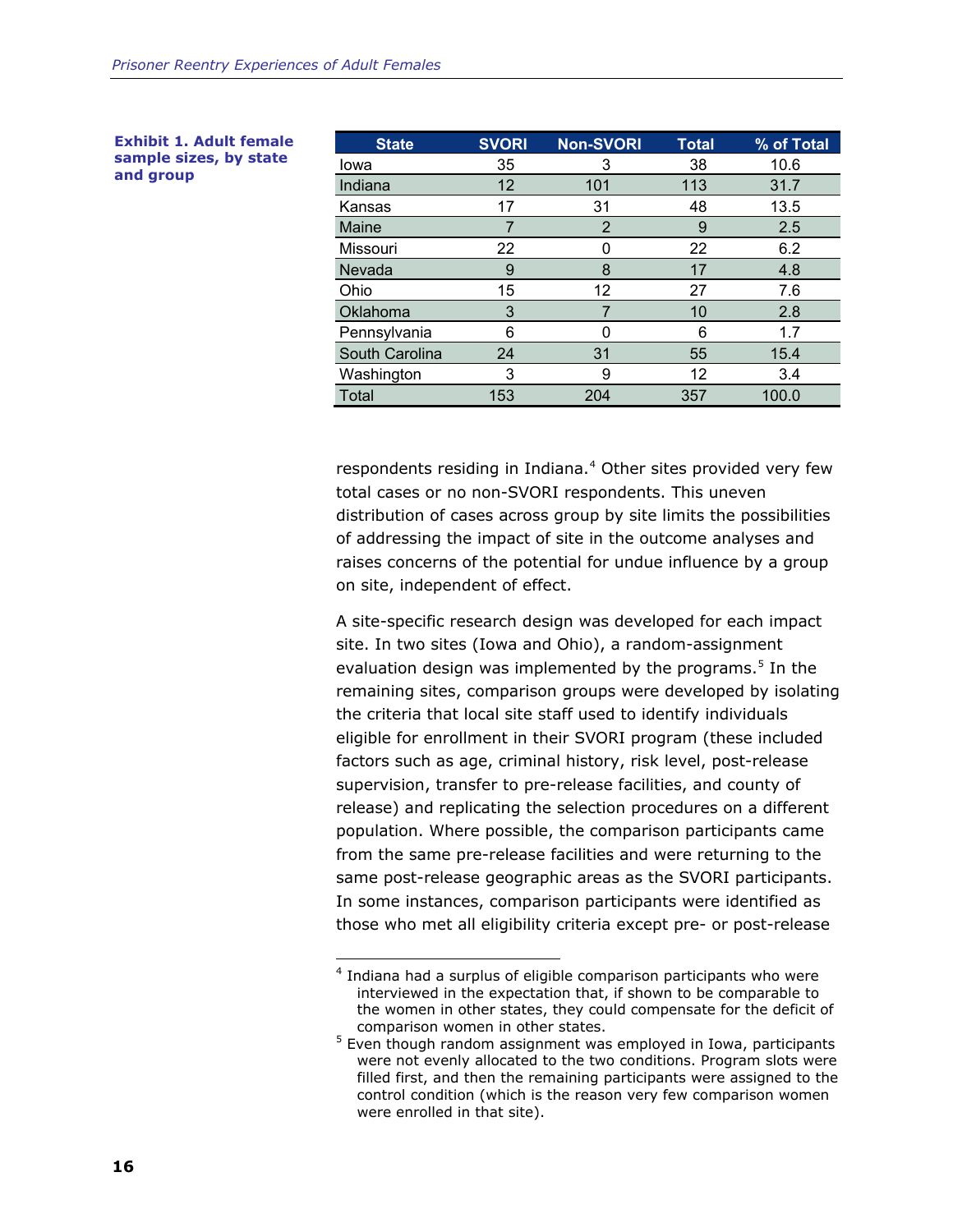geographic parameters. When this exception occurred, either the comparison sample was selected from pre-release facilities that were comparable to facilities in which SVORI was available, or individuals from SVORI facilities who were returning to a separate but similar geographic area were selected. Eligible respondents (both SVORI and comparison) were identified monthly during the 17-month enrollment period for the impact evaluation.

# **DATA COLLECTION PROCEDURES**

Data collection consisted of four waves of in-person, computerassisted interviews: the pre-release interview (Wave 1) conducted about one month before expected release and three follow-up interviews (Waves 2 through 4) conducted 3, 9, and 15 months after release. In addition, oral swab drug tests were conducted during the 3- and 15-month interviews for adult respondents who were interviewed in a community setting. For examination of recidivism outcomes, the interview and drug test data were supplemented with arrest data and with administrative records obtained from state correctional agencies.

All interviews were conducted in private settings by experienced RTI field interviewers using computer-assisted personal interviewing. Pre-release interviews were conducted from July 2004 through November 2005 in more than 150 prisons and juvenile detention facilities. Pre-release interviews were conducted approximately 30 days before release and were designed to obtain data on the respondents' characteristics and preprison experiences, as well as incarceration experiences and services received since admission to prison. These interviews also obtained data on the respondents' post-release plans and expectations about reentry.

Post-release interviews were conducted from January 2005 through May 2007. The post-release interviews were similar in content across waves and obtained data on reentry experiences, housing, employment, family and community integration, substance abuse, physical and mental health, supervision and criminal history, service needs, and service receipt. The interview instruments were developed through an extensive instrumentation process involving substantive domain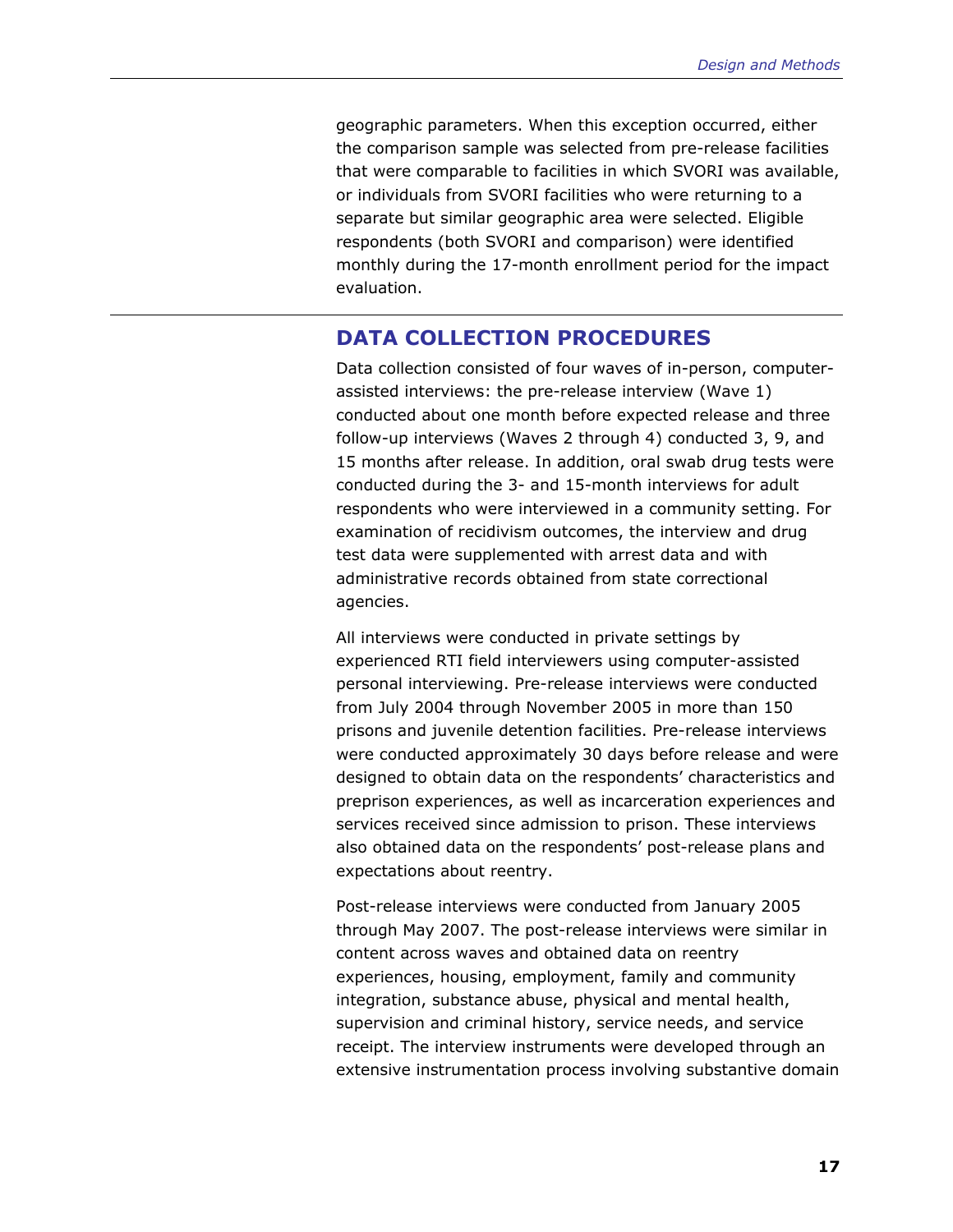experts and the use of existing, validated measures and scales used in previous RTI and Urban Institute studies.

In addition to obtaining approval from the Institutional Review Boards at RTI and the Urban Institute, memoranda of agreement or formal research agreements were negotiated with all agencies, and evaluation staff ensured that study procedures were approved by all facilities in which interviews were conducted (or by correctional agencies overseeing the facilities).

# **APPROACH FOR ADDRESSING NONRESPONSE AND ATTRITION**

A total of 516 women were eligible to be included in the study. Completed Wave 1 (pre-release) interviews were obtained with 69% of the women. Among eligible sample members approached for interviews, refusal rates were very low: on average, 7% across the 11 adult female sites. A breakdown of the categories of refusals and ineligible cases is available in Appendix Exhibit A-1. As shown in the exhibit, most of the noninterviews among eligible women were due to the women's being released before their Wave 1 interview could be completed.

Nearly 90% of the women who were interviewed at Wave 1 also responded to at least one of the follow-up interviews. The response rates for the Wave 2, 3, and 4 interviews were 68%, 71%, and 77%, respectively.

Although the response rates for the women were fairly high, the possibility remains that respondents who "dropped out" of subsequent waves of interviews differed from those who completed the follow-up interviews. As preliminary evidence that the attrition was random or affected the SVORI and non-SVORI groups similarly, at each wave the SVORI and comparison groups were found to be similar at each wave on a range of characteristics. Unfortunately, the relatively small sample size precluded for the women the more rigorous examination of nonresponse conducted for the men (see Lattimore & Steffey, 2009). Diagnostic tests for response bias in the male sample did not indicate any problems. These results, combined with the higher response rates found, at each wave, in the female sample as compared with the male sample, and with the comparability between groups across waves,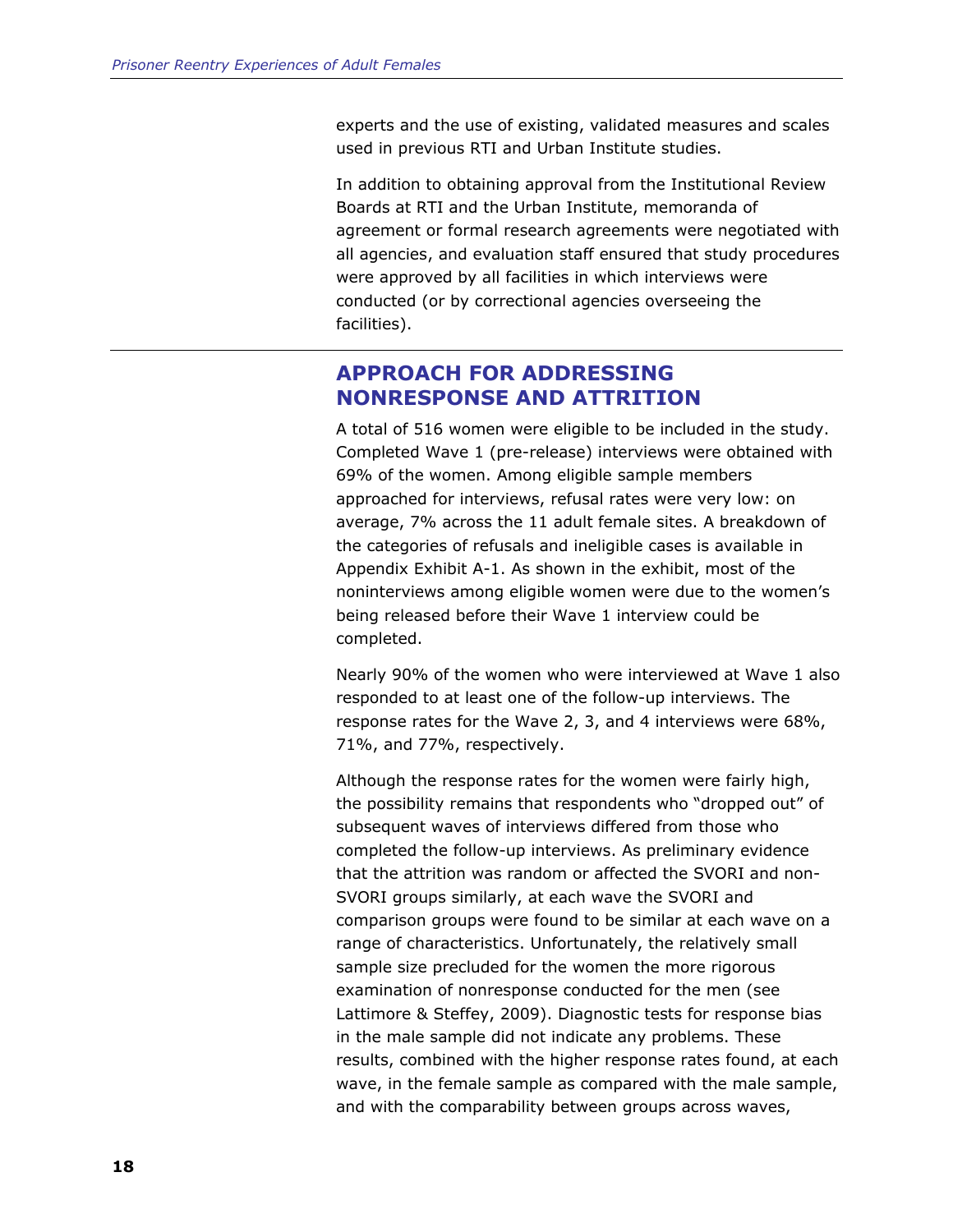suggest that attrition did not introduce any substantial problem into the data on women prisoners.

# **APPROACH FOR ADDRESSING SELECTION BIAS**

In addition to limitations posed by attrition, the potential for selection bias must be examined because, in most sites, women were not randomly assigned to SVORI or non-SVORI conditions. On initial examination, the raw data showed that the SVORI participants were more likely to be incarcerated for a violation of parole than their non-SVORI counterparts (see Lattimore & Steffey, 2009). Differences in age, race, and prior mental health treatment approached significance.

Propensity score models were then used to improve the comparability between the SVORI and non-SVORI groups. This technique uses observed characteristics to model the likelihood that an individual with those characteristics will be selected (or assigned) to the intervention. One limitation of propensity score models is the possibility that a variable related to both the treatment and outcome, and thus potentially responsible for any observed treatment effects, is omitted. However, this is an accepted methodology that has been used in hundreds of research studies in a variety of fields (Rubin, 2006).

In the first step, a logit model to generate the probability of assignment to SVORI was estimated with 24 variables measured before SVORI assignment, including characteristics such as age, race, criminal history, and employment before incarceration. Propensity score weights were developed to examine balance (and program effects). Once the propensity score weights were applied, the SVORI and non-SVORI respondents exhibited balance on each variable included in the propensity model, conferring confidence that the groups are indeed comparable and permitting examination of the effect of SVORI on outcomes measured in the follow-up interviews.

As an additional check, differences between the SVORI and comparison groups on these 24 Wave 1 characteristics were examined at each follow-up wave. At the 3-month interview, the difference in incarceration rate (measured at the time of pre-release interview) was statistically significance ( $p < 0.05$ ); however, the SVORI and non-SVORI respondents did not differ significantly on any other variables included in the propensity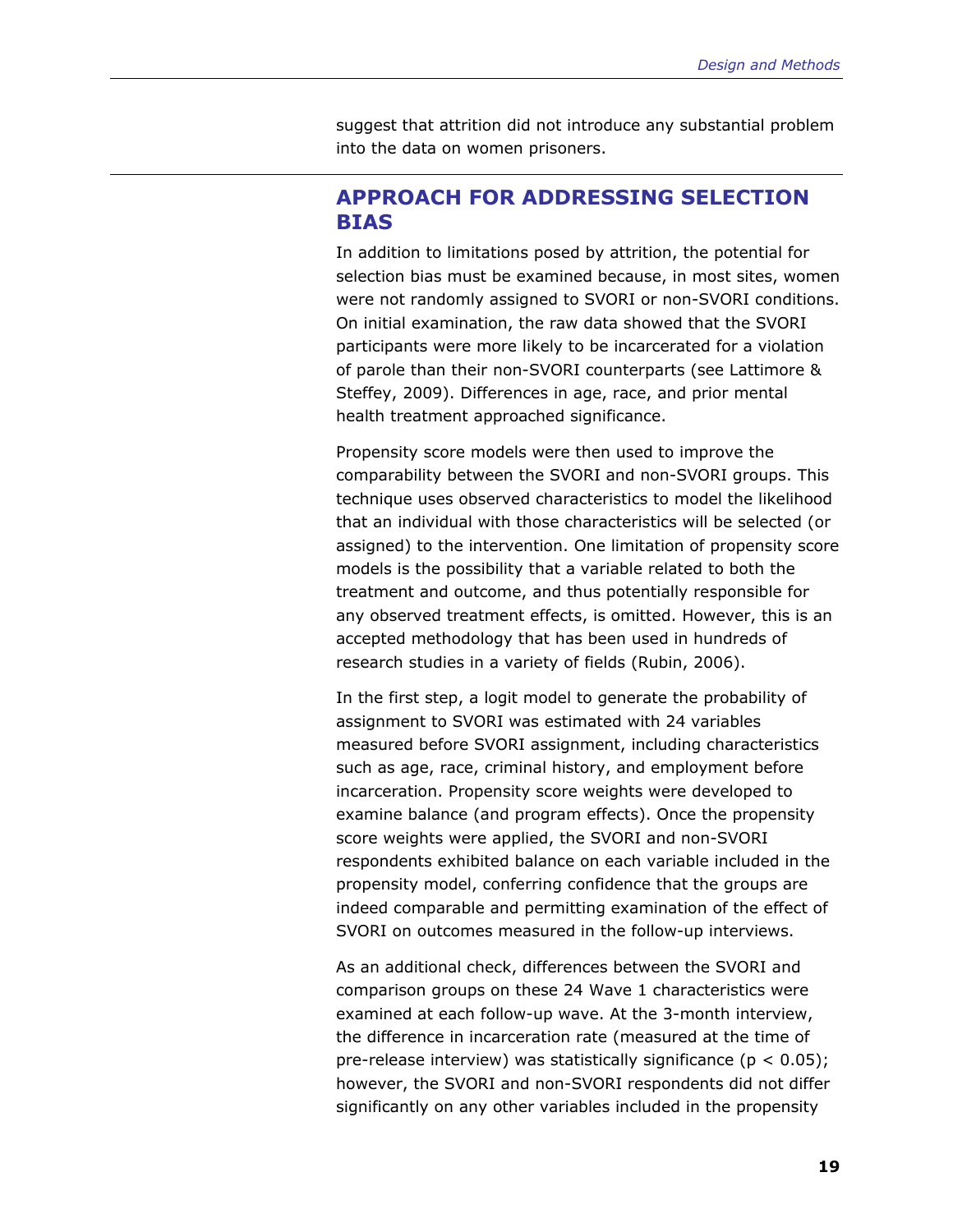model at any other wave. The results suggest that the propensity score model provided balance across all four waves of interview data. For a more detailed discussion of this approach, see Lattimore and Steffey (2009).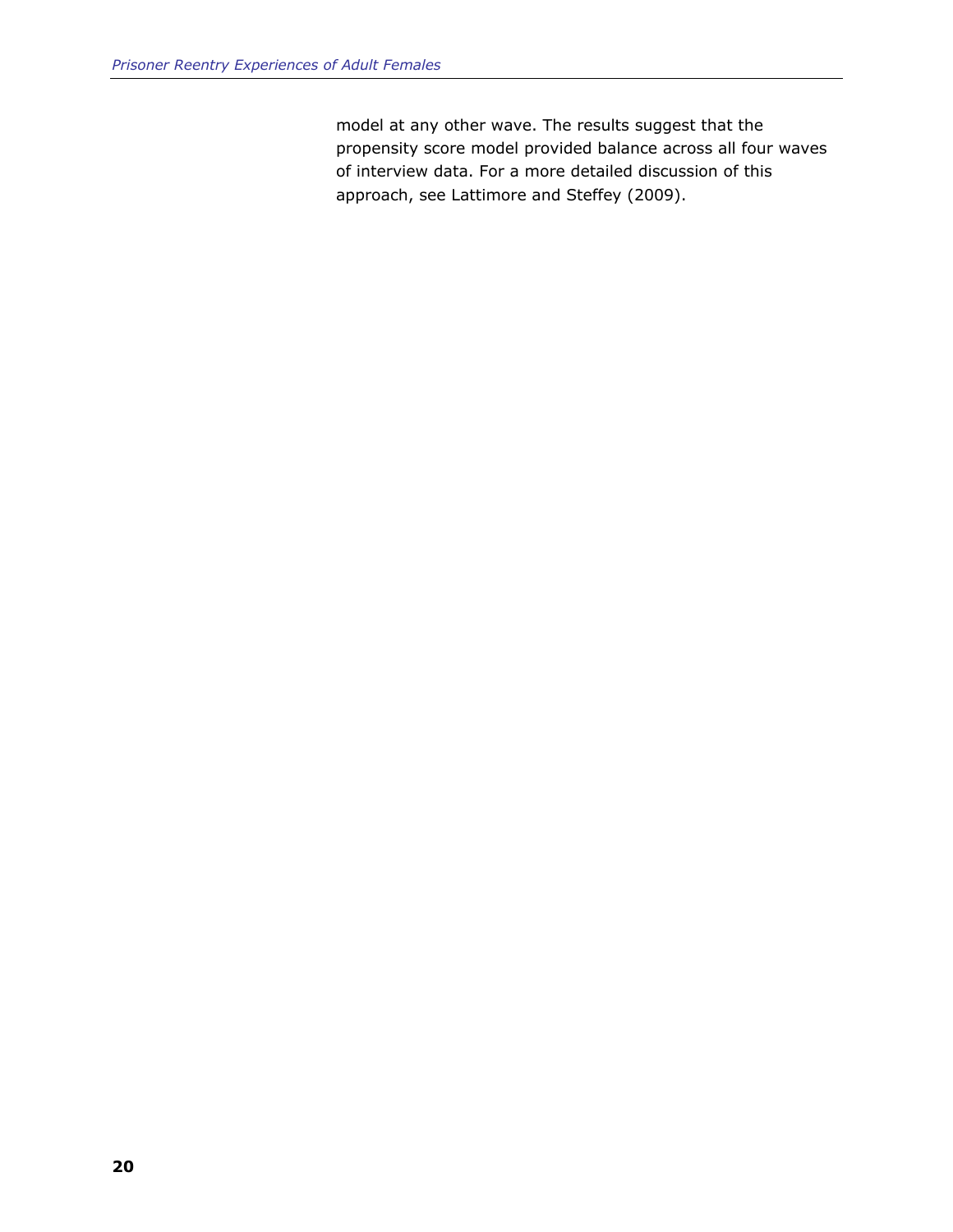# **Pre-release Experiences of Returning Female Prisoners**

Provided here is descriptive information about the 357 adult female SVORI and non-SVORI respondents interviewed in the 11 adult impact sites in which women were enrolled. Background characteristics of the women are summarized, in addition to their preprison and incarceration experiences. These data allow us to assess the comparability of the SVORI and non-SVORI respondents.

This section presents detailed information on the service needs reported by the women and examines the extent to which the women received a variety of services during their incarcerations. These data constitute an initial assessment of program implementation, in that service receipt reported by women who were enrolled in the SVORI programs can be compared with that of comparable women who received "treatment as usual."

The data are presented for the total sample of women, as well as the SVORI and non-SVORI groups. Also discussed are key gender differences observed, although data for men are not presented (for complete pre-release data on the male sample, see Lattimore et al., 2008). Although a gender comparison is not the explicit purpose of this evaluation, these differences are presented to take advantage of the unique opportunity of having comparable measures for both the male and female samples. Because the pre-release data are used entirely for descriptive purposes in this section, the data here are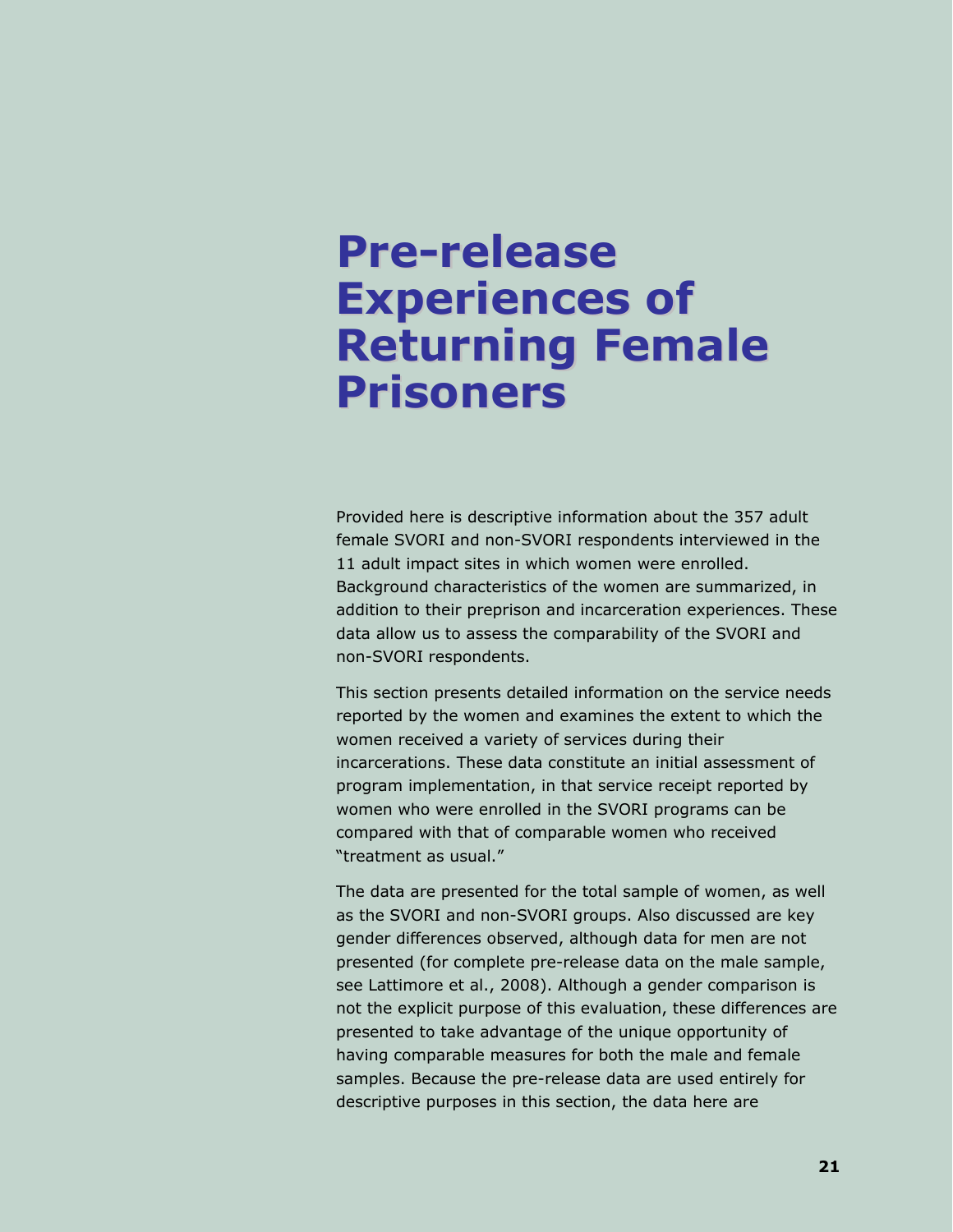unweighted. As will be discussed in the "Post-release Experiences of Returning Female Prisoners" section, weighting for selection bias is necessary to examine actual program effects among the SVORI and non-SVORI respondents. Appendix Exhibit A-2 provides the means, standard deviations, and t-statistics for all the variables discussed in this section.

# **BACKGROUND CHARACTERISTICS**

The subsections on background characteristics provide descriptive information on demographic characteristics; housing; family and children; substance use and physical and mental health; employment history and financial support; criminal history, violence, victimization, and gang involvement; and in-prison experiences.

## **Demographic Characteristics**

Almost all of the women in the sample were born in the United States (99%) and reported that English was their primary language (96%), with no significant differences appearing between the SVORI and non-SVORI groups. The racial/ethnic breakdown of the female sample is shown in Exhibit 2, with approximately 44% of the sample being white and no significant differences emerging between the SVORI and non-SVORI groups. The women reported an average age of 31 years. Not surprisingly, given the demographic composition of the prison population as a whole, the female sample was significantly ( $p < 0.05$ ) older than the adult male sample (which had a mean age of 29 years). Slightly more than 62% of the women had at least a 12th grade education or GED, with a significantly higher proportion of the SVORI group falling into this classification (71%, as opposed to 55%).

## **Housing**

When asked about their housing situation during the 6 months before incarceration, more than one fifth of the women (22%) reported as their primary housing situation during that time period that they were homeless, living in a shelter, or had no set place to live. This percentage is significantly higher than that for adult males, among whom only 13% reported being homeless, living in a shelter, or being without a set place to live (for gender difference,  $p < 0.05$ ). Interestingly, women were more also more likely than men to be living in their own house or apartment (41%, as opposed to  $34\%$ ;  $p < 0.05$ ), whereas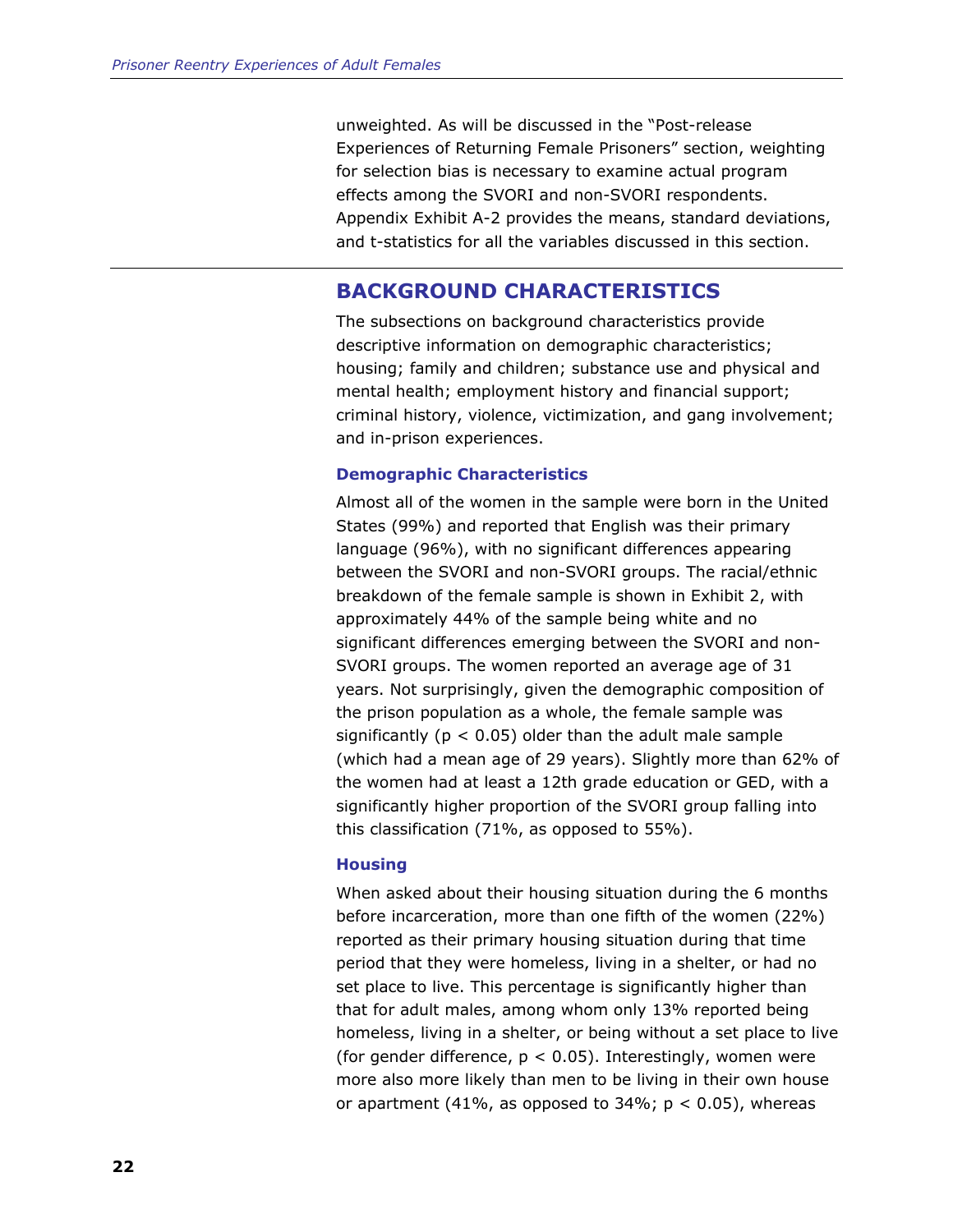#### **Exhibit 2. Demographic characteristics of respondents at time of interview, by group**

| <b>Variable</b>         | <b>SVORI</b> | <b>Non-SVORI</b> | <b>All</b> |  |
|-------------------------|--------------|------------------|------------|--|
| Race                    |              |                  |            |  |
| White                   | 48%          | 41%              | 44%        |  |
| <b>Black</b>            | 35%          | 45%              | 41%        |  |
| Hispanic                | 8%           | 5%               | 6%         |  |
| Other race              | 9%           | 10%              | 10%        |  |
| Age                     |              |                  |            |  |
| Age at Wave 1 interview | 31           | 32               | 31         |  |
| <b>Education</b>        |              |                  |            |  |
| 12th grade/GED*         | 71%          | 55%              | 62%        |  |

Note: GED = General Educational Development.

\*p < 0.05 for test of significant difference between SVORI and non-SVORI.

men were more likely than women to report primarily living in someone else's house or apartment (47% of men and 34% of women,  $p < 0.001$ ). This pattern suggests that, before incarceration, women were less likely to have friends and family members who would assist with housing. Consequently, women who lacked their own housing ended up homeless, living in a shelter, or being without a set place to live, whereas men without their own housing ended up living with someone else.

#### **Family and Children**

Fourteen percent of the women reported being married at the time of the pre-release interview—a significantly higher percentage than among the men (10%; for gender difference, p < 0.05). Slightly less than half of the female sample (48%) were either currently married or in a steady relationship, which, once again, is a significantly higher percentage than that observed among the male sample  $(40\%; p < 0.05)$ . Among the women who currently had a romantic partner, about three quarters (74%) reported living with that person before their incarceration. No gender differences in the likelihood of living with the current romantic partner before incarceration were evident, nor were there any differences in these variables between the SVORI and non-SVORI female respondents.

The great majority of women (84%) had children, compared with 63% of men ( $p < 0.05$ ). Among mothers, the average number of children was 2.8 (which was significantly higher than the 2.3 reported by fathers;  $p < 0.05$ ). As shown in Exhibit 3, among the mothers who reported having children younger than 18 years of age, 54% reported that they had primary care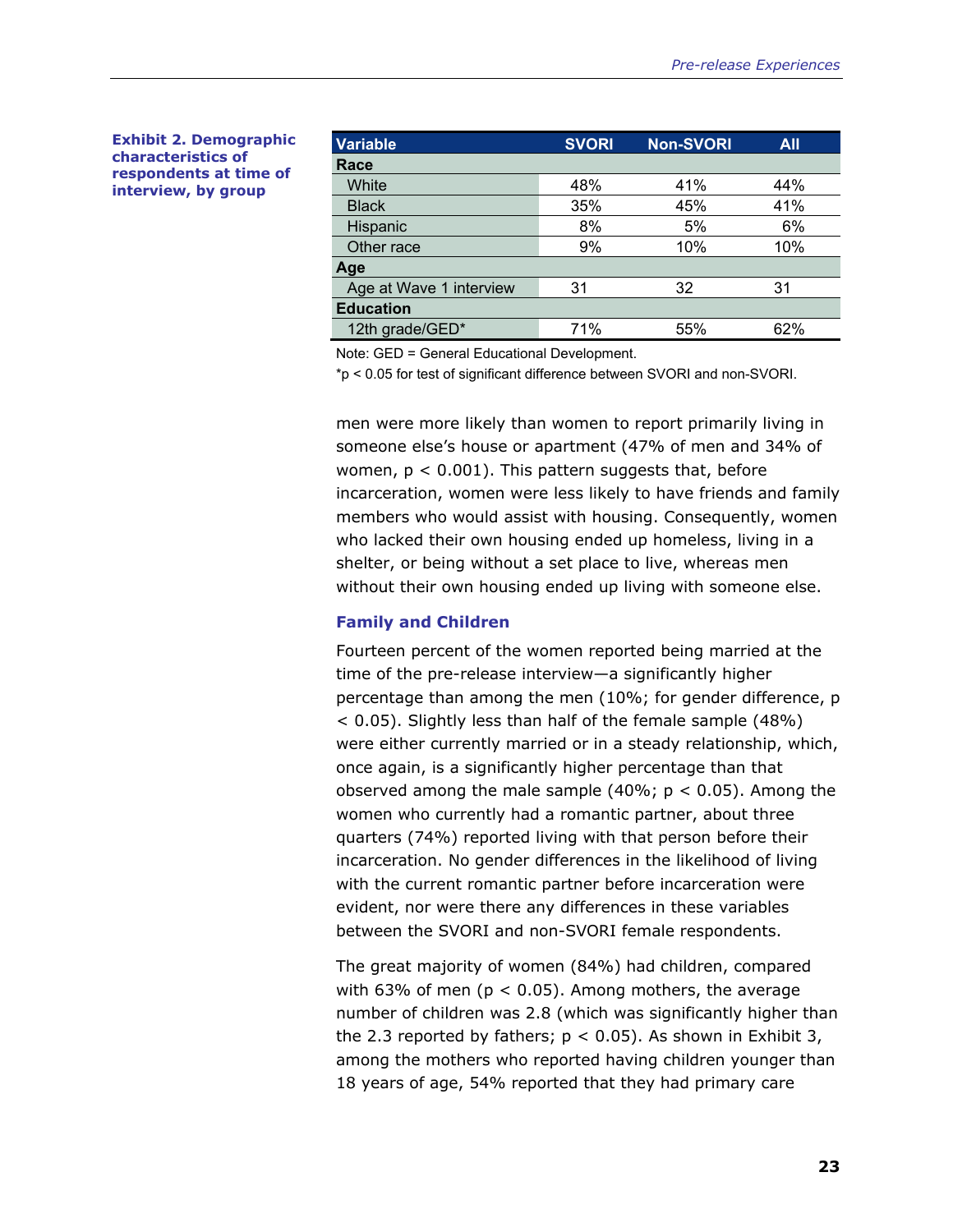



Note: Differences between SVORI and non-SVORI were not significant at the 0.05 level.

<sup>a</sup>Of those with children younger than 18 years of age.

<sup>b</sup>Of those required to pay child support.

responsibilities for any of their children during the 6 months before incarceration (*primary care* being defined as the children's living with the respondent most of the time and the respondent's being responsible for feeding and clothing them). Significantly more mothers than fathers with minor children reported that they had primary care responsibilities for their children before incarceration (54%, as opposed to 48%;  $p <$ 0.05) and, among those who had primary care responsibilities for any of their children, mothers reported having responsibility for significantly more children than fathers (2.15, as opposed to 1.75;  $p < 0.05$ ). Interestingly, among respondents who reported *not* having primary care responsibilities for any of their children younger than 18, fathers reported that they financially supported (in any way) significantly more children than mothers during the 6 months before incarceration (1.14, as opposed to  $0.71$ ;  $p < 0.05$ ).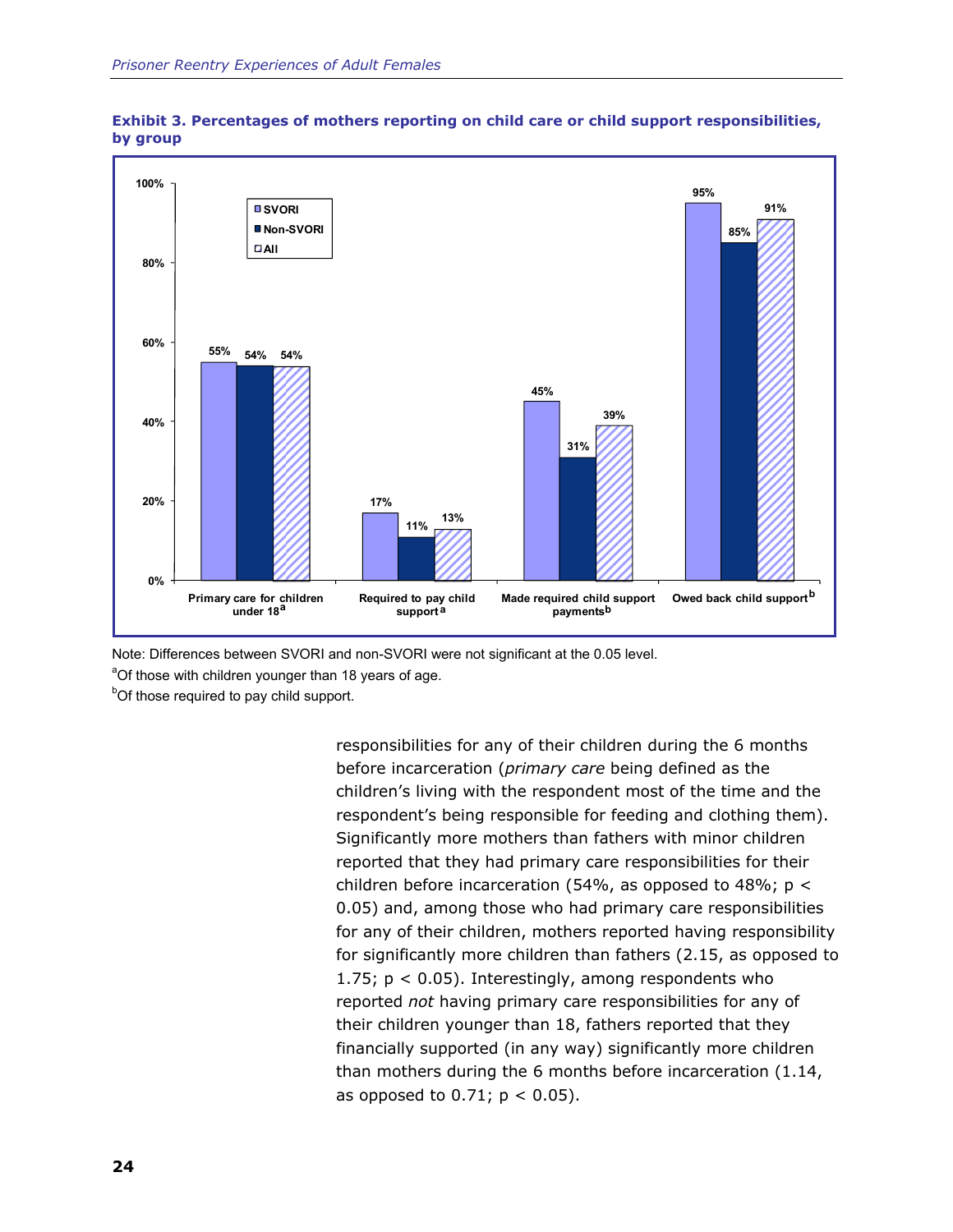As shown in Exhibit 3, among mothers of children under 18, only 13% reported that they were required by a court to pay child support for any of their children during the 6 months before incarceration. This percentage was much lower than the comparable percentage of fathers  $(31\%; p < 0.05)$ . Similarly, while only 39% of mothers who owed child support indicated that they made court-ordered child support payments (during the 6 months before incarceration), a significantly higher proportion of fathers (57%) reported making such payments. Of mothers and fathers who had child support requirements during the 6 months before incarceration, the great majority (91% for women and 92% for men) indicated that they owed back child support, with an average amount of \$6,687 for mothers and \$11,132 for fathers. While one third of mothers who owed back child support owed more than \$5,000, more than half of fathers who owed back child support (58%) owed more than \$5,000 (for gender difference,  $p < 0.05$ ). Among the women, no significant differences between the SVORI and non-SVORI subgroups were evident for any of the child-related variables.

Several dimensions of family support were captured in the prerelease interview. The adult females reported high levels of family emotional support at the time of the pre-release interview. For example, more than half of the women strongly agreed with statements such as "I feel close to my family," "I have someone in my family to talk to about myself or my problems," and "I have someone in my family to turn to for suggestions about how to deal with a personal problem." More than two thirds strongly agreed that they wanted their families to be involved in their lives and that they had someone in their families to love them. The items were combined to create a family emotional support scale with possible values ranging from zero to 30, with higher scores indicating higher levels of support. The scores on this family emotional support scale revealed no differences between male (21.4) and female (21.0) respondents and no differences between the female SVORI (21.1) and non-SVORI (20.8) respondents.

The role of family members as a positive influence becomes questionable when one examines the criminal and substance abuse involvement of respondents' family members. As shown in Exhibit 4, more than three quarters of the women (both SVORI and non-SVORI) reported having family members who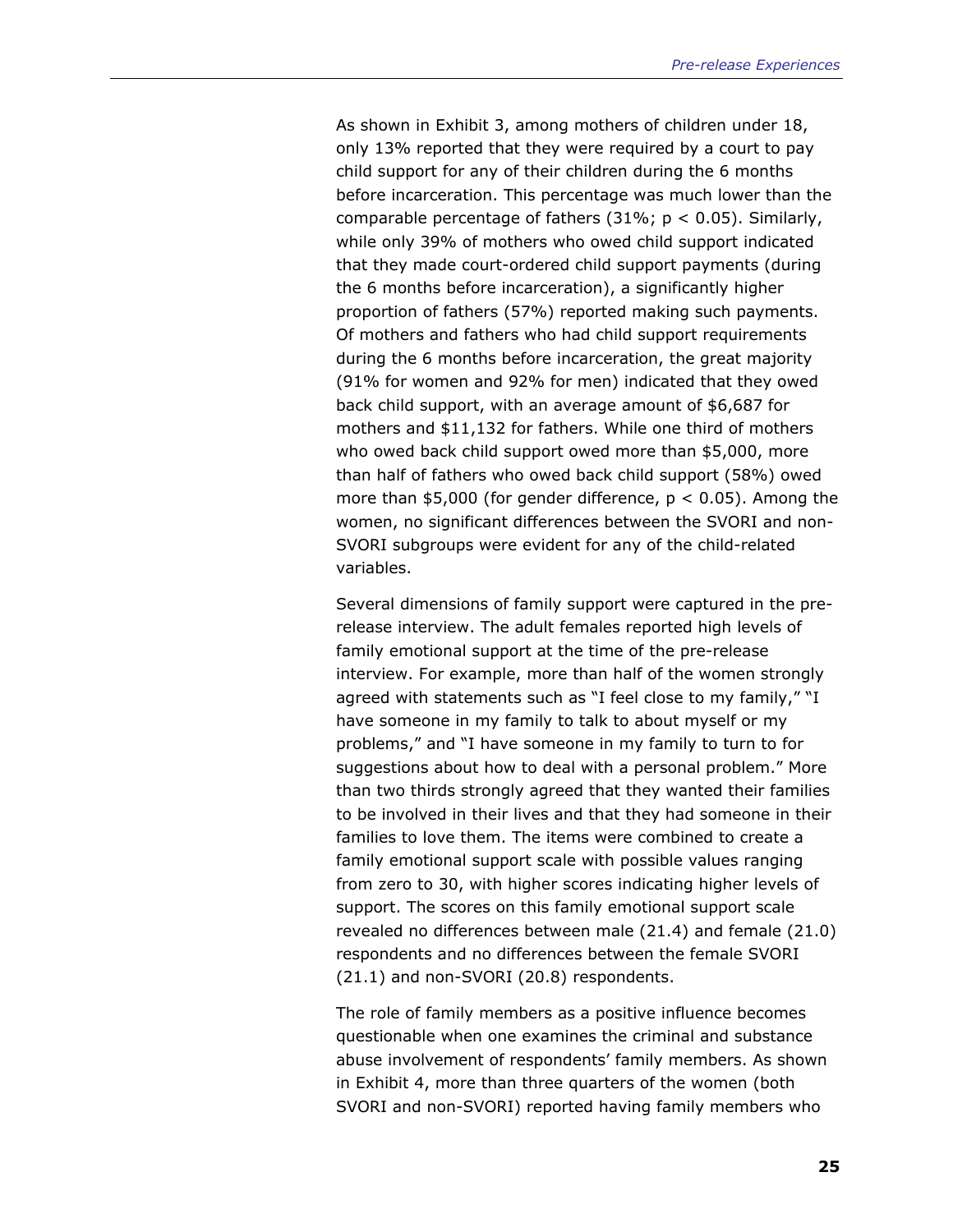

**Exhibit 4. Criminal history and substance use of family and peers, by group** 

Note: Differences between SVORI and non-SVORI are not statistically significant at the 0.05 level.

had at some time been convicted of a crime, been incarcerated, or had problems with drugs or alcohol. Similarly, the prevalence of criminal behavior and substance abuse problems among friends were high among the women. A large majority of women in both groups reported having friends who at some time had been convicted, had been incarcerated, or had experienced drug or alcohol problems.

Interestingly, gender differences in criminal or substance abuse behaviors among family and friends were evident (data not shown). Although women were significantly more likely than men to report having family members who had been incarcerated (79% of women, as opposed to 74% of men;  $p <$ 0.05) and family members who had had problems with drugs or alcohol (82% of women, as opposed to 73% of men;  $p < 0.05$ ), men were significantly more likely to report having friends who had been convicted of a crime (83% of men, as opposed to 76% of women;  $p < 0.05$ ) and friends who had been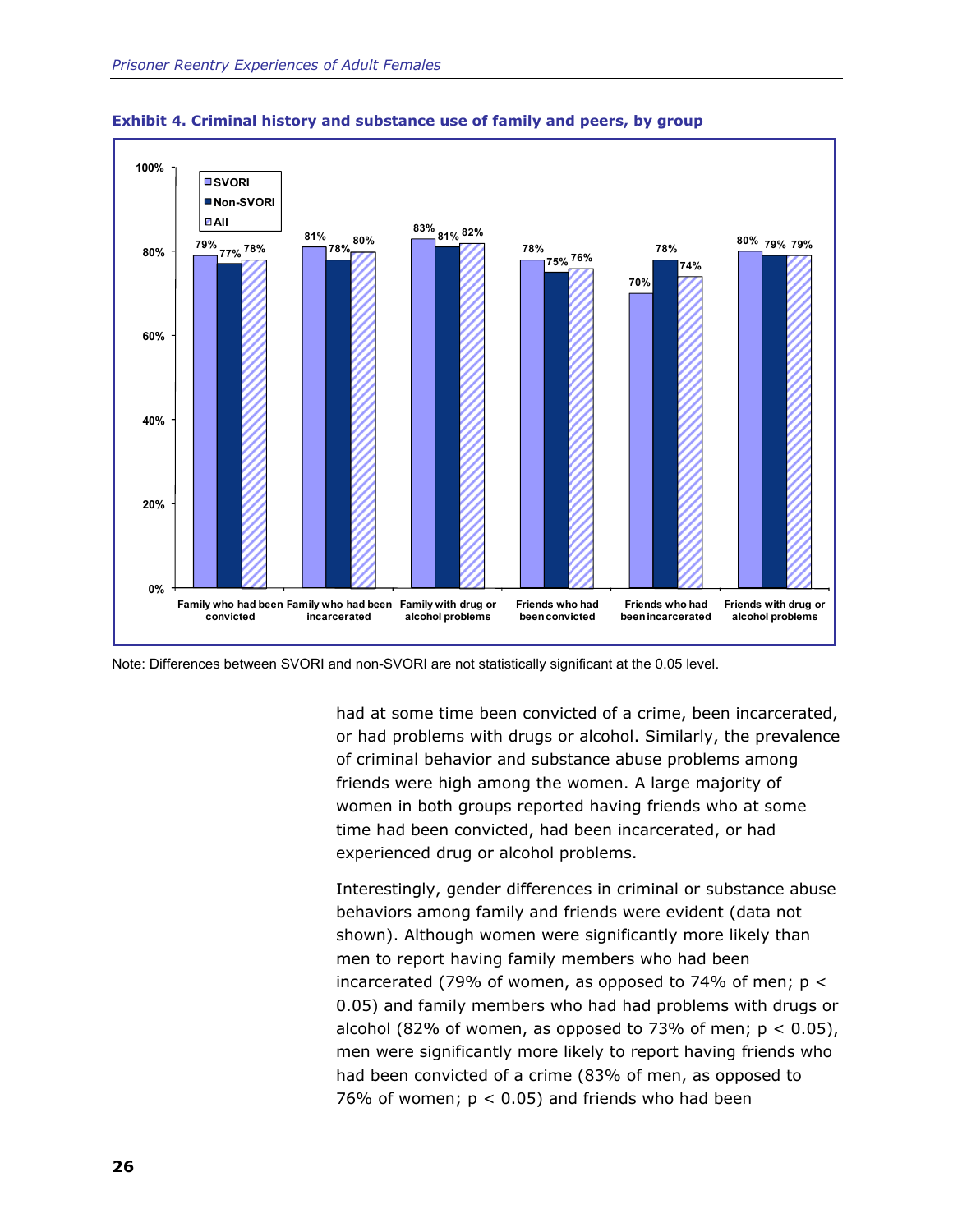<span id="page-50-0"></span>incarcerated (81% of men, as opposed to 74% of women;  $p < 0.05$ ).

#### **Substance Use and Physical and Mental Health**

The pre-release interview elicited information about several dimensions of pre-incarceration use of alcohol and drugs, in addition to substance abuse treatment received. In addition, respondents were asked about physical and mental health, including medical diagnoses, health-related limitations (capturing both physical and mental health–related limitations), and mental health symptoms. Three widely used scales were used, including the SF-12 physical health scale (Ware et al., 2002), the SF-12 mental health scale, and the SA-45 Global Severity Index (GSI; Strategic Advantages, 2000).

#### *Substance Use and Treatment*

Virtually all of the women reported at least some experience with alcohol (96% had at some time drunk alcohol, and 53% drank during the 30 days before incarceration). The average age of first use was 14.5 years, which was significantly older than that reported by the male sample (13.7). Interestingly, the SVORI female participants had a significantly younger age of first use than the non-SVORI women (13.9, as opposed to 14.9;  $p < 0.05$ ).

Many women had used illicit substances at some point in their lives. Exhibit 5 shows the prevalence of lifetime use for the most common drugs. Most (90%) of the women reported having used marijuana, and 75% had used cocaine. Forty-four percent reported having at some time used hallucinogens, and about a third reported that they had used tranquilizers (36%), amphetamines (35%), and pain relievers (35%; without a prescription or for reasons other than those for which the drugs were prescribed, or in larger amounts or more often than the respondent's doctor ordered). Use of other substances was very low. $^6$  $^6$ 

A few differences between the SVORI and non-SVORI groups of women were evident, with the lifetime prevalence being higher for the SVORI participants for heroin and amphetamines and the age of first use being significantly younger for the SVORI group for cocaine.

 $\overline{a}$ 

 $6$  Less than 10% of women reported use of methadone; no female respondent reported ever having used anabolic steroids.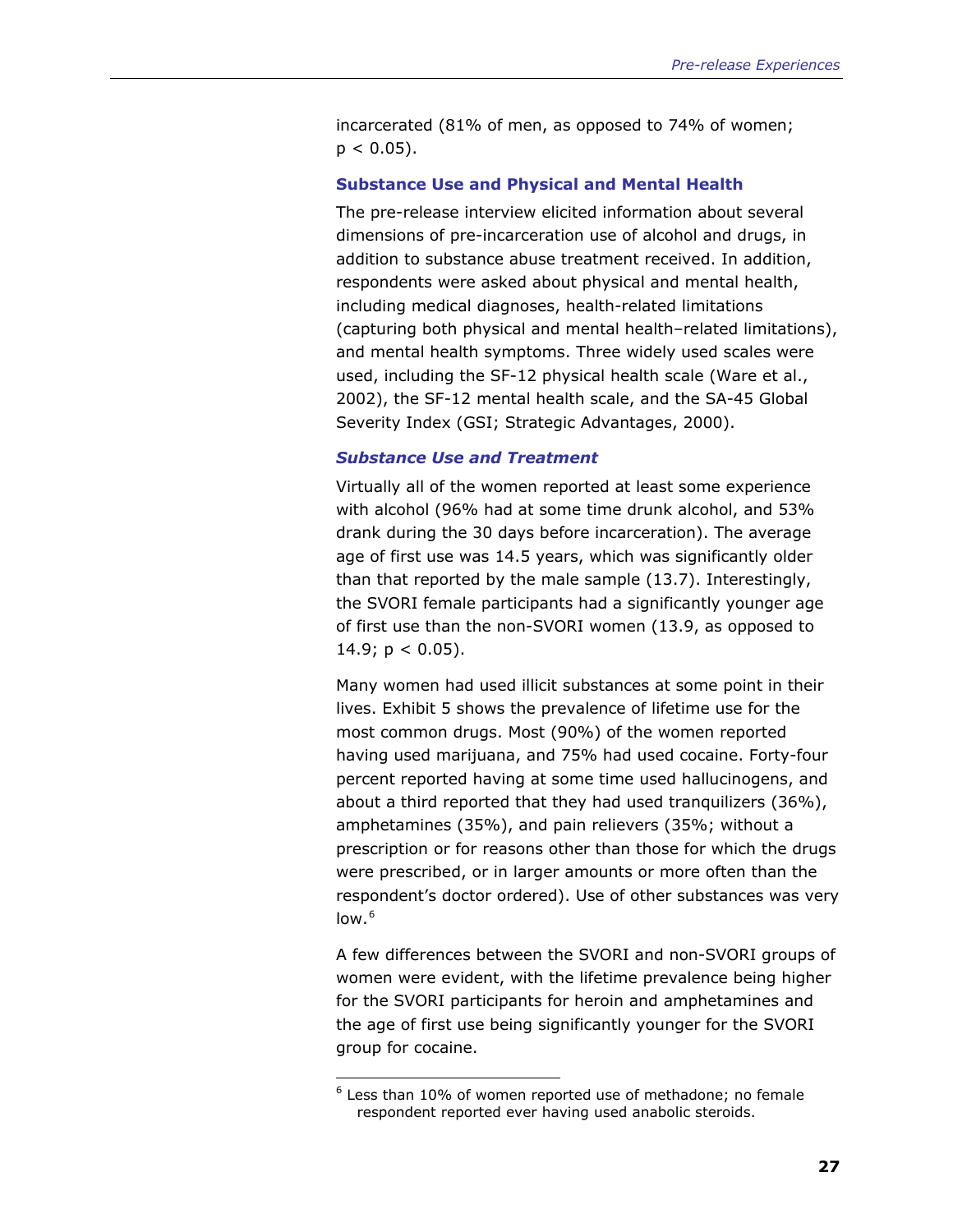

#### **Exhibit 5. Lifetime substance use, by group**

\*p < 0.05 for test of significant difference between SVORI and non-SVORI.

In addition, several gender differences are of interest. For six substances, including cocaine, amphetamines, sedatives, tranquilizers, stimulants, and pain relievers, the prevalence of lifetime use was significantly higher among women than among men. The only substance for which the lifetime prevalence was higher for men was marijuana. Also of interest is that, among users, women tended to initiate use at an older age than men. For six substances, including marijuana, cocaine, tranquilizers, pain relievers, methadone, and inhalants, women reported a significantly older age at first use than men.

Respondents were also asked about substance use during the 30 days before their incarceration. About two thirds of the women (66% of SVORI and 70% of non-SVORI; difference not statistically significant) reported use of any illicit drug during this time period. Exhibit 6 shows use of various substances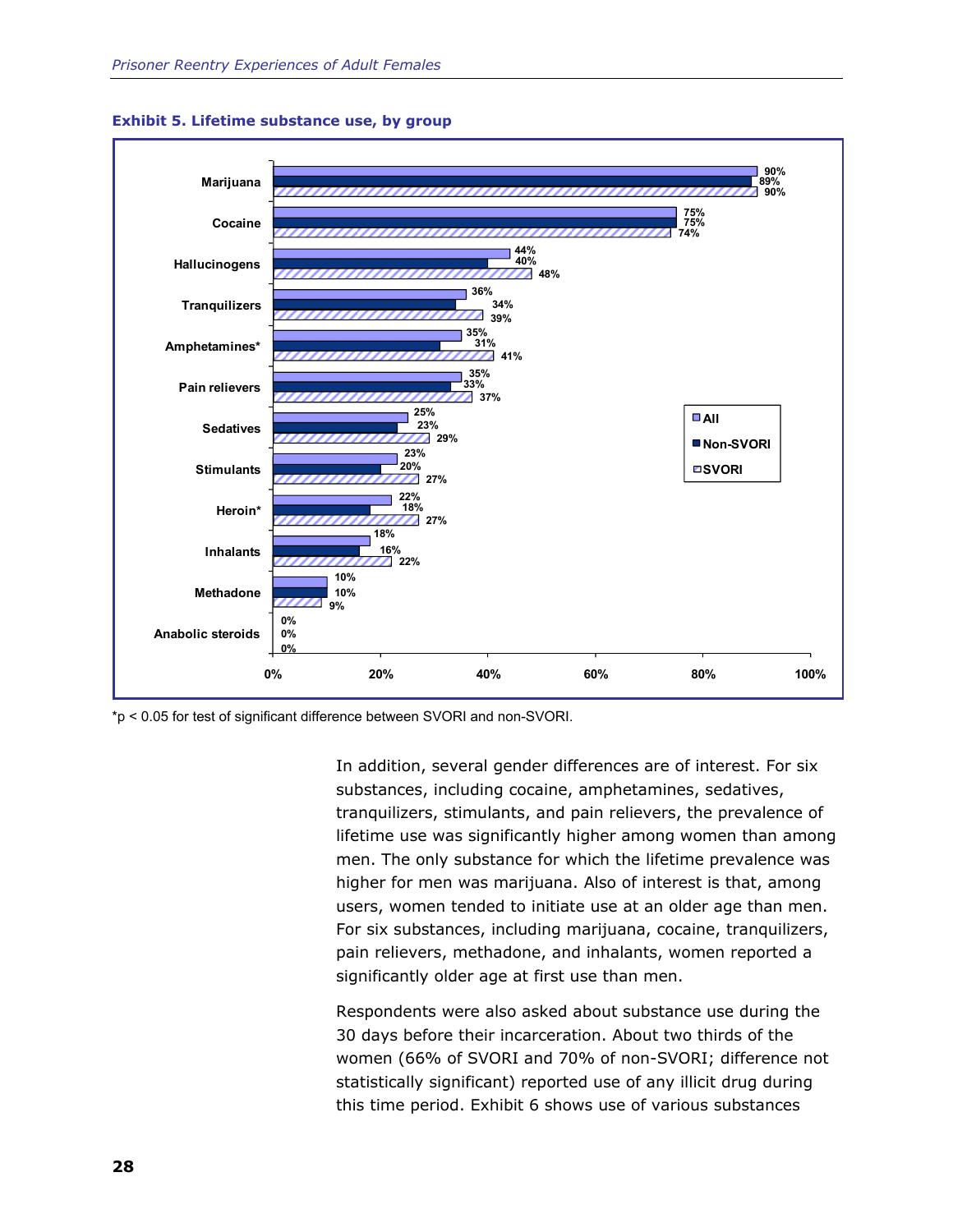

**Exhibit 6. Use of specific substances during the 30 days preceding incarceration, by group** 

\*p < 0.05 for test of significant difference between SVORI and non-SVORI.

during the 30 days before incarceration. Slightly less than half of the women reported use of marijuana and cocaine immediately before incarceration, with significantly higher cocaine use being reported by the non-SVORI respondents. Interestingly, drug use before incarceration was higher among women than among men for several types of drugs. Specifically, women were more likely than men to report having used cocaine, amphetamines, sedatives, tranquilizers, and pain relievers during the 30 days before incarceration. In contrast, men were significantly more likely than women to report use of marijuana and hallucinogens during this time period.

A final indicator of substance use was lifetime receipt of treatment for alcohol or drugs. Respondents were asked if they had ever received professional treatment for drugs or alcohol before their incarceration. More than half of female respondents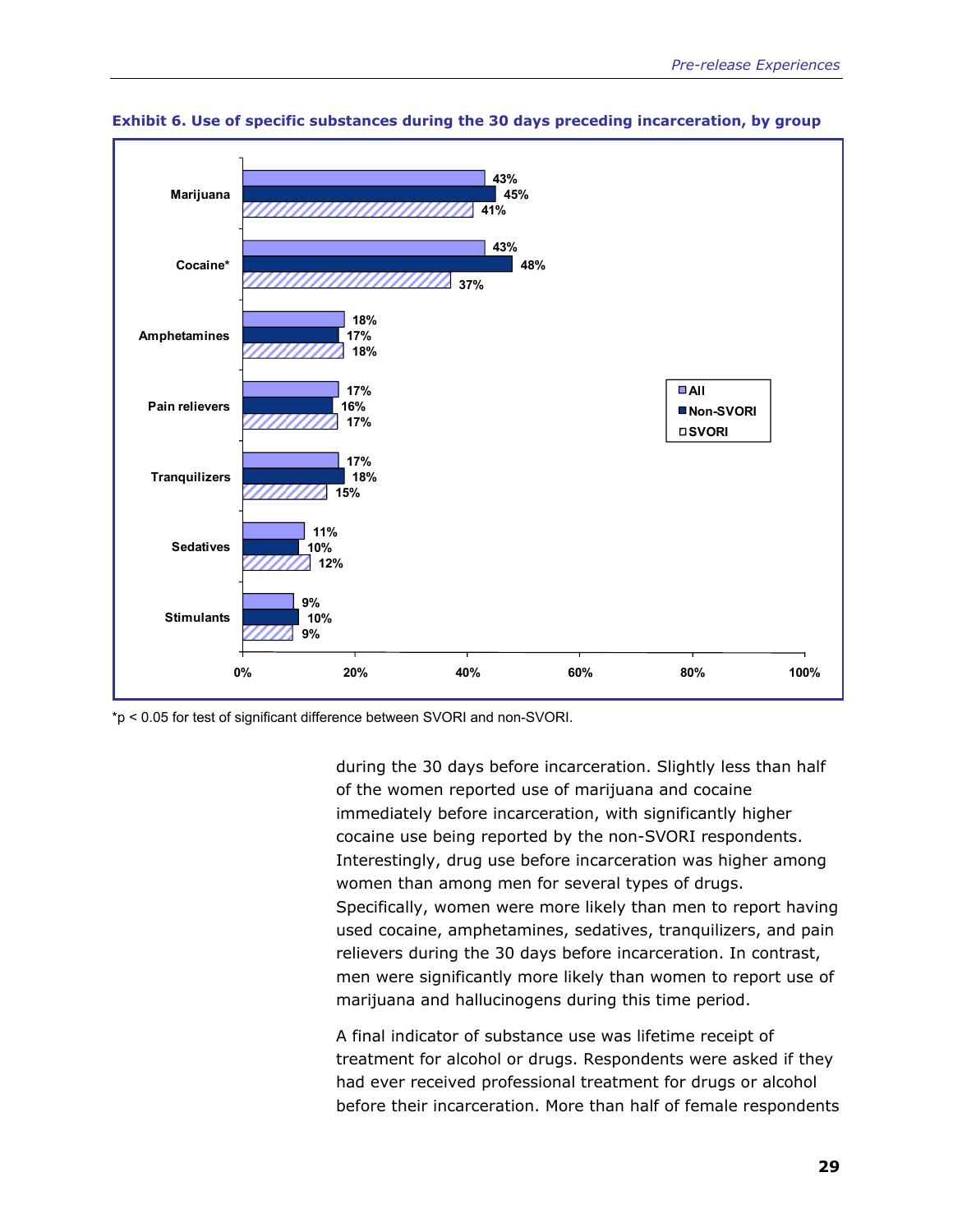(55%) answered affirmatively, with no significant differences being found between the SVORI and non-SVORI respondents. Among the women who had ever received substance abuse treatment, the average number of times they had started a treatment program was 3.1 times. Women were significantly more likely to have received substance abuse treatment before incarceration than men (among whom only 41% indicated preincarceration treatment) and had, on average, started a treatment program significantly more times than men (among whom the average number of times was 2.3).

#### *Physical Health*

At the pre-release interview, respondents were asked to report whether their current physical health was excellent, very good, good, fair, or poor. Fewer than half the women (43%) described their health as very good or excellent; 11% rated it as poor (with no significant differences between SVORI and non-SVORI respondents). Men had more positive selfassessments of their health than women. Nearly two thirds (64%) of men reported very good or excellent health; less than 3% indicated poor physical health.

As part of the pre-release interview, respondents were given the SF-12, a scale that measures physical and mental functioning. Scores on the SF-12 physical health scale for women averaged 49.1, which was significantly lower (indicating worse physical health) than the 53.5 reported for men. Only 37% of the women reported no physical health limitations (when asked about five dimensions of physical health functioning including: moderate activities such as moving a table, climbing several flights of stairs, accomplishing less than she would have liked because of her physical health, being limited in kinds of work or activities because of her physical health, and pain interfering with her normal work), compared with 57% of men—a statistically significant gender difference. Among the women, although the SVORI and non-SVORI groups had similar overall scores on the SF-12 physical health scale, a significantly higher percentage of SVORI participants (46%) reported no physical health limitations than comparison group members (among whom only 31% reported experiencing no physical health related limitations).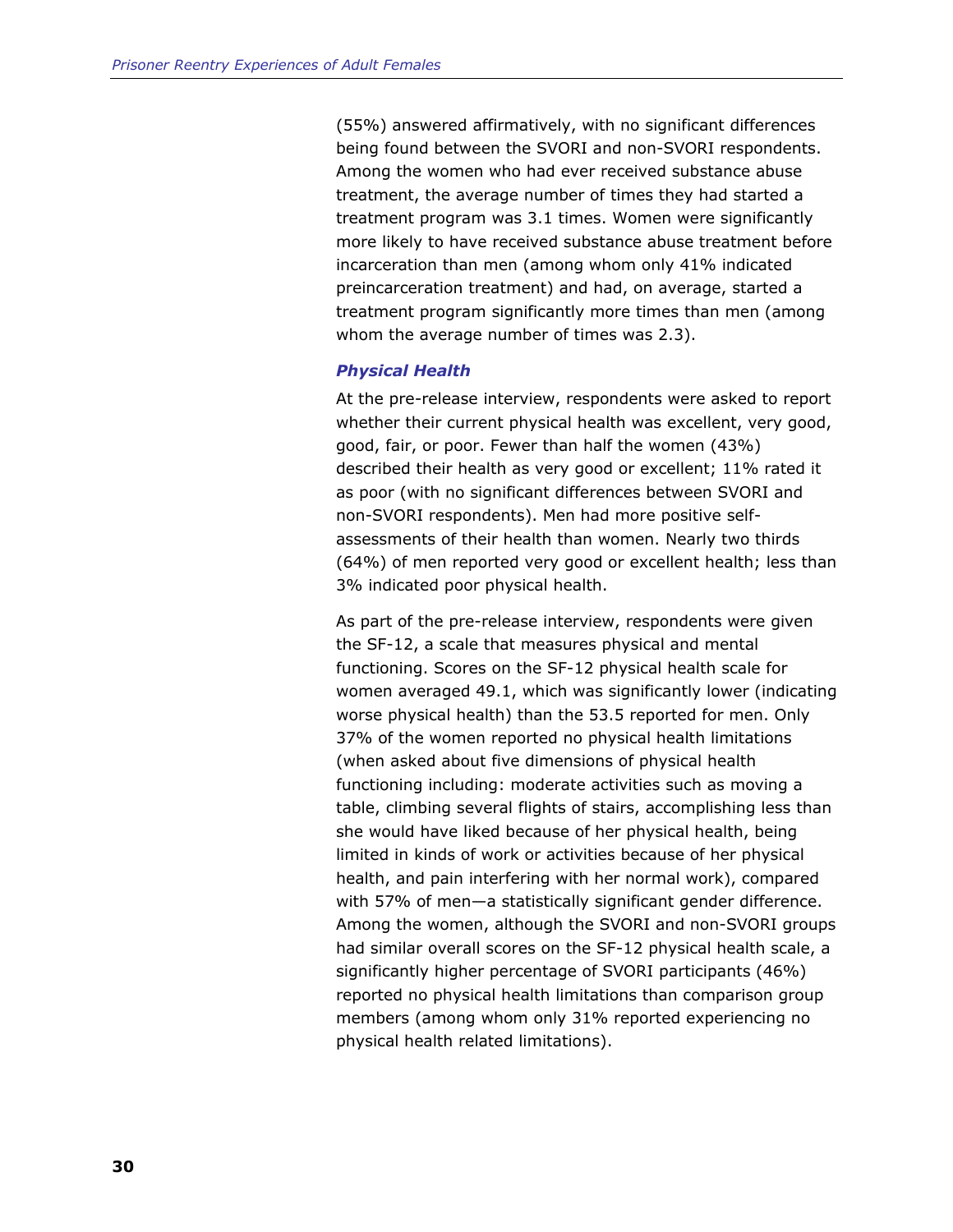The percentages of women who reported that they currently had or had ever had specific diagnoses are shown in Exhibits 7 and 8. Among both "lifetime" and "current" health problems, the most commonly reported were asthma and chronic back pain. Very few respondents reported having tested positive for HIV or tuberculosis.





Note: Differences between SVORI and non-SVORI were not significant at the 0.05 level.

No statistically significant differences were found between the female SVORI and non-SVORI subgroups; however, when the women's data were compared with those of the male sample (data not shown), several gender differences emerged. Although the most common health problems were similar for men and women (with the most commonly reported conditions for men being asthma, high blood pressure, and chronic back pain), the prevalence of almost all health conditions was higher for women. Women reported significantly higher lifetime prevalence rates for asthma, chronic back pain, diabetes, heart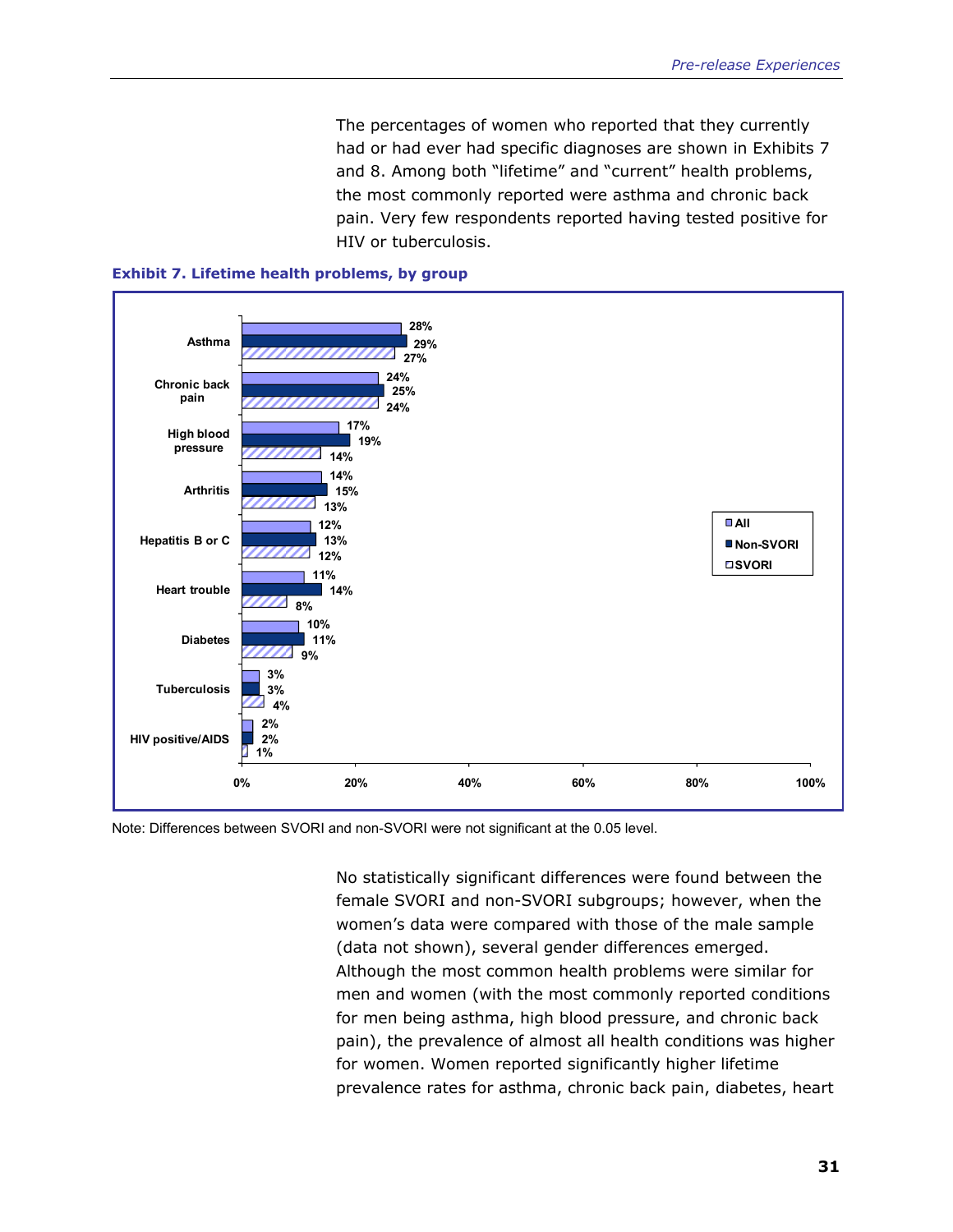



Note: Differences between SVORI and non-SVORI were not significant at the 0.05 level.

trouble, arthritis, tuberculosis, and hepatitis B or C. In addition, for all of these conditions except tuberculosis, women were significantly more likely than men to report *currently* having the condition. Not surprisingly, the average number of physical health diagnoses (both lifetime and current) was also significantly higher for women than men: women averaged 1.2 lifetime diagnoses (compared with 0.8 for men) and 0.9 current diagnoses (compared with 0.4 for men).

#### *Mental Health*

Women also perceived their pre-release mental health status to be low. Asked to rate their current emotional and mental health as "excellent," "very good," "good," "fair," or "poor," less than one third of the women (31%) rated their heath as excellent or very good; 9% rated it as poor. SVORI participants and comparison group members reported similar mental health ratings. When gender differences were examined, the men reported significantly better emotional and mental health than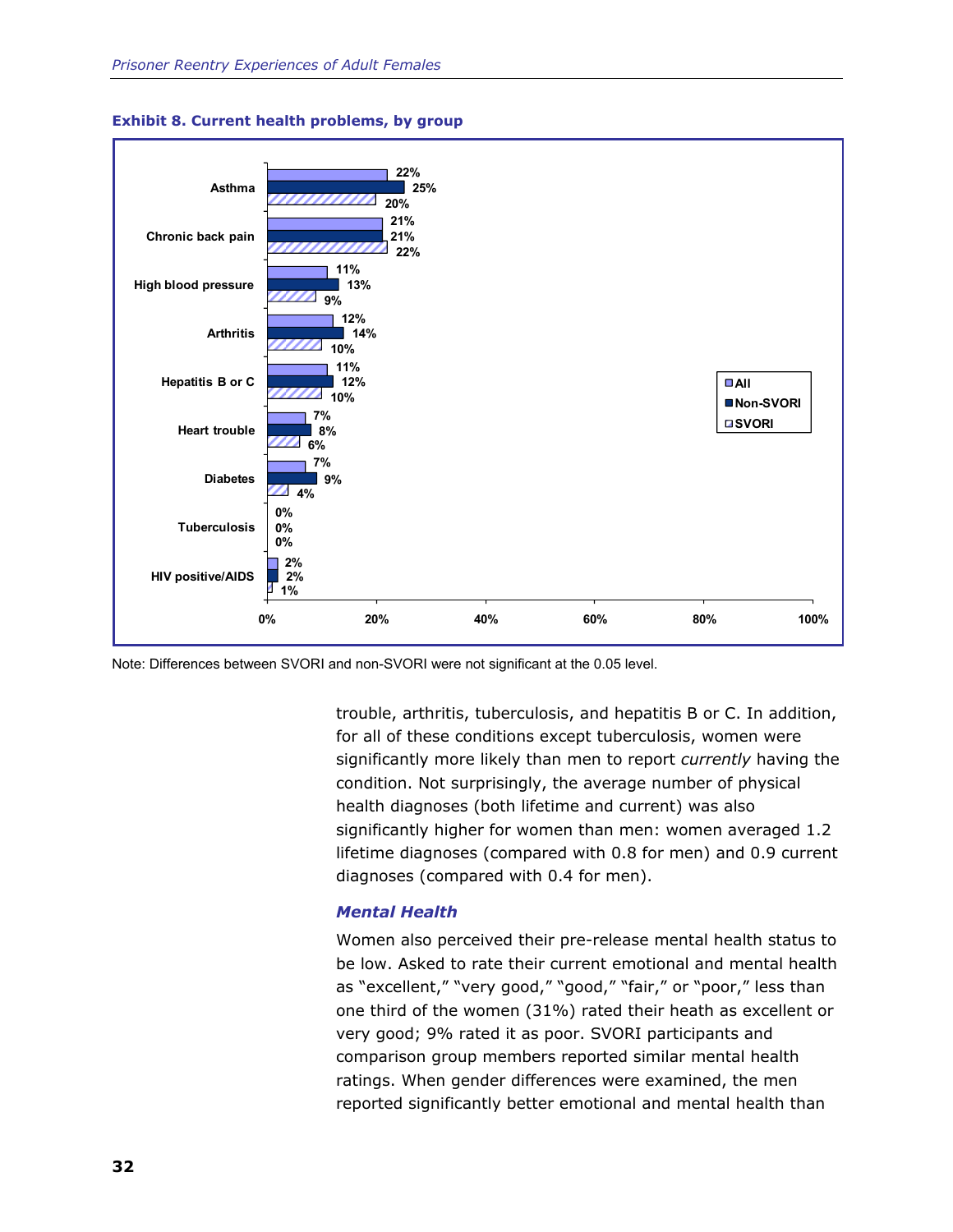the women. More than half of the men (51%) reported excellent or very good mental health, while less than 3% indicated it was poor.

In terms of mental health functioning, the average score among the women for the SF-12 mental health scale was 44.8 (significantly lower than the 48.7 average among men). Among the female sample, the SVORI group had significantly better mental health functioning than the non-SVORI group, according to the SF-12 mental health scale scores (46.0 for SVORI and 42.2 for non-SVORI;  $p < 0.01$ ).

On the SA-45 GSI, an index of mental health status with a range of 45 to 225 (with higher scores indicating greater psychopathology), women averaged 79.0. Once again, the women in the SVORI group had better mental health than the non-SVORI group. The average GSI score was 74.9 for SVORI and 82.1 for non-SVORI ( $p < 0.05$ ). Not surprisingly, among women as a whole, GSI scores were significantly higher than those of men (who averaged 67.3). On the Positive Symptom Total (PST) of the SA-45, the same gender differences emerge. Among women, the average PST score of 17 indicates that, on average, women experienced 17 of the 45 symptoms included in the SA-45 during the 7 days before the interview. In contrast, men experienced an average of 13 symptoms. No differences between the female SVORI and non-SVORI groups were evident.

In addition to the GSI and PST, the SA-45 includes subscales measuring symptoms of specific psychopathologies. Average scores for the nine subscales are shown in Exhibit 9. Although the SVORI and non-SVORI women scored similarly for many subscales, the rates of depression, psychoticism, and somatization were significantly higher among the non-SVORI respondents. For all nine subscales, women's scores were significantly higher than those reported for men (data not shown), reflecting the overall pattern of poorer physical and mental health among women.

The final indicators of mental health status pertain to mental health treatment (including prescriptions for medications). Women were asked if they had received treatment for a mental health problem before incarceration. Overall, half of the women reported having received mental health treatment, with a significantly higher percentage of comparison group members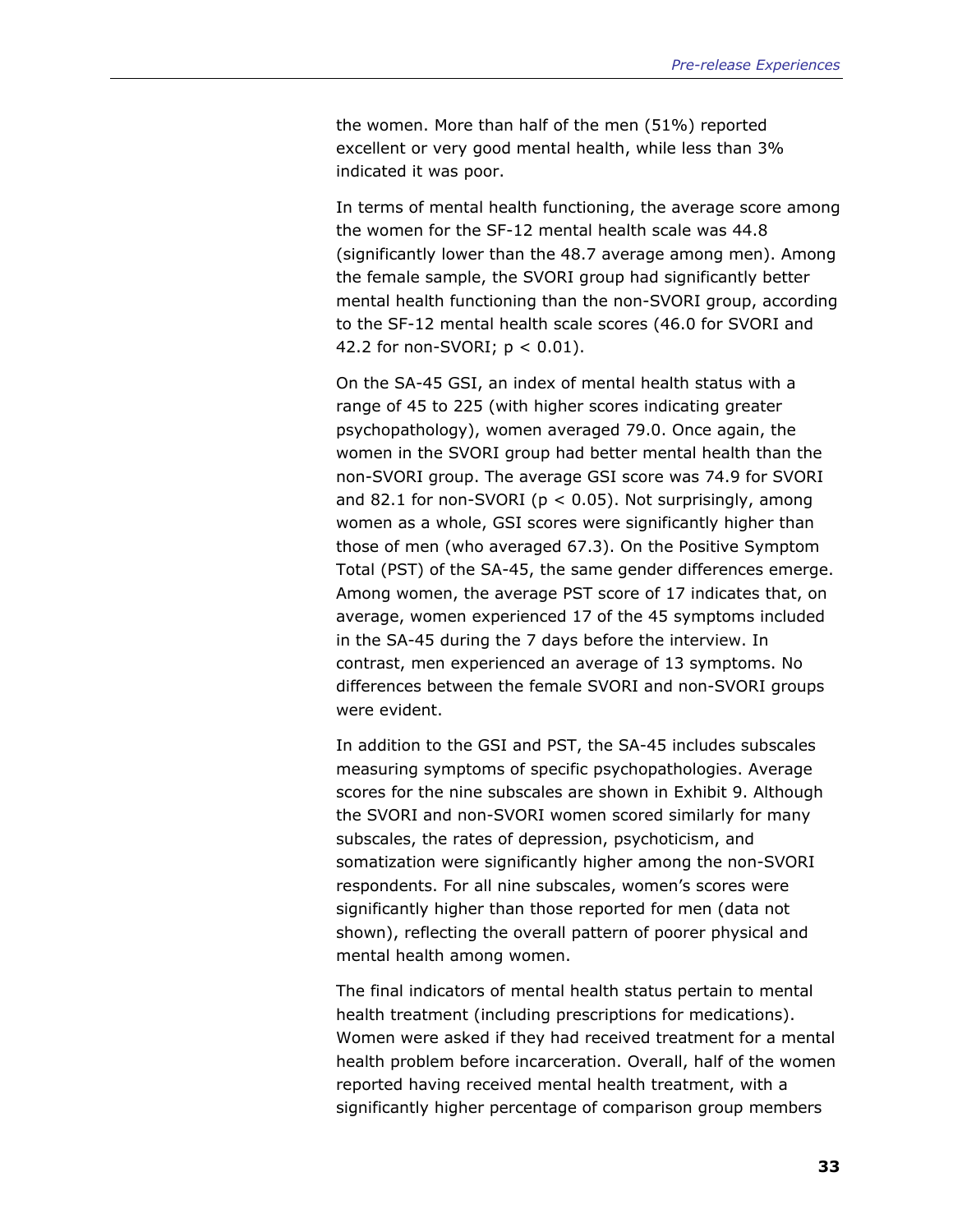| <b>Exhibit 9. Average</b> |  |  |  |  |  |
|---------------------------|--|--|--|--|--|
| scores on SA-45           |  |  |  |  |  |
| subscales, by group       |  |  |  |  |  |

| <b>Measure</b>             | <b>SVORI</b> | <b>Non-SVORI</b> | <b>All</b> |
|----------------------------|--------------|------------------|------------|
| Anxiety scale              | 9.28         | 9.78             | 9.57       |
| Depression scale*          | 9.39         | 10.91            | 10.26      |
| <b>Hostility scale</b>     | 7.04         | 7.62             | 7.37       |
| Interpersonal scale        | 8.46         | 9.30             | 8.94       |
| Obsessive-compulsive scale | 9.28         | 9.62             | 9.48       |
| Paranoid ideation scale    | 9.11         | 9.95             | 9.59       |
| Phobic anxiety scale       | 7.28         | 8.05             | 7.72       |
| Psychoticism scale*        | 7.15         | 7.97             | 7.62       |
| Somatization scale*        | 7.91         | 8.92             | 8.48       |

\*p < 0.05 for test of significant difference between SVORI and non-SVORI.

(55%) than SVORI participants (44%) having received treatment. Twice as many women reported prior mental health treatment as men, among whom only 25% indicated that they had received treatment for a mental health problem before incarceration. Specific mental health conditions for which women reported having ever gone to providers were examined, and the conditions that were most commonly treated were depression (33% of the women who had ever received treatment for a mental health or substance abuse problem), bipolar disorder (26% of women who had received treatment), and anxiety (14% of the women who had received treatment). Although women were more likely to have received such treatment than men, no differences in prior treatment for these conditions were evident between the SVORI and non-SVORI female respondents. During their current period of incarceration, 33% of women (twice the percentage of men) reported having been prescribed medication for emotional problems; 55% (more than twice the percentage of men) felt that they needed treatment for mental health problems, with no differences being evident between the SVORI and non-SVORI groups.

## **Employment History and Financial Support**

#### *Employment History*

Almost all women (95%) reported having had a job at some point in their lifetimes, but only about half (53%) were working during the 6 months before incarceration (Exhibit 10). Prior employment rates were similar for the SVORI and non-SVORI respondents, but for both indicators women were significantly less likely to have worked than men.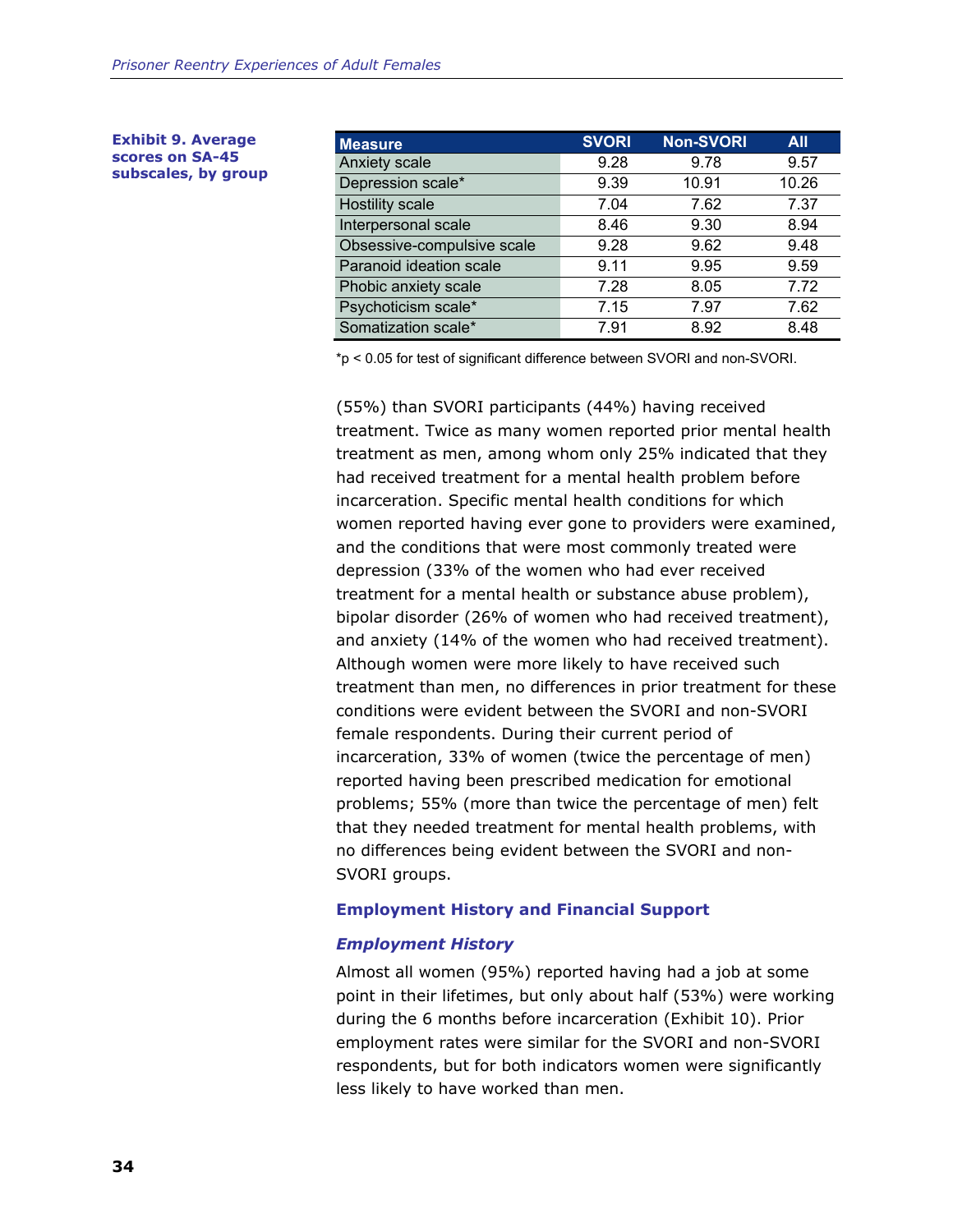

**Exhibit 10. Employment before incarceration, by group** 

Note: Differences between SVORI and non-SVORI were not significant at the 0.05 level.

As shown in Exhibit 11, among respondents who worked during the 6 months before incarceration, three quarters (75%) of the women described their most recent job as a permanent job and one for which they received formal pay. Interestingly, women in the SVORI group appeared to have higher-quality jobs, because they were more likely to report that their jobs were permanent and provided formal pay. The great majority of working women in both groups reported that they worked for more than 20 hours per week at their most recent job during the 6 months before incarceration. The average number of hours worked during this time period was 39.5, with an average hourly salary of \$10.15. No significant differences between the SVORI and non-SVORI groups were evident in hours worked or salary, nor were there any significant differences between working women and working men.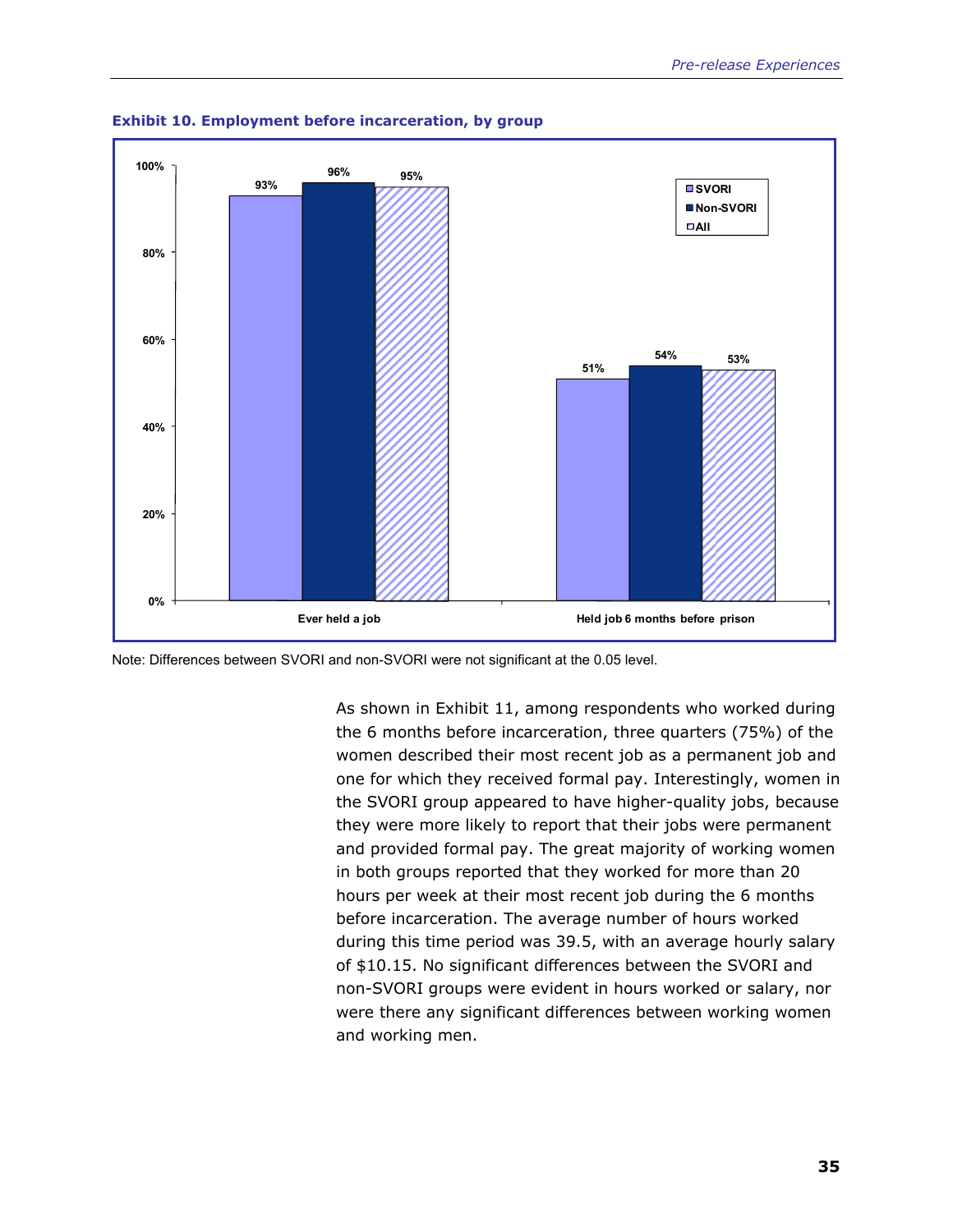



Note: Among respondents who worked during the 6 months before incarceration. \*p < 0.05 for test of significant difference between SVORI and non-SVORI.

> Although the majority of working women described their most recent job as a permanent one, one third (34%) of the respondents reported having had more than one job during the 6 months before incarceration. Furthermore, 45% reported that they had worked at the job for 3 months or less. When asked about the longest they had ever worked at one job since they were 18, nearly half (48%) of the respondents reported jobs lasting more than 2 years. There were no significant differences between the SVORI and non-SVORI women in the number of jobs worked in the 6 months before incarceration, the length of most recent job, or the longest job ever worked.

> The jobs that the women held before incarceration typically were in the service industry and were similar for SVORI and non-SVORI respondents. Nearly half of the respondents who had been employed during the 6 months before incarceration (49%) reported that their jobs had been in the service industry,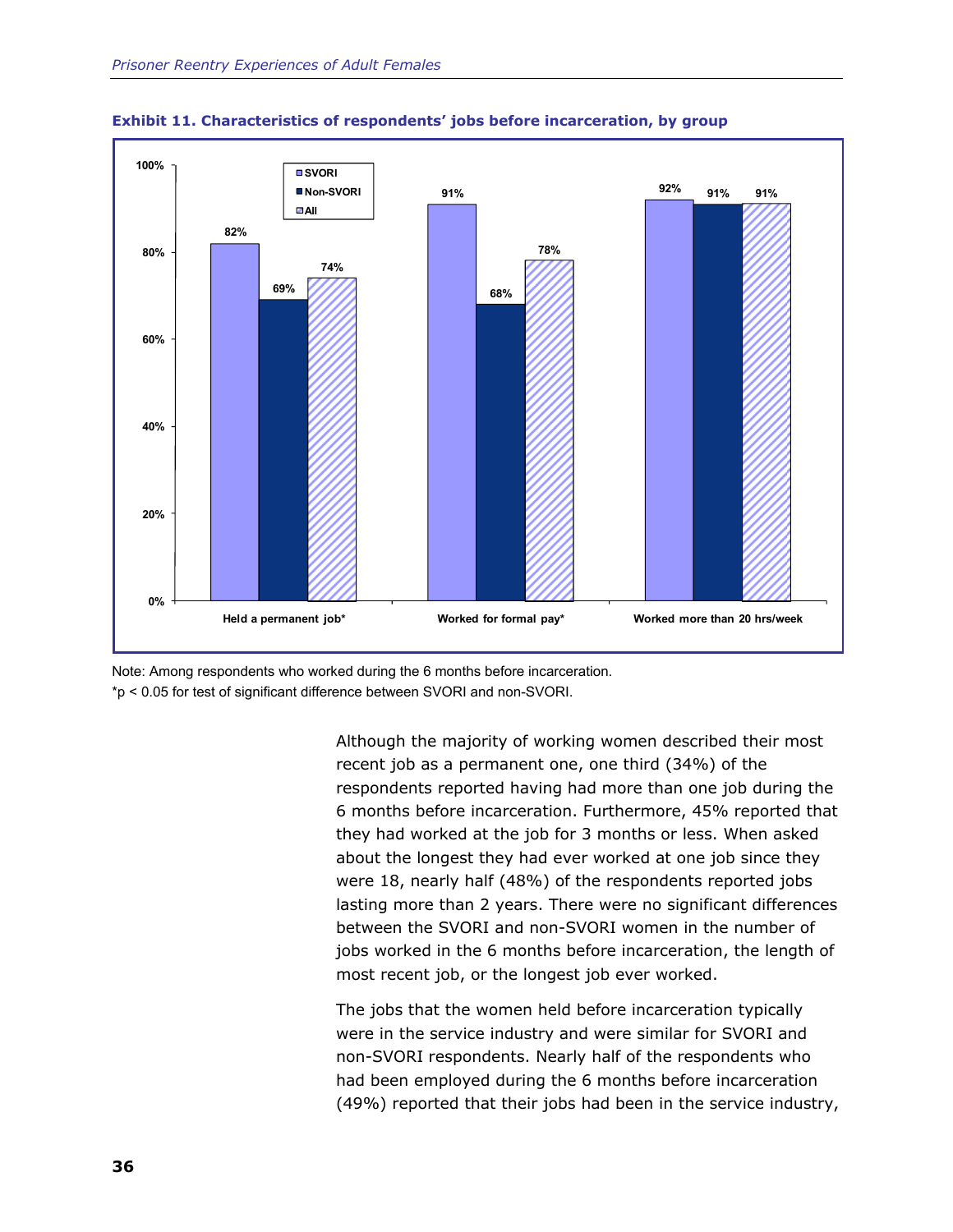which includes jobs as cooks, waiters, janitors, cashiers, and dishwashers. Many respondents also reported having worked in sales, holding positions such as sales representative, realtor, sales clerk, and telemarketer (12%), or as laborers (12%), holding positions such as construction worker, day laborer, landscaper, and roofer. Very few respondents reported having held professional or technical occupations (4%) or jobs as managers or administrators (3%). Differences between men and women in occupation type were found. Significantly more men reported working as skilled craftspersons or operators, whereas more women reported sales and service jobs.

#### *Financial Support*

All respondents were asked how they had supported themselves during the 6 months before incarceration, whether by legal employment or illegal activity and including financial support from family, financial support from friends, and support from government programs. Slightly less than half of the women reported that they supported themselves with a job (49%) and with support from their family (49%). Nearly as many (45%) reported that they supported themselves with illegal activities. More than a quarter reported having received support from a government program (30%) and from friends (27%). The only difference between the women enrolled in SVORI and the comparison group was that comparison group was significantly more likely to have received support from their friends than the SVORI participants (32%, compared with 21%).

A deeper understanding of the role of formal employment in incarcerated women's overall sources of financial support can be achieved by examining the breakdown of sources of income shown in Exhibit 12. In this exhibit, information on sources of financial support during the 6 months before incarceration is shown separately for women who had a job during this time period and for women who did not. Interestingly, it appears that the main way that employment status affected sources of financial support (other than legal income) was with respect to illegal activities. Women who reported having held a job during the 6 months before incarceration were much less likely to support themselves with illegal activities than women who did not hold a job during this time period. Employment status did not, however, substantially affect the women's likelihood of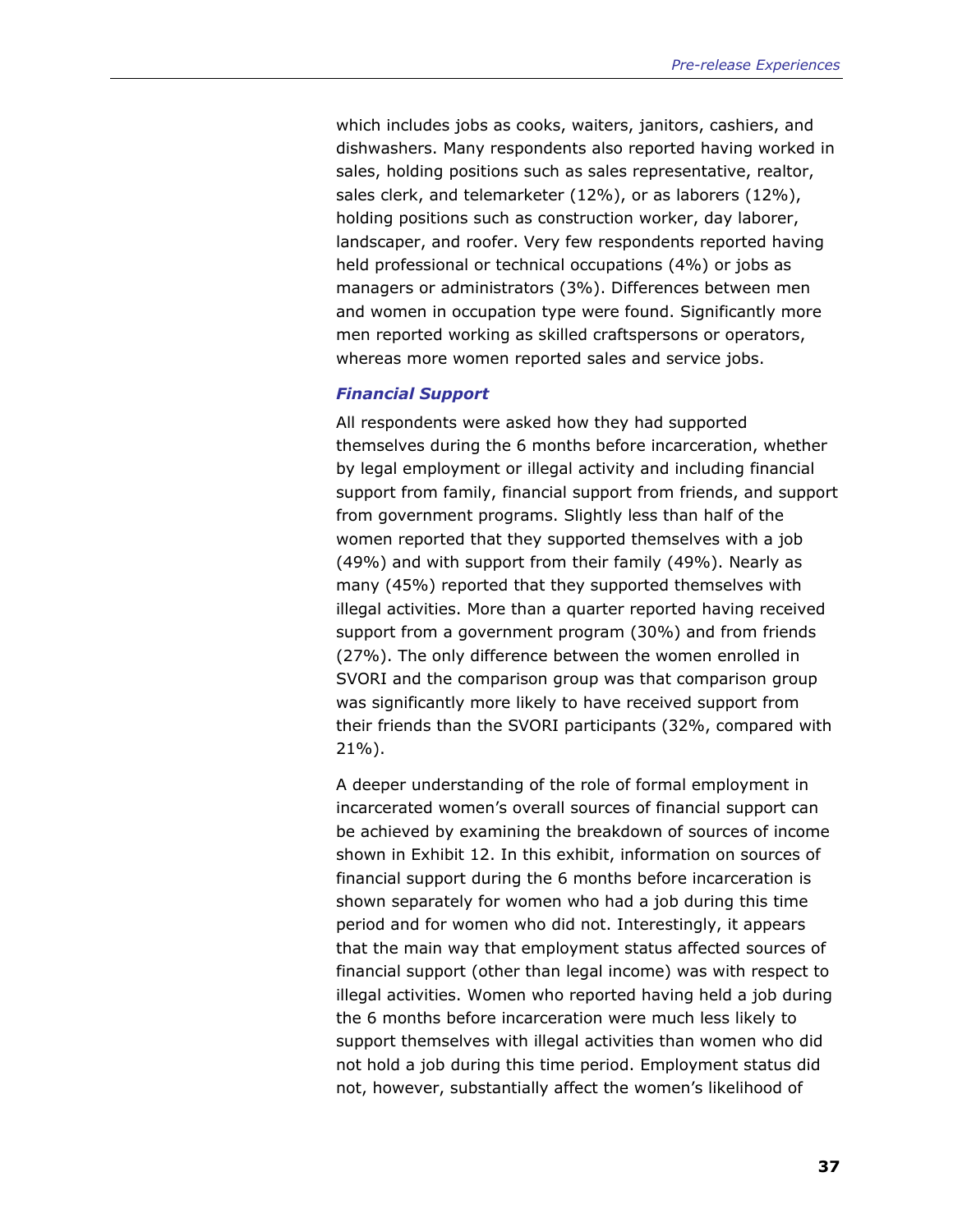



\*p < 0.05 for test of significant difference between SVORI (held job) and non-SVORI (held job).

receiving support from family, friends, government programs, or other sources.

Important gender differences emerged with respect to sources of income. When the various sources of financial support during the 6 months before incarceration were examined, clear differences between women and men were evident. Women were significantly more likely than men to receive financial support from family (49%, compared with 32%), friends (27%, compared with 15%), and government programs (30%, compared with 11%).

In contrast, women were significantly *less* likely than men to receive income from legal employment (49%, compared with 62%), reflecting the previously discussed finding of women's being less likely than men to report having worked in the 6 months before incarceration. Interestingly, equal proportions of women (45%) and men (44%) reported having supported themselves with illegal activities. In addition, the same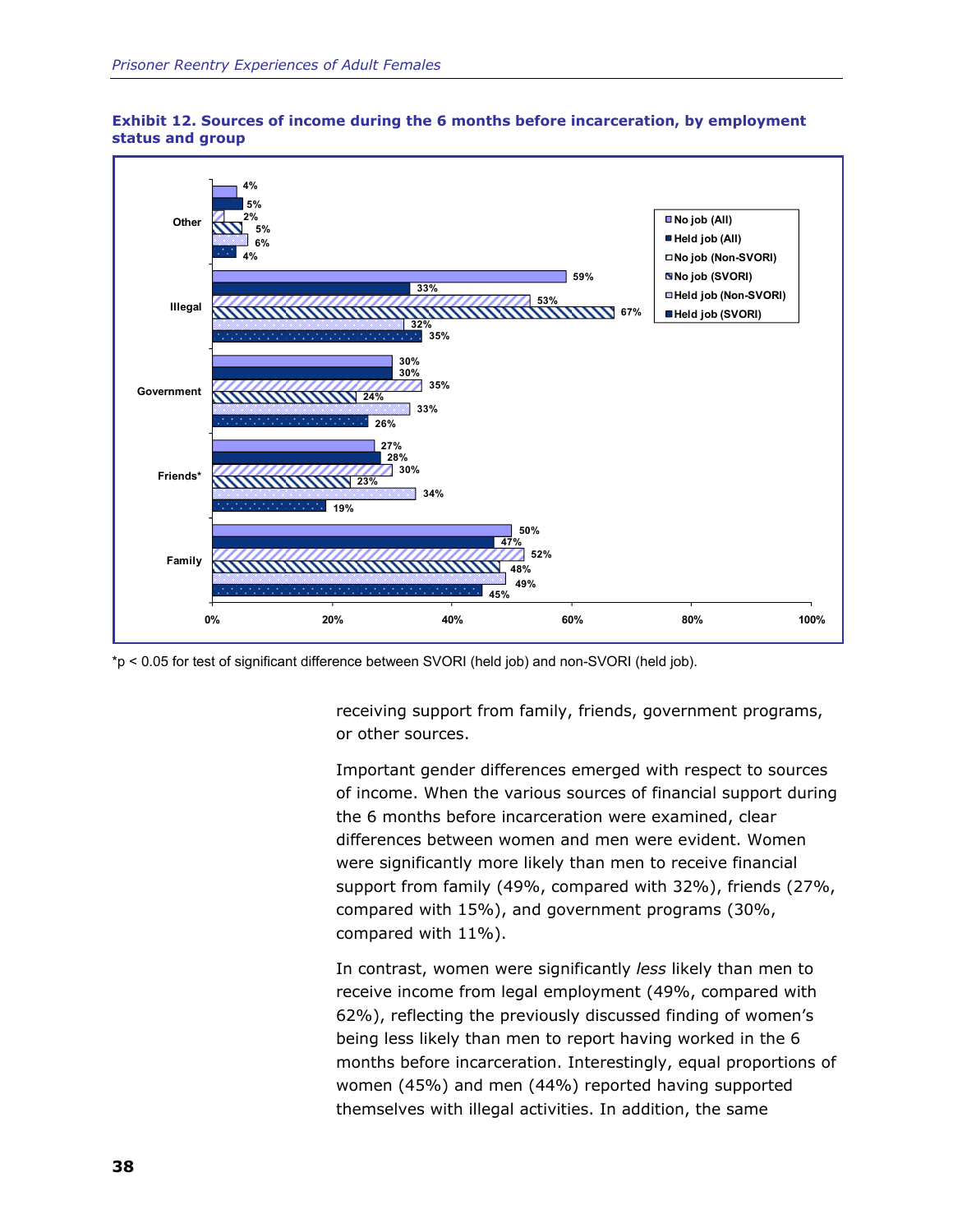"protective" effect of having a job from supporting oneself with illegal activities (i.e., those who had a job were much less likely to report illegal activities as a source of financial support) was evident among both men and women.

## **Criminal History, Violence, Victimization, and Gang Involvement**

This subsection describes respondents' involvement with the adult and juvenile justice systems before incarceration and outlines women's experiences with both the perpetration and victimization of violence before incarceration. The role of gang membership is also briefly described.

#### *Criminal History*

The women reported considerable involvement with the criminal justice system (Exhibit 13). On average, the women were 19 years old at the time of their first arrest and had been arrested slightly more than 10 times. Most respondents had served time in prison or jail previously, with the women reporting an average of 1.1 previous incarcerations in prison. As shown in the exhibit, the SVORI and non-SVORI respondents were similar on these dimensions of criminal history. Not surprisingly, however, the women differed substantially from the adult male sample. The men were, on average, 3 years younger (16 years old) when they experienced their first arrest and reported an average of 12.8 (as opposed to 10.6) arrests. Interestingly, however, the incarceration experiences of men were similar to those of women (the same proportion had served time in prison or jail previously and the average number of previous incarcerations in prison did not differ significantly from that of women).

One third of the women (30% of SVORI and 36% of non-SVORI; difference not statistically significant) reported that they had spent time in a juvenile correctional facility for committing a crime. These respondents had been detained an average of 4.1 times (3.7 for SVORI and 4.3 for non-SVORI: difference not statistically significant). Although significantly fewer female respondents reported spending time in a juvenile facility than male respondents (33%, as opposed to 50%;  $p <$ 0.05), among those who had been detained, the average number of times was similar for men and women.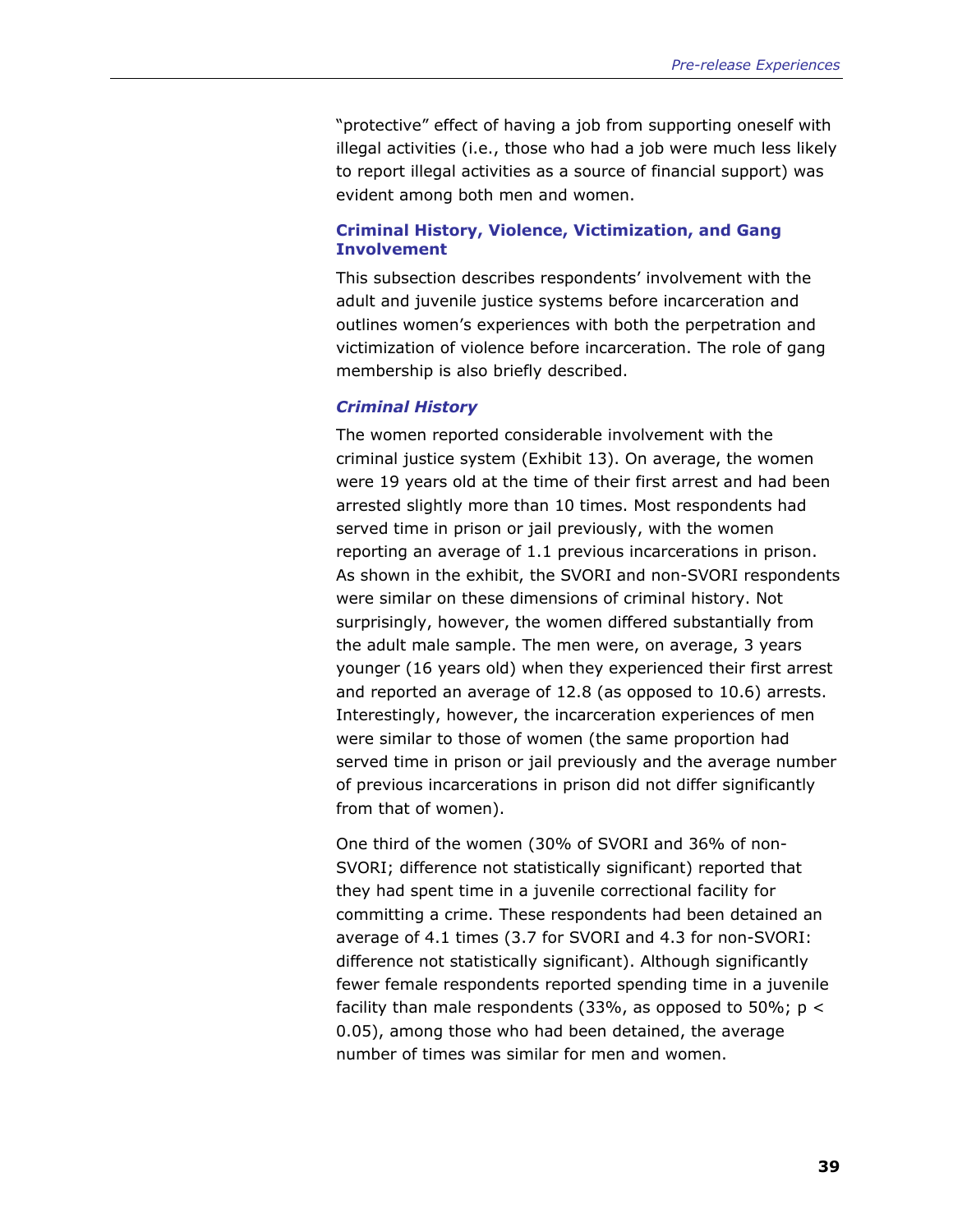**Exhibit 13. Criminal history of respondents, by group** 

|                                      | Non-         |              |      |
|--------------------------------------|--------------|--------------|------|
| <b>Variable</b>                      | <b>SVORI</b> | <b>SVORI</b> | All  |
| Age at first arrest (mean)           | 19.0         | 19.2         | 19.1 |
| Times arrested (mean)                | 9.6          | 11.4         | 10.6 |
| Times convicted (mean)               | 5.0          | 5.7          | 5.4  |
| Ever previously incarcerated (%)     | 0.8          | 0.9          | 0.8  |
| Times previously incarcerated (mean) | 11           | 1.3          | 12   |

Note: Differences between SVORI and non-SVORI were not significant at the 0.05 level.

Exhibit 14 shows the conviction offense(s) for the current term of incarceration that were reported by the female respondents. The most frequently reported conviction offense was for a property crime (43% of SVORI, 39% of non-SVORI; difference not statistically significant). Almost a third reported a drug (29%) or person/violent (29%) crime. Public order offenses, which include probation and parole violations, were reported by 21% of the women. No differences in conviction offense were evident between the SVORI and non-SVORI groups. Not surprisingly, however, the women differed from the men in several ways. The female sample was significantly less likely than the male sample to be incarcerated for a person/violent crime (29% of women, compared with 41% of men; for gender difference,  $p < 0.05$ ) and more likely to be incarcerated for a property offense (41% of women, compared with 25% of men; for gender difference,  $p$  < 0.05). The likelihood of serving time for a drug or public order crime did not differ significantly between men and women.

## *Perpetration of Violence*

Respondents were asked about their experiences with perpetration of several types of violence during the 6 months before incarceration, including threats of violence and using (or threatening to use) a weapon on someone, as well as physically harming someone by throwing something, pushing/grabbing/ shoving, or slapping/kicking/biting/hitting. Two-thirds of the women (65% of SVORI and 67% of non-SVORI; difference not statistically significant) indicated that they had perpetrated at least one type of violent behavior. This percentage was similar to that found among the male sample (68%).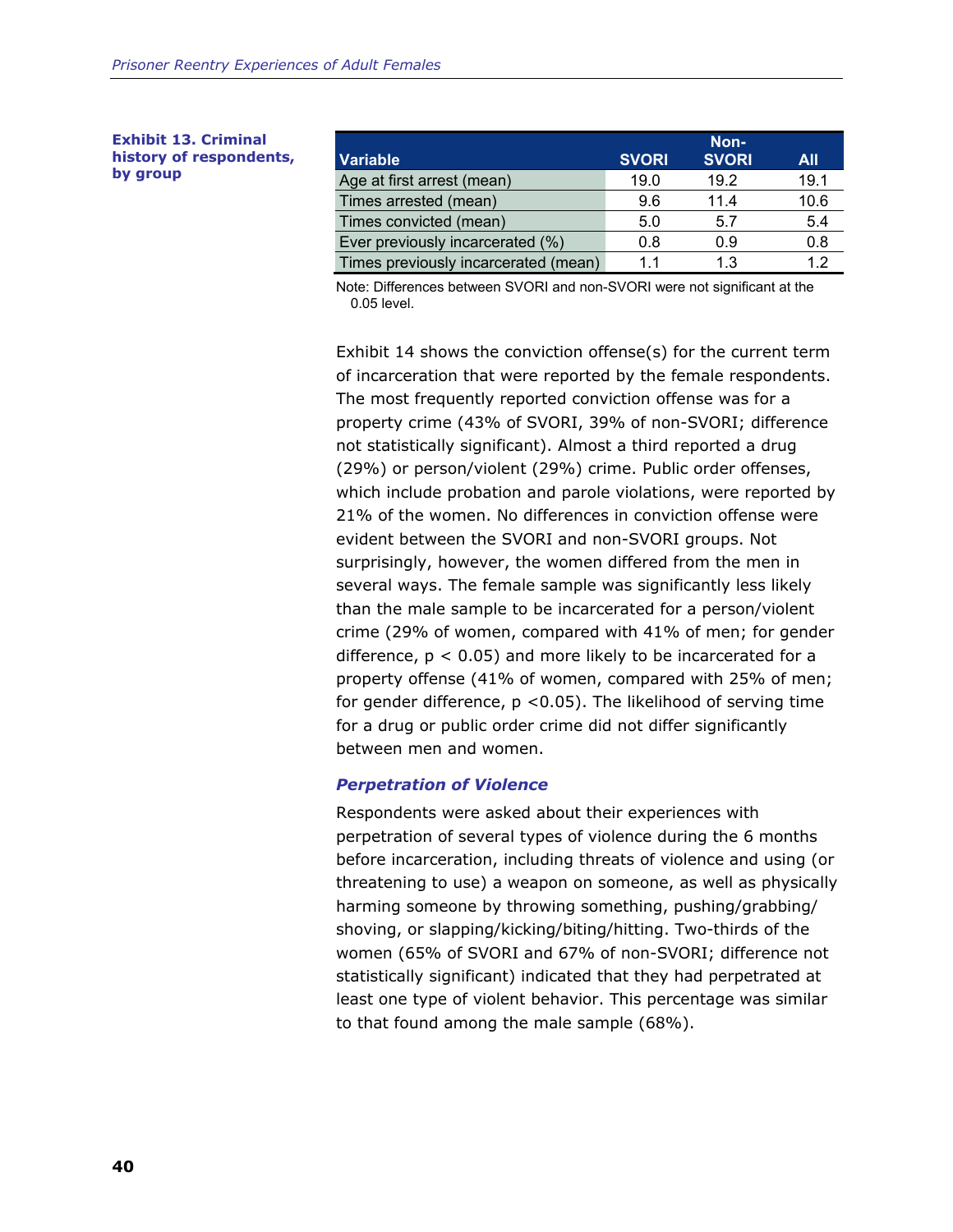

**Exhibit 14. Conviction offenses for current incarceration, by group** 

Note: Differences between SVORI and non-SVORI were not significant at the 0.05 level.

## *Victimization*

In addition to being asked about the perpetration of violence, respondents were also asked whether they had been the victim of the same acts of violence just described. More than half of the women (62%) reported having been victimized either through threats or use of violence during the 6 months before incarceration, with victims experiencing an average of two types of victimization. Women were not more likely than men to report having been victimized before incarceration, but, among victims, women experienced significantly more types of victimization than men. No differences between the female SVORI and non-SVORI groups were evident.

## *Gang Membership*

Only six women (0.02% of the female sample) reported being a member of a gang at the time of the pre-release interview—a significantly lower prevalence than that observed among the male sample (0.05%). Among the very small number of women who reported gang membership, most (83%) considered their gang to be their family.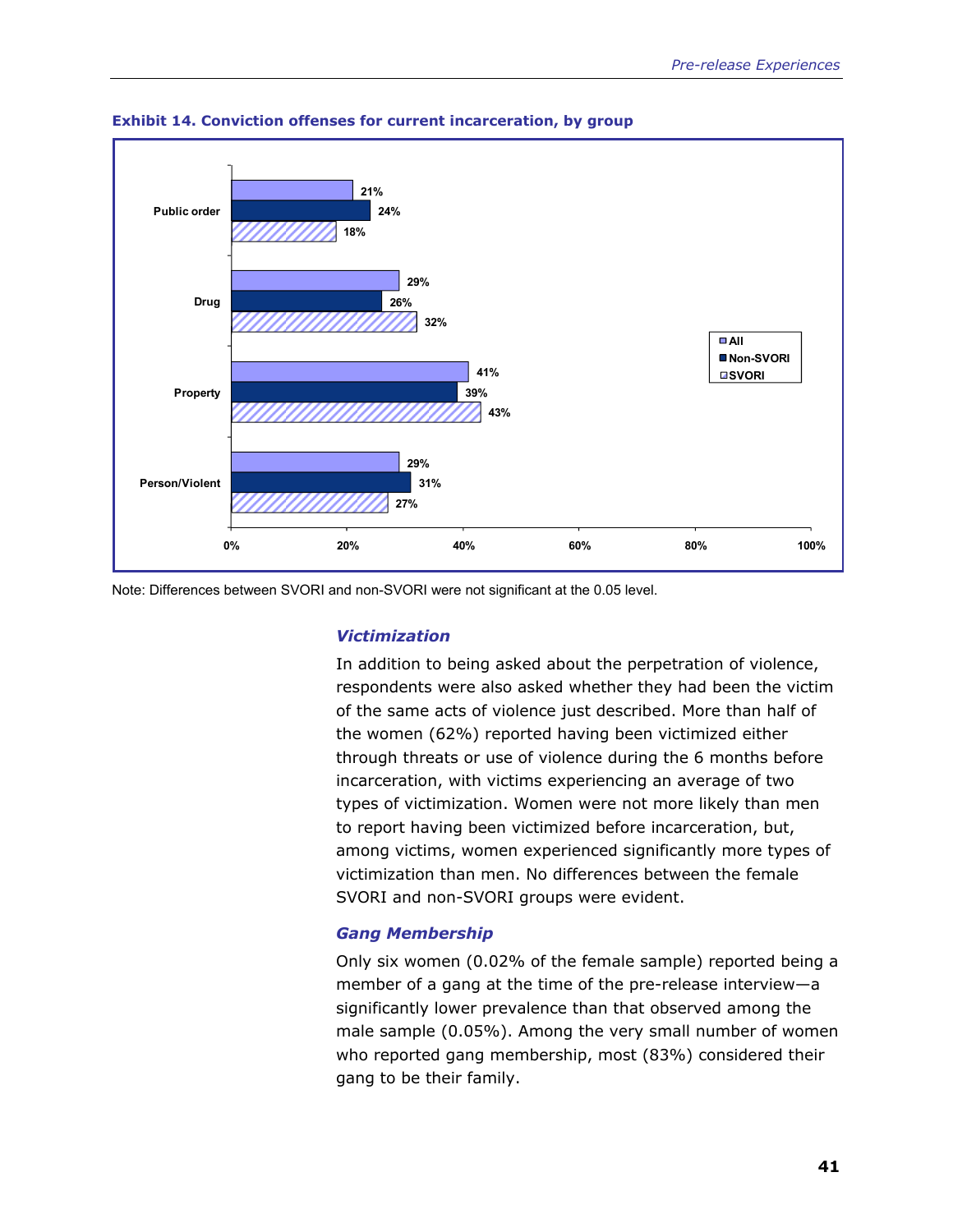# **IN-PRISON EXPERIENCES**

This section describes the in-prison experiences of the female respondents, examining several dimensions. Characteristics of their current sentences, including sentence length, disciplinary infractions, victimization experienced during the term of incarceration, and contact with family during incarceration, are explored.

#### **Sentence Length**

At the time of the pre-release interview (which was conducted, on average, approximately 30 days before release), the women had been incarcerated for an average of 1.7 years. The women who were enrolled in the SVORI program had been incarcerated for a significantly longer period of time than the non-SVORI comparison group at the time of the pre-release interview (2.2 years for SVORI and 1.3 years for the non-SVORI group; for difference,  $p < 0.05$ ). Because of the gender differences in offense type, it is not surprising that the women's sentence lengths were significantly shorter than those of the male sample (who had reported an average sentence length of 2.5 years at the time of the pre-release interview).

#### **Disciplinary Infractions and Administrative Segregations**

The respondents were asked about disciplinary infractions they had received and any times that they had been put in administrative segregation during their current term of incarceration (Exhibit 15). As shown in the exhibit, about half of the women reported having received at least one disciplinary infraction, and about a third had received more than one. A third also reported being placed in administrative segregation at least once, with very few (17%) having received administrative segregation more than once. Consistent with their longer term of incarceration, the female SVORI participants were significantly more likely to report having received disciplinary infractions and having been placed in administrative segregation during their incarceration. Not surprisingly (because of their longer term of incarceration), men reported having received significantly more disciplinary infractions and were significantly more likely to report being placed in administrative segregation: at least 2 more times than women.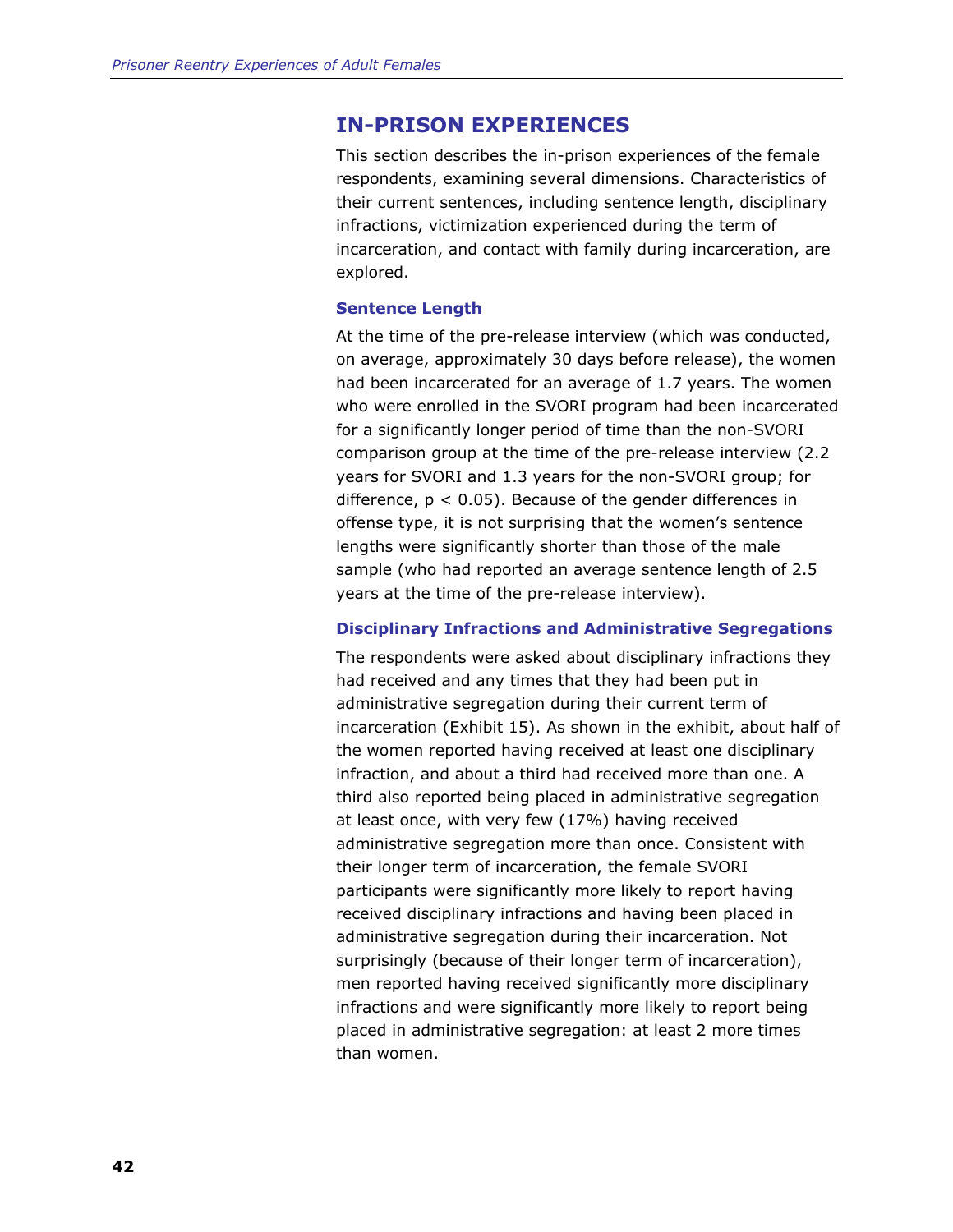**Exhibit 15. Disciplinary infractions and administrative segregations during current incarceration, by group** 

|                                     | <b>SVORI</b> | <b>Non-SVORI</b> | <b>All</b> |  |  |
|-------------------------------------|--------------|------------------|------------|--|--|
| <b>Disciplinary Infractions*</b>    |              |                  |            |  |  |
| None                                | 40%          | 55%              | 48%        |  |  |
| One                                 | 18%          | 17%              | 17%        |  |  |
| More than one                       | 42%          | 29%              | 34%        |  |  |
| <b>Administrative Segregations*</b> |              |                  |            |  |  |
| None                                | 59%          | 73%              | 67%        |  |  |
| One                                 | 19%          | 14%              | 16%        |  |  |
| More than one                       | 22%          | 13%              | 17%        |  |  |

\*p < 0.05 for test of significant difference between SVORI and non-SVORI.

#### **In-Prison Victimization**

Respondents were asked whether they had experienced violence or the threat of violence during incarceration, including someone threatening to hit them with a fist or anything else that could hit them; someone using (or threatening to use) a weapon on them; someone throwing anything at them that could hurt them; someone pushing, grabbing, or shoving; someone slapping, kicking, biting, or hitting them; or their requiring medical attention for violent acts directed at them by others. Forty-one percent of the women (with similar proportions of SVORI and non-SVORI group members) reported having experienced at least one type of victimization, with an average of 1.0 type of victimization experienced. The likelihood of victimization during incarceration was lower for women than it was for men (among whom 55% reported having experienced at least one type of victimization, with an average of 1.5 types reported). For reported severity of victimization (derived from a 36-point victimization scale, which was based on the type and frequency of violence experienced, with higher values indicating greater severity), the women had an average score of 1.8 (with no differences between the SVORI and non-SVORI groups), whereas the men had an average of 2.8 (for gender difference,  $p < 0.05$ ).

#### **In-Prison Work**

More than half of the women (59% of both the SVORI and non-SVORI groups) indicated that they had a job in the institution where they were incarcerated. On average, respondents with prison jobs spent about 24 hours per week working.

Very few respondents reported having a work-release job. Only 4% of the women were on work release at the time of the pre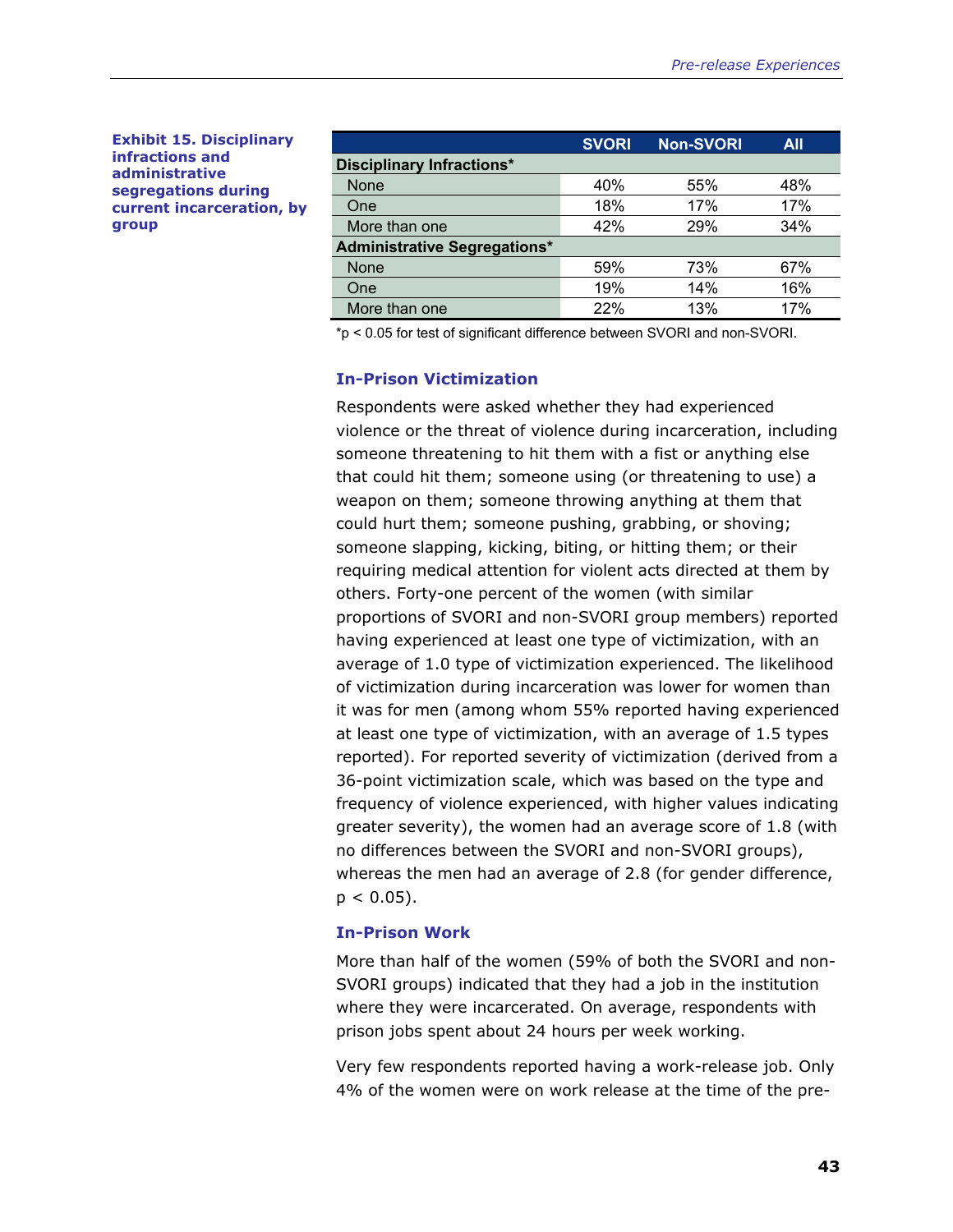release interview. Those with work-release jobs reported more hours worked than those with institution jobs reported (36.9 hours per week for the work-release jobs). The SVORI and non-SVORI respondents had similar experiences with work-release positions.

There were no gender differences in the likelihood of having a prison job, in the likelihood of being on work release, or in the number of hours worked at either position.

#### **Family Contact**

During the pre-release interview, respondents were asked about the types of contact they had with their family and friends during their current incarceration. As discussed previously, the majority of the women had familial ties—nearly half were either married or in a committed relationship, and most (84%) had children. In addition, the women reported receiving high levels of emotional support from their families at the time of the pre-release interview, with the women and men reporting similar levels of familial emotional support.

The women were asked about specific ways in which they maintained contact with family and friends during their incarceration, including telephone contact, mail contact, and inperson visits (Exhibit 16). As is evident in the exhibit, women reported receiving more contact from family members than from friends. The most commonly reported mode of contact was mail, followed by phone. In-person visits were less common, with only 57% of the women reporting any in-person visits from family and less than 40% reporting visits from family at least monthly). Perhaps because of their longer sentence lengths, the women in the SVORI group were significantly more likely to report phone contact and in-person visits (from both family and friends) than the non-SVORI women. Overall, in-prison contact with family and friends did not differ between women and men (data not shown).

# **SERVICE NEEDS**

Meeting the service needs of returning prisoners was an integral part of SVORI programming. Information collected from SVORI program directors revealed that, rather than focusing resources on a particular skill or need (e.g., vocational training), most SVORI programs attempted to meet all of the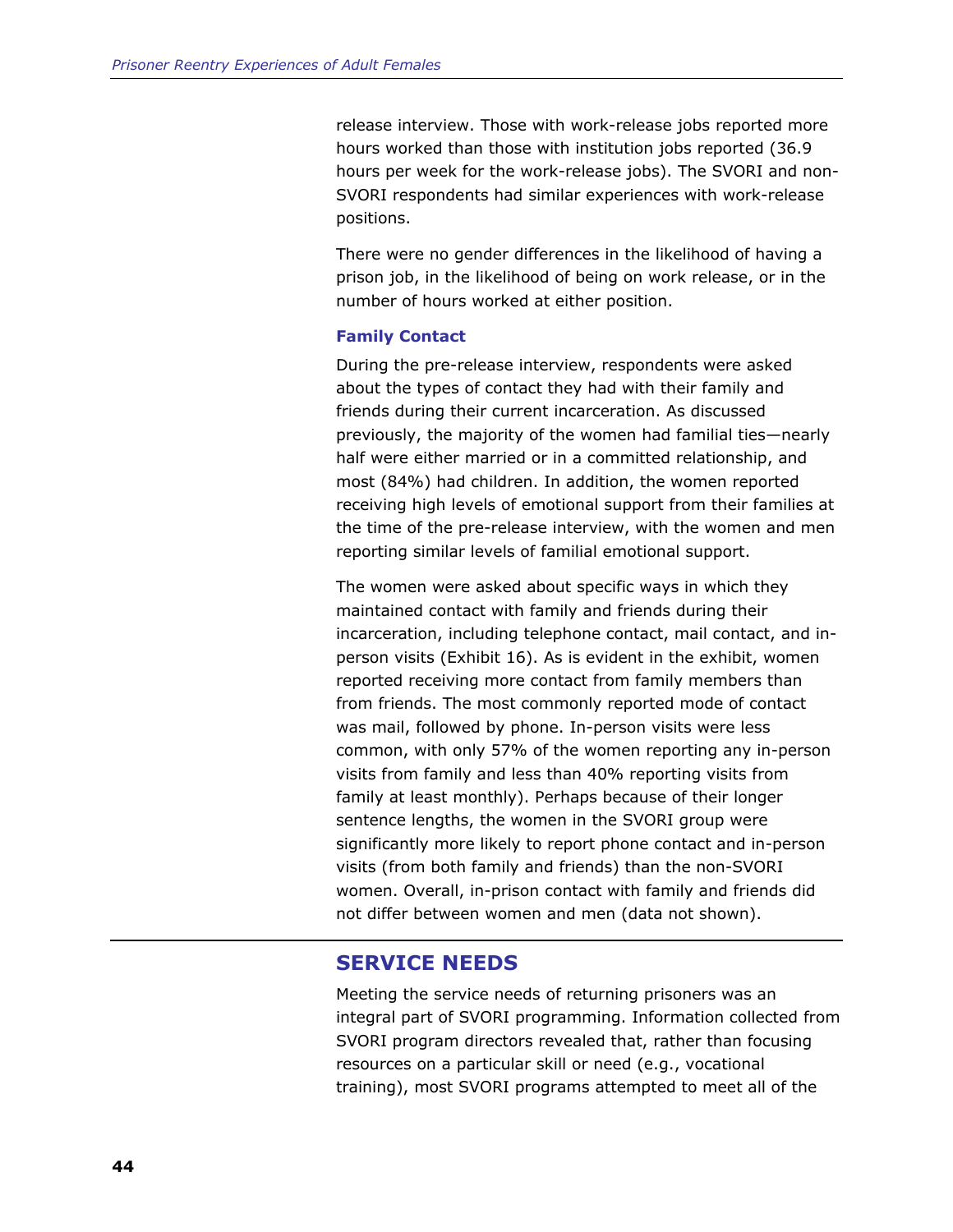|                          | <b>Contact With Family Members</b> |              |            | <b>Contact With Friends</b> |              |            |
|--------------------------|------------------------------------|--------------|------------|-----------------------------|--------------|------------|
|                          | Non-                               |              |            | Non-                        |              |            |
| <b>Form of Contact</b>   | <b>SVORI</b>                       | <b>SVORI</b> | <b>All</b> | <b>SVORI</b>                | <b>SVORI</b> | <b>All</b> |
| <b>Phone Contact*</b>    |                                    |              |            |                             |              |            |
| <b>Never</b>             | 11%                                | 25%          | 19%        | 42%                         | 55%          | 50%        |
| A few times              | 17%                                | 17%          | 17%        | 10%                         | 18%          | 15%        |
| Monthly                  | 17%                                | 17%          | 17%        | 12%                         | 10%          | 11%        |
| Weekly                   | 40%                                | 35%          | 37%        | 27%                         | 14%          | 20%        |
| Daily                    | 15%                                | 7%           | 10%        | 9%                          | 3%           | 6%         |
| <b>Mail Contact</b>      |                                    |              |            |                             |              |            |
| <b>Never</b>             | 5%                                 | 8%           | 7%         | 19%                         | 24%          | 22%        |
| A few times              | 17%                                | 19%          | 18%        | 15%                         | 19%          | 17%        |
| Monthly                  | 22%                                | 17%          | 19%        | 15%                         | 14%          | 14%        |
| Weekly                   | 45%                                | 46%          | 45%        | 41%                         | 31%          | 35%        |
| Daily                    | 11%                                | 11%          | 11%        | 11%                         | 11%          | 11%        |
| <b>In-Person Visits*</b> |                                    |              |            |                             |              |            |
| <b>Never</b>             | 36%                                | 49%          | 43%        | 62%                         | 72%          | 68%        |
| A few times              | 19%                                | 18%          | 19%        | 17%                         | 17%          | 17%        |
| Monthly                  | 19%                                | 17%          | 18%        | 8%                          | 6%           | 6%         |
| Weekly                   | 25%                                | 15%          | 19%        | 13%                         | 5%           | 9%         |
| Daily                    | 1%                                 | 0%           | 1%         | 0%                          | 0%           | 0%         |

#### **Exhibit 16. Frequency of in-prison contact with family members and friends, by group**

\*p < 0.05 for test of significant difference between SVORI and non-SVORI for both family and friend contact.

needs of their target population. Consequently, documenting the pre-release service needs from the perspective of the returning prisoners was an important goal of the SVORI evaluation, these data being used to determine whether participants' needs were indeed subsequently met. In addition, a comparison of pre-release service needs between the SVORI participants and the non-SVORI comparison group members was important for assessing the comparability of the two groups so that any observed "program effects" could be appropriately attributed to the intervention.

Regarding the comparability goal, it is important to note that, because the service need questions asked respondents about their "current" needs (i.e., needs at the time of the pre-release interview, which was conducted approximately 30 days before release), interpreting pre-release differences between the two groups was often difficult. Specifically, any lower need among the SVORI group could be a direct result of some of the prerelease services that this group had already received rather than true baseline differences between the groups: because the pre-release interview was conducted after the respondents had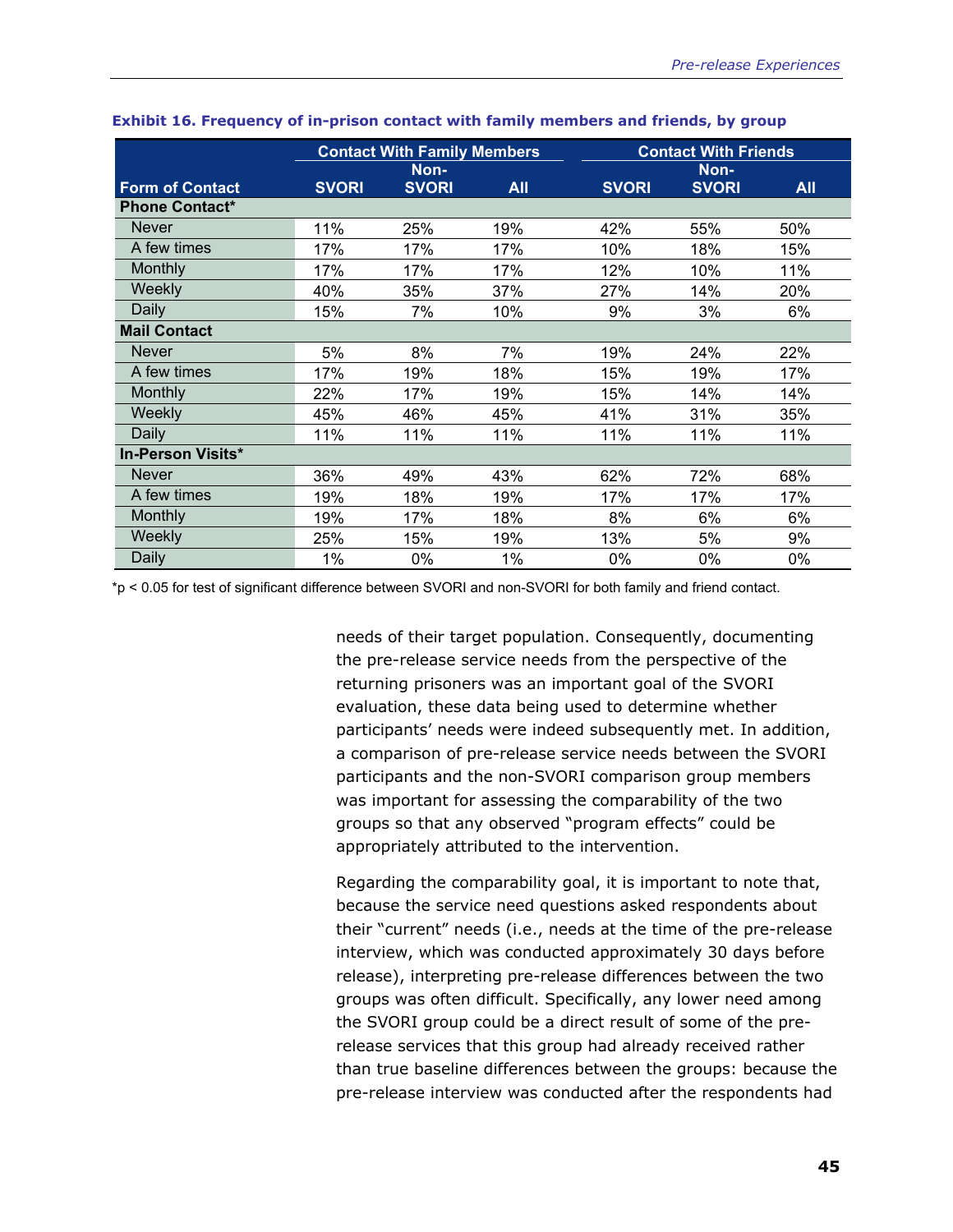<span id="page-69-0"></span>already enrolled in and received some pre-release services, these service receipts presumably would have decreased their need for such services.

In the pre-release interviews, respondents were asked about the extent to which they needed each of 29 specific services.<sup>[7](#page-69-0)</sup> For ease of presentation and interpretation, the individual services were grouped into five service categories or "bundles." The bundles are

- services to help with the transition from prison to the community;
- health care services (including substance abuse and mental health);
- employment, education, and skills services;
- **domestic violence-related services; and**
- child-related services.

Service need bundle scores were developed from the prerelease interview data to summarize respondents' needs in the domains of transition, health, employment/education/skills, domestic violence, and child services (which was calculated only for respondents with children). Scores for each individual were generated by summing zero/one indicators for whether the individual reported or did not report needing each of the items within a bundle; this sum was then divided by the number of items in the bundle. $8$  At the individual respondent level, this bundle score can be interpreted as the proportion of the services in the bundle that the individual reported needing (Winterfield et al., 2006)[.9](#page-69-0)

## **Service Need Bundle Scores**

 $\overline{a}$ 

This subsection reviews the bundle scores for all SVORI and non-SVORI female respondents.

Exhibit 17 shows the service need bundle scores for all women, and for the SVORI and non-SVORI groups. As can be seen from the exhibit, the highest areas of need for the women were

 $7$  Response options were "a lot," "a little," or "not at all." Responses were subsequently recoded to "some" and "not at all."

<sup>&</sup>lt;sup>8</sup> These items are listed by bundle in Appendix Exhibit A-3 and are presented bundle-by-bundle in the subsections below.

<sup>&</sup>lt;sup>9</sup> Although not presented in this report, program-level bundle scores of service delivery were also developed from reports provided by SVORI program directors.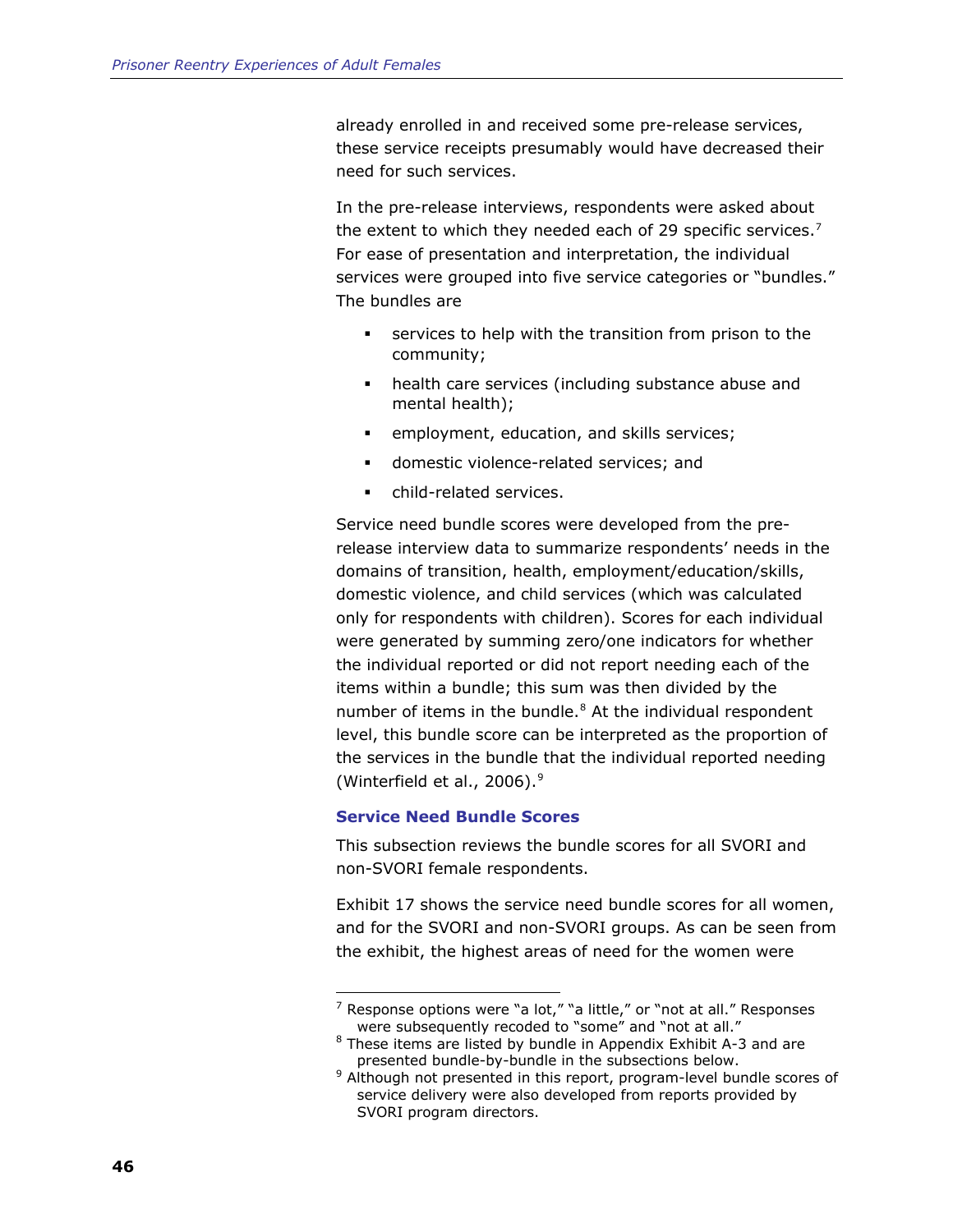

**Exhibit 17. Service need bundle scores across service bundles, by group** 

Note: Differences between SVORI and non-SVORI were not significant at the 0.05 level. <sup>a</sup>Of those with children younger than 18 years of age.

> employment, education, and life skills services (which include services such as more education, job training, a job for when the respondent is released, money management skills, life skills), followed by transition services (which include financial assistance, public health care insurance, transportation for when the respondent is released, assistance obtaining a driver's license, access to clothing and food). As can be seen, average bundle scores for all service bundles except domestic violence services were high. Specifically, the bundle score of 79 for the employment/education/skills services indicates that, on average, the women reported needing nearly 80% of the services in this bundle. Similarly, women reported needing nearly three quarters of the transition services and about half of the health services and child services. There were no differences between the SVORI and non-SVORI samples, which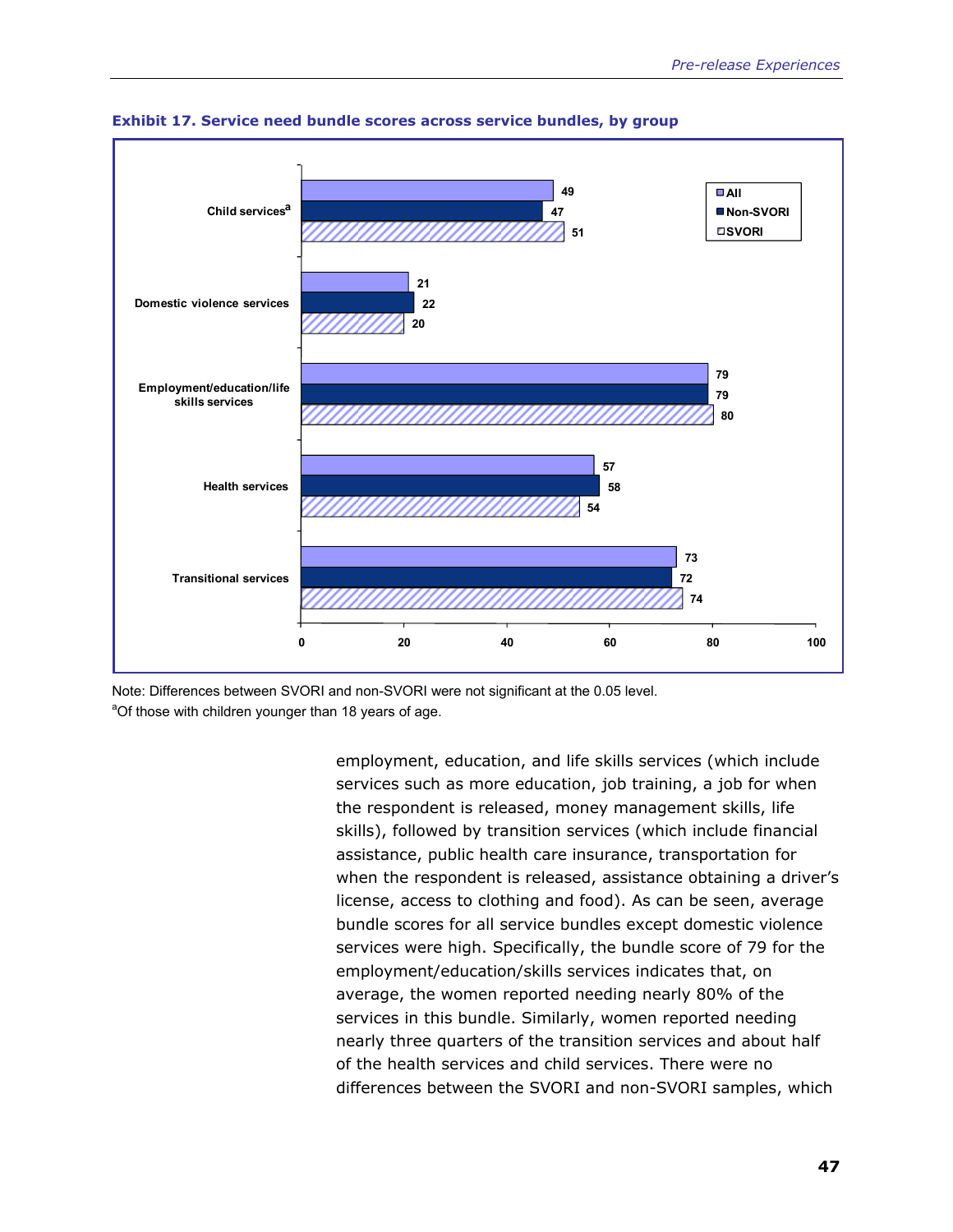indicates that, at the time of the pre-release interview, the women generally had similar needs for various types of services.

Although the data are not shown, when the service needs of men and women were compared, very substantial gender differences were evident. For all service bundles except child services, women reported significantly higher needs than men.

Interestingly, although men and women both reported the highest needs in the employment/education/life skills services, followed by transition services, among men the third highest need area was child services, whereas among women it was health services. As will be discussed in more detail, the relative importance of child services to men is likely due to men's need for assistance in modification of child support debt.

In the subsections that follow, each service bundle is discussed in more detail, with attention being given to differences between the SVORI and non-SVORI respondents, as well as to differences between the total female and male samples.

#### *Transition Services*

The transition services bundle reflects services that can help an individual successfully reintegrate into the community upon release. The individual services composing this bundle, together with the proportion of women (presented separately for the SVORI and non-SVORI groups) who reported needing each service, are presented in Exhibit 18. Before release, nearly all women (99%) reported needing at least some transition services to address immediate needs that would be encountered on release, such as financial, public, or legal assistance; a place to live; various identification documents; transportation; health insurance; and access to emergency resources, such as clothing and food. As already mentioned, the average bundle score for the transition services was 74 for the SVORI women and 72 for the non-SVORI women (difference not statistically significant), indicating a very high level of need for transition services. Overall, more than half of the women reported needing each of these transition services, and, for many services, well over three quarters of the women reported need.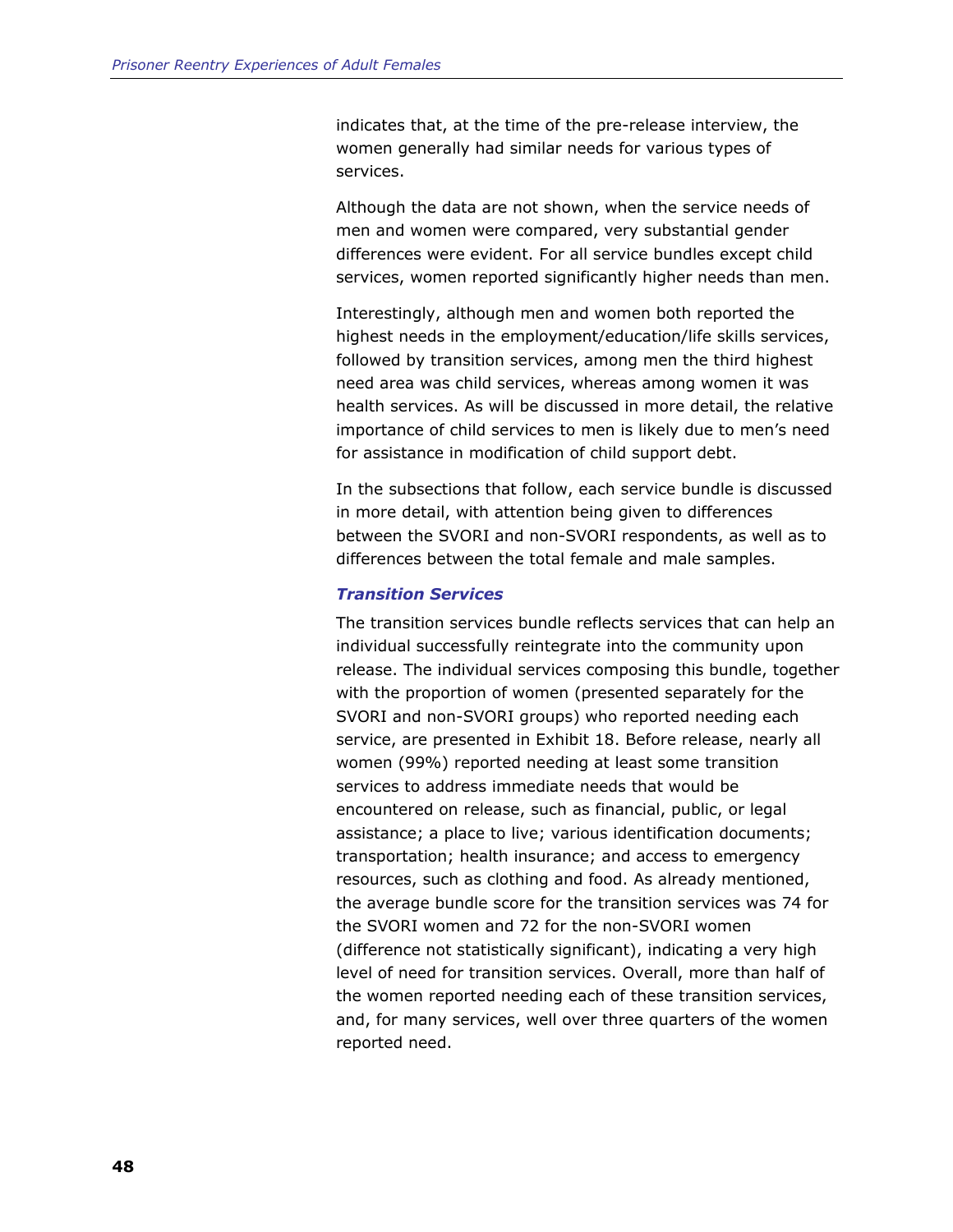

**Exhibit 18. Self-reported need for specific transition services, by group** 

\*p < 0.05 for test of significant difference between SVORI and non-SVORI.

The highest areas of need were public health care insurance and financial assistance. The great majority of women reported needing assistance in these areas (91% for public health care insurance and 87% for financial assistance). Needs were also high for basic services, such as access to clothing and food. Approximately 30 days before release, 76% of women reported that they would need access to clothing banks and food pantries when they were released. A surprisingly high percentage of women (83%) reported that they needed a mentor. The need for a driver's license was also reported by most women (79%). In addition, more than half of the women (60%) reported needing other identification documents necessary for obtaining employment and securing public benefits, such as a birth certificate, Social Security card, and photo identification card.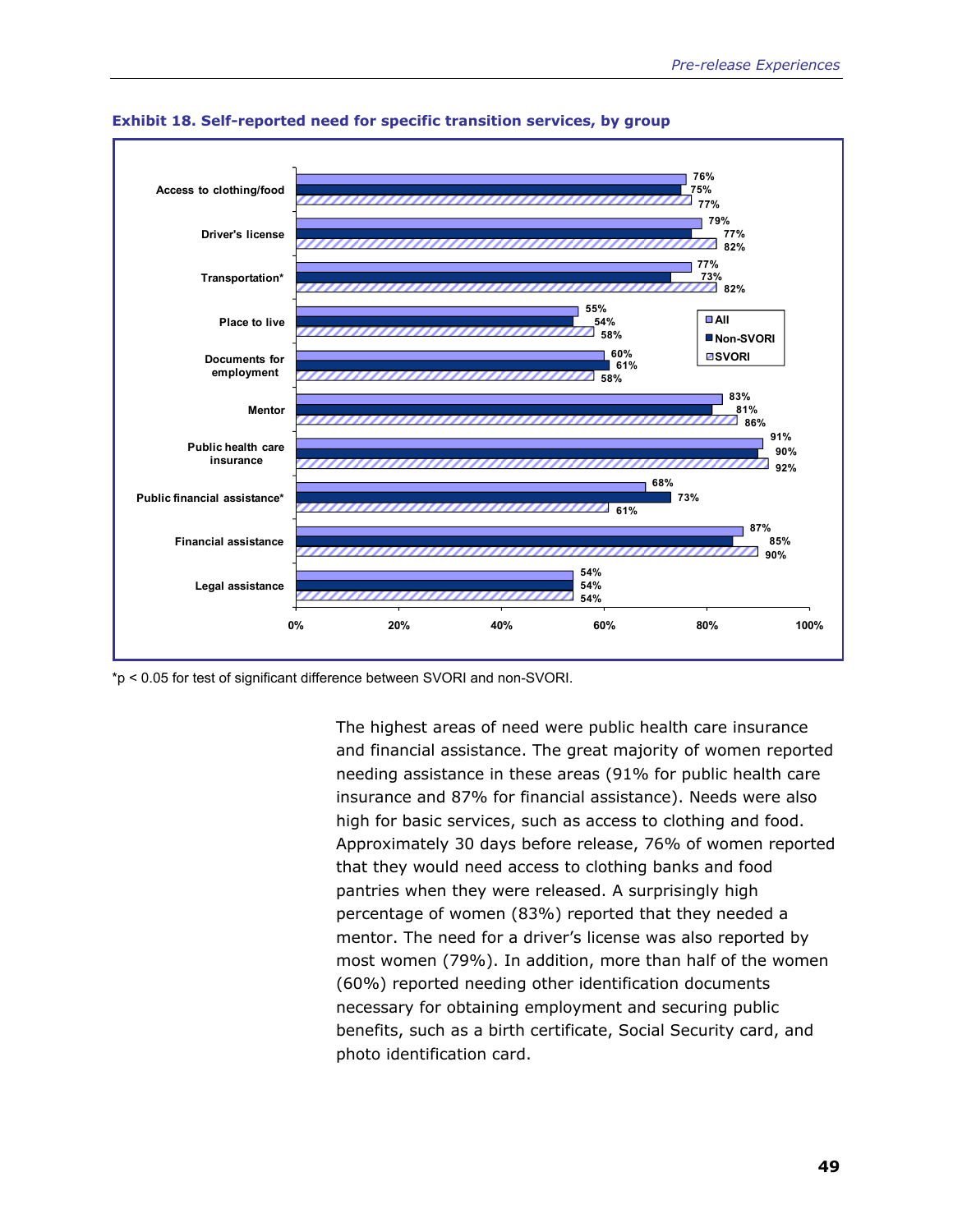As shown in the exhibit, significant differences between the SVORI and non-SVORI respondents were evident for two of the transition services. Specifically, women enrolled in SVORI were less likely to report needing public financial assistance yet more likely to report needing transportation than their non-SVORI counterparts.

Although the data are not shown, gender differences for specific transition services follow the overall pattern already discussed, in which women have higher self-reported service needs than men. For 7 of the 10 individual transition services, women were significantly more likely to report needing the service than men. Gender differences were most notable for public health care insurance (reported by 91% of women and 74% of men) and the need for a mentor (reported by 83% of women and 60% of men). The only services for which gender differences were not evident were financial assistance, documents for employment, and driver's license.

#### *Health Services*

Respondents' self-reported needs for health services are shown in Exhibit 19. Overall, women ranked health-related services third out of the six types of services included in the pre-release interview. The average bundle score of 57 (see Exhibit 17) indicates that, on average, the women reported needing more than half of the services in the health bundle. Virtually all of the women (97%) reported needing at least one health-related service.

When specific services in the health services bundle were examined, the most needed service by far was medical treatment, which was reported as a need by 78% of the women. More than half of the women also reported needing substance use treatment (65%), mental health treatment (56%), and an anger management program (52%). Slightly less than one third needed to participate in a support group for victims of sexual or physical abuse.

As shown in the exhibit, the only service need for which significant differences occurred between the SVORI and non-SVORI respondents was for an anger management program.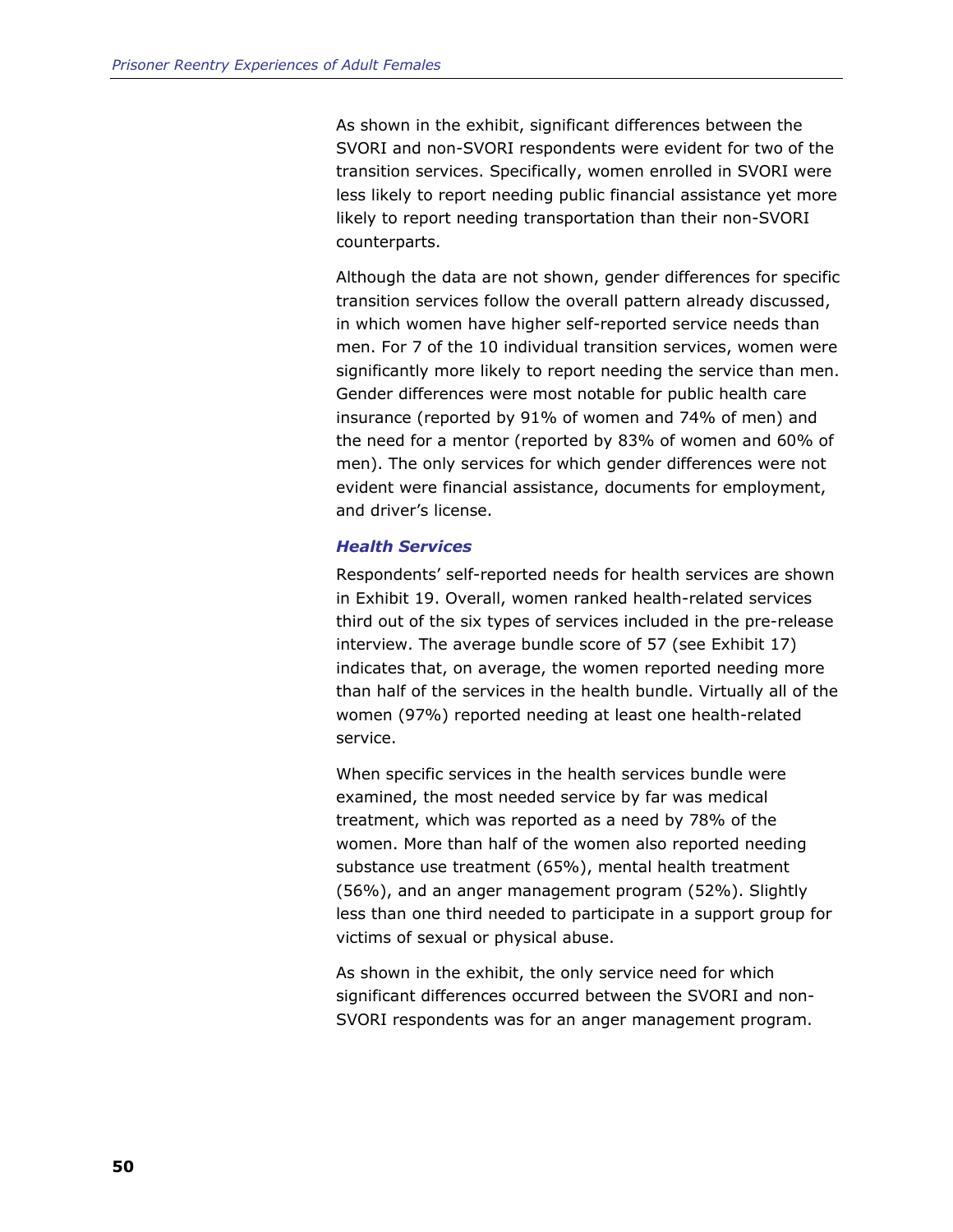

**Exhibit 19. Self-reported need for specific health services, by group** 

\*p < 0.05 for test of significant difference between SVORI and non-SVORI.

Not surprisingly, for all five health services, self-reported need was significantly higher for women than for men (data not shown). The need for support groups for abuse victims was particularly discrepant among men and women, with only 4% of men but 32% of women reporting this need. Similarly, twice as many women reported the need for mental health treatment as men (56% of women, compared with 25% of men).

# *Employment/Education/Skills Services*

Exhibit 20 shows the respondents' self-reported needs for services related to employment, education, and skills. As discussed, this bundle of services was ranked the highest (in terms of needs) among the sample, with the average bundle score of 79 indicating that the respondents, on average, needed almost 80% of the services in this bundle. Once again, almost all women (99%) reported needing at least one service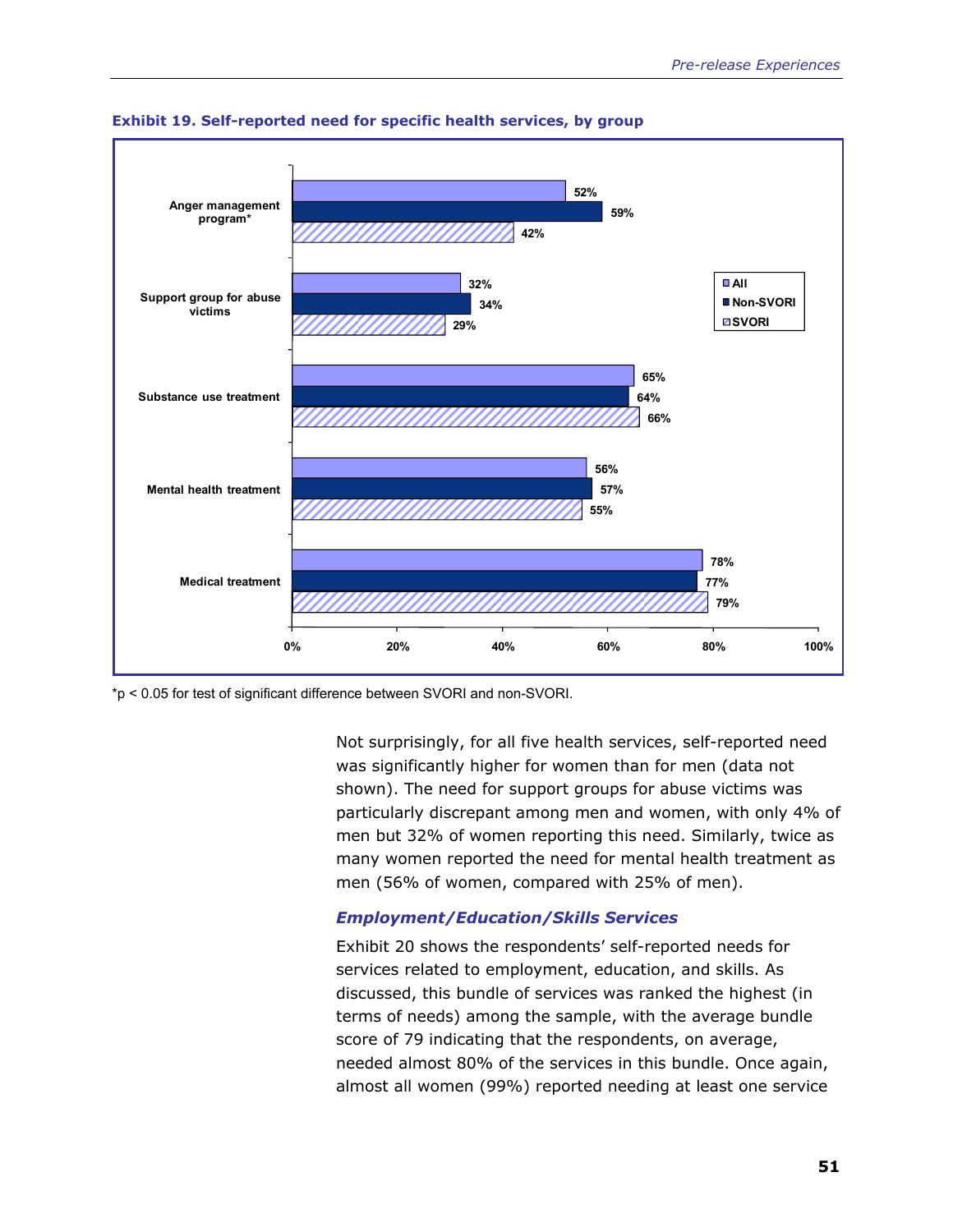

**Exhibit 20. Self-reported need for employment, education, and skills services, by group** 

Note: Differences between SVORI and non-SVORI were not significant at the 0.05 level.

from the employment/educations/skills service bundle. It is clear from the data in the exhibit that the most needed individual service by far is more education, which almost all women (95%) reported needing.

Among the remaining services, more than three fourths of the women reported needing job training and a job itself. The majority of women also recognized that some aspect of their own behavior needed to change to improve their lives after release. More than three quarters of the women indicated that they needed to work on personal relationships and change their attitudes related to criminal behavior. Almost as many (74%) indicated that they needed to learn life skills, and 70% of women reported needing to learn money management skills.

As shown in the exhibit, women in the SVORI and non-SVORI groups did not differ in their needs for any services related to employment, education, and skills. In addition, fewer gender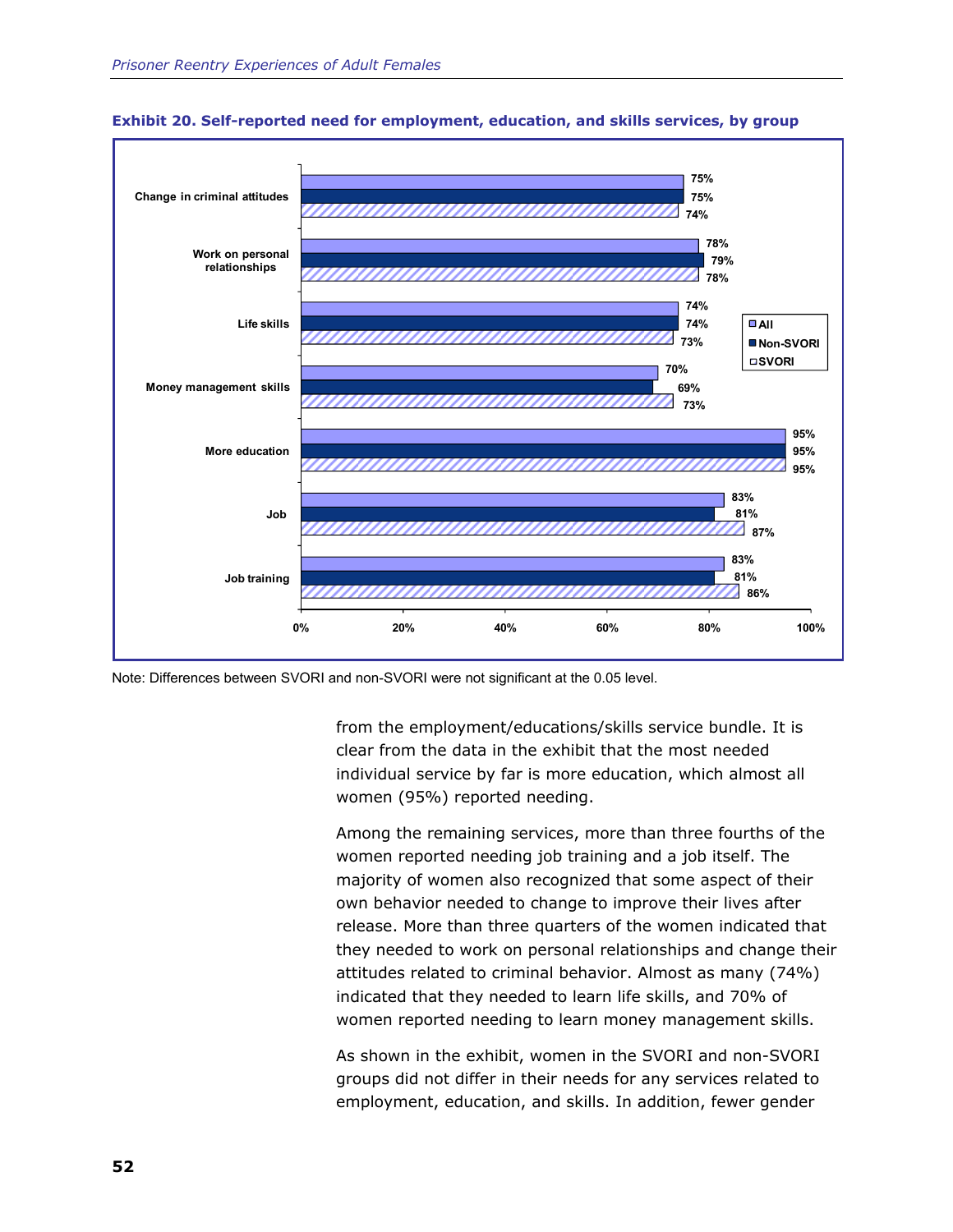differences were found for this service bundle than for the other service bundles. Among the seven specific employment/ education/skills services, women had significantly higher needs for four: a job, job training, the need to work on personal relationships, and the need to change attitudes related to criminal behavior.

## *Domestic Violence Services*

In the pre-release interview, women (and men) were asked about their need for two types of domestic violence services batterer intervention programs and domestic violence support groups. These two services constituted the domestic violence service bundle. As mentioned previously, needs for services in this bundle were much lower than those for the other five service areas, with the women having an average domestic violence bundle score of 21.

Seventeen percent of women (18% of SVORI and 16% of non-SVORI; difference not statistically significant) reported needing a batterer intervention group (defined as a special program to help people who have problems with physically abusing their partners), and one quarter (22% of SVORI and 27% of non-SVORI, difference not statistically significant) reported needing a domestic violence support group. Not surprisingly, both of these proportions are significantly higher than those found among men (among whom only 8% reported needing a batterer intervention program and 7% reported needing a domestic violence support group).

## *Child Services*

Respondents who had minor children (76% of women) were asked about their need for child-related services, including instruction in parenting skills, child care (on release), child support payments, modifications in the child support debt the respondent owed, and modifications in the custody of the respondent's children. The average child services bundle score among women was 49 (51 for the SVORI group and 47 for the non-SVORI group; difference not statistically significant), indicating that, on average, women reported needing about half of the child-related services. Most (90%) of the women reported needing at least one service in the bundle.

The percentage of mothers reporting need for specific childrelated services is shown in Exhibit 21. As shown in the exhibit,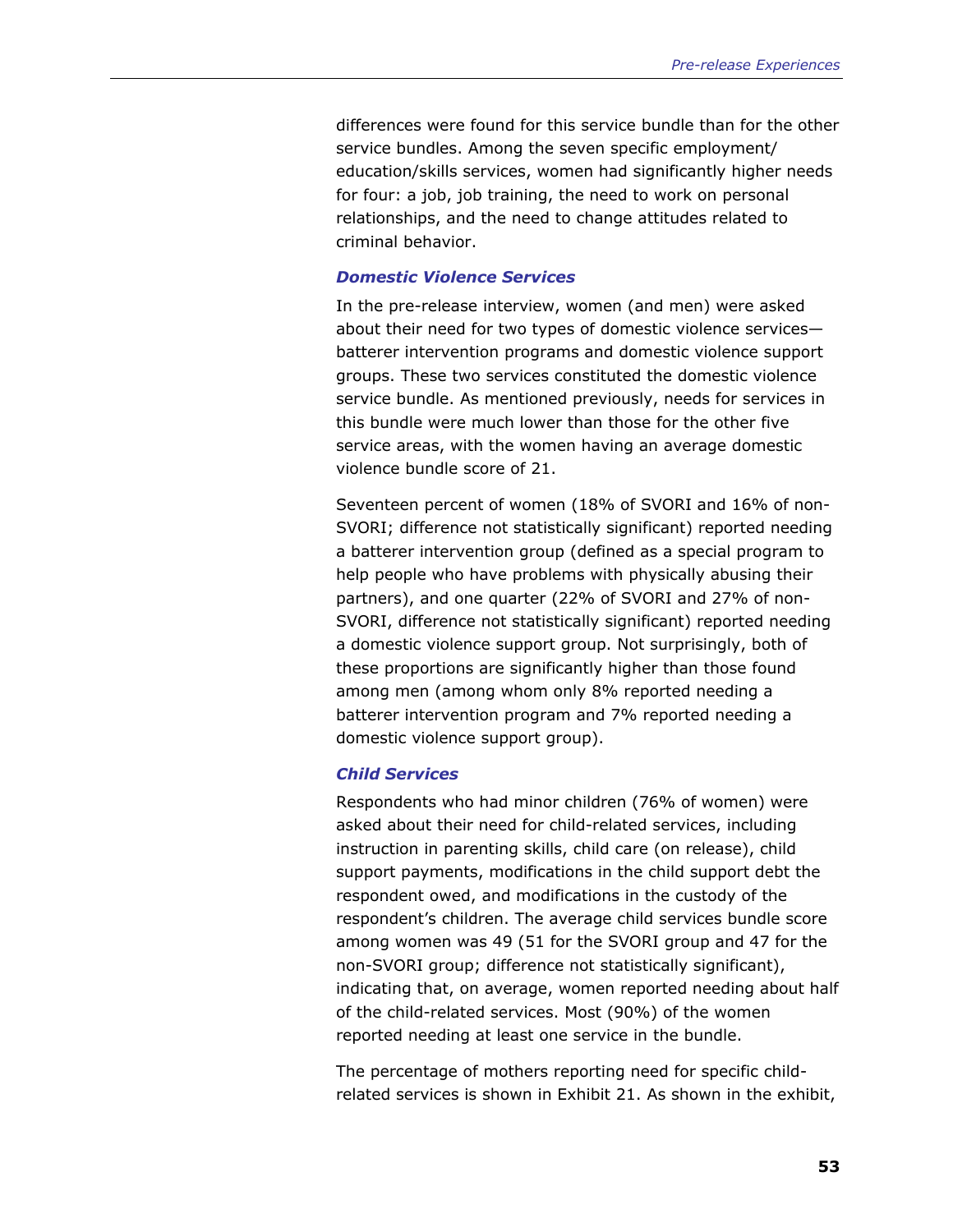



Note: Differences between SVORI and non-SVORI were not significant at the 0.05 level.

<sup>a</sup>Of those with children younger than 18 years of age.

<sup>b</sup>Of those who owed back child support.

the most commonly reported need in this service bundle was modification in the child support debt owed by the women. Importantly, however, this item was asked only of the 10% of mothers who actually owed back child support. Among all mothers of minor children, 70% reported needing help developing parenting skills. Less than half of the mothers reported needing child support payments (45%), modification of custody arrangements for their children (40%), and child care (when released; 38%). As shown in the exhibit, the SVORI and non-SVORI samples had similar needs for all child-related services.

Interestingly, the only difference between the male and female samples in their self-reported needs for child-related services was parenting skills. Significantly more mothers (70%)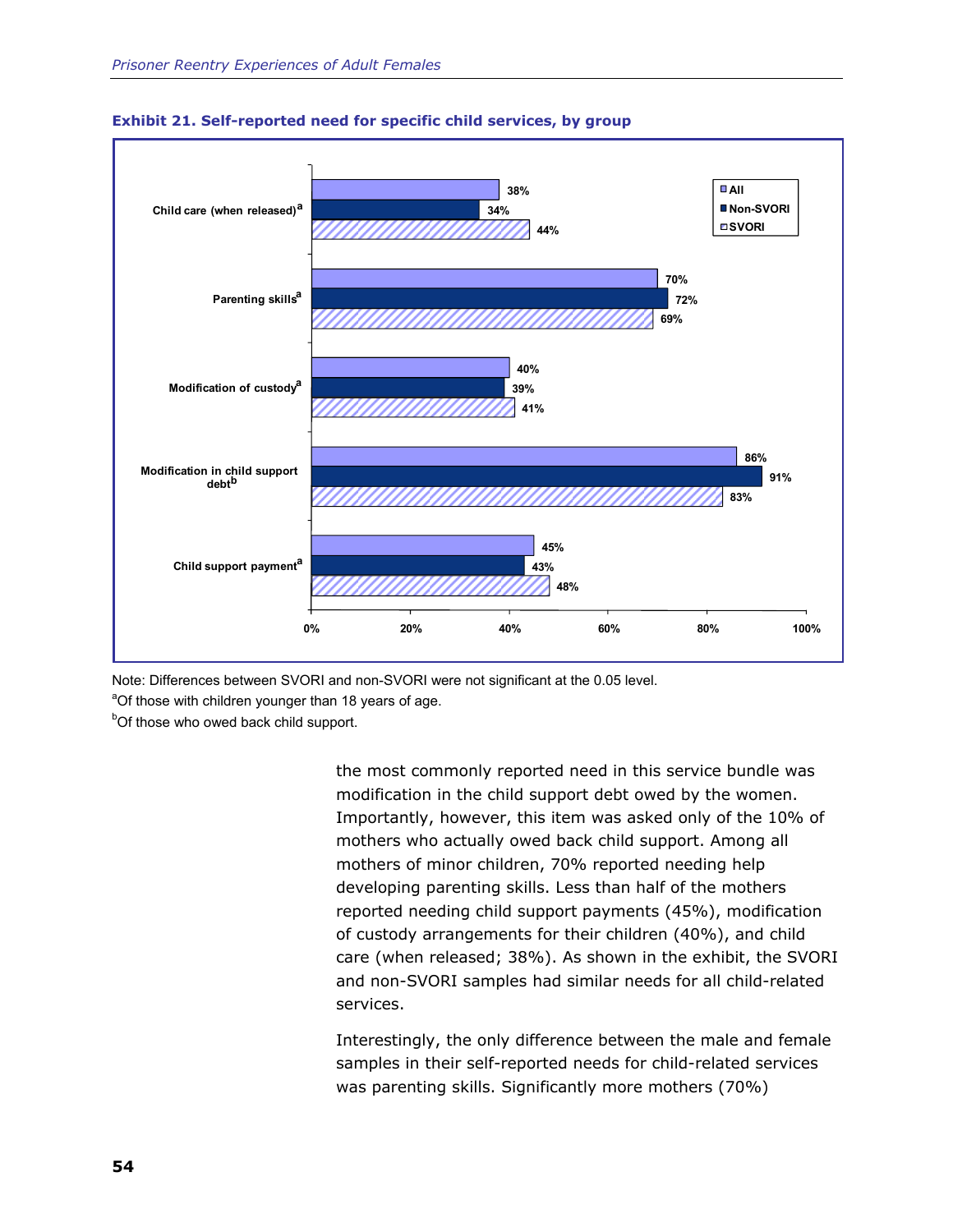reported needing to learn parenting skills than fathers (62%) at the pre-release interview. Unlike most of the other types of services (for which women had higher self-reported need), women and men reported virtually identical levels of need for child-related services.

#### **Level of Need Across Services**

Overall, the examination of service needs by categories of services has demonstrated extremely high need among incarcerated women at a time period approximately 30 days before release. For all service bundle areas except child-related services, women had substantially (and statistically significantly) higher self-reported need than men. When gender differences in the individual service items were assessed, women had significantly higher needs than men for 19 of the 29 services measured in the pre-release interview. Very few differences between the female SVORI and non-SVORI respondents were evident, indicating that the two groups had similar service needs at the time of the pre-release interviews.

As an additional examination of self-reported service need among women, the most commonly reported service needs were identified. The top 10 are shown in Exhibit 22. Overall among women, the most commonly reported service need was for more education, which was reported for 95% of women. The need for more education was closely followed by the need for public health care insurance (reported by 91% of women) and financial assistance (reported by 87% of women). More than three quarters of the women also reported needing a mentor (83%), job training (83%), a job (83%), a driver's license (79%), medical treatment (78%), and work on personal relationships (78%). Although there were some minor differences in the order in which the top 10 needs were ranked by the SVORI and non-SVORI respondents, the percentages reporting each service need did not differ significantly by group (with the exception of transportation).

In addition to the rankings that were created (assessing the most commonly reported service needs), the respondents were also asked to report their top two service needs. According to this measure, the services that were most commonly reported in the "top two" were a job (reported by 37% of the women) and a place to live (on release; reported by 19% of the women). Women were diverse in their identification of the most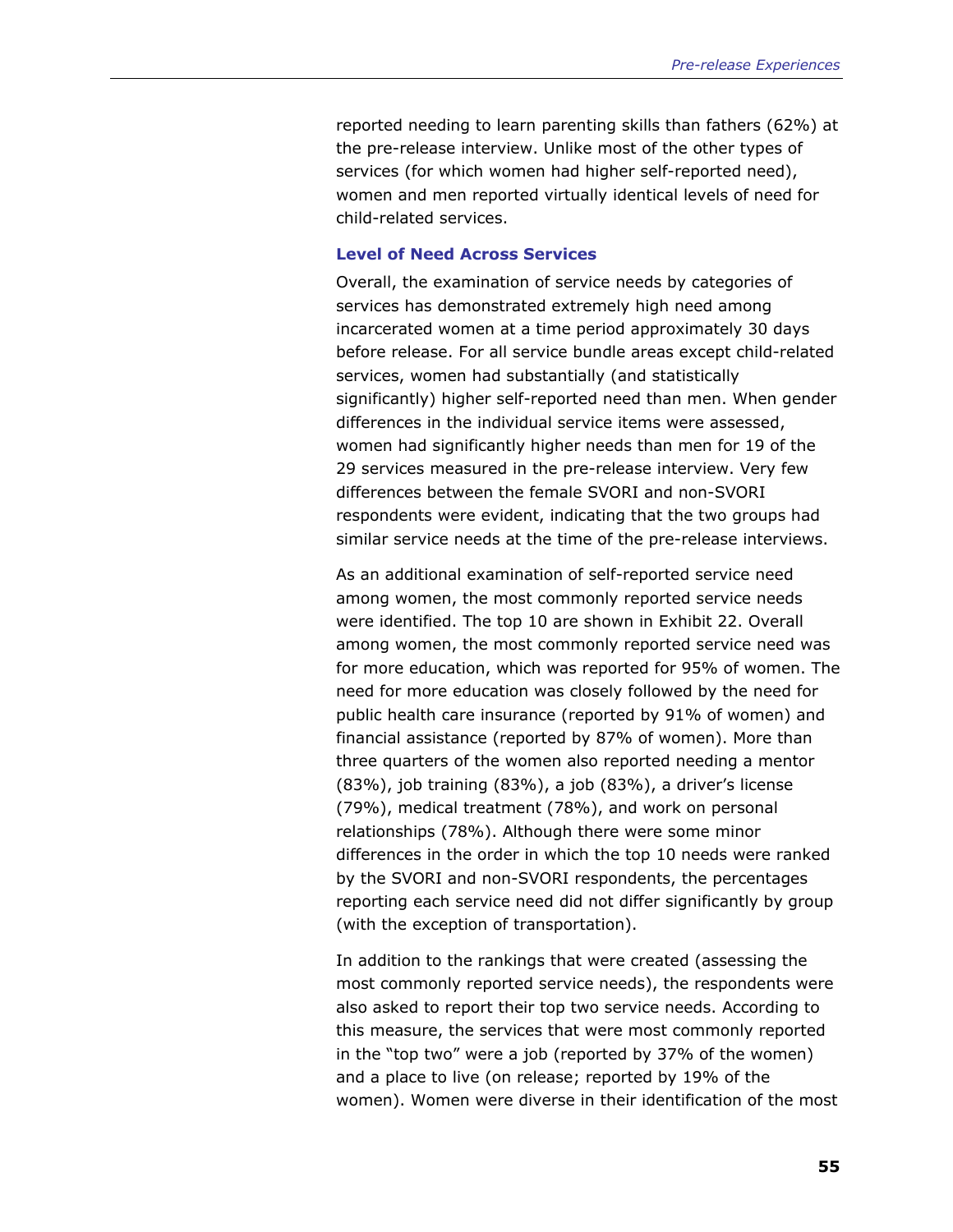



\*p < 0.05 for test of significant difference between SVORI and non-SVORI.

important services because—other than a job, a place to live, more education (listed in the top two by 15% of women), and a driver's license (listed by 12% of women)—no single services were listed in the top two by more than 10% of the sample. Men identified similar service needs in their rankings, with the most frequently mentioned need being a job, followed by a driver's license and more education.

As a final indicator of service need, an "all services" bundle was created to capture the level of overall need across all services (in addition to the service bundles already described). On average, the respondents reported needing nearly two thirds of the all the service items (average score of 64 for both groups). Reflecting the overall pattern of significantly greater pre-release service need among women, the "all services" bundle score was significantly higher for women than for men (among whom the average "all services" bundle score was 54).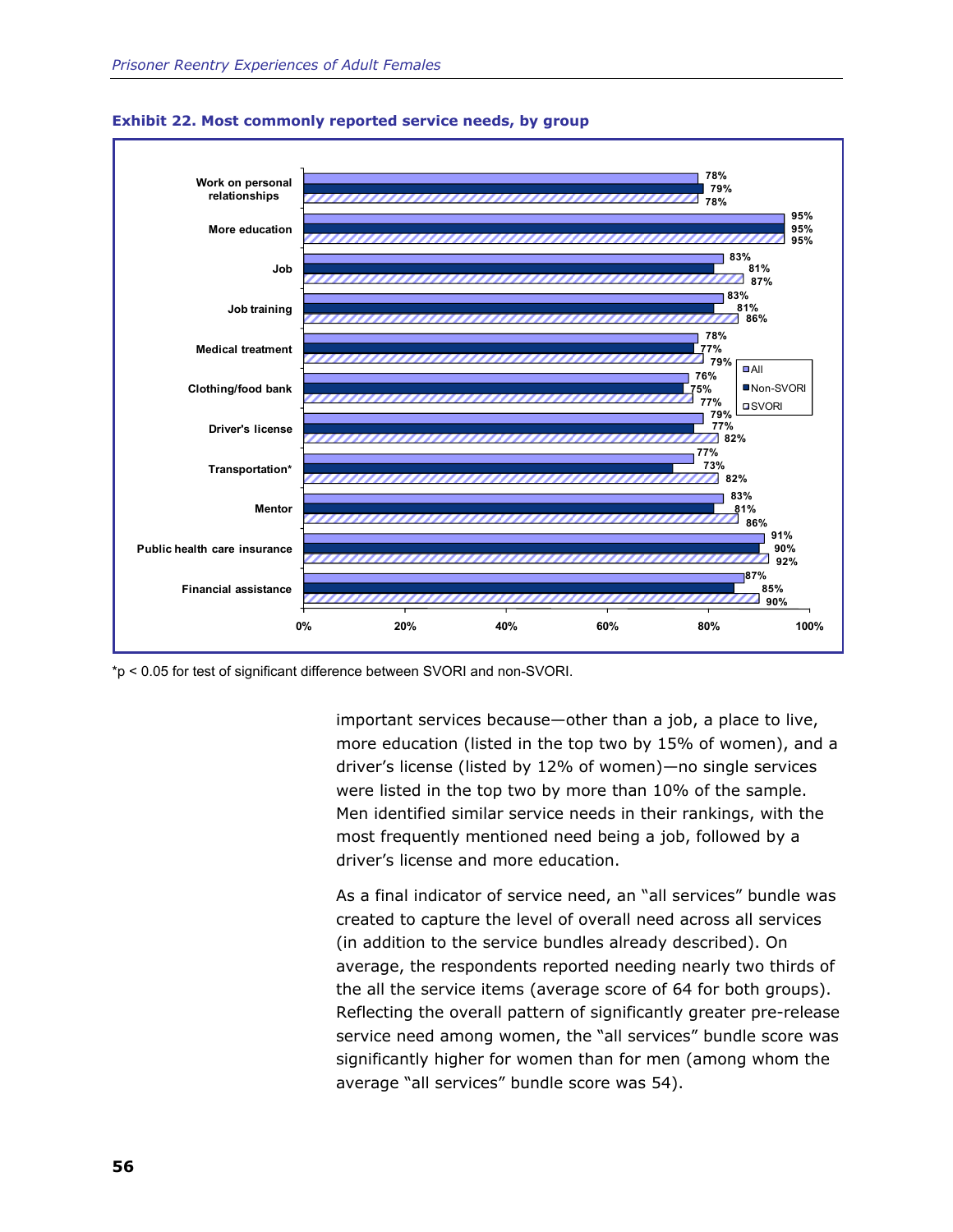# **SERVICE RECEIPT**

As discussed, the SVORI programs were intended to address the high needs of returning prisoners by increasing access to services; therefore, obtaining self-reported information on the services actually received by SVORI participants (in addition to parallel reports from the program directors on what services were being delivered) was critical to understanding the manner in which the programs were implemented. The evaluation also documented services received by non-SVORI comparison group members in order to determine which services appeared to be delivered through "treatment as usual." This evaluation was used, in turn, to determine whether SVORI did indeed result in enhanced service delivery.

This section presents findings on self-reported receipt of services. In the interview (which was conducted approximately 30 days before release), participants were asked about services they had received at any point during their incarcerations. Because many SVORI participants had actually enrolled in the SVORI programs (and had begun receiving services) well before the pre-release interview, the information reported here yields only an initial impression of program implementation. The comparison of pre-release services received by women participating in SVORI and their non-SVORI counterparts allows us to determine whether SVORI programs offered more access to services among participants than was available through "treatment as usual" in the prisons.

Service receipt bundle scores were calculated in a manner parallel to the service need bundle scores reported in the previous section. Specifically, respondents were asked whether they had received each of 36 services since they were incarcerated, and the number of "yes" responses to the items in a bundle was divided by the number of bundle items and multiplied by 100. Individual bundle scores were averaged to yield overall scores. As with the service needs bundle, scores for the child services receipt bundle were generated only for those respondents who reported having children younger than 18. In addition to the bundles that were created for service needs (transition services; health services; employment. education. and skills services; domestic violence services; and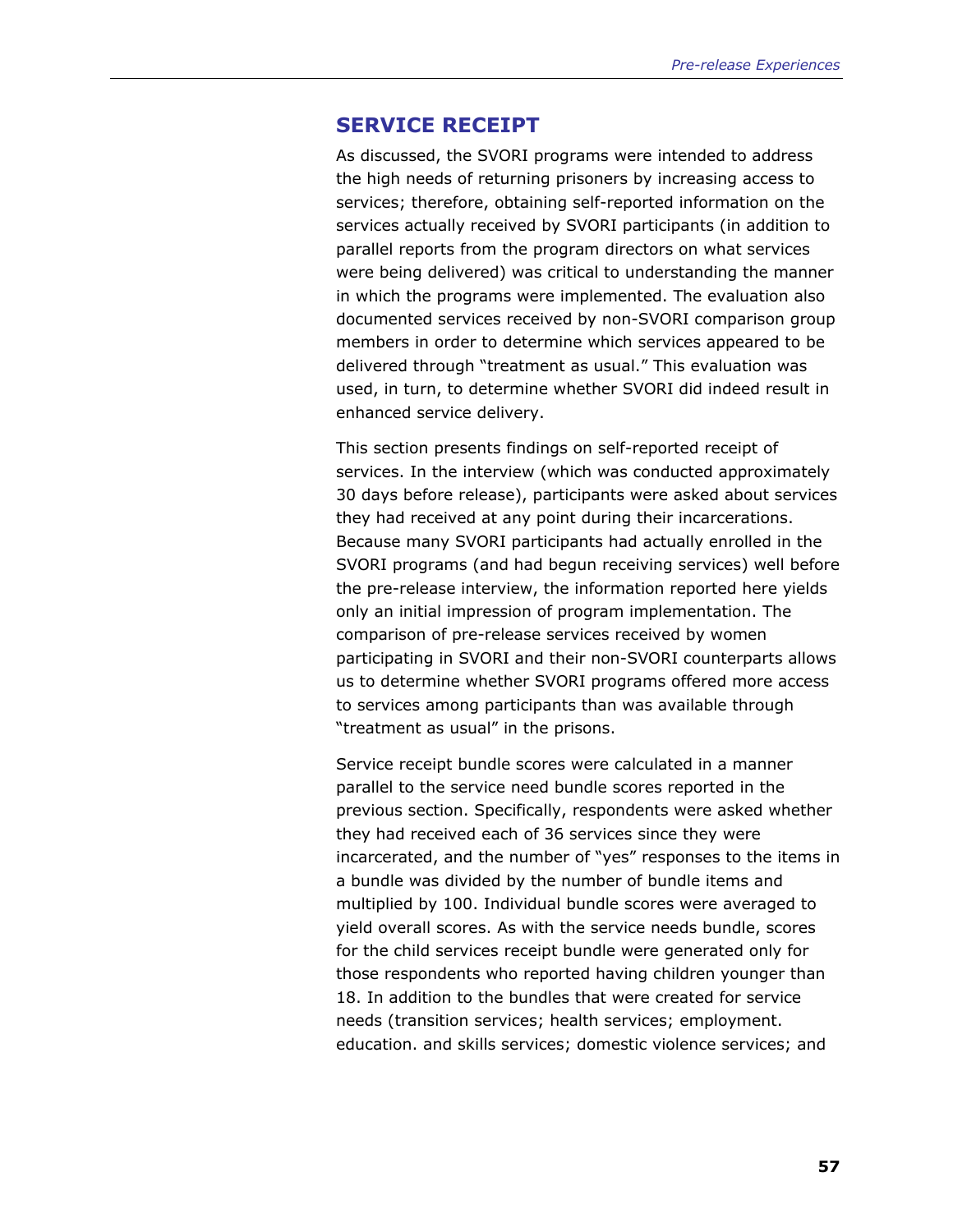<span id="page-81-0"></span>child services), a sixth bundle, service coordination items, was included for service receipt.<sup>[10](#page-81-0)</sup>

#### **Service Receipt Bundle Scores**

The service receipt bundle scores for the total female sample, as well as for the SVORI and non-SVORI groups, are shown in Exhibit 23. As is evident from the exhibit, the SVORI programs appeared to substantially increase access to services for the women. For all service areas, women enrolled in SVORI programs reported significantly higher service receipt during their period of incarceration than comparable women not enrolled in SVORI. For several bundles, SVORI participants received twice the services that the comparison group received. The most substantial difference was with respect to coordination services: SVORI participants received more than 70% of the services in this bundle, compared with only 30% received by non-SVORI comparison group members. SVORI participants also reported receiving more than half of the employment/education/life skills services (compared with only one quarter received by comparison group members) and nearly half of the health services. For health services, differences between the SVORI and non-SVORI respondents, while statistically significant, were not as large. Services less frequently reported were domestic violence services and child services.

Although the data are not presented in this report, the differences between men and women in the level of service receipt during incarceration were also compared. Reflecting the higher service need among women as discussed in the previous section, women reported receiving substantially higher levels of services than men. For all service bundles except coordination services, the bundle scores were significantly higher for women than for men.

The subsections that follow provide additional detail on the items within individual service receipt bundles. Gender differences are examined further, in addition to differences between the female SVORI and non-SVORI groups.

-

 $10$  These items are listed by bundle in Appendix Exhibit A-4 and are presented bundle-by-bundle in the subsections that follow.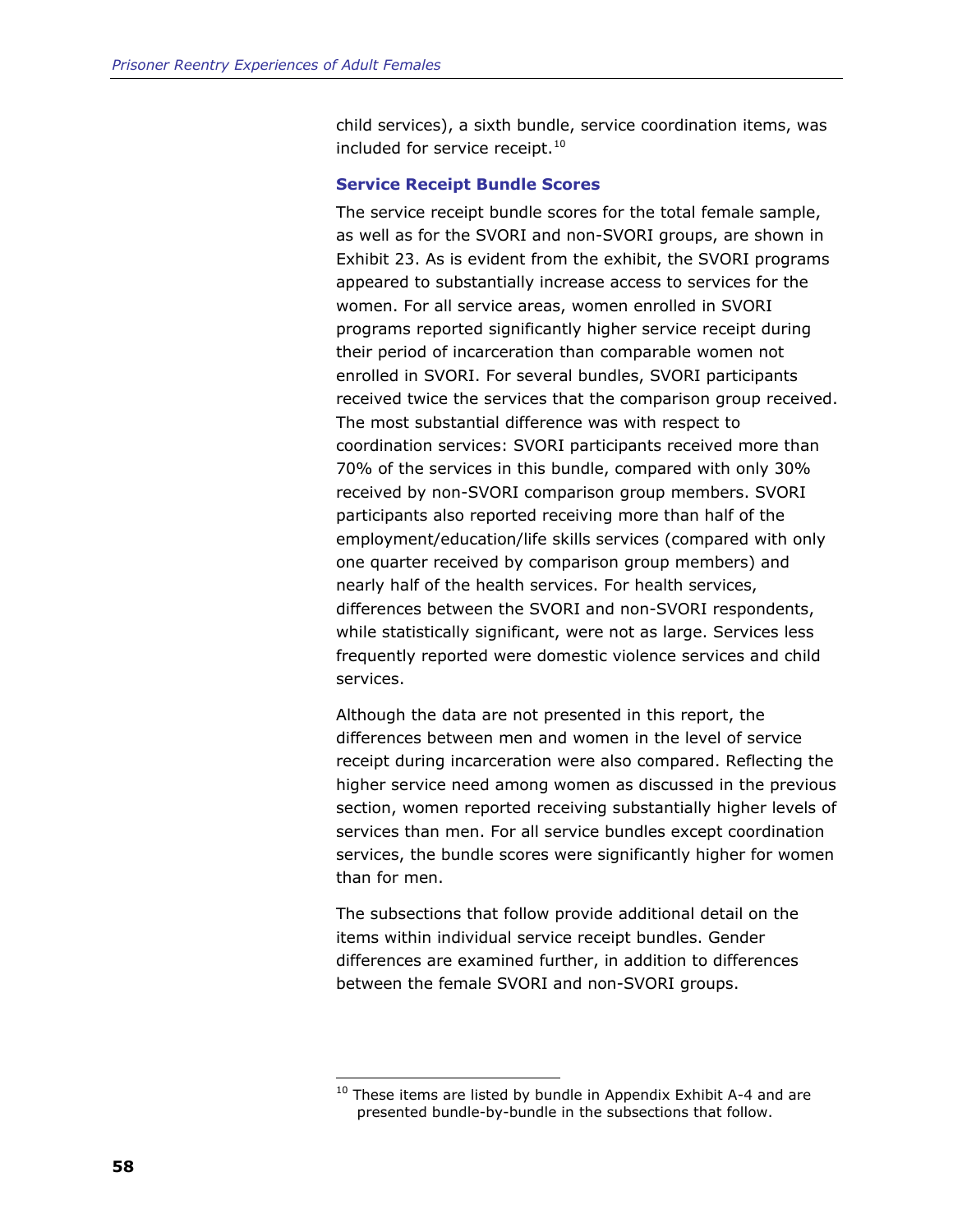



<sup>a</sup>Of those with children younger than 18 years of age.

\*p < 0.05 for test of significant difference between SVORI and non-SVORI.

# *Coordination Services*

Because the SVORI programs attempted to provide needed services to program participants, accurate assessment of participants' needs is essential to designing a treatment program that will successfully meet individuals' needs. Assessment of needs specific to reentry is also important, in addition to release planning and the development of a specific reentry plan. Finally, the provision of case management is necessary to effectively coordinate the various stages of assessment, planning, and service delivery. The coordination services bundle measures the receipt of these types of "services" during incarceration.

Exhibit 24 shows the proportion of all women, as well as the SVORI and non-SVORI groups, who reported receiving each of the five coordination services during their terms of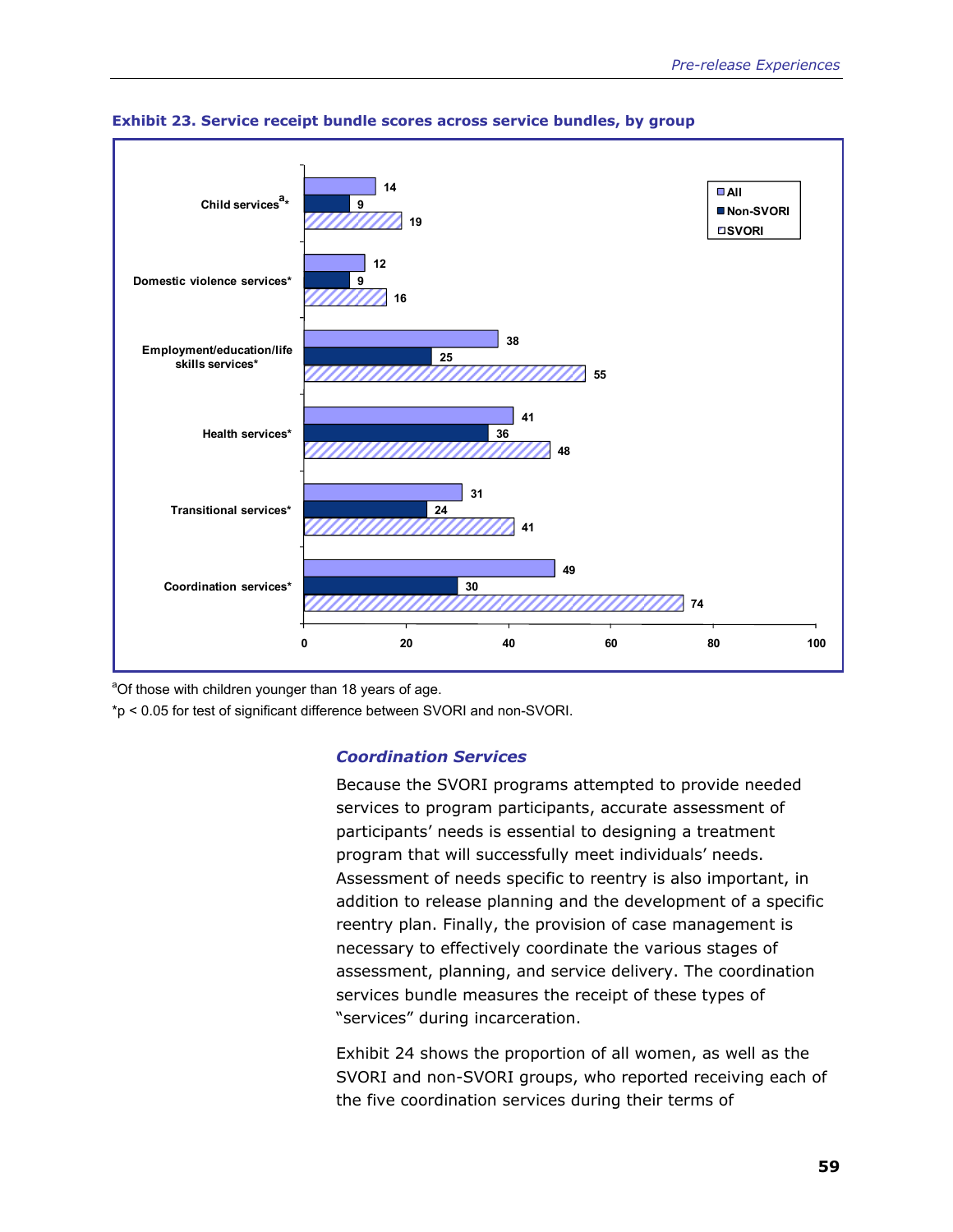

**Exhibit 24. Self-reported receipt of specific coordination services, by group** 

\*p < 0.05 for test of significant difference between SVORI and non-SVORI.

incarceration. Interview respondents were provided with detailed descriptions of needs assessment and case management; for each description, they were asked whether they had received the service since incarceration. They were also asked whether they had received a needs assessment that was specifically designed to help prepare them for their release (release needs assessment). "Release planning" indicates the proportion of respondents who reported that they had worked with anyone to help plan for their release, and "reentry plan" indicates the proportion of respondents who reported that a reentry plan had been developed for them.

As is evident from the chart, levels of receipt were high among the SVORI participants. For each of the five services, a significantly higher proportion of SVORI participants reported receiving the service. This pattern is to be expected because of the integral role of service coordination in SVORI programming and the fact that close coordination of services is a departure from "treatment as usual" in correctional settings. Notably, despite the importance of these services, substantially less than 100% of respondents received them. Even among SVORI participants, almost 20% did not receive a needs assessment, and almost 30% had not met with a case manager during the incarceration.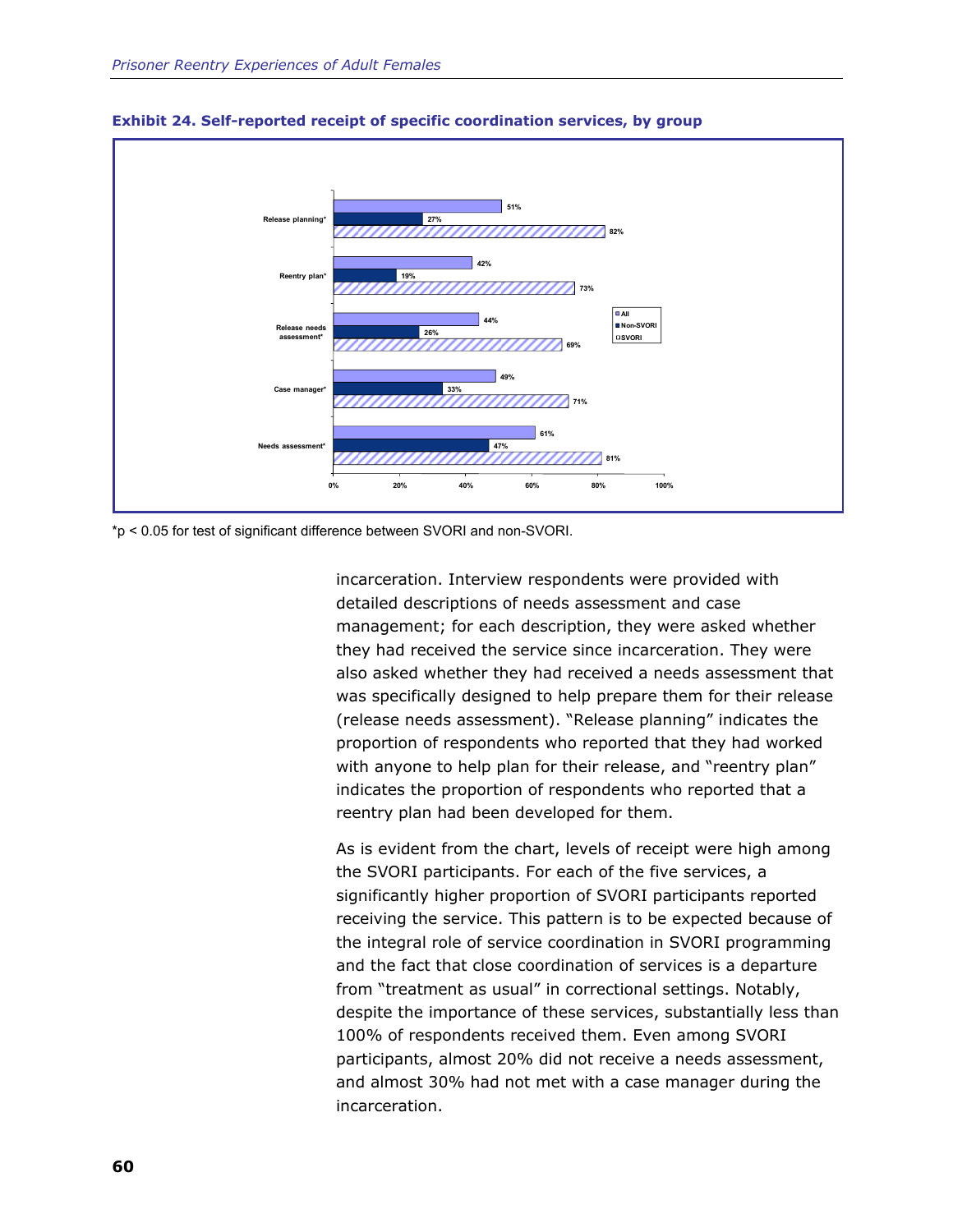Although the overall service coordination receipt scores were significantly higher for women than for men, when gender differences in specific services were examined, only two individual services differed significantly among men and women. Women were significantly more likely to receive needs assessments (assessing general needs) and needs assessments specific to release.

#### *Transition Services*

The transition services help individuals successfully return to the community. Exhibit 25 shows the proportion of all women, as well as the SVORI and non-SVORI groups, who reported receiving each of the 12 transition services during the current period of incarceration. As shown in the exhibit, levels of service receipt were typically higher among the SVORI participants. With the exception of help finding transportation and legal assistance, a significantly higher proportion of SVORI participants reported receiving each service.



#### **Exhibit 25. Self-reported receipt of specific transition services, by group**

\*p < 0.05 for test of significant difference between SVORI and non-SVORI.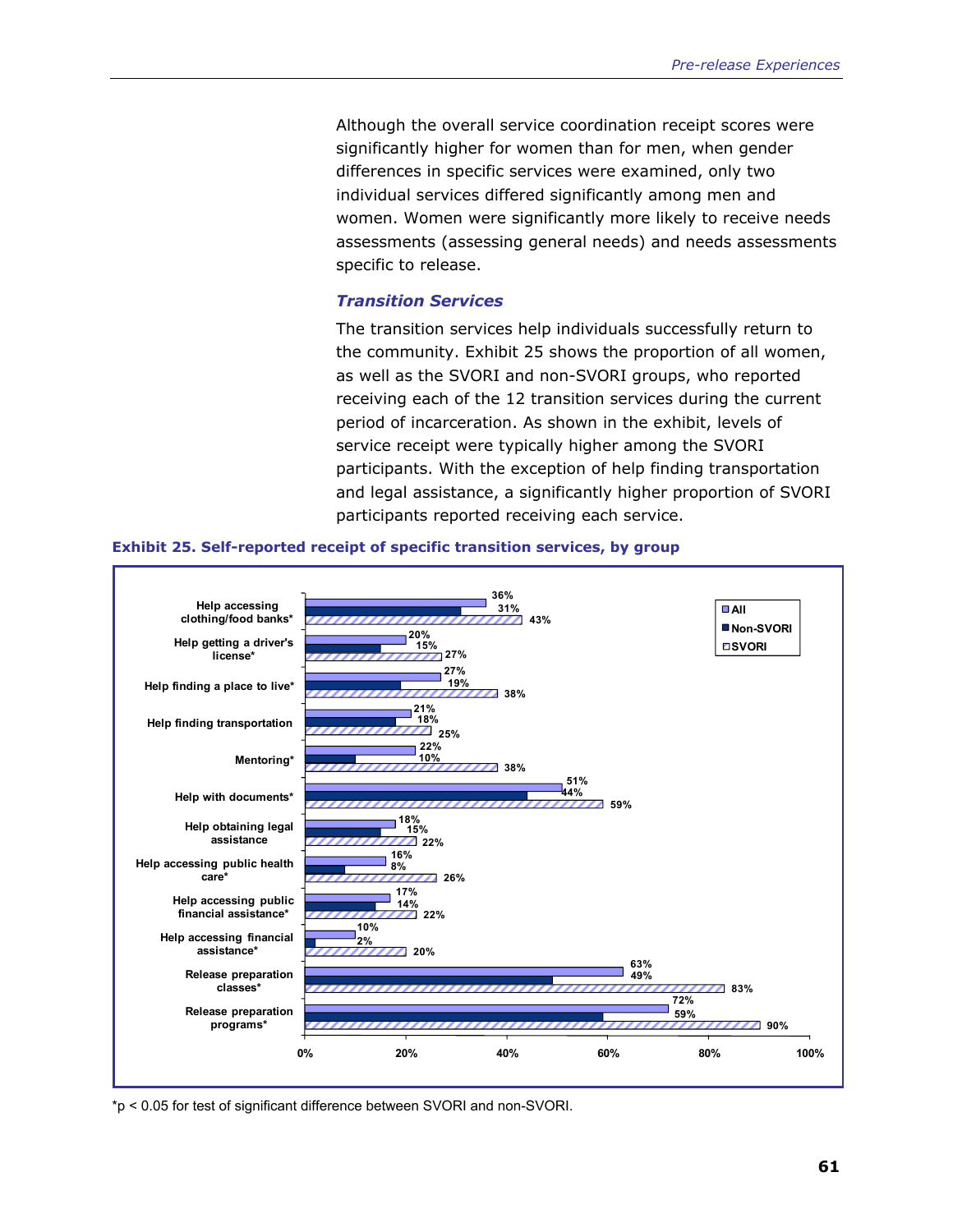The most commonly reported items were participation in classes (83% of SVORI participants, compared with 49% of comparison group members) and programs designed specifically to prepare individuals for release (90% and 59% of SVORI participants and comparison group members, respectively). More than half of the women also reported receiving assistance obtaining documents necessary for employment, such as birth certificate or Social Security card (59% and 44% of SVORI participants and comparison group members, respectively).

Despite high levels of reported need, less than half of the women received the remaining nine transition services. A higher proportion of SVORI participants received seven of these less frequently received services than comparison group members.

A significantly higher proportion of women than men received 11 of the transition services. No difference was found in receipt for help accessing financial assistance, which was one of the least common services reported by both men (9%) and women (10%).

#### *Health Services*

Exhibit 26 shows the proportion of all women, as well as the SVORI and non-SVORI groups, who reported receiving a variety of health services. Not surprisingly, any medical treatment (71%) was reported more frequently than either any substance use treatment (43%) or any mental health treatment (41%) among the full sample of women. Less than 30% of women reported participation in either an anger management program or a group for victims of abuse.

Although the difference in the receipt of any medical treatment between SVORI (69%) and non-SVORI (72%) women was not significant, SVORI participants were more likely to receive dental services, any mental health treatment, and any treatment for substance use (54% of SVORI participants compared with 35% of comparison group members). Furthermore, a higher proportion of SVORI participants reported participation in anger management programs and in groups for victims of abuse.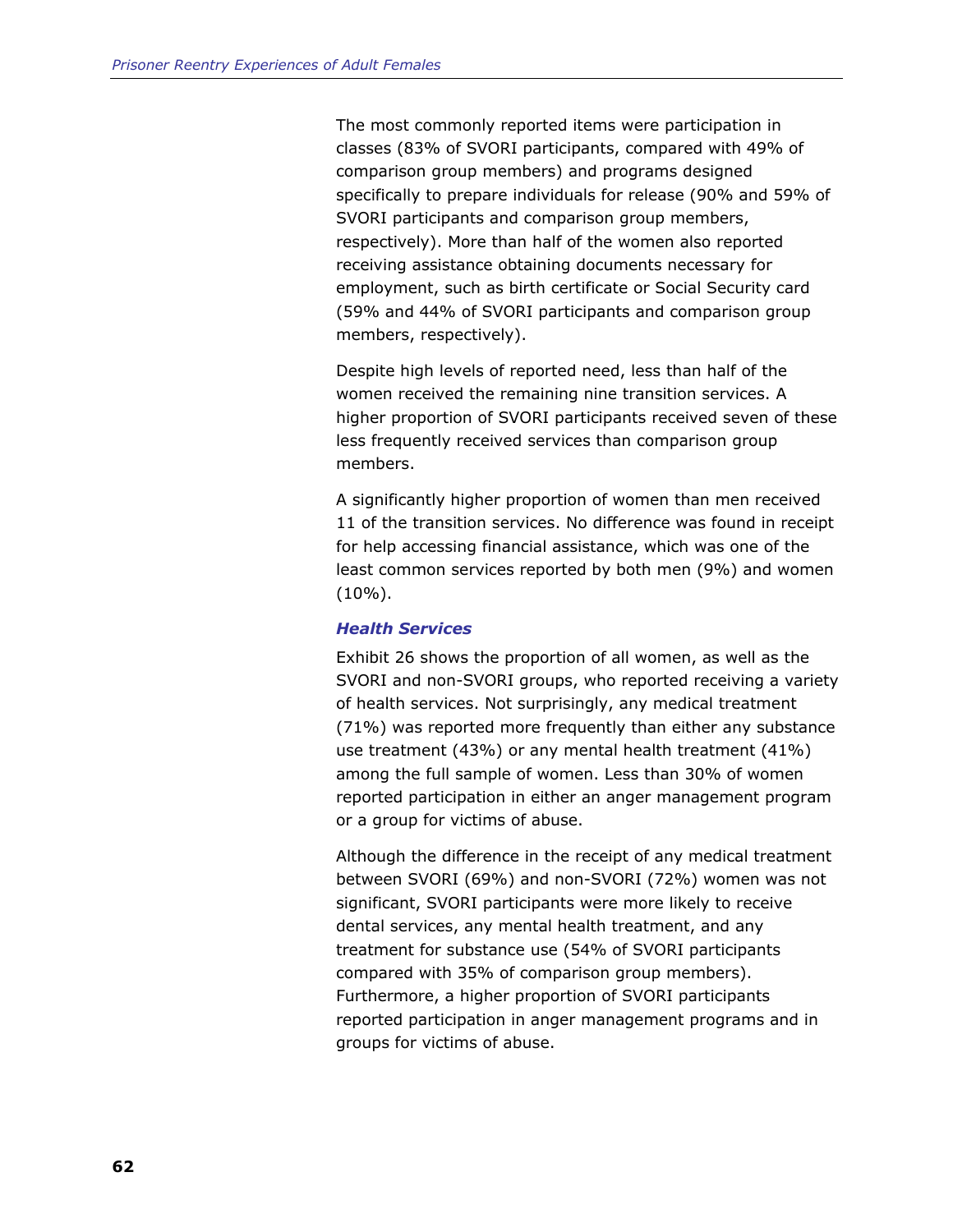

**Exhibit 26. Self-reported receipt of specific health services, by group** 

\*p < 0.05 for test of significant difference between SVORI and non-SVORI.

Corresponding to their higher levels of need, a higher proportion of women than men reported receiving three of the health services. Women reported higher levels of receiving any medical treatment (71% of women, compared with 56% of men). Furthermore, twice as many women reported receiving any mental health treatment (41% of women, compared with 18% of men) and participating in groups for victims of abuse (13% of women and 5% of men). While women reported significantly greater need for anger management and substance use treatment than men, they were not more likely to receive such services.

# *Employment/Education/Skills Services*

Respondents' self-reported receipt of employment, education and skills services is reported in Exhibit 27 for the full sample, as well as the SVORI and non-SVORI groups. Although the most commonly received service among the full sample of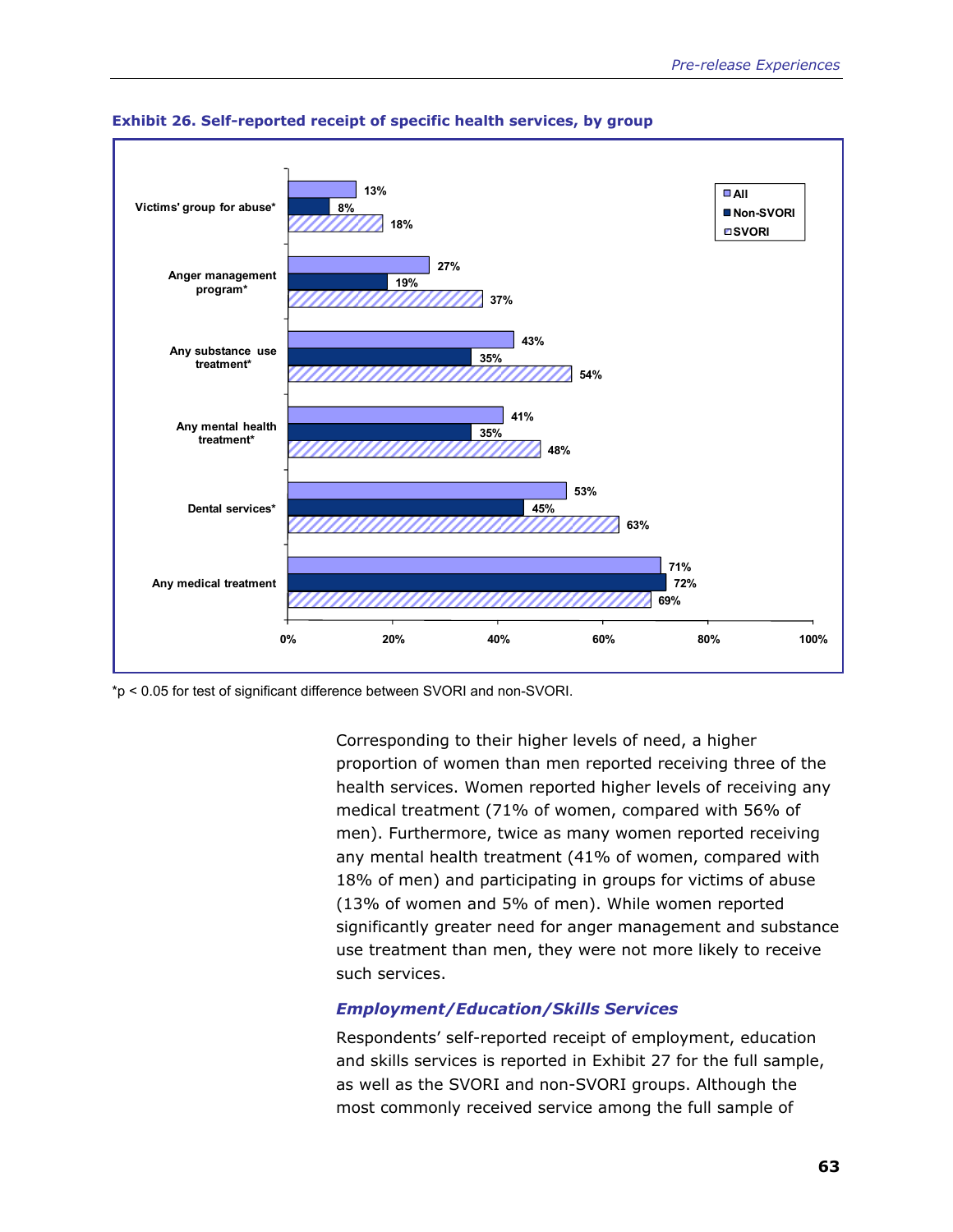



\*p < 0.05 for test of significant difference between SVORI and non-SVORI.

women was education, there was still a large unmet need: nearly all of the women reported needing education (95%), but only half (49%) received it.

Other frequently reported services included training to change criminal behavior attitudes (45%) and other life skills training (42%). Notably, a significantly higher proportion of SVORI participants than comparison group members received each of the services in this bundle.

Differences in service receipt also emerged by gender. Women were significantly more likely to receive money management, other life skills, assistance with personal relationships, and any employment services than the men.

#### *Domestic Violence Services*

Corresponding to the relatively low self-reported need, few women received domestic violence services. Seventeen percent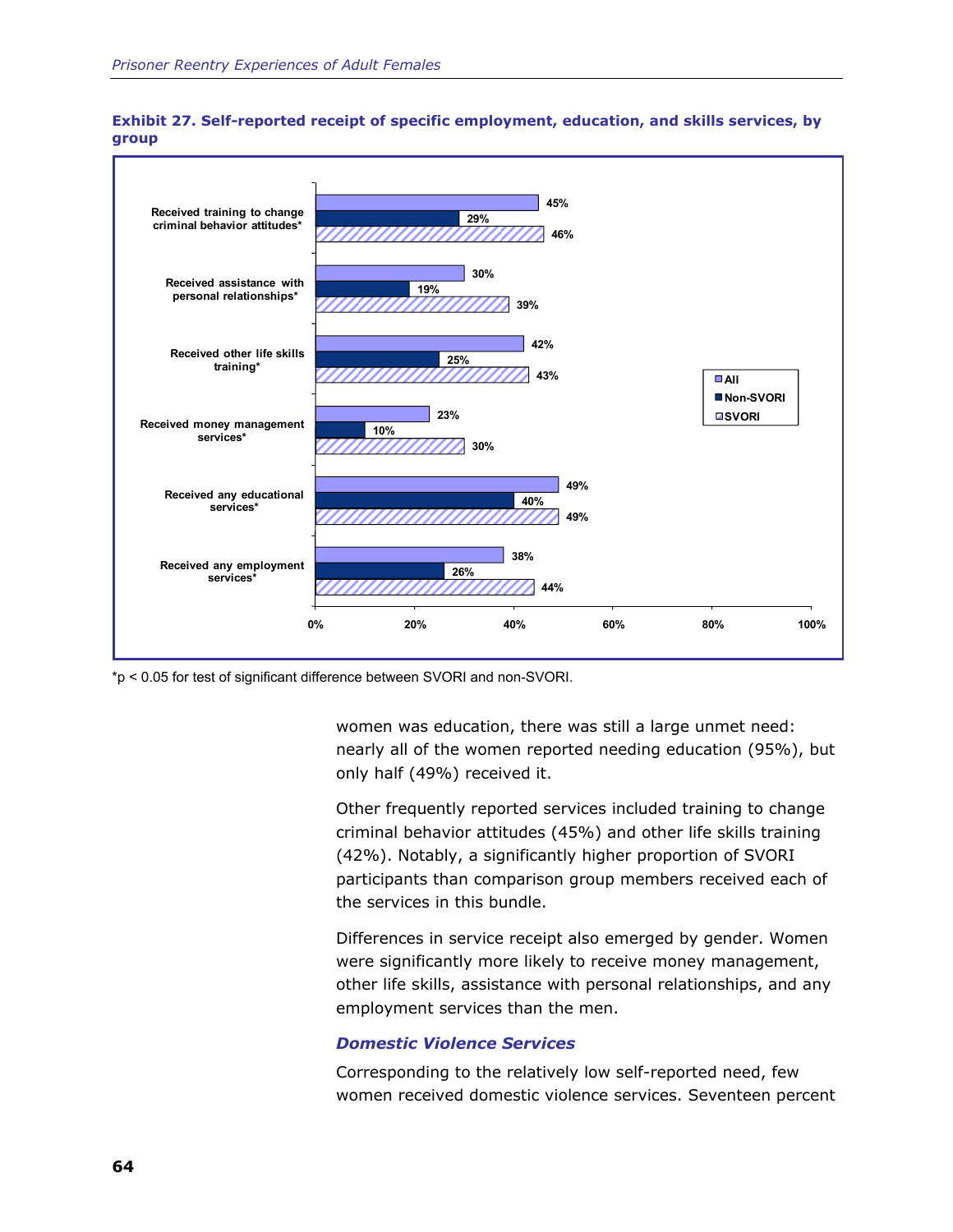of women participated in domestic violence support groups, including twice as many SVORI (24%) as non-SVORI (12%) women. Not surprisingly, a significantly lower proportion of men (8%) reported such participation.

Participation in batterer intervention programs was low for all populations, and differences in service receipt were not significant. Six percent of women (7% of the SVORI group and 5% of non-SVORI group) and 4% of men reported involvement in these programs.

## *Child Services*

Although parenting classes were the most frequently reported child-related service overall (37%), almost twice as many SVORI mothers (50%) as non-SVORI mothers (26%) participated in these classes. The other child services were received by less than 15% of the mothers. SVORI mothers were significantly more likely than non-SVORI mothers to report receiving assistance finding child care on release from prison (8% and 2%, respectively).

A couple of differences were found in service receipt by gender, with significantly higher proportions of women reporting receiving assistance modifying custody (10% of women and 3% of men) and parenting classes (37% of women and 20% of men).

#### **Levels of Receipt Across Services**

Overall, this examination of service receipt has shown that SVORI participants received higher levels of services than comparison group members. In contrast to the similarities reported in need, a significantly higher proportion of SVORI respondents than non-SVORI respondents reported receiving each of the service areas. Examining the individual services that compose these bundles has shown that a higher proportion of SVORI than non-SVORI respondents reported receiving 97% of the services; the difference was statistically significant for 90% of the services.

The services the women most frequently reported receiving were participating in programs to prepare for release (72%), receiving medical treatment (71%), taking a class specifically for release (63%), and receiving a needs assessment (61%). With the exception of medical treatment, SVORI participants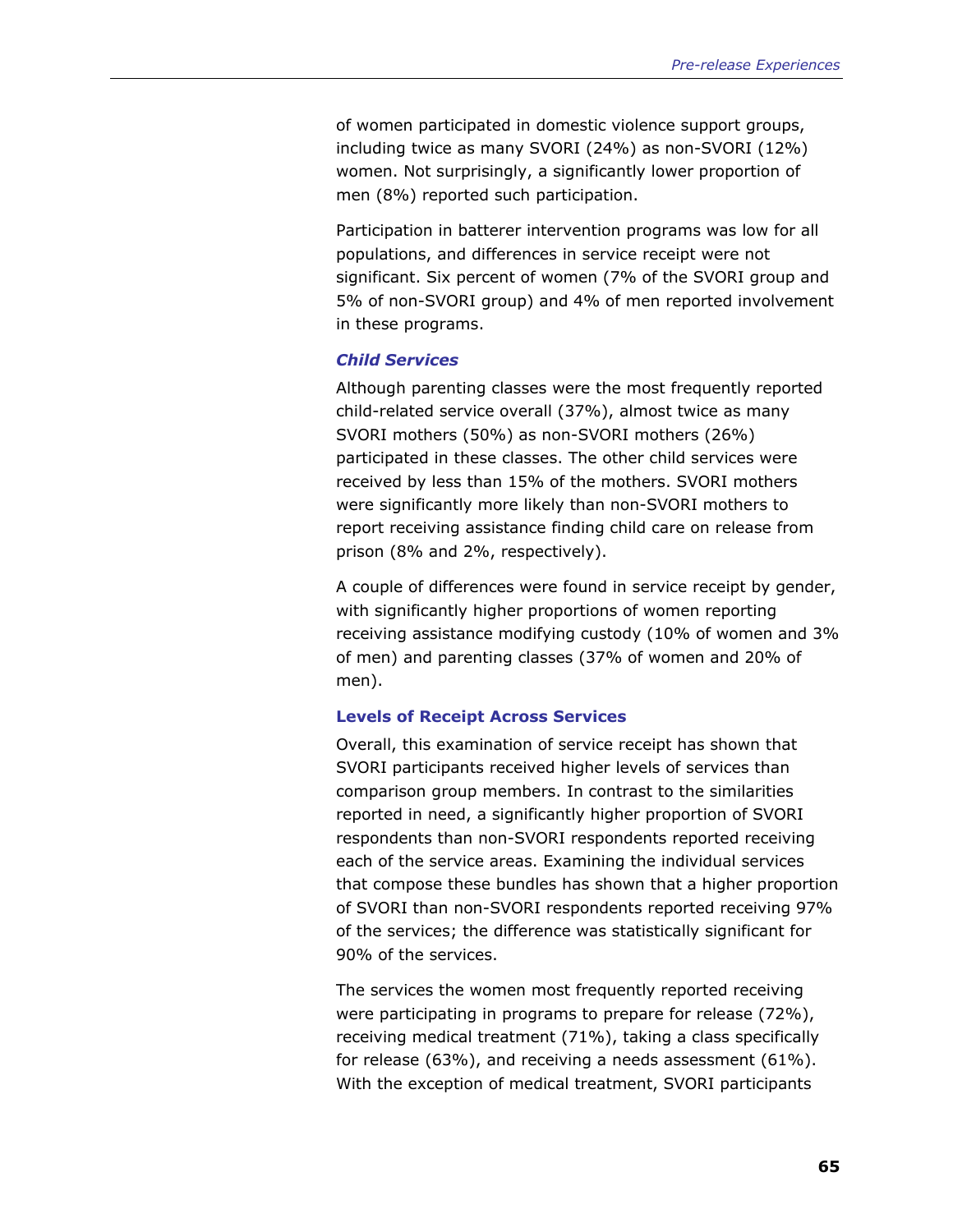were significantly more likely to report receiving each of these services than non-SVORI respondents (Exhibit 28).



**Exhibit 28. Most commonly reported services received, by group** 

\*p < 0.05 for test of significant difference between SVORI and non-SVORI.

Similar to the "all services" need bundle, the "all services" receipt bundle captures the level of overall receipt across all available services. SVORI participants reported receiving nearly half of the services, whereas the comparison group received only one quarter of the services (average bundle scores of 46 and 25, respectively;  $p < 0.01$ ).

In addition to reporting service receipt, respondents were also asked to identify which two services they thought were most helpful. Overall, the most frequently reported "top two" services were education (22%), spiritual or religious assistance (21%), and alcohol or drug treatment (20%). Except for parenting classes (10%), no other service was ranked in the top two by more than 10% of the sample. SVORI and non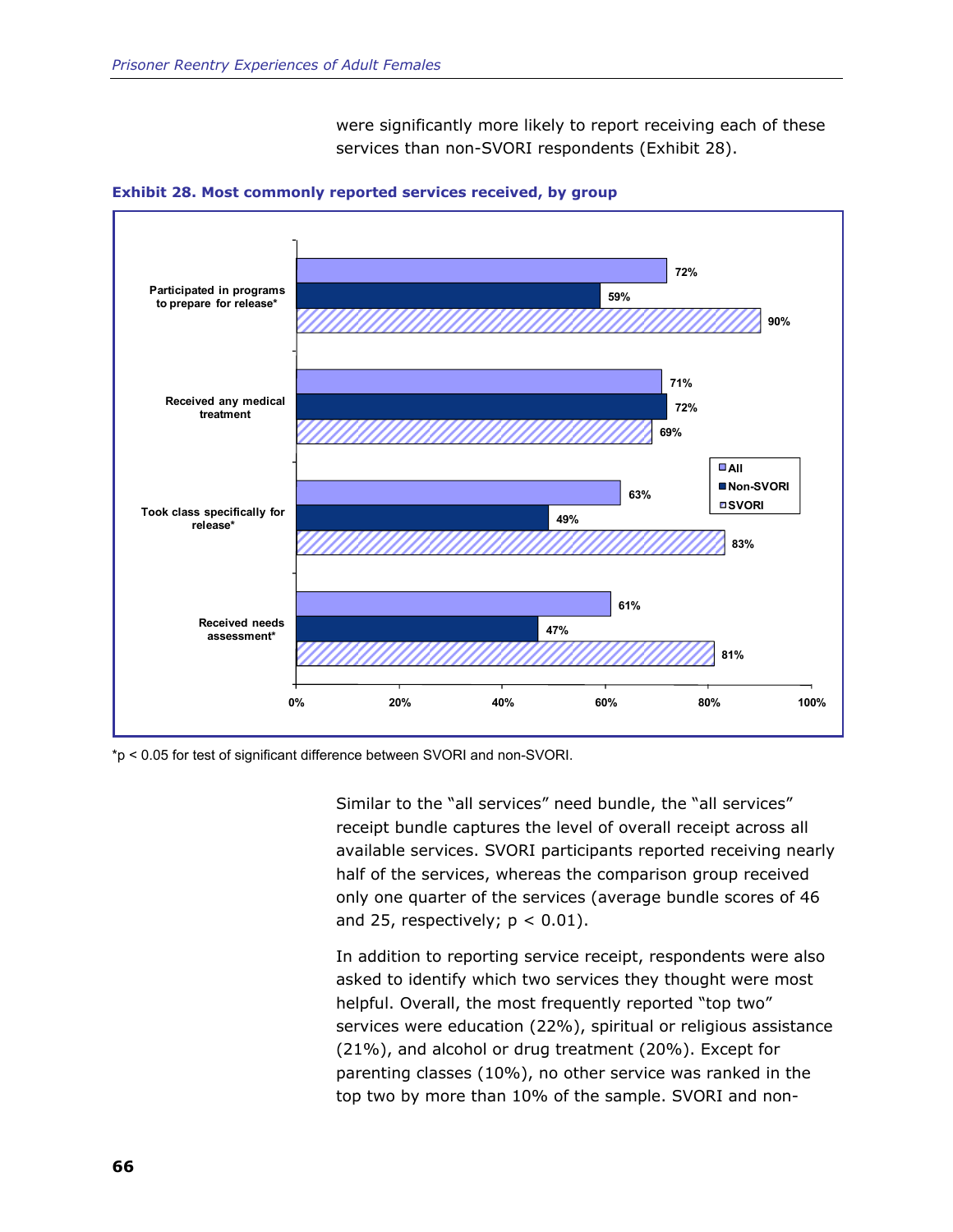SVORI respondents did not differ significantly in these selections. Although these three services were also the most commonly identified by men as being among the two most helpful, a higher proportion of women (21%) than men (16%) selected spiritual or religious assistance.

With the exception of coordination services, a significantly higher proportion of women reported receiving each of the service bundles than men. When the individual items in each bundle where examined, women were found to have reported significantly higher service receipt than men for 23 of the 36 services (64%). Reflecting these higher levels of receipt across most areas, the "all services" receipt bundle was significantly higher for women than for men (average bundle scores of 34 and 28, respectively).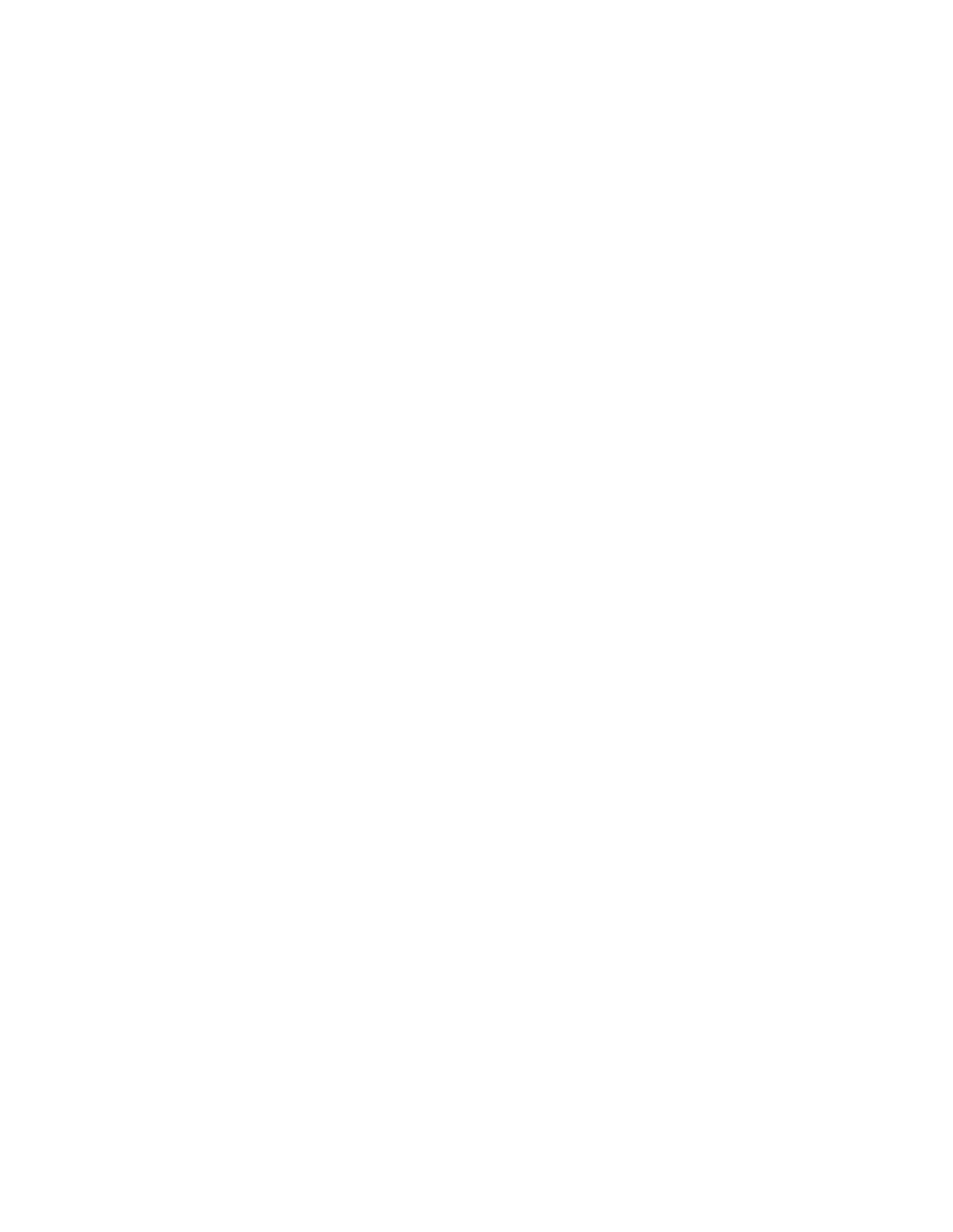# **Post-release Experiences of Returning Female Prisoners**

Findings from the three post-release interviews, which were administered 3, 9, and 15 months after release, are presented here. Unlike the pre-release section, which was intended to be descriptive, this section examines reentry outcomes for women who participated in SVORI programming as compared with outcomes for women who received "treatment as usual." Consequently, potential bias associated with treatment group membership must be adjusted for, because in most sites women were not randomly assigned to SVORI treatment.

As detailed in Lattimore and Steffey (2009), propensity modeling was employed to model the likelihood of SVORI status. The propensity score weights developed from these models were applied to the raw data; therefore, all of the data presented in this section are weighted to adjust for selection bias (unlike the "Pre-release Experiences of Returning Female Prisoners" section, which presents unweighted data). Because it is of interest to examine patterns across waves (beginning with the pre-release interviews) in a comparable manner, weighted Wave 1 (pre-release) data are also presented in several places in this section. To assess whether SVORI participation had a significant impact on a range of outcomes, the authors ran a series of weighted bivariate regression (for continuous outcomes) and logistic regression (for dichotomous outcomes) models (with treatment status as the independent variable and the outcome of interest as the dependent variable). Due to the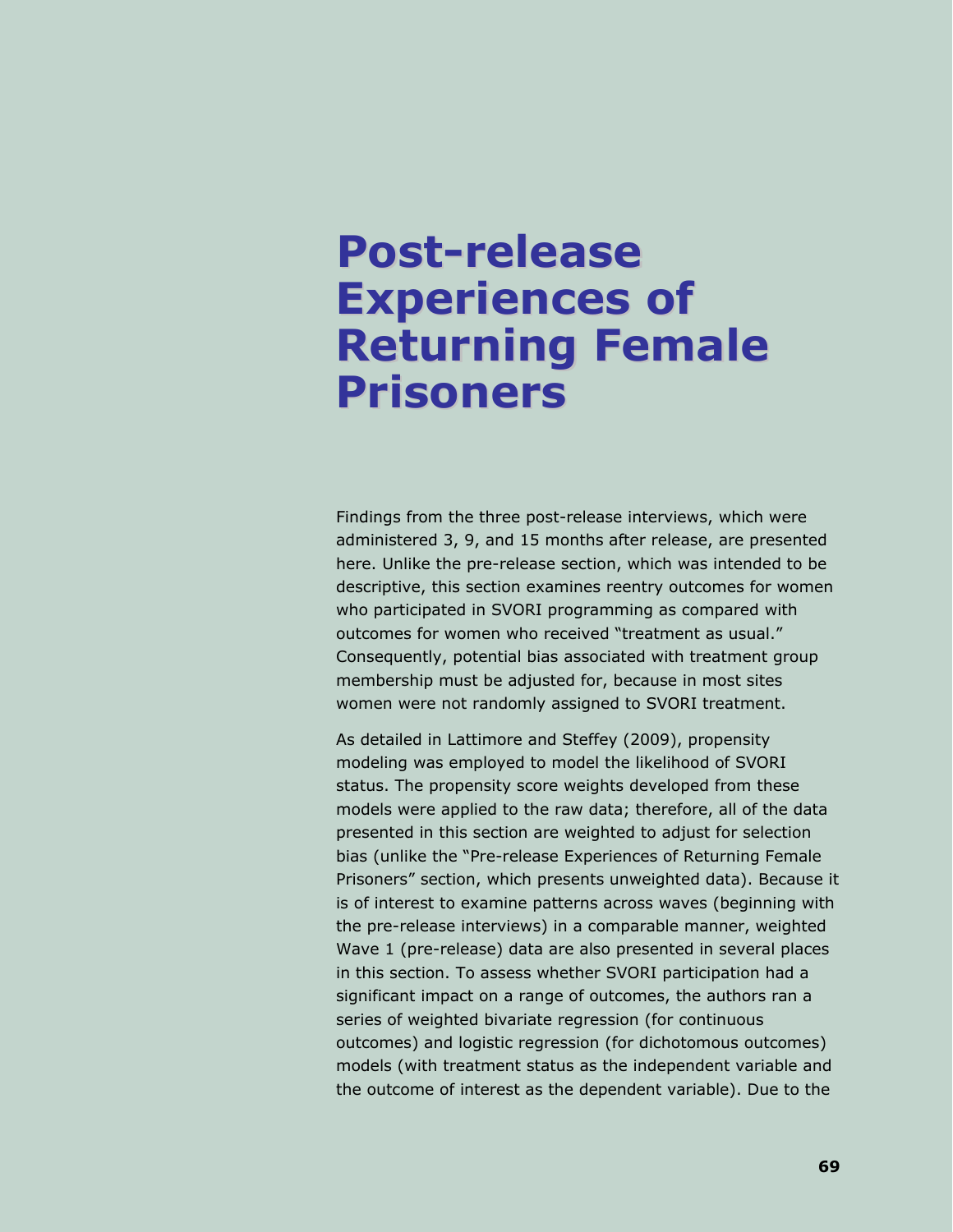relatively small sample sizes, regression models were not always appropriate and were occasionally excluded from the exhibits; weighted means are presented for all outcomes. The exhibits present regression results only when there were at least 20 respondents (with a minimum of 10 SVORI and 10 non-SVORI respondents) in each cell. For example, at the 15 month post-release interview only one SVORI and 7 non-SVORI respondents reported needing assistance modifying child support debt; because these cells are too small to render logistic regression results meaningful, only weighted means are presented.

It is also important to note that, while descriptive comparisons of trends across time are discussed, the number of respondents varied at each wave, and significance tests of differences across time were not conducted. The outcome analyses were not limited to individuals who responded to all interviews, so the possibility cannot be ruled out that some of the differences across time are a result of the differences in respondents across time.

# **SERVICE NEEDS**

This subsection focuses on self-reported service needs at each interview wave, with service *receipt* being addressed in the next subsection. The same "bundle scoring" procedures described in the "Pre-release Experiences of Returning Female Prisoners" section, in which 29 services were grouped into five service bundles, were used. Findings on self-reported needs for services in each of the five bundles over the four interview waves are discussed here, after a brief discussion of overall patterns across bundles and waves.

Although the data are not shown, gender differences in selfreported service need among men and women over time are discussed.

## **Service Need Bundle Scores**

Exhibit 29 presents the results of the weighted outcome analyses and the weighted means for each service bundle (and individual item) across waves. Several interesting patterns are evident in the data.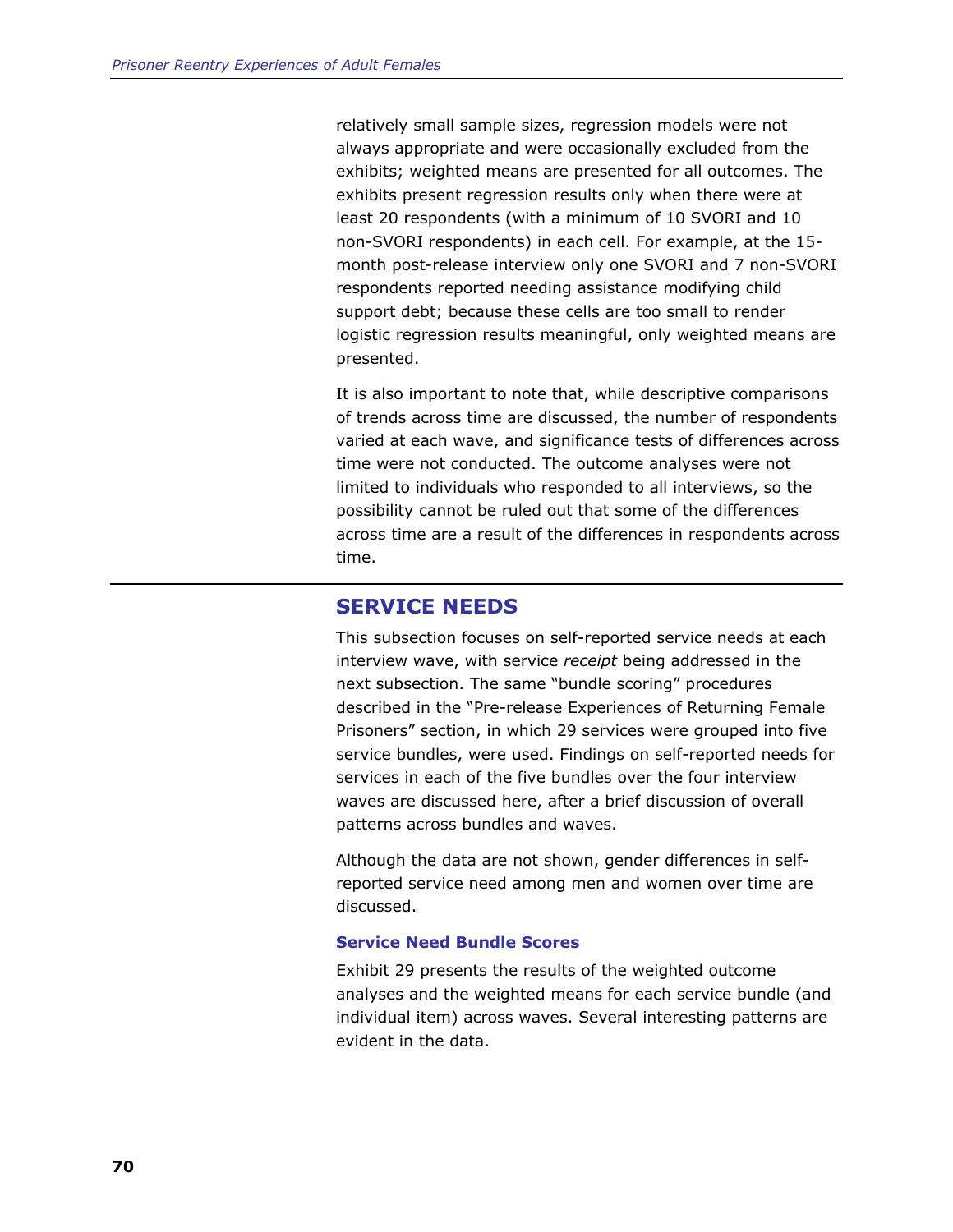|                                                                                                          |                             |                                   | Wave <sub>M</sub> |                             |               |                                                        |                                                       |                            |                                                |                                          |                          |                                               |                                                         |                         |                    |                                                                                      |                                             |                           |                                             |                 |
|----------------------------------------------------------------------------------------------------------|-----------------------------|-----------------------------------|-------------------|-----------------------------|---------------|--------------------------------------------------------|-------------------------------------------------------|----------------------------|------------------------------------------------|------------------------------------------|--------------------------|-----------------------------------------------|---------------------------------------------------------|-------------------------|--------------------|--------------------------------------------------------------------------------------|---------------------------------------------|---------------------------|---------------------------------------------|-----------------|
|                                                                                                          |                             |                                   |                   |                             |               |                                                        |                                                       | Wave 2                     |                                                |                                          |                          |                                               | Wave 3                                                  |                         |                    |                                                                                      |                                             | Wave 4                    |                                             |                 |
|                                                                                                          | <b>SVORI</b><br><b>Mean</b> | Non-S<br>Mean                     | Est.              | 56                          | 8             | SVORI                                                  | Non-S<br>Mean                                         | Est.                       | $\frac{1}{3}$                                  | 8                                        | SVORI                    | Non-S<br><b>Mean</b>                          | Est.                                                    | $\overline{\mathbf{5}}$ | 8                  | SVORI<br>Mean                                                                        | Non-S<br>Mean                               | Est.                      | <b>SE</b>                                   | 8               |
| <b>ransition</b>                                                                                         | 73.97                       | 71.82                             | 2.15              | 2.47                        |               | <b>Mean</b><br>59.92                                   | 59.63                                                 |                            | 3.43                                           |                                          |                          | 52.04                                         | $-0.93$                                                 | 3.67                    |                    | 47.67                                                                                | 56.33                                       | 8.66                      | 3.88                                        |                 |
| Legal                                                                                                    | 54%                         | 55%                               | 0.02              | 23%                         | 1.02          |                                                        | 46%                                                   | 0.14                       | 0.27                                           | 1.15                                     | 38%                      | 37%                                           | 0.06                                                    | 0.28                    | 1.06               | 36%                                                                                  | 43%                                         | $-0.30$                   | 0.26                                        | 0.74            |
| Financial                                                                                                | 91%                         | 85%                               | $-0.55$           | 34%                         | 0.58          | 49%<br>75%                                             | 71%                                                   | $\overline{0.21}$          | 0.30                                           | 1.23                                     | 71%                      | 9699                                          |                                                         | 0.28                    | 1.25               |                                                                                      | 65%                                         | $-0.08$                   | 0.26                                        | 0.92            |
| Public financia                                                                                          | 80%<br>91%                  | 72%                               | 0.53              | 24%                         | 1.70          | <u>zimesista 1988.</u><br>2009 - 1988.<br>2009 - 1988. |                                                       | $\frac{42}{0.06}$          | <u>ျေဒျိုင်ခြင်းခြင်း</u><br> အမြင့်ခြင်းခြင်း | $rac{66}{1.07}$                          |                          |                                               | $\begin{array}{r} \hline 22 \\ 0 \\ 0 \\ 9 \end{array}$ | $\frac{0.27}{0.29}$     | 0.56               | ႞ၜၟ႞ၜၟ႞ၜၟ႞ၜၟ႞ၜၟ႞ၜၟ႞ၜၟ႞ၛၟၜ<br>႞ၜၟ႞ၣၟၜၟ႞ၜၟ႞ၜၟ႞ၜၟ႞ၜၟ႞ၛၟၣၜ<br>ႜႜႜႜႜႜႜႜႜႜႜႜႜႜႜႜႜႜၟ႞ၟၟၣၛၟၜ | 8 8 8 8 8 8<br>8 8 8 8 9 8 8<br>8 8 9 8 9 8 | $\frac{-0.84}{-0.31}$     | 0.26                                        | 0.43            |
| Public health care                                                                                       |                             |                                   | $-0.20$           | 40%                         | 0.82          |                                                        |                                                       |                            |                                                |                                          |                          |                                               |                                                         |                         |                    |                                                                                      |                                             |                           | 0.27                                        |                 |
| Mentor                                                                                                   | $\frac{888}{88000}$         | $\frac{82\% -0.24}{60\% -0.10}$   |                   | $\frac{\log  x }{\log  x }$ | 0.78          |                                                        |                                                       | $\frac{-0.31}{-0.14}$      |                                                | 0.73                                     |                          |                                               | $rac{5}{9}$                                             | $\frac{55}{25}$         |                    |                                                                                      |                                             | $\frac{-0.42}{-0.52}$     | $\frac{0.26}{0.28}$                         | 0.66            |
| Documents for employment                                                                                 |                             |                                   |                   |                             | $\frac{1}{1}$ |                                                        |                                                       |                            |                                                |                                          |                          |                                               |                                                         |                         |                    |                                                                                      |                                             |                           |                                             | 0.60            |
| Place to live                                                                                            |                             | $\frac{22\% - 0.24}{72\% - 0.67}$ |                   |                             | 0.79          |                                                        |                                                       |                            |                                                |                                          |                          |                                               |                                                         |                         |                    |                                                                                      |                                             | $\frac{1}{2}$             | $\frac{0.25}{0.26}$                         | $\frac{12}{12}$ |
| Transportation                                                                                           |                             |                                   |                   |                             | 0.51          |                                                        |                                                       |                            |                                                |                                          |                          |                                               | $\frac{0.09}{0.30}$                                     |                         |                    |                                                                                      |                                             |                           |                                             | 0.66            |
| Driver's license                                                                                         | 82%<br>78%                  | 02.0- %22                         |                   | 28%<br>26%                  | 0.74          |                                                        | <u>န္တုန္တုန္တုန္တုန္တုန္တုန္</u><br>အေနျဖဴ အေနျဖဴ အေ | 001310<br> 001210<br> 0010 |                                                | $\frac{122}{1.52}$<br>$\frac{122}{1.52}$ | 4888888888<br>4678888888 | 60%<br>46%                                    | $-0.15$                                                 | 0.27                    |                    |                                                                                      | 61%<br>52%<br>39.35                         | $\frac{8+0-0}{95.0-}$     | $\begin{array}{c}\n8888 \\ 60\n\end{array}$ | 0.70            |
| Clothing/food banks                                                                                      |                             | 76% -0.12                         |                   |                             | 0.88          |                                                        |                                                       |                            |                                                |                                          |                          |                                               | $-0.11$                                                 | 0.27                    |                    |                                                                                      |                                             |                           |                                             | 0.62            |
| Health                                                                                                   | 54.94                       | $57.42 - 2.48$                    |                   | 2.94                        |               |                                                        | 40.72                                                 |                            | 4.05                                           |                                          |                          |                                               | $\frac{-0.90}{0.22}$                                    | $\frac{3.85}{0.27}$     | $\frac{NA}{1.25}$  |                                                                                      |                                             | $-4.10$                   |                                             |                 |
| Medical treatment                                                                                        | 80%                         | 60.0- %82                         |                   | 27%                         | 0.92          |                                                        | 70%                                                   | $\frac{-2.19}{0.02}$       | $\frac{0.30}{2}$                               | $\frac{103}{1}$                          | 37.37<br>61%             | 38.27                                         |                                                         |                         |                    |                                                                                      | 9649                                        | 0.02                      |                                             | $\frac{8}{1}$   |
| Mental health treatment                                                                                  | 56%                         | 25% - 0.04                        |                   | 23%                         | 960           |                                                        | 38%                                                   | 0.22                       | 0.28                                           | 1.25                                     | 40%                      | 36%                                           | 0.18                                                    | 0.28                    | 1.20               |                                                                                      | 41%                                         | $-0.11$                   | 0.26                                        | 060             |
| Substance use treatment                                                                                  | 68%                         | 64%                               | $-0.20$           | 24%                         | 0.82          |                                                        |                                                       | $-0.12$                    | 0.28                                           | 0.89                                     |                          | 41%                                           | $-0.20$                                                 | 0.28                    | 0.82               |                                                                                      | 36%                                         | $-0.13$                   | 0.26                                        | 0.88            |
| Victim support group                                                                                     | 30%                         | 32%                               | 0.11              | 24%                         | 1.1           | -<br> အိုနဲ့ နွူနီ                                     | 20%                                                   | $-0.09$                    | 0.34                                           | 0.91                                     | 36%<br>18%               | 18%                                           | $\frac{-0.02}{-0.38}$                                   | 0.35                    | 0.98               | 33%<br>20%                                                                           | 18%                                         | 0.12                      | 0.32                                        |                 |
| Anger management                                                                                         | 42%                         | 59%                               | 0.67              | 23%                         | 1.96          |                                                        | 38%                                                   | $-0.59$                    | 0.30                                           | 0.55                                     | 32%                      | 41%                                           |                                                         | 0.28                    | 0.68               | 27%                                                                                  | 44%                                         | $-0.74$                   | 0.27                                        | 0.48            |
| Employment/Education/Life                                                                                |                             |                                   |                   |                             |               |                                                        |                                                       |                            |                                                |                                          |                          |                                               |                                                         |                         |                    |                                                                                      |                                             |                           |                                             |                 |
| <b>Skills</b>                                                                                            | 80.48                       | 78.76 1.73                        |                   | 2.65                        |               |                                                        | 64.01                                                 | $-0.37$                    | 3.83                                           | $\frac{4}{2}$                            | 60.24                    | 60.36                                         | $-0.12$<br>$-0.09$                                      | 4.02                    | ≸                  |                                                                                      | $\frac{63.68}{58\%}$                        | $-6.20$                   | 3.95                                        | ≸               |
| Job training                                                                                             | 86%                         | 82%                               | $-0.31$           | 31%                         | 0.73          | 63.64<br>72%<br>70%                                    | 67%                                                   | 0.25                       | 0.29                                           | <b>1.28</b>                              |                          | 58%<br>57%                                    |                                                         | 0.27                    | $\overline{9}$     | $rac{57.49}{60\%}$                                                                   |                                             | 0.08                      | 0.26                                        | 1.08            |
| gol                                                                                                      | 88%                         | 81%                               | $-0.52$           | 31%                         | 0.59          |                                                        | 65%                                                   | 0.22                       | 0.29                                           | 1.24                                     | 57%                      |                                               | 0.01                                                    | 0.27                    | LO: L              |                                                                                      | 63%                                         | $-0.28$                   | 0.26                                        | 0.75            |
| Education                                                                                                | 95%                         | 95%                               |                   |                             |               | 93%                                                    | 92%                                                   |                            |                                                |                                          | 87%                      | 87%                                           | $-0.01$                                                 | 0.41                    | 0.99               | 87%                                                                                  |                                             | $-0.50$                   | 0.41                                        | 0.61            |
| Money management skills                                                                                  | 73%                         | $\frac{70\%}{-0.15}$              |                   | 25%                         | 0.86          | 54%<br>60%                                             | 55%<br>64%                                            | $-0.06$                    | 0.27                                           | $\frac{10}{94}$                          | $\frac{268}{248}$        | 61%                                           |                                                         | 0.27                    | 0.76               | 46%                                                                                  | $\frac{8}{300}$                             | <u>ရွ</u> ေ<br> ၁ ၁<br> ၁ | $\frac{0.25}{0.26}$                         | 0.61            |
| Life skills                                                                                              |                             | 75%                               | 0.10              | 25%                         | 1.10          |                                                        |                                                       | $-0.17$                    | 0.28                                           |                                          |                          |                                               | $-0.27$<br>$-0.26$                                      | 0.27                    | 0.77               |                                                                                      |                                             |                           |                                             | 0.59            |
| Work on personal                                                                                         |                             |                                   |                   |                             |               |                                                        |                                                       |                            |                                                |                                          |                          |                                               |                                                         |                         |                    |                                                                                      |                                             |                           |                                             |                 |
| relationships                                                                                            | 78%                         | 79%                               | 0.04              | 27%                         | 1.04          |                                                        | 62%<br>47%                                            | $-0.11$                    | 0.28                                           | 0.90                                     | 67%                      |                                               | 0.35                                                    | 0.27                    | 1.41               | 64%<br>43%                                                                           | 61%                                         | 0.11                      | 0.26                                        | $\tilde{=}$     |
| Change in criminal attitudes                                                                             | 78%                         | $74% -0.19$                       |                   | 26%<br>3.92                 | 0.83          | $rac{59%}{46%}$                                        |                                                       | $-0.02$                    | 0.27                                           | 86.0                                     | 45%                      | $\frac{8\%}{40\%}\frac{18\%}{18\%}\approx 10$ | 0.20                                                    | 0.27                    | 1.22               |                                                                                      | 45%                                         | $-0.10$                   | 0.26                                        | 0.90            |
| Domestic Violence                                                                                        | 21.41                       | <b>Z0.97</b>                      | 0.44              |                             |               |                                                        | 8.12                                                  | $-0.09$                    | 3.25                                           | <b>AN</b>                                | 11.50                    |                                               | $-0.35$                                                 | 3.74                    | <b>AN</b>          | 9.57                                                                                 | 10.97                                       | $-1.40$                   | 3.17                                        | $\frac{4}{2}$   |
| <b>Batterer intervention</b>                                                                             | 19%<br>24%                  | 16%<br>26%                        | $-0.24$           | 30%<br>26%                  | 0.79          | $\frac{66}{26}$                                        | 4%<br>12%                                             |                            |                                                |                                          | $\frac{96}{15\%}$        |                                               | 동 <mark>)</mark><br>이후                                  | $\frac{48}{0.38}$       | $\frac{104}{0.93}$ | 14%<br>14%                                                                           | $8\%$                                       |                           |                                             |                 |
| Support group                                                                                            |                             |                                   | 0.14              |                             | 1.15          |                                                        |                                                       | $-0.32$                    | 0.44                                           | 0.73                                     |                          |                                               |                                                         |                         |                    |                                                                                      | 14%                                         | 0.00                      | 0.37                                        | 1.00            |
| Child                                                                                                    | 51.91                       | 47.88                             | 4.02              | 3.49                        |               | 40.80                                                  |                                                       | $\frac{5.25}{0.16}$        |                                                | $\frac{4}{2}$                            |                          | 39.45                                         | $\frac{5}{100}$                                         | 5.11                    | $\frac{4}{10}$     | $\frac{34.54}{37\%}$                                                                 |                                             | $-8.36$                   | $\frac{4.38}{0.30}$                         | ≸               |
| Child support payments <sup>ª</sup>                                                                      | 49%                         | 44%                               | $-0.20$           | 26%                         | 0.82          | 46%                                                    | 46.06                                                 |                            | $\frac{4.46}{0.32}$                            | 1.17                                     | $\frac{38.45}{41\%}$     | 41%                                           |                                                         | 0.32                    |                    |                                                                                      | $\frac{42.90}{40\%}$                        | $-0.09$                   |                                             | 5<br>031        |
| Modification in child support<br>$debt^b$                                                                | 85%                         | 91%                               |                   |                             |               | 96%                                                    | 100%                                                  |                            |                                                |                                          |                          | 100%                                          |                                                         |                         |                    | 70%                                                                                  | 90%                                         |                           |                                             |                 |
| Modification in custody                                                                                  | 42%                         | 41%                               | $-0.04$           | 26%                         | 0.96          | 34%<br>50%                                             | 46%                                                   | $-0.57$                    | 0.33                                           | 0.60                                     | $\frac{88}{27\%}$        | $\frac{32%}{57%}$                             | $-0.20$                                                 | $\frac{0.35}{0.31}$     | 0.82               | 25%<br>52%                                                                           | 35%                                         | $-0.51$                   | 0.32                                        | 0.60            |
| Parenting skills <sup>a</sup>                                                                            | 70%                         | 71%                               | 0.09              | 28%                         | 1.09          |                                                        |                                                       | $-0.78$                    | 0.33                                           | 0.46                                     |                          |                                               | 0.00                                                    |                         | 00 L               |                                                                                      | 63%                                         | $-0.44$                   | 0.29                                        | 0.65            |
| Child care <sup>a</sup>                                                                                  | 45%                         | 35%                               | $-0.41$           | 27%                         | 0.66          | 28%                                                    | 24%                                                   | 0.18                       | 57<br>$\circ$                                  | $\overline{\mathcal{S}}$                 | 23%                      | 27%                                           | $-0.21$                                                 | 57                      | 18.0               | 20%                                                                                  | 31%                                         | $\overline{57}$<br>Ģ      | 34<br>ö                                     | 57              |
| Note: Regression results not shown when cell sizes <10. Non-S = Non-SVORI; NA = not applicable. Wave 1 = |                             |                                   |                   |                             |               |                                                        |                                                       |                            |                                                |                                          |                          |                                               |                                                         |                         |                    | 30 days pre-release; Wave $2 = 3$ months post-release; Wave $3 = 9$ months           |                                             |                           |                                             |                 |

**Exhibit 29. Weighted means and parameter estimates of the effect of SVORI on service need**  Exhibit 29. Weighted means and parameter estimates of the effect of SVORI on service need Note: Regression results not shown when cell sizes <10. Wen-SVORI; NA = not applicable. Wave 1 = 30 days pre-release; Wave 2 = 3 months post-release; Wave 3 = 9 months 5. sker Уij. ò s<br>S ν, ş S post-release; Wave 4 = 15 months post-release. ∷ Regression resurs not snown when ceil szes <<br>post-release; Wave 4 = 15 months post-release.

aOf those with children younger than 18 years of age. <sup>a</sup>Of those with children younger than 18 years of age.

<sup>b</sup>Of those who owed back child support. bOf those who owed back child support.

**71**

\*p < 0.05 for test of significant difference between SVORI and non-SVORI. \*p < 0.05 for test of significant difference between SVORI and non-SVORI.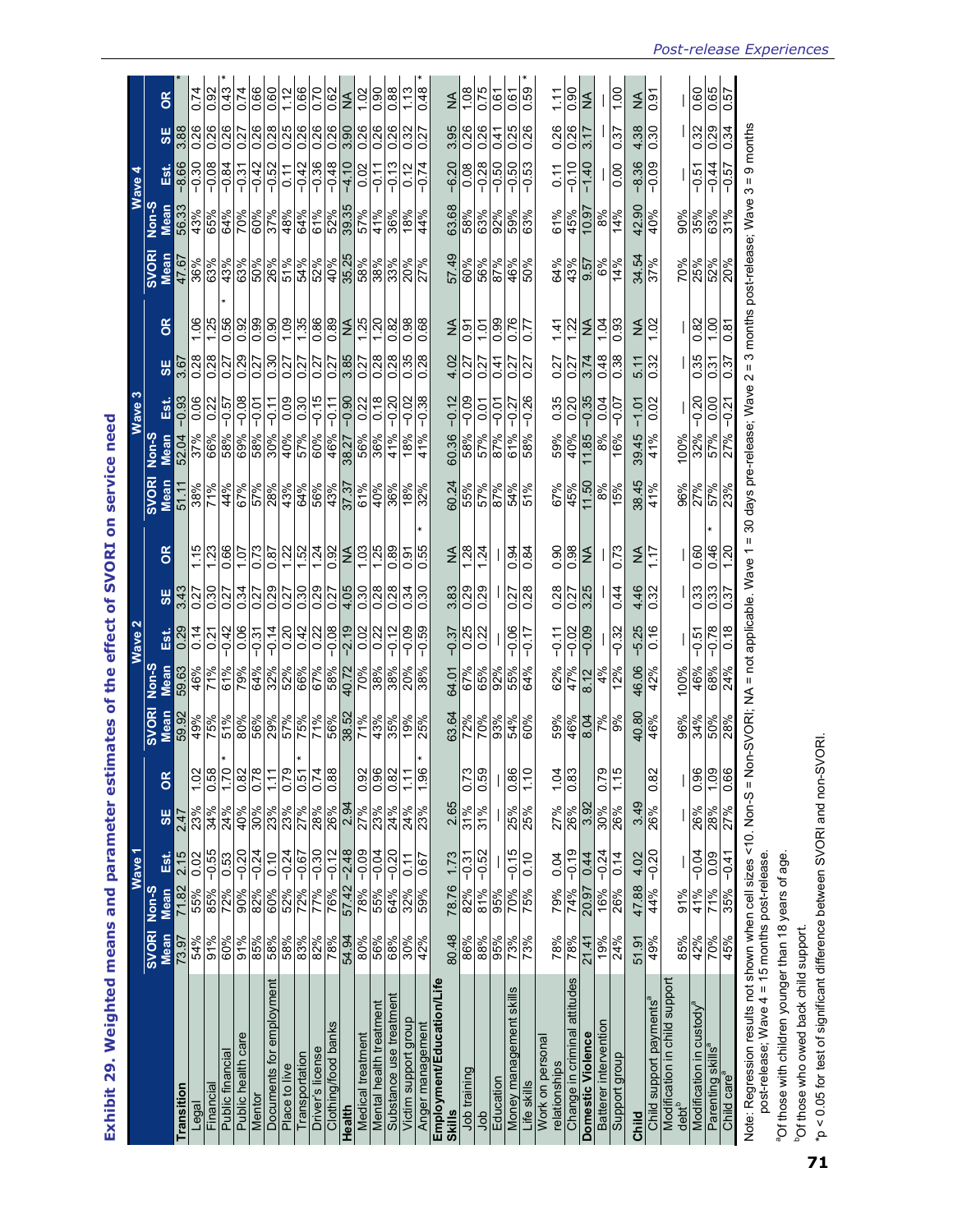The first pattern pertains to declining needs over time. Selfreported needs were extremely high at the pre-release interview (conducted approximately one month before release), declined substantially at the 3-month post-release time period, and then continued declining gradually at the 9- and 15-month interviews. For example, the mean bundle scores for employment/education/life skills service needs among the SVORI participants, which is the highest reported area of need among the female sample, declined from 80 (at the pre-release interview) to 57 at the 15-month post-release interview. Substantively, the scores are interpreted to mean that, at the time of the pre-release interview, the women reported needing 80% of the services in this bundle, whereas at the 15-month post-release interview they needed just slightly more than half of the employment/education/life skills services. The only exception to the pattern of declining need was domestic violence services, which fluctuated in a less consistent manner at the 3-, 9-, and 15-month interviews; however, the very low need in this area makes such trends relatively difficult to interpret. Importantly, however, although need declined over time, women's levels of need for most services remained high.

The second pattern pertains to the relative importance of different service needs. As shown in Exhibit 29, the sample of women reported the highest needs for services related to employment, education, and life skills. This area of need was the highest at the pre-release interview (as discussed in the "Pre-release Experiences of Returning Female Prisoners" section) and remained the strongest need area across each interview wave. The relative importance of the other service needs was consistent over time, generally. At each interview wave, transition services were ranked second in importance, followed by either health services or child services (depending on the particular interview wave). Domestic violence−related services remained the lowest-ranked services over time.

The third pattern pertains to differences in service need between the SVORI and non-SVORI respondents. As previously discussed, the level of self-reported need was similar between the SVORI and non-SVORI respondents at the time of the prerelease interview, indicating that the two groups were comparable before release. For most of the follow-up period, the groups continued to report similar levels of service need. At the final interview (15-months post-release), however, the non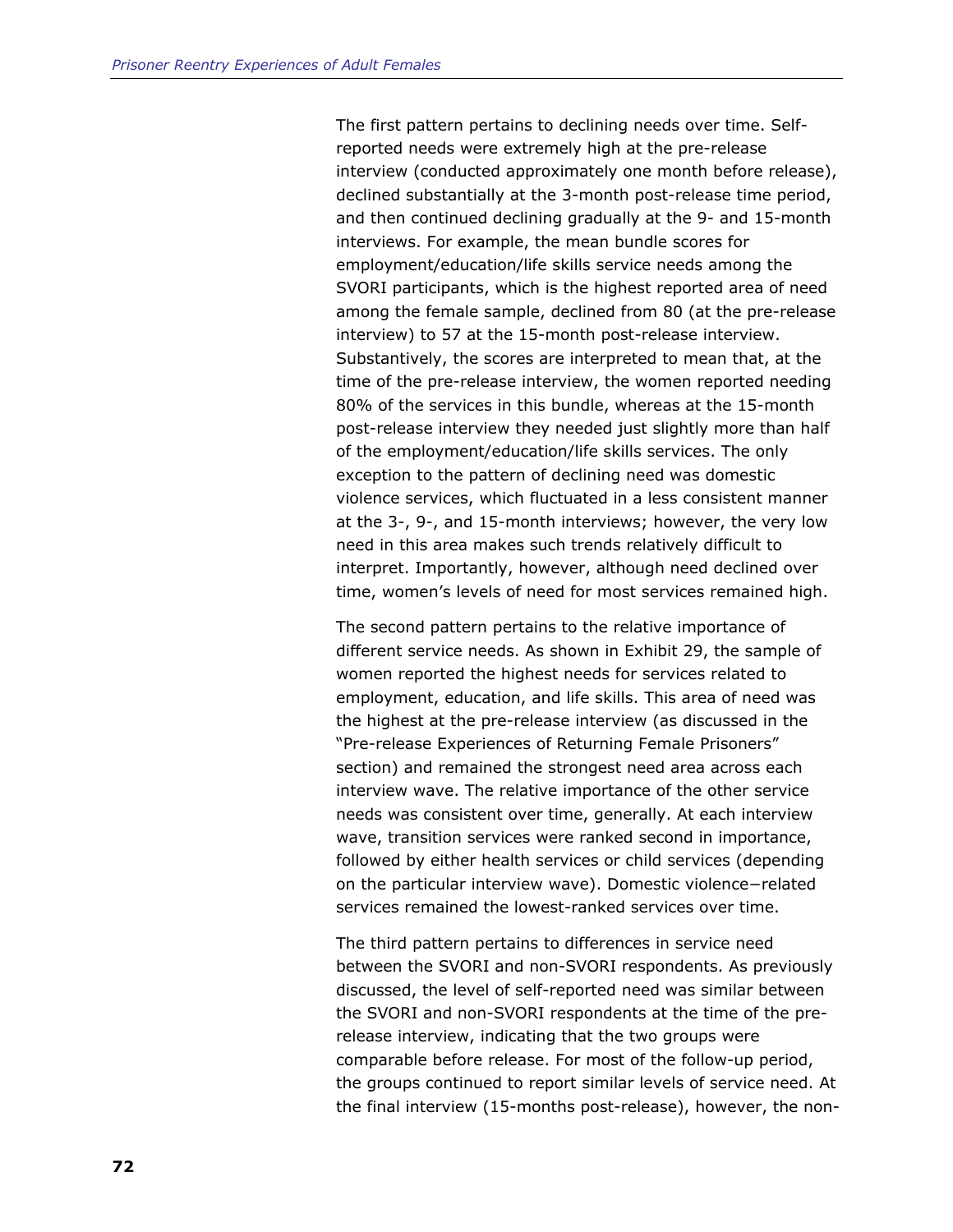SVORI group reported significantly higher needs for transition services ( $p < 0.05$ ). In addition, as will be discussed, significant differences indicating lower needs for SVORI participants were evident for several individual services within the bundle areas. This pattern is difficult to interpret, although it may indicate a delayed treatment effect, in that the needs of women who participated in SVORI programming may have been better addressed over time (so that they no longer reported as many needs as their situations stabilized). Another possibility explored is that response bias contributed to this pattern. Because response rates varied across each interview wave, researchers considered the possibility that the results for women who completed a particular interview were different from the results for women who completed all interviews. The analyses for the service need outcomes were conducted on the subsample of women that completed all three follow-up interviews. The results for this subsample were substantially the same as those for the full sample at each wave. Combined with the relatively high response rates and comparability between SVORI and non-SVORI respondents across waves (described earlier), response bias apparently was not a problem and was rejected as an explanation for the difference in selfreported needs among the SVORI and non-SVORI respondents.

Although the data are not shown in the exhibit, comparisons of service needs over time between the entire female and male samples were also made. As was observed with the pre-release data, women continued to have higher self-reported needs than men, particularly for health- and family-related services (which were significantly higher for the female sample than for the male sample at all post-release time periods). Notably, however, gender differences became decreasingly pronounced over time in all service areas. For all service areas except family services, the differences between service need as reported by men and by women diminished (and for employment/education and child services the gender difference actually reversed directions so that men reported higher levels of need than women at the 9- and 15-month interviews). The only exception to this pattern was domestic violence services, which remained significantly higher for women at all time periods and evinced more pronounced gender differences over time.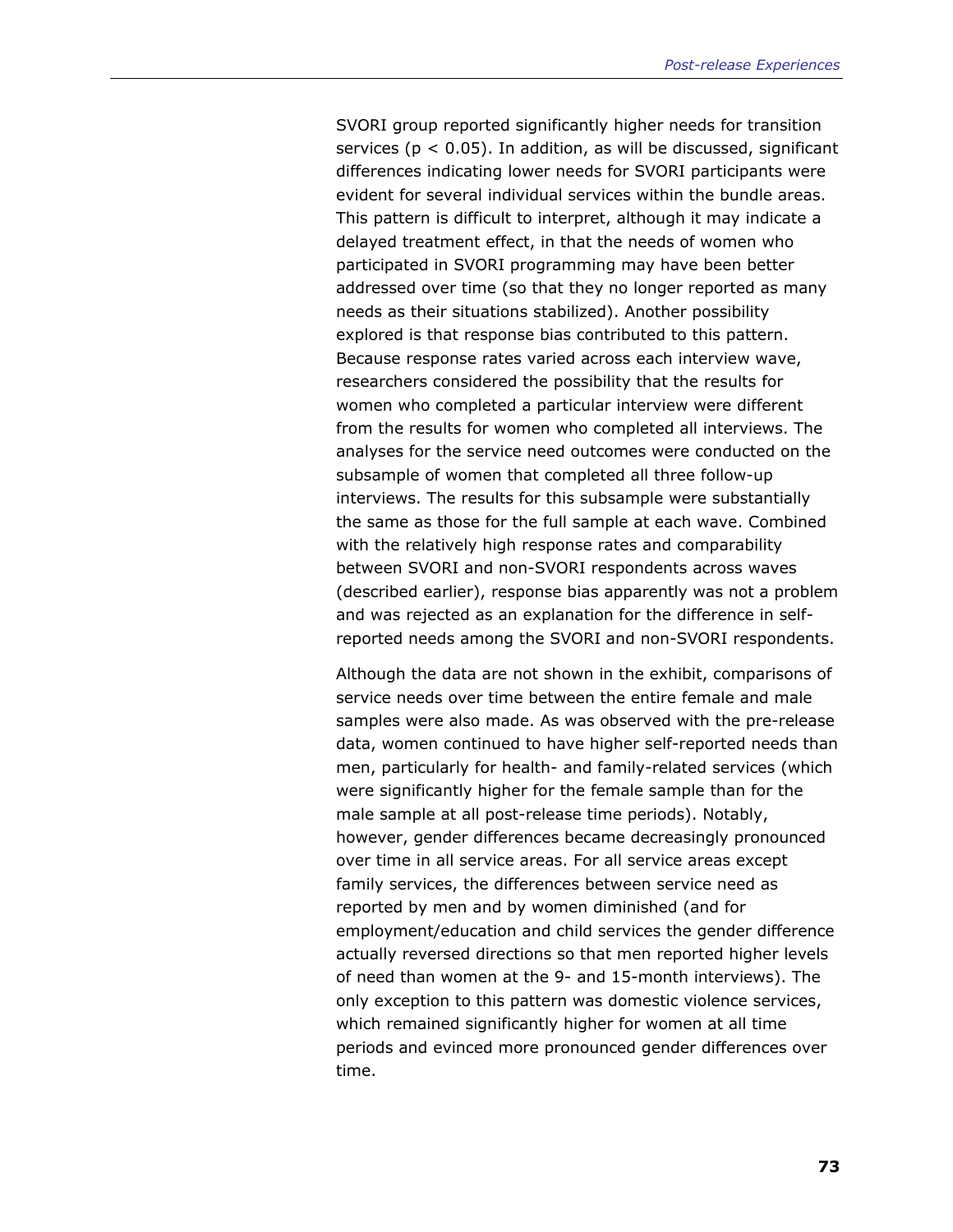#### *Transition Services*

As shown in Exhibit 30, the women in the sample reported high levels of need for transition services, which included various forms of assistance with the reentry process. Self-reported need for these services was highest at the time of the prerelease interview (at which point the weighted bundle scores were 74 for the SVORI group and 72 for the non-SVORI group) and declined with each subsequent interview, reaching their low at the 15-month interview of 48 for the SVORI group and 56 for the non-SVORI group. At each time period women's most commonly reported needs within this bundle were public health care insurance (identified as a need by 79% of the women at the time of the 3-month post-release interview) and financial assistance (such as short-term loans or housing deposits), identified as a need by 73% of the women.





Note: Wave 1 = 30 days pre-release; Wave 2 = 3 months post-release; Wave 3 = 9 months post-release; Wave 4 = 15 months post-release.

\*p < 0.05 for test of significant difference between SVORI and non-SVORI.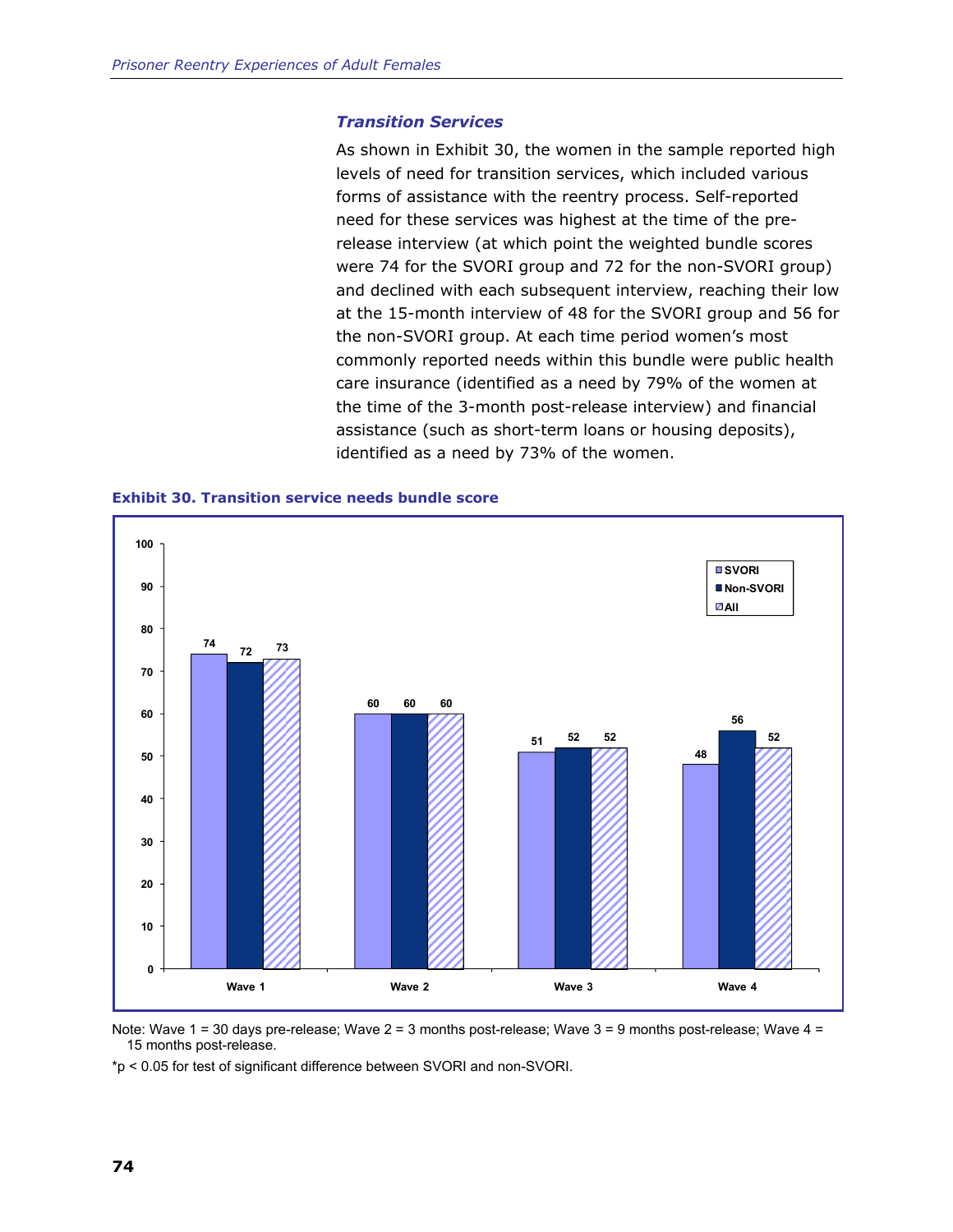Overall, few differences in self-reported need for transition services were found between the SVORI and non-SVORI respondents; however, the finding that SVORI participants were less likely to report needing public financial assistance at the pre-release interview was also evident at the 9- and 15-month interviews. In addition, as mentioned, the overall bundle scores for transition service needs were significantly lower for the SVORI group than for the non-SVORI group (48, compared with 56) at the time of the 15-month interview.

#### *Health Services*

Self-reported needs for health services also declined slightly at each interview wave, for both the SVORI and non-SVORI women. Exhibit 31 shows the bundle scores for health service needs at each interview wave. At the time of the 15-month post-release interview, women reported needing 37% of the services in the bundle. When the two groups were compared, the only individual health service for which significant differences in need were observed was anger management. Women who did not participate in SVORI were significantly more likely to report needing anger management services at all waves except the 9-month post-release interview.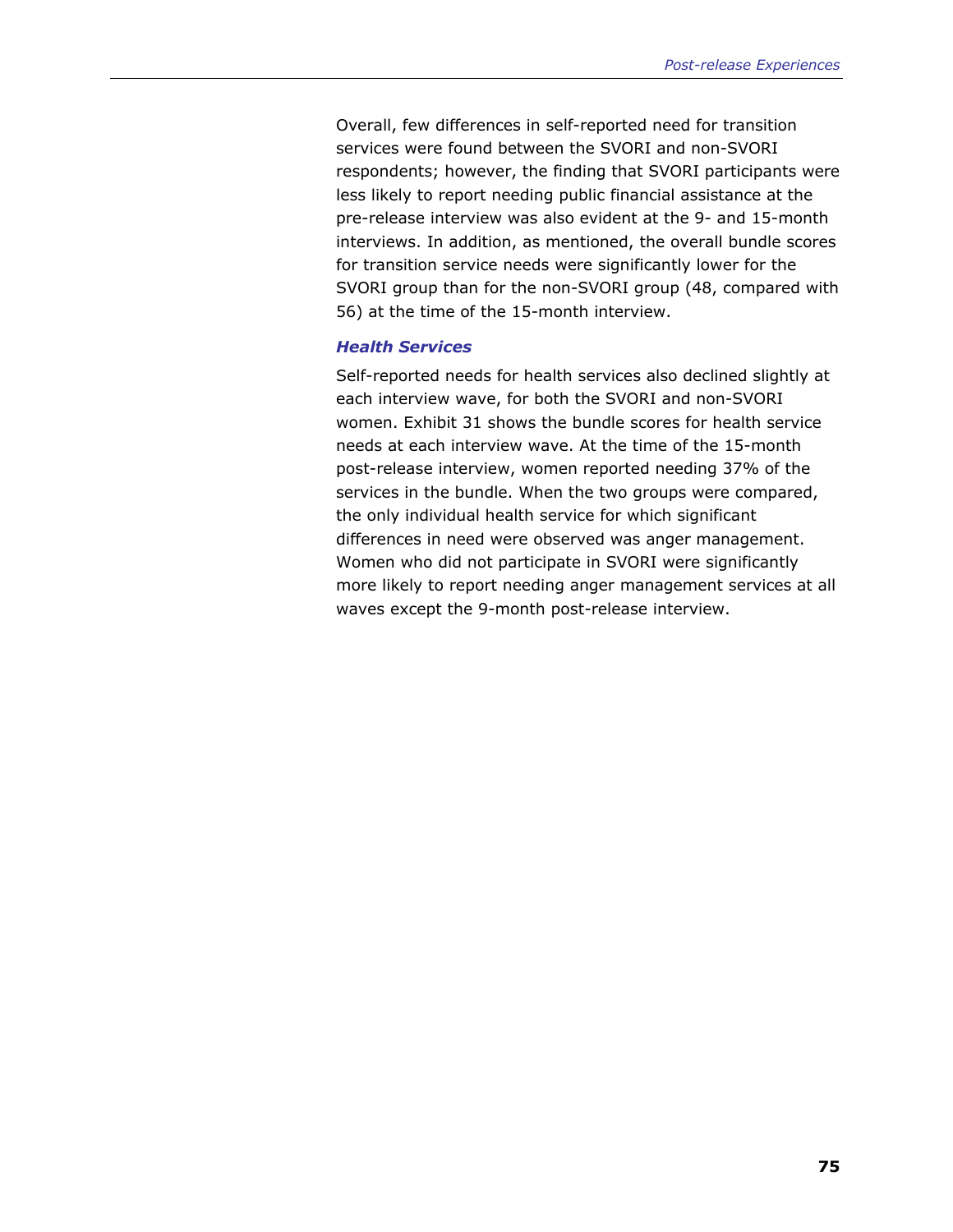

**Exhibit 31. Health service needs bundle score** 

Note: Differences between SVORI and non-SVORI were not significant at the 0.05 level. Wave 1 = 30 days prerelease; Wave 2 = 3 months post-release; Wave 3 = 9 months post-release; Wave 4 = 15 months post-release.

#### *Employment/Education/Skills Services*

The service area for which women consistently reported the greatest need was employment, education, and skills-related services. On average, women reported needing 80% of the services in this bundle before release, and 60−64% of the services after release (Exhibit 32). In terms of individual services that were most needed, virtually all women reported needing more education at the pre-release (95%) and 3-month post-release (93%) interviews. Although the number decreased slightly by 9 months post-release (87%), education remained the most commonly reported service need (among all 28 services) at all time periods among both the SVORI and non-SVORI groups. Job training and a job itself closely followed education as the most frequently reported service needs.

Interestingly, although the SVORI and non-SVORI respondents were comparable in their self-reported needs within the employment, education, and skills bundle, at the 15-month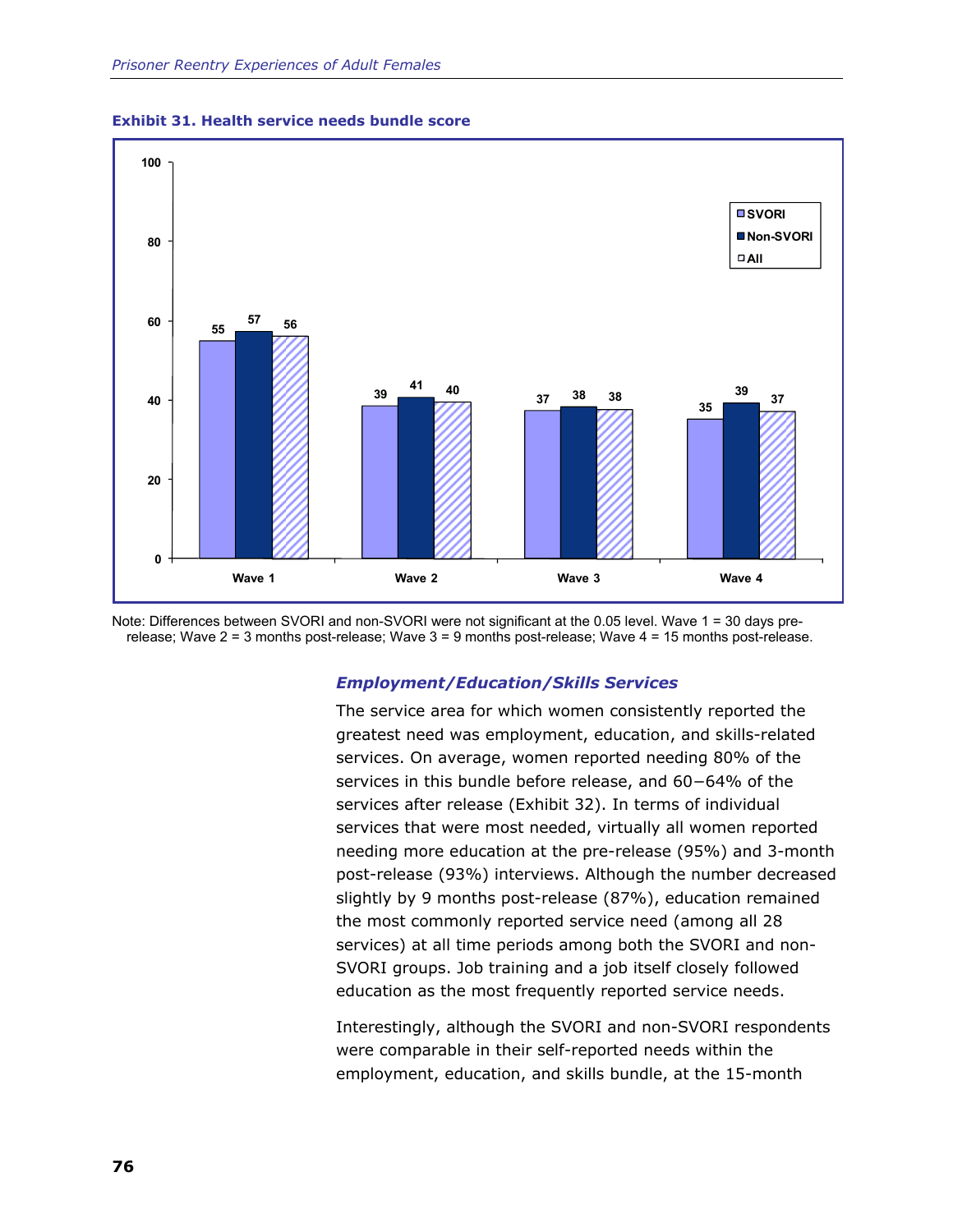

**Exhibit 32. Employment/education/life skills service needs bundle score** 

Note: Differences between SVORI and non-SVORI were not significant at the 0.05 level. Wave 1 = 30 days prerelease; Wave 2 = 3 months post-release; Wave 3 = 9 months post-release; Wave 4 = 15 months post-release.

> interview the need for life skills was significantly lower among the women who had enrolled in SVORI programming than among the women who received "treatment as usual."

#### *Domestic Violence Services*

As shown in Exhibit 33, domestic violence services continued to be a low ranked service need among the female sample after the women were released, with the lowest need reported at the 3-month post-release interview (at which point the average bundle score was only 8). Very few women reported needing a batterer intervention program (for example, the highest proportion reported at any time period post-release was only 8% of women, which was reported at the 9 month follow-up interview) or a domestic violence support group (expressed as a need by only 15% of the women at 9 months post-release) at any time period, and there were no differences between the SVORI and non-SVORI subgroups.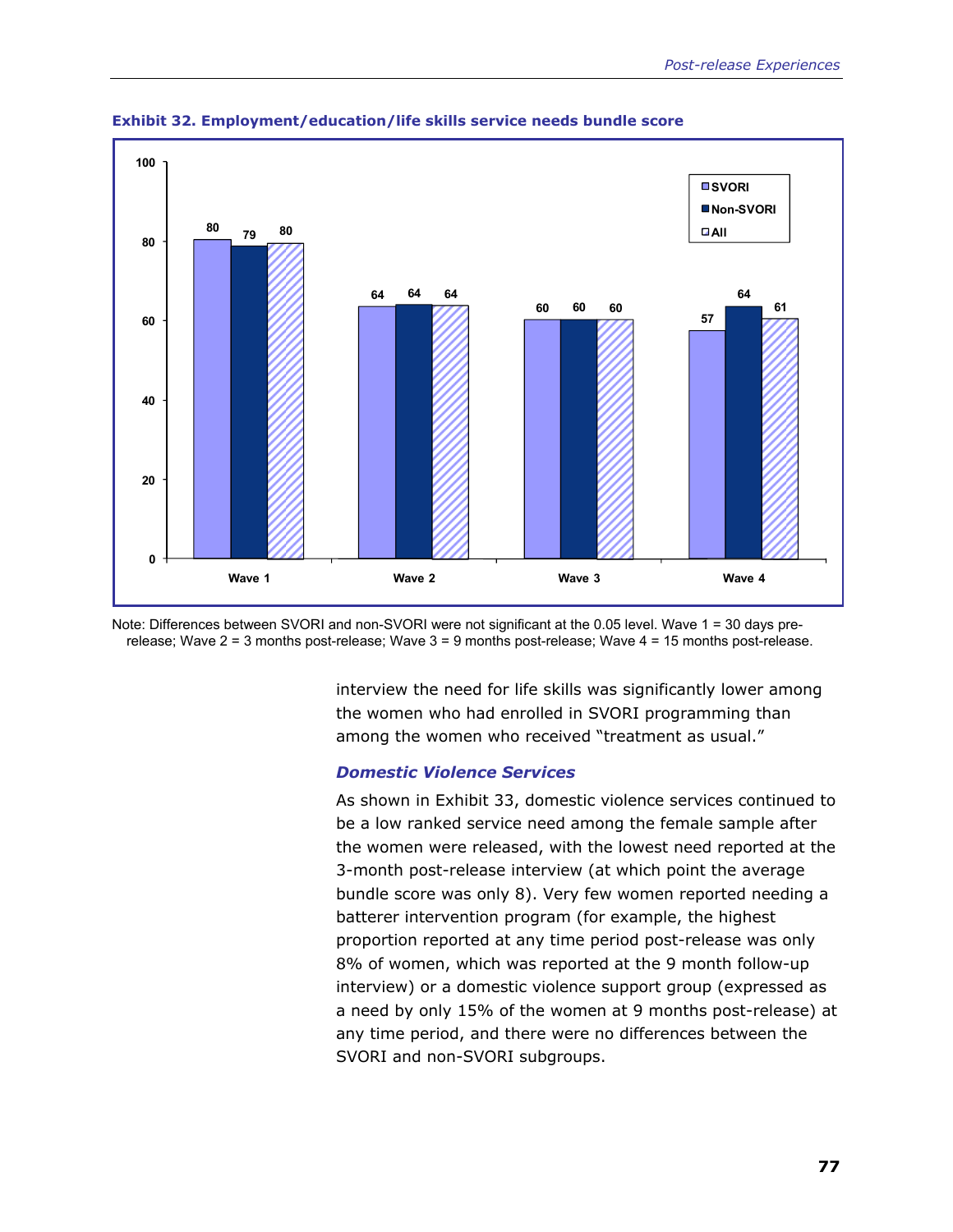



Note: Differences between SVORI and non-SVORI were not significant at the 0.05 level. Wave 1 = 30 days prerelease; Wave 2 = 3 months post-release; Wave 3 = 9 months post-release; Wave 4 = 15 months post-release.

#### *Child Services*

Among women who had minor children (three quarters of the female sample), the need for child-related services (which included instruction in parenting skills, child care, child support payments, modifications in the child support debt they owed, and modifications in the custody of their children) decreased over the follow-up period. As shown in Exhibit 34, although women reported needing half of the child-related services at the time of the pre-release interview, they reported needing only 43% at the 3-month interview, 39% at the 9-month interview, and 38% at the 15-month interview.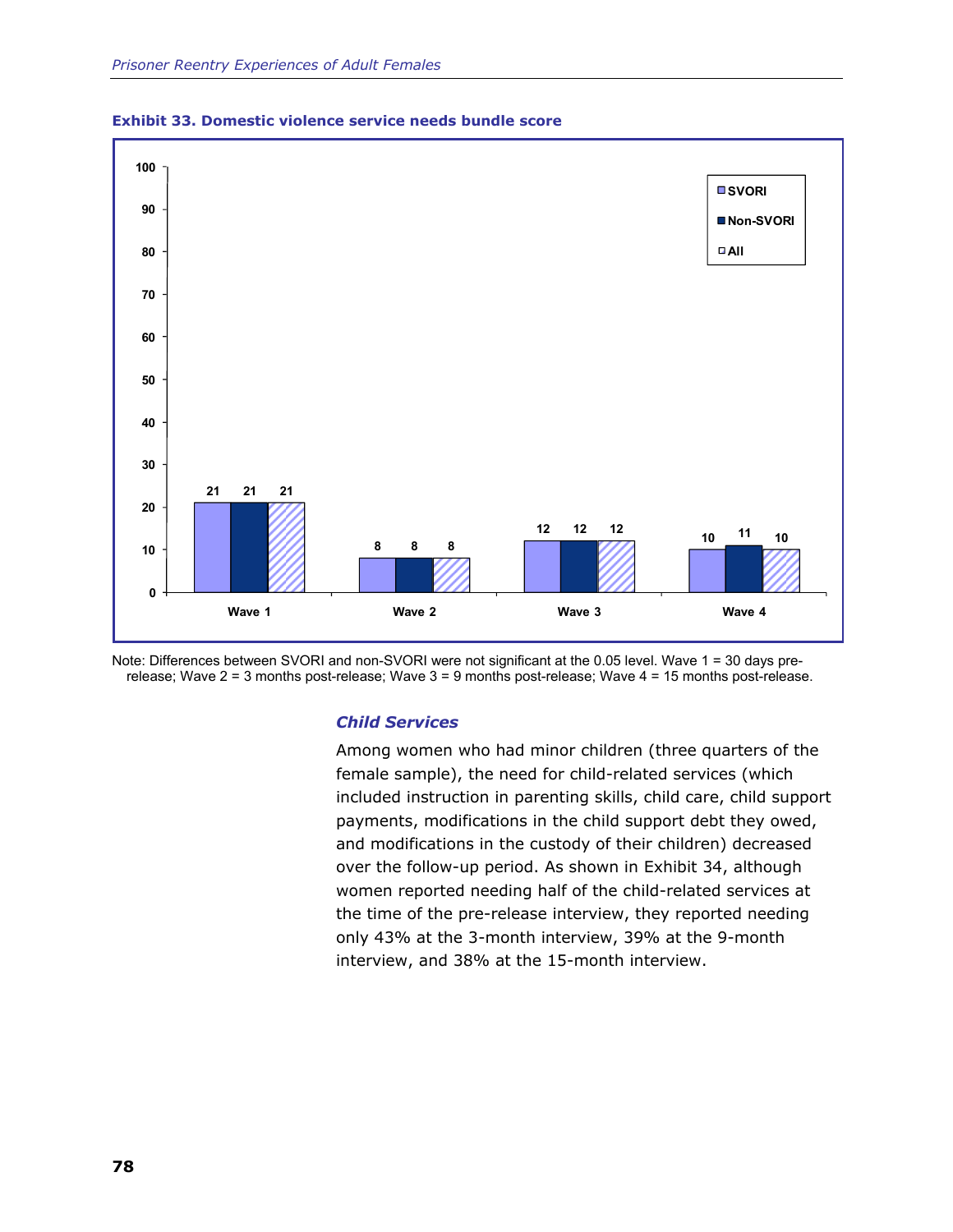

**Exhibit 34. Child service needs bundle score** 

Note: Wave 1 = 30 days pre-release; Wave 2 = 3 months post-release; Wave 3 = 9 months post-release; Wave 4 = 15 months post-release.

\*p < 0.05 for test of significant difference between SVORI and non-SVORI.

# **Levels of Need Across Services**

When women's perceived need for services over time was examined, women were found to have extremely high need in the days immediately before release. By 3 months after release, their perceptions of need had declined substantially and continued to decline slightly over the following 6 months.

Among the various service bundles, services related to education, employment, and skill building consistently were reported the most frequently. In terms of individual services, the ones most consistently identified as a need by the largest proportion of women were more education, public health care insurance, and financial assistance.

At each interview wave, in addition to self-reporting whether a particular service was needed, respondents were also asked to report their "top two" service needs. According to this measure,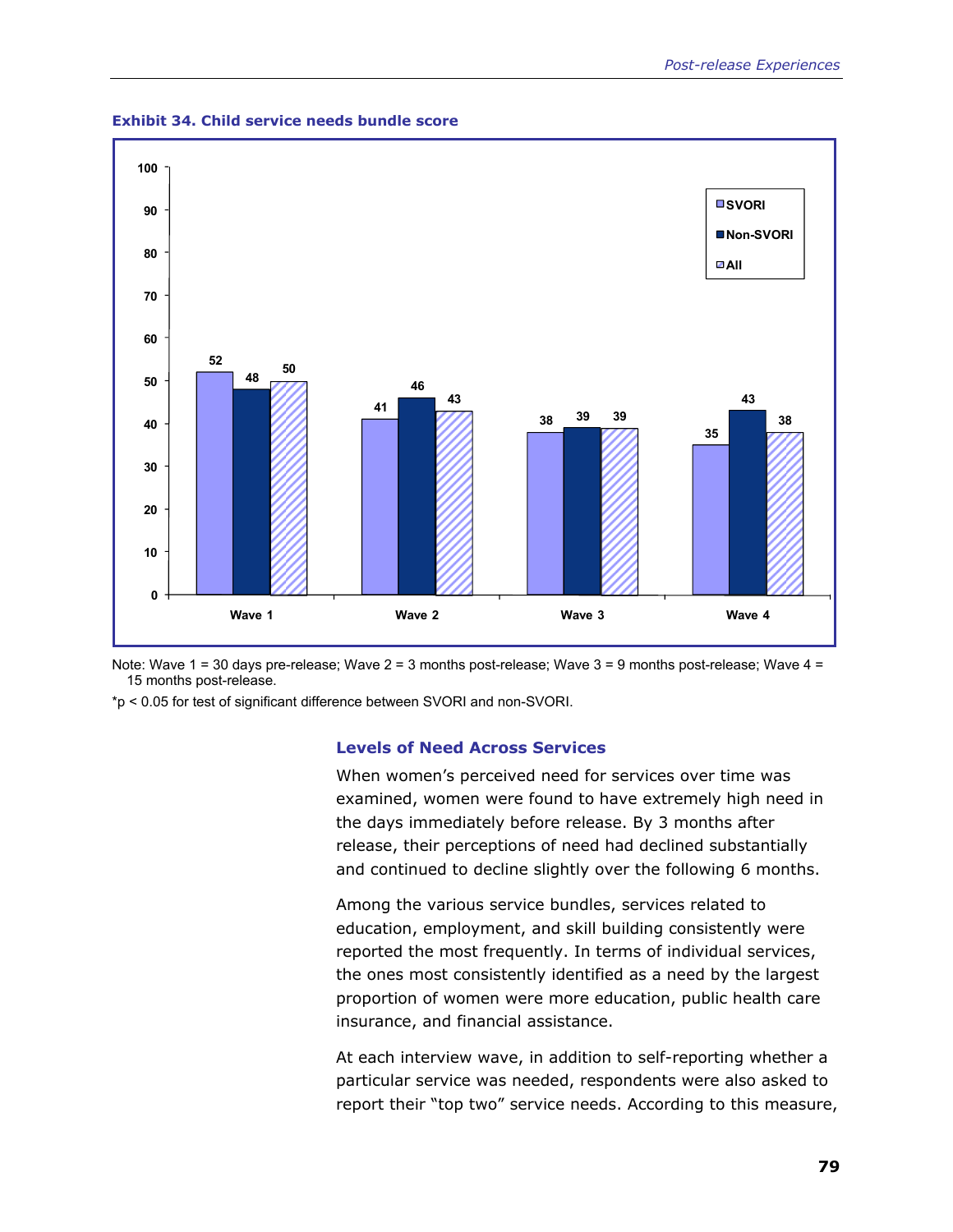the services that were most commonly reported in the "top two" across all waves were a job (20–39% of the women), a place to live (15–24% of the women), more education (15– 21% of the women), and a driver's license (13–16% of the women).

As a final indicator of service need, an "all services" bundle, which captured the level of overall need across all services (in addition to the service bundles already described), was created. On average, the respondents reported needing 46–51% of all the service items during the post-release period (compared with 64% of items during the pre-release period).

# **SERVICE RECEIPT**

In the Multi-site Evaluation of SVORI, service receipt was extensively documented. This documentation allowed us to assess whether SVORI programs were successful in increasing participants' access to services beyond access under "treatment as usual" and to examine the duration of any observed increased service receipt. In the "Pre-release Experiences" section, the findings indicated that the SVORI programs substantially increased access to pre-release services for the women. For all service areas, women enrolled in SVORI programs reported significantly higher service receipt during their periods of incarceration than comparable women not enrolled in SVORI.

This section examines whether self-reported service utilization remained higher for the SVORI participants across each interview wave (with the weighted service receipt scores shown for the pre-release time period as a reference point). The service receipt bundles mirror the bundles created to show service need, with the addition of a "coordination services" bundle (measured only for service receipt), which assesses receipt of services such as need assessments, case management, and, for the post-release time periods, postrelease supervision.

#### **Service Receipt Bundle Scores**

The results of the weighted outcome analyses and the weighted means for each service bundle (and individual item) across waves are shown for the SVORI and non-SVORI groups in Exhibit 35. Several patterns are clear in the data.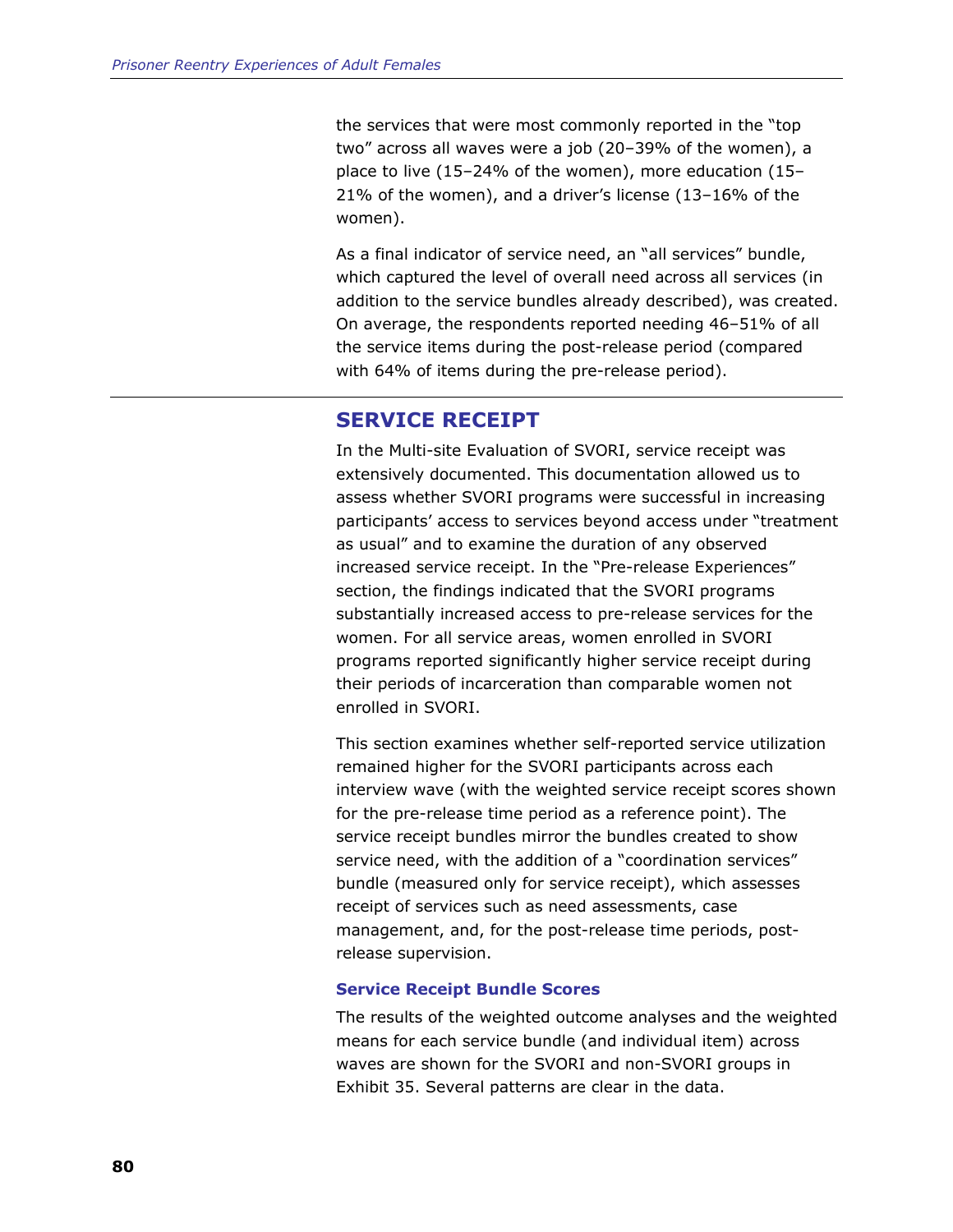Exhibit 35. Weighted means and parameter estimates of the effect of SVORI on service receipt **Exhibit 35. Weighted means and parameter estimates of the effect of SVORI on service receipt** 

|                                                                                                                |                       |                   | Wave 1              |                     |                  |                                      |                       | Wave 2            |                   |           |                                                                                                 |                                                                                                                 | Wave 3                      |      |                     |                                 |                   | Wave 4                   |                  |               |
|----------------------------------------------------------------------------------------------------------------|-----------------------|-------------------|---------------------|---------------------|------------------|--------------------------------------|-----------------------|-------------------|-------------------|-----------|-------------------------------------------------------------------------------------------------|-----------------------------------------------------------------------------------------------------------------|-----------------------------|------|---------------------|---------------------------------|-------------------|--------------------------|------------------|---------------|
|                                                                                                                | <b>SVORI</b>          | Non-S             |                     |                     |                  | SVORI                                | Non-3                 |                   |                   |           | SVORI                                                                                           | Non-S                                                                                                           |                             |      |                     | <b>SVORI</b>                    | Non-S             |                          |                  |               |
|                                                                                                                | Mean                  | <b>Mean</b>       | Est.                | <b>SE</b>           | ō                | Mean                                 | Mean                  | Est.              | <b>SE</b>         | g         | Mean                                                                                            | Mean                                                                                                            | Est                         | SΕ   | δR                  | Mean                            | Mean              | غة.<br>Est               | 95               | <b>B</b>      |
| <b>Coordination services</b>                                                                                   | 72.67                 | 29.11             | 43.56               | 3.44                | ž                | 69.35                                | 36.50                 | 32.85             | 3.82              | ≸         | 55.05                                                                                           | 29.77                                                                                                           | 25.28                       | 4.25 | ≨                   | 39.27                           | 25.47             | 13.80                    | 4.06             | ≨             |
| Needs assessment                                                                                               | 79%                   | 46%               | 149                 | 0.27                | $\frac{4}{4}$    | 52%                                  | 15%                   | 1.78              | 0.31              | 5.92      | 39%                                                                                             | 22%                                                                                                             | 0.80                        | 67.0 | 2.23                | 36%                             | 21%               | 0.74                     | 0.30             | 2.10          |
| Case manager                                                                                                   | 70%                   | 33%               | 891                 | 0.24                | $\frac{8}{4}$    | 74%                                  | 38%                   | 1.53              | 0.30              | 4.61      | 59%                                                                                             | 27%                                                                                                             | 1.34                        | 0.28 | 3.83                | 42%                             | 25%               | 0.77                     | 0.28             | 2.17          |
| Worked with someone to<br>reintegrate                                                                          | 81%                   | 25%               | 2.53                | 0.28                | 12.6             | 68%                                  | 18%                   | 2.25              | 0.31              | 9.50      | 51%                                                                                             | 16%                                                                                                             | 1.73                        | 0.31 | 5.64                | 39%                             | 18%               | 1.06                     | 0.30             | 2.90          |
| Currently on probation/parole                                                                                  |                       |                   |                     |                     |                  | 88%                                  | 75%                   | 0.89              | 0.37              | 2.44      | 80%                                                                                             | 56%                                                                                                             | 1.15                        | 0.31 | 3.14                | 54%                             | 43%               | 0.42                     | 0.26             | 1.53          |
| <b>Transition services</b>                                                                                     | 40.13                 | 23.02             | 17.11               | 2.20                | ķΝ               | 26.33                                | 12.45                 | 3.87              | 2.31              | <b>AN</b> | 16.60                                                                                           | 10.19                                                                                                           | 6.41                        | 2.14 | <b>AN</b>           | 13.16                           | 11.68             | 1.48                     | 2.02             | <b>AN</b>     |
| Financial assistance                                                                                           | 19%                   | 3%                |                     |                     |                  | 12%                                  |                       |                   |                   |           |                                                                                                 | 1%                                                                                                              |                             |      |                     | 11%                             | 4%                |                          |                  |               |
| Public financial assistance                                                                                    | 24%                   | 13%               | 0.72                | 0.30                | $\frac{0}{2}$    | 39%                                  | 2%<br>30%             | 0.40              | 0.29              | 67.1      | 10%<br>25%                                                                                      | 20%                                                                                                             | 0.27                        | 0.33 | 1.31                | 20%                             | 24%               | $-0.18$                  | 0.33             | 0.83          |
| Public health care                                                                                             | 25%                   | 9%                | 1.13                | 0.34                | 3.1              | 30%                                  | 25%                   | 0.22              | 0.30              | 1.25      | 25%                                                                                             | 26%                                                                                                             | $-0.05$                     | 0.31 | 0.95                |                                 | 27%               | $-0.02$                  | 0.31             | 0.98          |
| Legal assistance                                                                                               | 22%                   | 14%               | 0.52                | 0.29                | $\frac{6}{1}$    | 4%                                   | 4%                    |                   |                   |           | %7                                                                                              | 10%                                                                                                             |                             |      |                     | $\frac{\mathbb{Z}}{\mathbb{Z}}$ | 8%                | 0.36                     | 0.44             | 1,44          |
| Documents for employment                                                                                       | 59%                   | 43%               | 0.61                | 0.23                | $\frac{8}{1}$    | 29%                                  |                       | 1.12              | 0.34              | 3.05      | 18%                                                                                             | 10%                                                                                                             | 0.74                        | 0.41 | 210                 |                                 | 10%               | $-0.04$                  | 0.44             | 0.96          |
| Mentoring                                                                                                      | 36%                   | 10%               | 1.59                | 0.30                | $\frac{8}{4}$    | 35%                                  | $\frac{362}{12}$      |                   |                   |           | 22%                                                                                             | 969                                                                                                             |                             |      |                     |                                 | $\frac{9}{6}$     | 10.1                     | 0.43             | 2.83          |
| Place to live                                                                                                  | 37%                   | 968               | 66.0                | 0.26                | 2.6              | 29%                                  | 961                   | 1.15              | 15.0              | 3.16      |                                                                                                 |                                                                                                                 | 0.69                        | 0.44 | 1.99                | 968                             | 9%8               |                          |                  |               |
| Transportation                                                                                                 | 23%                   | $\frac{47%}{15%}$ | $\frac{0.38}{0.63}$ | 0.27                | $\frac{4}{1}$    | $\frac{37\%}{8\%}$                   | $\frac{12%}{6%}$      | 1.43              | 0.35              | 4.17      | $\frac{\frac{1}{8}}{\frac{1}{8}}\frac{\frac{1}{8}}{\frac{1}{8}}\frac{\frac{1}{8}}{\frac{1}{8}}$ | $\frac{8}{100}$                                                                                                 | 1.28                        | 0.42 | 3.60                | $\frac{12\%}{4\%}$              | $\frac{8\%}{4\%}$ | 0.50                     | 0.45             | 1.65          |
| Driver's license                                                                                               | 25%                   |                   |                     | 0.28                | $\frac{80}{1}$   |                                      |                       |                   |                   |           |                                                                                                 |                                                                                                                 |                             |      |                     |                                 |                   |                          |                  |               |
| Access to clothing/food                                                                                        | 43%                   |                   | 0.62                | 0.23                | $\frac{8}{1}$    | 41%                                  |                       | 1.32              | 0.31              | 3.74      |                                                                                                 | 12%                                                                                                             | 0.39                        | 0.37 | 1.48                |                                 |                   | $-0.49$                  | 0.38             | 0.61          |
| <b>Health services</b>                                                                                         | 47.67                 | 29%<br>35.59      | 12.08               | 2.68                | ž                | 24.66                                | 14.17                 | 10.49             | 2.36              | ≸         | 25.70                                                                                           | 7.78                                                                                                            | 7.92                        | 2.47 | ≨                   | 21.69                           | 18.90             | 2.79                     | 2.37             | ≨             |
| Victim support group                                                                                           | 17%                   |                   | 0.82                | 0.34                | 2.2              | 8%                                   | 0%                    |                   |                   |           |                                                                                                 |                                                                                                                 |                             |      |                     | 2%                              |                   |                          |                  |               |
| Anger management program                                                                                       | 37%                   | 8%<br>18%         | 0.96                | 0.26                | 2.6              | 4%                                   | 3%                    |                   |                   |           | $\frac{28}{5}$                                                                                  | $\frac{8}{2}$                                                                                                   |                             |      |                     | 4%                              | $\frac{8}{5}$     |                          |                  |               |
| Medical treatment                                                                                              | 68%                   | 71%               | $-0.15$             | 0.25                | $\frac{8}{2}$    | 39%                                  | 44%                   | $-0.19$           | 0.27              | 0.83      | 54%                                                                                             | 50%                                                                                                             | 0.17                        | 0.27 | 1.19                | 53%                             | 54%               | $-0.03$                  | 0.27             | 0.97          |
| Dental services                                                                                                |                       |                   |                     | 0.23                | $\overline{2.1}$ |                                      |                       |                   |                   |           |                                                                                                 |                                                                                                                 |                             | 0.36 | 1.37                |                                 |                   | 0.01                     |                  | $\frac{5}{1}$ |
| Mental health treatment                                                                                        | 63%<br>49%            | 45%<br>34%        | $\frac{0.00}{74}$   | $\frac{0.23}{0.23}$ | $\frac{8}{1}$    | $\frac{88}{228}$                     | 3%<br>17%             | $\frac{83}{1.36}$ | $\frac{32}{0.30}$ | 2.28      | $\frac{88}{89}$                                                                                 | $\frac{15%}{14%}$                                                                                               | 여명 <br> 성 <mark>명 </mark> 승 | 0.32 | $\frac{2.24}{ }$    | နဲ့<br>မြန်မြန်                 | $\frac{88}{180}$  | 0.17                     | 8883             | 1.19          |
| Substance use treatment                                                                                        | 52%                   | 37%               | 0.63                |                     | $\frac{8}{1}$    |                                      | 19%                   |                   |                   | 3.88      |                                                                                                 |                                                                                                                 |                             |      | 2.79                |                                 |                   | 0.90                     |                  | 2.47          |
| Employment/education/life                                                                                      |                       |                   |                     |                     |                  |                                      |                       |                   |                   |           |                                                                                                 |                                                                                                                 |                             |      |                     |                                 |                   |                          |                  |               |
| skills services                                                                                                | 53.64                 | 24.66             | 28.97               | 3.12                | ż                | 25.69                                | 7.39                  | 18.30             | 2.87              | ≸         | 16.90                                                                                           | 7.58                                                                                                            | 9.32                        | 2.57 | $\frac{4}{2}$       | 14.14                           | 7.80              | 6.34                     | 2.25             | $\frac{4}{2}$ |
| Money management skills                                                                                        | 38%                   | 10%               | 1.74                | 0.29                | 6<br>5           | 11%                                  |                       |                   |                   |           | 10%                                                                                             | 3%                                                                                                              |                             |      |                     |                                 | 5%                |                          |                  |               |
| Life skills                                                                                                    | 63%                   | 25%<br>19%        | 1.62                | 0.24                | 0.5              | 21%                                  | ಷ <mark>್ಣ</mark> ್ರೀ |                   |                   |           | 14%                                                                                             | 5%                                                                                                              |                             |      |                     | 10%                             | 7%                | 0.51                     | 0.46             | 1.66          |
| Work on personal relationships                                                                                 | 46%                   |                   | 1.27                | 0.25                | 3.5              | 21%                                  |                       |                   |                   |           | 13%                                                                                             | 8%                                                                                                              | 0.57                        | 0.42 | 97.1                | 7%                              | 6%                |                          |                  |               |
| Change criminal attitudes                                                                                      | 64%                   | 29%               | 1.50                | 0.24                | 4.4              | 33%                                  | 7%                    | 181               | 0.40              | 6.47      | 24%                                                                                             | 10%                                                                                                             | 0.97                        | 0.37 | 2.65                | 21%                             | 9%                | 1.04                     | 0.38             | 2.83          |
| Any educational services                                                                                       | 61%                   | 40%               | $\frac{60}{109}$    | 0.23                | 2.3              | 21%                                  | 6%                    |                   |                   |           | <u>ေနေတြ အိုး</u>                                                                               | $ \frac{1}{\sqrt{2}}\frac{1}{\sqrt{2}}\frac{1}{\sqrt{2}}\frac{1}{\sqrt{2}}\frac{1}{\sqrt{2}}\frac{1}{\sqrt{2}}$ | 0.79                        | 0.41 | $\frac{2.21}{2.65}$ | $\frac{88}{228}$                | 11%               | 0.60                     | 0.38             | 1.83          |
| Any employment services                                                                                        | $\frac{50\%}{15.36}$  | 25%               |                     | 0.24                | $\frac{5}{2}$    | 48%                                  | 16%                   | 09.1              | 15.0              | 4.93      |                                                                                                 |                                                                                                                 | 0.97                        | 0.36 |                     |                                 | 11%               | 6.0                      | 0.36             | 2.39          |
| Domestic violence services                                                                                     |                       | 8.46              | $\frac{6.91}{0.85}$ | 3.03                | ž                | $\frac{3.11}{5\%}$                   | 0.64                  | 2.46              | 1.25              | $\leq$    |                                                                                                 |                                                                                                                 | 3.03                        | 2.03 |                     |                                 | 18.1              | 4.29                     | 2.24             | ≨             |
| Support group                                                                                                  | 23%                   |                   |                     | 0.30                | 2.3              |                                      | 10 <sub>6</sub>       |                   |                   |           |                                                                                                 |                                                                                                                 |                             |      |                     |                                 | $\frac{5}{6}$     |                          |                  |               |
| Batterer intervention                                                                                          | $\frac{66.61}{10.30}$ | $rac{5%}{9.74}$   | 0.34                | 0.45                | न्               | $\frac{1\%}{5.68}$                   | 0%                    |                   |                   |           |                                                                                                 |                                                                                                                 |                             |      |                     |                                 | 2%                | $\overline{\phantom{a}}$ |                  |               |
| <b>Child services</b>                                                                                          |                       |                   | 9.66                | 2.54                | ž                |                                      | 5.40                  | 0.29              | 2.09              | $\leq$    | 4.98                                                                                            |                                                                                                                 | 3.62                        | 1.68 | IZ                  | $\frac{4\%}{6.32}$              | 5.17              | 1.15                     | $\frac{1.88}{ }$ | MA            |
| Child care <sup>a</sup>                                                                                        | 10%                   | $\frac{8}{2}$     |                     |                     |                  | 969                                  | $4\%$                 |                   |                   |           | 5%                                                                                              | $\frac{9}{6}$                                                                                                   |                             |      |                     |                                 | 5%                |                          |                  |               |
| Modification in child support                                                                                  |                       |                   |                     |                     |                  |                                      |                       |                   |                   |           |                                                                                                 |                                                                                                                 |                             |      |                     |                                 |                   |                          |                  |               |
| $debt^b$                                                                                                       | 23%                   | $\delta$          |                     |                     |                  | 20%                                  | $8\%$                 |                   |                   |           | 6%                                                                                              | 0%                                                                                                              |                             |      |                     | 12%                             | 8%                |                          |                  |               |
| Child support payments'                                                                                        | 3%                    | 1%                |                     |                     |                  | $rac{261}{100}$                      | $\frac{4\%}{7\%}$     |                   |                   |           | $\frac{5}{6}$                                                                                   | $rac{3\%}{1\%}$                                                                                                 |                             |      |                     | $\frac{2\%}{2\%}$               | $\frac{5\%}{2\%}$ |                          |                  |               |
| Modification in custody                                                                                        | 13%                   | 9%                | 0.49                | 0.43                | $\frac{6}{1}$    |                                      |                       |                   |                   |           |                                                                                                 |                                                                                                                 |                             |      |                     |                                 |                   |                          |                  |               |
| Parenting classes <sup>a</sup>                                                                                 | 51%                   | 28%               | 00.1                | 0.28                | 27               | 7%                                   | 7%                    |                   |                   |           | 5%                                                                                              | 1%                                                                                                              |                             |      |                     | 8%                              | 8%                |                          |                  |               |
| Note: Regression results not shown when cell sizes <10. Non-S = No<br>elease; Wave 4 = 15 months post-release. |                       |                   |                     |                     |                  | n-SVORI, NA = not applicable. Wave 1 |                       |                   |                   |           | = 30 days pre-release; Wave 2                                                                   |                                                                                                                 |                             |      |                     | = 3 months post-release; Wave 3 |                   | $= 9$ months post-       |                  |               |
|                                                                                                                |                       |                   |                     |                     |                  |                                      |                       |                   |                   |           |                                                                                                 |                                                                                                                 |                             |      |                     |                                 |                   |                          |                  |               |

release; Wave 4 = 15 months post-release. aOf those with children younger than 18 years of age.

<sup>9</sup>Of those with children younger than 18 years of age.

<sup>o</sup>Of those who owed back child support.

<sup>b</sup>Of those who owed back child support.

\*p < 0.05 for test of significant difference between SVORI and non-SVORI.

\*p < 0.05 for test of significant difference between SVORI and non-SVORI.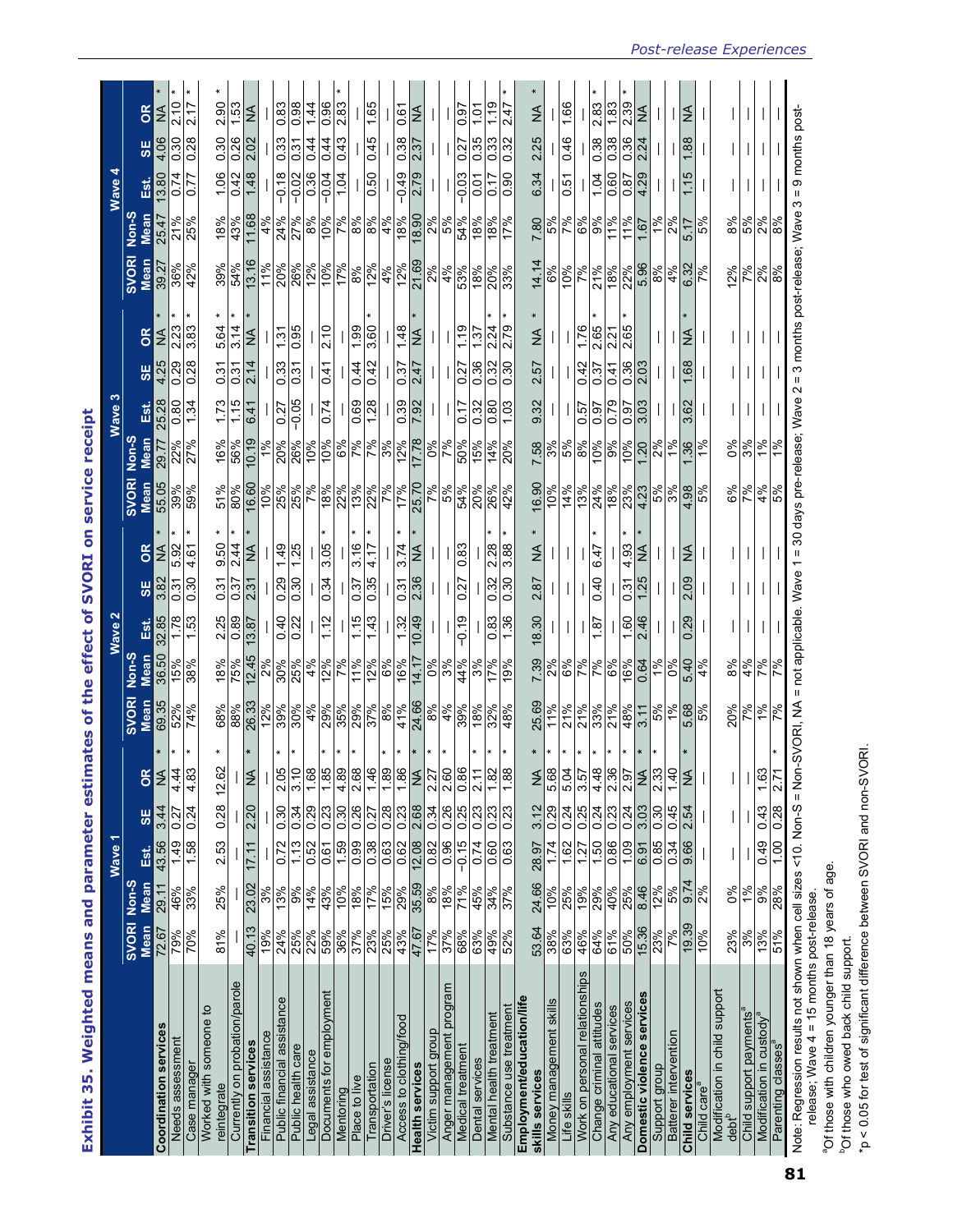First, it is clear that the SVORI participants reported significantly higher service receipt than the non-SVORI respondents for all types of services and all time periods. The women who enrolled in SVORI programming reported higher levels of services not only during their incarcerations (as measured in the Wave 1 interview), but also at 3, 9, and 15 months post-release. The disparity in service receipt between the SVORI and non-SVORI groups was particularly evident in service areas such as coordination and employment, education, and life skills services; for these bundles, the receipt scores for the SVORI participants were often twice as high as those for the women who received "treatment as usual." Some exceptions to the pattern of significantly higher service receipt among the SVORI participants are evident, however. By 15 months post-release, the higher receipt of transition and health services that had been statistically significant at all previous interviews were no longer statistically significant. In addition, the patterns for domestic violence and child services were relatively unstable (with the SVORI participants reporting higher levels of receipt but this pattern not being statistically significant for all time periods), which is what would be expected because of the very small numbers of women who received these services.

Second, it is evident that, as in the pattern of self-reported need for services declining over time, the likelihood of receiving services declined over time. Specifically, the women were most likely to report receiving services during their incarceration. After they were released they were increasingly less likely to receive services at 3, 9, and 15 months. Notably, however, this pattern is much more evident among the SVORI participants than among the non-SVORI respondents. For the women who received "treatment as usual," service receipt decreased dramatically from Wave 1 to Wave 2. However, after the initial decrease, the level of service receipt remained relatively stable (and for some services, such as health services, actually increased slightly over time). In contrast, the women who participated in SVORI programming generally experienced substantial decreases in service receipt from each time period to the next. For health services, level of service receipt appeared to stabilize after the initial decrease in the initial postrelease period. In addition, the patterns for domestic violence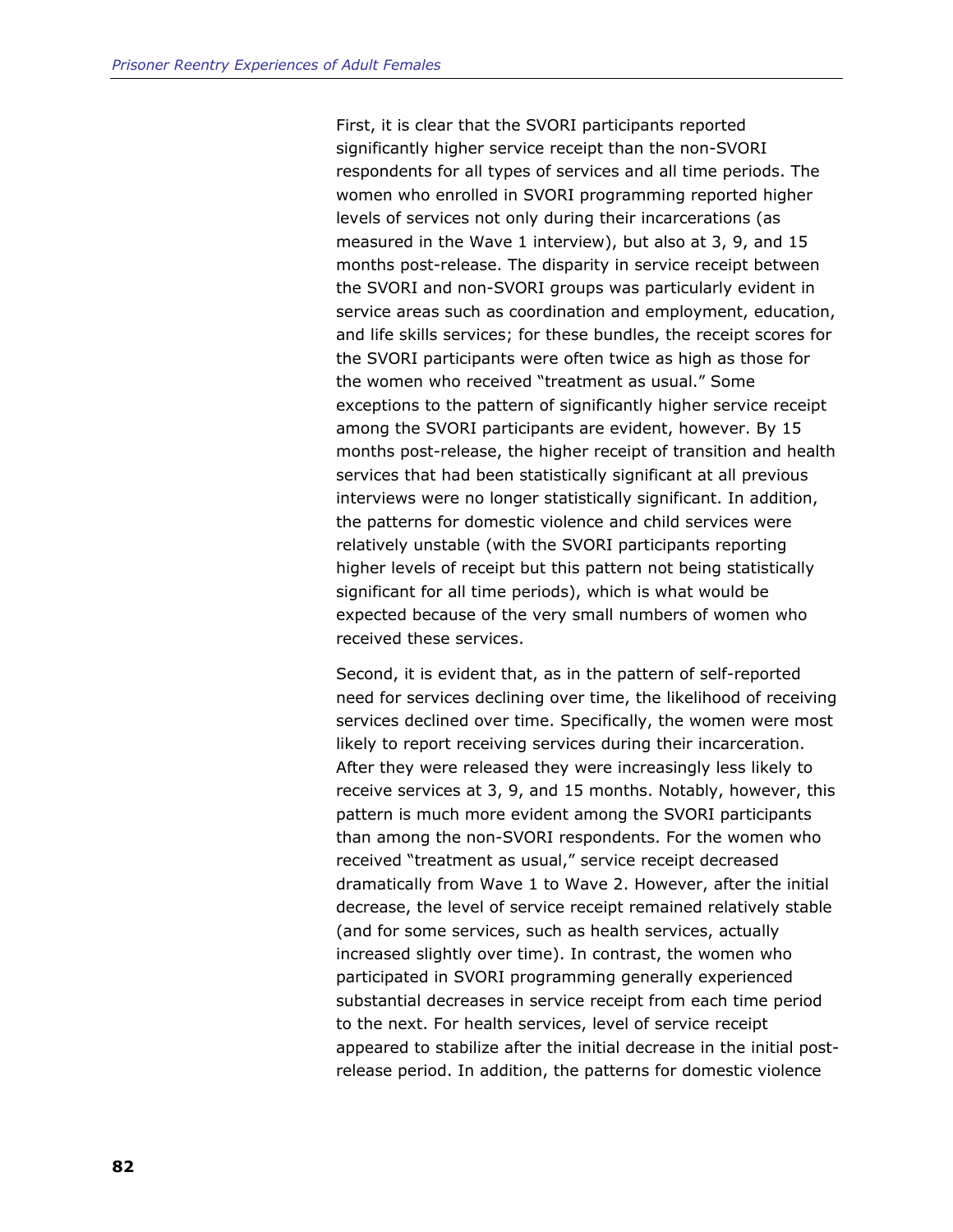and child services were relatively unstable because of the small number of women reporting receipt of such services.

The final pattern pertains to gender differences observed among the sample. Although the data are not shown, when differences in service receipt between the entire female and male samples were examined, the women were found to have reported significantly higher levels of service receipt. This difference held not only for services received during incarceration (as previously described), but also for all postrelease time periods. When the service receipt areas were examined, women were found to have reported significantly higher receipt of transition, health, employment/education/ skills, and child-related services at the 3- and 15-month time periods (with coordination/supervision and domestic violence services also being significantly higher for women at the 15 month time period). At the 9-month time period, only transition and health services were significantly higher for women.

In the sections that follow, individual service bundles are discussed in more detail and important differences across bundles and among the individual services that compose each bundle are highlighted.

#### *Coordination Services*

The coordination services bundle measures the receipt of services associated with developing a treatment plan, preparing for release, and monitoring the offender's status. Because the various dimensions of service coordination differ for incarcerated and released individuals, the coordination services bundle was scored differently for post-release measures. Specifically, the pre-release coordination services bundle (as described previously) included (1) whether a needs assessment had been conducted, (2) whether a needs assessment specifically designed to help the individual prepare for release had been conducted, (3) whether any case management had been provided, (4) whether a reentry plan had been developed, and (5) whether the inmate had worked with anyone to help plan for release. The post-release coordination services included (1) whether a needs assessment had been conducted, (2) whether any case management had been provided, (3) whether the individual had worked with anyone to help reintegrate him or her back into the community, and (4) whether the individual was currently on post-release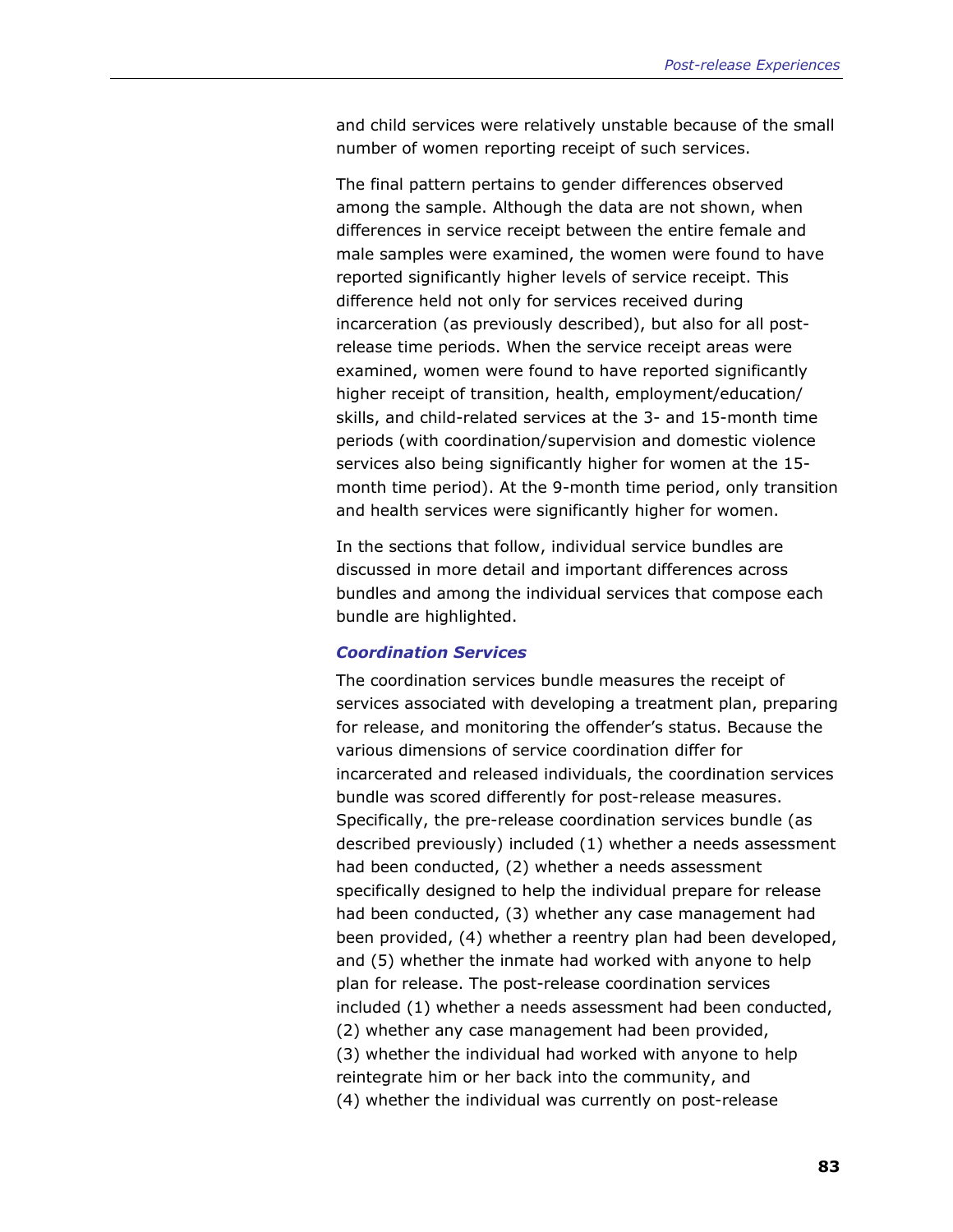supervision. Although the bundle scores are standardized on the basis of the number of items in the score, comparing the bundle score values from Wave 1 with those from the subsequent waves is nonetheless difficult.

As is evident from Exhibit 35, services related to coordination were the most commonly reported services among the female sample. Women reported higher levels of coordination services than the other service areas considered in the evaluation, and this pattern was true at all time periods. In addition, although likelihood of receiving coordination services followed the general trend observed, in that the likelihood of service receipt decreased over time, the decrease was much less dramatic for coordination services. As shown in Exhibit 36, women still reported relatively high levels of coordination services over time.



**Exhibit 36. Coordination services receipt bundle score** 

Note: Wave 1 = 30 days pre-release; Wave 2 = 3 months post-release; Wave 3 = 9 months post-release; Wave 4 = 15 months post-release.

\*p < 0.05 for test of significant difference between SVORI and non-SVORI.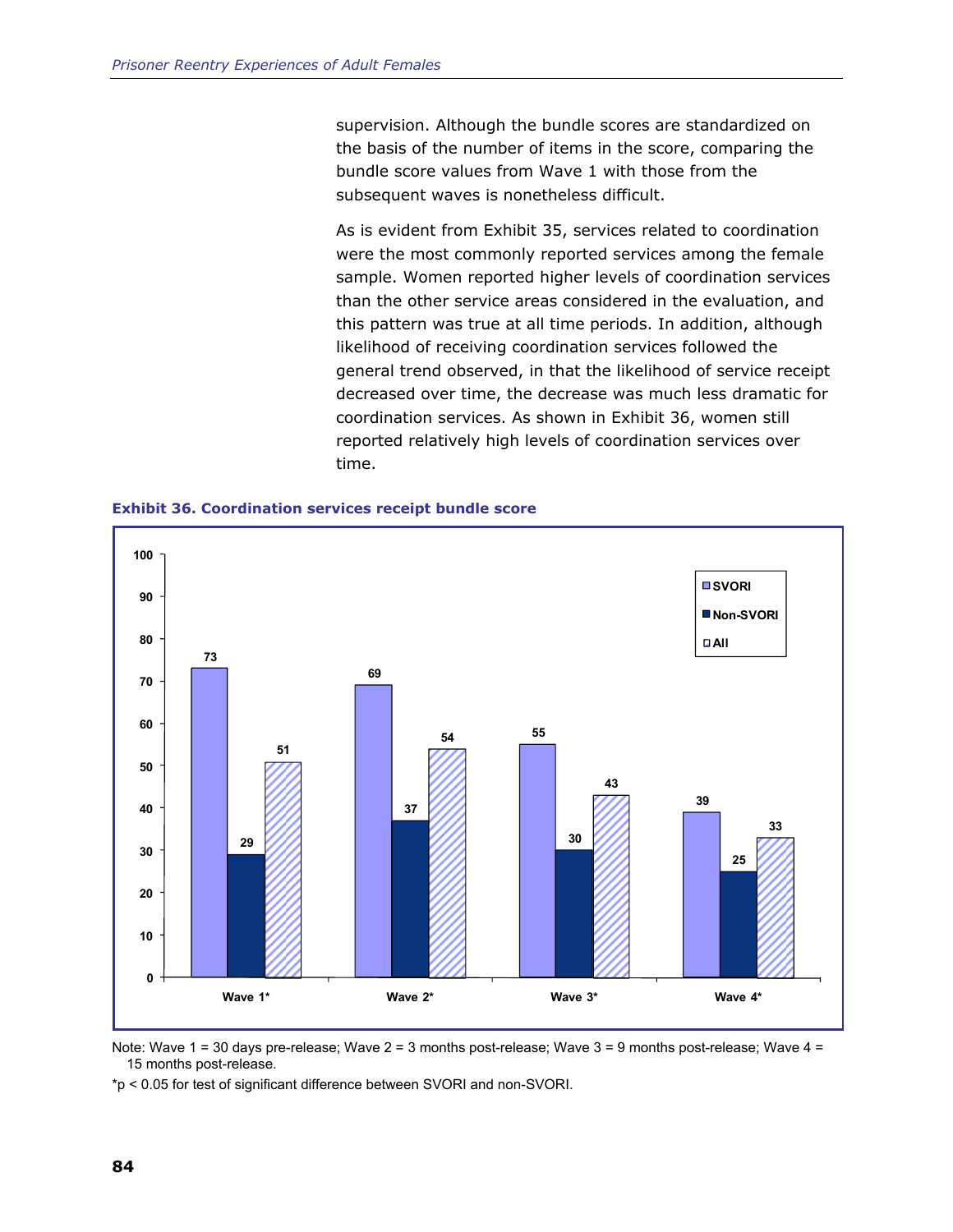When specific types of services within the coordination services bundle were examined, the most commonly reported "service" was post-release supervision. The vast majority of both the SVORI and non-SVORI respondents reported being on postrelease supervision at 3 months post-release. Interestingly, 80% of the SVORI participants were still on supervision at 9 months after release, compared with only 56% of the comparison women. By 15 months post-release, the disparity between the two groups was less evident (54%, compared with 43%) yet was still marginally significant ( $p < 0.10$ ).

As shown in Exhibit 35, large differences between the SVORI and non-SVORI groups were evident across all coordination services. Most notably, the proportion of SVORI respondents who reported having worked with someone to reintegrate back into the community was more than 3 times as high as that of non-SVORI respondents. The differences in the likelihood of having had a needs assessment and having worked with a case manager were also dramatic. Even 15 months after release, the women who had participated in SVORI were significantly more likely to report three of the four services in the coordination services bundle.

#### *Transition Services*

The transition services bundle covers a large number of services that can help individuals with the transition back into society. As shown in Exhibits 35 and 37, although the overall transition service receipt score was significantly higher for the SVORI participants (compared with the non-SVORI group) at the Wave 1, 2, and 3 interviews, the two groups appeared to converge over time, culminating in no statistically significant difference at Wave 4. At the final interview wave the only individual service for which the difference between groups was statistically significant was mentoring services.

Other transition services that appeared to be more commonly received among the SVORI participants were help attaining documents for employment and transportation, for which significant differences were observed across most time periods.

Unfortunately, although public health care insurance and financial assistance were among the three most frequently reported service needs among the women (as described previously), these services were not commonly received. As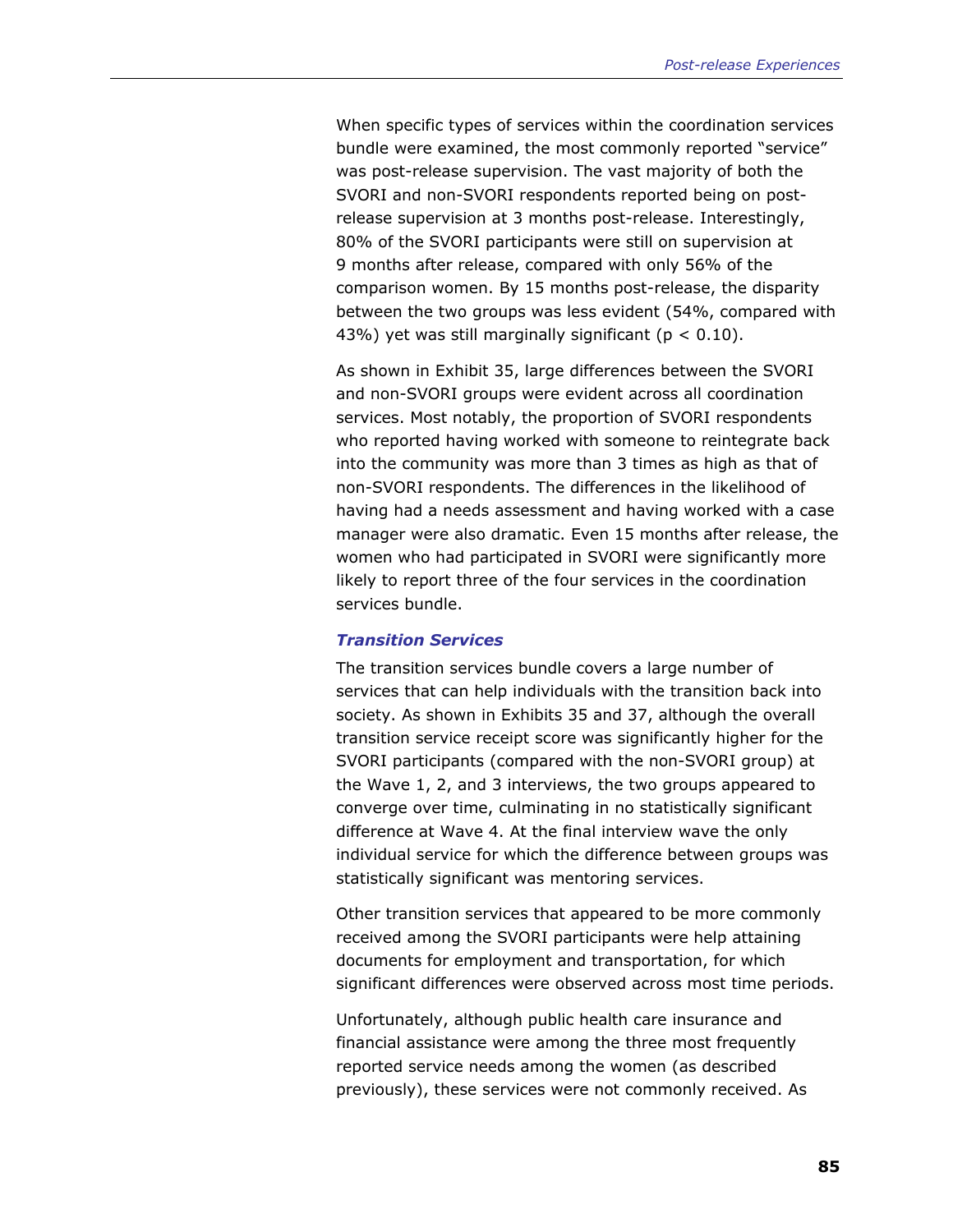



\*p < 0.05 for test of significant difference between SVORI and non-SVORI.

shown in Exhibit 35, less than a third of the sample reported public health care assistance at a given interview wave, and hardly any women (particularly those who did not participate in SVORI) reported assistance accessing financial assistance (such as short-term loans or housing deposits).

## *Health Services*

Health services, which include substance abuse treatment as well as physical health services (including medical treatment and dental services) and mental health services and support groups, were associated with an interesting pattern of receipt. As shown in Exhibit 38, after the initial decrease in service receipt during the months immediately following receipt, the level of access appeared relatively stable over time (although it stabilized at a very low level for both groups).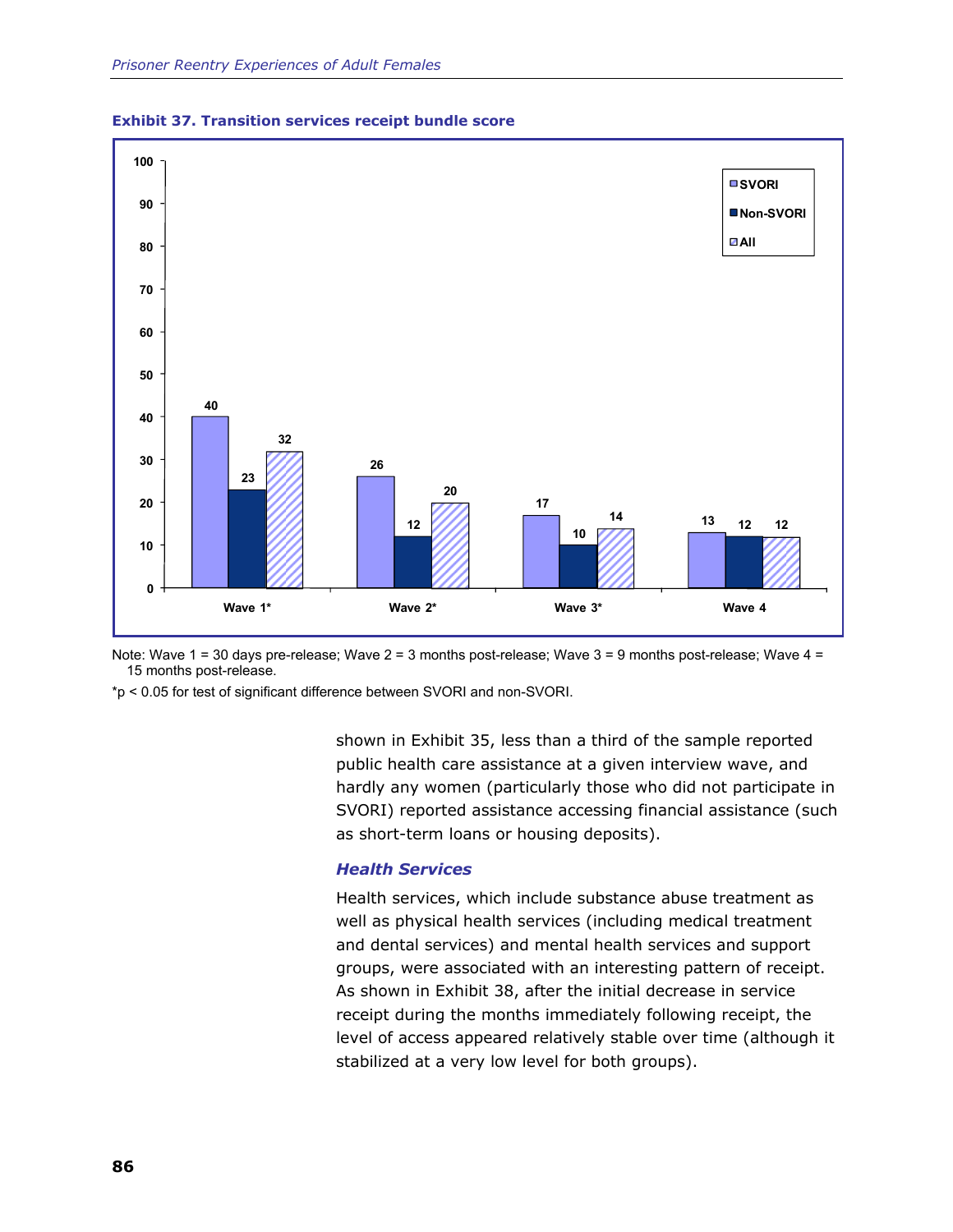

**Exhibit 38. Health services receipt bundle score** 

\*p < 0.05 for test of significant difference between SVORI and non-SVORI.

The women who participated in SVORI reported greater utilization of health-related services at all time periods except the 15-month post-release time period. The two areas where the disparity in services was particularly consistent were substance abuse treatment and mental health treatment (see Exhibit 35).

Among the health-related services, the ones most commonly reported were medical treatment (which actually increased from the 3-month to the 9-month post-release period and then remained at a relatively high level of access at the 15-month period) and substance abuse treatment (reported by more than one third of SVORI participants and approximately one fifth of comparison women).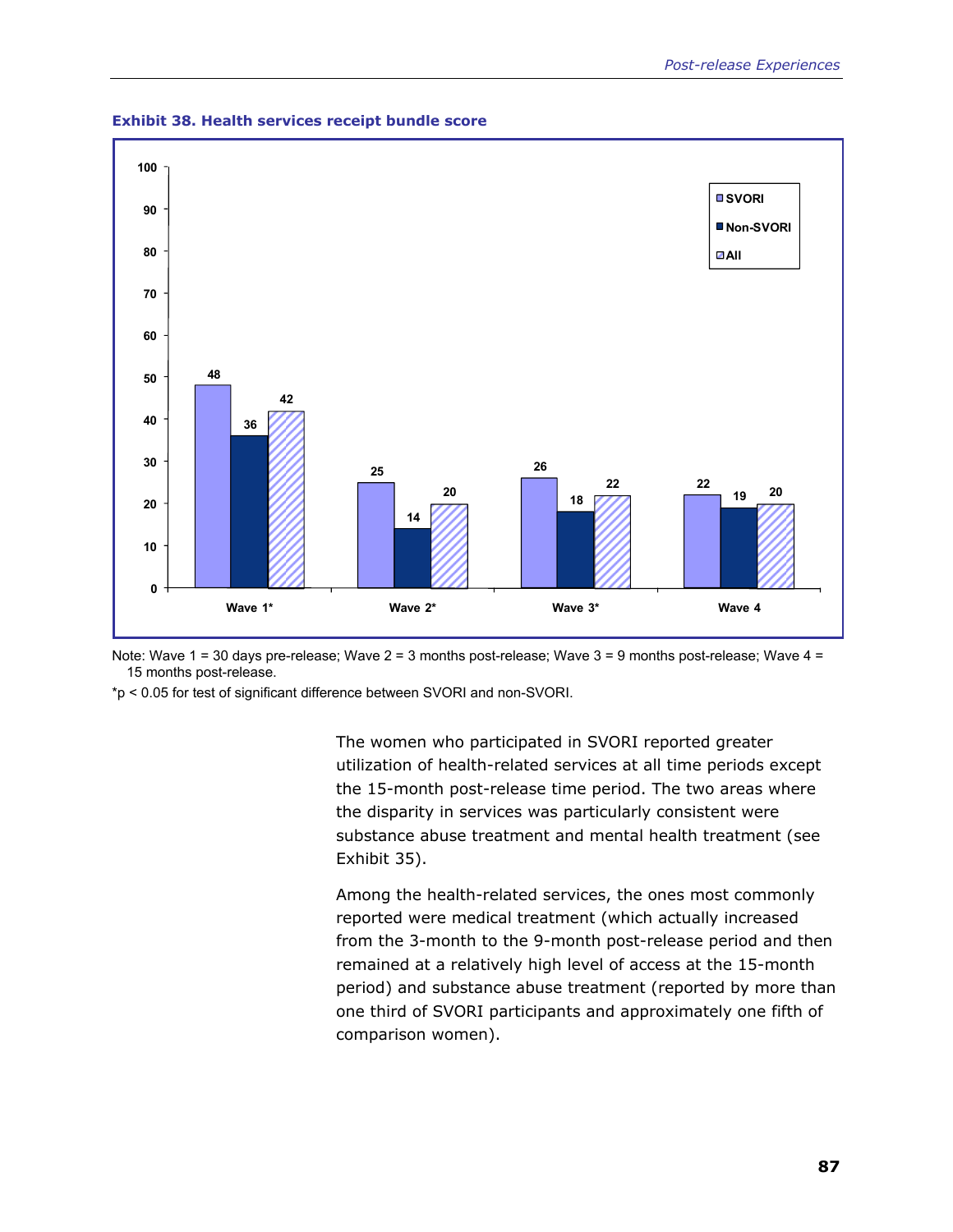#### *Employment/Education/Skills Services*

Services related to employment, education, and skills were very important to the women. As discussed previously, self-reported needs were highest for this type of service, particularly for education. When the actual receipt of such services was compared with the level of need reported, a high level of unmet need was evident. For example, although nearly all women reported, at the pre-release interview, that they needed more education, only 21% of the SVORI participants and 6% of the comparison group had received any post-release educational services at the 3-month follow-up interview.

The most commonly reported services in this service bundle were employment services, followed by training on how to change attitudes related to criminal behavior.

Not surprisingly, because many SVORI programs primarily targeted employment services, consistent differences in services in the employment, education, and skills bundle were evident between the SVORI and non-SVORI groups. This pattern can be observed in Exhibit 39. For all time periods, the SVORI participants had significantly higher bundle scores for this service area, and many differences for individual services were evident. Even 15 months after release, the women who participated in SVORI were significantly more likely to report having received employment services and training on how to change attitudes related to criminal behavior. Once again, however, the vast majority of programming appeared to be concentrated at the pre-release stage, with the largest levels of service receipt being reported at the pre-release interview and significant group differences being evident at that time point for every service in the employment, education, and skills services bundle.

#### *Domestic Violence Services*

Domestic violence services, which are limited to participation in domestic violence support groups and batterer intervention programs, were very rarely reported among the women. The small number of women who received them were most likely to do so while they were incarcerated. Although receipt of domestic violence services was low, it was consistent with the extremely low self-reported need for such services among the sample, indicating a low level of unmet need in this area.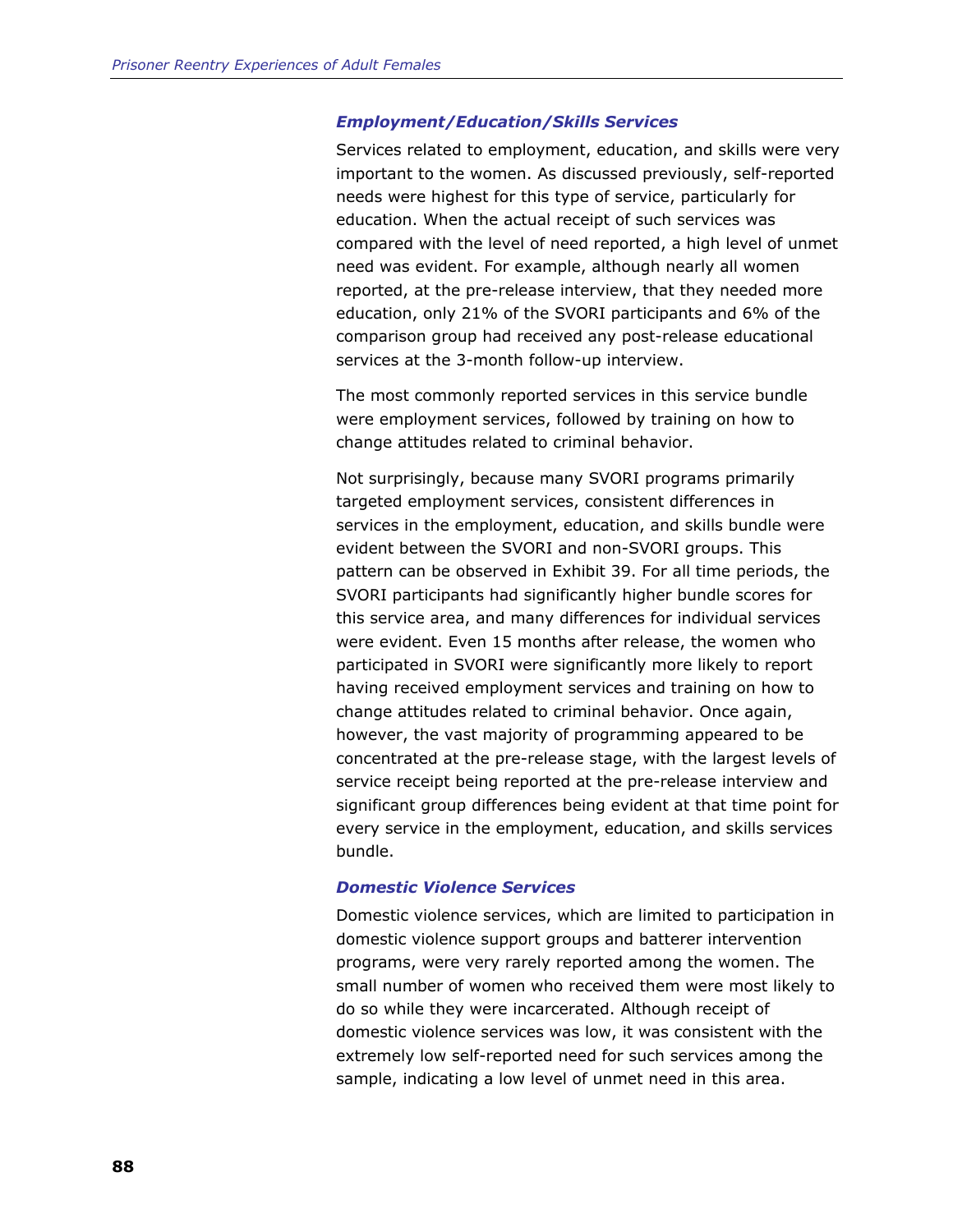

**Exhibit 39. Employment/education/life skills services receipt bundle score** 

\*p < 0.05 for test of significant difference between SVORI and non-SVORI.

The overall pattern for domestic violence services is shown in Exhibit 40. The differences between the SVORI and non-SVORI respondents observed at the 3-month interview were significant at the  $p < 0.05$  level. Differences at the 15-month interview were marginally significant ( $p < 0.10$ ).

#### *Child Services*

Receipt of child-related services, such as parenting classes, assistance finding child care, assistance modifying child support debt, and assistance obtaining child support payments, was also very infrequently reported among the women. The few women who reported needing such services makes identification of consistent trends over time difficult. As with other service types, however, receipt of child-related services was most likely while the women were incarcerated. After release, receipt of such services stabilized at a very low level, with no large differences between the SVORI and non-SVORI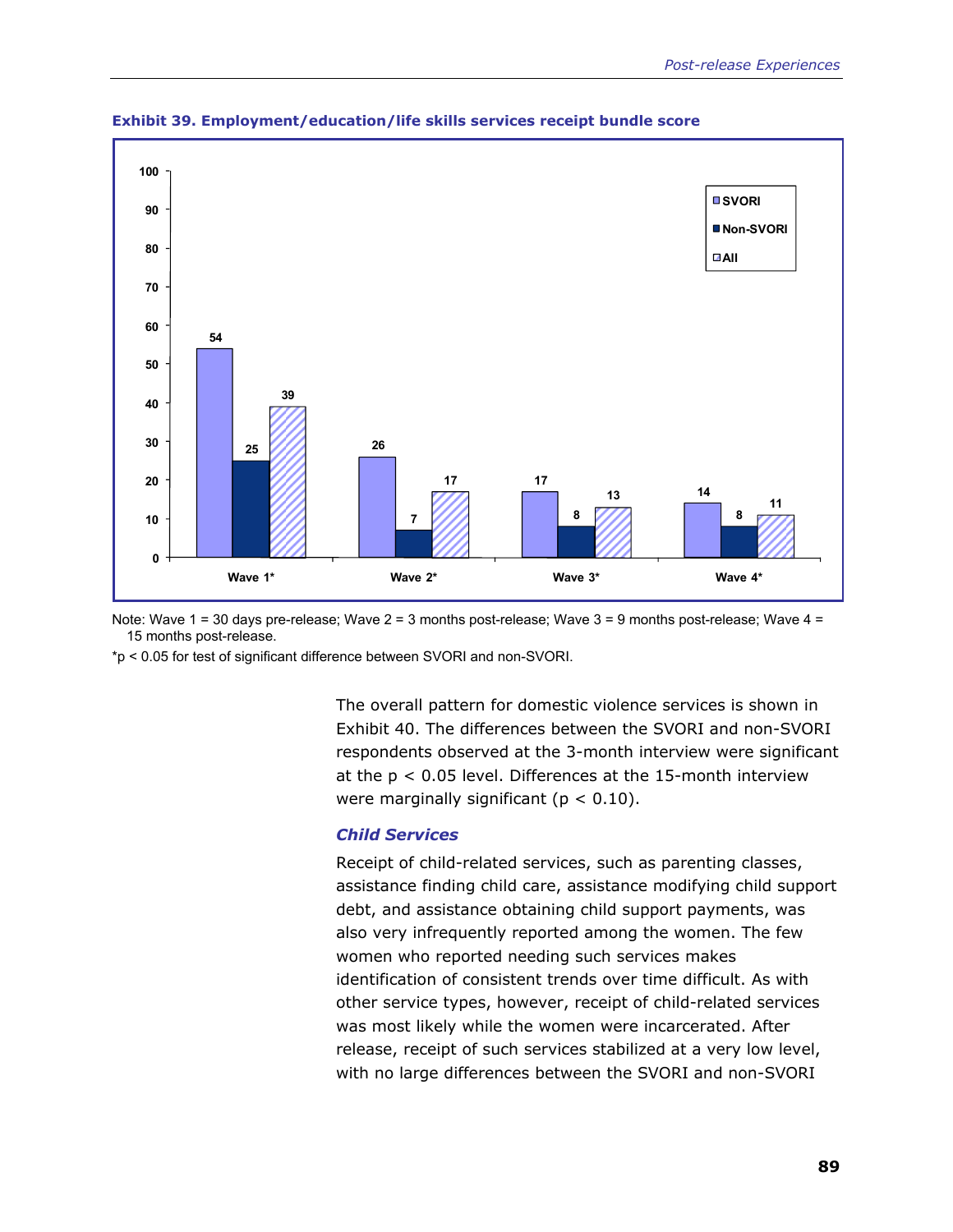



\*p < 0.05 for test of significant difference between SVORI and non-SVORI.

samples (except at the 9-month interview, for which the higher child services bundle score among the SVORI participants was statistically significant). This pattern is shown in Exhibit 41.

#### **Levels of Receipt Across Services**

Overall, the examination of service receipt has shown that the women who enrolled in SVORI programming received substantially higher levels of services than women who received "treatment as usual." Although programming was concentrated on the pre-release phase (i.e., levels of service receipt were dramatically higher at that time period than at any of the postrelease time periods), SVORI appeared to increase access to services well beyond release. Even 15 months after release, the SVORI participants still reported significantly higher services than the non-SVORI respondents in many service areas.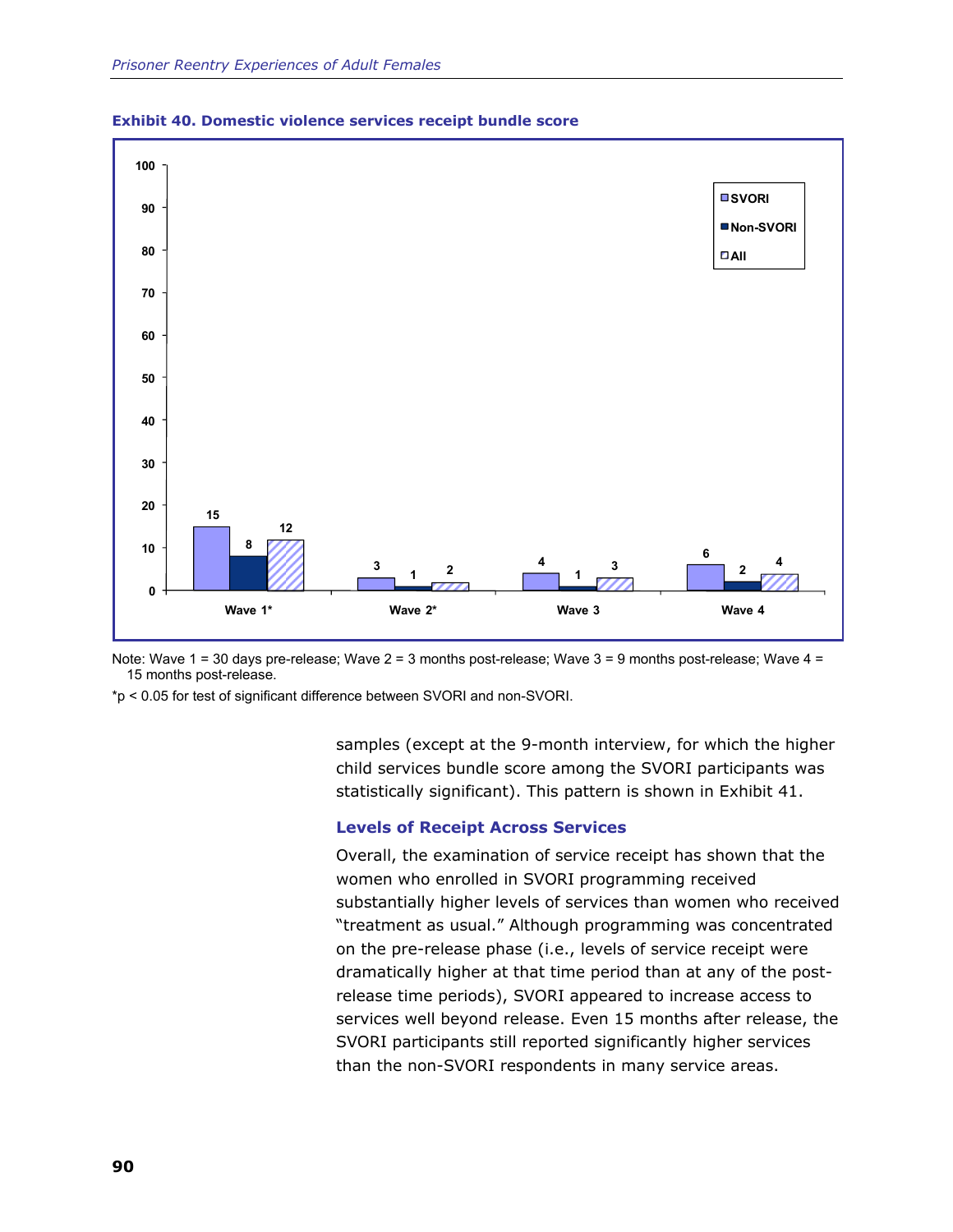

**Exhibit 41. Child services receipt bundle score**

\*p < 0.05 for test of significant difference between SVORI and non-SVORI.

The services that women were most likely to receive pertained to the coordination of services, including post-release supervision, case management, and working with someone to reintegrate into society.

Despite the increase in access, when the services women actually received were compared with those they reported needing, a great disparity emerged: very small proportions of women reported receiving the services they needed most. In addition, aggregate levels of service receipt were substantially lower than aggregate levels of service need (across all bundles and time periods, and among both groups).

The subsections that follow report the impact of SVORI programming on several key domains. Detailed findings for housing, employment, family/peer/community outcomes,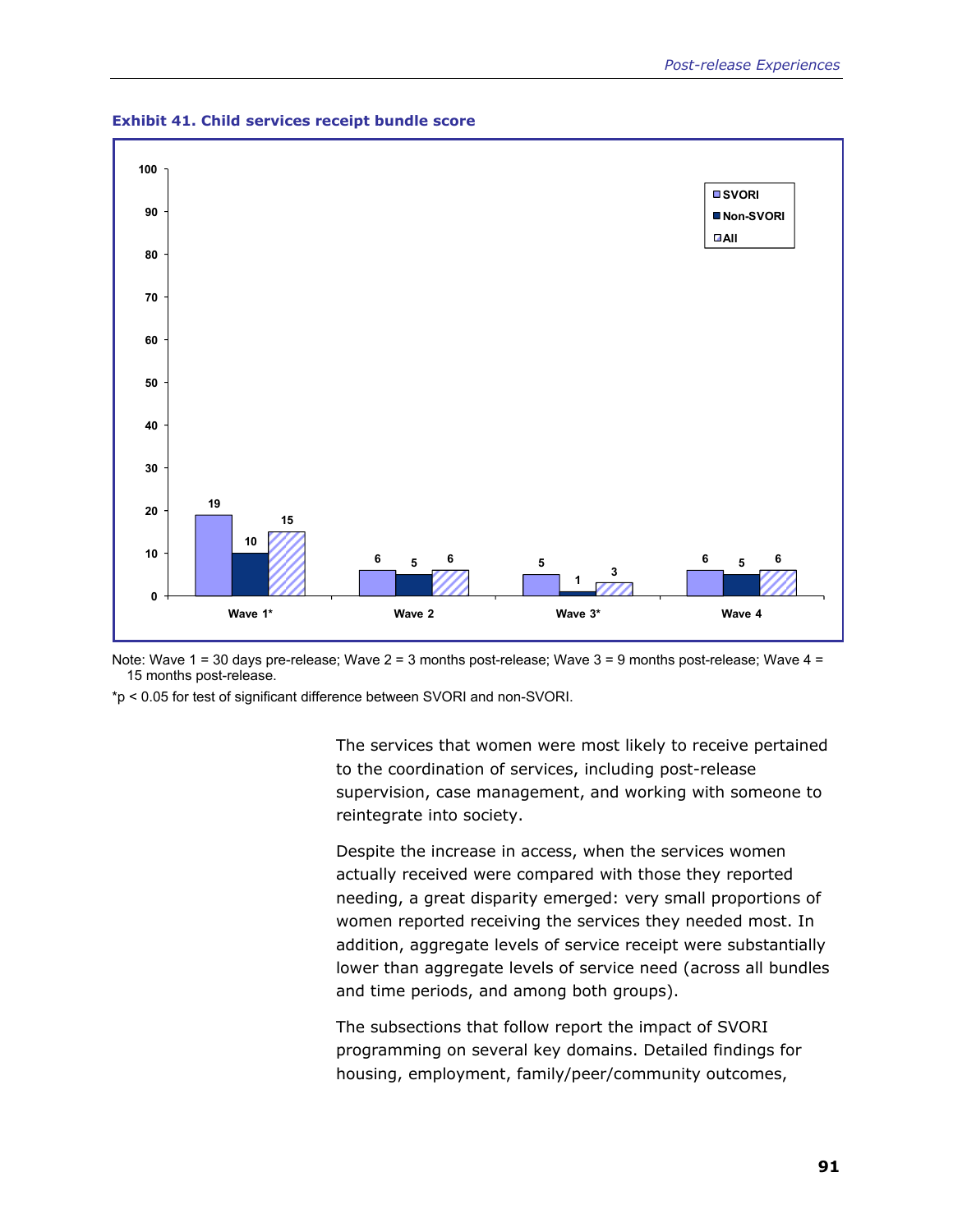<span id="page-115-0"></span>substance abuse and physical and mental health, and criminal behavior/recidivism are presented.

## **HOUSING**

-

Several dimensions of housing are relevant as reentry outcomes. In the SVORI Multi-site Evaluation, three "core" housing outcomes were housing independence, housing stability, and the extent of challenges faced in locating housing after release. The SVORI and non-SVORI groups were compared on these outcomes at 3, 9, and 15 months postrelease.<sup>11</sup> Exhibit 42 shows the weighted proportion of women in each group (with estimates, standard errors, and odds ratios from the logistic regression models) who

- were classified as "housing independent" (defined as living in their own house or apartment, contributing to the costs of housing, *or* having their name on the lease or mortgage of the place where they currently lived),
- were classified as having stable housing (defined as having lived in only one place during the reference period or two places if the move was to secure their own place or a nicer place), and
- did not experience housing challenges (respondents were classified as not having housing challenges if they were not homeless, reported that they did not have trouble finding a place to live, and reported that their current living situation was better or about the same as their last one).

As shown in the table, no statistically significant differences emerged between the SVORI and non-SVORI respondents along these core housing dimensions, indicating that SVORI programming did not significantly improve the post-release housing experiences for returning women prisoners. The differences are graphically depicted in Exhibits 43–45. As is evident from the exhibits, the SVORI and non-SVORI groups were similarly likely to be classified as housing independent, as having stable housing, and as having experienced no housing challenges.

 $11$  Unlike service needs and receipt, for which Wave 1 values were displayed (for the purpose of comparing all 4 time periods), several of the outcomes presented in the remaining subsections were not measured in a parallel manner at the pre-release interview and therefore are only presented for Waves 2-4.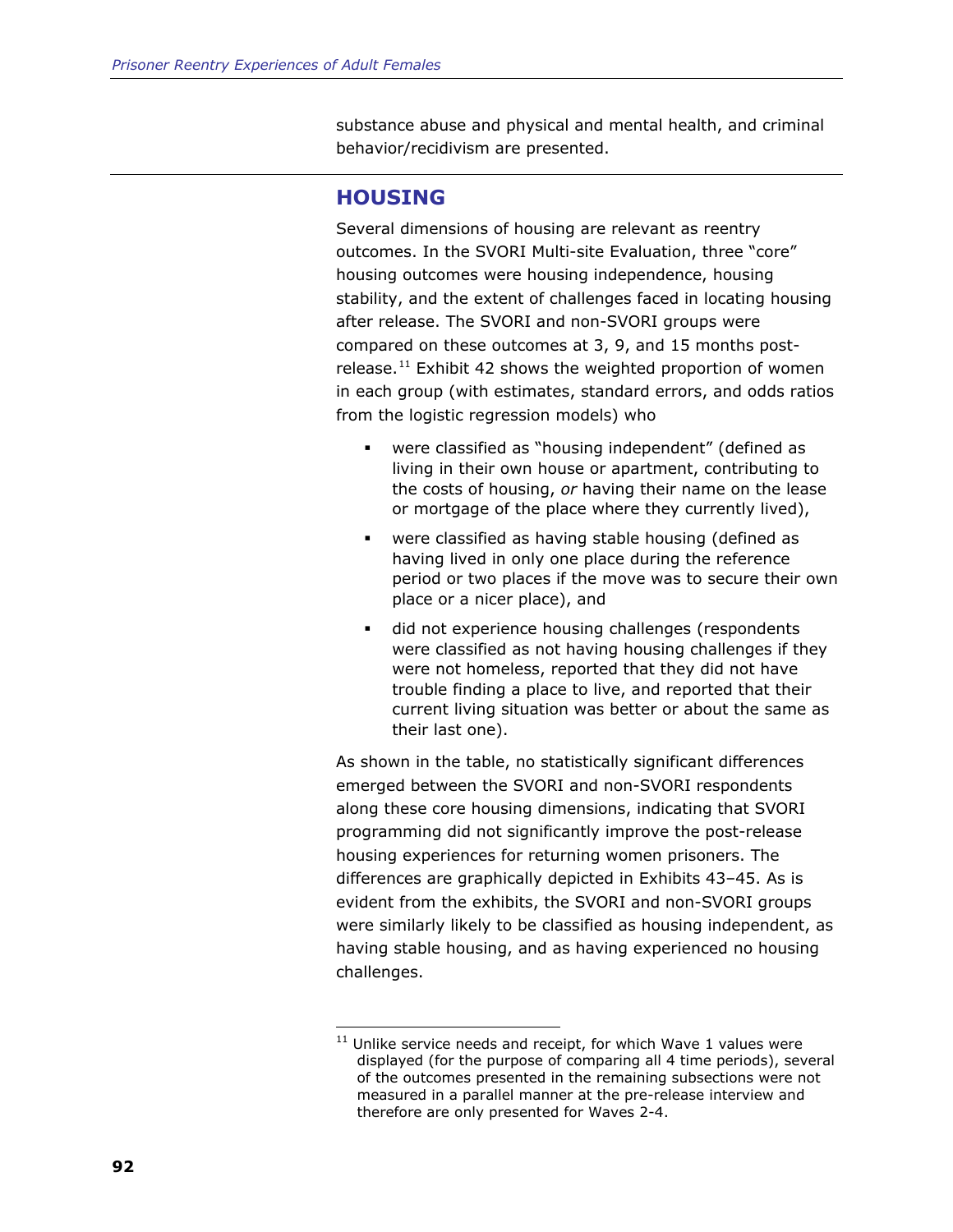Exhibit 42. Weighted means and parameter estimates of the effect of SVORI on housing outcomes **Exhibit 42. Weighted means and parameter estimates of the effect of SVORI on housing outcomes** 

|                       |             |             | lave <sub>2</sub> |                      |      |       |             | Wave 3                  |    |      |              |       | Wave 4     |          |      |
|-----------------------|-------------|-------------|-------------------|----------------------|------|-------|-------------|-------------------------|----|------|--------------|-------|------------|----------|------|
|                       | SVORI Non-S |             |                   |                      |      | SVORI | $Non-S$     |                         |    |      | <b>SVORI</b> | Non-S |            |          |      |
|                       | Vlean       | <b>Aean</b> | Est.              | —<br> <br> }         | OR   | Mean  | <b>Mean</b> | Est.                    | 99 | 8Q   | Mean         | Mean  | Est.       | <u>မ</u> | OR   |
| lousing independence  | 0.65 0.69   |             | $-0.18$           | 0.29                 | 0.83 | 0.78  | 0.77        | 0.05 0.32               |    | 1.05 | 0.82         | 0.73  | 0.52       | 0.34     | 1.68 |
| Housing stability     | 0.76 0.79   |             | $-0.17$           | 0.32                 | 0.85 | 0.64  |             | $0.73 - 0.41$ 0.29 0.67 |    |      | 0.65         | 0.65  | ن<br>10.01 | 0.28     | 1.01 |
| lo housing challenges | 0.82        | 0.77        |                   | $0.26$ $0.33$ $1.30$ |      | 0.72  | 0.74        | $-0.08$ 0.30 0.93       |    |      | 0.82         | 0.76  | 0.38 0.33  |          | 1.46 |

Note: Non-S = Non-SVORI. Differences between SVORI and non-SVORI were not significant at the 0.05 level. Wave 2 = 3 months post-release; Wave 3 = 9 months post-release;<br>Wave 4 = 15 months post-release. Note: Non-SVORI. Differences between SVORI and not significant at the 0.05 level. Wave 2 = 3 months post-release; Wave 3 = 9 months post-release; Wave 4 = 15 months post-release.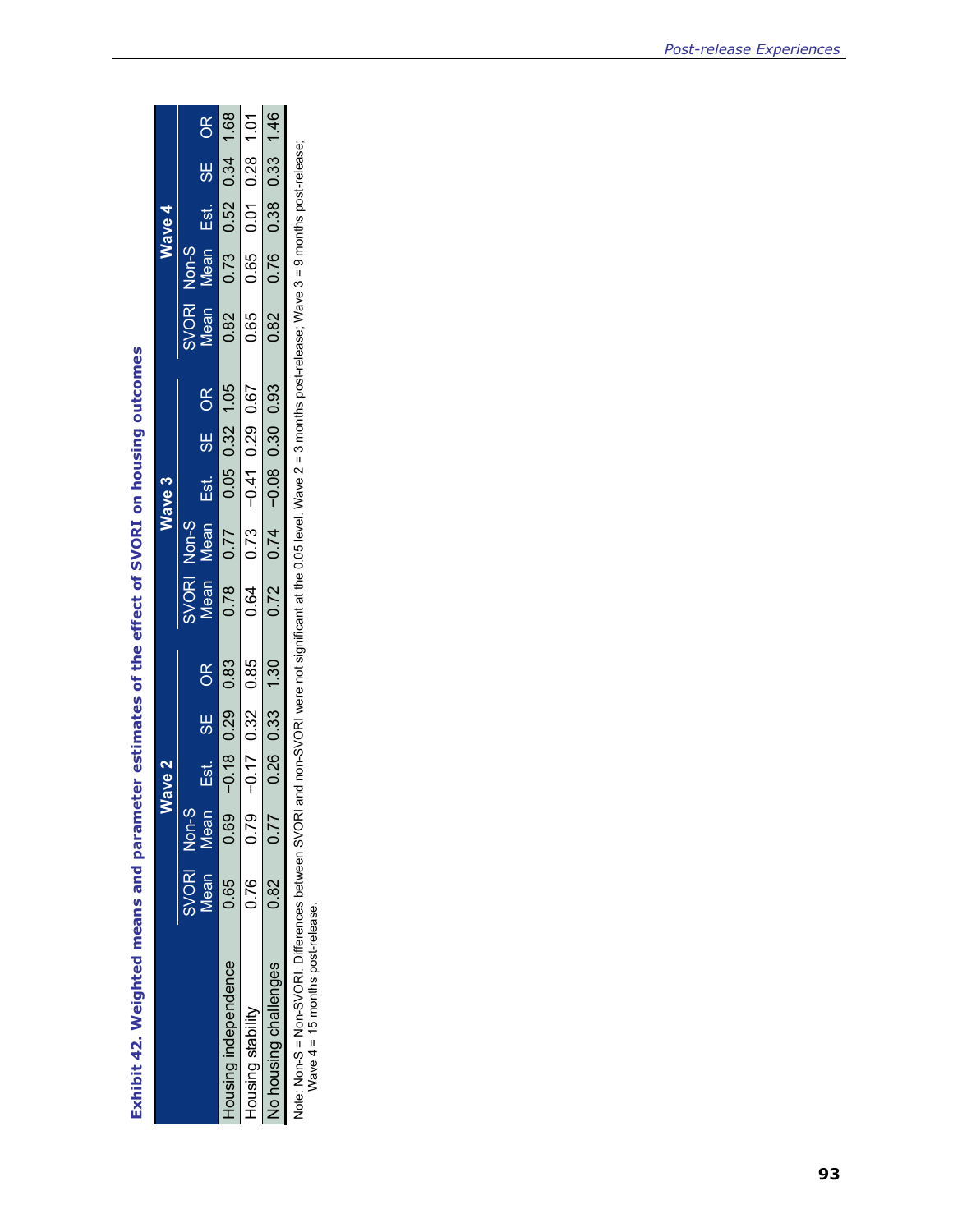



Note: Differences between SVORI and non-SVORI were not significant at the 0.05 level. Wave 1 = 30 days prerelease; Wave 2 = 3 months post-release; Wave 3 = 9 months post-release; Wave 4 = 15 months post-release.

> Also of interest in the exhibits are the variable temporal patterns observed among the three core housing dimensions. For example, while housing independence improved gradually over the post-release follow-up period (with two thirds of the women being classified as "housing independent" at the 3-month period, with a gradual improvement until approximately three quarters were classified as "housing independent" at the final interview period), housing stability *declined* over time (with the highest levels of stability being observed at the immediate post-release time period and the lowest being observed at the 15-month time period). This pattern may be because the 9- and 15-month post-release interviews had longer reference periods (6 months) than the 3 month post-release interview (3 months) so that respondents had more opportunities to experience instability during the 9 and 15-month interviews. The pattern observed for the measure of housing challenges, which is perhaps the broadest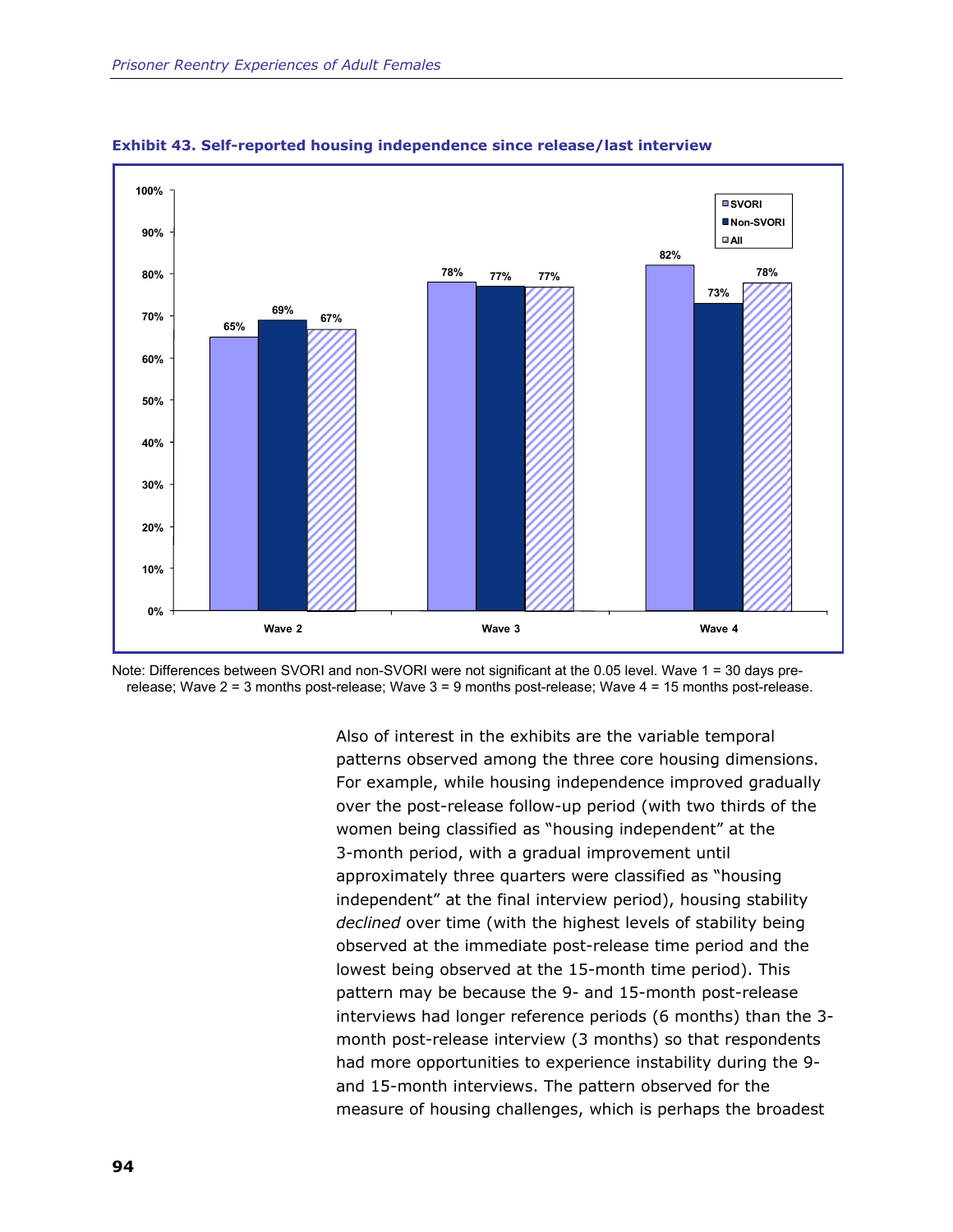

**Exhibit 44. Self-reported housing stability** 



measure of difficulty in finding quality housing, indicates that the time period from 3 to 9 months post-release was the period during which women experienced the most challenges, with their situation appearing to improve by the 15 month postrelease time period.

In addition to the three core housing measures, several other dimensions of housing were measured in the SVORI Multi-site Evaluation. Examining the other housing measures illuminates the women's overall post-release housing experiences. For example, one of the individual measures used to create the "housing independence" measure was whether the respondent lived in her own house or apartment, lived in someone else's house or apartment, or was homeless, living in a shelter, or without a set place to live. When the women's housing situation was examined, no differences between SVORI and comparison women were evident, with the two groups being equally likely to live in their own house or apartment (roughly 33% of both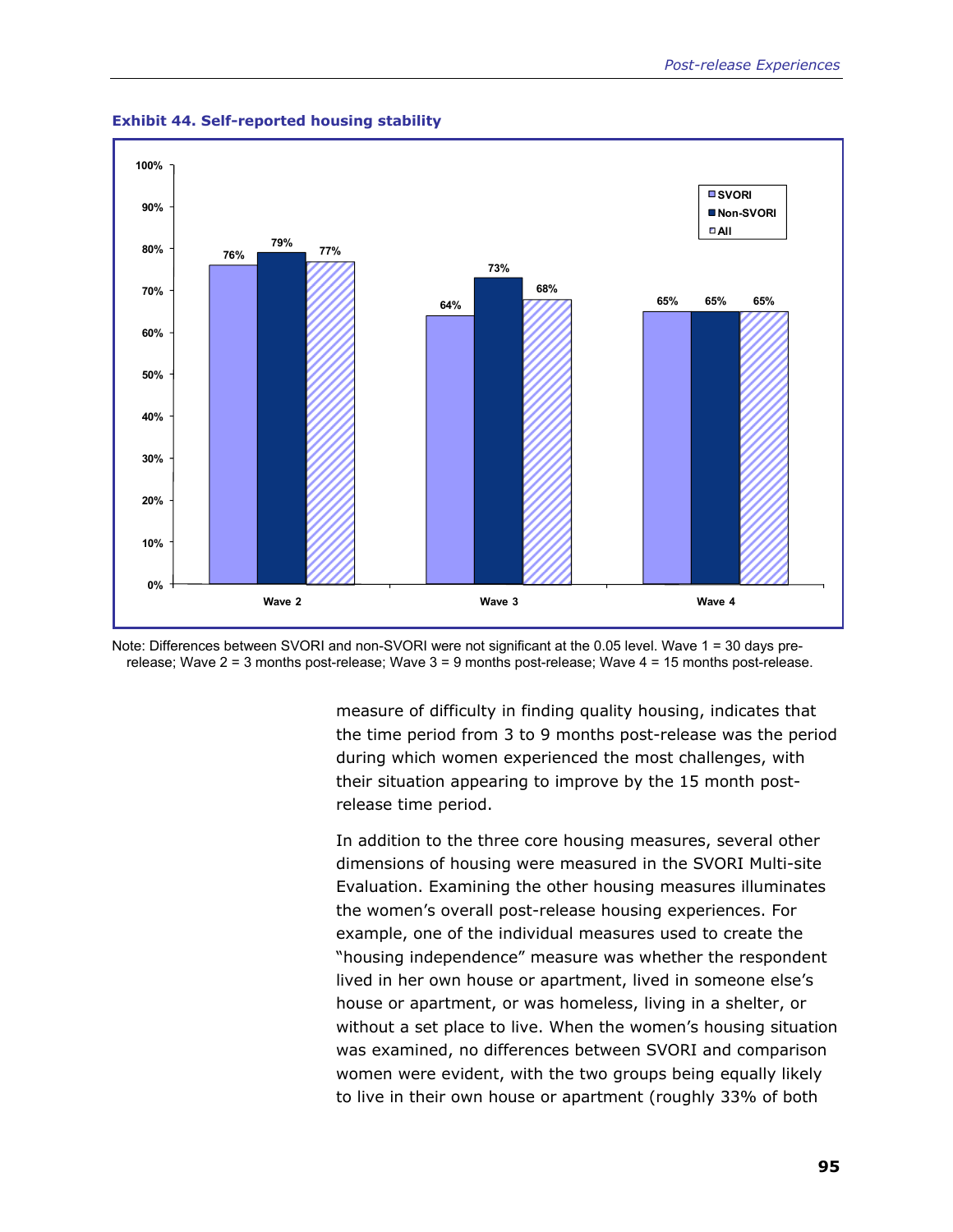



Note: Differences between SVORI and non-SVORI were not significant at the 0.05 level. Wave 1 = 30 days prerelease; Wave 2 = 3 months post-release; Wave 3 = 9 months post-release; Wave 4 = 15 months post-release.

> groups at 3 months post-release, 36% of both groups at 9 months post-release, and 42% of both groups at 15 months post-release), to live with someone else (roughly 50% of both groups at 3 months post-release, 45% of both groups at 9 months post-release, and 45% of both groups at 15 months post-release), or to be homeless, living in a shelter, or without a set place to live (roughly 4% of both groups at 3 months post-release, 6% of both groups at 9 months post-release, and 3% of both groups at 15 months post-release).

For both groups, the "best" housing situation was evident at the 15 month post-release time period, not only according to their reported housing situation but also according to their perceptions. At each interview, women were asked whether the place where they currently lived was better, worse, or about the same as the last place they lived. The percentage of women who reported that the place where they were currently living was better than the place where they used to live reached its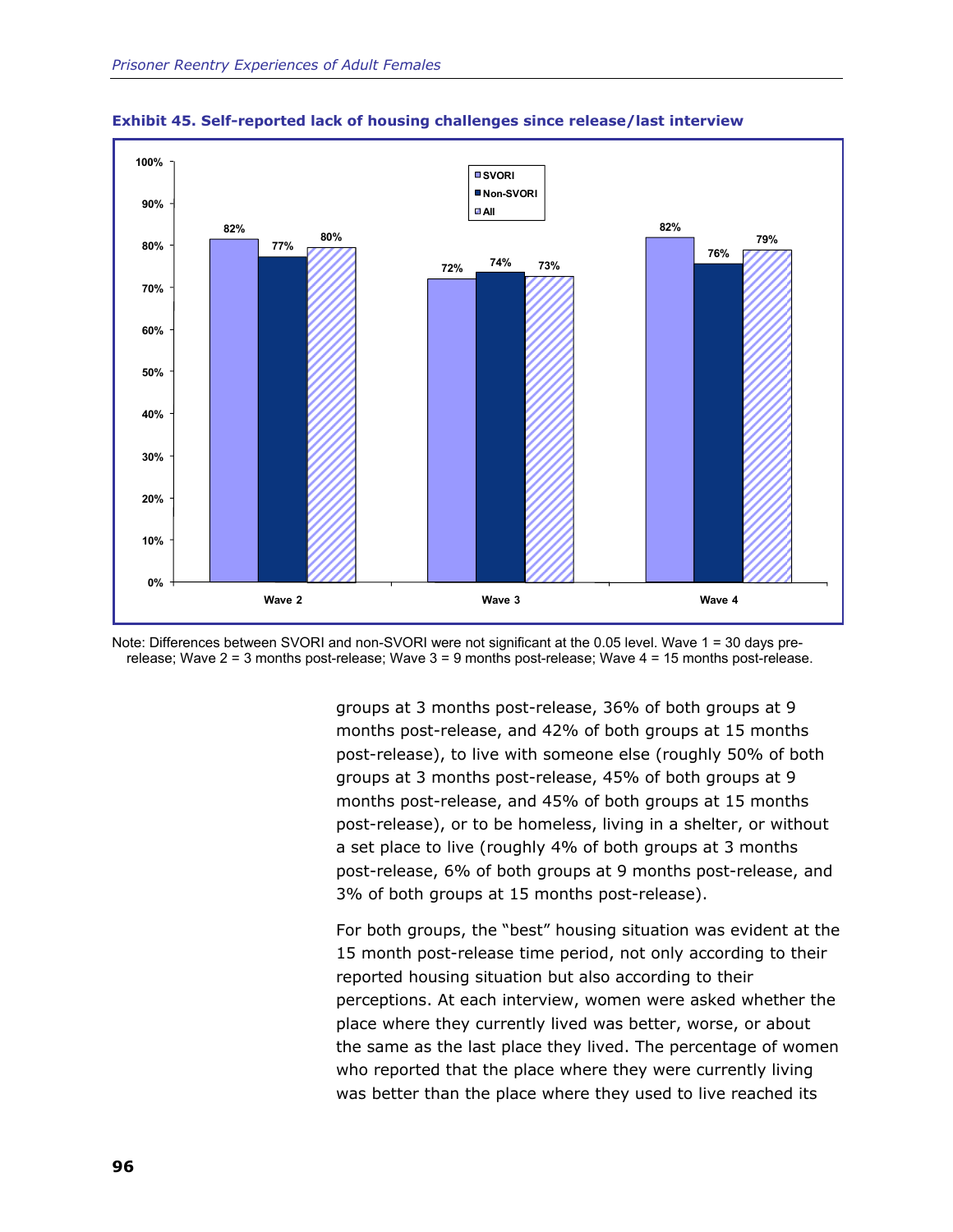highest point (61% for both groups) at the 15-month postrelease interview, further evidencing that women's housing situations improved over time.

The other individual components of housing independence also showed improvements (for both the SVORI and non-SVORI groups) during the post-release follow-up period. Specifically, the percentage of women who contributed to housing costs increased from 59% at 3 months post-release to 73% at 15 months post release, and the percentage of women who reported that their own name was on the mortgage or lease increased from 27% (3 months post-release) to 41% (15 months post-release).

In addition to the ways women's housing situations changed during the post-release observation period, how their postrelease housing status compared with the time period immediately preceding their incarceration is of interest. Among the core housing outcomes examined, the only individual measures for which preincarceration information (measured at the pre-release interview) is available are the woman's housing situation (i.e., whether she lived in her own house or apartment, lived in someone else's house or apartment, or was homeless, living in a shelter, or without a set place to live). Interestingly, this comparison suggests that the housing situations among the women were better after release than in the 6 months before incarceration. For example, before incarceration, 20% reported as their primary housing situation that they were homeless, living in a shelter, or had no set place to live. In contrast, after incarceration, at all time periods, less than 7% reported being homeless, living in a shelter, or being without a set place to live). This pattern is shown in Exhibit 46.

In addition to housing independence, stability, and the extent of housing challenges experienced, which are the core housing outcomes, other dimensions of housing were documented in the post-release interviews. One important dimension pertains to the people with whom the women lived. Depending on the interview wave, 86–94% of the women were living with someone else. The most commonly reported categories of people with whom the women reported living were as follows:

 their children or stepchildren, as reported by 32%, 34%, and 39% of the women at the 3-, 9-, and 15-month interviews, respectively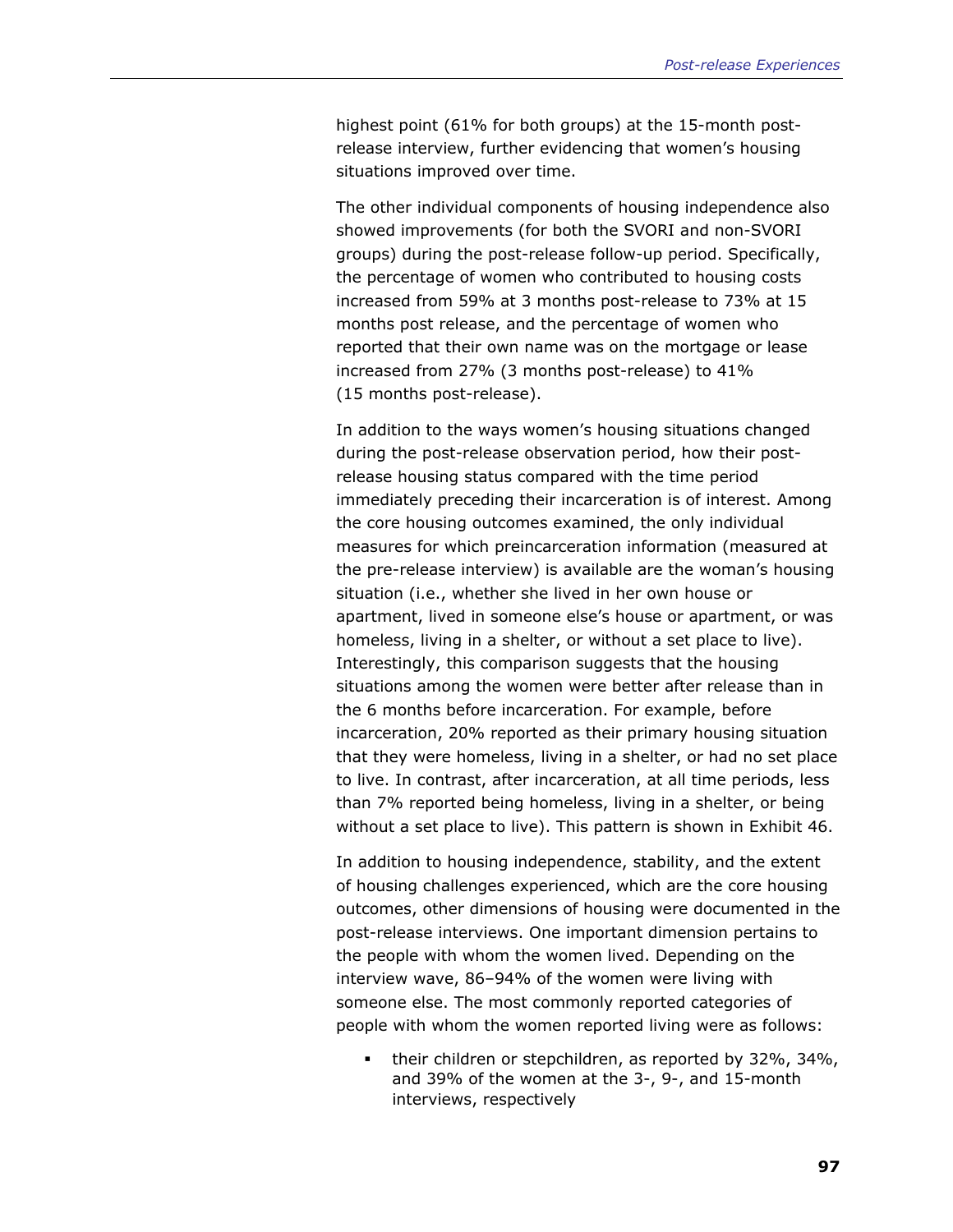



Note: Differences between SVORI and non-SVORI were not significant at the 0.05 level. Wave 1 = 30 days prerelease; Wave 2 = 3 months post-release; Wave 3 = 9 months post-release; Wave 4 = 15 months post-release.

- **their husbands or boyfriends, as reported by 20%, 26%,** and 31% of women at the 3-, 9-, and 15-month interviews, respectively
- their mothers or stepmothers, as reported by 24%, 17%, and 18% of the women at the 3-, 9-, and 15 month interviews, respectively
- $\bullet$  their fathers or stepfathers, as reported by 15%, 11%, and 9% of the women at the 3-, 9-, and 15-month interviews, respectively
- siblings, as reported by 12%, 8%, and 10% of the women at the 3-, 9-, and 15-month interviews, respectively
- other family members, as reported by 12%, 6%, and 7% of the women at the 3-, 9-, and 15-month interviews, respectively
- friends, as reported by 9%, 14%, and 14% of women at the 3-, 9-, and 15-month interviews, respectively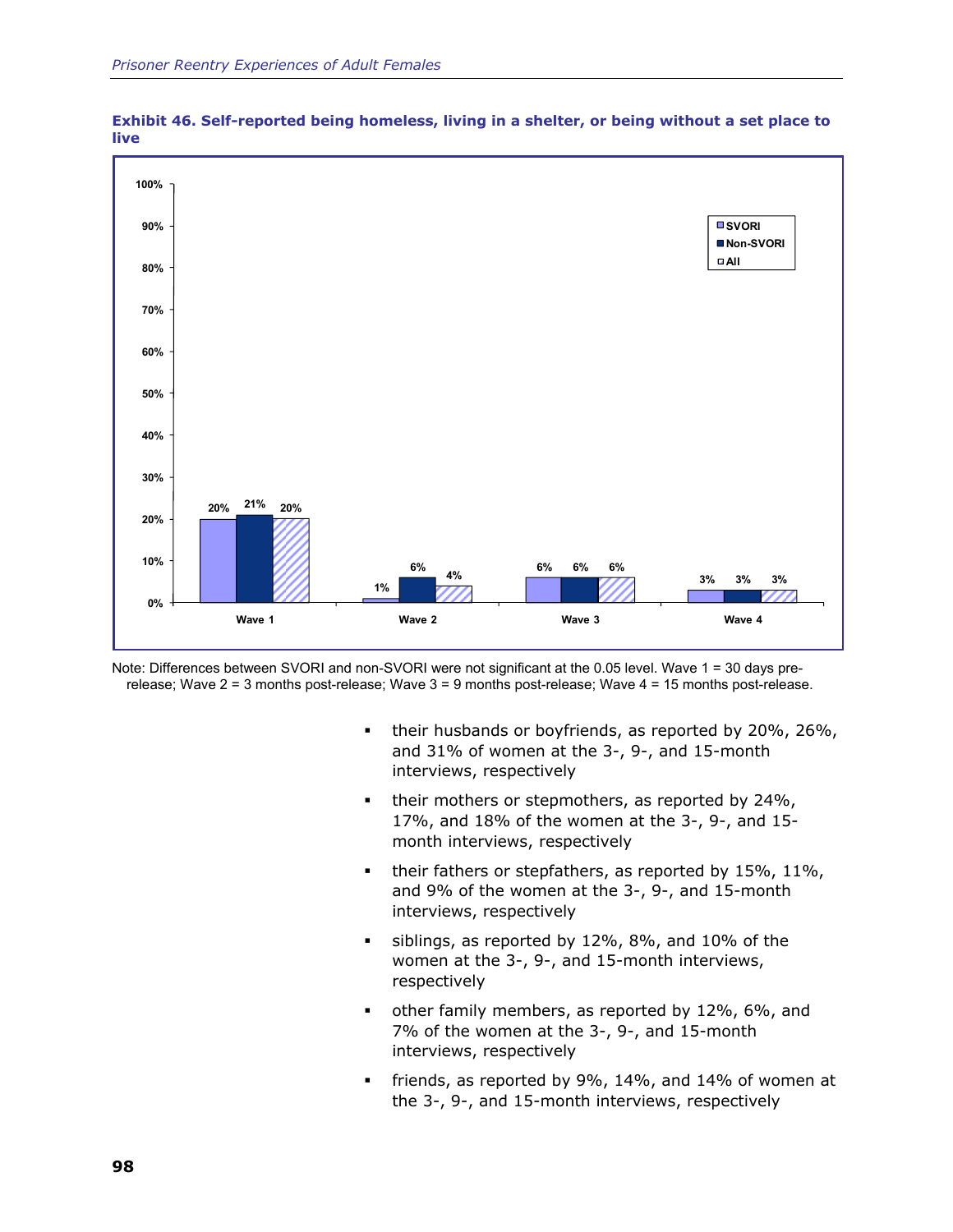The coresidence patterns were similar for the SVORI and non-SVORI respondents, with the only significant difference being that the non-SVORI group was significantly more likely to report living with a boyfriend at the 9-month interview.

Neighborhood quality was a final relevant dimension of housing. At each post-release interview the women were asked a series of questions about the quality of the neighborhoods in which they lived. The following items were combined to create a score measuring neighborhood quality:

- "It is hard to stay out of trouble in your neighborhood."
- "Drug selling is a major problem in your neighborhood."
- "You think your neighborhood is a good place to live."
- "You think your neighborhood is a good place to find a job."
- "Living in your neighborhood makes it hard to stay out of incarceration."

When the mean neighborhood quality scores at the three postrelease time periods were examined, little variability over time was found (data not shown), indicating that the women had similar perceptions of the neighborhoods in which they were living at each time period at which they were interviewed.

A comparison of the post-release housing situations between the male and female subsamples suggests several interesting patterns. No large or consistent differences were evident in the three core housing outcomes (housing independence, stability, and extent of challenges experienced). However, women were more likely than men to experience housing challenges at the 9-month post-release time period (72% of women, compared with 84% of men, reported not experiencing housing challenges,  $p < 0.05$ ). Other gender differences in living arrangements were also identified. When gender differences in respondents' housing situations were examined, women were significantly more likely than men to have reported living in their own houses or apartments at both the 3- and 15-month time periods (while men were significantly more likely than women to live in another person's house or apartment—a finding that was significant at all three time periods). Women were significantly more likely to be homeless at the 3- and 9 month interviews. Interestingly, men were significantly more likely to contribute to housing expenses at all post-release time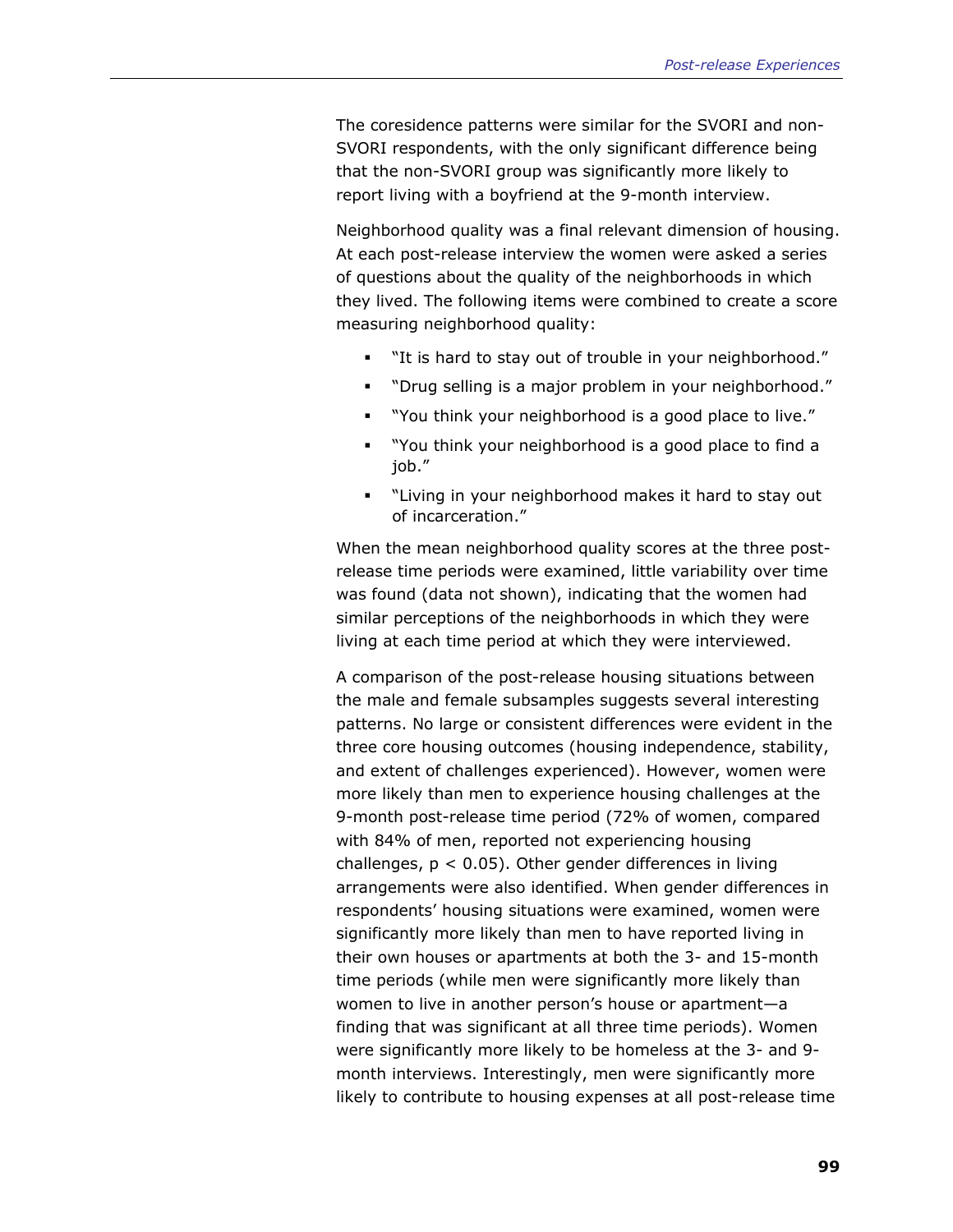periods. In terms of with whom the respondents resided, at all post-release time periods men were significantly more likely than women to live with their mothers or stepmothers, sisters, and brothers. In contrast, women were significantly more likely than men to live with their children at all time periods.

## **EMPLOYMENT**

Employment was a critical reentry outcome for the SVORI Multi-site Evaluation. Not only did the SVORI programs report employment as a major focus (confirmed by the higher service receipt scores for employment-related services as consistently reported by the SVORI participants), but the women identified employment services as a major area of need. Several core employment outcomes were examined:

- current support of oneself with a job
- the number of months worked during the reference period
- work for each month during the reference period
- the number of months at which the same job was held
- **•** receipt of formal pay from a job
- whether the job provided benefits (a summary measure indicating whether the job provided health insurance or fully paid leave)

The results for these outcomes at 3, 9, and 15 months postrelease are shown in Exhibit 47.

As shown in the exhibit, several findings suggesting more positive employment outcomes for women who enrolled in SVORI were evident. Notably, the women who participated in SVORI programming were significantly more likely than the non-SVORI respondents to report having supported themselves with a job at the 15-month time period. As shown in Exhibit 48, this significant difference is due not only to the steadily increasing employment observed for SVORI participants, but also to the sharp decline in employment observed at the 15-month time period for comparison group members.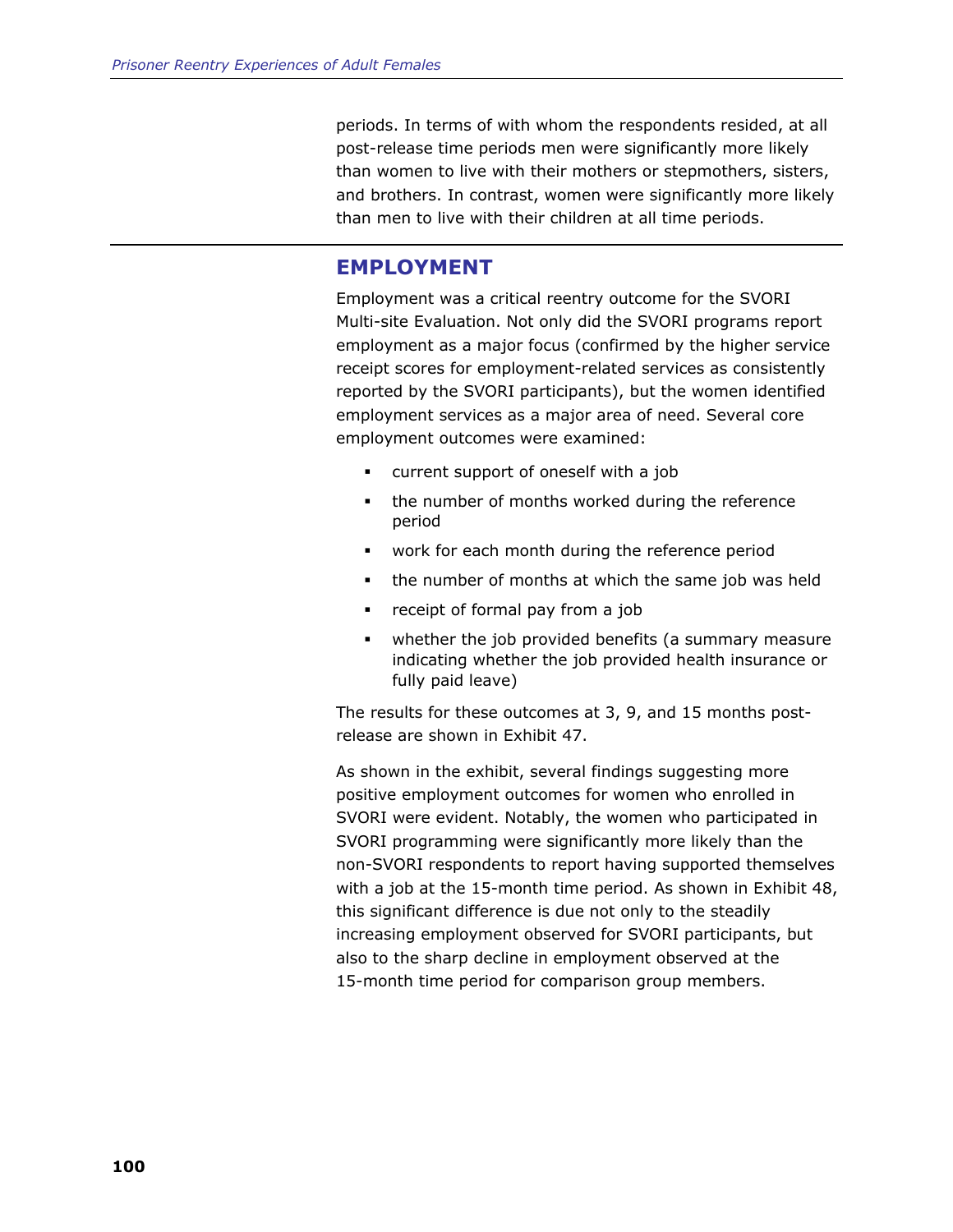Exhibit 47. Weighted means and parameter estimates of the effect of SVORI on employment outcomes **Exhibit 47. Weighted means and parameter estimates of the effect of SVORI on employment outcomes** 

|                                                                                                                                        |               |                 | Wave 2 |            |                                                                                                     |                      | Wave 3 |  |                    |                | Wave 4 |       |  |
|----------------------------------------------------------------------------------------------------------------------------------------|---------------|-----------------|--------|------------|-----------------------------------------------------------------------------------------------------|----------------------|--------|--|--------------------|----------------|--------|-------|--|
|                                                                                                                                        | SVORI Non-S   |                 |        |            | SVORI Non-S                                                                                         |                      |        |  | <b>SVORI Non-S</b> |                |        |       |  |
|                                                                                                                                        | Mean Mean     |                 |        | Est. SE OR |                                                                                                     | Mean Mean Est. SE OR |        |  |                    | Mean Mean Est. |        | SE OR |  |
| Currently supported self                                                                                                               |               |                 |        |            |                                                                                                     |                      |        |  |                    |                |        |       |  |
| vith job                                                                                                                               | $0.53$ $0.49$ |                 |        |            | $0.16$ $0.27$ $1.17$ $0.61$ $0.56$ $0.17$ $0.28$ $1.18$ $0.68$ $0.45$ $0.95$ $0.95$ $0.28$ $2.59$ * |                      |        |  |                    |                |        |       |  |
| lumber of months worked 1.57                                                                                                           |               | 1.38            |        |            | $0.19$ 0.19 NA 3.72 3.25 0.47 0.36 NA 3.74 2.93 0.81 0.86 NA *                                      |                      |        |  |                    |                |        |       |  |
| Vorked each month                                                                                                                      |               | $-10.24$ $0.32$ |        |            | $0.40$ $0.38$ $0.67$ $0.42$ $0.46$ $-0.17$ $0.32$ $0.85$ $0.44$ $0.42$ $0.12$ $0.32$ $1.13$         |                      |        |  |                    |                |        |       |  |
| Jumber of months worked                                                                                                                |               |                 |        |            |                                                                                                     |                      |        |  |                    |                |        |       |  |
| same job                                                                                                                               | 0.88 0.72     |                 |        |            | $0.16$ $0.13$ NA $2.65$ $2.29$ $0.36$ $0.30$ NA $2.76$ $2.10$ $0.66$ $0.30$ NA $^*$                 |                      |        |  |                    |                |        |       |  |
| Vas receiving formal pay                                                                                                               | $0.89$ $0.74$ |                 |        |            | $1.04$ 0.47 2.83 * 0.90 0.73 1.16 0.44 3.20 * 0.90 0.74 1.09 0.46 2.97 *                            |                      |        |  |                    |                |        |       |  |
| Job provided benefits                                                                                                                  | 0.41          | 0.26            |        |            | $0.68$ $0.37$ $1.98$ $0.41$ $0.33$ $0.34$ $0.33$ $1.41$ $0.42$ $0.37$ $0.23$ $0.32$ $1.26$          |                      |        |  |                    |                |        |       |  |
| Note: Non-SVORI, NA = not applicable. Wave 2 = 3 months post-release: Wave 3 = 9 months post-release: Wave 4 = 15 months post-release. |               |                 |        |            |                                                                                                     |                      |        |  |                    |                |        |       |  |

Note: Non-S = Non-SVORI, NA = not applicable. Wave 2 = 3 months post-release; Wave 3 = 9 months post-release; Wave 4 = 15 months post-release.

\*p < 0.05 for test of significant difference between SVORI and non-SVORI. The Construction of the Significant difference between SVORI and non-SVORI.<br>\*p < 0.05 for test of significant difference between SVORI and non-SVORI.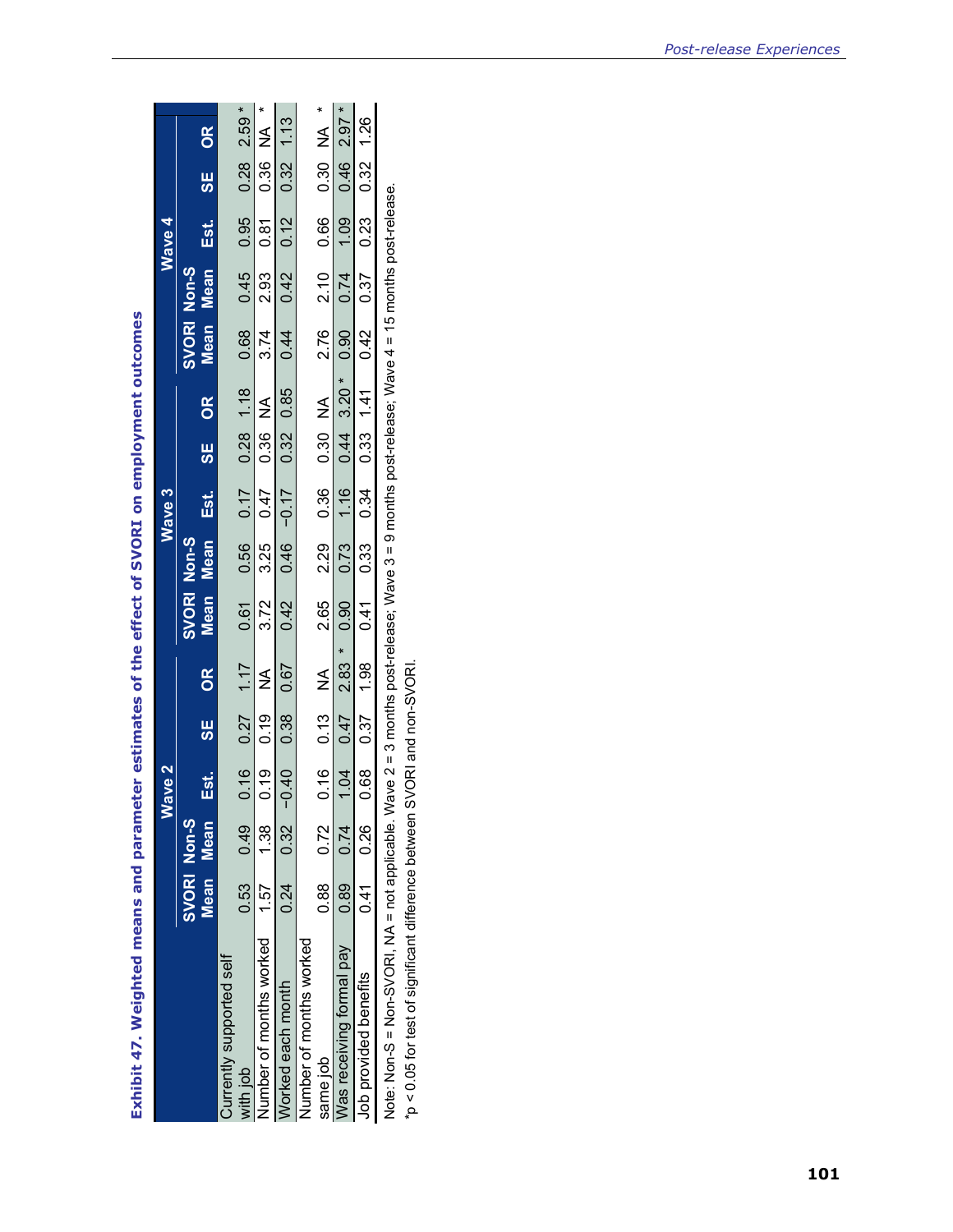



\*p < 0.05 for test of significant difference between SVORI and non-SVORI.

Findings also indicate that, at the 15-month time period, women who had enrolled in SVORI had also worked significantly more months since the last interview and more months *at the same job* than comparison group members. These findings are shown graphically in Exhibits 49 and 50. Once again, it is clear that comparison group members experienced a "dropoff" in employment at the 15-month postrelease time period, whereas the SVORI participants did not.

In addition, as shown in Exhibit 51, at all follow-up time periods, the SVORI participants were significantly more likely to report receiving formal pay for their job, with no evidence of temporal trends for either group. The SVORI participants were also slightly more likely to report that their job provided benefits at the 3-month post-release time period ( $p = 0.07$ ), although, as shown in Exhibit 52, this gap narrowed over time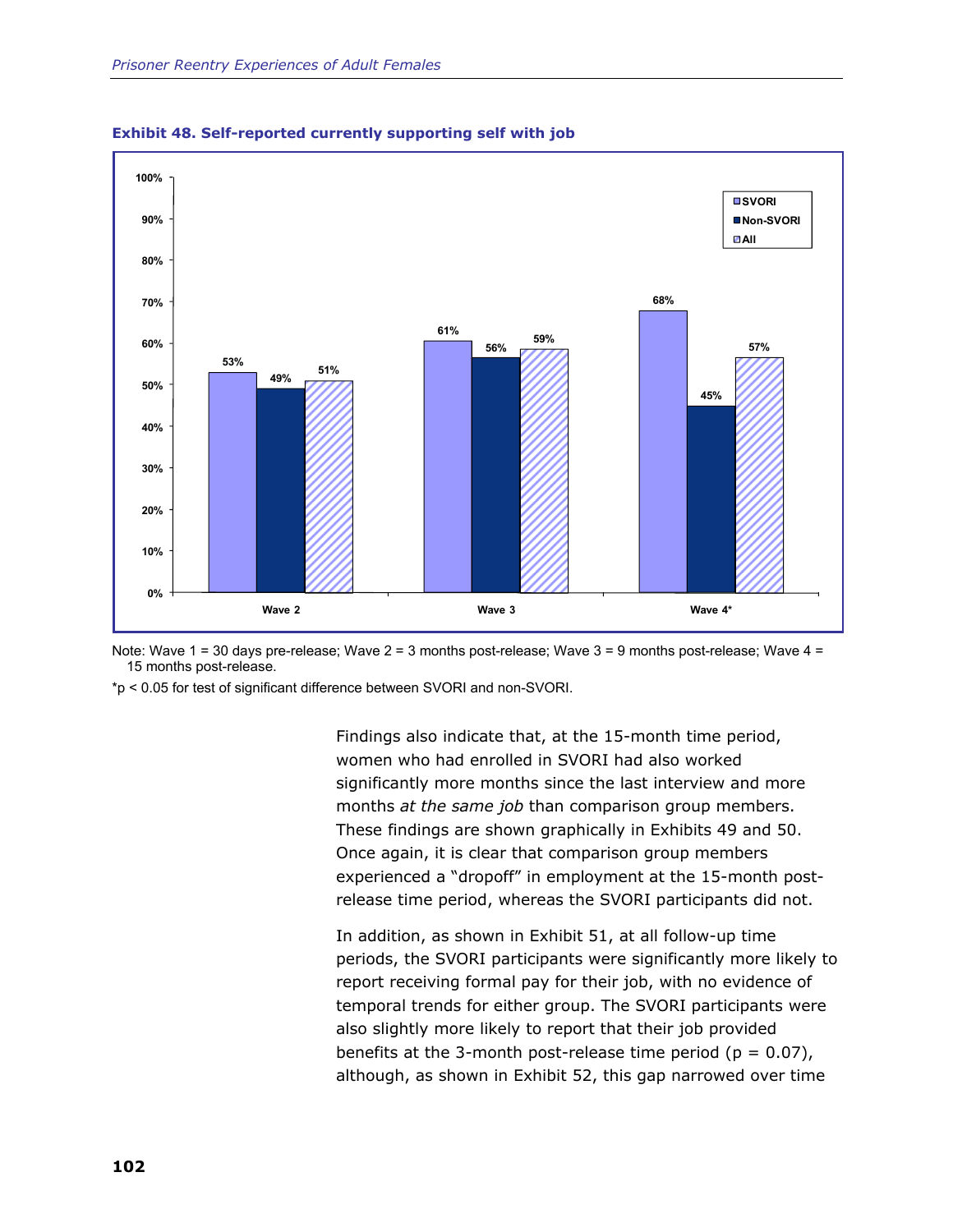

**Exhibit 49. Self-reported number of months worked since release/last interview** 

\*p < 0.05 for test of significant difference between SVORI and non-SVORI.

and was not statistically significant at the 9- and 15-month interviews.

Overall, the findings for the core employment outcomes indicate that SVORI programming was associated with significant improvements on a variety of employment outcomes, including likelihood of working at all, duration of employment, employment stability, and employment quality (in terms of working at jobs for which the women were paid formally and which offered benefits). The program effects for outcomes associated with employment status and duration of employment were evident only at the 15-month post-release time period—a time at which comparison women appeared to experience a stark decline in employment. The findings for outcomes associated with job quality suggest that the jobs held by the SVORI participants may be higher-quality jobs than those held by their non-SVORI counterparts. In addition to the findings presented in Exhibit 47, that the SVORI participants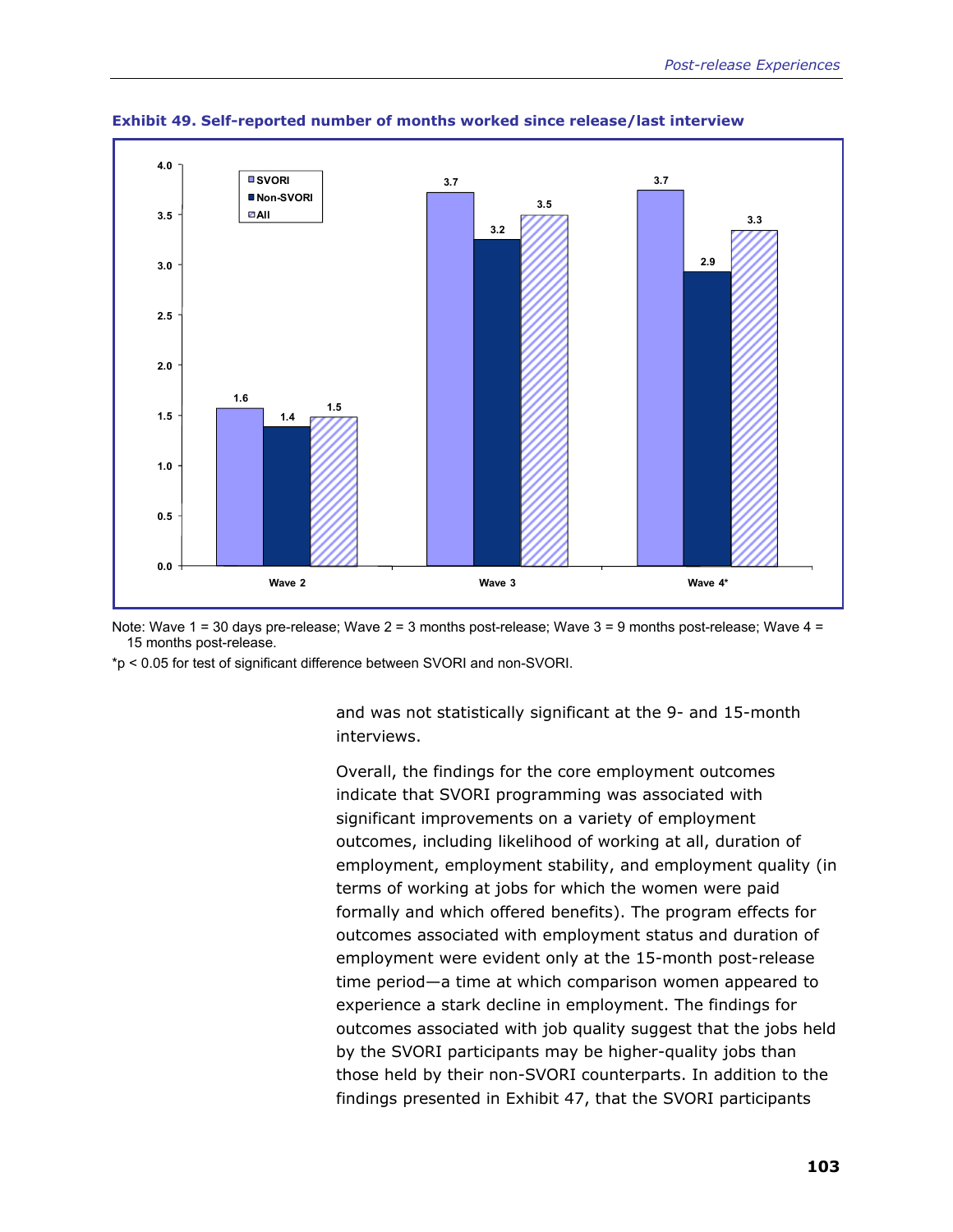



\*p < 0.05 for test of significant difference between SVORI and non-SVORI.

were more likely than the comparison women to report that they considered their current job to be permanent at the 15 month interview further supports this possibility (82% of SVORI, as opposed to 67% of non-SVORI;  $p < 0.05$ ). Interestingly, however, when the SVORI and non-SVORI groups were compared on job satisfaction and stress, no significant differences were observed (data not shown).

In addition to identifying program effects, examining how women's post-release employment situations compare to their pre-incarceration employment is of interest. For several of the employment outcomes, the existence of preincarceration measures allowed women's trajectories from 6 months before incarceration through 15 months after release to be explored. When the percentage of women who reported supporting themselves with a job was examined, an analysis of all waves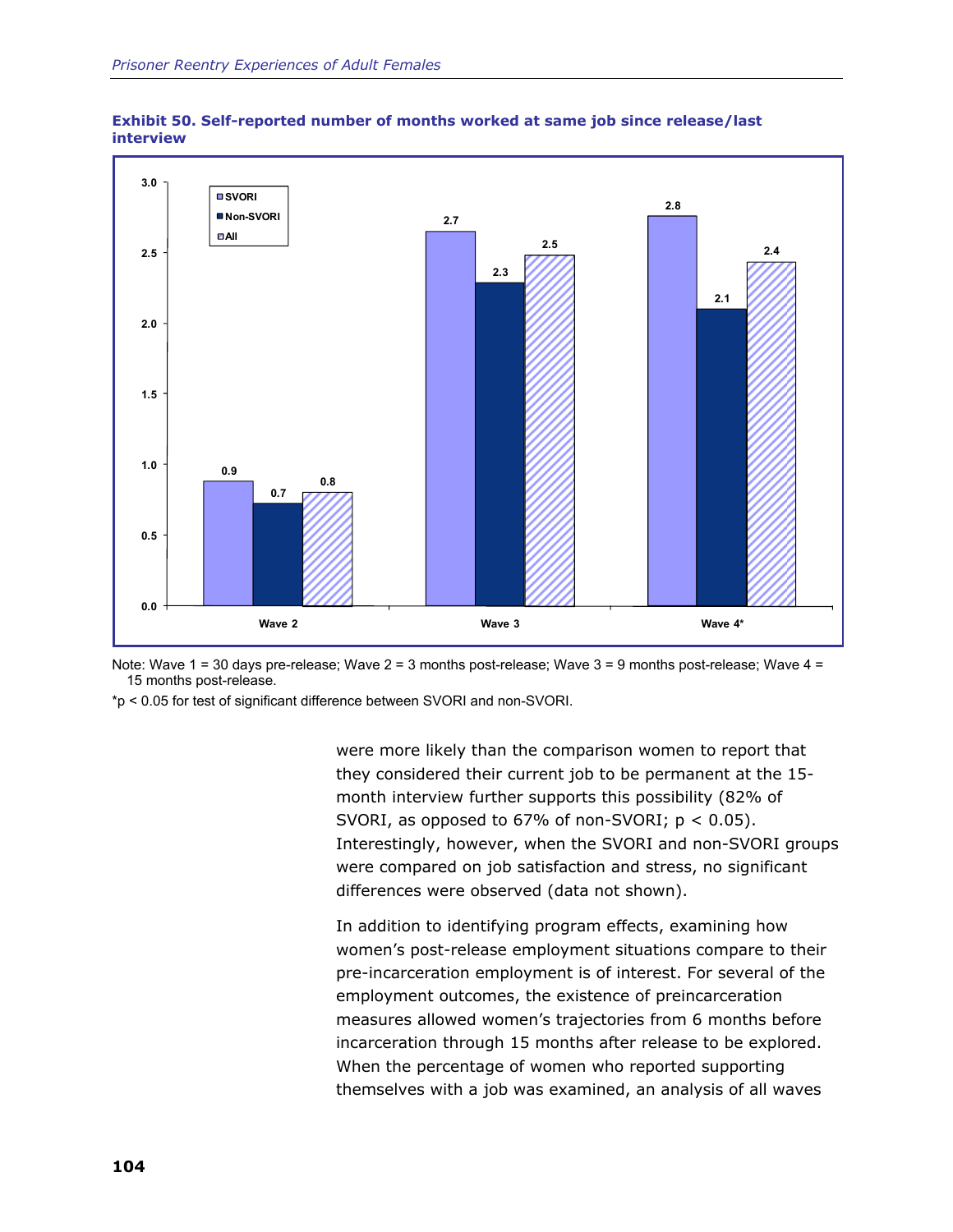

**Exhibit 51. Self-reported receipt of formal pay for current job** 

\*p < 0.05 for test of significant difference between SVORI and non-SVORI.

of data indicated that women's employment in the immediate post-release period was similar to that in the time period 6 months before incarceration (in the 6 months before incarceration, 48% of women supported themselves with a job, compared with 51% in the initial 3 months post-release time period); however, the employment levels reached at the 9 and 15 month time periods (59% and 57%, respectively) were notably higher than the preincarceration employment levels. When job quality was considered, as measured by the jobs' offering health insurance benefits, no substantial differences across the time periods were evident. Similarly low percentages of women reported that their jobs provided benefits at the 6 month pre-incarceration time period (32%) as at the postrelease time periods (28−33%).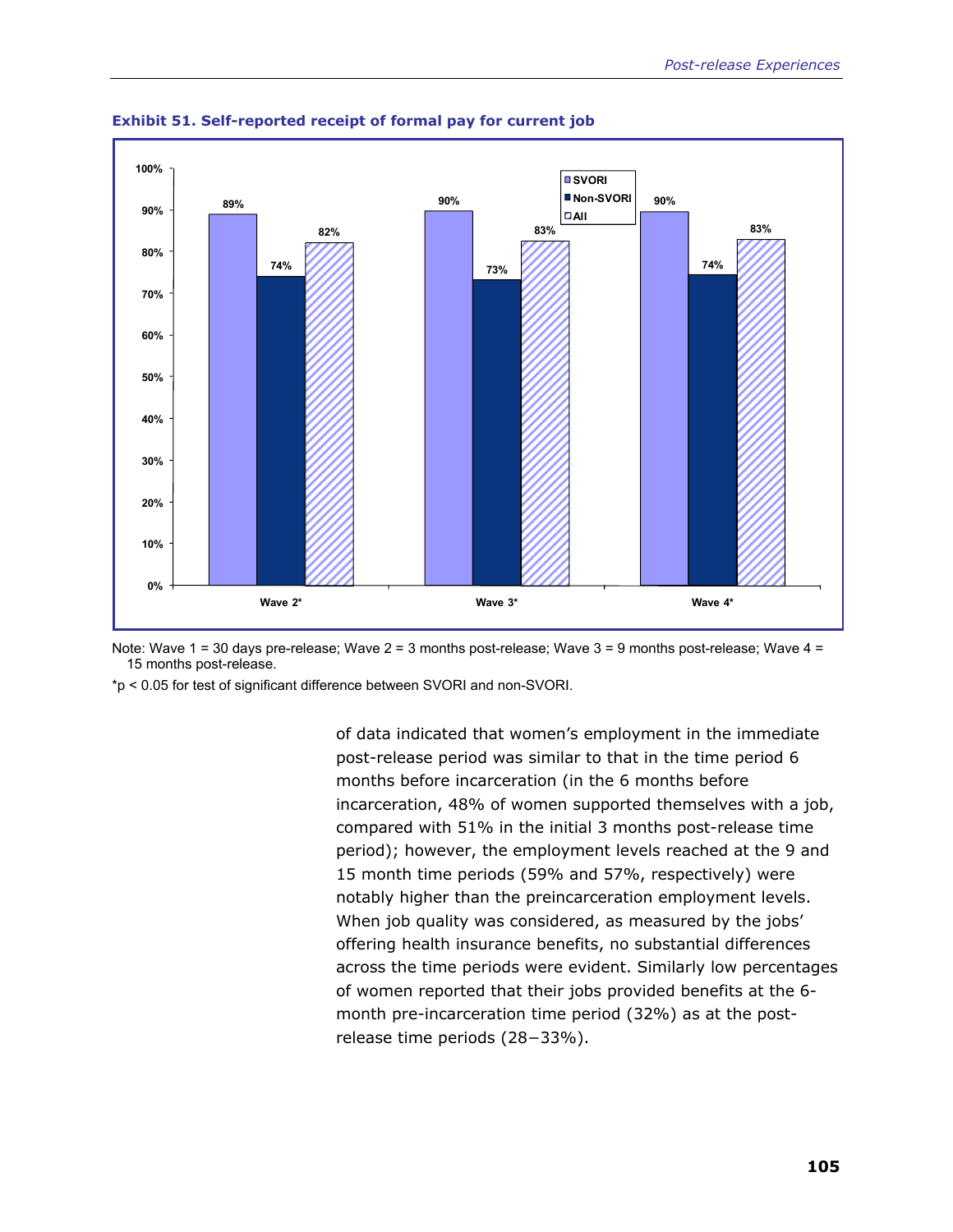



Note: Differences between SVORI and non-SVORI were not significant at the 0.05 level. Wave 1 = 30 days prerelease; Wave 2 = 3 months post-release; Wave 3 = 9 months post-release; Wave 4 = 15 months post-release.

> In addition to the core employment outcomes that have been discussed, several other dimensions of employment are relevant. At the time that women were asked whether they supported themselves with a job, they were also asked about other sources of financial support, including illegal activities and support from a government program. SVORI participants were more likely than comparison group members to report having received money from a government program (once again, with this difference being statistically significant only at the 3-month post-release time period; p < 0.01). Interestingly, SVORI participants were also significantly less likely than comparison group members to report receipt of financial support from family members at all post-release time periods and, at the 3-month time period, from friends. For all women, reliance on family members appeared to be highest at the 3-month postrelease time period (data not shown), with such support steadily decreasing over the post-release time periods. Reliance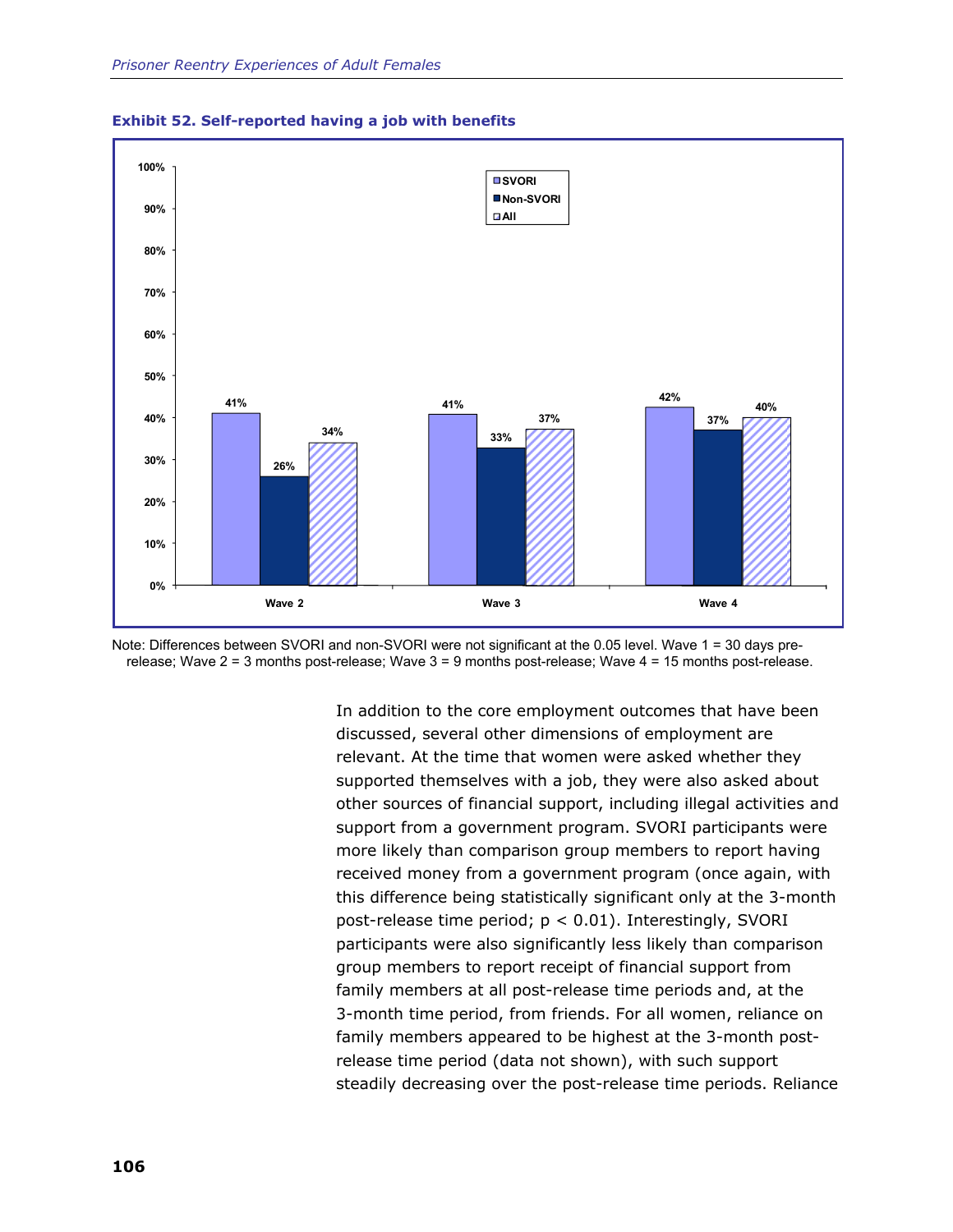on support from friends appeared to be more stable across the time periods.

When the post-release employment experiences of men and women were compared, men were found to fare better than women on several employment outcomes. At all time periods, men were significantly more likely than women to report that they currently supported themselves with a job. At the 3- and 9-month time periods, men also reported significantly more months worked. Men were also significantly more likely to report that their jobs offered benefits at the 3- and 9-month time periods. Interestingly, however, women were significantly more likely to report that their jobs provided formal pay, although this difference was observed only at the 15-month time period.

Very few men and women reported having received money from illegal activities, across all three post-release time periods, with no gender differences evident. In addition, unlike the findings from the pre-release interview, which indicated that women were more likely to receive financial support from family and friends during the 6 months before incarceration, post-release data showed no gender differences in the likelihood of receiving such support, except that women were significantly more likely to report support from friends at the 15-month post-release time period. As in the pre-incarceration findings, at all post-release time periods women were significantly more likely than men to report having received financial support from a government program.

# **FAMILY, PEERS, AND COMMUNITY INVOLVEMENT**

#### **Family Relationships**

Family relationships have been shown to be extremely influential for returning prisoners. However, because none of the adult SVORI programs focused on family services, no family-related measures were identified as key outcomes in the SVORI Multi-site Evaluation. Several aspects of family relationships were examined, including family emotional support, family instrumental support, quality of intimatepartner relationships, and quality of relationship with children. Not surprisingly, given the lack of emphasis on family-related services among the SVORI programs, no differences were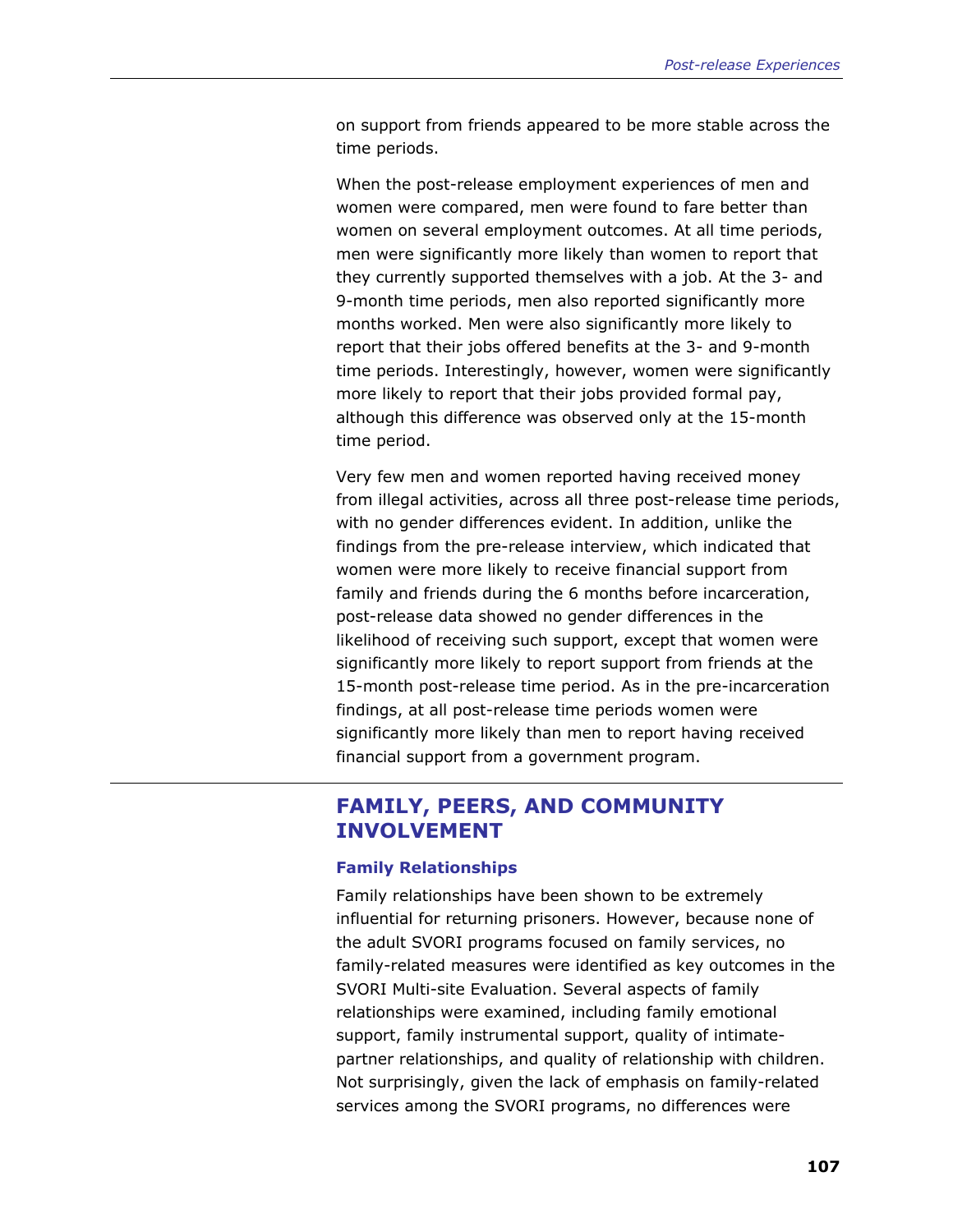observed in these measures between the SVORI and non-SVORI groups at any of the post-release time periods. In addition, little variation was observed (for both groups) over the three post-release time periods in these scales, suggesting that perceptions of family support and relationship quality remained stable over time.

When the women's family relationships over time were examined, some interesting patterns became evident. Although the proportions of women who reported being currently married (12–14%) were similar across all time periods (including the preincarceration time period), women appeared more likely to report intimate partnerships at all post-release time periods than during the preincarceration time period. In addition, there was substantial variation in women's likelihood of living with a spouse or current romantic partner at the various time periods. Women were most likely to report living with their spouse or partner at the 6-month preincarceration time period (67%); they were least likely to report living with a spouse or partner at the 3-month post-release time period (38%), which was followed by large, steady increases at the 9- (49%) and 15 month (58%) time periods.

Women's experiences as mothers during the post-release time period are also of interest because a great majority of the women were mothers. When the women's likelihood of reporting that they had primary care responsibilities for their children was examined, the immediate post-release time period was evidently particularly challenging for women in this respect. Although more than half of the mothers reported that they had primary care responsibilities for their children during the 6 months before incarceration, only 39% of mothers reported this level of responsibility at the 3-month post-release interview, with this percentage steadily increasing at the 9- (47%) and 15-month (52%) interviews. As mentioned, the women were also increasingly more likely to report living with their children with each post-release time period, suggesting that it takes time for women to resume the level of care for their children that they reported during the time period immediately before incarceration.

Not surprisingly, men and women differed in many ways along these dimensions of family relationships. Although no gender differences in marital status were evident, men were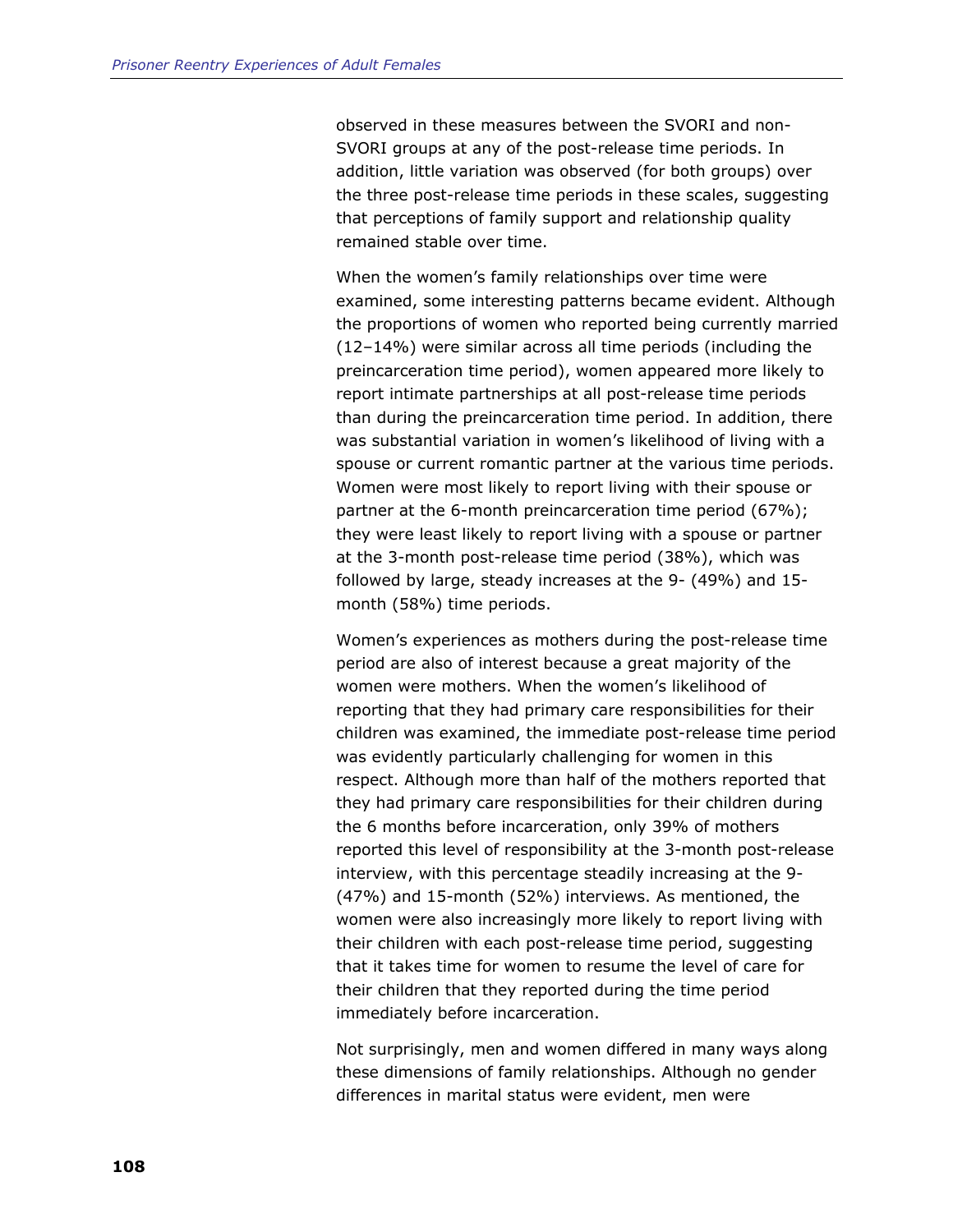significantly more likely to live with their spouses or romantic partners at 3 months after release. Interestingly, women scored higher on the summary scale measuring quality of the intimate partnership at the 3-month post-release time period, but this difference was not evident 9 or 15 months after release. No differences were observed between men and women on the measures of emotional or instrumental support received by family members.

At all time periods, women were significantly more likely than men to report having primary care responsibilities for their children (and, as already mentioned, more likely to live with their children). In addition, at all time periods women had significantly higher values on the scale that was created to measure the quality of the respondent's relationship with children (which reflects how much time the respondents spent with their children and the extent of their involvement in the children's lives).

#### **Peer Relationships**

Although less researched, particularly for women, peer relationships may also be influential for returning prisoners. Importantly, as with family relationships, peer relationships may be both positive and negative. For example, receiving critical instrumental support from peers, such as help with rides to appointments, may be beneficial. On the other hand, if one's peers are criminally involved, such relationships may be detrimental to reentry success.

Because several SVORI programs included cognitive-behavioral components intended to teach inmates to change criminal behavior by modifying which individuals they associated with (among other topics), it was deemed appropriate to measure the "negative exposure" reported by the women from both friends with whom they spent time and from individuals with whom they lived. Consequently, a summary measure was included that reflects the extent to which the respondent reported *living* with people who had ever been incarcerated, used illegal drugs, engaged in any other illegal activity, or used alcohol in their presence, and reflects the extent to which the responded reported *spending time with* friends who were not employed, got them "in trouble," had been incarcerated, had assaulted someone, had committed theft, or had sold drugs. The results for this composite measure of "negative exposure,"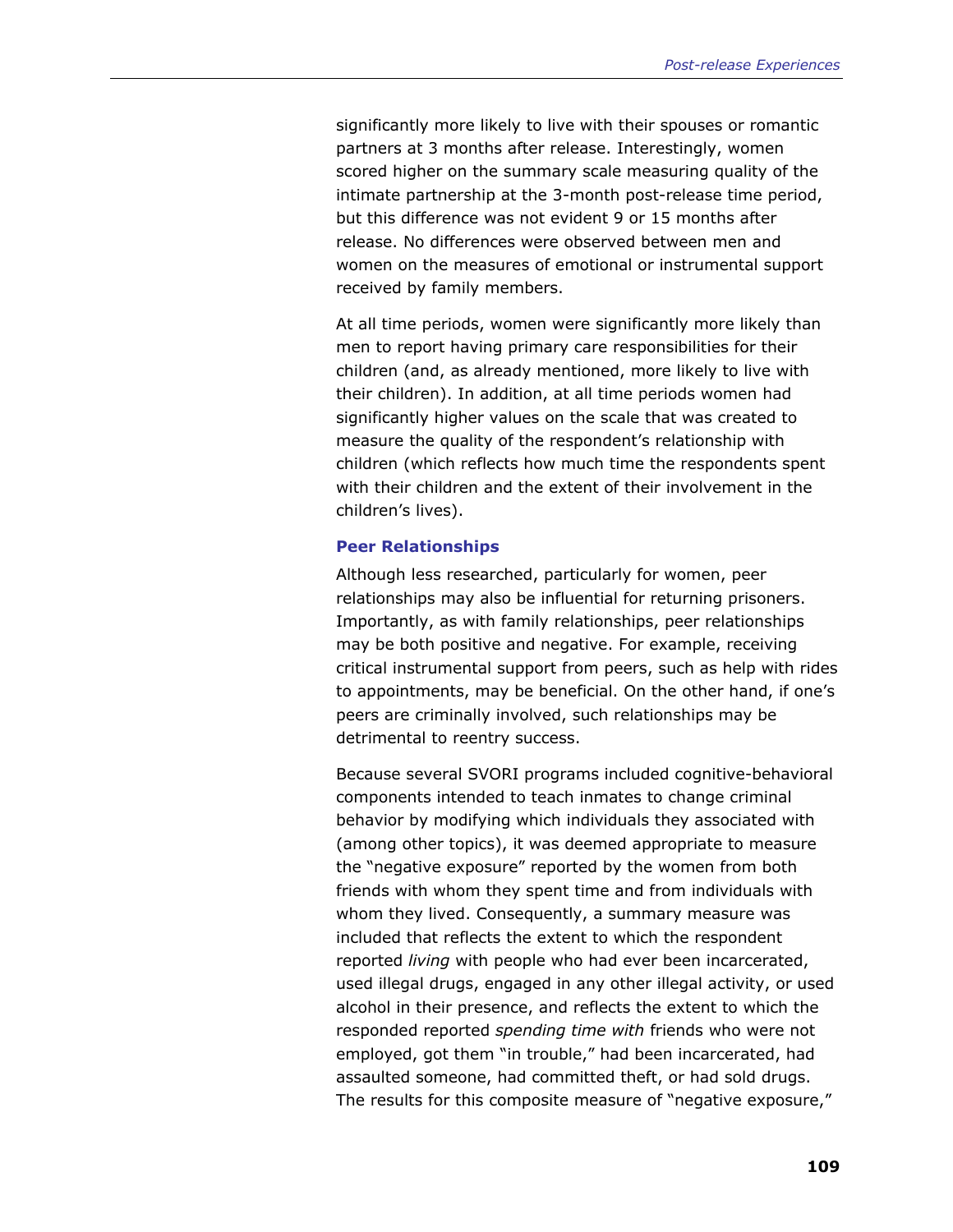which is coded such that higher values indicate *less* negative exposure, are shown in Exhibit 53.





Note: Differences between SVORI and non-SVORI were not significant at the 0.05 level. Wave 1 = 30 days prerelease; Wave 2 = 3 months post-release; Wave 3 = 9 months post-release; Wave 4 = 15 months post-release.

> Although at 3 months post-release the SVORI participants had slightly less exposure to peers or companions who had negative influence than did the non-SVORI respondents ( $p < 0.10$ ), this difference was not significant at the other follow-up periods, indicating that the women who enrolled in SVORI did not have better peer exposure outcomes than the comparison women. For all women, criminogenic exposure was lowest in the immediate post-release period, appearing to worsen slightly over time. Indeed, at the 15-month post-release time period, only 63% of SVORI participants and 53% of comparison group members (difference not statistically significant) reported that all or most of their close friends were friends that they could "hang out with" and know that they would not "get into trouble."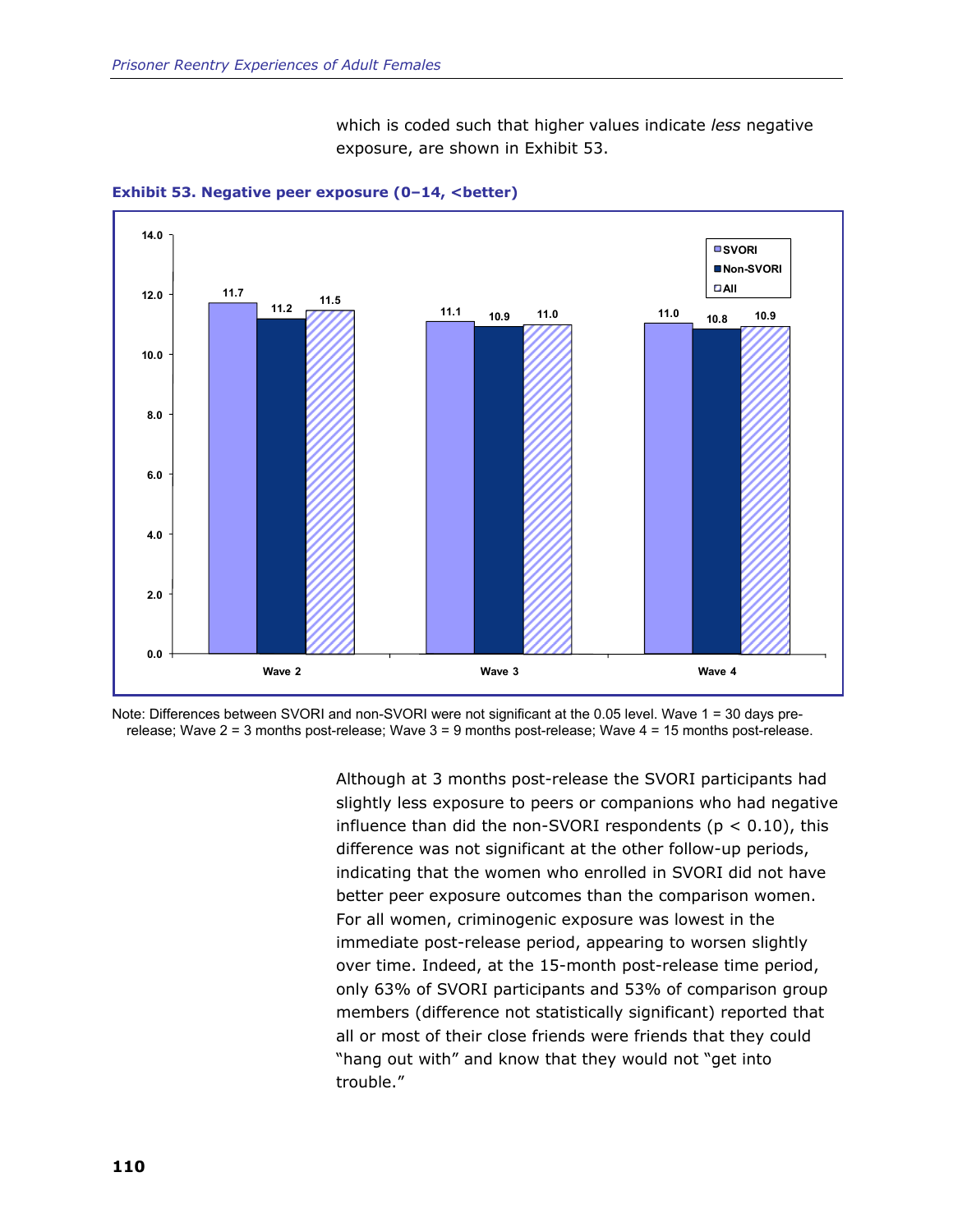Positive peer support was also measured. Specifically, the women were asked about the following types of instrumental support from their friends:

- help or advice on finding a place to live
- help or advice on finding a job
- **support for dealing with a substance abuse problem**
- **transportation to work or other appointments, if needed**
- **financial support**

Interestingly, the summary measure of peer instrumental support was significantly higher for the SVORI participants than for the non-SVORI group at both the 9- and 15-month time periods, suggesting that women who participated in SVORI were more likely to count on tangible support from their friends.

When gender differences for the peer relationship variables were examined, men and women did not differ in terms of negative peer exposure or the level of instrumental support they received from their peers.

#### **Community Involvement**

To assess the extent to which women became involved in their communities after release, women were asked whether they had (1) done volunteer work in any programs in the community (e.g., youth groups, programs for the elderly); (2) done mentoring with peers, youth, or other community members; (3) participated in any local organizations like clubs, sports teams, ethnic or racial pride groups, political organizations, or other community groups; (4) voted in any political election (including general elections, primary elections, and special referendums); (5) participated in the activities of a church, mosque, temple, or other religious group; or (6) served in a Neighborhood Watch or tenant patrol program. Responses were summed to create a summary measure of "civic action." Because most respondents had very little involvement in the types of civic action listed here, with the exception of church activities, the summary measure excluded church activities.

As shown in Exhibit 54, civic action was low for both groups, with only marginal differences between the SVORI and non-SVORI groups at the 3- and 15-month time periods ( $p < 0.10$ ). This pattern indicates that the women who received SVORI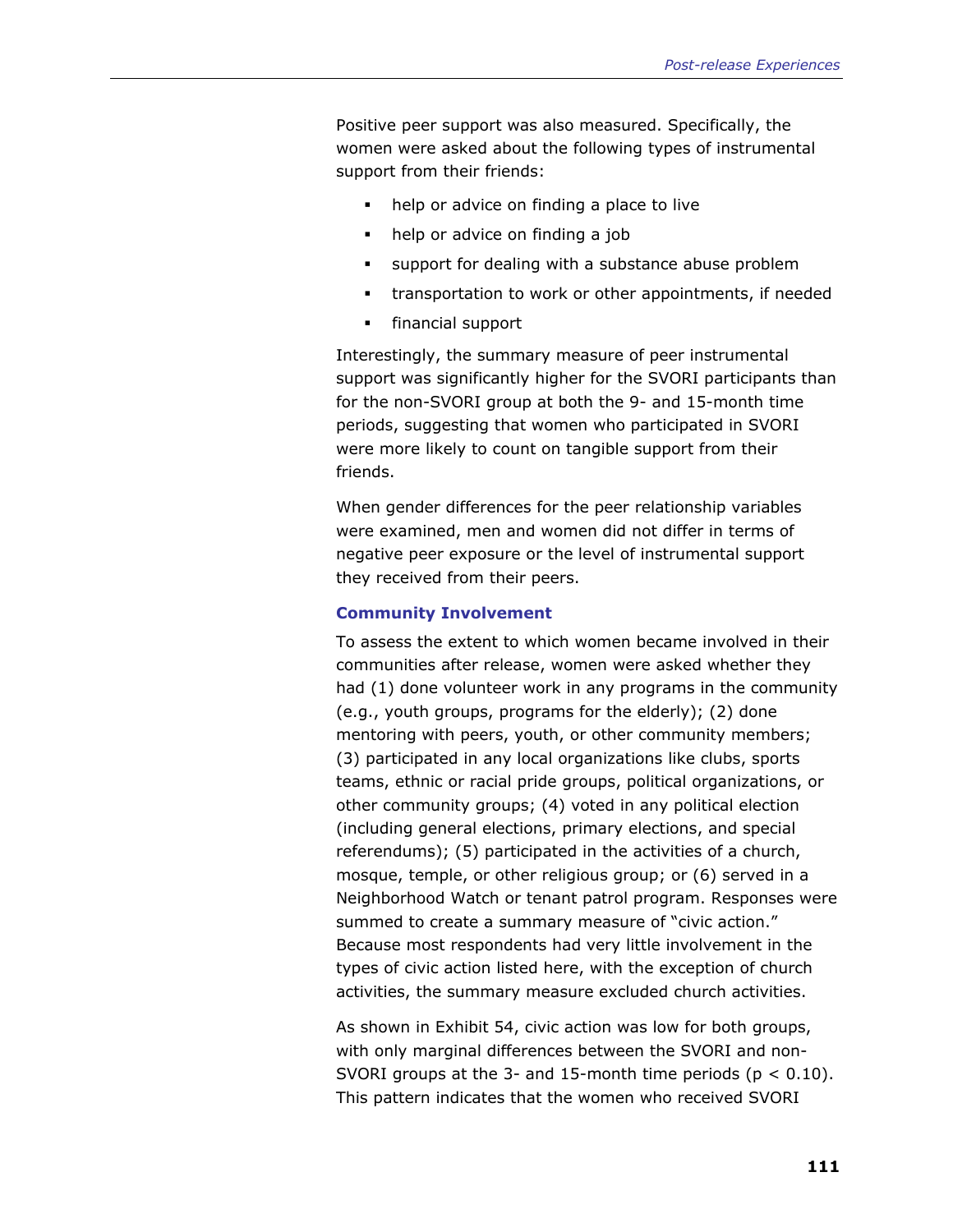



Note: Difference between SVORI and non-SVORI were not significant at the 0.05 level. Wave 1 = 30 days prerelease; Wave 2 = 3 months post-release; Wave 3 = 9 months post-release; Wave 4 = 15 months post-release.

> programming reported slightly more involvement in their communities than comparable women who did not participate in SVORI, during the post-release time period. For both groups, the extent of civic action appeared to increase slightly over the post-release follow-up period.

At all time periods, men and women had virtually identical levels of civic action (based on the measure which excluded church attendance).

# **SUBSTANCE USE AND PHYSICAL AND MENTAL HEALTH**

## **Substance Use**

Substance use outcomes were measured both by means of selfreport during all follow-up interviews and by oral fluids drug tests administered to nonincarcerated respondents at the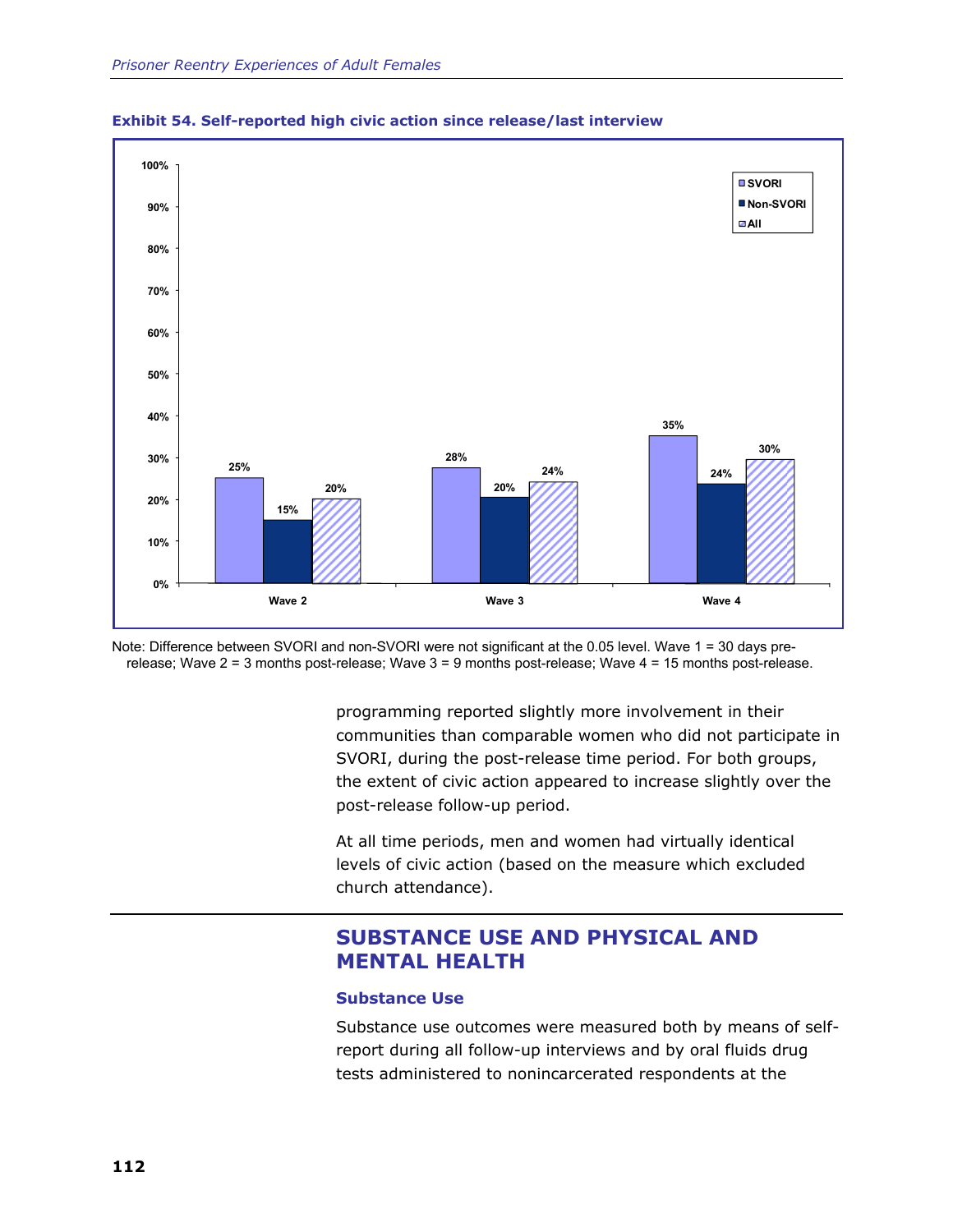3- and 15-month interviews. The results for the core substance use outcomes are shown in Exhibit 55.

Self-reported substance use was generally lower for the SVORI group than for the non-SVORI group; however, these differences were not statistically significant (although past-30 day drug use at the 15-month interview was marginally significant,  $p < 0.10$ ). Interestingly, though, when the outcome that reflects either self-reported or confirmed (by drug tests) use was examined, the results indicated that the SVORI participants were significantly less likely to use drugs from release to 3 months post-release ( $p < 0.01$ ) and, when the measure was limited to past-30-day use, less likely to have used during the previous 30 days at both the 3- and 15-month post-release time periods.

The patterns for substance use, based on the combined selfreport and drug test measures, are shown graphically in Exhibits 56 and 57. Of interest is that, not only did the difference between the number of SVORI participants and the number of comparison group members who were "clean" decrease over time, but also fewer women in both groups were clean at 15 months post-release, suggesting increasing substance use over time for both groups.

When individual drugs used among the women were examined, the only consistent difference between the SVORI and non-SVORI respondents was that, at 15 months post-release, the SVORI participants self-reported significantly lower cocaine use than the non-SVORI respondents (87% of SVORI participants did not use cocaine, as opposed to 73% of non-SVORI respondents;  $p < 0.05$ ). The drug test results also confirmed lower cocaine use among the SVORI participants, at both 3 and 15 months post-release (data not shown).

When drug use between men and women during the postrelease follow-up period was compared, no gender differences were evident. The male and female samples reported equivalent levels of substance use and tested positive (based on the drug tests) at similar rates.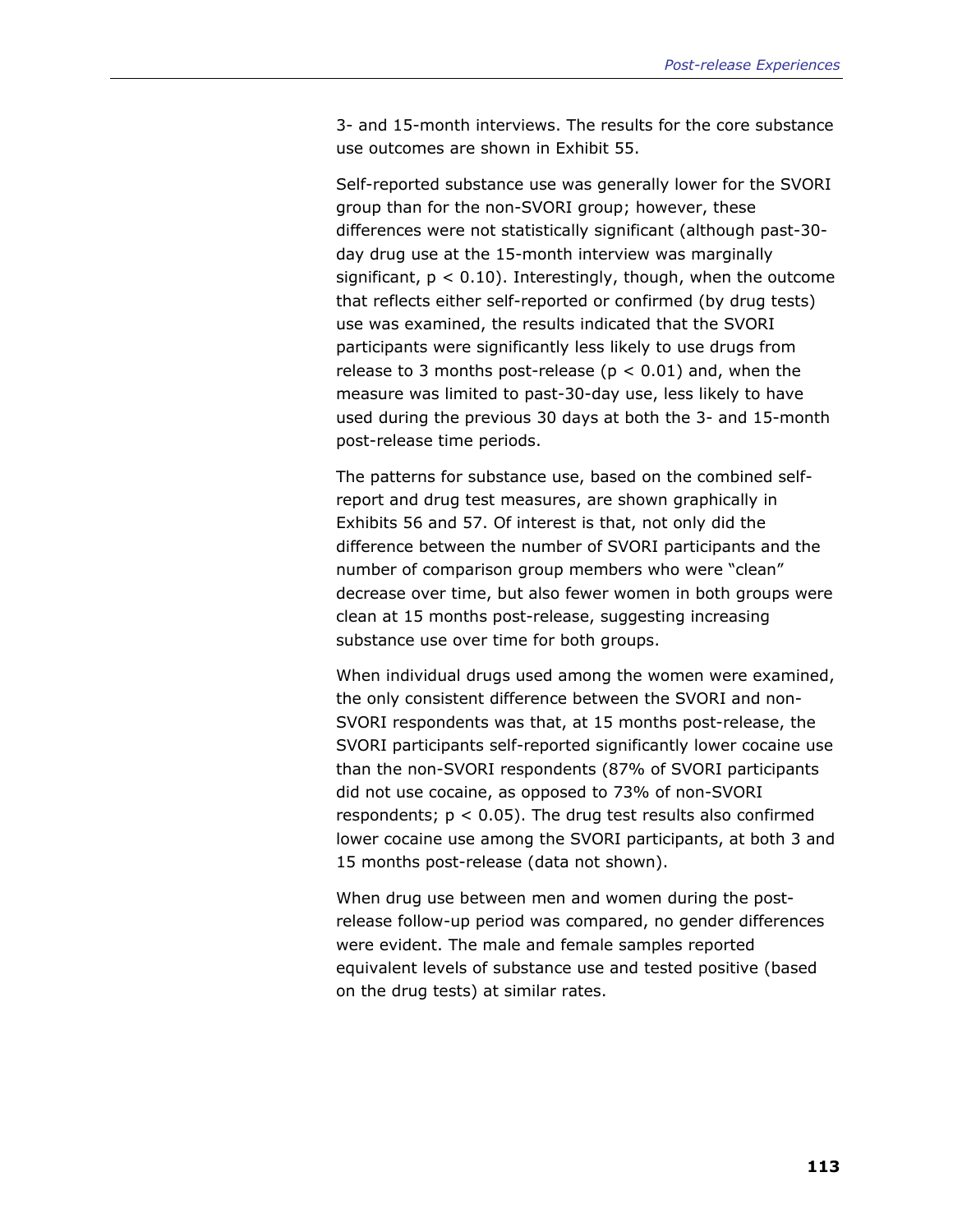| Exhibit 55. Weighted means and parameter estimates of the effect of SVORI on self-reported substance use outcomes                                                                           |                     |             |                                  |      |           |               |                      |               |          |               |                      |               |        |           |           |
|---------------------------------------------------------------------------------------------------------------------------------------------------------------------------------------------|---------------------|-------------|----------------------------------|------|-----------|---------------|----------------------|---------------|----------|---------------|----------------------|---------------|--------|-----------|-----------|
|                                                                                                                                                                                             |                     |             | $\mathbf{\Omega}$<br><b>Wave</b> |      |           |               |                      | Wave 3        |          |               |                      |               | Wave 4 |           |           |
|                                                                                                                                                                                             | SVORI Non-S<br>Mean | <b>Mean</b> | $\overline{\mathbf{S}}$          | 50   | <b>OK</b> | SVORI<br>Mean | Non-S<br><b>Mean</b> | Est.          | <u>ყ</u> | 8             | <b>SVORI</b><br>Mean | Non-S<br>Mean | Est.   | 58        | <b>OK</b> |
| No self-reported drug<br>use                                                                                                                                                                | 0.78                | 0.75        | 0.18                             | 0.33 | 1.19      | 0.60          | 0.61                 | $-0.03$       | 0.28     | 0.97          | 0.63                 | 0.55          | 0.32   | 0.28      | 1.38      |
| No self-reported drug<br>marijuana or steroid<br>use other than                                                                                                                             | 0.87                | 0.85        | Ľ<br>უ<br>თ                      | 0.40 | 1.18      | 0.69          | 0.71                 | $-0.11$       | 0.30     | 0.89          | 0.77                 | 0.67          | 0.53   | 0.31      | 1.69      |
| No self-reported drug<br>use in past 30 days                                                                                                                                                | 0.85                | 0.81        | 0.29                             | 0.38 | 1.34      | 0.69          | 0.73                 | $-0.18$       | 0.30     | 0.84          | 0.75                 | 0.63          | 0.55   | 0.30      | 1.74      |
| No self-reported drug<br>marijuana or steroids<br>use other than<br>past 30 days                                                                                                            | 0.92                | 0.87        | 0.52                             | 0.50 | 1.69      | 0.76          | 0.82                 | $-0.37$       | 0.35     | 0.69          | 0.82                 | 0.74          | 0.49   | 0.34      | 1.63      |
| No self-reported drug<br>use or positive drug<br>tests                                                                                                                                      | 0.67                | 0.49        | 0.76                             | 0.29 | ×<br>2.15 | $\frac{1}{2}$ | $\frac{1}{2}$        | $\frac{1}{2}$ | ≸        | $\frac{1}{2}$ | 0.46                 | 0.38          | 0.33   | 0.27      | 1.39      |
| No self-reported drug<br>use or positive drug<br>tests past 30 days                                                                                                                         | 0.72                | 0.52        | 0.86                             | 0.29 | ×<br>2.35 | ≸             | ≸                    | ≸             | ≸        | ≸             | 0.55                 | 0.41          | 0.56   | 0.27 1.75 | ×         |
| Note: Non-S-9 Non-SVORI. NA = not applicable; drug tests were not performed at Wave 33. Wave 2 = 3 months post-release; Wave 3 = 9 months post-release; Wave 4 = 15 months<br>post-release. |                     |             |                                  |      |           |               |                      |               |          |               |                      |               |        |           |           |

\*p < 0.05 for test of significant difference between SVORI and non-SVORI. \*p < 0.05 for test of significant difference between SVORI and non-SVORI.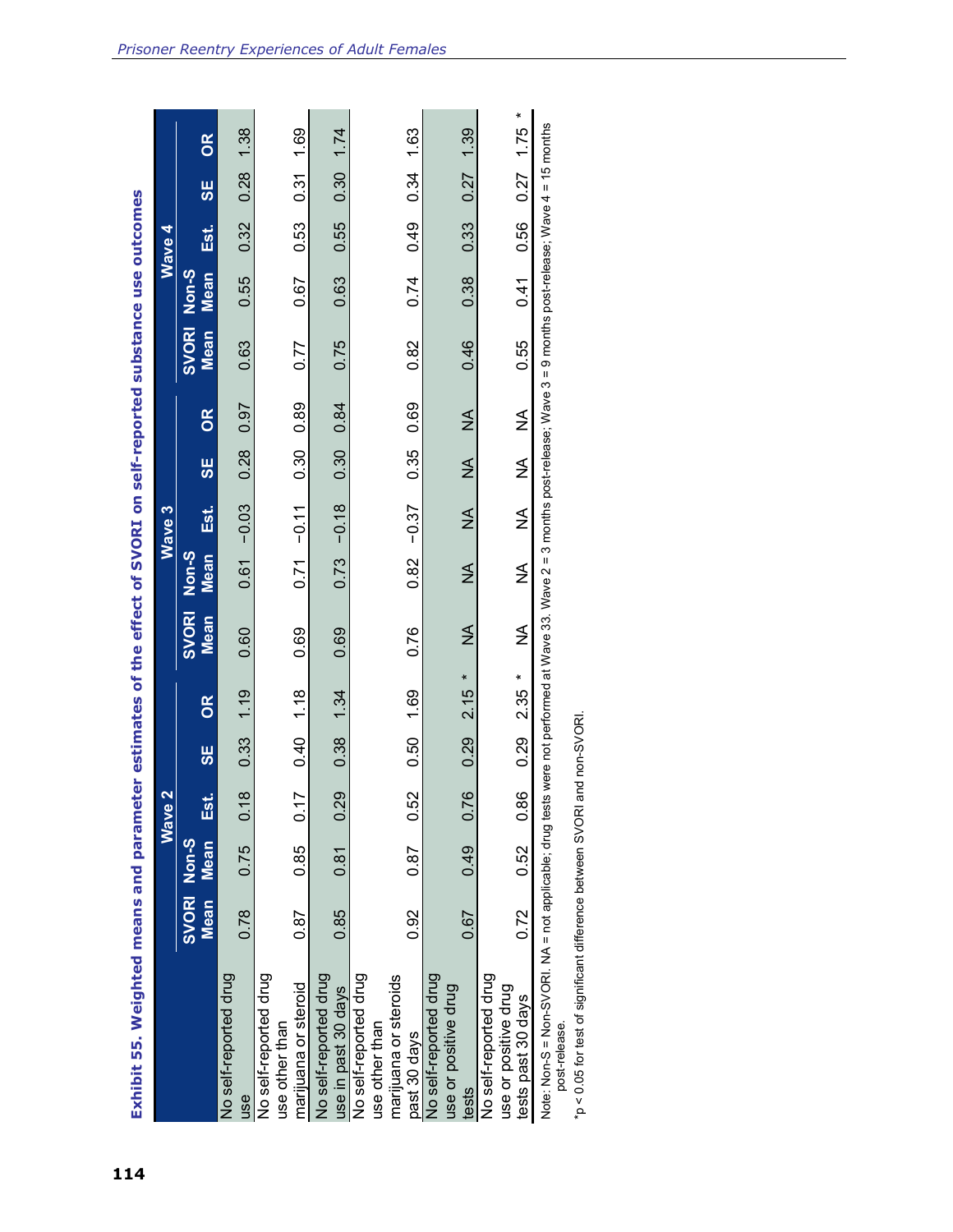



Note: Information gathered from self-report and drug test. Wave 1 = 30 days pre-release; Wave 2 = 3 months postrelease; Wave  $3 = 9$  months post-release; Wave  $4 = 15$  months post-release.

\*p < 0.05 for test of significant difference between SVORI and non-SVORI.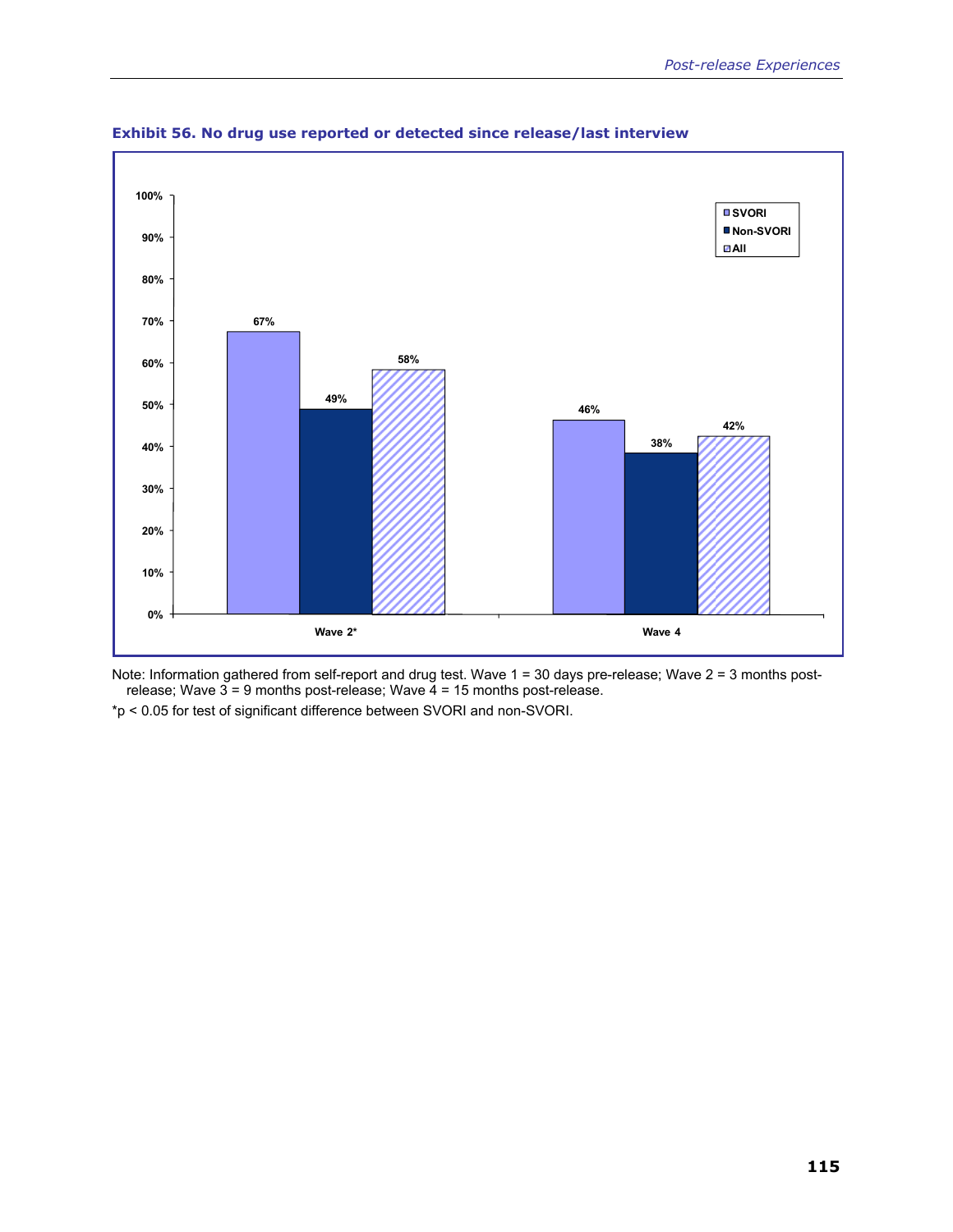



Note: Information gathered from self-report and drug test. Wave 1 = 30 days pre-release; Wave 2 = 3 months postrelease; Wave 3 = 9 months post-release; Wave 4 = 15 months post-release.

\*p < 0.05 for test of significant difference between SVORI and non-SVORI.

## **Physical Health**

Physical health services were not a major programmatic focus among the SVORI programs; therefore, no core physical health outcomes were identified as being relevant for analysis of program effects in the evaluation. Of interest, however, is the physical health status of the women during the post-release time period. Several dimensions were measured in the postrelease interviews, including specific physical health conditions experienced by the respondents (including asthma, chronic back pain, high blood pressure, arthritis, hepatitis B or C, heart trouble, diabetes, tuberculosis, and HIV/AIDS) and the SF-12 physical health scale, which measures five dimensions of physical health functioning (including moderate activities such as moving a table, climbing several flights of stairs, accomplishing less than one would have like to accomplished because of physical health, being limited in the kind of work or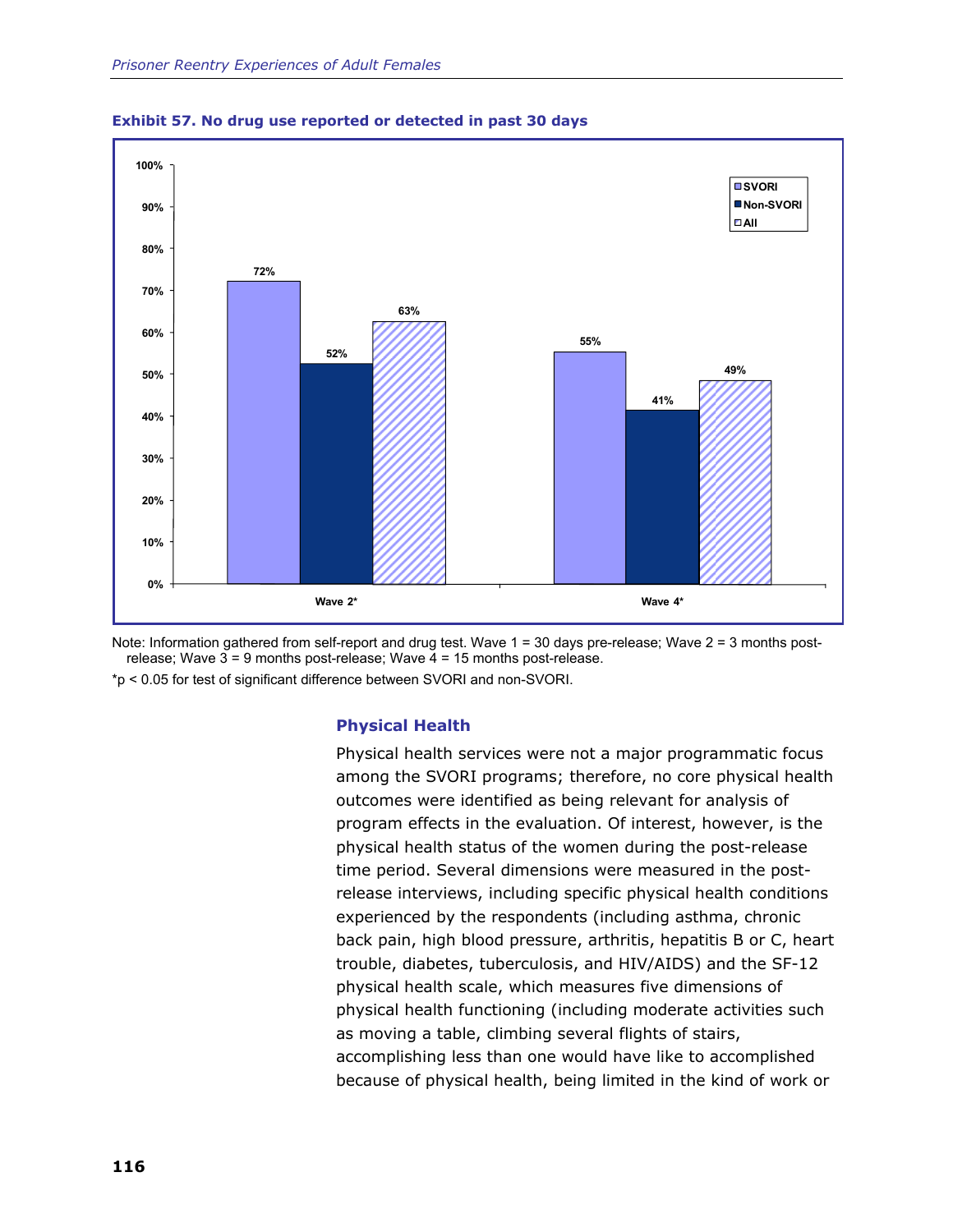activities done as a result of physical health, and pain that interferes with normal work).

Based on the composite measure reflecting the number of physical health conditions experienced by the women, the women reported an average of one condition, with no differences being evident between the SVORI and non-SVORI groups and no temporal trend being apparent during the postrelease follow-up period. Likewise, the SVORI and non-SVORI respondents scored similarly on the SF-12 physical health scale, with no evidence of temporal trends. As shown in Exhibit 58, the physical health functioning of both groups remained quite stable over the entire follow-up period. Additionally, because the exhibit includes the pre-release time period, it is evident that no major differences in women's health status occurred throughout the entire observation period.

When asked to rate their overall physical health, somewhat more than a third of women reported their health as being "excellent" or "very good," with little variability over the three post-release time periods (and no differences between the SVORI and non-SVORI groups). Interestingly, however, as shown in Exhibit 59, overall perceptions of health appeared to be slightly higher at the pre-release interview than at the postrelease time periods.

Consistent with the pre-release findings showing that perceptions of overall physical health were significantly lower for women than for men, at all post-release time periods significantly lower proportions of women than men rated their health as "excellent" or "very good." Not surprisingly, women also had significantly lower SF-12 scores and reported a significantly higher number of physical health diagnoses than men at all post-release time periods.

## **Mental Health**

Because mental health issues were extremely prevalent among the female sample (as described in the "Pre-release Experiences" section), two core mental health outcomes were identified: the SF-12 mental health scale (a measure of mental health functioning) and the GSI (an index of mental health status).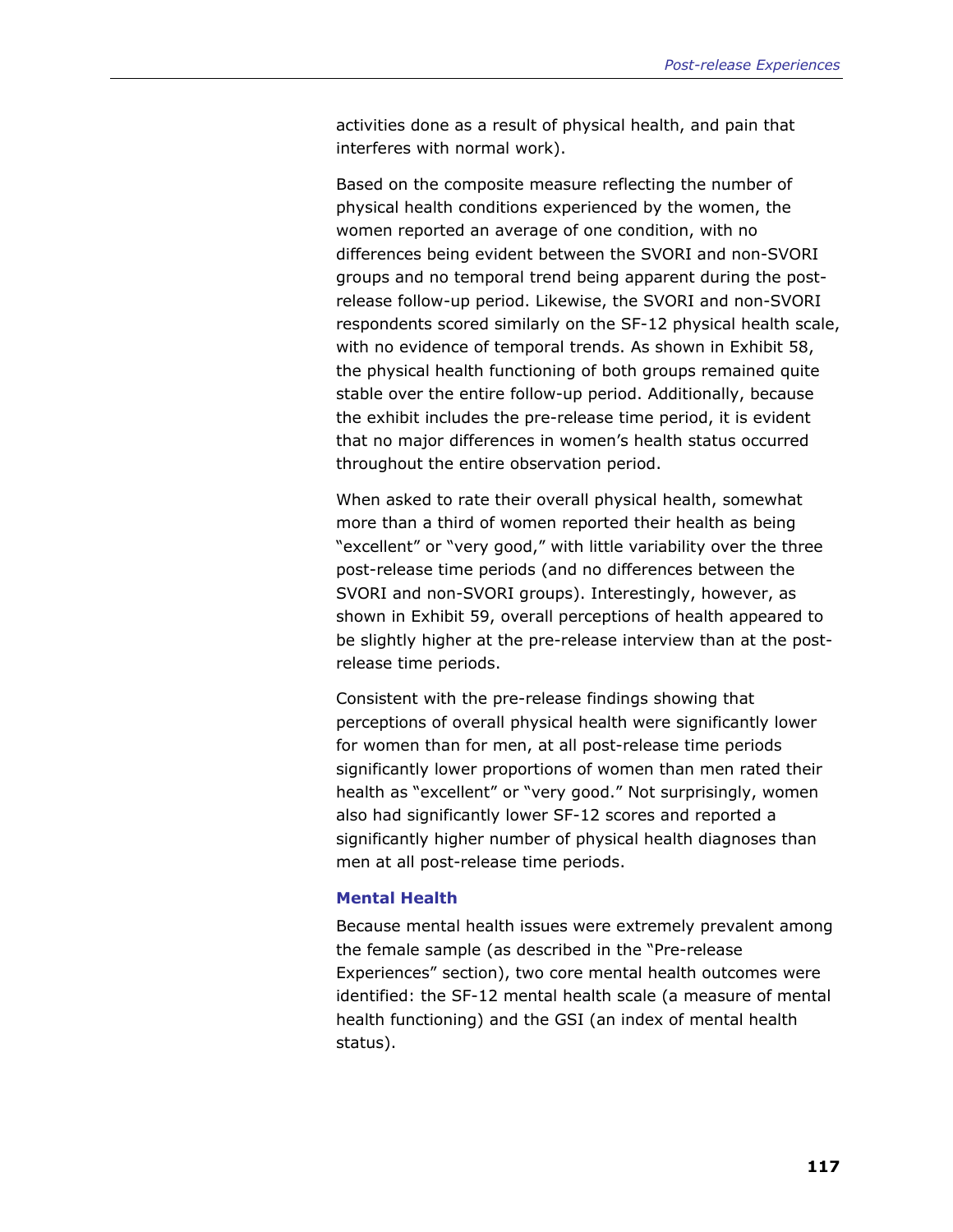





According to these key outcomes, there is no evidence that SVORI programming had an impact on the mental health status of women. In addition, as in the pattern observed for physical health, the mental health status of women remained fairly stable over time. This pattern is shown graphically for the GSI outcome in Exhibit 60.

Exhibit 61 shows women's overall assessments of their mental health, with the pre-release time point shown as a reference point. As in the pattern indicated by the SF-12 and GSI outcomes, women's mental health status appeared quite stable over time, with no differences between the SVORI and non-SVORI respondents.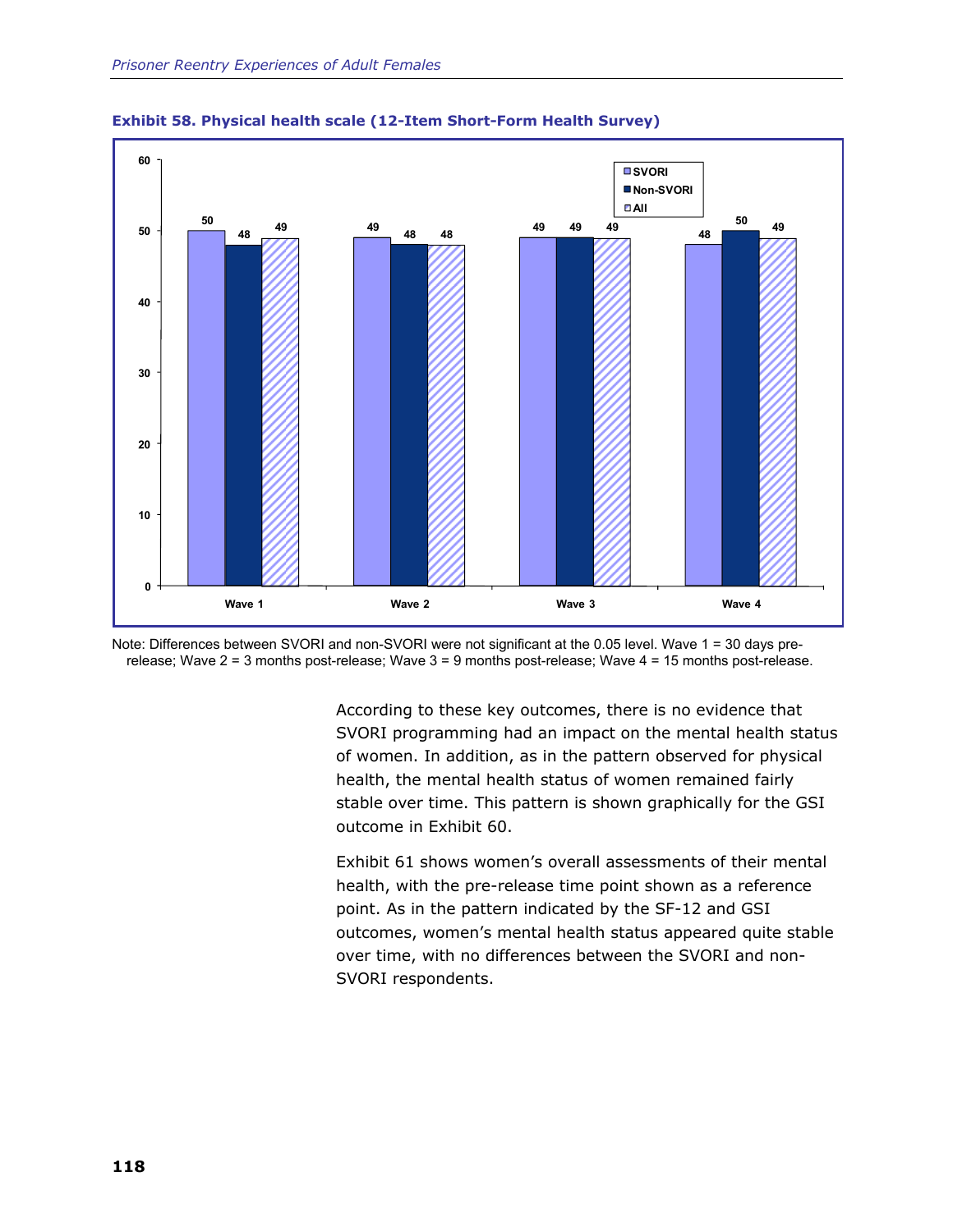

**Exhibit 59. Self-reported overall physical health is very good or excellent** 

Note: Differences between SVORI and non-SVORI were not significant at the 0.05 level. Wave 1 = 30 days prerelease; Wave 2 = 3 months post-release; Wave 3 = 9 months post-release; Wave 4 = 15 months post-release.

> Consistent with the data from the pre-release interview, gender differences in mental health status remained pronounced for the entire follow-up period. On both the SF-12 mental health scale and the GSI, women scored significantly lower than men at all post-release time periods. In addition, at all post-release time periods, significantly lower proportions of women rated their overall mental health status as "excellent" or "very good."

# **CRIMINAL BEHAVIOR AND RECIDIVISM**

In the SVORI evaluation, several measures were used to determine program effects on desistance from criminal activity. These measures include a combination of self-reported and official measures of criminal behavior. Core criminal behavior/recidivism outcomes based on "unofficial" (i.e., selfreported) data sources are shown in Exhibit 62.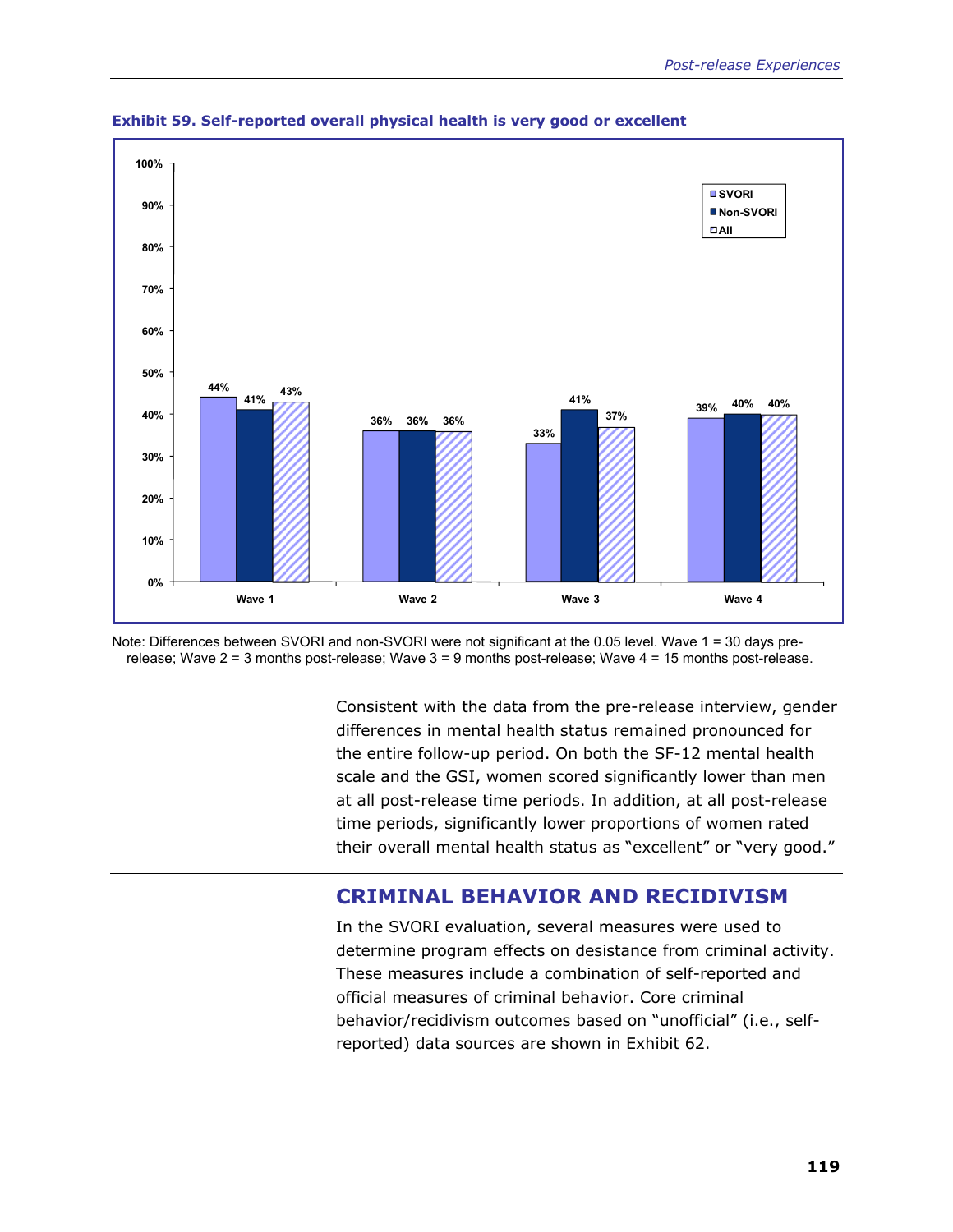





The first measure listed in the exhibit does not directly measure criminal behavior, but rather perpetration of violence. Respondents were asked about several specific types of violence: threatening to hit, throwing, pushing/grabbing/ shoving, slapping/kicking/biting/hitting, and threatening or using a weapon. The responses were summed to create the summary measure. According to this outcome, the women in the SVORI group were less likely to perpetrate violence than the women in the comparison group at the 15-month postrelease time period. Exhibit 63 graphically illustrates the pattern for this outcome, with a significant difference  $(p < 0.05)$  evident between the groups at the final interview point. Interestingly, when a measure that was parallel to the perpetration measure but assessed victimization was examined, no differences between the two groups were evident (data not shown).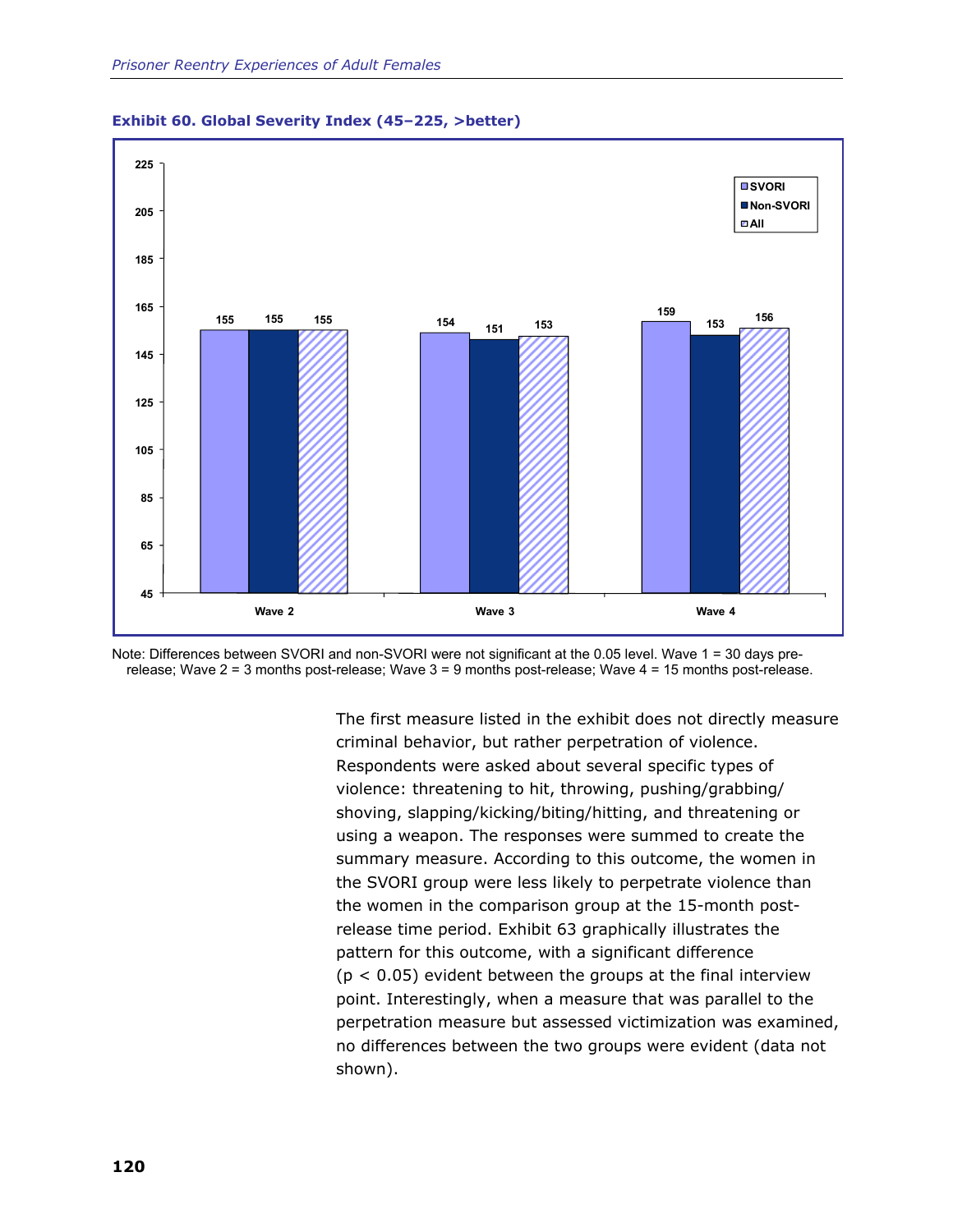

**Exhibit 61. Self-reported overall mental health "very good" or "excellent"** 

Note: Differences between SVORI and non-SVORI were not significant at the 0.05 level. Wave 1 = 30 days prerelease; Wave 2 = 3 months post-release; Wave 3 = 9 months post-release; Wave 4 = 15 months post-release.

> The second core measure of criminal behavior/recidivism was compliance with conditions of supervision. This outcome is critical because the majority of women reported being under post-release supervision throughout the follow-up period. As discussed previously, more than three quarters of the women were under post-release supervision at the time of the 3-month post-release interview. At the 9-month interview, 80% of the SVORI participants (compared with 56% of the non-SVORI respondents) were still under post-release supervision. At the final interview wave, 54% of SVORI participants and 43% of comparison women were currently under post-release supervision.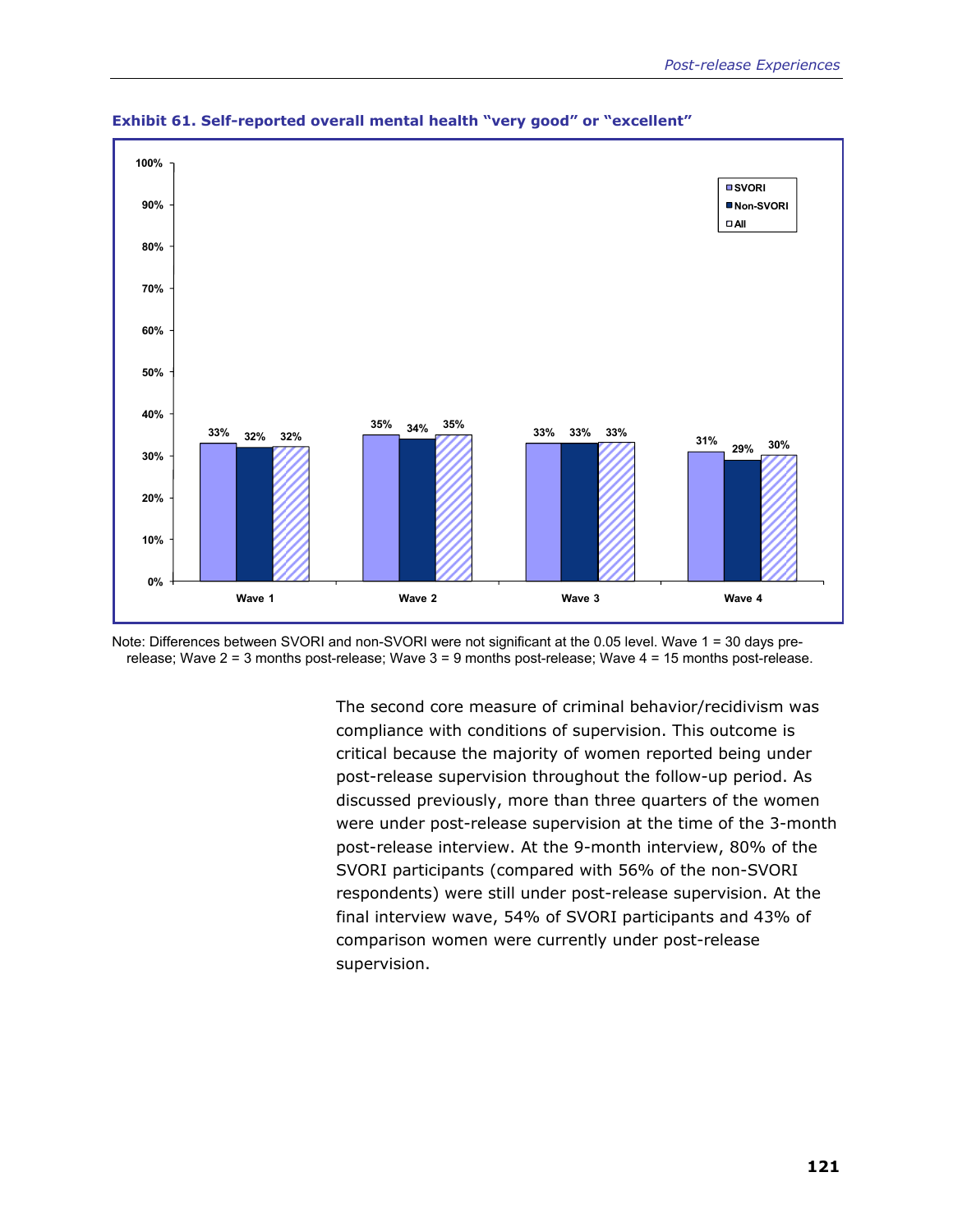| $0.76 - 0.79$<br>Est.<br>0.75<br>SVORI Non-S<br>0.93<br><b>Mean</b><br>0.86<br>0.60<br><b>Mean</b><br>0.59<br>0.78<br>0.62<br>0.69<br>0.90<br>$0.37$ 0.70<br>0.89<br>0.76<br>1.20<br>1.30<br>OR<br>0.34<br>0.55<br>0.55<br>0.31<br><b>SE</b><br>$0.94 - 0.12$<br>$0.83 - 0.35$<br>0.26<br>0.18<br>$0.82 - 0.27$<br>Est.<br>Mean Mean<br>SVORI Non-S<br>0.91<br>0.71<br>0.78<br>0.93<br>0.76<br>0.78<br>0.93<br>No violent or weapons<br>Not reincarcerated at<br>No criminal behavior<br>No perpetration of<br>Not booked or<br>Complied with<br>conditions of<br>supervision<br>follow up<br>violence<br>crimes |                 |                   |                     | Wave $4$             |               |
|------------------------------------------------------------------------------------------------------------------------------------------------------------------------------------------------------------------------------------------------------------------------------------------------------------------------------------------------------------------------------------------------------------------------------------------------------------------------------------------------------------------------------------------------------------------------------------------------------------------|-----------------|-------------------|---------------------|----------------------|---------------|
|                                                                                                                                                                                                                                                                                                                                                                                                                                                                                                                                                                                                                  | <b>SE</b>       | <b>Mean</b><br>OR | SVORI Non-S<br>Mean | <b>SE</b><br>Est.    | <b>OR</b>     |
|                                                                                                                                                                                                                                                                                                                                                                                                                                                                                                                                                                                                                  | 0.27<br>0.07    | 0.68<br>1.08      | 0.56                | 0.27<br>0.53         | ×<br>1.70     |
|                                                                                                                                                                                                                                                                                                                                                                                                                                                                                                                                                                                                                  |                 |                   |                     |                      |               |
|                                                                                                                                                                                                                                                                                                                                                                                                                                                                                                                                                                                                                  | $0.36$ $0.45$ * | 0.68              | 0.60                | $0.35$ $0.40$ $1.43$ |               |
|                                                                                                                                                                                                                                                                                                                                                                                                                                                                                                                                                                                                                  | 0.30<br>$-0.31$ | 0.70<br>0.73      | 0.64                | 0.27<br>0.31         | 1.36          |
|                                                                                                                                                                                                                                                                                                                                                                                                                                                                                                                                                                                                                  |                 |                   |                     |                      |               |
|                                                                                                                                                                                                                                                                                                                                                                                                                                                                                                                                                                                                                  | 0.46<br>$-0.27$ | 0.96<br>0.77      | 0.87                | 0.52<br>1.26         | ×<br>3.53     |
|                                                                                                                                                                                                                                                                                                                                                                                                                                                                                                                                                                                                                  |                 |                   |                     |                      |               |
|                                                                                                                                                                                                                                                                                                                                                                                                                                                                                                                                                                                                                  | 0.34<br>$-0.53$ | 0.77<br>0.59      | $0.78 - 0.10$       | 0.30                 | 0.91          |
|                                                                                                                                                                                                                                                                                                                                                                                                                                                                                                                                                                                                                  |                 |                   |                     |                      |               |
| reincarcerated since                                                                                                                                                                                                                                                                                                                                                                                                                                                                                                                                                                                             |                 |                   |                     |                      |               |
| $0.72 - 0.17$<br>0.68<br>0.37 0.62<br>$0.86 - 0.48$<br>$\frac{80}{3}$<br>release/last interview                                                                                                                                                                                                                                                                                                                                                                                                                                                                                                                  | 0.29            | 0.65<br>0.84      | 0.65                | 0.26<br>0.00         | $\frac{0}{1}$ |

*Prisoner Reentry Experiences of Adult Females*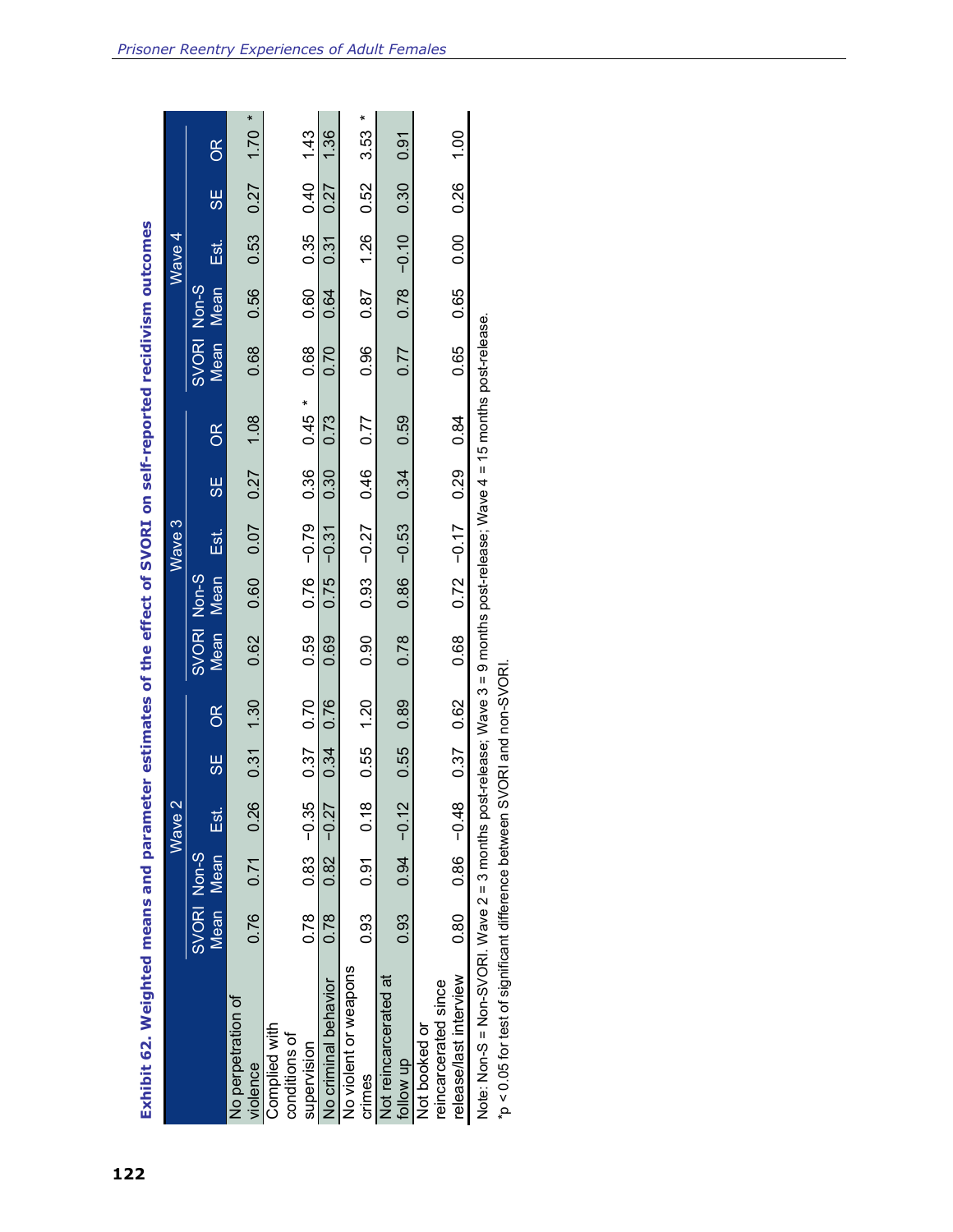

**Exhibit 63. Self-reported no perpetration of violence since release/last interview** 

Note: Wave 1 = 30 days pre-release; Wave 2 = 3 months post-release; Wave 3 = 9 months post-release; Wave 4 = 15 months post-release.

\*p < 0.05 for test of significant difference between SVORI and non-SVORI.

As shown in Exhibit 64, among the women who were under post-release supervision, the SVORI participants were *less*  likely to report that they had complied with the conditions of their supervision at all time periods, with the difference being statistically significant for the 9-month post-release time period. Compared with 76% of comparison women, only 59% of SVORI participants reported (at the 9-month post-release interview) that they had never failed to comply with any conditions of their supervision. Potential explanations and implications of this finding are discussed in greater detail in the conclusions.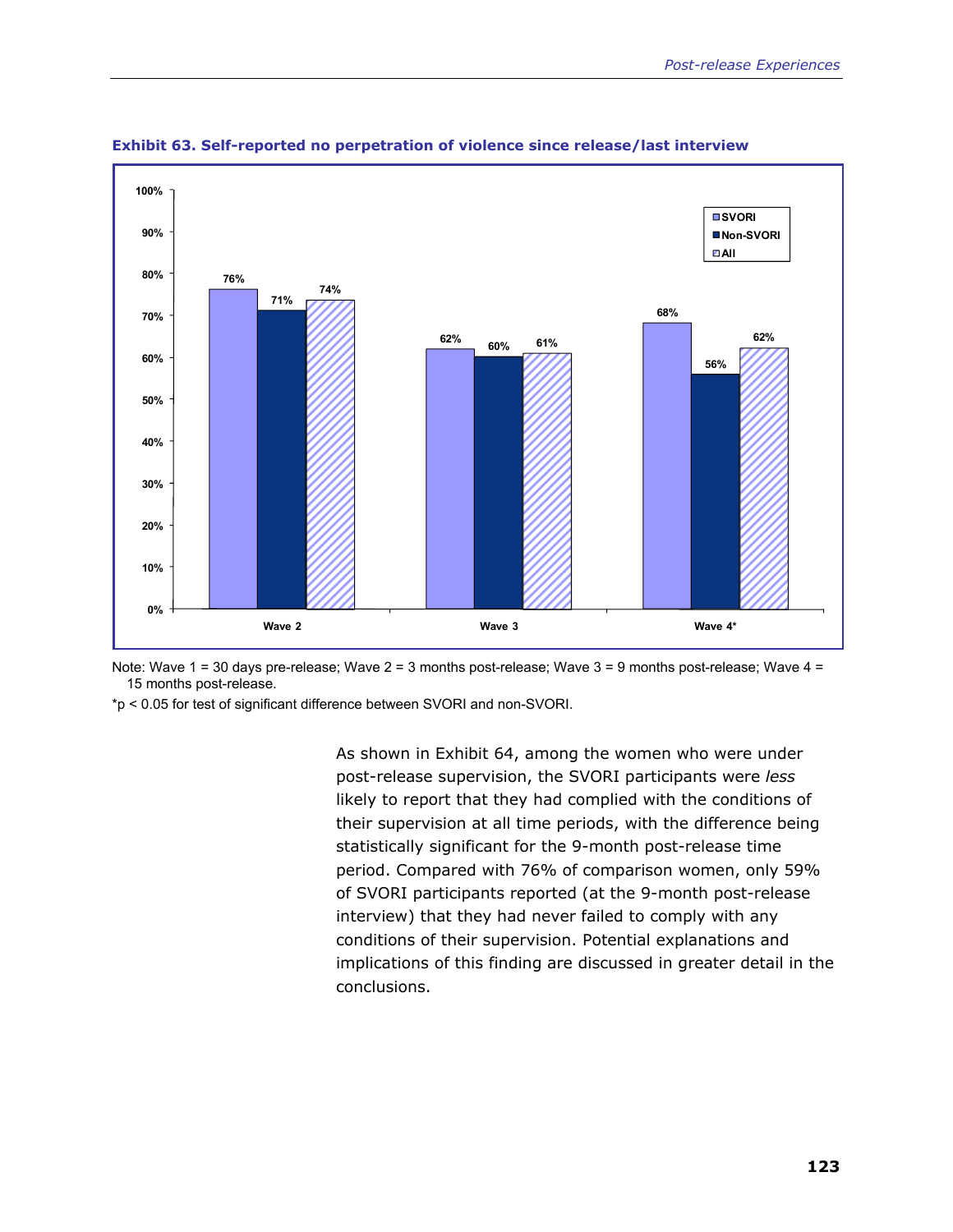



Note: Wave 1 = 30 days pre-release; Wave 2 = 3 months post-release; Wave 3 = 9 months post-release; Wave 4 = 15 months post-release.

\*p < 0.05 for test of significant difference between SVORI and non-SVORI.

Interestingly, as shown in the exhibit, the pattern for supervision compliance reversed at the 15-month time period (with the SVORI participants reporting higher compliance than the non-SVORI respondents), although the difference was not statistically significant.

Self-reported criminal behavior is another important dimension of recidivism to capture because it includes criminal behavior that may not have been detected (and that, therefore, is not reflected in official measures of criminal activity). Two outcomes reflecting self-reported criminal behavior are shown in Exhibit 62: any self-reported criminal behavior (which includes violent crimes, carrying a weapon, other crimes against people, drug possession crimes, drug sales crimes, DWI/DUI, property crimes, and lesser types of crimes, such as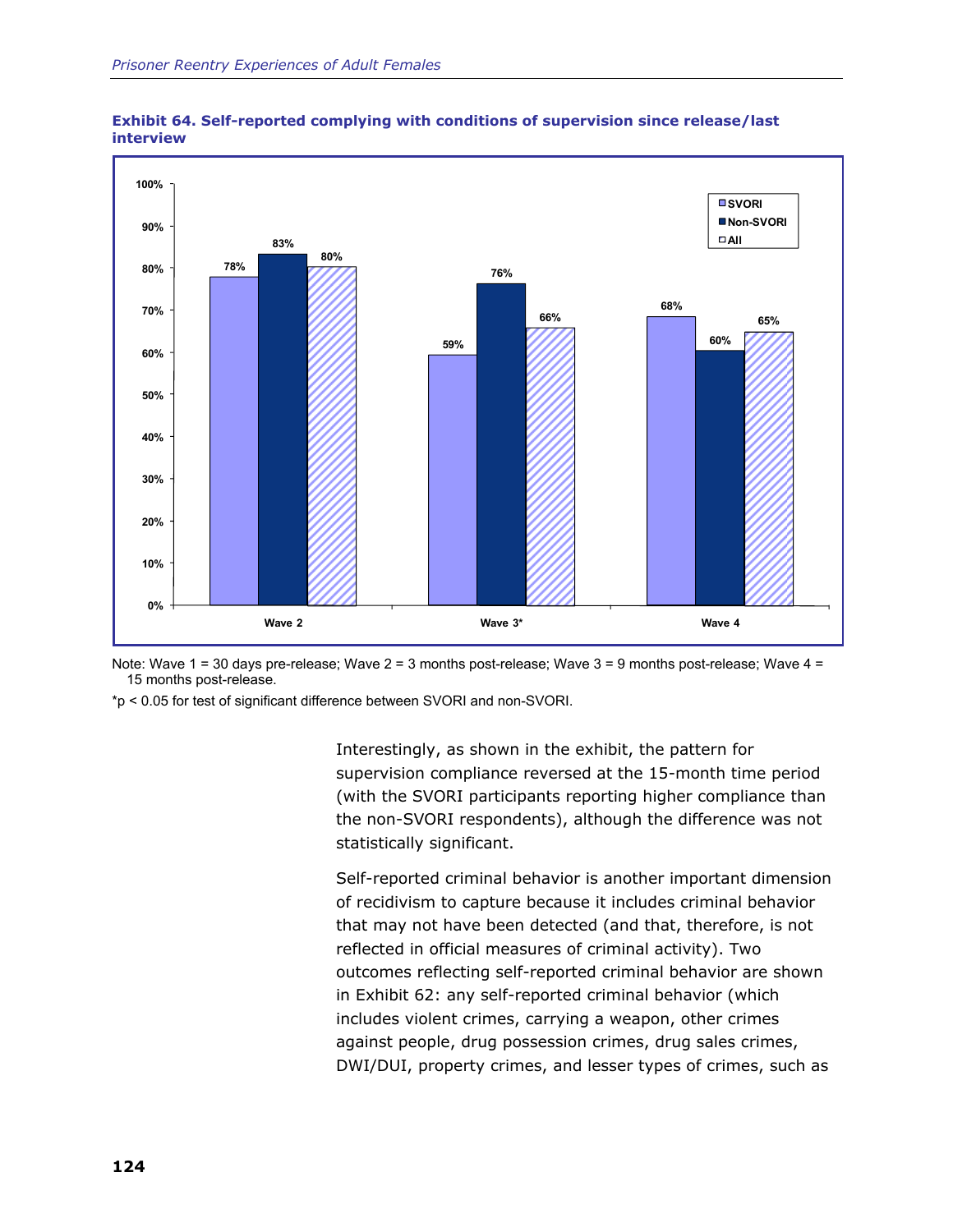prostitution, soliciting, shoplifting, or disorderly conduct) and self-reported involvement in violent or weapons offenses.

As shown in the exhibit, results for self-reported criminal behavior are inconsistent. Differences in any crime are not statistically significant (and appear to be unstable, because the SVORI participants appear to have been less likely to report not committing any crimes at the 3- and 9 month-interviews yet more likely to report not committing any crimes at the 15 month interview). This pattern is shown in Exhibit 65. However, when subset to violent or weapons crimes only (Exhibit 66), the results indicate that, at the 15-month post-release time period, the women who participated in SVORI were significantly more likely to report not having committed any violent or weapons crimes than the women in the comparison group ( $p < .0.05$ ).

**Exhibit 65. Self-reported not committing any crimes since release/last interview** 



Note: Differences between SVORI and non-SVORI were not significant at the 0.05 level. Wave 1 = 30 days prerelease; Wave 2 = 3 months post-release; Wave 3 = 9 months post-release; Wave 4 = 15 months post-release.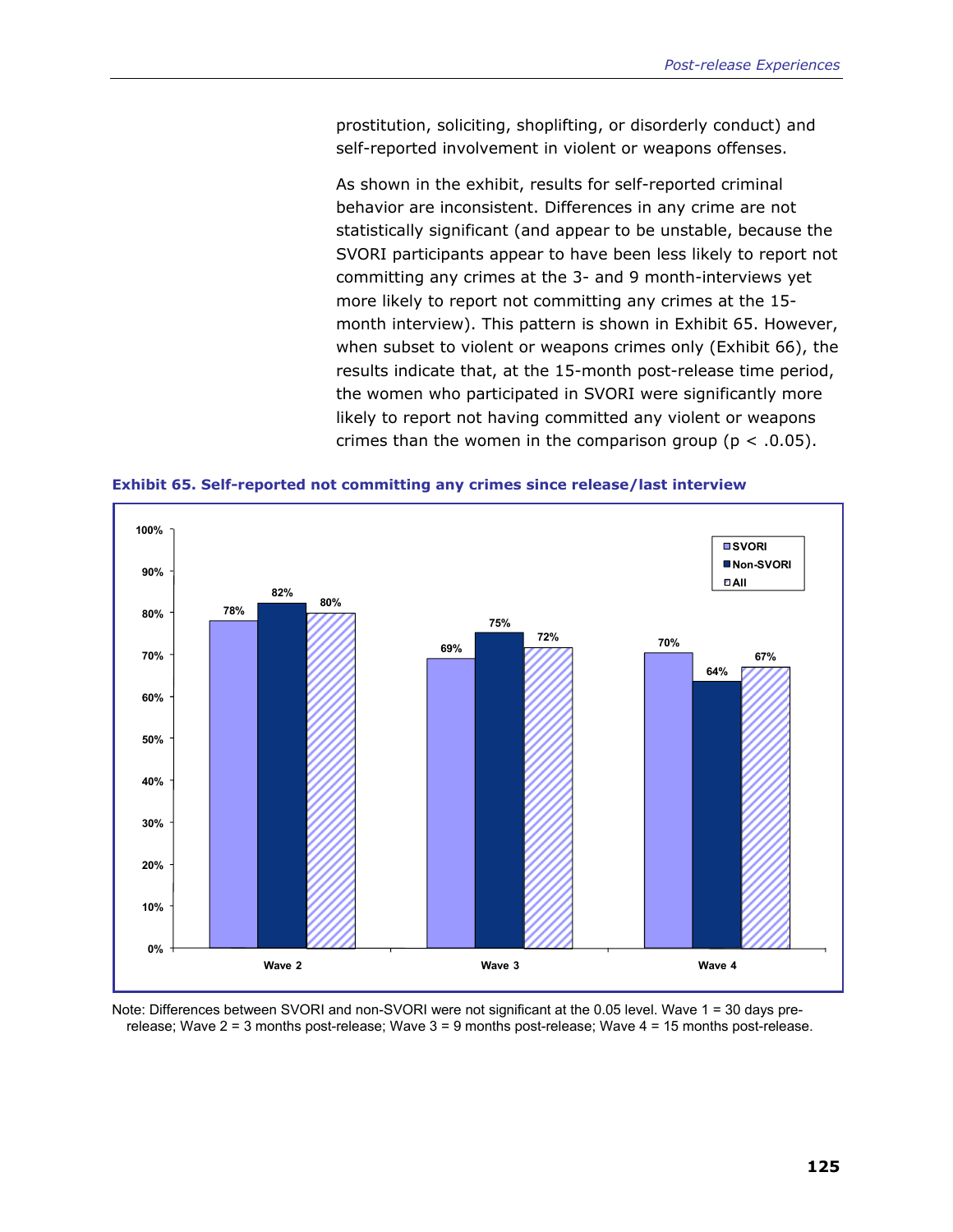



Note: Wave 1 = 30 days pre-release; Wave 2 = 3 months post-release; Wave 3 = 9 months post-release; Wave 4 = 15 months post-release.

\*p < 0.05 for test of significant difference between SVORI and non-SVORI.

The final criminal behavior/recidivism outcomes based on selfreported data are whether the respondent had not been reincarcerated at the time of her follow-up interview and a composite measure reflecting whether the respondent had not been reincarcerated at the time of the follow-up interview *and* reported that she had not been booked into jail or prison (for 24 hours or more) during the reference period. The latter measure is obviously more inclusive because it reflects any (self-reported) incarceration during the reference period—not just the point at which the interview was conducted. As shown in Exhibits 67 and 68, no significant differences on these outcomes were observed between SVORI and comparison women for any follow-up period. In other words, SVORI and comparison women appeared equally likely to be reincarcerated during the follow-up period.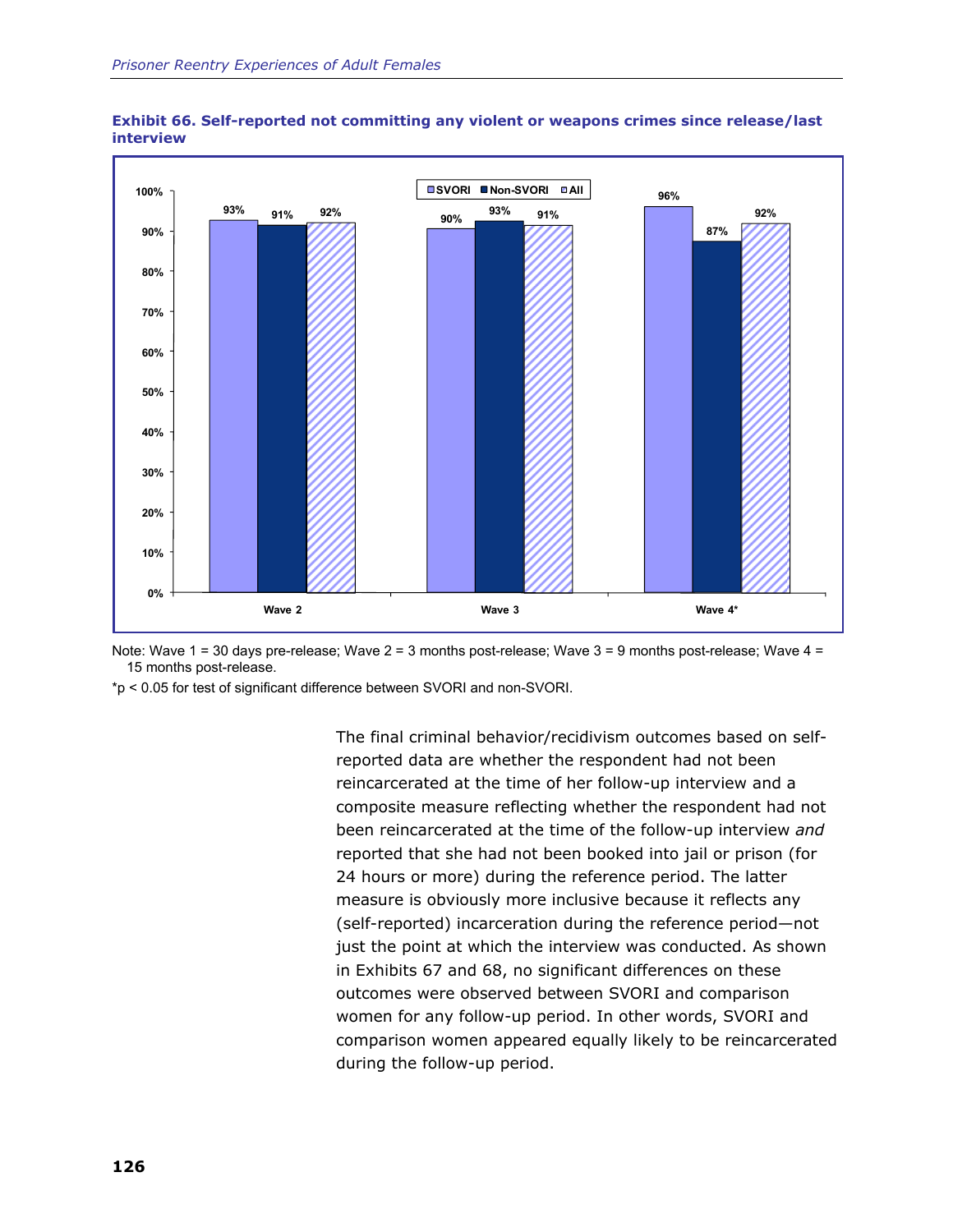

**Exhibit 67. Not reincarcerated at follow-up interview** 

Note: Differences between SVORI and non-SVORI were not significant at the 0.05 level. Wave 1 = 30 days prerelease; Wave 2 = 3 months post-release; Wave 3 = 9 months post-release; Wave 4 = 15 months post-release.

> The remaining set of criminal recidivism measures were based on official data sources and therefore reflect criminal behavior detected by authorities. These measures include both rearrest (obtained from the National Crime Information Center, as described in Lattimore and Steffey, 2009) and reincarceration in state prison (obtained from the state Departments of Corrections). The core recidivism measures based on official records are shown in Exhibit 69.

> The findings for rearrest (shown graphically in Exhibit 70) indicate that the women in the SVORI and non-SVORI groups were equally likely to be rearrested within 3 and 6 months of release but that the SVORI participants were significantly less likely to be rearrested within 9, 12, 15, and 21 months of release. When type of rearrest (considering person/violent crimes, property crimes, drug crimes, public order crimes, and other crimes) at the 21- and 24-month time periods was examined, no significant differences were evident.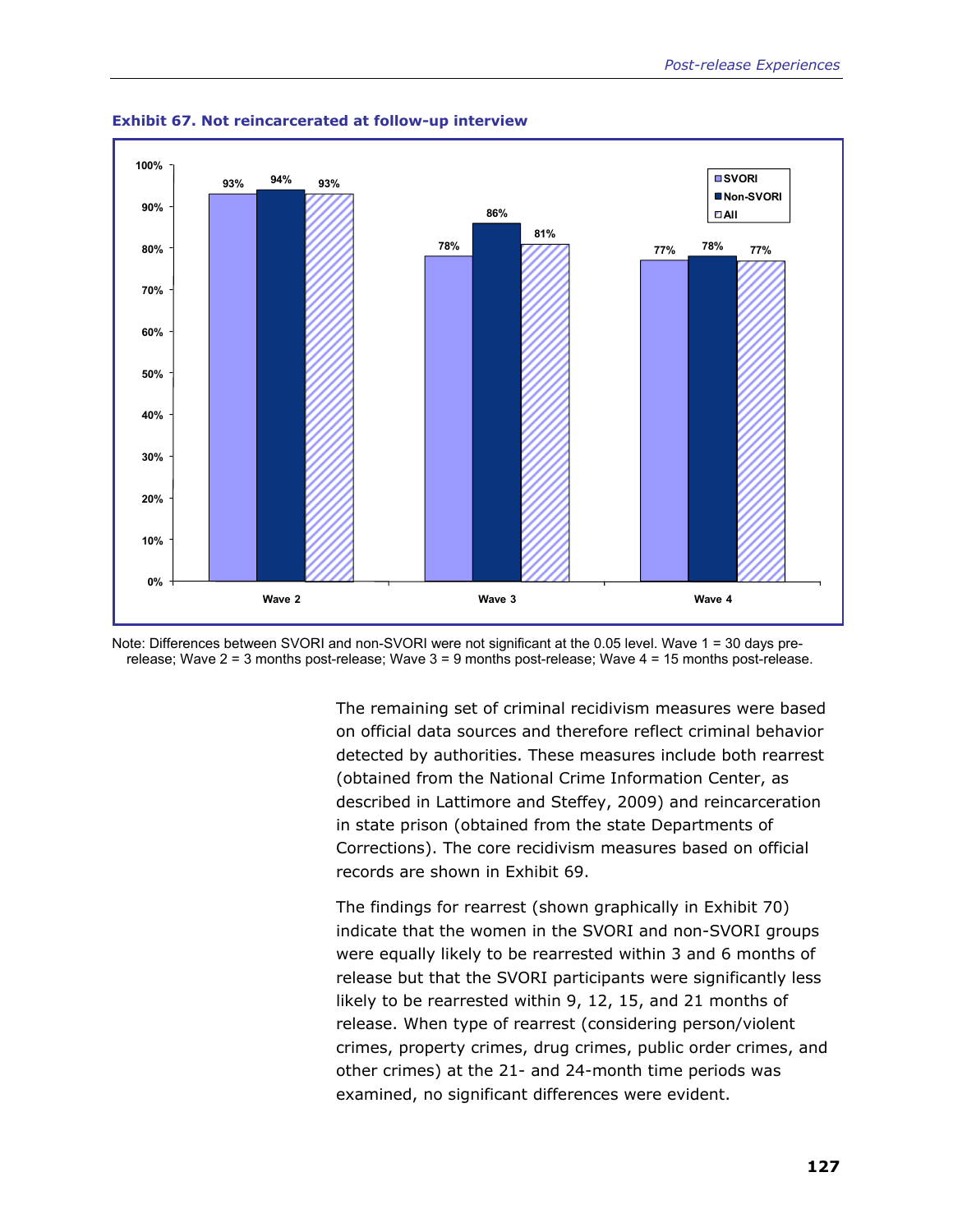

**Exhibit 68. Not booked or reincarcerated since release/last interview** 



The findings for reincarceration (shown in Exhibit 71) indicate that the SVORI and non-SVORI respondents were equally likely to be reincarcerated within 3, 6, and 9 months of release but that the SVORI participants were significantly *more* likely to be reincarcerated within 12, 15, 21, and 24 months of release.

When gender differences in recidivism were examined, the data suggested that women were less likely to recidivate than men. Although no gender differences were evident during the immediate post-release time period (i.e., the first 3 months after release), at both the 9- and 15-month time periods women were less likely to report having committed a violent/weapon crime, less likely to report having been incarcerated at the time of interview, and less likely to report having been incarcerated during the reference period or at the time of interview. Interestingly, no gender differences were evident in self-reported perpetration of violence or compliance with supervision conditions.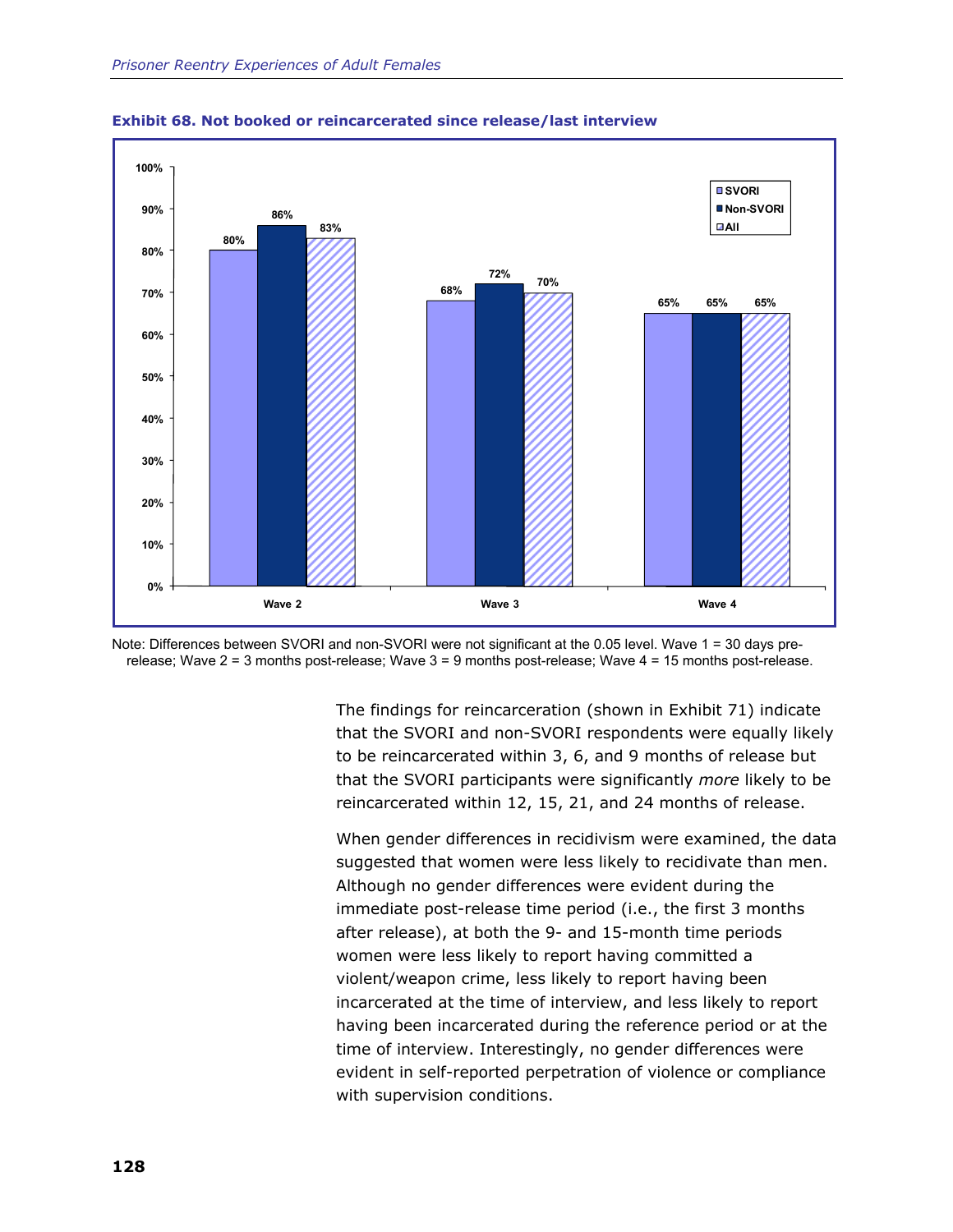### **Exhibit 69. Official measures of recidivism**

|                                                  | <b>SVORI</b><br><b>Mean</b> | Non-<br><b>SVORI</b><br><b>Mean</b> | Est.    | <b>SE</b> | <b>OR</b>       |
|--------------------------------------------------|-----------------------------|-------------------------------------|---------|-----------|-----------------|
| <b>Rearrest</b>                                  |                             |                                     |         |           |                 |
| 1st rearrest within 3 months of release          | 12%                         | 14%                                 | $-0.16$ | 0.34      | 0.85            |
| 1st rearrest within 6 months of release          | 18%                         | 26%                                 | $-0.46$ | 0.30      | 0.63            |
| 1st rearrest within 9 months of release          | 25%                         | 36%                                 | $-0.52$ | 0.26      | $\star$<br>0.59 |
| 1st rearrest within 12 months of release         | 29%                         | 42%                                 | $-0.56$ | 0.25      | $\star$<br>0.57 |
| 1st rearrest within 15 months of release         | 33%                         | 49%                                 | $-0.67$ | 0.24      | $\star$<br>0.51 |
| 1st rearrest within 21 months of release         | 44%                         | 59%                                 | $-0.63$ | 0.24      | $\star$<br>0.53 |
| 1st rearrest within 24 months of release         | 49%                         | 60%                                 | $-0.46$ | 0.24      | 0.63            |
| Rearrest within 21 months for violent crime      | 7%                          | 12%                                 | $-0.62$ | 0.46      | 0.54            |
| Rearrest within 21 months for property crime     | 17%                         | 22%                                 | $-0.26$ | 0.29      | 0.77            |
| Rearrest within 21 months for drug crime         | 15%                         | 21%                                 | $-0.41$ | 0.31      | 0.66            |
| Rearrest within 21 months for public order crime | 32%                         | 40%                                 | $-0.36$ | 0.24      | 0.70            |
| Rearrest within 21 months for other crime        | 4%                          | 7%                                  | $-0.59$ | 0.58      | 0.56            |
| Rearrest within 24 months for violent crime      | 8%                          | 12%                                 | $-0.48$ | 0.40      | 0.62            |
| Rearrest within 24 months for property crime     | 19%                         | 24%                                 | $-0.31$ | 0.28      | 0.73            |
| Rearrest within 24 months for drug crime         | 16%                         | 21%                                 | $-0.36$ | 0.30      | 0.69            |
| Rearrest within 24 months for public order crime | 34%                         | 41%                                 | $-0.30$ | 0.24      | 0.74            |
| Rearrest within 24 months for other crime        | 2%                          | 7%                                  | $-1.11$ | 0.58      | 0.33            |
| <b>Reincarceration</b>                           |                             |                                     |         |           |                 |
| 1st reincarceration within 3 months of release   | 4%                          | 2%                                  | 0.76    | 0.76      | 2.13            |
| 1st reincarceration within 6 months of release   | 10%                         | 8%                                  | 0.24    | 0.40      | 1.27            |
| 1st reincarceration within 9 months of release   | 15%                         | 11%                                 | 0.38    | 0.33      | 1.46            |
| 1st reincarceration within 12 months of release  | 24%                         | 14%                                 | 0.69    | 0.29      | $\star$<br>1.99 |
| 1st reincarceration within 15 months of release  | 30%                         | 17%                                 | 0.75    | 0.26      | $\star$<br>2.13 |
| 1st reincarceration within 21 months of release  | 36%                         | 21%                                 | 0.74    | 0.25      | $\star$<br>2.09 |
| 1st reincarceration within 24 months of release  | 41%                         | 22%                                 | 0.87    | 0.24      | $\star$<br>2.38 |

\*p < 0.05 for test of significant difference between SVORI and non-SVORI.

When gender differences in official measures of recidivism were examined, the data showed that significantly lower proportions of women than men were arrested at all time periods after the first 3 months of release (e.g., significant differences in likelihood of rearrest were observed for 6, 9, 12, 15, 21, and 24 months post-release). When the types of crimes for which individuals were arrested were considered, gender differences were most pronounced for person/violent and drug crimes both of which were significantly higher for men. By official measures of reincarceration, women were also significantly less likely than men to be reincarcerated within 9, 12, 15, 21, and 24 months of release.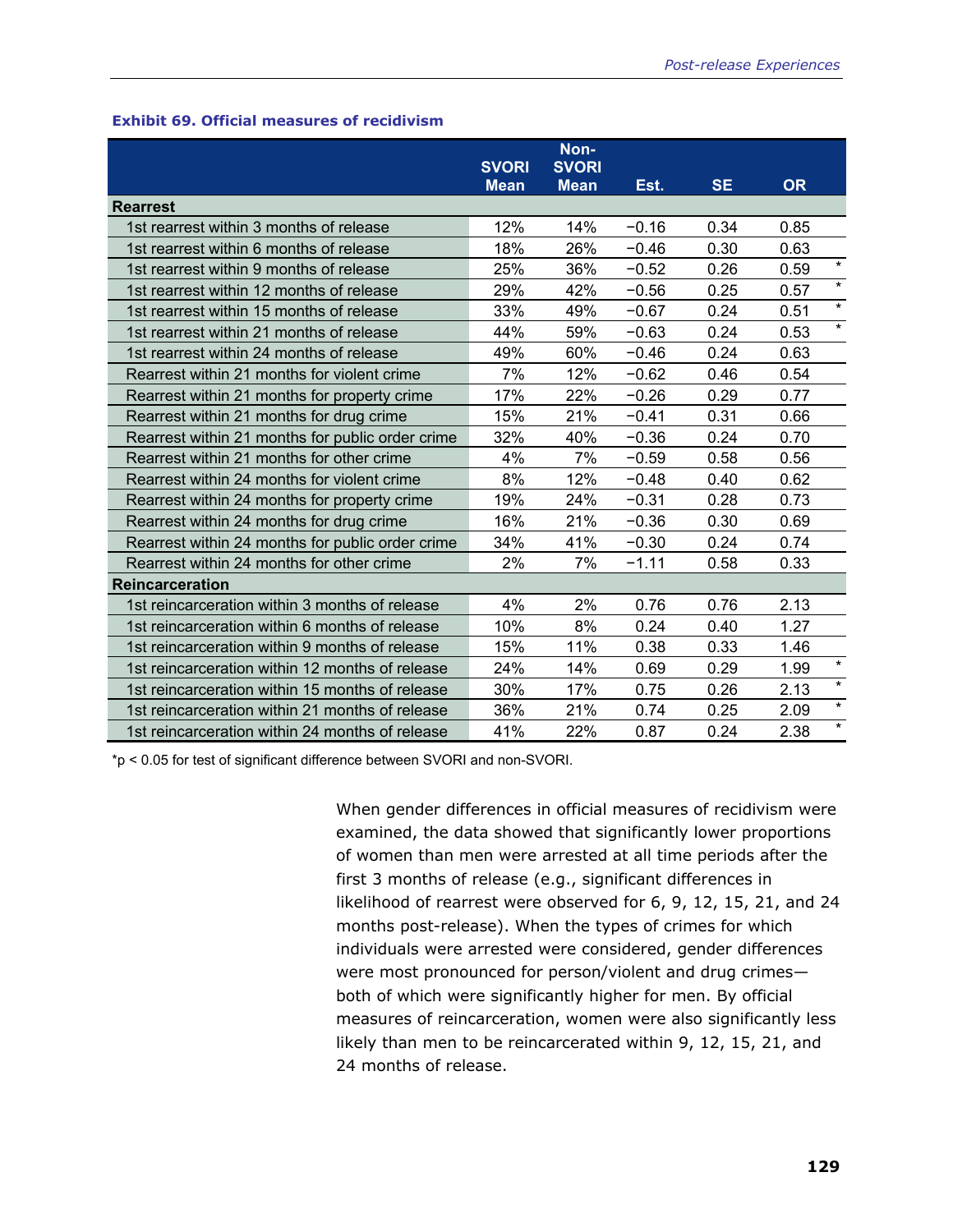

#### **Exhibit 70. Months to first rearrest**

\*p < 0.05 for test of significant difference between SVORI and non-SVORI.



### **Exhibit 71. Months to first reincarceration**

\*p < 0.05 for test of significant difference between SVORI and non-SVORI.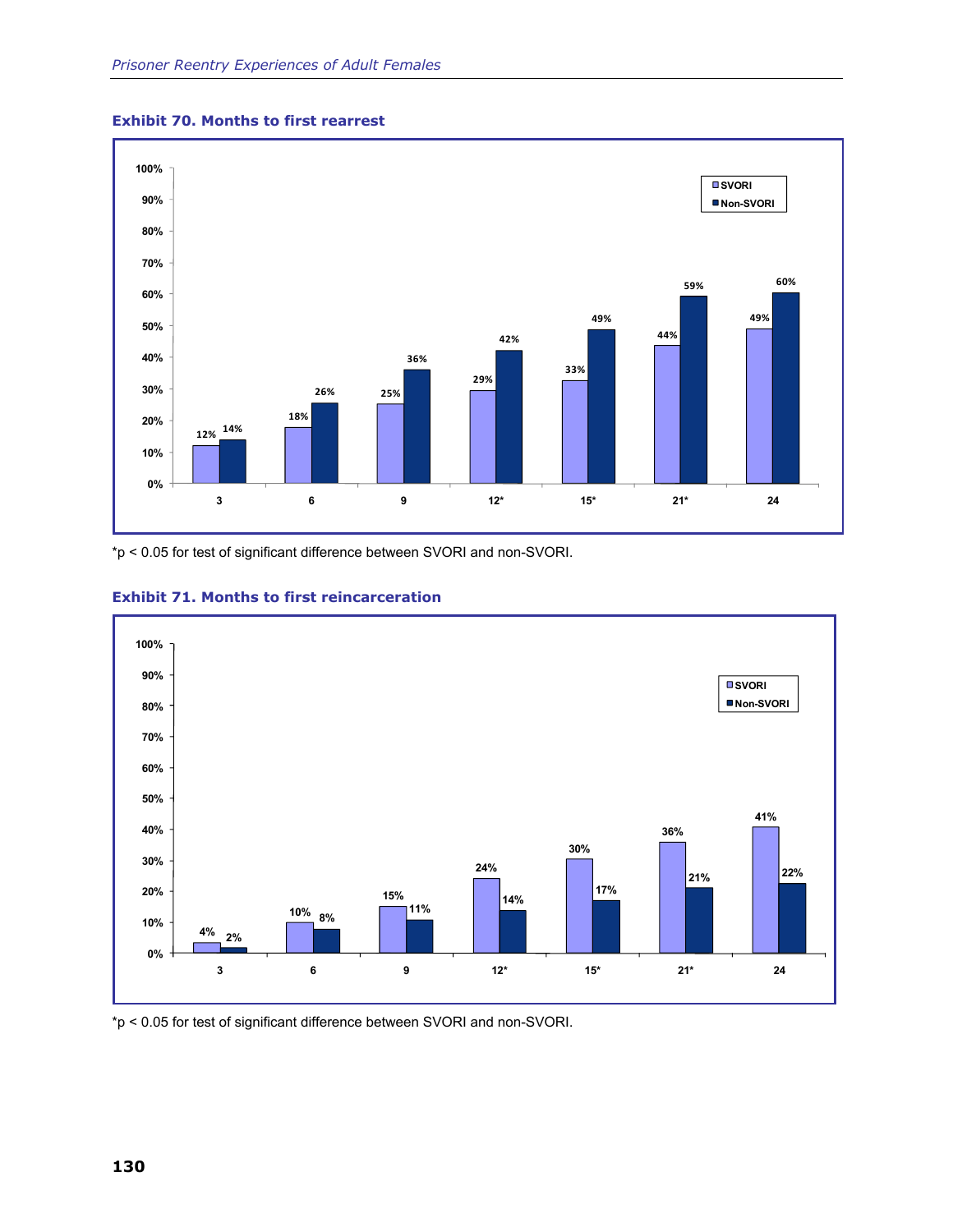## **Conclusions**

The findings in this report substantiate prior research indicating that female prisoners returning to their communities are a population with extremely high needs (see, e.g., Mallik-Kane & Visher, 2008). The women included in the SVORI Multi-site Evaluation had numerous physical and mental health problems, extensive substance abuse histories, substantial experience with the criminal justice system, extensive exposure to drug or criminally involved family members and peers, and substantial housing challenges. Furthermore, when asked about their needs for specific services, the women reported extremely high levels of service need across most service areas.

SVORI funding offered correctional agencies an opportunity to intervene by providing a range of services designed to facilitate successful reentry for returning prisoners. Although almost all of the adult SVORI programs served both women and men, the extent to which programming was customized for women is unclear. Among the 11 impact sites that served both men and women, the great majority of participants identified for inclusion in the impact study were male and, according to information gathered during site visits, little difference was apparent between the program models (service delivery approaches) employed for men and those for women. In other words, gender-specific programming was not emphasized.

Although the customization of programming for women was not emphasized across impact sites, the programs included components that have been found to be important for successful reentry for women (e.g., housing and employment services; La Vigne, Brooks, & Shollenberger, 2008; O'Brien, 2001). Importantly, the programs were successful in increasing the services provided to female participants. The women who participated in SVORI reported substantially higher levels of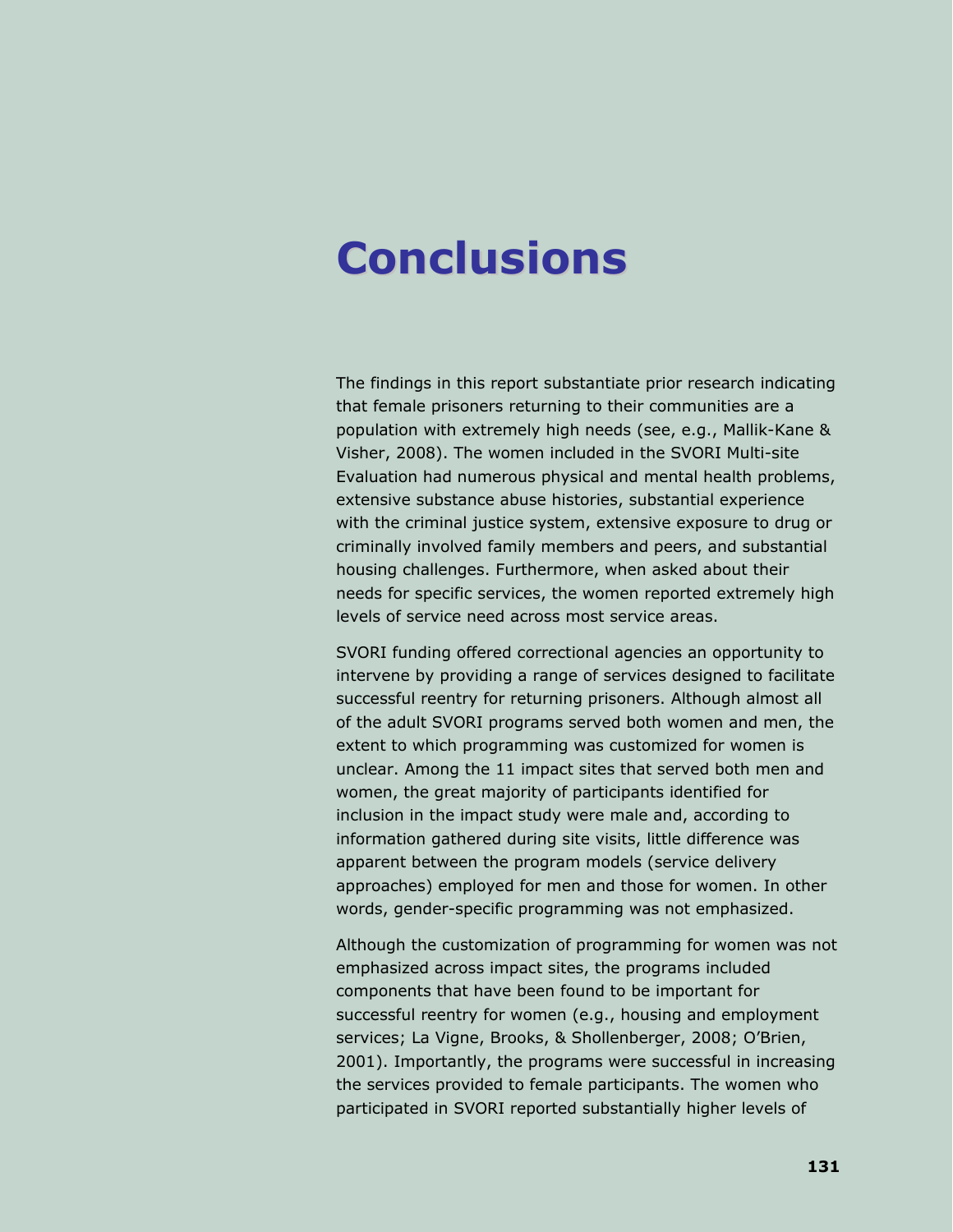service receipt than comparable women not enrolled in SVORI, across almost all types of services. In addition, the higher levels of service receipt found for SVORI participants persisted even after their release (with significantly higher levels of service receipt documented at 3, 9, and 15 months postrelease), which suggests that the SVORI programs were better than "treatment as usual" at linking women with services in the community. The sustained post-release service delivery is particularly notable when compared with the pattern observed among male participants, for whom differences in service receipt, as reported by SVORI participants and comparison group members, generally were not observed beyond 9 months post-release.

Importantly, however, the levels of services that female SVORI participants received, although a significant improvement over "treatment as usual," failed to match their high levels of need. Levels of service receipt were substantially lower than service need, indicating that very small proportions of women received the services they needed. Even though women's perceptions of service need declined over the post-release follow-up period, the extent of services they received declined concomitantly, so levels of unmet need remained extremely high.

Nevertheless, even though service receipt was low in comparison with the women's high needs, participation in SVORI was indeed linked to improved reentry outcomes in several dimensions. Employment and substance abuse were the domains for which the most consistent positive outcomes were observed.

With respect to employment outcomes, which were strongest at the 15-month post-release time period, women who enrolled in SVORI programs were more likely to report that they were supporting themselves with a job, were more likely to have worked significantly more months, had significantly higher employment stability (as measured by months worked at the same job), were more likely to receive formal pay, and were less likely to report having received money from illegal activities (although this finding was observed only for the 3 month post-release time period). The successful impact on employment is to be expected because employment was the programmatic focus most commonly reported by the SVORI program directors—a finding confirmed by the high levels of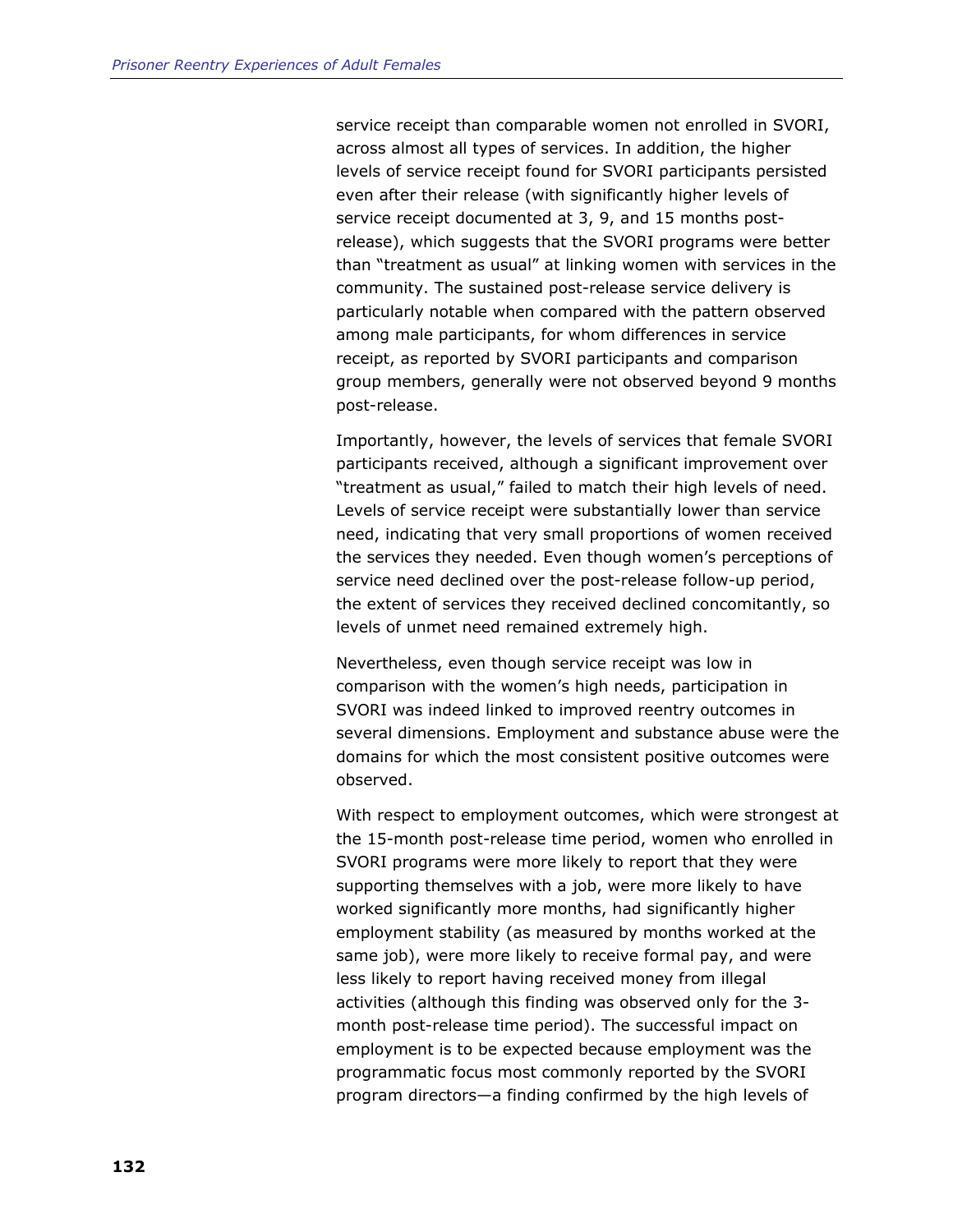employment service receipt reported by the women who participated in SVORI. That, for many dimensions of employment, differences were not statistically significant until the 15-month time period is, however, somewhat surprising. This pattern may have emerged because, while employment "success" steadily increased over time for the SVORI group, it "dropped off" for the non-SVORI group at the 15-month postrelease time period. Overall, the positive improvements across a variety of employment domains support the conclusion that the SVORI programs were effective in improving employment outcomes.

The findings for substance abuse similarly suggest positive outcomes for SVORI participants. Using a rigorous measure of substance use, which combines self-reported data and oral fluids drug test results, it was found that at both 3 and 15 months after release, women who enrolled in SVORI were significantly less likely than the comparison women to have used drugs during the reference period and during the 30 days preceding assessment. This finding is particularly important because of the extensive substance abuse histories reported by the women and the fact that, for women overall, abstinence from substance use appears to become increasingly more difficult throughout the post-release follow-up period. The women who participated in SVORI reported much higher receipt of substance abuse treatment services than comparison women at all time periods, which suggests that the substance abuse services delivered through SVORI had an impact on postrelease abstinence from use.

Although the SVORI programs positively influenced women's employment and substance use outcomes, they did not appear to have an impact on several relevant reentry domains. SVORI programming was not associated with successful housing outcomes (which gradually improved for all women throughout the post-release follow-up period), family and peer relationships (which remained relatively stable throughout the post-release period), physical health (which remained relatively stable throughout the post-release period), and mental health (which also remained relatively stable throughout the postrelease period). For these domains, women enrolled in SVORI and women receiving "treatment as usual" had similar outcomes. When levels of service receipt for services directly relevant to these outcomes are reviewed (e.g., assistance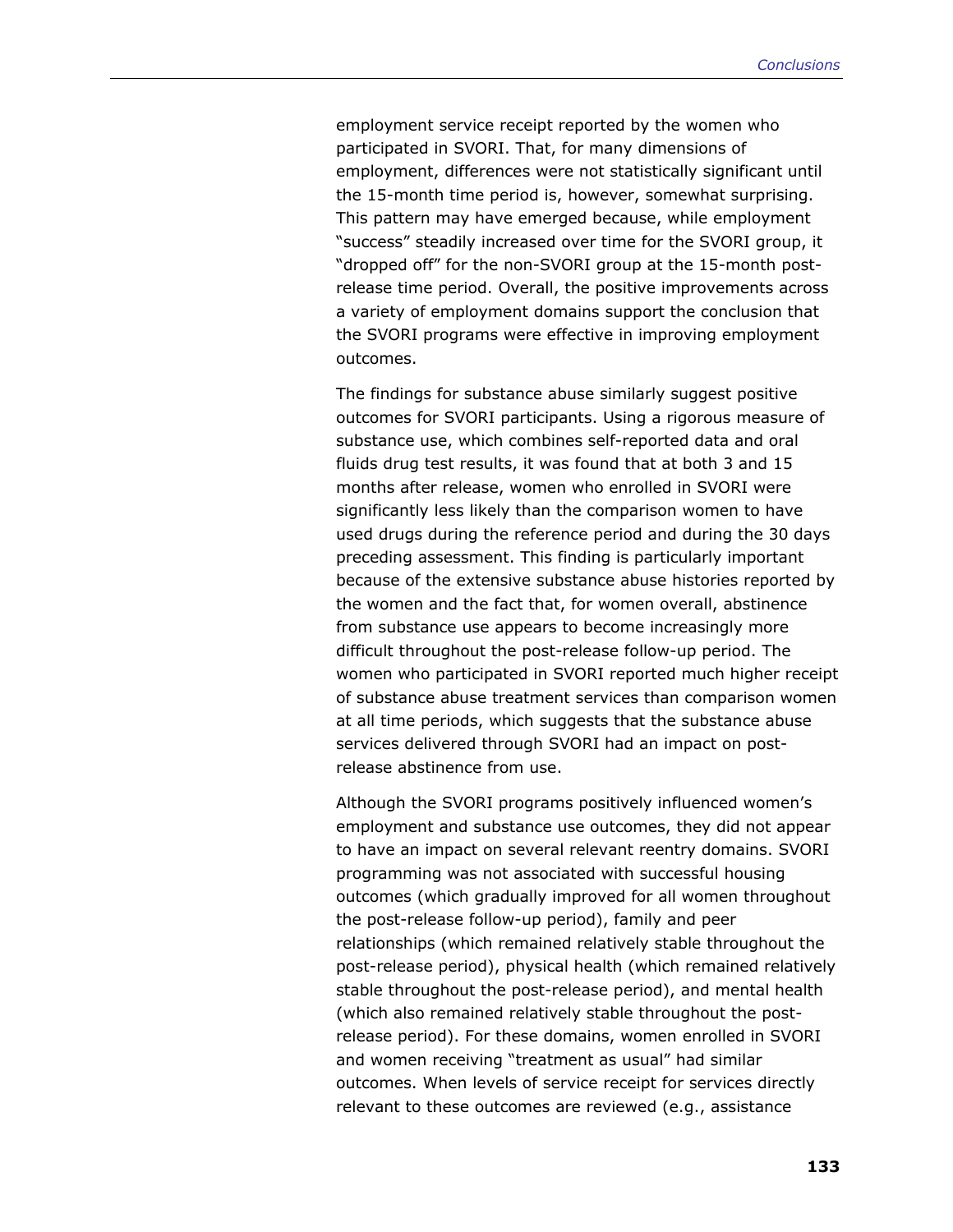<span id="page-157-0"></span>finding a place to live, medical treatment, domestic violence services, and child services), these findings are not necessarily surprising, because no significant differences were observed between the SVORI and non-SVORI groups (or, for domestic violence and child services, such a small number of women reported service receipt that minimum cell size requirements for regression analyses were not met). In addition, SVORI program director reports of programmatic emphasis confirm that family, physical health, and mental health services were not major foci for their adult programs. This is unfortunate given the importance prior research has placed on the importance of familial relationships in the reentry process (e.g., La Vigne et al., 2008; O'Brien, 2001; Richie, 2001) and the high levels of both physical and mental health problems reported by returning women.

While conclusions about the effectiveness of SVORI are relatively consistent for the domains just discussed, they are more mixed for criminal behavior and recidivism outcomes. Women who participated in SVORI programs had better outcomes than comparison subjects for several dimensions of criminal behavior/recidivism. Specifically, SVORI participants reported significantly fewer violent/weapon crimes (at 15 months post-release) and reported significantly less perpetration of violence (at 15 months post-release) than comparison group members.[12](#page-157-0) SVORI-enrolled women also had significantly lower rearrest rates (within 9, 12, 15, and 21 months of release), based on official arrest records, than their non-SVORI counterparts. Although the differences in arrest rates were not significantly different at 3, 6, and 24 months post-release, the pattern is the same; fewer SVORI than comparison women were arrested. Despite these findings, SVORI participants were significantly *less* likely to report that they complied with their supervision conditions (at 9 months post-release) and had significantly *higher* reincarceration rates (within 12, 15, 21, and 24 months of release) according to official corrections data.

Two explanations for the findings of lower rearrest and higher reincarceration are plausible. First, the role of site-level effects cannot be ruled out. As discussed in the "Design and Methods"

1

<sup>12</sup> When commission of *any* crimes was examined, no significant differences were observed in the percentages of the SVORI and non-SVORI respondents who reported committing a crime.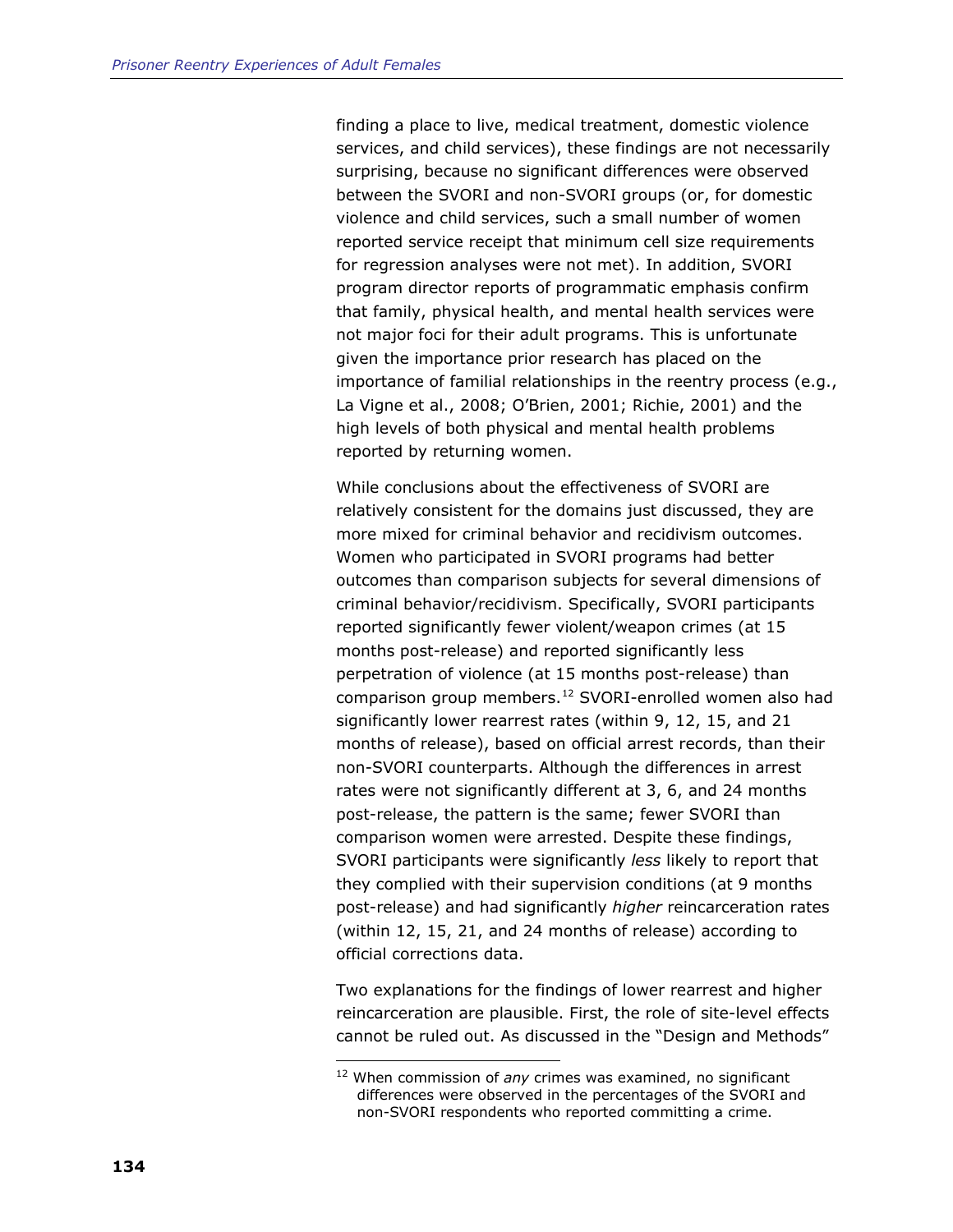section, the women were not evenly distributed across the 11 sites and, within a site, the SVORI and non-SVORI groups were not evenly distributed. This pattern is exacerbated by the fact that the overall number of women is relatively small ( $n = 357$ ). Consequently, state-level policies or practices may have had an impact on the reincarceration findings yet be unrelated to other outcomes. For example, state reincarceration rates, postrelease supervision rates, post-release supervision intensity, and violation rates may have had a major impact on reincarceration.

The disproportionate composition of the SVORI and non-SVORI groups within the impact sites may at least partly explain the apparently contradictory pattern observed for rearrest and reincarceration if site practices or policies are associated with reincarceration (which is almost certainly the case). For example, reincarceration rates varied substantially across states. Because many states contained women only (or primarily) from either the SVORI or the non-SVORI groups, the ability to distinguish between program effects and state practices was confounded. Several analyses were conducted in an effort to examine this hypothesis (for example, some analyses were conducted excluding Indiana, which included half of the comparison women; other analyses included Indiana as a control variable), but similar results were found. In the end, the ability to examine this issue was limited by the distribution of cases across site.

A second possible explanation is that SVORI program participants were more likely than comparison subjects to have been at risk for post-release supervision revocation—because either they were more likely to be on supervision, or they were subject to more conditions of supervision. The SVORI participants were more likely than the non-SVORI respondents to report being under post-release supervision at all time points (with the difference being particularly dramatic at 9 months post-release, when 80% of the SVORI participants compared to only 56% of the comparison women reported being on supervision). Supervision clearly carries with it the threat of violation (for failure to comply with supervision requirements) that may result in reincarceration. Consequently, SVORI program participants may have been at higher risk of revocation than comparison subjects.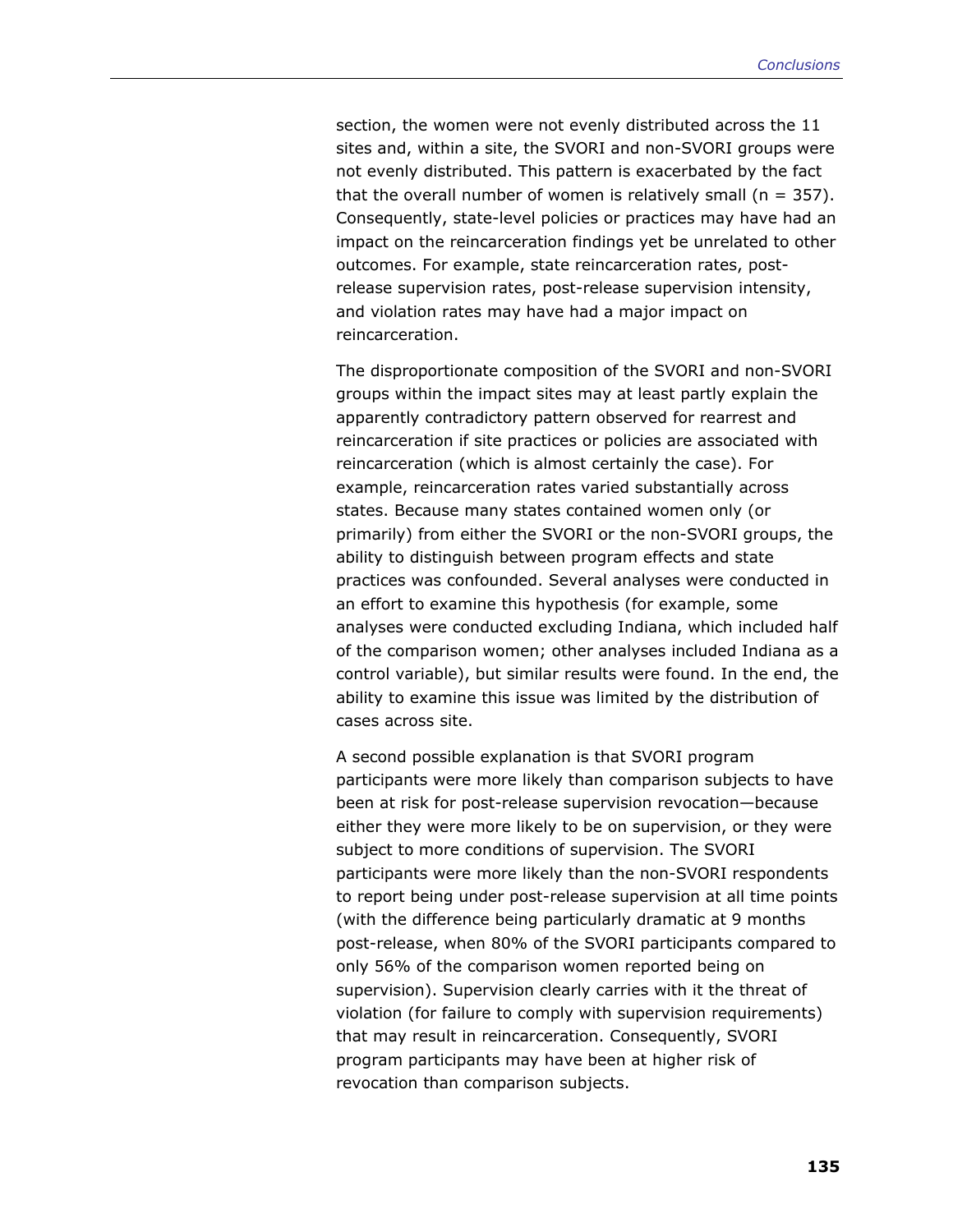To the extent that violations (and revocations) can occur without an associated arrest, technical revocations would explain why reincarceration (yet not rearrest) rates were higher for the SVORI group. However, the administrative data obtained from some probation and parole agencies was limited (and did not consistently include supervision start/end dates and violation data), which constrained the options for exploring this possibility. The self-reported data that were therefore relied upon for supervision status (1) are available only for women who completed a particular follow-up interview (unlike the official rearrest and reincarceration data, which were obtained for the full pre-release sample) and (2) reflect only the women's "current" (i.e., at the time of the interview) supervision status. With these constraints in mind, the reincarceration outcome models were estimated, controlling for self-reported 3-month post-release supervision status. Similar results were found—significantly higher reincarceration rates for the SVORI group than for the non-SVORI group.

A related consideration is that the conditions of supervision for the SVORI program participants were more substantial than for the comparison subjections—meaning, essentially, that overall supervision *intensity* could have contributed to the higher reincarceration rate of SVORI participants. Although primarily focused on the pre-release phase, some SVORI programs hired specialized parole officers to provide post-release supervision to SVORI participants. In some sites, the intent was for these parole officers to have reduced caseloads, with the goal of providing more intense supervision. It is possible, therefore, that SVORI participants experienced greater supervision intensity (being subject to more supervision conditions, more drug testing, more frequent meetings, etc.), which made compliance with supervision more difficult and increased the chance that any noncompliance would be detected. The finding that SVORI participants were more likely to self-report that they had failed to comply with their supervision conditions (found at 9 months post-release) may support this hypothesis (in that their supervision conditions could have been more difficult to comply with), although it is also possible that they simply were less compliant than the non-SVORI group.

When the models for the outcomes of reincarceration were run, controlling for self-reported number of supervision conditions at 3 months post-release (the time period most likely to reflect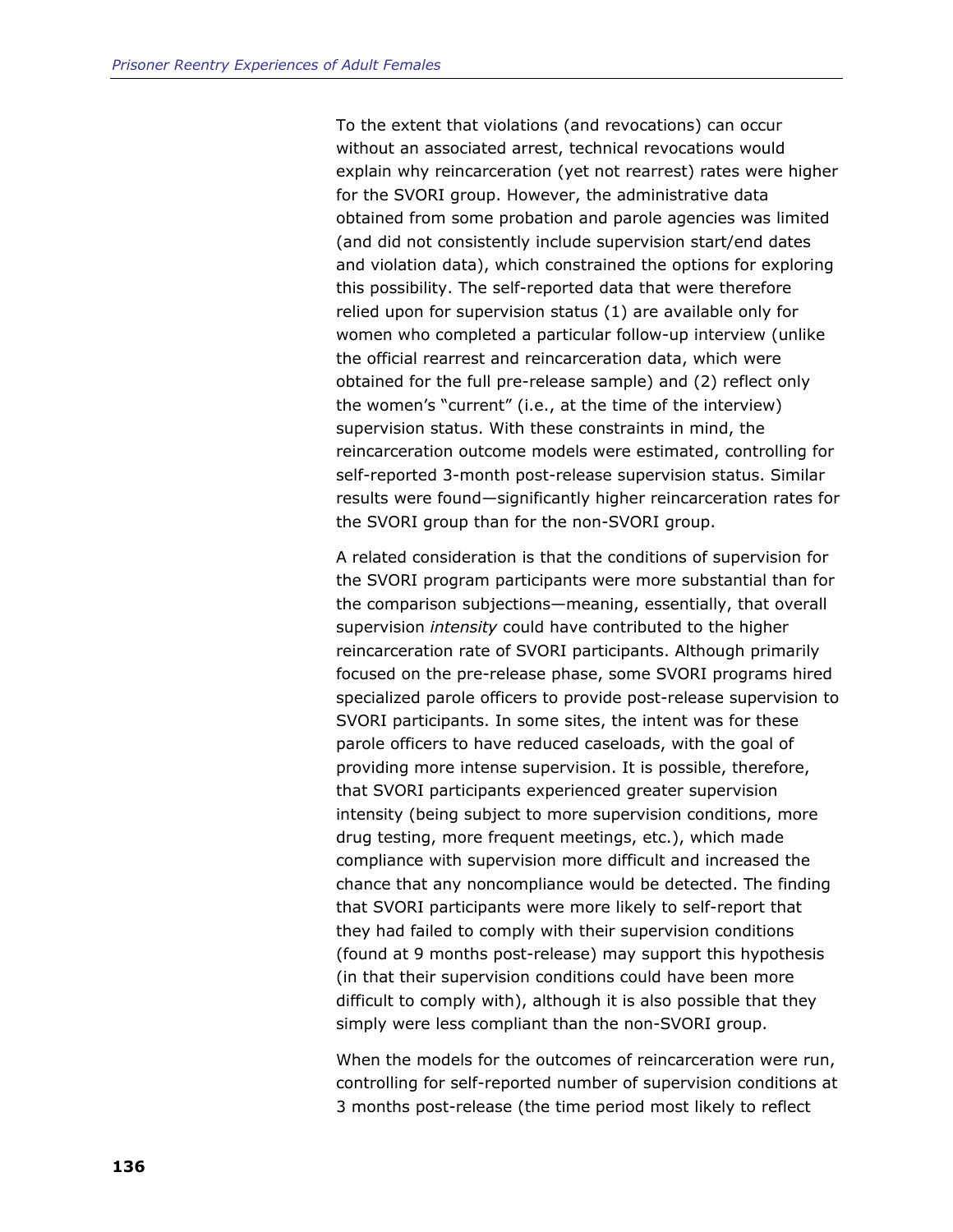post-release supervision following release from the instant incarceration), the results for treatment status did not change. However, when the same model was run controlling for selfreported number of supervision conditions at 15 months postrelease (the interview wave closest to the first time period at which significant differences in reincarceration were identified for the two groups), treatment status was no longer significant. This finding suggests that the number of supervision conditions required for SVORI participants at the 15-month post-release time period may have contributed to their greater likelihood of reincarceration (potentially through technical revocations not associated with an arrest). Further investigation into the role of supervision intensity (based on both self-reported and official probation/parole data) is warranted.

Despite the mixed results found for criminal behavior/recidivism outcomes, the positive findings observed for employment and substance use support the conclusion that the SVORI programs were successful in improving some reentry outcomes for women. The data have shown that enhanced access to a variety of reentry services resulted in modest improvements. These promising outcomes suggest that the reentry efforts initiated through SVORI funding provide a strong foundation for future reentry efforts. Indeed, many SVORI grantee agencies indicated in 2007 that they were continuing the efforts initiated through SVORI funding, expanding and updating their programs to reflect evolutions in thinking about prisoner reentry that have taken place in the years since the SVORI funds were awarded in 2002.

Several policy and practice implications for service providers and agencies working with returning female prisoners are suggested by the findings. First, the current evaluation's detailed documentation of service areas for which women reported high needs can be used for effective planning and service delivery. Women consistently identified services related to employment, education, and skills as their top area of need. The individual services identified as a need by the most women were more education, job training, and a job itself. Large proportions of women also reported needing public health care insurance and financial assistance. The identification of these "high-need" service areas can be used by supervision and community-based service providers who work with formerly incarcerated women.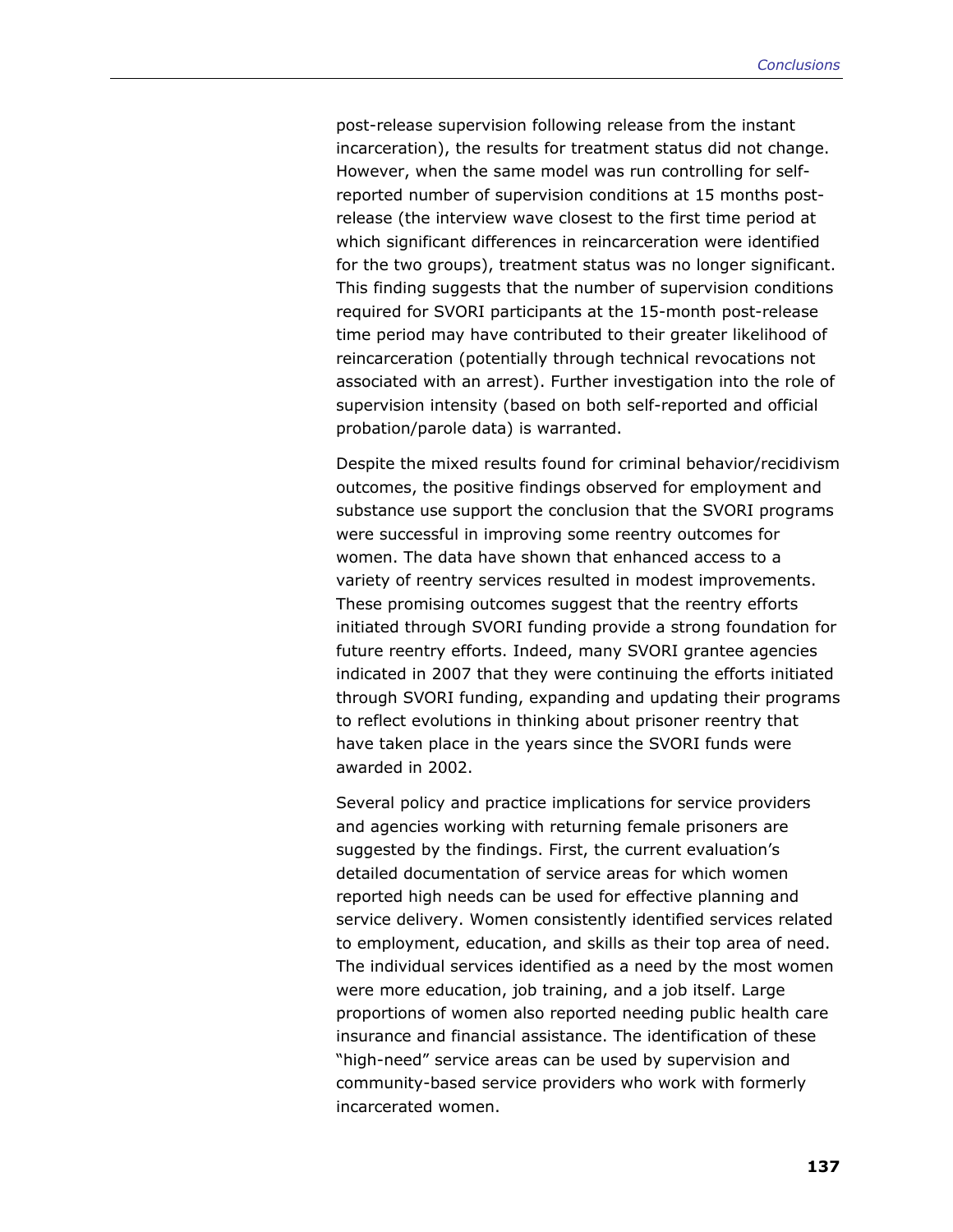Second, because of the variety of challenges that returning women prisoners face, particularly with respect to mental and physical health problems, extensive family responsibilities, and lack of employment experience (as compared with that of reentering male prisoners), effective coordination of services is necessary. Services should be not only available but also accompanied by close coordination among populations with extremely high levels of need, so that the effectiveness of services may be maximized. Appropriate identification of needs, treatment planning, and follow-up may be particularly important for women. Indeed, Bloom has also highlighted the importance of coordinating a range of comprehensive and collaborative services and even includes it as a "guiding principle" of gender-responsive strategies for women offenders (Bloom et al., 2003, p. 82).

Finally, the temporal patterns observed during the follow-up periods in the SVORI evaluation may have implications for supervision and service delivery. For some outcomes, declines over time (i.e., the further "out" from release) appear to be the natural course of events. For example, substance use and criminal behavior/recidivism appeared to worsen over time for both SVORI participants and comparison group members. For other outcomes, however, *improvements* over time seem to be the predominant pattern. For example, women's housing situation, employment quality, resumption of primary care responsibilities for their children, and extent of community involvement appear to gradually improve over time, indicating that many women "find their footing" in these dimensions. These findings may be used to help identify the appropriate point (and area of need) at which to intervene. The time period around 9 months after release appears to be a particularly challenging time for women, according to the data. For example, the extent of housing challenges faced (including homelessness) was higher at 9 months post-release than at 3 months or 15 months. In addition, self-reported drug use was highest at the 9-month post-release time period. Future work that not only extends the post-release follow-up period beyond 15 months but also documents women's reentry experiences at more frequent intervals would further inform decisions about the most influential points of intervention.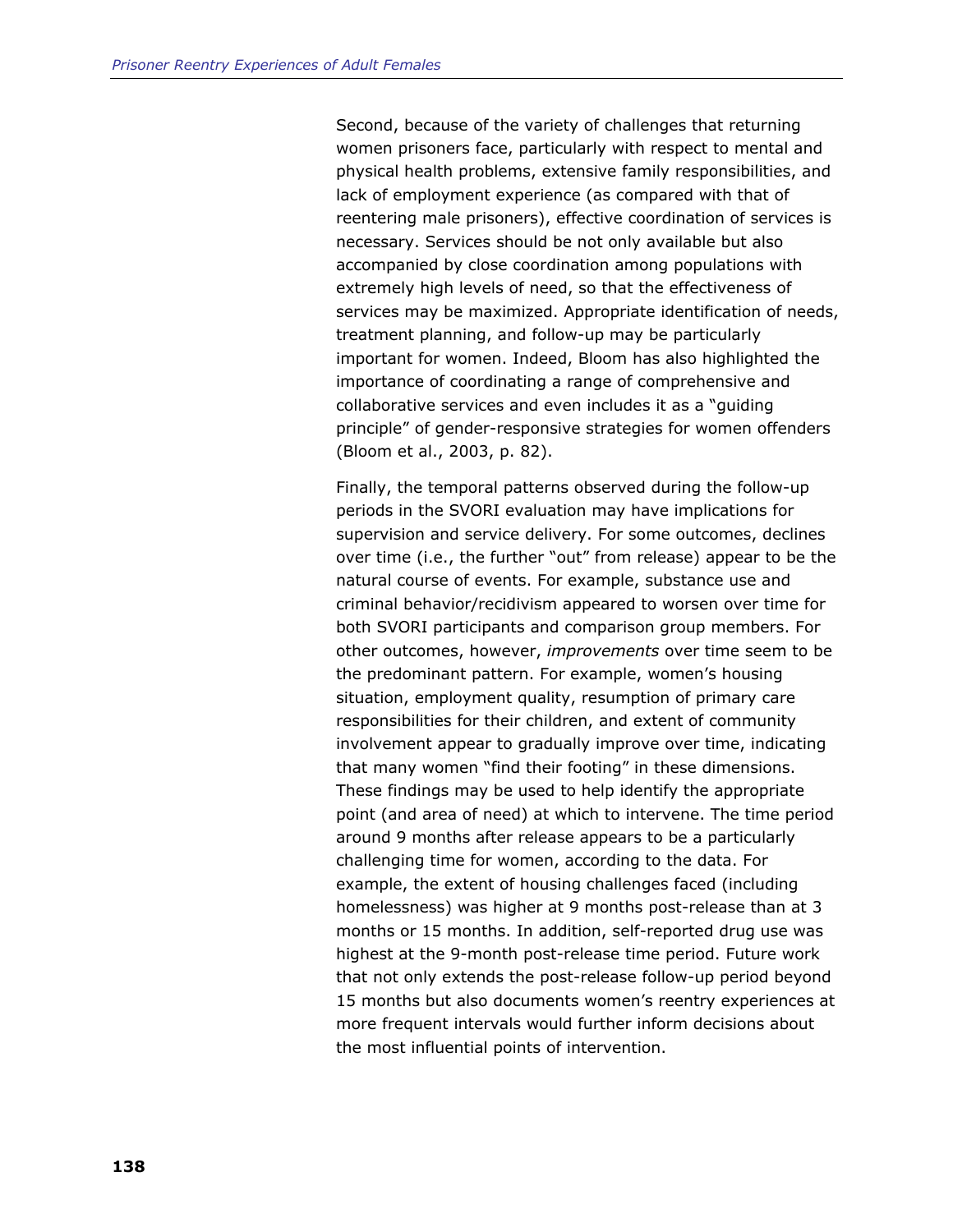### **References**

- Bloom, B., Owen, B., & Covington, S. (2003). *Genderresponsive strategies: Research, practice, and guiding principles for women offenders*. Washington, DC: U.S. Department of Justice, National Institute of Corrections.
- Covington, S. S. (2003). A woman's journey home: Challenges for female offenders. In J. Travis & M. Waul (Eds.), *Prisoners once removed: The impact of incarceration and reentry on children, families, and communities* (pp. 67–103). Washington, DC: Urban Institute Press.
- Giordano, P. C., Cernkovich, S. A., & Rudolph, J. L. (2002). Gender, crime, and desistance: Toward a theory of cognitive transformation. *American Journal of Sociology, 107*, 990–1064.
- Glaze, L. E. (2008). *Parents in prison and their minor children*. Washington, DC: U.S. Bureau of Justice Statistics.
- Koons, B. A., Burrow, J. D., Morash, M., & Bynum, T. (1997). Expert and offender perceptions of program elements linked to successful outcomes for incarcerated women. *Crime & Delinquency, 43*(4), 512–532.
- La Vigne, N. G., Brooks, L. E., & Shollenberger, T. L. (2008). *Women on the outside: Understanding the experiences of female prisoners returning to Houston, Texas*. Washington, DC: Urban Institute.
- Lattimore, P. K., Brumbaugh, S., Visher, C., Lindquist, C. H., Winterfield, L., Salas, M., et al. (2004). *National portrait of the Serious and Violent Offender Reentry Initiative*. Research Triangle Park, NC: RTI International.
- Lattimore, P. K., & Steffey, D. M. (2009). *The Multi-Site Evaluation of SVORI: Methodology and analytic approach*. Research Triangle Park, NC: RTI International.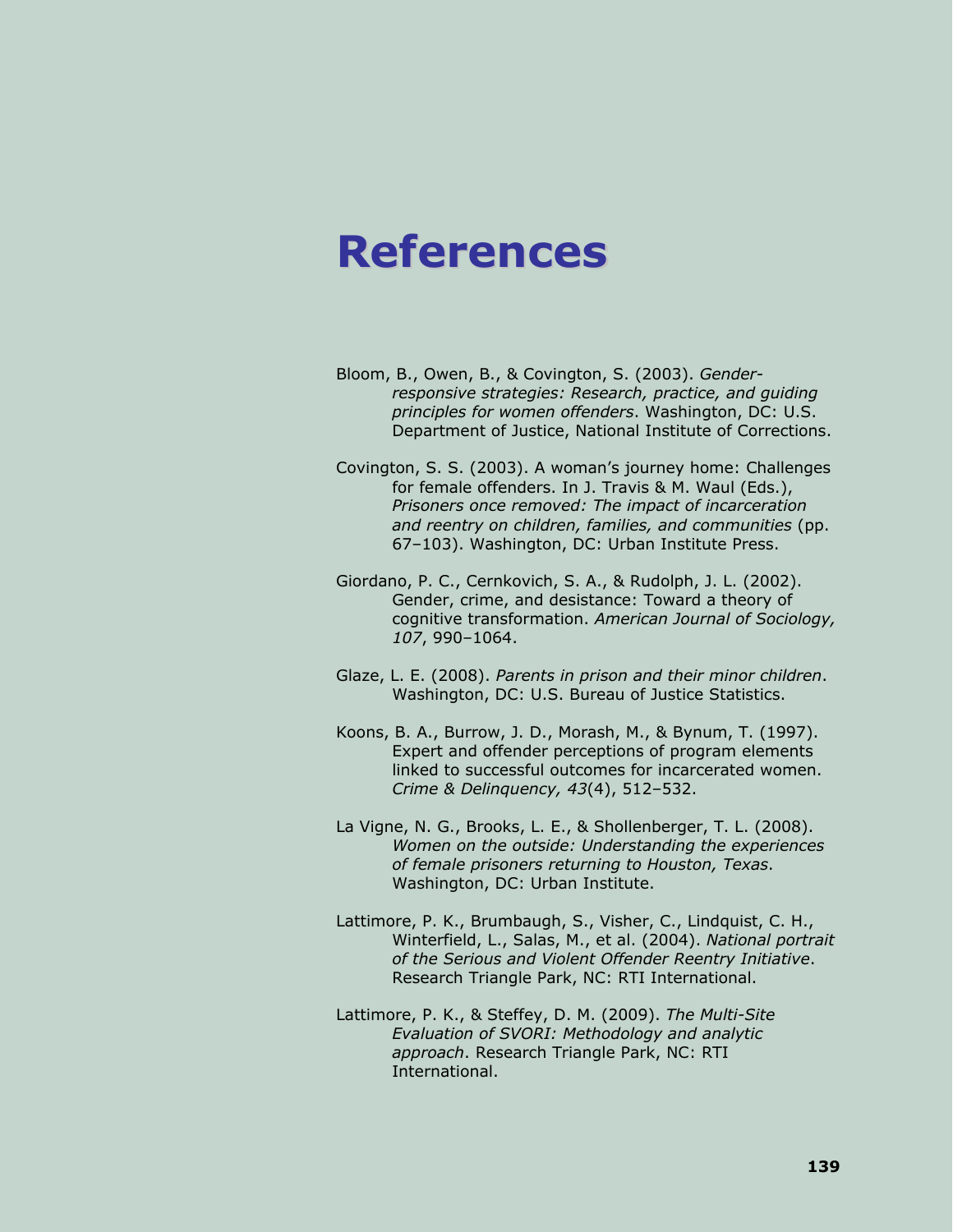- Lattimore, P. K., Visher, C. A., & Steffey, D. M. (2008). *Prerelease characteristics and service receipt among adult male participants in the SVORI Multi-site Evaluation*. Research Triangle Park, NC: RTI International.
- Lindquist, C. (2005). *Reentry research in action: Implementation of SVORI programs*. Research Triangle Park, NC: RTI International.
- Mallik-Kane, K., & Visher, C. A. (2008). *Health and prisoner reentry: How physical, mental, and substance abuse conditions shape the process of reintegration*. Washington, DC: Urban Institute.
- Morash, M., Bynum, T. S., & Koons, B. A. (1998). *Women offenders: Programming needs and promising approaches*. Washington, DC: National Institute of Justice.
- O'Brien, P. (2001). Just like baking a cake: Women describe the necessary ingredients for successful reentry after incarceration. *Families in Society, 82*, 287–295.
- O'Brien, P., & Harm, N. J. (2002). Women's recidivism and reintegration: Two sides of the same coin. In J. Figueira-McDonough & R. C. Sarri (Eds.), *Women at the margins: Neglect, punishment, and resistance* (pp. 295–315). Binghamton, NY: Haworth Press.
- Richie, B. (2001). Challenges incarcerated women face as they return to their communities: Findings from life history interviews. *Crime & Delinquency, 47*, 368–389.
- Rubin, D. B. (2006). *Matched sampling for causal effects*. New York: Cambridge University Press.
- Sabol, W. J., & Couture, H. (2008). *Prison inmates at midyear 2007*. Washington, DC: U.S. Bureau of Justice Statistics.
- Seiter, R. P., & Kadela, K. R. (2003). Prisoner reentry: What works, what does not, and what is promising. *Crime & Delinquency, 49*(3), 360-388.
- Strategic Advantages (2000). *Symptom Assessment-45 Questionnaire (SA-45)*. New York: Multi-Health Systems.
- Ware, J. E., Jr., Kosinski, M., Turner-Bowker, D. M., & Gandek, B. (2002). *How to score version 2 of the SF-12 health survey (with a supplement documenting version 1)*. Lincoln, RI: QualityMetric.
- West, H. C., & Sabol, W. J. (2008). *Prisoners in 2007*. Washington, DC: U.S. Bureau of Justice Statistics.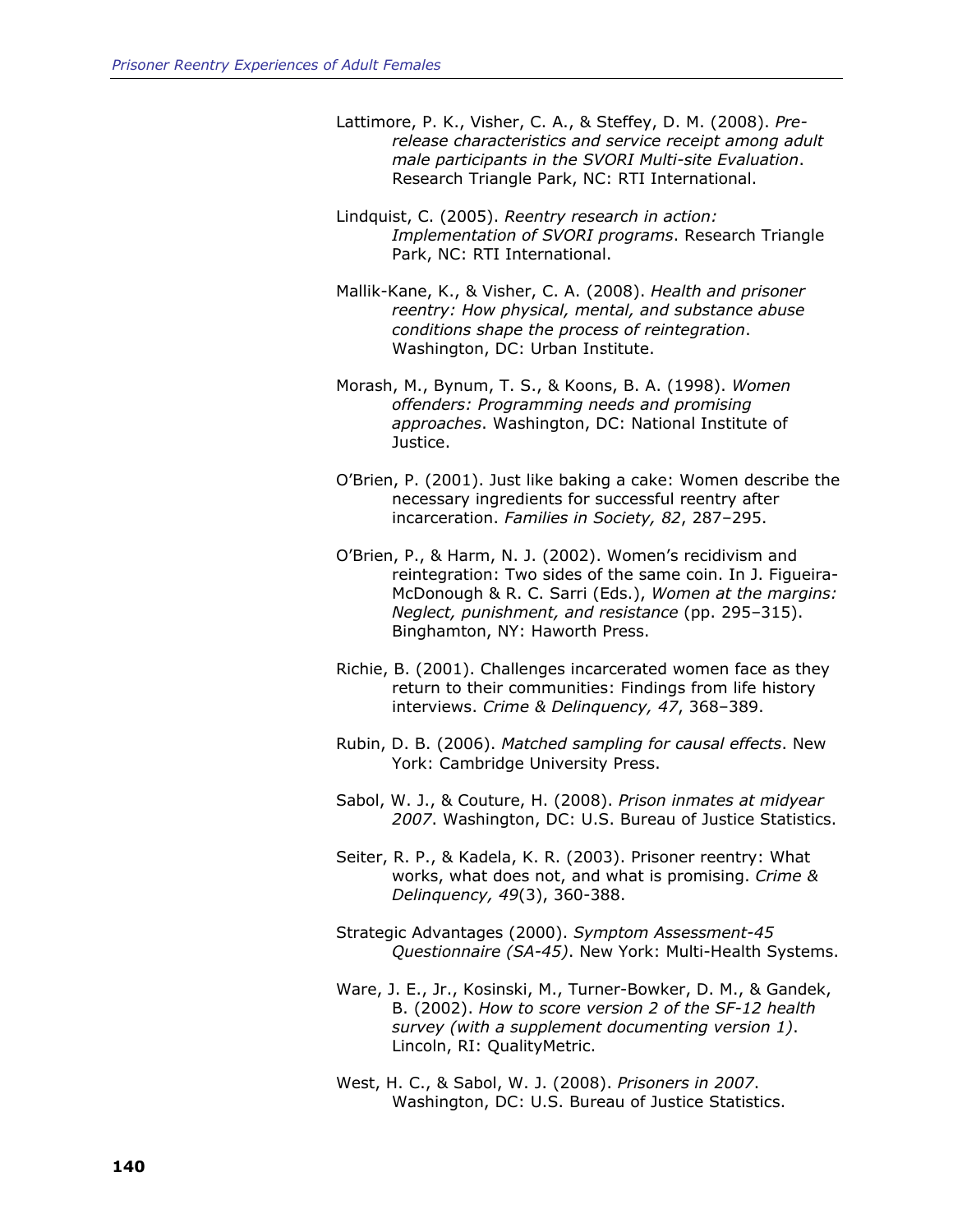- Winterfield, L., & Brumbaugh, S. (2005). *Reentry research in action: Overview of the Serious and Violent Offender Reentry Initiative*. Research Triangle Park, NC: RTI International.
- Winterfield, L., Lattimore, P. K., Steffey, D. M., Brumbaugh, S., & Lindquist, C. (2006). The Serious and Violent Offender Reentry Initiative: Measuring the effects on service delivery. *Western Criminology Review, 7*(2), 3-19.
- Winterfield, L., & Lindquist, C. (2005). *Reentry research in action: Characteristics of prisoner reentry programs*. Research Triangle Park, NC: RTI International.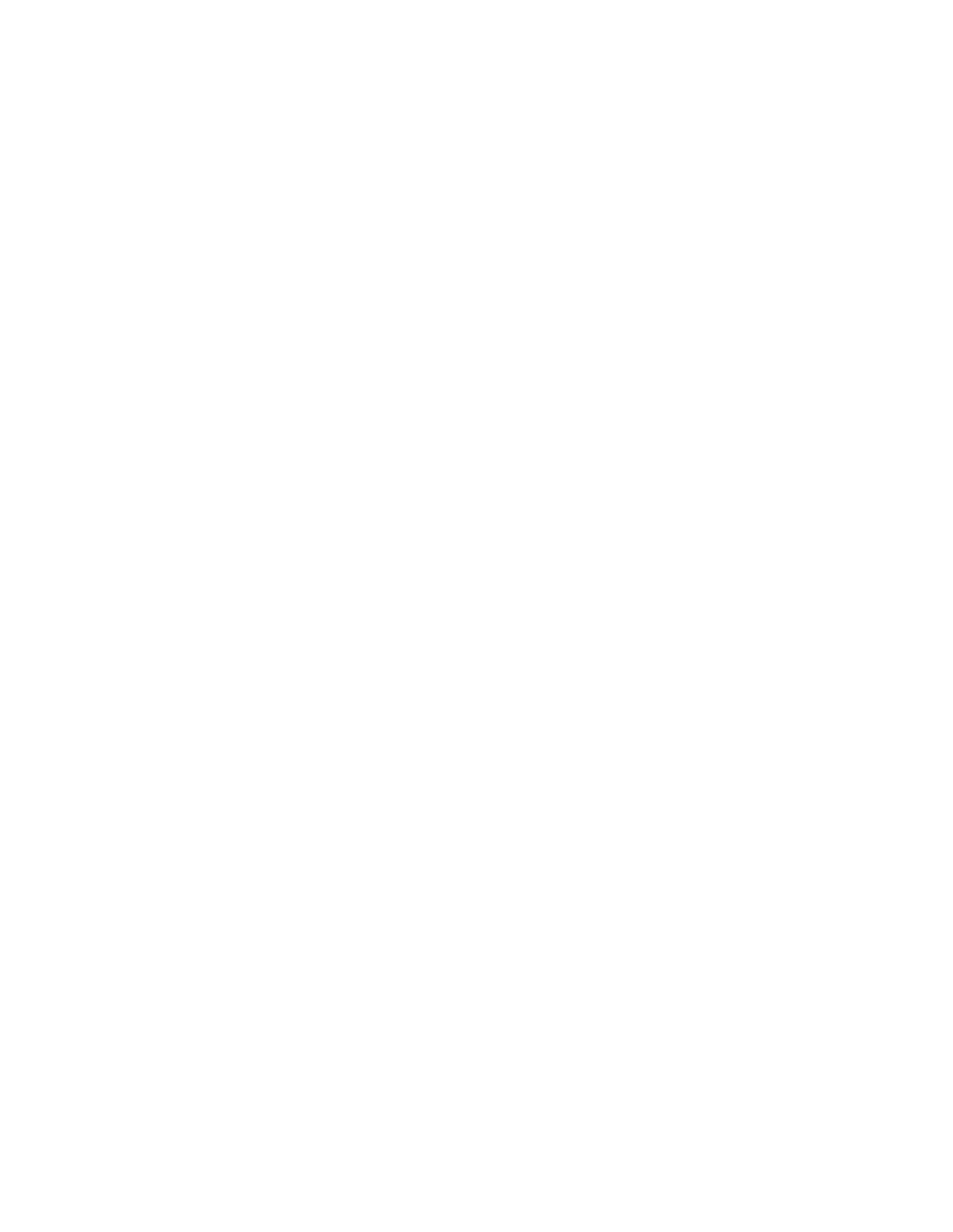# **Appendix A. Data Tables**

|                                          |                | <b>SVORI</b>    |                         | <b>Non-SVORI</b> |                | <b>All Cases</b> |
|------------------------------------------|----------------|-----------------|-------------------------|------------------|----------------|------------------|
|                                          | N              | $\frac{9}{6}$   | N.                      | $\frac{9}{6}$    | N              | $\%$             |
| <b>Total All Cases</b>                   | 264            | 44.82%          | 325                     | 55.18%           | 589            | 100%             |
|                                          |                | <b>SVORI</b>    |                         | <b>Non-SVORI</b> |                | <b>All Cases</b> |
|                                          |                | $%$ of          |                         | $%$ of           |                | $%$ of           |
| <b>Case Disposition-Eligible Cases</b>   | N              | <b>Eligible</b> | $\overline{\mathsf{N}}$ | <b>Eligible</b>  | $\mathsf{N}$   | <b>Eligible</b>  |
| <b>Completed</b>                         |                |                 |                         |                  |                |                  |
| Interview completed                      | 153            | 69.86%          | 204                     | 68.69%           | 357            | 69.19%           |
| <b>Released Early</b>                    |                |                 |                         |                  |                |                  |
| R released before Wave 1 interview       | 48             | 21.92%          | 66                      | 22.22%           | 114            | 22.09%           |
| <b>Refused</b>                           |                |                 |                         |                  |                |                  |
| Final refusal by R, guardian or other    | 12             | 5.48%           | 26                      | 8.75%            | 38             | 7.36%            |
| <b>Access Denied</b>                     |                |                 |                         |                  |                |                  |
| Access to R denied by prison             | $\overline{2}$ | 0.91%           | 1                       | 0.34%            | 3              | 0.58%            |
| <b>Other Non-Interview</b>               |                |                 |                         |                  |                |                  |
| R absconded                              | 1              | 0.46%           | $\mathbf 0$             | 0.00%            | $\mathbf{1}$   | 0.19%            |
| Physically/mentally incapable            | $\overline{2}$ | 0.91%           | $\overline{0}$          | 0.00%            | $\overline{2}$ | 0.39%            |
| Other non-interview                      | 1              | 0.46%           | $\overline{0}$          | 0.00%            | 1              | 0.19%            |
| <b>Total Eligible Cases</b>              | 219            | 100.00%         | 297                     | 100.00%          | 516            | 100.00%          |
|                                          |                | <b>SVORI</b>    |                         | <b>Non-SVORI</b> |                | <b>All Cases</b> |
|                                          |                | $%$ of          |                         | $%$ of           |                | $%$ of           |
| <b>Case Disposition-Ineligible Cases</b> | N              | <b>Eligible</b> | $\mathsf{N}$            | <b>Eligible</b>  | $\mathsf{N}$   | <b>Eligible</b>  |
| <b>Ineligible Cases</b>                  |                |                 |                         |                  |                |                  |
| R transferred to non-study facility      | $\overline{2}$ | 4.44%           | 5                       | 17.86%           | 7              | 9.59%            |
| R releasing to non-study area            | 1              | 2.22%           | $\mathbf 0$             | 0.00%            | 1              | 1.37%            |
| R not releasing during data              |                |                 |                         |                  |                |                  |
| collection period                        | 12             | 26.67%          | 10                      | 35.71%           | 22             | 30.14%           |
| Date of release unknown                  | 1              | 2.22%           | $\mathbf 0$             | 0.00%            | 1              | 1.37%            |
| Case fielded incorrectly                 | $\overline{2}$ | 4.44%           | 3                       | 10.71%           | 5              | 6.85%            |
| R ineligible to participate              | 24             | 53.33%          | 9                       | 32.14%           | 33             | 45.21%           |
| Other ineligible                         | 3              | 6.67%           | 1                       | 3.57%            | 4              | 5.48%            |
| <b>Total Ineligible Cases</b>            | 45             | 100.00%         | 28                      | 100.00%          | 73             | 100.00%          |

**Exhibit A-1. Adult female case disposition—Wave 1 (pre-release)** 

Note: R = respondent.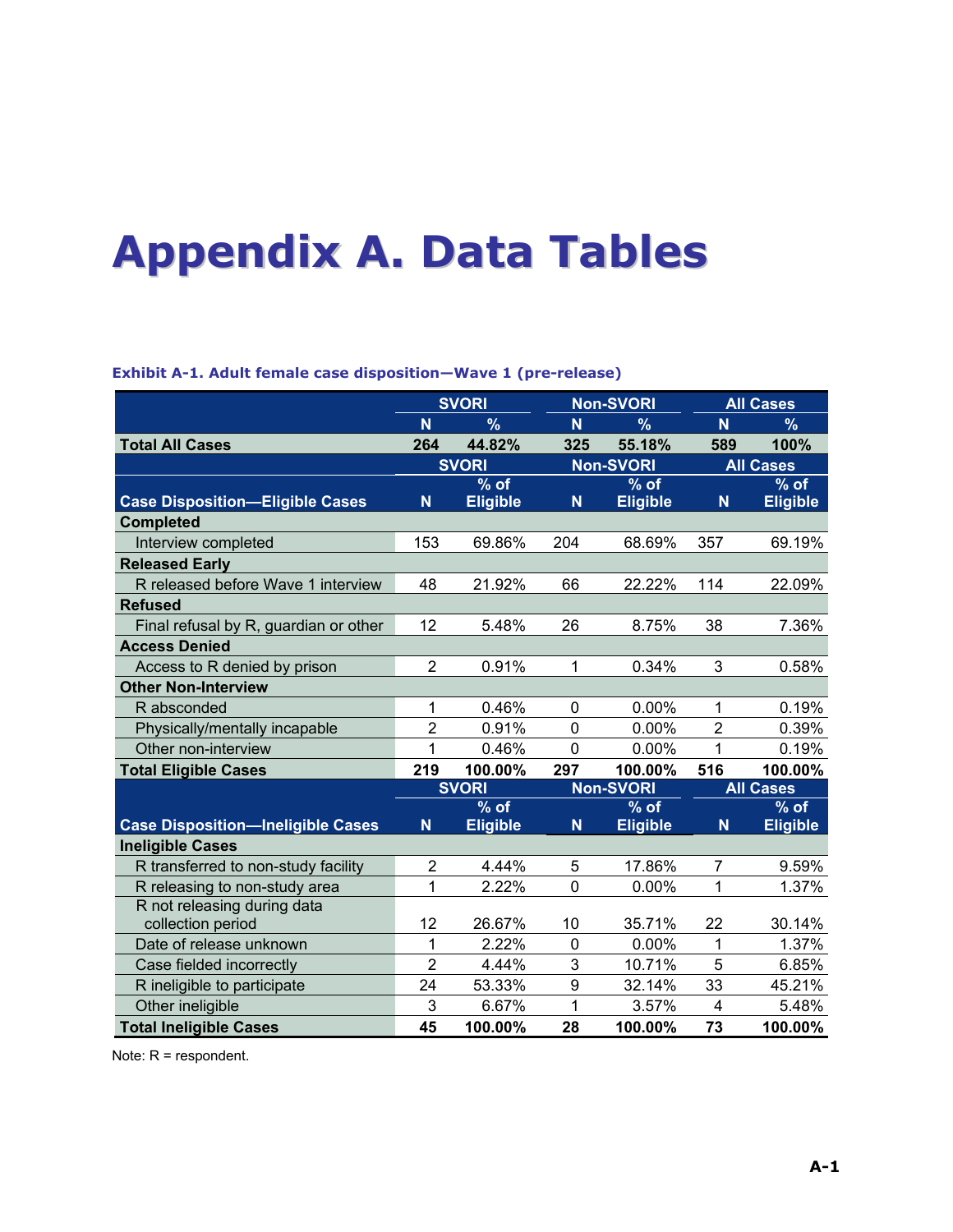|                                                                 |     | Full Sample      | <b>SVORI</b>        | Non-SVORI           |                    |
|-----------------------------------------------------------------|-----|------------------|---------------------|---------------------|--------------------|
| <b>Characteristic</b>                                           | z   | Mean (SD)        | (3D)<br><b>Mean</b> | (SD)<br><b>Mean</b> | <b>t-statistic</b> |
| Demographics and Housing                                        |     |                  |                     |                     |                    |
| Age at incarceration                                            | 357 | (7.17)<br>29.69  | (6.62)<br>28.86     | (7.51)<br>30.31     | $-1.90$            |
| Age at pre-release (Wave 1) interview                           | 357 | (6.85)<br>31.41  | (6.13)<br>31.10     | (7.34)<br>31.64     | $-0.76$            |
| White                                                           | 357 | (0.50)<br>0.44   | (0.50)<br>0.48      | (0.49)<br>0.41      | 1.32               |
| <b>Black</b>                                                    | 357 | (0.49)<br>0.41   | (0.48)<br>0.35      | (0.50)<br>0.45      | $-1.78$            |
| Hispanic                                                        | 357 | (0.24)<br>0.06   | (0.27)<br>0.08      | (0.22)<br>0.05      | 1.11               |
| Multiracial/other                                               | 357 | 0.10(0.29)       | (0.29)<br>0.09      | 0.10(0.30)          | $-0.21$            |
| Born in United States                                           | 357 | 0.99(0.11)       | (0.11)<br>0.99      | (0.10)<br>0.99      | $-0.29$            |
| English was primary language                                    | 357 | (0.18)<br>0.97   | (0.19)<br>0.96      | (0.17)<br>0.97      | $-0.51$            |
| Homeless/shelter/no set place to live before incarceration      | 357 | (0.41)<br>0.22   | (0.39)<br>0.19      | (0.43)<br>0.24      | $-1.04$            |
| Employment History                                              |     |                  |                     |                     |                    |
| Ever held a job                                                 | 357 | 0.95 (0.22)      | (0.26)<br>0.93      | 0.96(0.19)          | $-1.31$            |
| Employed during 6 months before incarceration                   | 357 | 0.53(0.50)       | (0.50)<br>0.51      | (0.50)<br>0.54      | 0.58               |
| Source of support 6 months before incarceration: Family         | 357 | (0.50)<br>0.49   | (0.50)<br>0.46      | (0.50)<br>0.50      | $-0.76$            |
| Source of support 6 months before incarceration: Friends        | 357 | (0.45)<br>0.27   | (0.41)<br>0.21      | (0.47)<br>0.32      | $-2.31$            |
| Source of support 6 months before incarceration: Government     | 357 | 0.30(0.46)       | (0.43)<br>0.25      | (0.47)<br>0.34      | $-1.84$            |
| Source of support 6 months before incarceration: Illegal income | 357 | 0.45 (0.50)      | (0.50)<br>0.50      | (0.49)<br>0.42      | 1.63               |
| Source of support 6 months before incarceration: Other          | 357 | 0.04(0.21)       | 0.05(0.21)          | 0.04 (0.21)         | 0.86               |
| Last job: Hours worked per week                                 | 187 | (16.14)<br>39.55 | (13.91)<br>39.49    | (17.59)<br>39.58    | $-0.04$            |
| Last job: Hourly salary                                         | 179 | (8.41)<br>10.16  | (6.64)<br>9.42      | (9.44)<br>10.66     | $-1.03$            |
| Last job: Was permanent                                         | 188 | (0.44)<br>0.74   | (0.39)<br>0.82      | (0.46)<br>0.69      | 2.02               |
| Last job: Received formal pay                                   | 188 | 0.78(0.42)       | (0.29)<br>0.91      | (0.47)<br>0.68      | 4.14               |
| Last job: Health insurance provided                             | 185 | 0.32(0.47)       | (0.48)<br>0.36      | 0.30 (0.46)         | 0.86               |
| chool equivalent<br>Completed 12th grade or GED/other high so   | 357 | (0.49)<br>0.62   | (0.45)<br>0.71      | (0.50)<br>0.55      | 3.09               |
| Currently in school                                             | 357 | (0.42)<br>0.23   | (0.43)<br>0.25      | (0.41)<br>0.21      | 0.84               |
| Ever served in the military                                     | 357 | (0.12)<br>0.01   | (0.11)<br>5<br>0.01 | (0.12)<br>5<br>0.01 | $-0.13$            |
| Family and Peers                                                |     |                  |                     |                     |                    |
| Married                                                         | 357 | (0.35)<br>0.14   | (0.38)<br>0.17      | (0.32)<br>0.12      | 1.38               |
| Involved in steady relationship 6 months before incarceration   | 357 | (0.45)<br>0.71   | (0.45)<br>0.71      | (0.45)<br>0.72      | $-0.07$            |
|                                                                 |     |                  |                     |                     | (continued)        |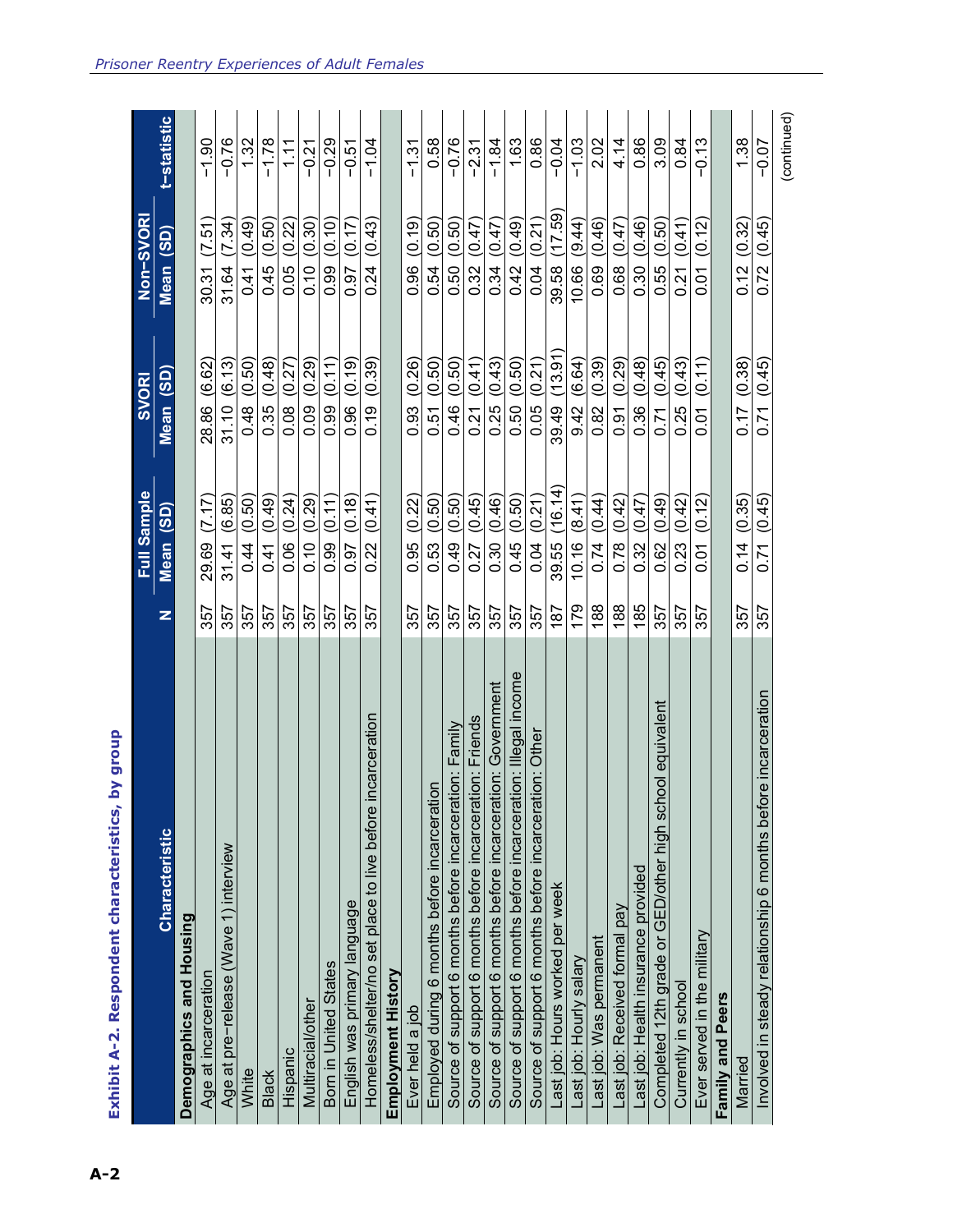|                                                                                                              |                | Full Sample      | <b>SVORI</b>     | Non-SVORI                 |                 |
|--------------------------------------------------------------------------------------------------------------|----------------|------------------|------------------|---------------------------|-----------------|
| Characteristic                                                                                               | z              | (3D)<br>Mean     | (3D)<br>Mean     | (3D)<br>Mean              | t-statistic     |
| Family and Peers (continued)                                                                                 |                |                  |                  |                           |                 |
| Currently married or in steady relationship                                                                  | 353            | (0.50)<br>0.48   | (0.50)<br>0.48   | (0.50)<br>0.49            | $-0.02$         |
| Lived with spouse/partner before incarceration                                                               | 171            | 0.65(0.48)       | (0.48)<br>0.66   | (0.48)<br>0.65            | 0.17            |
| Had any living children                                                                                      | 357            | 0.83(0.37)       | (0.36)<br>0.85   | (0.38)<br>0.82            | 0.66            |
| Number of children (only respondents with children)                                                          | 298            | (1.65)<br>2.79   | (1.60)<br>2.78   | (1.69)<br>2.80            | $-0.07$         |
| Number of children (respondents with and without children)                                                   | 357            | (1.83)<br>2.33   | (1.78)<br>237    | (1.87)<br>2.30            | 0.32            |
| Had child or children younger than 18                                                                        | 357            | (0.43)<br>0.76   | (0.41)<br>0.79   | $\overline{0.41}$<br>0.73 | 1.32            |
| younger than 18<br>Primary care responsibilities for any children<br>years old 6 months before incarceration | 270            | (0.50)<br>0.54   | (0.50)<br>0.55   | (0.50)<br>0.54            | 0.14            |
| ed 6 months before<br>Number of children younger than 18 support<br>incarceration                            | 124            | (1.10)<br>0.71   | 0.80 (1.25)      | (0.95)<br>0.64            | 0.79            |
| Required to pay child support 6 months before incarceration                                                  | 269            | (0.34)<br>0.13   | (0.37)<br>0.17   | (0.31)<br>0.11            | 1.39            |
| 6 months before<br>Made court-ordered child support payments<br>incarceration                                | 86             | 0.39(0.49)       | (0.51)<br>0.45   | (0.48)<br>0.31            | 0.83            |
| Court order for support changed while incarcerated                                                           | 33             | (0.47)<br>0.30   | (0.46)<br>0.28   | (0.49)<br>0.33            | $-0.34$         |
| Owed back child support                                                                                      | 32             | (0.30)<br>0.91   | (0.23)<br>0.95   | (0.38)<br>0.85            | 0.95            |
| Dollar amount of back child support owed                                                                     | $\overline{2}$ | $-8639$<br>6688  | $-6760$<br>6219  | $-12073$<br>7625          | $-0.37$         |
| State had forgiven/decreased back child support                                                              | 27             | (0.19)<br>0.04   | (0.24)<br>0.06   | 0.00<br>0.00              | 00 <sub>1</sub> |
| Had people in life considered family                                                                         | 357            | (0.17)<br>0.97   | (0.16)<br>0.97   | (0.17)<br>0.97            | 0.18            |
| Had a family member who had been convicted of a crime                                                        | 341            | (0.41)<br>0.78   | (0.41)<br>0.79   | (0.42)<br>0.77            | 0.45            |
| Had a family member who had been in a correctional facility                                                  | 342            | (0.40)<br>0.80   | (0.39)<br>0.81   | (0.41)<br>0.78            | 0.56            |
| Had a family member who had had problems with drugs/alcohol                                                  | 344            | (0.39)<br>0.82   | (0.38)<br>0.83   | (0.40)<br>0.81            | 0.59            |
| Family emotional support scale (0–30: > more support)                                                        | 345            | (5.86)<br>20.96  | (6.12)<br>21.14  | (5.66)<br>20.83           | 0.49            |
| $\omega$<br>Had a friend (before incarceration) who had been convicted of                                    |                |                  |                  |                           |                 |
| crime                                                                                                        | 324            | (0.43)<br>0.76   | (0.42)<br>0.78   | (0.43)<br>0.75            | 0.66            |
| been in a correctiona<br>Had a friend (before incarceration) who had<br>facility                             | 329            | (0.44)<br>0.74   | 0.70 (0.46)      | (0.42)<br>0.78            | $-1.47$         |
| had problems with<br>Had a friend (before incarceration) who had<br>drugs or alcohol                         | 339            | (0.41)<br>0.79   | 0.80(0.40)       | (0.41)<br>0.79            | 0.10            |
|                                                                                                              |                |                  |                  |                           |                 |
| Physical and Mental Health                                                                                   |                |                  |                  |                           |                 |
| Physical health scale (>better)                                                                              | 351            | (12.17)<br>49.11 | (11.50)<br>50.47 | (12.57)<br>48.10          | 1.81            |
| Mental health scale (>better)                                                                                | 351            | (12.65)<br>43.80 | (12.66)<br>46.05 | (12.42)<br>42.14          | 2.89            |
|                                                                                                              |                |                  |                  |                           | (continued)     |

**Exhibit A-2. Respondent characteristics, by group (continued)**  Exhibit A-2. Respondent characteristics, by group (continued)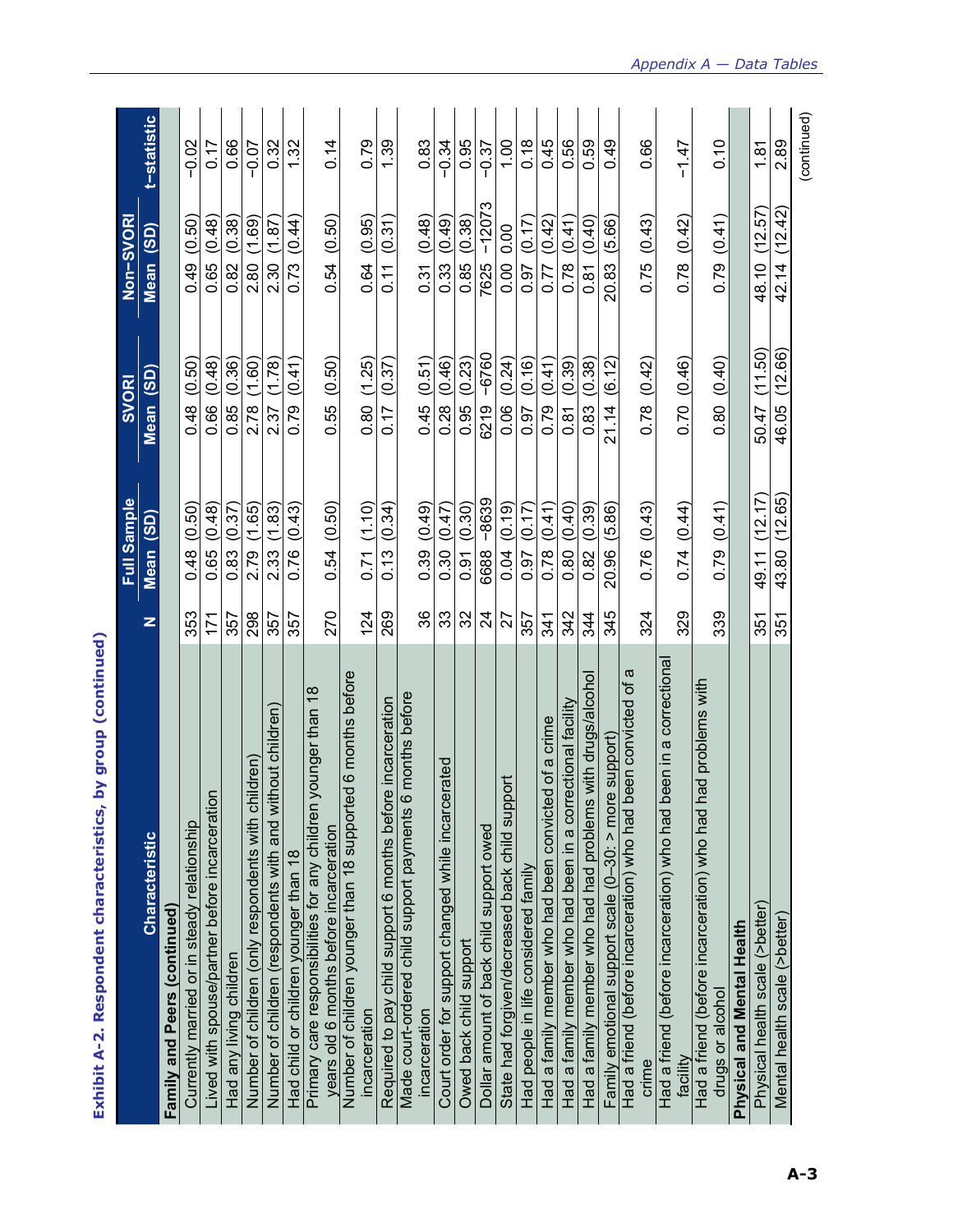|                                                          |                | Full Sample                  | <b>SVORI</b>         | Non-SVORI        |             |
|----------------------------------------------------------|----------------|------------------------------|----------------------|------------------|-------------|
| <b>Characteristic</b>                                    | z              | Mean (SD)                    | Mean <sub>(SD)</sub> | Mean (SD)        | t-statistic |
| Physical and Mental Health (continued)                   |                |                              |                      |                  |             |
| Received treatment for mental health problem before this |                |                              |                      |                  |             |
| incarceration                                            | 357            | (0.50)<br>0.50               | 0.44(0.50)           | (0.50)<br>0.55   | $-1.96$     |
| Global Severity Index (45-225: >worse)                   | 357            | (31.55)<br>79.01             | (29.85<br>74.90      | (32.50)<br>82.09 | $-2.14$     |
| Positive Symptom Total (0-45: >worse)                    | 357            | 33)<br>$\overline{1}$<br>.39 | (11.09)<br>6.08      | (11.43)<br>18.37 | 89          |
| Anxiety scale (5-25: >worse)                             | 357            | (4.41)<br>57<br>တ            | (4.34)<br>9.28       | (4.46)<br>9.78   | $-1.06$     |
| Depression scale (5-25: >worse)                          | 357            | (4.96)<br>10.26              | (4.58)<br>9.39       | (5.14)<br>10.91  | $-2.89$     |
| Hostility scale (5-25: >worse)                           | 357            | (3.63)<br>7.37               | (3.33)<br>7.04       | (3.83)<br>7.62   | $-1.50$     |
| Interpersonal sensitivity scale (5-25: >worse)           | 356            | (4.85)<br>8.94               | 8.46 (4.48)          | (5.10)<br>9.30   | $-1.60$     |
| Obsessive-compulsive scale (5-25: >worse)                | 357            | (4.69)<br>9.48               | (4.59)<br>9.28       | (4.78)<br>9.62   | $-0.68$     |
| Paranoid ideation scale (5-25: >worse)                   | 357            | (4.38)<br>9.59               | (4.25)<br>$-6.11$    | (4.45)<br>9.95   | $-1.79$     |
| Phobic anxiety scale (5-25: >worse)                      | 357            | (4.08)<br>7.72               | (3.79)<br>7.28       | (4.27)<br>8.05   | $-1.76$     |
| Psychoticism scale (5-25: >worse)                        | 356            | (3.63)<br>7.62               | (3.39)<br>7.15       | (3.77)<br>7.97   | $-2.11$     |
| Somatization scale (5-25: >worse)                        | 357            | (4.16)<br>8.48               | (3.91)<br>7.91       | (4.30)<br>8.92   | $-2.28$     |
| No physical health-related limitations                   | 357            | (0.48)<br>0.37               | (0.50)<br>0.46       | (0.46)<br>0.31   | 2.90        |
| Ever had asthma                                          | 357            | (0.45)<br>0.28               | (0.44)<br>0.27       | (0.45)<br>0.29   | $-0.44$     |
| Currently had asthma                                     | 357            | (0.42)<br>0.22               | (0.40)<br>0.20       | (0.43)<br>0.25   | $-1.10$     |
| Was receiving treatment for asthma                       | 80             | (0.44)<br>0.74               | 0.73(0.45)           | (0.44)<br>0.74   | $-0.06$     |
| Was taking prescription for asthma                       | 8              | (0.46)<br>0.71               | (0.43)<br>0.77       | (0.47)<br>0.68   | 0.82        |
| Ever had diabetes                                        | 356            | (0.30)<br>0.10               | (0.28)<br>0.09       | (0.31)<br>0.11   | $-0.70$     |
| Currently had diabetes                                   | 356            | (0.25)<br>0.07               | (0.20)<br>0.04       | (0.28)<br>0.09   | $-1.92$     |
| Was receiving treatment for diabetes                     | $\overline{z}$ | (0.41)<br>0.79               | (0.41)<br>0.83       | (0.43)<br>0.78   | 0.28        |
| Was taking prescription for diabetes                     | $\overline{2}$ | (0.48)<br>0.67               | (0.41)<br>0.83       | (0.50)<br>0.61   | 0.98        |
| Ever had heart trouble                                   | 357            | (0.32)<br>0.11               | (0.27)<br>0.08       | (0.34)<br>0.14   | $-1.81$     |
| Currently had heart trouble                              | 355            | (0.26)<br>0.07               | (0.24)<br>0.06       | (0.28)<br>0.08   | $-0.90$     |
| Was receiving treatment for heart trouble                | 26             | (0.50)<br>0.38               | (0.53)<br>0.56       | (0.47)<br>0.29   | 1.30        |
| Was taking prescription for heart trouble                | 26             | (0.49)<br>0.35               | (0.53)<br>0.44       | (0.47)<br>0.29   | 0.74        |
| Ever had high blood pressure                             | 357            | (0.37)<br>0.17               | (0.35)<br>0.14       | (0.39)<br>0.19   | $-1.35$     |
| Currently had high blood pressure                        | 355            | (0.32)<br>0.11               | (0.29)<br>0.09       | (0.34)<br>0.13   | $-1.10$     |
| Was receiving treatment for high blood pressure          | $\overline{6}$ | (0.42)<br>0.78               | (0.43)<br>0.79       | (0.43)<br>0.77   | 0.12        |
|                                                          |                |                              |                      |                  | (continued) |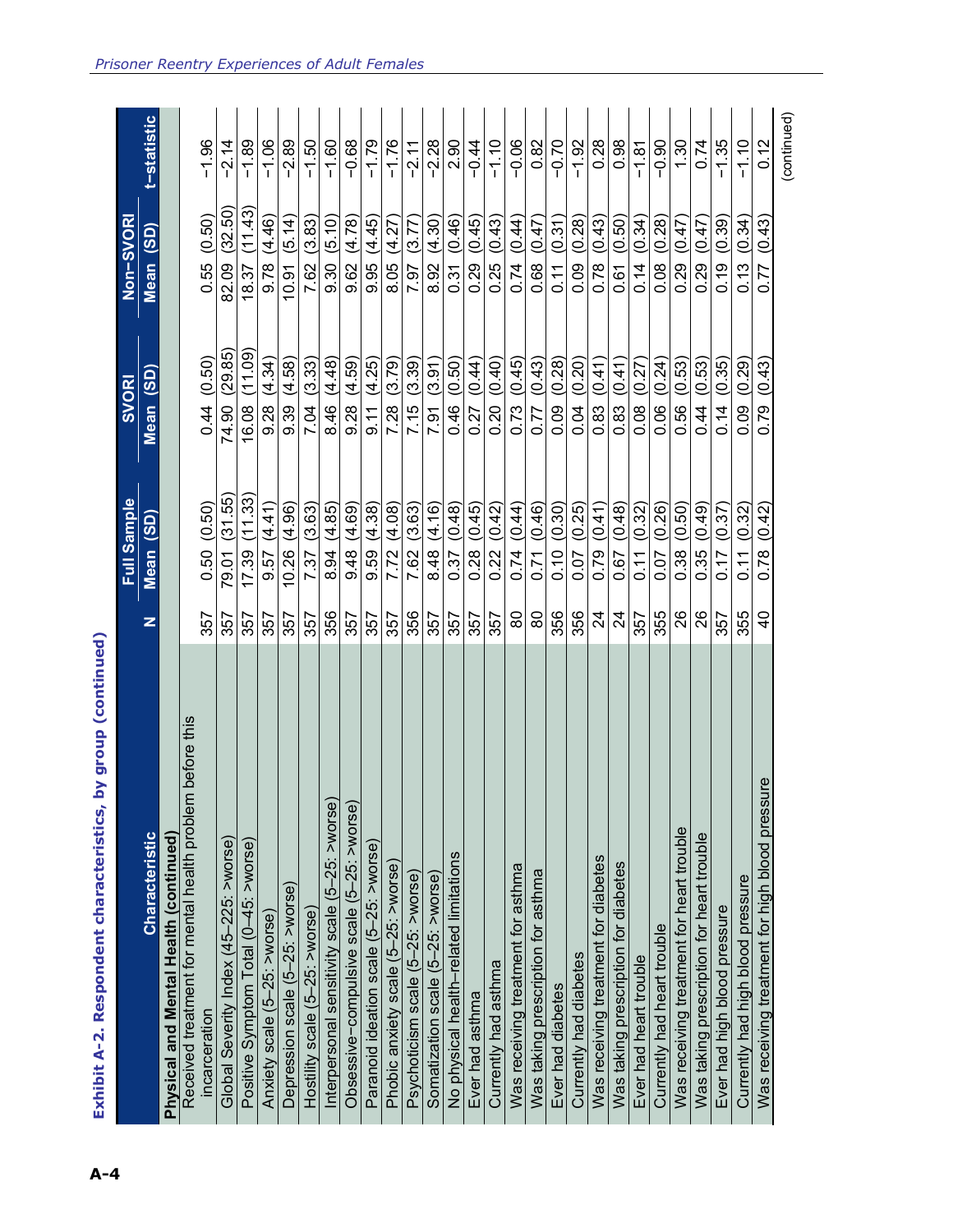|                                                                                                |                | Full Sample            | SVORI                              | Non-SVORI                          |             |
|------------------------------------------------------------------------------------------------|----------------|------------------------|------------------------------------|------------------------------------|-------------|
| Characteristic                                                                                 | z              | (35)<br>Mean           | $\overline{\textbf{(3D)}}$<br>Mean | $\overline{\textbf{(3D)}}$<br>Mean | t-statistic |
| Physical and Mental Health (continued)                                                         |                |                        |                                    |                                    |             |
| Was taking prescription for high blood pressure                                                | $\overline{4}$ | (0.42)<br>0.78         | (0.43)<br>0.79                     | (0.43)<br>0.77                     | 0.12        |
| Ever had arthritis                                                                             | 357            | 0.14(0.35)             | (0.34)<br>0.13                     | (0.36)<br>0.15                     | $-0.57$     |
| Currently had arthritis                                                                        | 357            | (0.33)<br>0.12         | (0.30)<br>0.10                     | (0.35)<br>0.14                     | $-1.28$     |
| Was receiving treatment for arthritis                                                          | 4              | (0.39)<br>0.18         | (0.41)<br>0.20                     | (0.38)<br>0.17                     | 0.22        |
| Was taking prescription for arthritis                                                          | 4              | 0.30 (0.46)            | (0.49)<br>0.33                     | (0.45)<br>0.28                     | 0.39        |
| Ever had chronic back pain                                                                     | 357            | (0.43)<br>0.24         | (0.43)<br>0.24                     | (0.43)<br>0.25                     | 0.07        |
| Currently had chronic back pain                                                                | 357            | (0.41)<br>0.21         | (0.41)<br>$\frac{22}{2}$           | (0.41)<br>0.21                     | 0.11        |
|                                                                                                | 97             | 0.20(0.40)             | (0.44)<br>0.24                     | (0.37)<br>0.16                     | 0.86        |
| Was receiving treatment for chronic back pain<br>Was taking prescription for chronic back pain | 76             | 0.25(0.44)             | (0.48)<br>0.33                     | (0.39)<br>0.19                     | 1.47        |
| Ever had tuberculosis                                                                          | 357            | (0.18)<br>0.03         | (0.19)<br>0.04                     | (0.17)<br>0.03                     | 0.51        |
| Tuberculosis was currently active                                                              | 357            | 0.00<br>0.00           | 0.00<br>$\frac{0.00}{\pi}$         | 0.00<br>0.00                       | ≨           |
| Ever diagnosed as being HIV positive or having AIDS                                            | 357            | 0.02(0.13)             | (0.08)<br>0.01                     | (0.16)<br>0.02                     | $-1.42$     |
| Was receiving treatment for HIV/AIDS                                                           | ဖ              | (0.41)<br>0.83         | 0.00<br>00.1                       | (0.45)<br>0.80                     | ≨           |
| Was taking prescription for HIV/AIDS                                                           | ဖ              | (0.52)<br>0.67         | 0.00<br>$\frac{100}{1}$            | (0.55)<br>$\overline{0.60}$        | ≨           |
| Ever had hepatitis B or C                                                                      | 355            | 0.12(0.33)             | (0.32)<br>0.12                     | 0.13(0.34)                         | $-0.31$     |
| Currently had hepatitis B or C                                                                 | 352            | (0.31)<br>0.11         | (0.30)<br>0.10                     | (0.33)<br>0.12                     | $-0.59$     |
| Was receiving treatment for hepatitis B or C                                                   | 39             | (0.27)<br>0.08         | (0.26)<br>0.07                     | (0.28)<br>0.08                     | $-0.19$     |
| Was taking prescription for hepatitis B or C                                                   | 39             | $0.03$ $(0.16)$        | 0.00<br>0.00                       | (0.20)<br>0.04                     | $-1.00$     |
| Was wearing glasses or corrective lenses                                                       | 357            | (0.49)<br>0.41         | (0.49)<br>0.42                     | (0.49)<br>0.40                     | 0.31        |
| Needed eyeglasses                                                                              | 207            | (0.46)<br>0.31         | (0.45)<br>0.27                     | (0.47)<br>0.34                     | $-1.00$     |
| Currently used a hearing aid                                                                   | 357            | 0.00<br>$\frac{8}{10}$ | 0.00<br>0.00                       | $\frac{0}{0}$<br>0.00              | ≨           |
| Needed a hearing aid                                                                           | 356            | (0.22)<br>0.05         | (0.24)<br>0.06                     | (0.21)<br>0.04                     | 0.64        |
| Ever received care for mental health or alcohol/drug problems                                  | 357            | (0.41)<br>0.79         | (0.41)<br>0.79                     | (0.41)<br>0.79                     | 0.04        |
| Ever received care for: Alcohol abuse/dependence                                               | 281            | (0.41)<br>0.22         | (0.37)<br>0.16                     | (0.44)<br>0.26                     | $-2.19$     |
| Ever received care for: Anxiety                                                                | 281            | 0.15(0.36)             | (0.37)<br>0.16                     | (0.35)<br>0.14                     | 0.31        |
| Ever received care for: Attention deficit hyperactivity disorder                               | 281            | (0.18)<br>0.03         | (0.20)<br>0.04                     | (0.16)<br>0.03                     | 0.74        |
| Ever received care for: Bipolar disorder                                                       | 281            | (0.44)<br>0.26         | (0.41)<br>0.21                     | (0.46)<br>0.30                     | $-1.61$     |
| Ever received care for: Conduct disorder                                                       | 281            | (0.13)<br>0.02         | (0.13)<br>0.02                     | (0.14)<br>0.02                     | $-0.14$     |
|                                                                                                |                |                        |                                    |                                    | (continued) |

**Exhibit A-2. Respondent characteristics, by group (continued)**  Exhibit A-2. Respondent characteristics, by group (continued)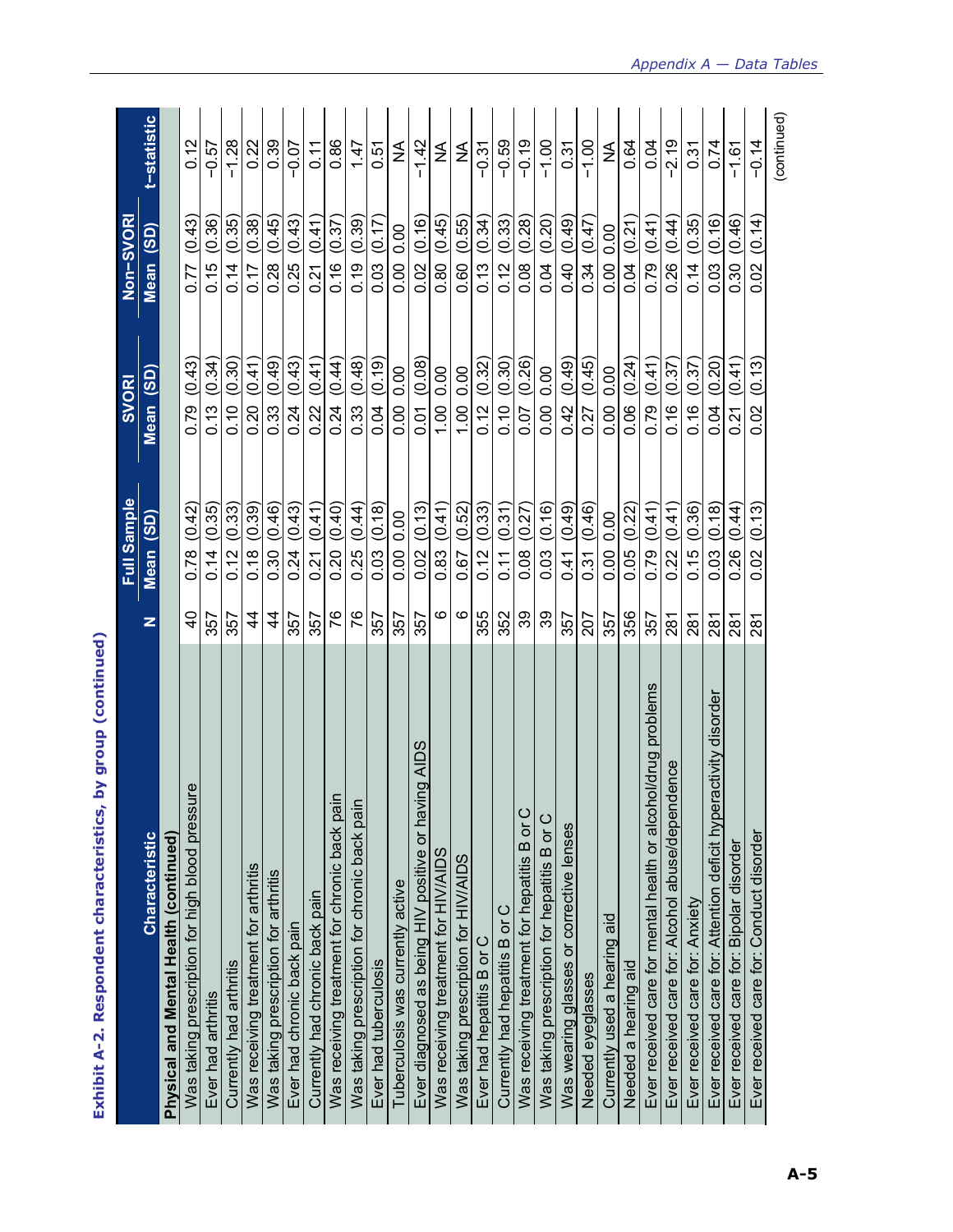| А-6                                                                                                                                                                              |                | <b>Sample</b><br>Ē                        | <b>SVOR</b>    | Non-SVORI                          |                    |
|----------------------------------------------------------------------------------------------------------------------------------------------------------------------------------|----------------|-------------------------------------------|----------------|------------------------------------|--------------------|
| Characteristic                                                                                                                                                                   | z              | $\overline{\textbf{(3D)}}$<br><b>Mean</b> | (3D)<br>Mean   | $\overline{\textbf{(3D)}}$<br>Mean | <b>:-statistic</b> |
| Physical and Mental Health (continued)                                                                                                                                           |                |                                           |                |                                    |                    |
| $\overline{\omega}$<br>Ever received care for: Depression/dysthym                                                                                                                | 281            | (0.47)<br>0.33                            | (0.49)<br>0.38 | (0.45)<br>0.29                     | 1.64               |
| Ever received care for: Drug abuse/dependence                                                                                                                                    | 281            | (0.50)<br>0.43                            | (0.48)<br>0.34 | (0.50)<br>0.50                     | $-2.73$            |
| Ever received care for: Obsessive-compulsive disorder                                                                                                                            | 281            | (0.16)<br>0.02                            | (0.16)<br>0.02 | (0.16)<br>0.03                     | $-0.01$            |
| disorder<br>Ever received care for: Oppositional defiant                                                                                                                         | 281            | (0.10)<br>0.01                            | (0.13)<br>0.02 | (0.08)<br>0.01                     | 0.78               |
| i disorder<br>Ever received care for: Posttraumatic stress                                                                                                                       | $\frac{28}{1}$ | (0.25)<br>0.07                            | (0.28)<br>0.08 | (0.23)<br>0.06                     | 0.85               |
| Ever received care for: Phobia (social or specific)                                                                                                                              | 281            | (0.12)<br>0.01                            | (0.16)<br>0.02 | (0.08)<br>0.01                     | 1.20               |
| Ever received care for: Schizophrenia                                                                                                                                            | 281            | (0.25)<br>0.07                            | (0.25)<br>0.07 | (0.25)<br>0.07                     | $-0.09$            |
| Ever received care for: Other problem/diagnosis                                                                                                                                  | 281            | (0.39)<br>0.18                            | (0.38)<br>0.17 | (0.39)<br>0.19                     | $-0.30$            |
| Did not receive care for problem/no diagnosis                                                                                                                                    | 281            | (0.27)<br>0.08                            | (0.32)<br>0.12 | (0.23)<br>0.06                     | 1.73               |
|                                                                                                                                                                                  | 260            | 0.07 (0.26)                               | (0.25)<br>0.06 | (0.27)<br>0.08                     | $-0.43$            |
|                                                                                                                                                                                  | 260            | (0.23)<br>0.05                            | (0.29)<br>0.09 | (0.16)<br>0.03                     | 2.14               |
| Currently was receiving uccurrent. Anxiety disorder<br>Currently was receiving treatment: Anxiety disorder<br>Currently was receiving treatment: Attention deficit hyperactivity |                |                                           |                |                                    |                    |
| disorder                                                                                                                                                                         | 260            | 0.02(0.12)                                | (0.17)<br>0.03 | (0.08)<br>0.01                     | 1.23               |
| Currently was receiving treatment: Bipolar disorder                                                                                                                              | 260            | (0.36)<br>0.15                            | (0.34)<br>0.13 | (0.37)<br>0.16                     | $-0.77$            |
| disorder<br>Currently was receiving treatment: Conduct                                                                                                                           | 260            | 0.00<br>0.00                              | 0.00<br>0.00   | 0.00<br>0.00                       | ≨                  |
| Currently was receiving treatment: Depression/dysthymia                                                                                                                          | 260            | (0.34)<br>0.13                            | (0.42)<br>0.22 | (0.26)<br>0.07                     | 3.30               |
| Currently was receiving treatment: Drug abuse/dependence<br>Currently was receiving treatment: Obsessive-compulsive                                                              | 260            | (0.32)<br>0.12                            | (0.35)<br>0.14 | (0.30)<br>0.10                     | 00.1               |
| disorder                                                                                                                                                                         | 260            | 0.01(0.11)                                | 0.01(0.10)     | (0.11)<br>0.01                     | 0.29               |
| Currently was receiving treatment: Oppositional defiant disorder                                                                                                                 | 260            | (0.09)<br>0.01                            | (0.10)<br>0.01 | (0.08)<br>0.07                     | 0.24               |
| Currently was receiving treatment: Posttraumatic stress disorder                                                                                                                 | 260            | (0.19)<br>0.04                            | (0.21)<br>0.05 | (0.18)<br>0.03                     | 0.55               |
| Currently was receiving treatment: Phobia (social or specific)                                                                                                                   | 260            | (0.11)<br>0.01                            | İ<br>ë<br>0.03 | 0.00<br>0.00                       | 1.75               |
| Currently was receiving treatment: Schizophrenia                                                                                                                                 | 260            | (0.21)<br>0.05                            | (0.21)<br>0.05 | (0.21)<br>0.05                     | 0.01               |
| Currently was receiving treatment: Other problem/diagnosis                                                                                                                       | 260            | $\overline{20}$<br>ë<br>0.04              | (0.23)<br>0.06 | (0.18)<br>0.03                     | 0.86               |
| Currently was not receiving treatment for any condition                                                                                                                          | 260            | (0.49)<br>0.60                            | (0.50)<br>0.50 | (0.47)<br>0.66                     | $-2.69$            |
| Doctor prescribed medication for emotional/psychological problem<br>during this incarceration                                                                                    | 357            | 0.33(0.47)                                | (0.48)<br>0.37 | (0.46)<br>0.31                     | 1.13               |
| Received the prescribed medication                                                                                                                                               | 118            | 0.96(0.20)                                | (0.23)<br>0.95 | (0.18)<br>0.97                     | $-0.60$            |
| Any victimization (6 months before incarceration                                                                                                                                 | 357            | (0.49)<br>0.62                            | (0.49)<br>0.62 | (0.49)<br>0.62                     | $-0.03$            |
| >worse<br>$-30$ :<br>Victimization severity before incarceration (C                                                                                                              | 357            | (7.38)<br>5.69                            | (8.08)<br>5.97 | (6.83)<br>5.49                     | 0.59               |
| Any victimization (during incarceration)                                                                                                                                         | 357            | (0.49)<br>0.41                            | (0.49)<br>0.40 | (0.50)<br>0.42                     | $-0.43$            |
| $-36$ : $>$ worse)<br>Victimization severity during incarceration (0                                                                                                             | 357            | (3.63)<br>1.83                            | (3.70)<br>1.86 | (3.58)<br>1.81                     | 0.12               |
|                                                                                                                                                                                  |                |                                           |                |                                    | (continued)        |

Exhibit A-2. Respondent characteristics, by group (continued)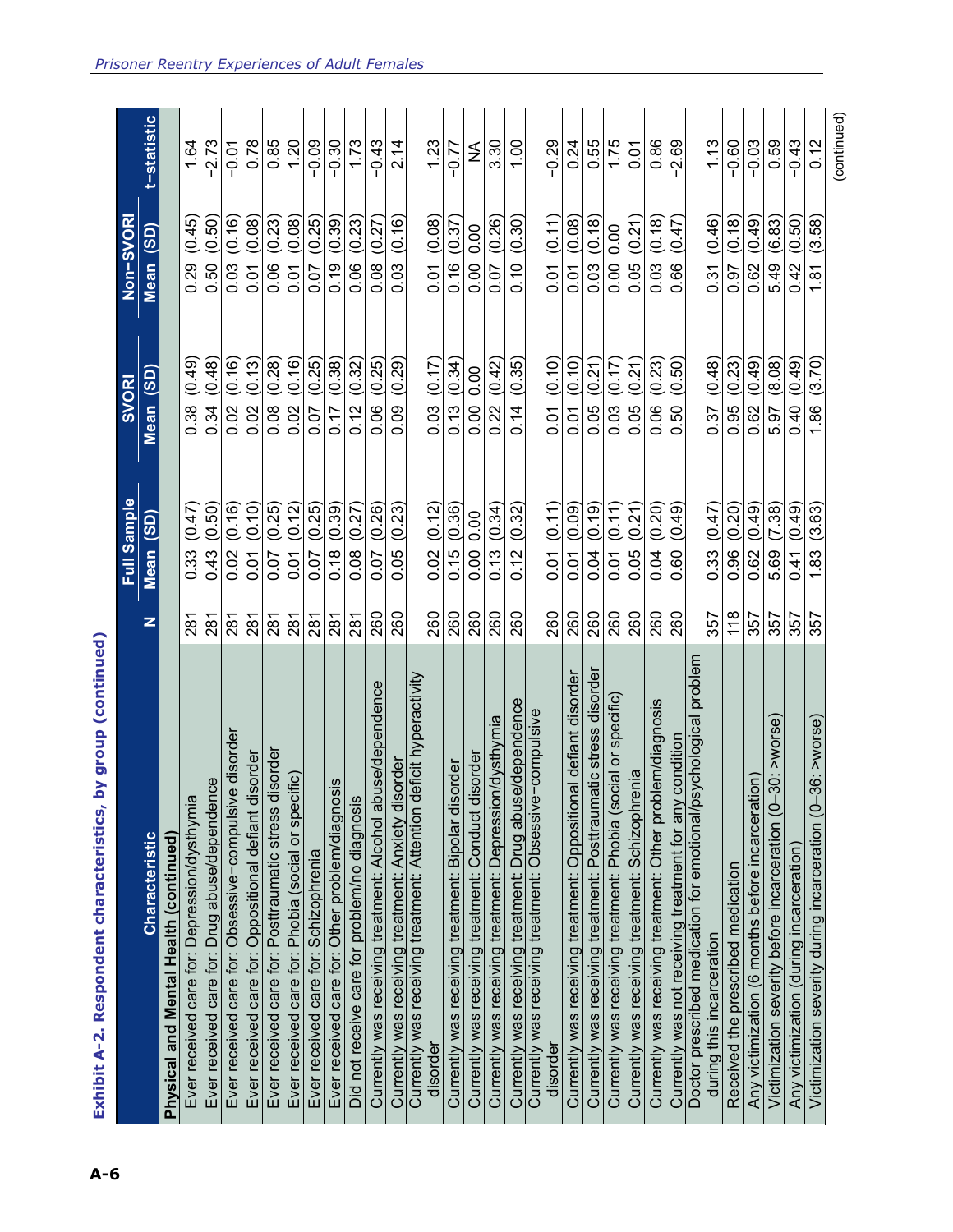|                                                                                   |                 | Full Sample         | <b>SVORI</b>    | Non-SVORI       |                    |
|-----------------------------------------------------------------------------------|-----------------|---------------------|-----------------|-----------------|--------------------|
| <b>Characteristic</b>                                                             | z               | (3D)<br><b>Mean</b> | Mean (SD)       | Mean (SD)       | <b>t-statistic</b> |
| <b>Substance Use</b>                                                              |                 |                     |                 |                 |                    |
| Ever drank any type of alcoholic beverage                                         | 357             | (0.19)<br>0.96      | (0.16)<br>0.97  | (0.22)<br>0.95  | 1.15               |
| Age at first drink                                                                | 341             | (4.53)<br>14.47     | (4.59)<br>3.86  | (4.44)<br>14.94 | $-2.20$            |
| Used alcohol 30 days before this incarceration                                    | 355             | (0.50)<br>0.53      | (0.50)<br>0.51  | (0.50)<br>0.54  | $-0.66$            |
| Age at last drink if no alcohol 30 days prior                                     | 153             | (7.59)<br>27.24     | (6.98)<br>26.37 | (8.04)<br>27.98 | $-1.31$            |
| Ever used drugs                                                                   | 357             | (0.24)<br>0.94      | (0.21)<br>0.95  | (0.25)<br>0.93  | 0.93               |
| Number of drugs used in lifetime                                                  | 357             | (2.96)<br>4.12      | (3.04)<br>4.44  | (2.89)<br>3.89  | 1.74               |
| Used drugs 30 days before this incarceration                                      | 357             | (0.47)<br>0.68      | (0.48)<br>0.66  | (0.46)<br>0.70  | $-0.72$            |
| Number of drugs used 30 days before this incarceration                            | 357             | (1.93)<br>1.71      | (1.82)<br>1.63  | (2.01)<br>1.77  | $-0.69$            |
| Used drugs other than marijuana and steroids 30 days before this<br>incarceration | 357             | (0.49)<br>0.60      | (0.49)<br>0.58  | (0.49)<br>0.61  | $-0.59$            |
| Ever used sedatives                                                               | 357             | 0.25(0.44)          | (0.46)<br>0.29  | 0.23(0.42)      | 1.47               |
| Age first used sedatives                                                          | 5               | 8.57 (5.70          | (5.95)<br>8.71  | (5.51)<br>8.43  | 0.23               |
| noita<br>Used sedatives 30 days before this incarcer                              | 357             | (0.31)<br>0.11      | (0.32)<br>0.12  | (0.30)<br>0.10  | 0.44               |
| Age last used sedatives                                                           | 인               | (7.21)<br>25.39     | (7.33)<br>24.93 | (7.20)<br>25.92 | $-0.49$            |
| Ever used tranquilizers                                                           | 357             | (0.48)<br>0.36      | (0.49)<br>0.39  | (0.48)<br>0.34  | 0.95               |
| Age first used tranquilizers                                                      | 129             | 20.92 (6.70)        | (6.33)<br>20.65 | (7.05)<br>21.16 | $-0.43$            |
| Used tranquilizers 30 days before this incarceration                              | 356             | (0.37)<br>0.17      | (0.36)<br>0.15  | (0.39)<br>0.18  | $-0.75$            |
| Age last used tranquilizers                                                       | 69              | (6.73)<br>26.03     | (5.62)<br>24.95 | (7.73)<br>27.28 | $-1.45$            |
| Ever used stimulants                                                              | 356             | $0.23$ $(0.42)$     | (0.45)<br>0.27  | 0.20(0.40)      | 1.52               |
| Age first used stimulants                                                         | 8               | 17.60 (4.29)        | (4.47)<br>17.46 | (4.15)<br>17.73 | $-0.28$            |
| ration<br>Used stimulants 30 days before this incarcer                            | 356             | 0.09(0.29)          | (0.28)<br>0.09  | (0.30)<br>0.10  | $-0.40$            |
| Age last used stimulants                                                          | $\overline{49}$ | (6.65)<br>25.08     | (6.61)<br>25.39 | (6.85)<br>24.67 | 0.37               |
| Ever used pain relievers                                                          | 357             | (0.48)<br>0.35      | (0.49)<br>0.37  | (0.47)<br>0.33  | 0.77               |
| Age first used pain relievers                                                     | 124             | 20.16 (6.38)        | (5.43)<br>19.74 | (7.11)<br>20.52 | $-0.70$            |
| Used pain relievers 30 days before this incarceration                             | 356             | (0.37)<br>0.17      | (0.38)<br>0.17  | (0.37)<br>0.16  | 0.18               |
| Age last used pain relievers                                                      | 3               | (7.66)<br>26.88     | (7.01)<br>25.83 | (8.19)<br>27.79 | $-1.02$            |
| Ever used methadone                                                               | 356             | (0.29)<br>0.10      | (0.29)<br>0.09  | (0.30)<br>0.10  | $-0.22$            |
| Age first used methadone                                                          | ಸ               | (6.87)<br>26.44     | (5.53)<br>24.50 | (7.51)<br>27.80 | $-1.40$            |
| Used methadone 30 days before this incarceration                                  | 356             | (0.16)<br>0.03      | (0.18)<br>0.03  | (0.14)<br>0.02  | 0.74               |
|                                                                                   |                 |                     |                 |                 | (continued)        |

Exhibit A-2. Respondent characteristics, by group (continued) **Exhibit A-2. Respondent characteristics, by group (continued)**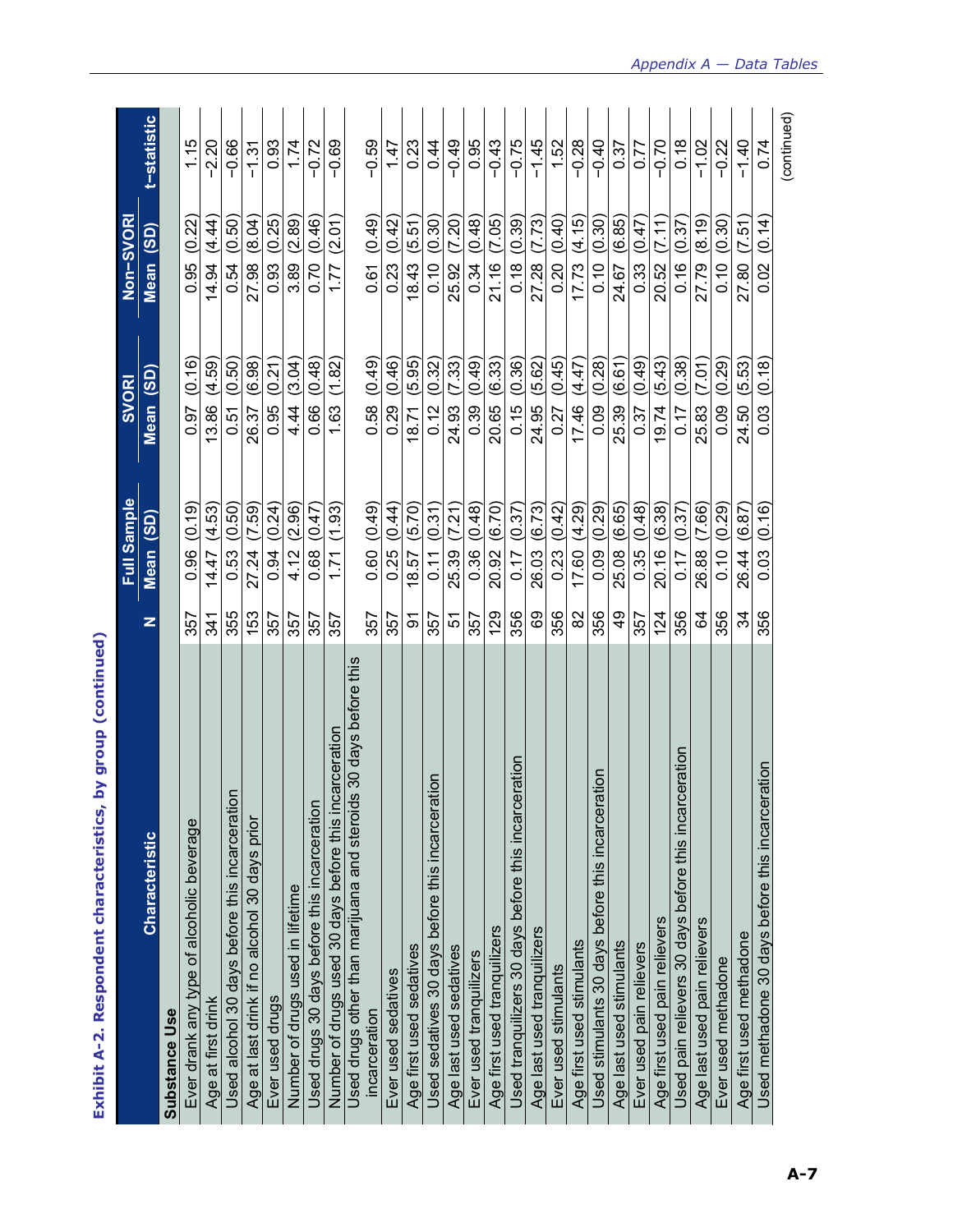|                                                              |     | Full Sample      | <b>SVORI</b>    | Non-SVORI             |             |
|--------------------------------------------------------------|-----|------------------|-----------------|-----------------------|-------------|
| Characteristic                                               | z   | Mean (SD)        | Mean (SD)       | Mean (SD)             | t-statistic |
| Substance Use (continued)                                    |     |                  |                 |                       |             |
| Age last used methadone                                      | 25  | (6.79)<br>29.72  | (4.50)<br>28.00 | (7.76)<br>30.69       | $-0.95$     |
| Ever used anabolic steroids                                  | 356 | 0.00<br>0.00     | 0.00<br>0.00    | 0.00<br>0.00          | ≨           |
| Age first used anabolic steroids                             | 0   | 0.00             | 0.00            | 0.00                  | ≨           |
| carceration<br>Used anabolic steroids 30 days before this in | 356 | 0.00<br>0.00     | 0.00<br>0.00    | $\frac{0}{0}$<br>0.00 | ≨           |
| Age last used anabolic steroids                              | 0   | 0.00             | 0.00            | 0.00                  | ≨           |
| Ever used marijuana                                          | 357 | (0.93)<br>0.90   | (0.30)<br>0.90  | (0.31)<br>0.89        | 0.30        |
| Age first used marijuana                                     | 319 | (14.04)<br>14.73 | (3.68)<br>14.49 | (3.62)<br>14.92       | $-1.06$     |
| Used marijuana 30 days before this incarceration             | 354 | (0.52)<br>0.43   | (0.49)<br>0.41  | (0.50)<br>0.45        | $-0.71$     |
| Age last used marijuana                                      | 165 | (23.47)<br>25.05 | (7.10)<br>23.89 | (7.83)<br>26.01       | $-1.81$     |
| Ever used hallucinogens                                      | 357 | (0.50)<br>0.44   | (0.50)<br>0.48  | (0.49)<br>0.40        | 1.54        |
| Age first used hallucinogens                                 | 156 | 17.94(4.40)      | 18.04 (4.71)    | 17.85(4.12)           | 0.26        |
| ceration<br>Jsed hallucinogens 30 days before this incar     | 356 | (0.22)<br>0.05   | 0.06(0.24)      | $0.04$ $(0.21)$       | 0.62        |
| Age last used hallucinogens                                  | 138 | (5.13)<br>21.80  | (5.05)<br>21.65 | (5.23)<br>21.95       | $-0.34$     |
| Ever used cocaine                                            | 357 | (0.44)<br>0.75   | (0.44)<br>0.74  | (0.43)<br>0.75        | $-0.24$     |
| Age first used cocaine                                       | 265 | (6.34)<br>20.31  | (5.07)<br>19.25 | (7.04)<br>21.08       | $-2.47$     |
| Used cocaine 30 days before this incarceration               | 356 | (0.50)<br>0.43   | (0.48)<br>0.37  | 0.48(0.50)            | $-2.21$     |
| Age last used cocaine                                        | 110 | (7.65)<br>26.92  | 26.23 (7.61)    | 27.66 (7.70)          | $-0.98$     |
| Ever used heroin                                             | 357 | (0.41)<br>0.22   | 0.27(0.44)      | 0.18(0.38)            | 2.04        |
| Age first used heroin                                        | 77  | (5.77)<br>22.35  | (5.14)<br>21.32 | 23.53 (6.28)          | $-1.70$     |
| Used heroin 30 days before this incarceration                | 357 | (0.24)<br>0.06   | (0.24)<br>0.06  | (0.24)<br>0.06        | 0.00        |
| Age last used heroin                                         | 56  | (5.72)<br>24.64  | (5.38)<br>23.81 | (6.07)<br>25.75       | $-1.26$     |
| Ever used amphetamines                                       | 357 | (0.48)<br>0.35   | (0.49)<br>0.41  | (0.46)<br>0.31        | 2.02        |
| Age first used amphetamines                                  | 125 | (5.50)<br>18.66  | (6.46)<br>18.87 | (4.34)<br>18.45       | 0.43        |
| Used amphetamines 30 days before this incarceration          | 357 | (0.38)<br>0.18   | (0.39)<br>0.18  | (0.38)<br>0.17        | 0.28        |
| Age last used amphetamines                                   | 82  | (7.57)<br>25.48  | (8.04)<br>26.66 | (6.75)<br>23.96       | 1.40        |
| Ever used inhalants                                          | 357 | (0.39)<br>0.18   | (0.41)<br>0.22  | (0.36)<br>0.16        | 1.43        |
| Age first used inhalants                                     | 65  | (5.72)<br>17.77  | (6.45)<br>18.06 | (4.95)<br>17.47       | 0.41        |
| Used inhalants 30 days before this incarceration             | 357 | 0.07<br>0.01     | 0.00 0.00       | (0.10)<br>ნ<br>0.0    | $-1.42$     |
| Age last used inhalants                                      | 63  | (6.51)<br>20.17  | (7.23)<br>20.82 | 19.47 (5.66)          | 0.82        |
|                                                              |     |                  |                 |                       | (continued) |

Exhibit A-2. Respondent characteristics, by group (continued)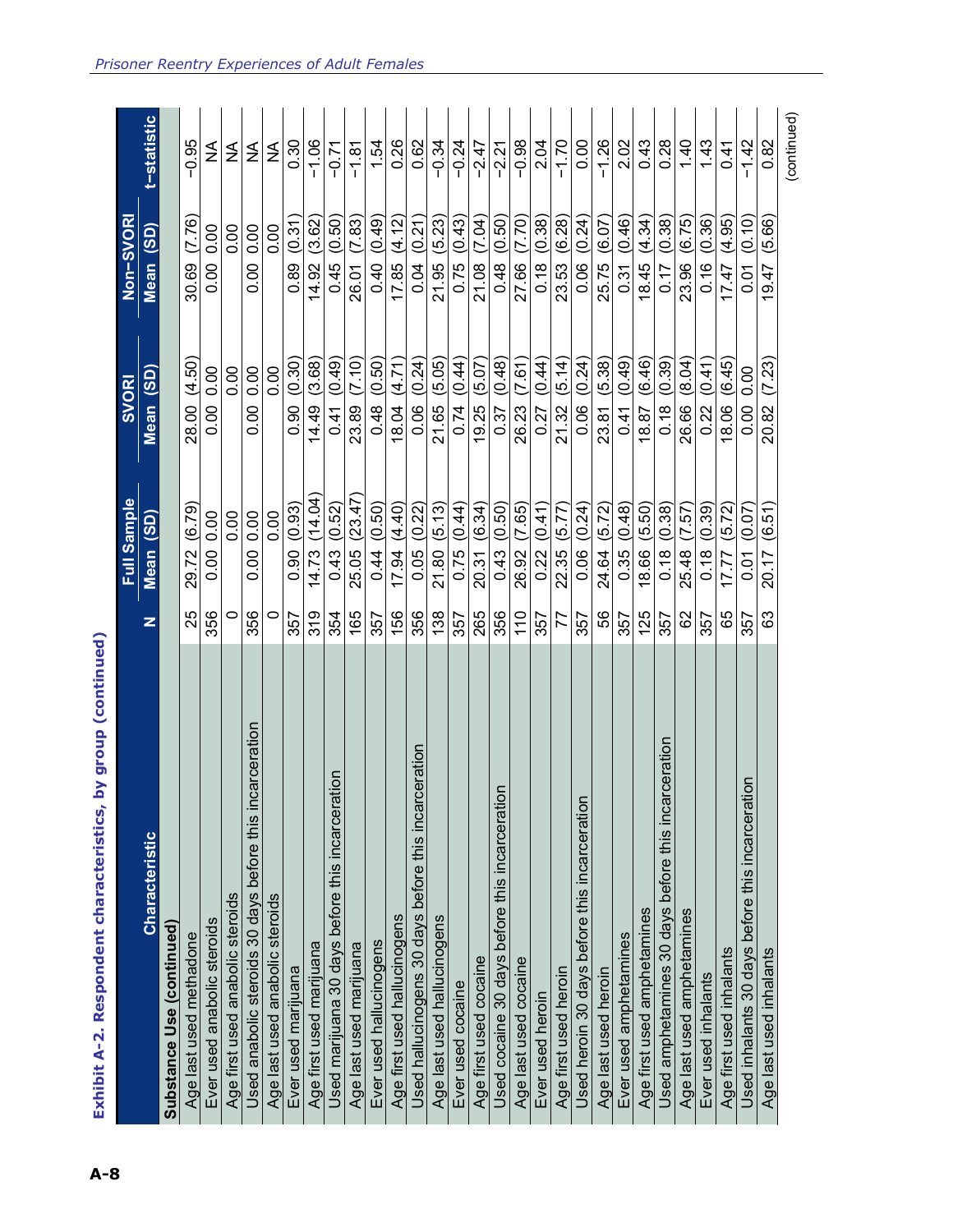| <b>Characteristic</b>                                                                                                                  | z   | <b>Full Sample</b><br>(SD)<br>Mean | $\overline{\textbf{(3D)}}$<br><b>SVORI</b><br>Mean | Non-SVORI<br>(3D)<br>Mean | t-statistic |
|----------------------------------------------------------------------------------------------------------------------------------------|-----|------------------------------------|----------------------------------------------------|---------------------------|-------------|
| Current Incarceration and Criminal History                                                                                             |     |                                    |                                                    |                           |             |
| Duration of incarceration at Wave 1 interview (years)                                                                                  | 357 | (2.06)<br>1.71                     | (2.13)<br>2.22                                     | (1.92)<br>1.33            | 4.11        |
| Wave 1 conviction offense(s) category: Person/violent crime                                                                            | 356 | (0.46)<br>0.29                     | (0.45)<br>0.27                                     | (0.46)<br>0.31            | $-0.63$     |
| Robbery                                                                                                                                | 356 | (0.27)<br>0.08                     | 0.08 (0.27)                                        | (0.27)<br>0.08            | $-0.01$     |
| Assault                                                                                                                                | 356 | (0.31)<br>0.11                     | (0.28)<br>0.08                                     | (0.34)<br>0.13            | $-1.32$     |
| Lethal crime                                                                                                                           | 356 | (0.21)<br>0.04                     | (0.24)<br>0.06                                     | (0.18)<br>0.03            | 1.06        |
| Sex offense                                                                                                                            | 356 | (0.16)<br>0.03                     | (0.18)<br>0.03                                     | (0.14)<br>0.02            | 0.74        |
| Other person/violent crime                                                                                                             | 356 | (0.21)<br>0.05                     | (0.21)<br>0.05                                     | (0.22)<br>0.05            | $-0.15$     |
| Wave 1 conviction offense(s) category: Property crime                                                                                  | 356 | (0.49)<br>0.41                     | (0.50)<br>0.43                                     | (0.49)<br>0.39            | 0.80        |
| Burglary                                                                                                                               | 356 | (0.24)<br>0.06                     | (0.29)<br>0.09                                     | (0.18)<br>0.03            | 2.14        |
| Theft                                                                                                                                  | 356 | (0.37)<br>0.16                     | (0.38)<br>0.17                                     | (0.37)<br>0.16            | 0.31        |
| Car theft                                                                                                                              | 356 | (0.16)<br>0.03                     | (0.18)<br>0.03                                     | (0.14)<br>0.02            | 0.74        |
| Fraud/forgery                                                                                                                          | 356 | (0.41)<br>0.22                     | (0.43)<br>0.24                                     | (0.41)<br>0.21            | 0.64        |
| Other property crime                                                                                                                   | 356 | (0.21)<br>0.04                     | (0.21)<br>0.05                                     | (0.21)<br>0.04            | 0.06        |
| crime<br>Wave 1 conviction offense(s) category: Drug                                                                                   | 356 | (0.45)<br>0.29                     | (0.47)<br>0.32                                     | (0.44)<br>0.26            | 1.22        |
| Drug dealing/manufacturing                                                                                                             | 356 | (0.33)<br>0.12                     | (0.38)<br>0.17                                     | (0.28)<br>0.09            | 2.23        |
| Drug possession                                                                                                                        | 356 | (0.38)<br>0.18                     | (0.38)<br>0.17                                     | (0.39)<br>0.19            | $-0.42$     |
| Other drug offense                                                                                                                     | 356 | (0.15)<br>0.02                     | (0.18)<br>0.03                                     | (0.12)<br>$\overline{0}$  | 1.07        |
| c order crime<br>Wave 1 conviction offense(s) category: Publi                                                                          | 356 | (0.41)<br>0.21                     | (0.38)<br>0.18                                     | (0.43)<br>0.24            | $-1.37$     |
| Wave 1 conviction offense(s) category: Other crime                                                                                     | 356 | (0.11)<br><b>PO</b>                | (0.14)<br>0.02                                     | (0.07)<br>0.00            | 1.20        |
| Current incarceration for probation or parole violation                                                                                | 357 | (0.44)<br>0.26                     | (0.46)<br>0.31                                     | (0.42)<br>0.23            | 1.74        |
| Current incarceration for probation violation                                                                                          | 357 | (0.24)<br>0.06                     | (0.22)<br>0.05                                     | (0.25)<br>0.07            | $-0.63$     |
| Current incarceration for parole violation                                                                                             | 357 | (0.40)<br>0.20                     | (0.44)<br>0.25                                     | (0.36)<br>0.16            | 2.25        |
| Parole violation: Technical violation                                                                                                  | 75  | (0.49)<br>0.63                     | (0.50)<br>0.54                                     | (0.45)<br>0.74            | $-1.79$     |
| Parole violation: New crime                                                                                                            | 75  | (0.49)<br>0.37                     | (0.50)<br>0.46                                     | (0.45)<br>0.26            | 1.79        |
| Age at first arrest                                                                                                                    | 247 | (6.07)<br>19.14                    | (5.71)<br>9.02                                     | (6.34)<br>19.24           | $-0.33$     |
| Number of lifetime arrests                                                                                                             | 329 | (9.27)<br>10.58                    | (8.52)<br>9.56                                     | (9.75)<br>11.36           | $-1.75$     |
| Number of lifetime convictions                                                                                                         | 333 | (5.64)<br>5.36                     | (5.11)<br>4.95                                     | (6.02)<br>5.68            | $-1.19$     |
|                                                                                                                                        | 333 | (0.21)<br>0.19                     | (0.20)<br>0.18                                     | (0.21)<br>0.19            | $-0.72$     |
| σ<br>Number of lifetime convictions/age at incarceration<br>Ever locked up in a juvenile correctional facility for committing<br>crime | 356 | 0.33(0.47)                         | 0.30 (0.46)                                        | 0.36(0.48)                | $-1.32$     |
|                                                                                                                                        |     |                                    |                                                    |                           | (continued) |

**Exhibit A-2. Respondent characteristics, by group (continued)**  Exhibit A-2. Respondent characteristics, by group (continued)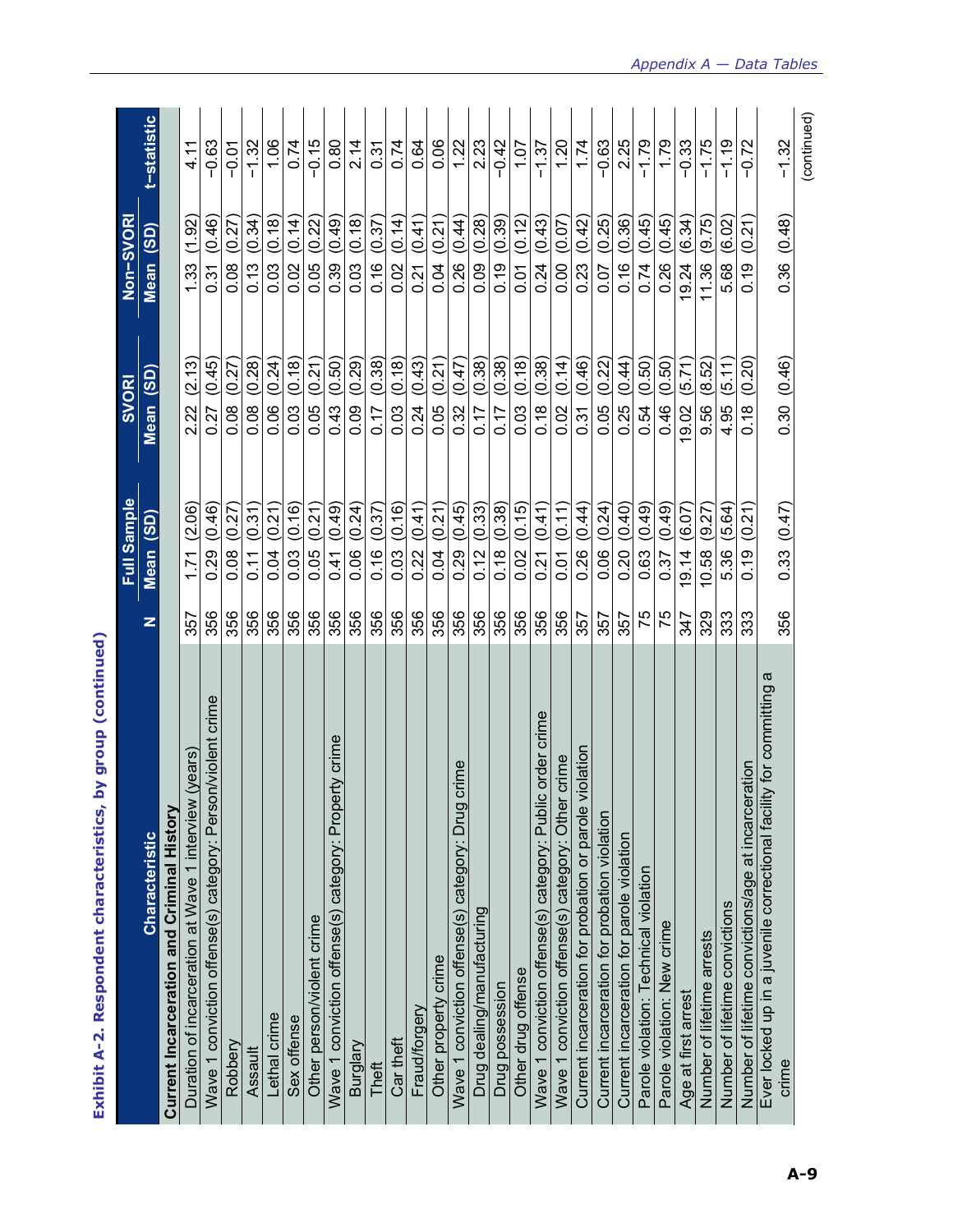|                                                                   |     | <b>Full Sample</b> | SVORI            | Non-SVORI       |             |
|-------------------------------------------------------------------|-----|--------------------|------------------|-----------------|-------------|
| <b>Characteristic</b>                                             |     | Mean (SD)          | Mean (SD)        | Mean (SD)       | t-statistic |
| (continued)<br>Current Incarceration and Criminal History         |     |                    |                  |                 |             |
| Number of times in juvenile lockup (only those who reported ever  |     |                    |                  |                 |             |
| being locked up)                                                  | 112 | 4.50 (5.87)        | 3.84 (4.00)      | 4.91 (6.78)     | $-1.06$     |
| idents)<br>Number of times in juvenile lockup (all respon         | 349 | 1.44(3.93)         | 1.10(2.75)       | 1.70(4.61)      | $-1.52$     |
| t one time<br>Ever been in jail/prison more than 24 hours at      | 357 | 0.83(0.37)         | 0.80(0.40)       | 0.86(0.35)      | -1.36       |
| ho reported ever<br>Number of times sent to prison (only those wh |     |                    |                  |                 |             |
| having been in prison)                                            | 293 | 1.53(3.03)         | 1.42(2.15)       | 1.60(3.53)      | $-0.55$     |
| Number of times sent to prison (all respondents)                  | 352 | 1.20(2.05)         | 1.14(2.01)       | 1.25(2.09)      | $-0.48$     |
| Any disciplinary infractions during this incarceration            | 356 | 0.52(0.50)         | $(64.0)$ 0.60    | 0.45(0.50)      | -2.79       |
| One disciplinary infraction during this incarceration             | 356 | 0.17(0.38)         | 0.18(0.39)       | 0.17(0.37)      | 0.38        |
| Two or more disciplinary infractions during this incarceration    | 356 | 0.34(0.48)         | (64.0, 42)       | 0.29(0.45)      | 2.63        |
| Placed in administrative segregation during this incarceration    | 357 | 0.33(0.47)         | $(6 + 0)$ (0.49) | 0.27(0.44)      | -2.72       |
| Was currently a gang member                                       | 356 | 0.02(0.13)         | 0.02(0.14)       | 0.01(0.12)      | 0.35        |
| Considered gang to be family                                      | ဖ   | 0.83(0.41)         | 0.67(0.58)       | 1.00 0.00       | $-1.00$     |
| Relatives were members of the gang                                | G   | 0.50(0.55)         | 0.67(0.58)       | 0.33(0.58)      | 71<br>0.71  |
| Any perpetration of violence (6 months before incarceration)      | 357 | 0.66(0.47)         | 0.65(0.48)       | $0.67$ $(0.47)$ | -0.26       |

Exhibit A-2. Respondent characteristics, by group (continued)

Note: NA = not applicable. Note: NA = not applicable.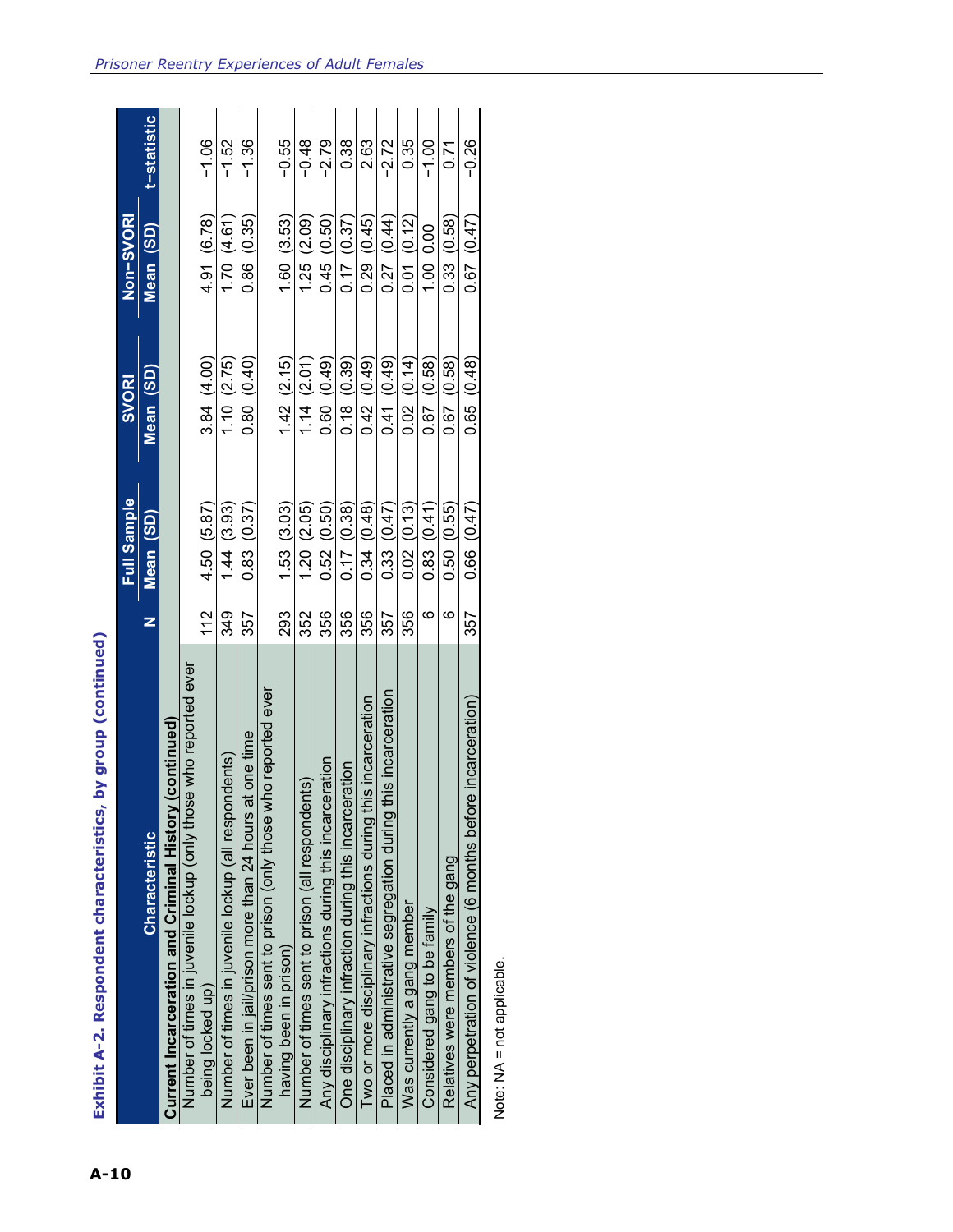| באוווטע בארס. ריו טון טון נט             |     | <b>NEW LEARN SHEETING SHEETING</b> | dina Kn                     |                              |            |
|------------------------------------------|-----|------------------------------------|-----------------------------|------------------------------|------------|
|                                          |     | <b>Sample</b><br>$\bar{5}$         | <b>SVORI</b>                | Non-SVORI                    |            |
| <b>Service</b>                           | z   | (3D)<br>Mean                       | (3D)<br>Mean                | (35)<br>Mean                 | -statistic |
| <b>Transition Services</b>               |     |                                    |                             |                              |            |
| Legal assistance                         | 356 | (0.50)<br>0.54                     | (0.50)<br>0.54              | (0.50)<br>0.54               | $-0.09$    |
| Financial assistance                     | 355 | (0.34)<br>0.87                     | (0.30)<br>$\overline{0.90}$ | $\overline{36}$<br>Q<br>0.85 | 1.58       |
| Public financial assistance              | 354 | (0.47)<br>0.68                     | (0.49)<br>0.61              | (0.45)<br>0.73               | $-2.45$    |
| Public health care insurance             | 356 | (67.0)<br>$\overline{0.91}$        | (0.27)<br>0.92              | (0.30)<br>0.90               | 0.77       |
| Mentor                                   | 357 | (0.37)<br>0.83                     | (0.35)<br>0.86              | (65.0)<br>0.81               | 1.06       |
| Documents for employment                 | 356 | (0.49)<br>0.60                     | (0.49)<br>0.58              | (0.49)<br>0.61               | $-0.46$    |
| Place to live                            | 357 | (0.50)<br>0.55                     | (0.50)<br>0.58              | (0.50)<br>0.54               | 0.67       |
| Transportation                           | 356 | (0.42)<br>0.77                     | (0.38)<br>0.82              | (0.45)<br>0.73               | 2.15       |
| Driver's license                         | 356 | (0.41)<br>0.79                     | (0.38)<br>0.82              | (0.42)<br>0.77               | 1.27       |
| Access to clothing/food banks            | 357 | (0.43)<br>0.76                     | (0.42)<br>0.77              | (0.43)<br>0.75               | 0.36       |
| <b>Health Services</b>                   |     |                                    |                             |                              |            |
| Medical treatment                        | 356 | (0.41)<br>0.78                     | (0.41)<br>0.79              | (0.42)<br>0.77               | 0.34       |
| Mental health treatment                  | 356 | (0.50)<br>0.56                     | (0.50)<br>0.55              | (0.50)<br>0.57               | $-0.42$    |
| Substance use treatment                  | 357 | (0.48)<br>0.65                     | (0.48)<br>0.66              | (0.48)<br>0.64               | 0.35       |
| Victims' group for abuse                 | 357 | (0.47)<br>0.32                     | (0.46)<br>0.29              | (0.47)<br>0.34               | $-0.88$    |
| Anger management program                 | 357 | (0.50)<br>0.52                     | (0.49)<br>0.42              | (0.49)<br>0.59               | $-3.31$    |
| Employment/Education/Skills Services     |     |                                    |                             |                              |            |
| Job training                             | 357 | (0.37)<br>0.83                     | (0.35)<br>0.86              | (0.39)<br>0.81               | 1.23       |
| dob                                      | 355 | (0.37)<br>0.83                     | 0.87(0.34)                  | (0.39)<br>0.81               | 1.55       |
| More education                           | 357 | (0.22)<br>0.95                     | (0.21)<br>0.95              | (0.23)<br>0.95               | 0.35       |
| Money management skills                  | 357 | (0.46)<br>0.70                     | (0.45)<br>0.73              | (0.47)<br>0.69               | 0.80       |
| Life skills                              | 356 | (44)<br>0.74                       | $(6+0)$<br>$\frac{0.73}{2}$ | (0.44)<br>0.74               | $-0.21$    |
| Work on personal relationships           | 357 | (0.41)<br>0.78                     | (0.42)<br>0.78              | (0.41)<br>0.79               | $-0.26$    |
| Change in attitudes on criminal behavior | 356 | (0.44)<br>0.75                     | (0.44)<br>0.74              | (0.43)<br>0.75               | $-0.14$    |
| Domestic Violence Services               |     |                                    |                             |                              |            |
| Batterer intervention program            | 357 | (0.38)<br>0.17                     | (0.39)<br>0.18              | (0.37)<br>0.16               | 0.53       |
| Domestic violence support group          | 357 | (0.43)<br>0.25                     | (0.42)<br>0.22              | (0.45)<br>0.27               | 1.12       |
| <b>Child Services</b>                    |     |                                    |                             |                              |            |
| Child support payments                   | 267 | (0.5)<br>0.45                      | (0.50)<br>0.48              | (0.50)<br>0.43               | 0.76       |
| Modification of child support debt       | 29  | (0.35)<br>0.86                     | (0.38)<br>0.83              | (0.30)<br>0.91               | $-0.56$    |
| Modification of child custody            | 267 | (0.49)<br>0.40                     | (0.49)<br>0.41              | (0.49)<br>0.39               | 0.44       |
| Parenting skills                         | 270 | (0.46)<br>0.70                     | (0.47)<br>0.69              | (0.45)<br>0.72               | $-0.57$    |
| Child care                               | 269 | (0.49)<br>0.38                     | (0.50)<br>0.44              | (0.47)<br>$\frac{0.34}{ }$   | 1.68       |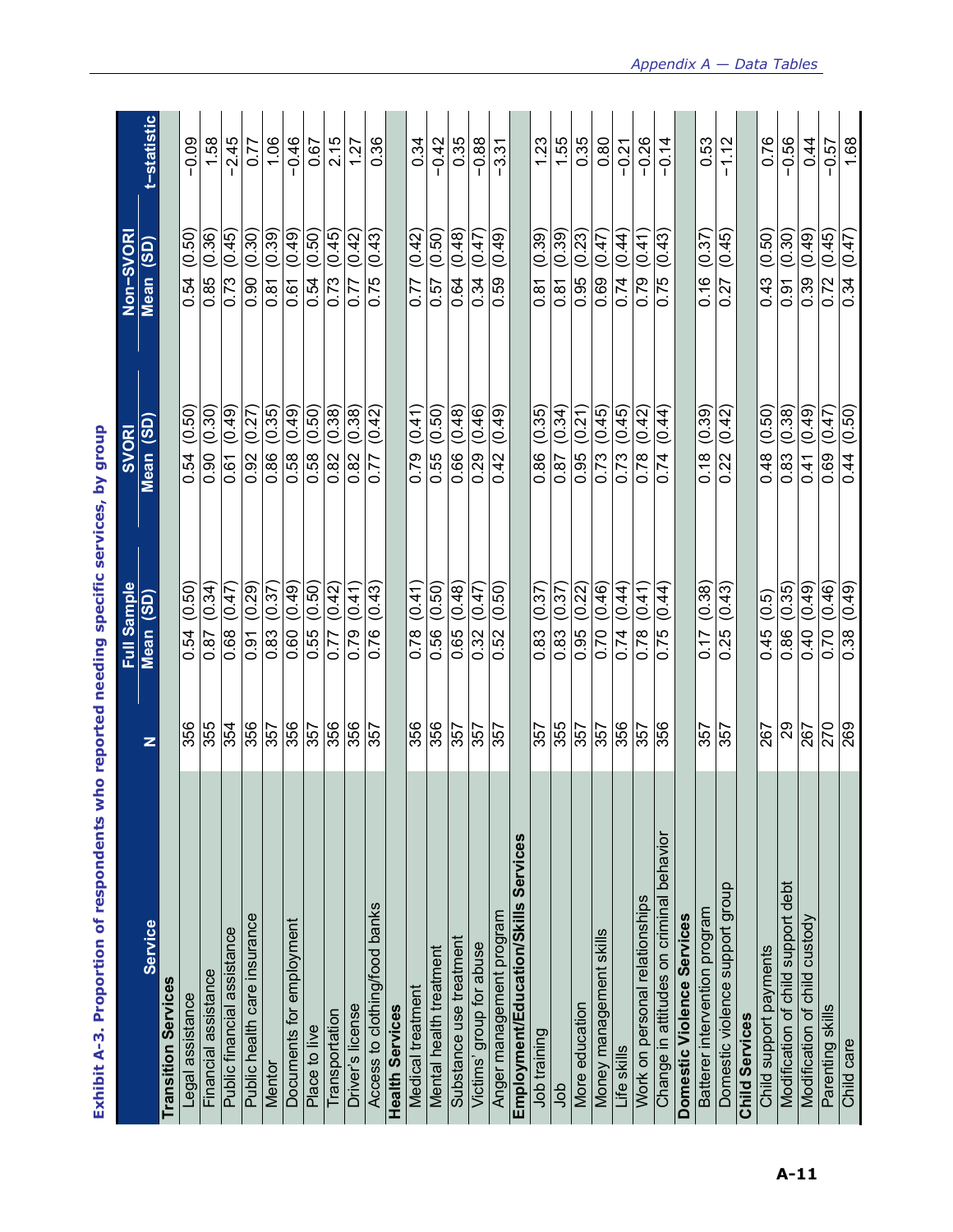|                                            |                      | <b>Sample</b><br>豆                 | <b>SVORI</b>                          | <b>ESVORI</b><br>Non-           |                       |
|--------------------------------------------|----------------------|------------------------------------|---------------------------------------|---------------------------------|-----------------------|
| <b>Service</b>                             | z                    | $\overline{\textbf{(3D)}}$<br>Mean | $\overline{3}$<br>Mean                | (3D)<br>Mean                    | <b>:-statistic</b>    |
| <b>Coordination Services</b>               |                      |                                    |                                       |                                 |                       |
| Needs assessment                           |                      | (0.49)<br>0.61                     | (0.40)<br>0.81                        | (0.50)<br>0.47                  | 7.14                  |
| Case manager                               |                      | (0.50)<br>0.49                     | (0.46)<br>0.71                        | (0.47)<br>0.33                  | 7.64                  |
| Release needs assessment                   | 355<br>358<br>349    | (0.50)<br>0.44                     | $\frac{1}{20}$<br>0.69                | (0.44)<br>0.26                  | 8.81                  |
| Reentry plan                               | $\frac{25}{357}$     | (0.49)<br>0.42                     | (0.45)<br>0.73                        | (0.39)<br>0.19                  | $\frac{12.05}{12.62}$ |
| Release planning                           |                      | (0.50)<br>0.51                     | $\sqrt{(0.38)}$<br>0.82               | (0.44)<br>0.27                  |                       |
| <b>Transition Services</b>                 |                      |                                    |                                       |                                 |                       |
| Release preparation programs               | 357                  | (0.45)<br>0.72                     | (0.31)<br>0.90                        | (0.49)<br>0.59                  | 7.22                  |
| Release preparation classes                | 356                  | (0.48)<br>0.63                     | (0.38)<br>0.83                        | (0.50)<br>0.49                  | 7.38                  |
| Help accessing financial assistance        | 357                  | (0.30)<br>0.10                     | (0.40)<br>0.20                        | (0.16)<br>0.02                  | 5.18                  |
| Help accessing public financial assistance | $\frac{357}{357}$    | (0.38)<br>0.17                     | (0.42)<br>0.22                        | (0.34)<br>0.14                  | $\frac{2.05}{4.39}$   |
| Help accessing public health care          |                      | $\frac{1}{(0.37)}$<br>0.16         | (0.44)<br>0.26                        | (87.0)<br>0.08                  |                       |
| Help obtaining legal assistance            |                      | (85.0)<br>0.18                     | (0.41)<br>0.22                        | (0.36)<br>0.15                  | 1.65                  |
| Help with documents                        | $\frac{25}{125}$     | (0.50)<br>0.51                     | (64.0)<br>0.59                        | (0.50)<br>0.44                  | 2.73                  |
| Mentoring                                  |                      | (0.41)<br>$\overline{0.22}$        | (0.49)<br>0.38                        | (0.30)<br>0.10                  | 6.31                  |
| Help finding transportation                | 357                  | (0.41)<br>0.21                     | (0.43)<br>0.25                        | (65.0)<br>0.18                  | 1.54                  |
| Help finding a place to live               | $\overline{357}$     | (0.44)<br>0.27                     | (0.49)<br>$\frac{0.38}{0.27}$         | (0.39)<br>0.19                  | 4.02                  |
| Help getting a driver's license            | 357                  | (0.40)<br>0.20                     | (0.45)                                | (0.36)<br>0.15                  | $\frac{2.90}{2.36}$   |
| Help accessing clothing/food banks         | 356                  | (0.48)<br>0.36                     | $\frac{1}{(0.50)}$<br>43<br>ö         | 46<br>ë<br>$\tilde{5}$<br>Ö     |                       |
| <b>Health Services</b>                     |                      |                                    |                                       |                                 |                       |
| Any medical treatment                      | 357                  | (0.46)<br>0.71                     | (0.47)<br>0.69                        | (0.45)<br>0.72                  | $-0.70$               |
| Medical treatment for physical health      | <b>S57</b>           | (0.50)<br>0.55                     | (0.50)<br>$\frac{0.57}{ }$            | (0.50)<br>0.54                  | 0.46                  |
| Preventive medical services                | $\frac{257}{357}$    | (0.50)<br>$\frac{55}{0.53}$        | (0.50)<br>0.54                        | (0.50)<br>0.56                  | $-0.43$               |
| Dental services                            |                      | (0.50)                             | (0.48)<br>0.63                        | $\frac{1}{(0.50)}$<br>0.45      | 3.48                  |
| Prescription meds for physical health      | 1955<br>1956<br>1957 | (0.49)<br>0.58                     | (0.50)<br>0.58                        | (0.49)<br>$\frac{650}{ }$       | $-0.25$               |
| Info on accessing health care              |                      | (0.44)<br>0.26                     | (0.48)<br>0.35                        | (0.40)<br>0.20                  |                       |
| Any mental health treatment                |                      | (0.49)<br>0.41                     | (0.50)<br>0.48                        | $(8+0)$<br>0.35                 | $\frac{2.90}{2.47}$   |
| Individual mental health counseling        | 357                  | $\sqrt{0.46}$<br>0.29              | (0.48)<br>0.36                        | (0.43)<br>0.24                  |                       |
| Group mental health counseling             | 357                  | (0.34)<br>0.13                     | $\frac{\sqrt{35}}{\sqrt{25}}$<br>0.14 | (0.32)<br>0.12                  | 0.73                  |
| Info on accessing mental health care       | 356                  | (0.47)<br>$\frac{34}{3}$           | 0.46                                  | $(6+0)$<br>0.24                 | 4.42                  |
| Any substance use treatment                | 357                  | (0.50)<br>0.43                     | (0.50)<br>0.54                        | (0.48)<br>0.35                  | 3.50                  |
| Alcoholics Anonymous or Narcotics          |                      |                                    |                                       |                                 |                       |
| Anonymous                                  |                      | (0.48)<br>0.36                     | (0.50)<br>0.43                        | (0.46)<br>0.30                  | 2.50                  |
| Drug education                             | 3575357              | (0.46)<br>$\frac{0.30}{0.21}$      | (0.50)<br>$\frac{0.44}{0.29}$         | $\frac{(95.0)}{(04.0)}$<br>0.20 | $\frac{4.83}{3.18}$   |
| Group substance use counseling             |                      | (0.41)                             | (0.46)                                | 0.15                            |                       |
| Individual substance use counseling        |                      | (95.0)<br>0.16                     | (64.0)<br>0.24                        | (0.30)<br>0.10                  | 3.41                  |
|                                            |                      |                                    |                                       |                                 |                       |

Exhibit A-4. Proportion of respondents who reported receiving specific services, by group